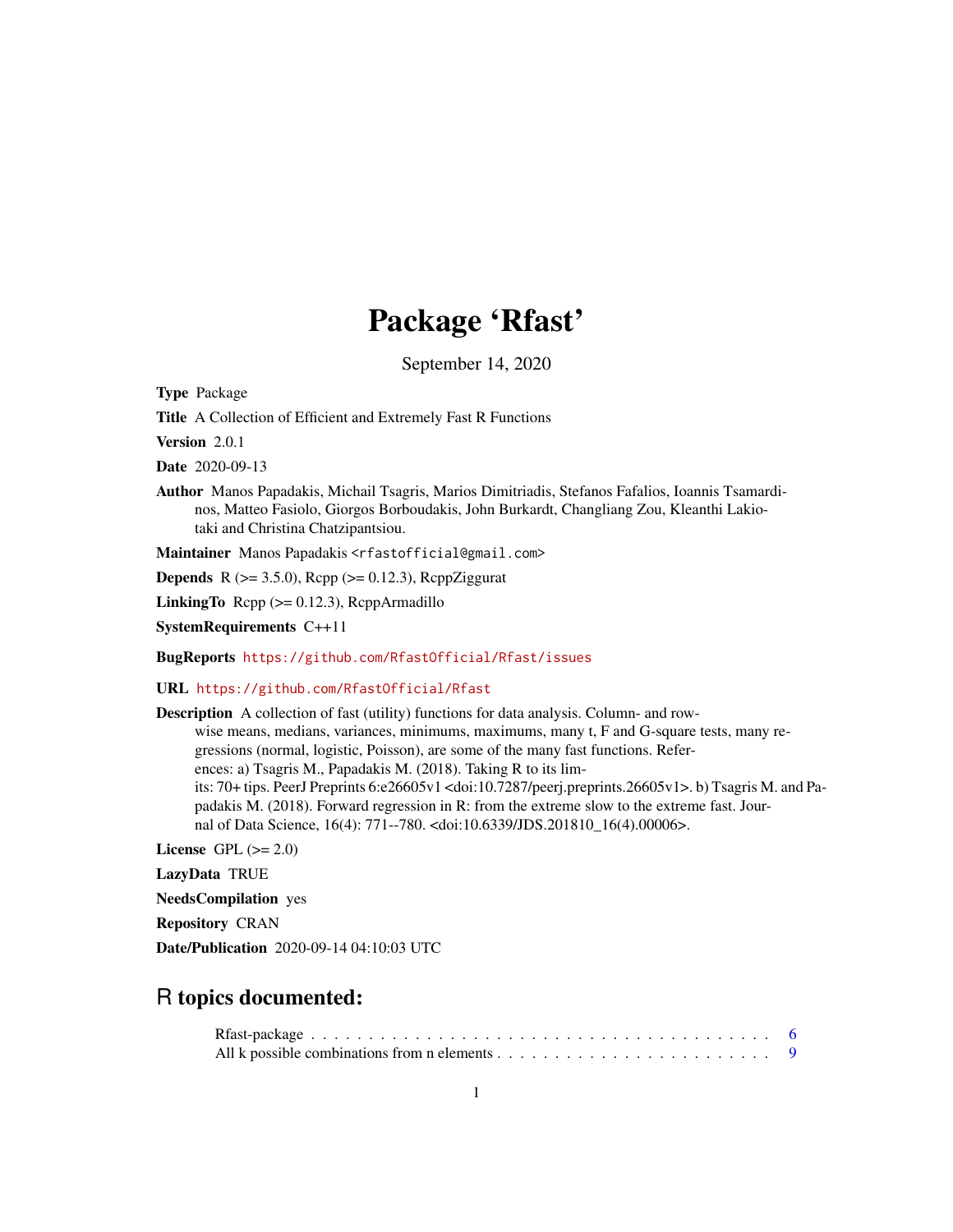|                                                                                                        |  |  | 10 |
|--------------------------------------------------------------------------------------------------------|--|--|----|
|                                                                                                        |  |  | 11 |
|                                                                                                        |  |  | 12 |
|                                                                                                        |  |  | 13 |
|                                                                                                        |  |  | 14 |
|                                                                                                        |  |  | 15 |
|                                                                                                        |  |  | 16 |
|                                                                                                        |  |  | 18 |
|                                                                                                        |  |  | 19 |
|                                                                                                        |  |  | 20 |
|                                                                                                        |  |  | 21 |
|                                                                                                        |  |  | 22 |
|                                                                                                        |  |  | 23 |
|                                                                                                        |  |  | 24 |
|                                                                                                        |  |  | 25 |
|                                                                                                        |  |  |    |
|                                                                                                        |  |  | 27 |
| Chi-square and G-square tests of (unconditional) indepdence                                            |  |  | 28 |
| Cholesky decomposition of a square matrix $\ldots \ldots \ldots \ldots \ldots \ldots \ldots \ldots$    |  |  | 29 |
|                                                                                                        |  |  | 30 |
|                                                                                                        |  |  | 32 |
|                                                                                                        |  |  | 33 |
|                                                                                                        |  |  | 34 |
|                                                                                                        |  |  | 35 |
|                                                                                                        |  |  | 36 |
|                                                                                                        |  |  | 37 |
| Column and row-wise nth smallest value of a matrix/vector $\dots \dots \dots \dots \dots \dots$        |  |  | 38 |
|                                                                                                        |  |  | 39 |
|                                                                                                        |  |  | 40 |
| Column and row-wise range of values of a matrix $\dots \dots \dots \dots \dots \dots \dots \dots$      |  |  | 41 |
|                                                                                                        |  |  | 42 |
|                                                                                                        |  |  | 43 |
|                                                                                                        |  |  | 44 |
|                                                                                                        |  |  | 45 |
|                                                                                                        |  |  |    |
|                                                                                                        |  |  | 46 |
|                                                                                                        |  |  | 47 |
|                                                                                                        |  |  | 48 |
|                                                                                                        |  |  | 49 |
|                                                                                                        |  |  | 50 |
|                                                                                                        |  |  | 51 |
|                                                                                                        |  |  | 53 |
|                                                                                                        |  |  | 54 |
|                                                                                                        |  |  | 55 |
|                                                                                                        |  |  | 56 |
| Column-wise Yule's Y (coefficient of colligation) $\dots \dots \dots \dots \dots \dots \dots \dots$    |  |  | 57 |
| Convert a dataframe to matrix                                                                          |  |  | 58 |
| Convert R function to the Rfast's coresponding $\dots \dots \dots \dots \dots \dots \dots \dots \dots$ |  |  | 59 |
|                                                                                                        |  |  | 60 |
|                                                                                                        |  |  | 62 |
|                                                                                                        |  |  |    |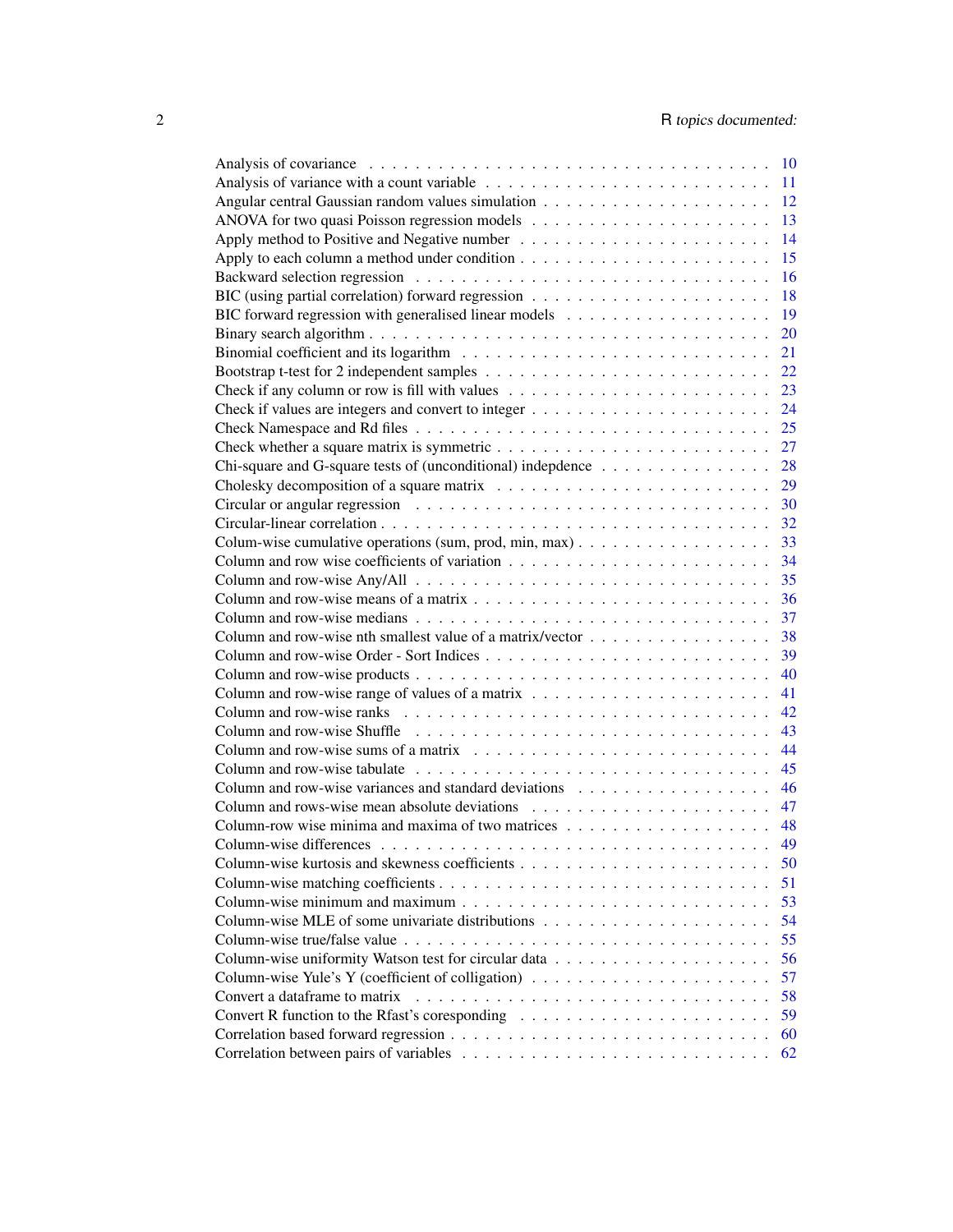|                                                                                                                                                | 63 |
|------------------------------------------------------------------------------------------------------------------------------------------------|----|
|                                                                                                                                                | 64 |
| Cox confidence interval for the ratio of two Poisson variables                                                                                 | 65 |
|                                                                                                                                                | 66 |
| Cross-Validation for the k-NN algorithm using the arc cosinus distance $\dots \dots \dots$                                                     | 68 |
|                                                                                                                                                | 70 |
|                                                                                                                                                | 72 |
|                                                                                                                                                | 73 |
|                                                                                                                                                | 74 |
|                                                                                                                                                | 75 |
|                                                                                                                                                | 76 |
|                                                                                                                                                | 77 |
|                                                                                                                                                | 78 |
|                                                                                                                                                |    |
| Eigenvalues and eigenvectors in high dimensional principal component analysis                                                                  | 79 |
| Empirical and exponential empirical likelihood tests for one sample                                                                            | 81 |
| Empirical and exponential empirical likelihood tests for two samples                                                                           | 82 |
|                                                                                                                                                | 83 |
| Equality of objects $\ldots \ldots \ldots \ldots \ldots \ldots \ldots \ldots \ldots \ldots \ldots \ldots \ldots$                               | 84 |
| Estimation of an AR(1) model $\ldots \ldots \ldots \ldots \ldots \ldots \ldots \ldots \ldots \ldots$                                           | 85 |
|                                                                                                                                                | 86 |
| Exact t-test for 2 independent samples $\dots \dots \dots \dots \dots \dots \dots \dots \dots \dots \dots \dots$                               | 87 |
| Exponential empirical likelihood for a one sample mean vector hypothesis testing                                                               | 88 |
| Exponential empirical likelihood hypothesis testing for two mean vectors                                                                       | 90 |
|                                                                                                                                                | 91 |
|                                                                                                                                                | 92 |
|                                                                                                                                                | 94 |
|                                                                                                                                                | 95 |
|                                                                                                                                                | 96 |
|                                                                                                                                                | 97 |
|                                                                                                                                                | 98 |
| Forward selection with generalised linear regression models 99                                                                                 |    |
|                                                                                                                                                |    |
|                                                                                                                                                |    |
|                                                                                                                                                |    |
|                                                                                                                                                |    |
| Generates random values from a normal and puts them in a matrix 105                                                                            |    |
|                                                                                                                                                |    |
|                                                                                                                                                |    |
|                                                                                                                                                |    |
|                                                                                                                                                |    |
|                                                                                                                                                |    |
|                                                                                                                                                |    |
|                                                                                                                                                |    |
| Hypothesis test for von Mises-Fisher distribution over Kent distribution 113                                                                   |    |
| Hypothesis testing betseen two skewness or kurtosis coefficients 114                                                                           |    |
| Index of the columns of a data frame which are a specific type $\dots \dots \dots \dots \dots \dots \dots \dots \dots \dots \dots \dots \dots$ |    |
| Insert/remove function names in/from the NAMESPACE file 116                                                                                    |    |
|                                                                                                                                                |    |
|                                                                                                                                                |    |
|                                                                                                                                                |    |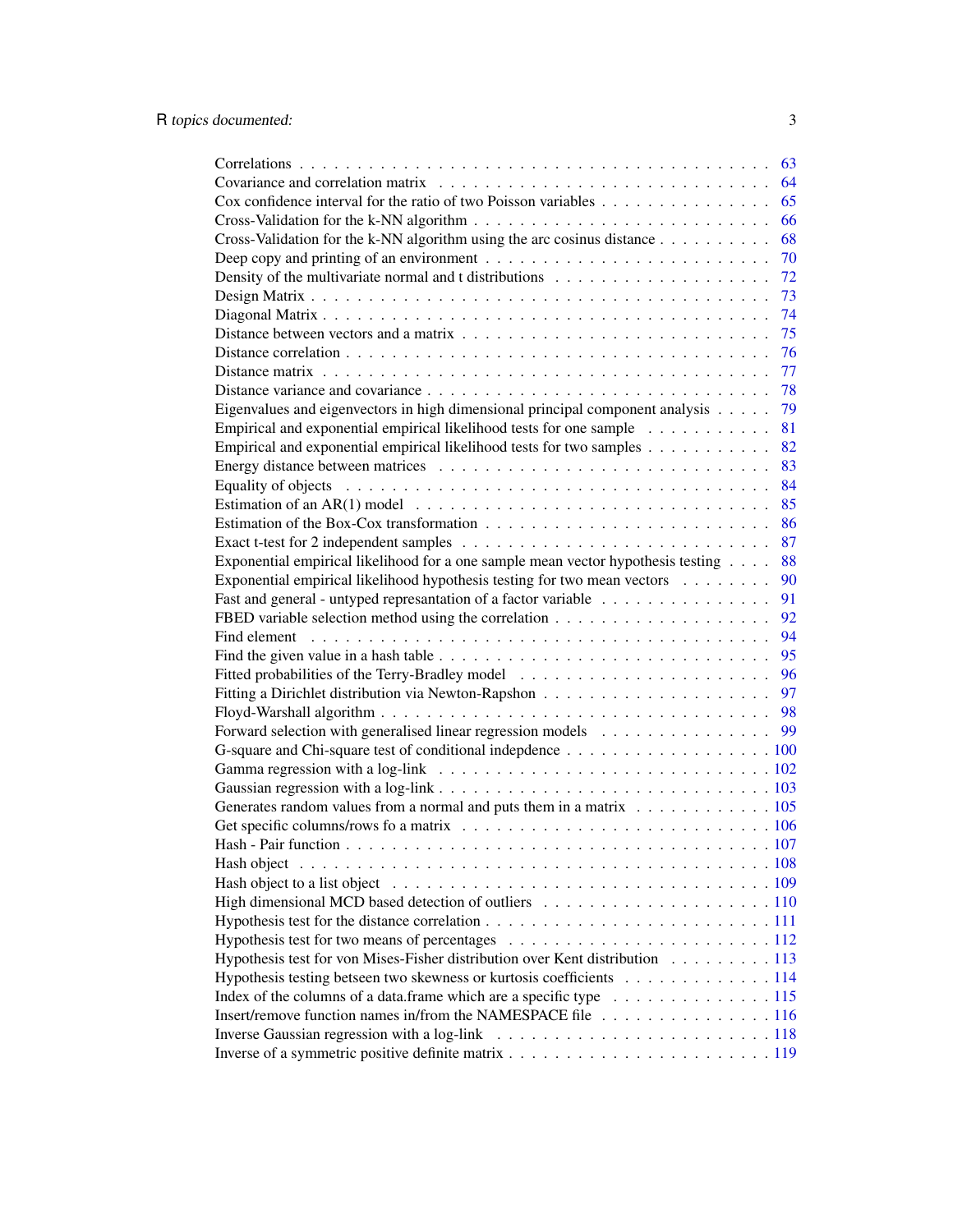| Limited number of eigenvalues and eigenvectors of a symmetric matrix 126                                         |  |
|------------------------------------------------------------------------------------------------------------------|--|
|                                                                                                                  |  |
|                                                                                                                  |  |
| Logistic or Poisson regression with a single categorical predictor $\dots \dots \dots \dots \dots \dots$         |  |
|                                                                                                                  |  |
|                                                                                                                  |  |
| Many (and one) area aunder the curve values $\ldots \ldots \ldots \ldots \ldots \ldots \ldots \ldots \ldots 133$ |  |
|                                                                                                                  |  |
|                                                                                                                  |  |
|                                                                                                                  |  |
|                                                                                                                  |  |
| Many ANOVAS for count data with Poisson or quasi Poisson models 140                                              |  |
|                                                                                                                  |  |
|                                                                                                                  |  |
|                                                                                                                  |  |
|                                                                                                                  |  |
|                                                                                                                  |  |
| Many moment and maximum likelihood estimations of variance components 147                                        |  |
|                                                                                                                  |  |
|                                                                                                                  |  |
|                                                                                                                  |  |
|                                                                                                                  |  |
| Many one sample goodness of fit tests for categorical data 154                                                   |  |
|                                                                                                                  |  |
| Many random intercepts LMMs for balanced data with a single identical covariate. 156                             |  |
| Many regression based tests for single sample repeated measures 158                                              |  |
|                                                                                                                  |  |
|                                                                                                                  |  |
|                                                                                                                  |  |
|                                                                                                                  |  |
|                                                                                                                  |  |
|                                                                                                                  |  |
|                                                                                                                  |  |
|                                                                                                                  |  |
| Many tests for the dispersion parameter in Poisson distribution 170                                              |  |
|                                                                                                                  |  |
|                                                                                                                  |  |
|                                                                                                                  |  |
|                                                                                                                  |  |
|                                                                                                                  |  |
|                                                                                                                  |  |
|                                                                                                                  |  |
|                                                                                                                  |  |
|                                                                                                                  |  |
|                                                                                                                  |  |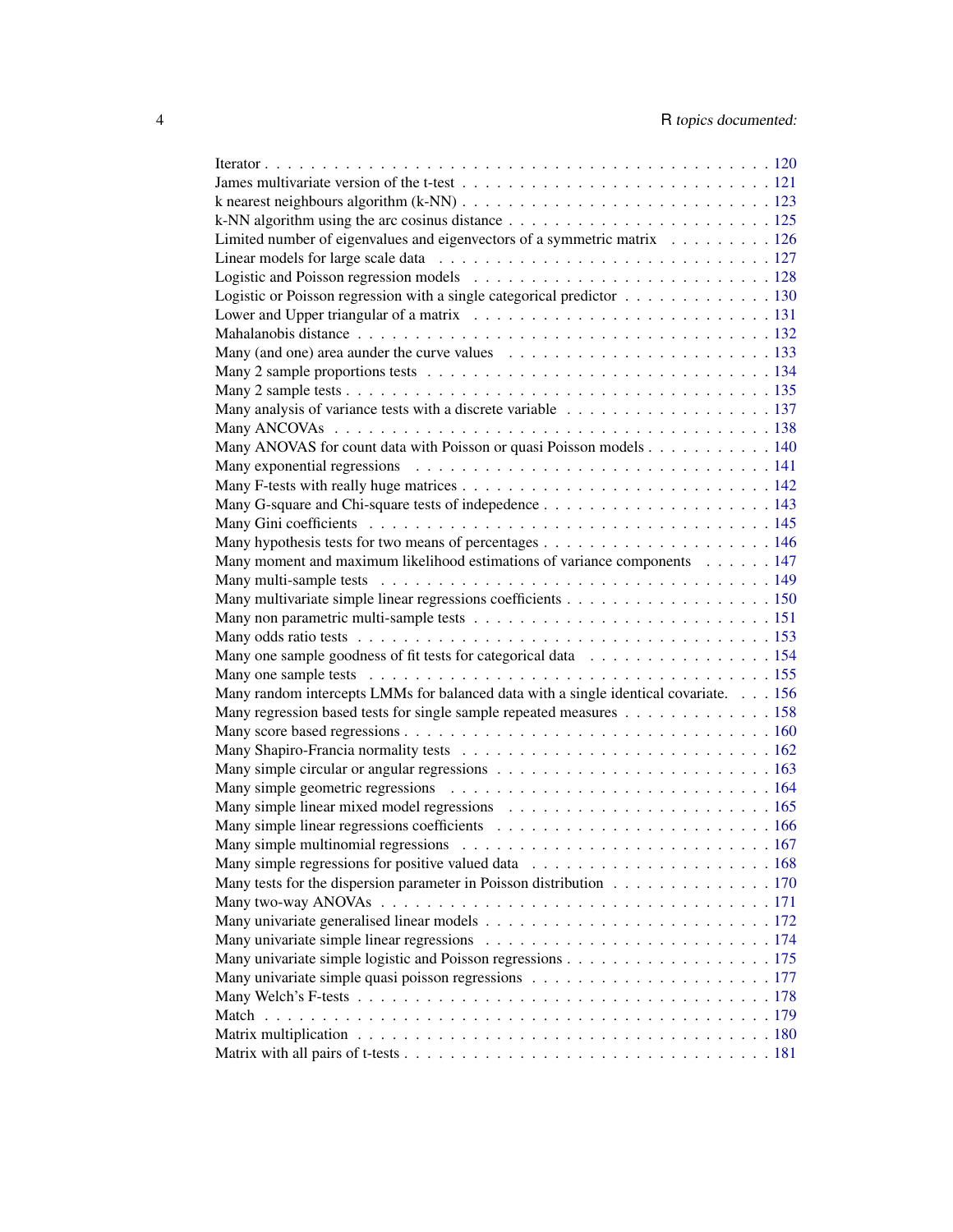| Median of a vector enterpretation of the vector of the vector of the vector of the vector of the vector of the vector of the vector of the vector of the vector of the vector of the vector of the vector of the vector of the |  |
|--------------------------------------------------------------------------------------------------------------------------------------------------------------------------------------------------------------------------------|--|
|                                                                                                                                                                                                                                |  |
|                                                                                                                                                                                                                                |  |
|                                                                                                                                                                                                                                |  |
|                                                                                                                                                                                                                                |  |
|                                                                                                                                                                                                                                |  |
| MLE of continuous univariate distributions defined on the positive line 192                                                                                                                                                    |  |
| MLE of continuous univariate distributions defined on the real line 194                                                                                                                                                        |  |
|                                                                                                                                                                                                                                |  |
|                                                                                                                                                                                                                                |  |
|                                                                                                                                                                                                                                |  |
|                                                                                                                                                                                                                                |  |
| MLE of the multivariate (log-) normal distribution $\dots \dots \dots \dots \dots \dots \dots \dots \dots \dots \dots$                                                                                                         |  |
|                                                                                                                                                                                                                                |  |
|                                                                                                                                                                                                                                |  |
|                                                                                                                                                                                                                                |  |
| Moment and maximum likelihood estimation of variance components 206                                                                                                                                                            |  |
|                                                                                                                                                                                                                                |  |
|                                                                                                                                                                                                                                |  |
|                                                                                                                                                                                                                                |  |
|                                                                                                                                                                                                                                |  |
|                                                                                                                                                                                                                                |  |
|                                                                                                                                                                                                                                |  |
|                                                                                                                                                                                                                                |  |
|                                                                                                                                                                                                                                |  |
|                                                                                                                                                                                                                                |  |
| Natural logarithm of the gamma function and its derivatives 218                                                                                                                                                                |  |
|                                                                                                                                                                                                                                |  |
|                                                                                                                                                                                                                                |  |
|                                                                                                                                                                                                                                |  |
|                                                                                                                                                                                                                                |  |
| Operations between two matrices or matrix and vector 223                                                                                                                                                                       |  |
|                                                                                                                                                                                                                                |  |
|                                                                                                                                                                                                                                |  |
|                                                                                                                                                                                                                                |  |
| Permutation based p-value for the Pearson correlation coefficient 228                                                                                                                                                          |  |
|                                                                                                                                                                                                                                |  |
|                                                                                                                                                                                                                                |  |
|                                                                                                                                                                                                                                |  |
|                                                                                                                                                                                                                                |  |
|                                                                                                                                                                                                                                |  |
|                                                                                                                                                                                                                                |  |
| Random values simulation from a von Mises distribution 238                                                                                                                                                                     |  |
|                                                                                                                                                                                                                                |  |
|                                                                                                                                                                                                                                |  |
|                                                                                                                                                                                                                                |  |
|                                                                                                                                                                                                                                |  |
|                                                                                                                                                                                                                                |  |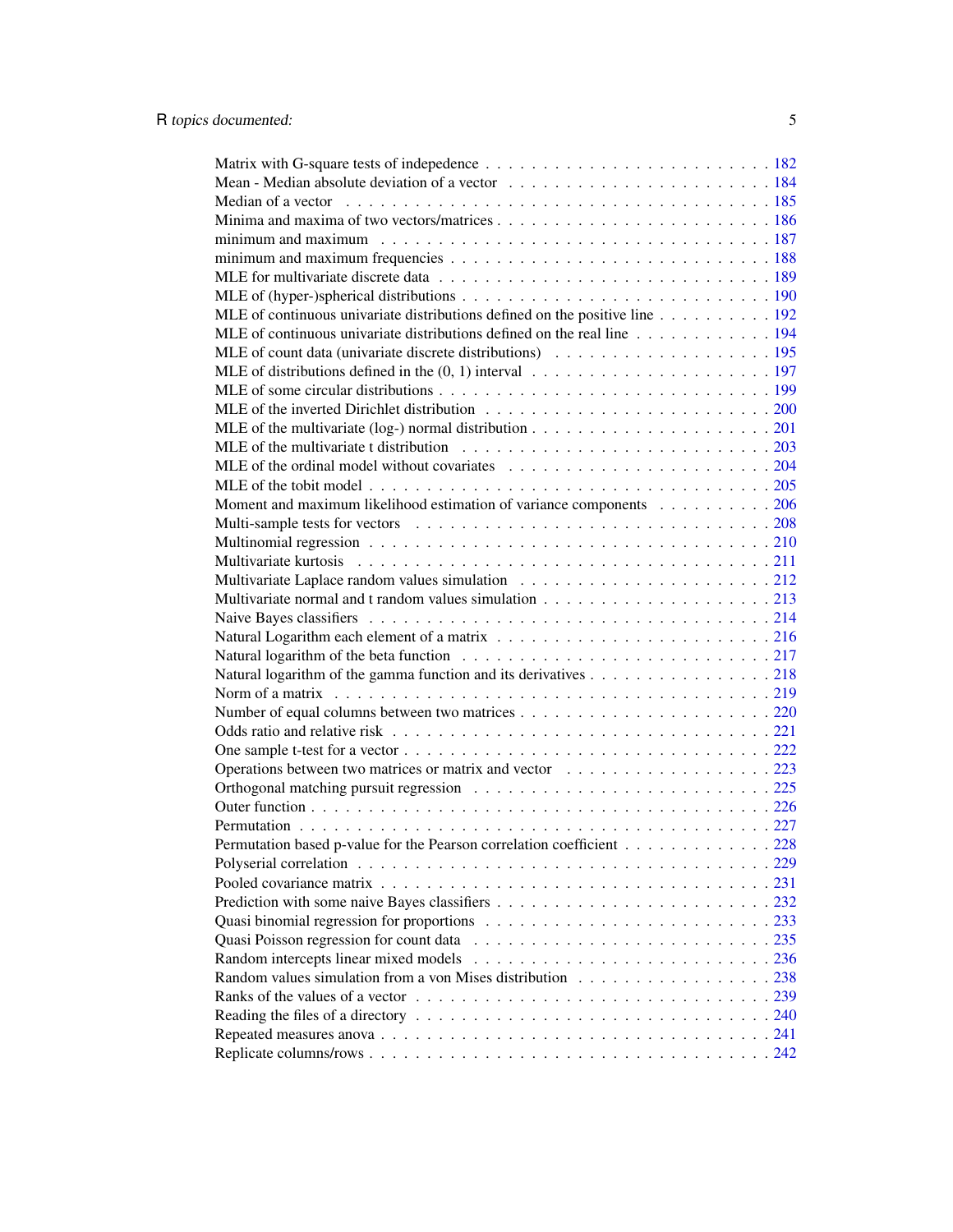<span id="page-5-0"></span>

|       | Row - Wise matrix/vector count the frequency of a value 245                                                              |     |
|-------|--------------------------------------------------------------------------------------------------------------------------|-----|
|       |                                                                                                                          |     |
|       | Row-wise true value $\ldots \ldots \ldots \ldots \ldots \ldots \ldots \ldots \ldots \ldots \ldots \ldots \ldots$         |     |
|       |                                                                                                                          |     |
|       | Significance testing for the coefficients of Quasi binomial or the quasi Poisson regression 249                          |     |
|       | Simulation of random values from a Bingham distribution 251                                                              |     |
|       | Simulation of random values from a Bingham distribution with any symmetric matrix 252                                    |     |
|       |                                                                                                                          |     |
|       | Simulation of random values from a von Mises-Fisher distribution 254                                                     |     |
|       |                                                                                                                          |     |
|       |                                                                                                                          |     |
|       | Some summary statistics of a vector for each level of a grouping variable 258                                            |     |
|       |                                                                                                                          |     |
|       |                                                                                                                          |     |
|       |                                                                                                                          |     |
|       |                                                                                                                          |     |
|       |                                                                                                                          |     |
|       |                                                                                                                          |     |
|       |                                                                                                                          |     |
|       |                                                                                                                          |     |
|       |                                                                                                                          |     |
|       | Sub-matrix                                                                                                               |     |
|       |                                                                                                                          |     |
|       |                                                                                                                          |     |
|       | Tests for the dispersion parameter in Poisson distribution 273                                                           |     |
|       |                                                                                                                          |     |
|       |                                                                                                                          |     |
|       |                                                                                                                          |     |
|       |                                                                                                                          |     |
|       | Vector allocation in a symmetric matrix $\ldots \ldots \ldots \ldots \ldots \ldots \ldots \ldots \ldots \ldots 278$      |     |
|       |                                                                                                                          |     |
|       | Yule's Y (coefficient of colligation) $\ldots \ldots \ldots \ldots \ldots \ldots \ldots \ldots \ldots \ldots \ldots 280$ |     |
| Index |                                                                                                                          | 282 |
|       |                                                                                                                          |     |

Rfast-package *Really fast R functions*

# Description

A collection of Rfast functions for data analysis. Note 1: The vast majority of the functions accept matrices only, not data.frames. Note 2: Do not have matrices or vectors with have missing data (i.e NAs). We do no check about them and C++ internally transforms them into zeros (0), so you may get wrong results. Note 3: In general, make sure you give the correct input, in order to get the correct output. We do no checks and this is one of the many reasons we are fast.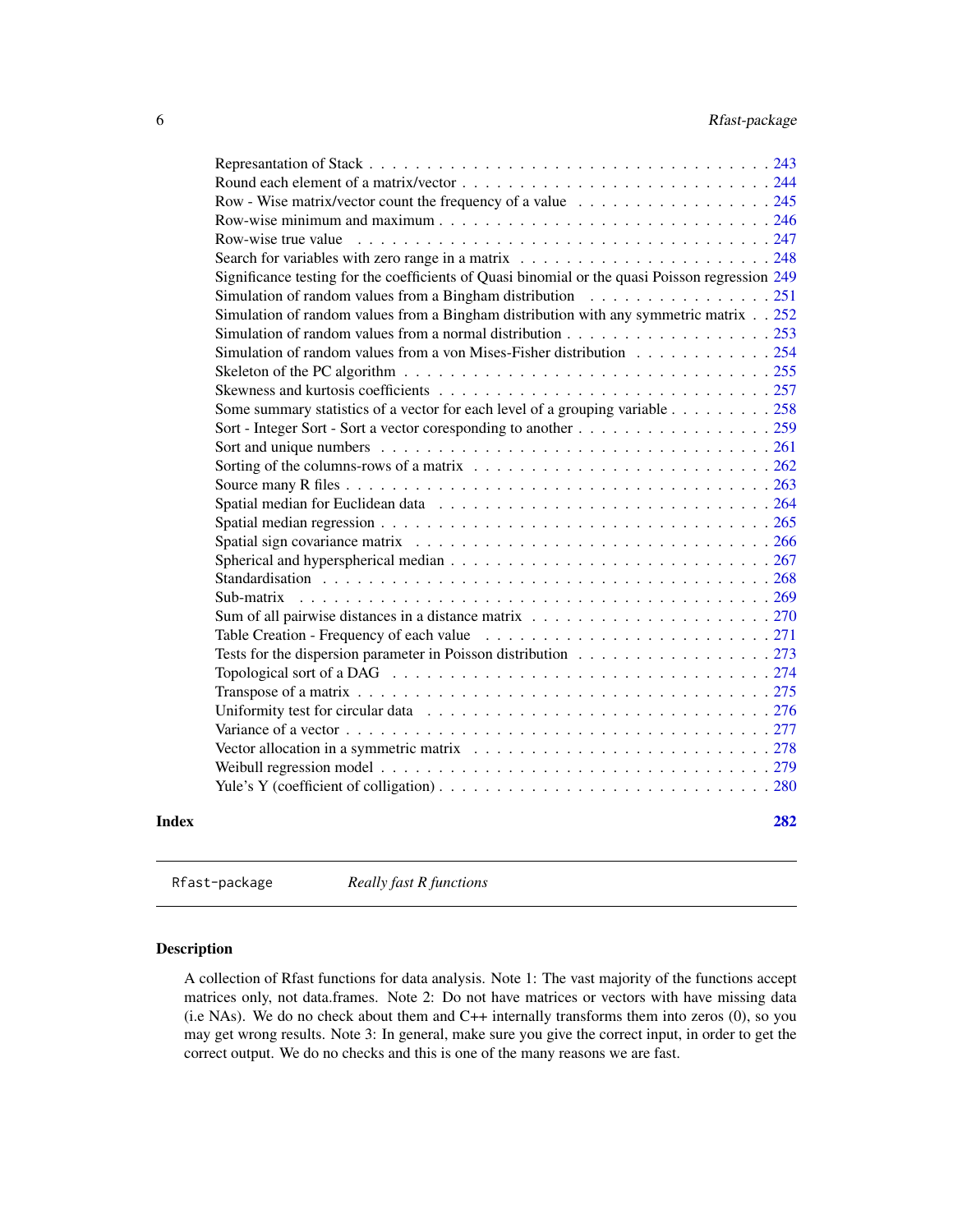# Rfast-package 7 and 7 and 7 and 7 and 7 and 7 and 7 and 7 and 7 and 7 and 7 and 7 and 7 and 7 and 7 and 7 and 7 and 7 and 7 and 7 and 7 and 7 and 7 and 7 and 7 and 7 and 7 and 7 and 7 and 7 and 7 and 7 and 7 and 7 and 7 an

# **Details**

| Package: | <b>R</b> fast |
|----------|---------------|
| Type:    | Package       |
| Version: | 2.0.1         |
| Date:    | 2020-09-13    |
| License: | $GPL-2$       |
|          |               |

#### **Maintainers**

Manos Papadakis <papadakm95@gmail.com>

#### Note

Acknowledgments: We would like to acknowledge

- Professor Kurt Hornik, Doctor Uwe Ligges (and the rest of R core team) for their invaluable help with this R package.
- Erich Studerus for his invaluable comments.
- Neal Fultz for his suggestions.
- Vassilis Vasdekis for his invaluable help with the random effects models.
- Marios Dimitriadis work was funded by the Special Account for Research Funds of the University of Crete, Department of Computer Science.
- Phillip Si is greatly acknowledged for his help with the Floyd-Warshal algorithm.
- Keefe Murphy for his invaluable help with NEWS file and for his suggestions.
- Zacharias Papadovassilakis gave us the inspiration for the memory efficient version of the k-NN algorithm. Yannis Pantazis explained us how the orhtogonal matching pursuit works.
- Achim Zeileis for his help with the quasi Poisson regression models.
- Pedro J. Aphalo for finding a bug.
- Dimitris Kyriakis for finding a bug.
- Cyrille Conord for finding a bug.
- Aaron Robotham for finding a bug.
- Calvin Pan from the Department of Human Genetics at UCLA found a bug in the function glm\_logistic and he is greatly acknowledged for that.
- Adam Muschielok from Rodenstock GmbH found a bug in the function vmf.mle and he is greatly acknowledged for that.
- Bret Presnell for detecting and correcting a bug in the function rvmf.

From now on the Rfast can be used in C++ via LinkingTo mechanism.

• The main namespace is "Rfast". Inside "Rfast" you will find two more namespaces, "vector" and "matrix".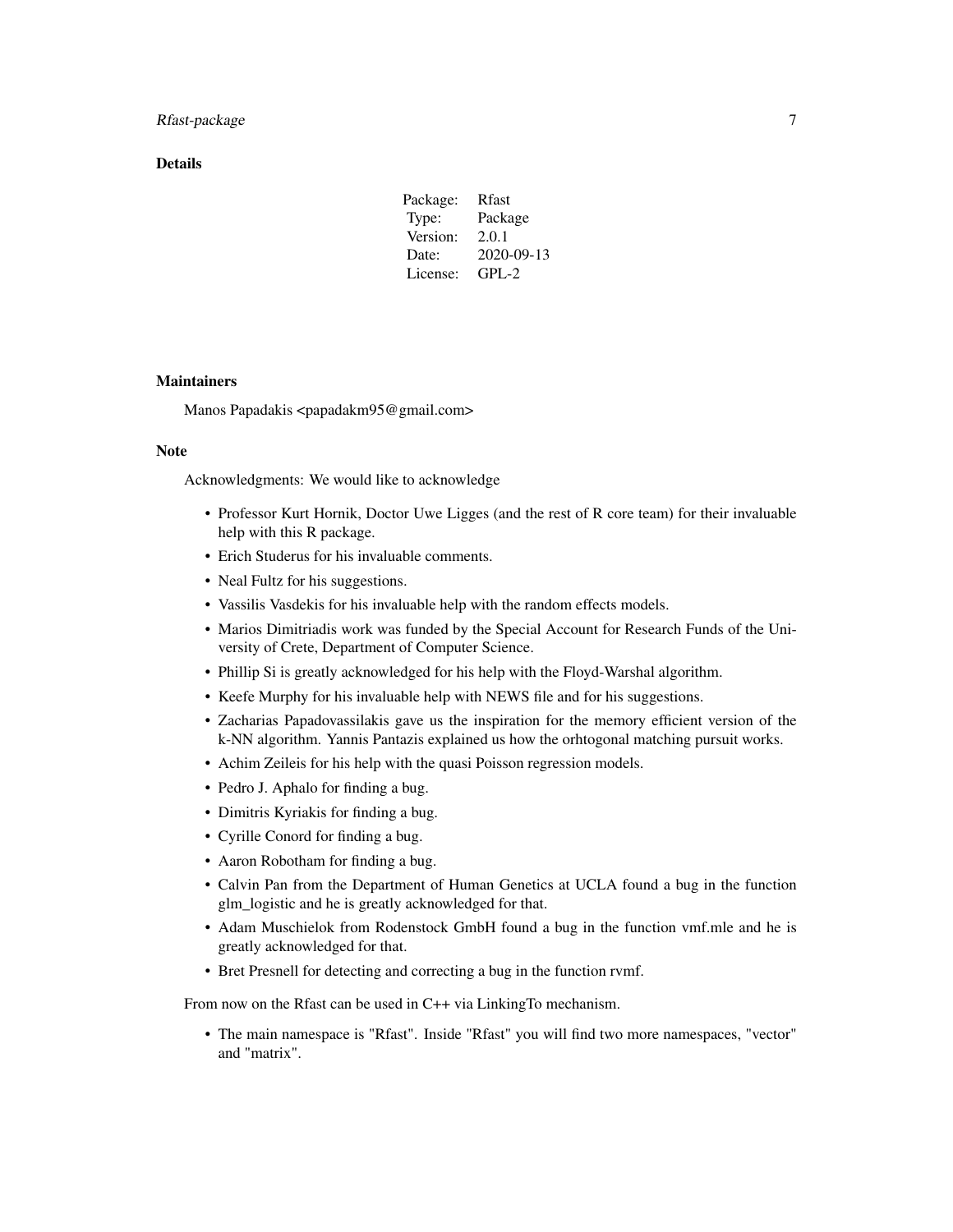- Namespace "vector" for calling functions using an Rcpp's or RcppArmadillo's vector.
- Namespace "matrix" for calling functions using an Rcpp's or RcppArmadillo's matrices.
- The signatures of the functions and the arguments are the same that are exported in R.

For namespace "vector" the functions that are available are:

- 1.  $median(x)$
- 2. var(x, std = false,  $na$ \_rm = false)
- 3. mad(x, method = "median", na\_rm = false)
- 4. shuffle(x,engine = Engine(time(0)) // Engine by default is default\_random\_engine. You can use anyone from C++.

For namespace "matrix" the functions that are available are:

- 1. transpose(x)
- 2. matrix\_multiplication $(x,y)$
- 3.  $colSort(x, descend = false, stable = false, parallel = false)$
- 4. rowSort(x, descend = false, stable = false, parallel = false)
- 5. is\_symmetric $(x)$
- 6. colMedian(x,  $na\_rm = false$ ,  $parallel = false$ )
- 7. rowMedian( $x$ ,  $na$ \_rm = false,  $parallel$  = false)
- 8.  $colVars(x, std = false, na\_rm = false, parallel = false)$
- 9. rowVars(x, std = false,  $na\_rm = false$ ,  $parallel = false$ )
- 10.  $\text{collMads}(x, \text{method} = "median", \text{na\_rm} = \text{false}, \text{parallel} = \text{false})$
- 11. rowMads(x, method = "median",  $na\_rm = false$ , parallel = false)
- 12. colShuffle(x,engine = Engine(time(0)) // Engine by default is default\_random\_engine. You can use anyone from C++.
- 13. rowShuffle(x,engine = Engine(time(0)) // Engine by default is default\_random\_engine. You can use anyone from C++.

How to use it:

- 1. Just add in "LinkingTo" in your NAMESPACE file the "Rfast" or in Rstudio "//[[Rcpp::depends(Rfast)]]".
- 2. Include in your cpp files the header "Rfast.h" and enjoy!

#### Author(s)

- Manos Papadakis <papadakm95@gmail.com>
- Michail Tsagris <mtsagris@yahoo.gr>
- Marios Dimitriadis <kmdimitriadis@gmail.com>
- Stefanos Fafalios <stefanosfafalios@gmail.com>
- Ioannis Tsamardinos <tsamard@csd.uoc.gr>
- Matteo Fasiolo <matteo.fasiolo@gmail.com>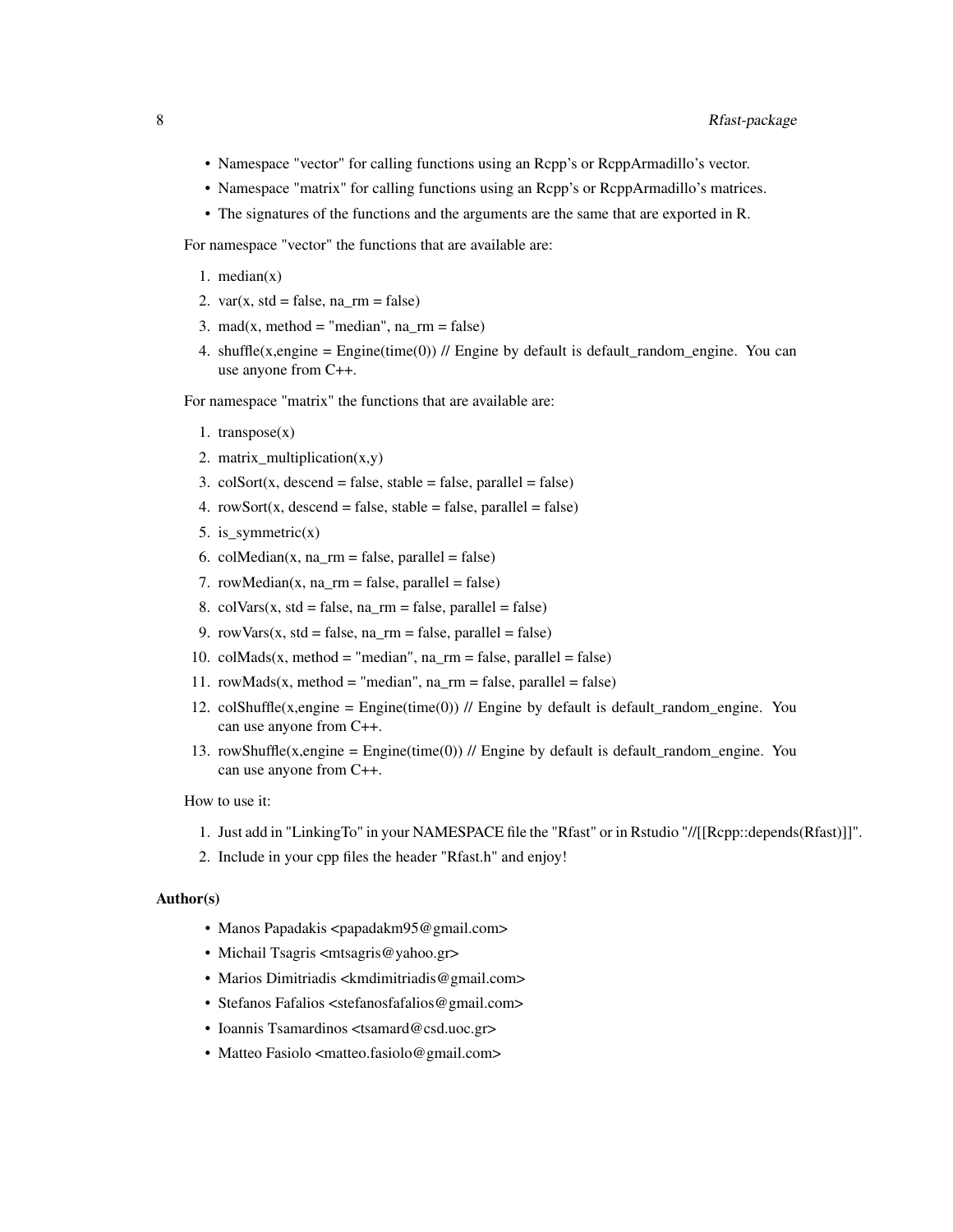- <span id="page-8-0"></span>• Giorgos Borboudakis <br/> <br/> <br/> <br/> <br/> <br/>Gamail.com>
- John Burkardt <jburkardt@fsu.edu>
- Kleanthi Lakiotaki <kliolak@gmail.com>
- Changliang Zou <nk.chlzou@gmail.com>
- Christina Chatzipantsiou <chatzipantsiou@gmail.com>

All k possible combinations from n elements *All k possible combinations from n elements*

# <span id="page-8-1"></span>**Description**

All k possible combinations from n elements.

#### Usage

comb\_n(n, k,simplify=TRUE)

#### Arguments

| n        | A positive <b>INTEGER</b> number or a vector with numbers.                                             |
|----------|--------------------------------------------------------------------------------------------------------|
| k        | A positive integer number at most equal to n or at most equal to the length of n,<br>if n is a vector. |
| simplify | A logical value for return List instead of matrix.                                                     |

#### Value

A matrix with k columns and rows equal to the number of possible unique combinations of n with k elements. If simplify is set to TRUE then a list with k values where each value has length equal to the number of possible unique combinations of n with k elements.

#### Author(s)

Manos Papadakis and Marios Dimitriadis

R implementation and documentation: Manos Papadakis <papadakm95@gmail.com> and Marios Dimitriadis <kmdimitriadis@gmail.com>.

# References

Nijenhuis A. and Wilf H.S. (1978). Combinatorial Algorithms for Computers and Calculators. Academic Press, NY.

# See Also

[nth](#page-37-1)[,colMaxs,colMins,](#page-52-1)[colrange](#page-40-1)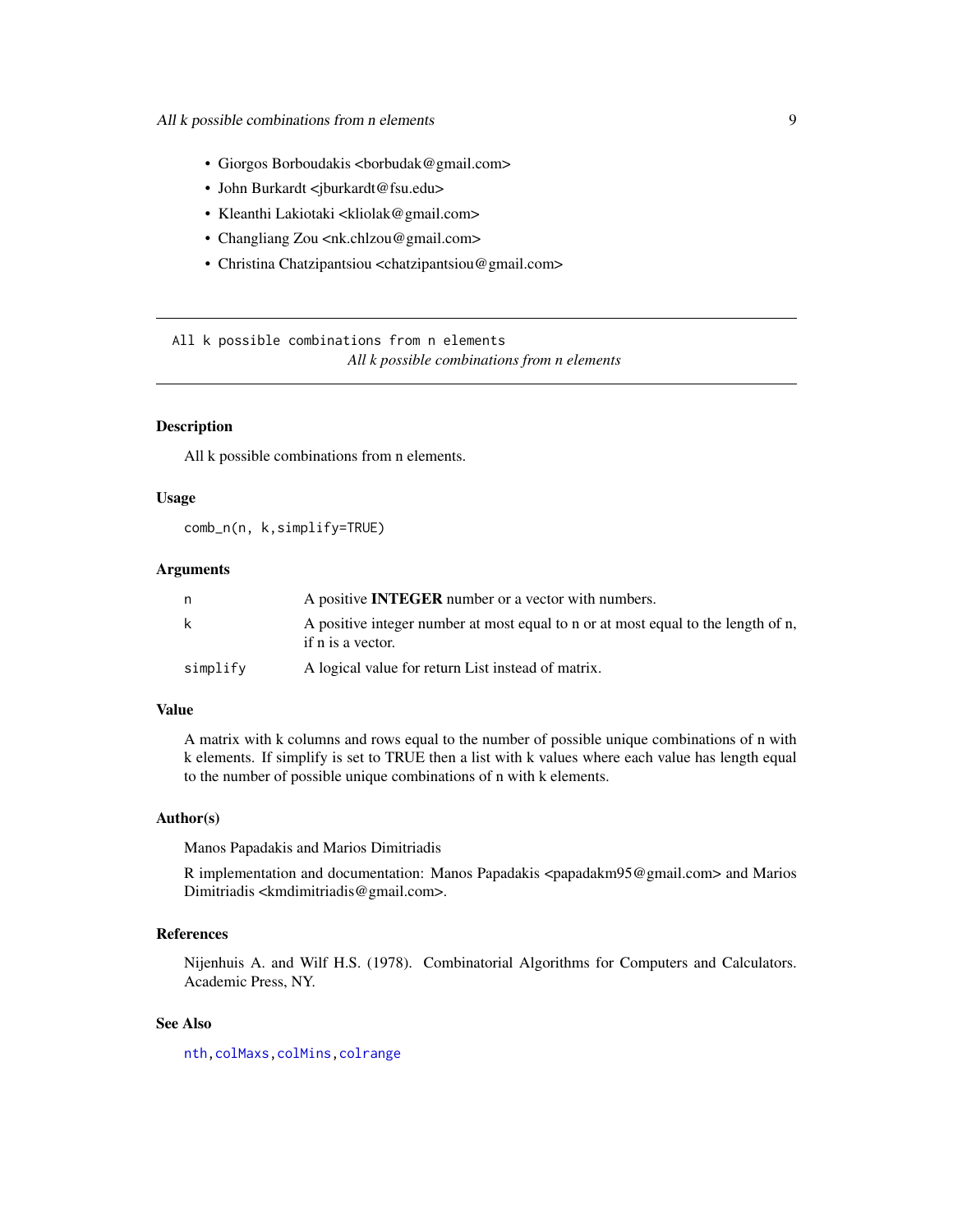```
system.time( comb_n(20, 4) )
system.time( combn(20, 4) )
x \le - rnorm(5)
res<-comb_n(x, 3)
```
Analysis of covariance

*Analysis of covariance*

# Description

Analysis of covariance

#### Usage

 $\arccos( y, \text{ ina, x, logged = FALSE})$ 

# Arguments

| V        | A numerical vector with the data, the response variable.                                                                                              |
|----------|-------------------------------------------------------------------------------------------------------------------------------------------------------|
| ina      | A numerical vector with 1s, 2s, 3s and so one indicating the two groups. Be<br>careful, the function is desinged to accept numbers greater than zero. |
| <b>X</b> | A numerical vector whose length is equal to the number of rows of y. This is the<br>covariate.                                                        |
| logged   | Should the p-values be returned (FALSE) or their logarithm (TRUE)?                                                                                    |

#### Details

Analysis of covariance is performed. No interaction between the factor and the covariate is tested. Only the main effects. The design need not be balanced. The values of ina need not have the same frequency. The sums of squares have been adjusted to accept balanced and unbalanced designs.

# Value

A matrix with the test statistic and the p-value for the factor variable and the covariate.

# Author(s)

#### Michail Tsagris

R implementation and documentation: Michail Tsagris <mtsagris@yahoo.gr> and Manos Papadakis <papadakm95@gmail.com>.

#### References

D.C. Montgomery (2001). Design and analysis of experiments (5th Edition). New York: John Wiley \& Sons

<span id="page-9-0"></span>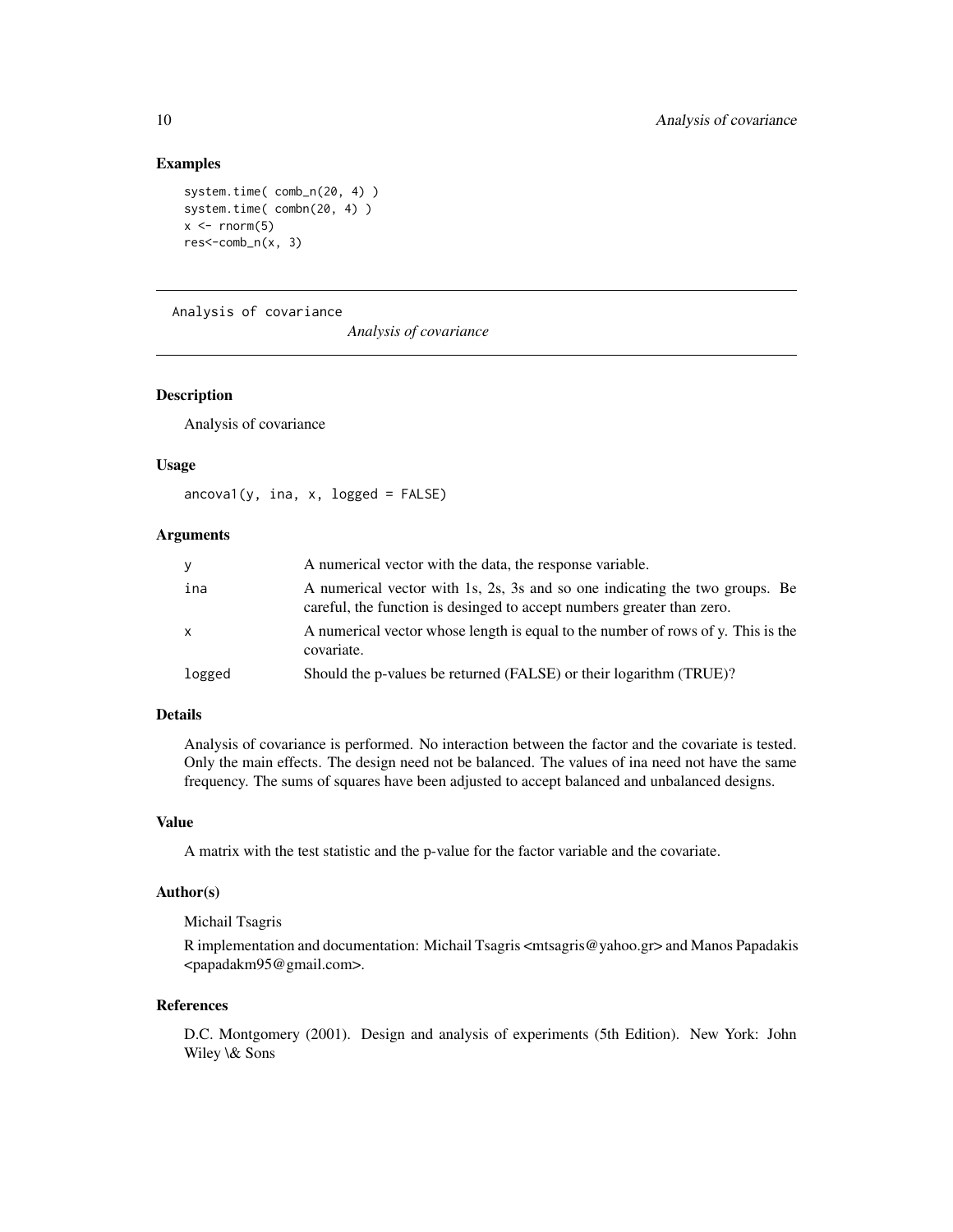<span id="page-10-0"></span>Analysis of variance with a count variable 11

#### See Also

[ancovas](#page-137-1)[,ftests](#page-148-1)[,ttests,](#page-134-1)[anova1](#page-207-1)

#### Examples

```
y <- rnorm(90)
ina <- rbinom(90, 2, 0.5) + 1
x < - rnorm(90)
system.time(a \leftarrow \text{ancoval}(y, \text{ina}, x))
```
Analysis of variance with a count variable *Analysis of variance with a count variable*

# <span id="page-10-1"></span>Description

Analysis of variance with a count variable.

# Usage

```
poisson.anova(y, ina, logged = FALSE)
geom.anova(y, ina, type = 1, logged = FALSE)quasipoisson.anova(y, ina, logged = FALSE)
```
#### Arguments

| y      | A numerical vector with discrete valued data, <i>i.e.</i> counts.                                                                                                                                                                                 |
|--------|---------------------------------------------------------------------------------------------------------------------------------------------------------------------------------------------------------------------------------------------------|
| ina    | A numerical vector with discrete numbers starting from 1, i.e. 1, 2, 3, 4, or<br>a factor variable. This is suppose to be a categorical predictor. If you supply a<br>continuous valued vector the function will obviously provide wrong results. |
| type   | This argument is for the geometric distribution. Type 1 refers to the case where<br>the minimum is zero and type 2 for the case of the minimum being 1.                                                                                           |
| logged | Should the p-values be returned (FALSE) or their logarithm (TRUE)?                                                                                                                                                                                |

#### Details

This is the analysis of variance with Poisson or geometric distributed data. What we do is a loglikelihood ratio test. However, this is exactly the same as Poisson regression with a single predictor variable who happens to be categorical. Needless to say that this is faster function than the glm command in R. For the same purpose with a Bernoulli variable use [g2Test](#page-99-1). The quasinpoisson.anova is when in the glm function you specify family = quasipoisson. This is suitable for the case of over or under-dispersed data.

# Value

A vector with two values, the difference in the deviances (or the scale difference in the case of quasi poisson) and the relevant p-value. The quasipoisson.anova also returns the estimate of the  $\phi$ parameter.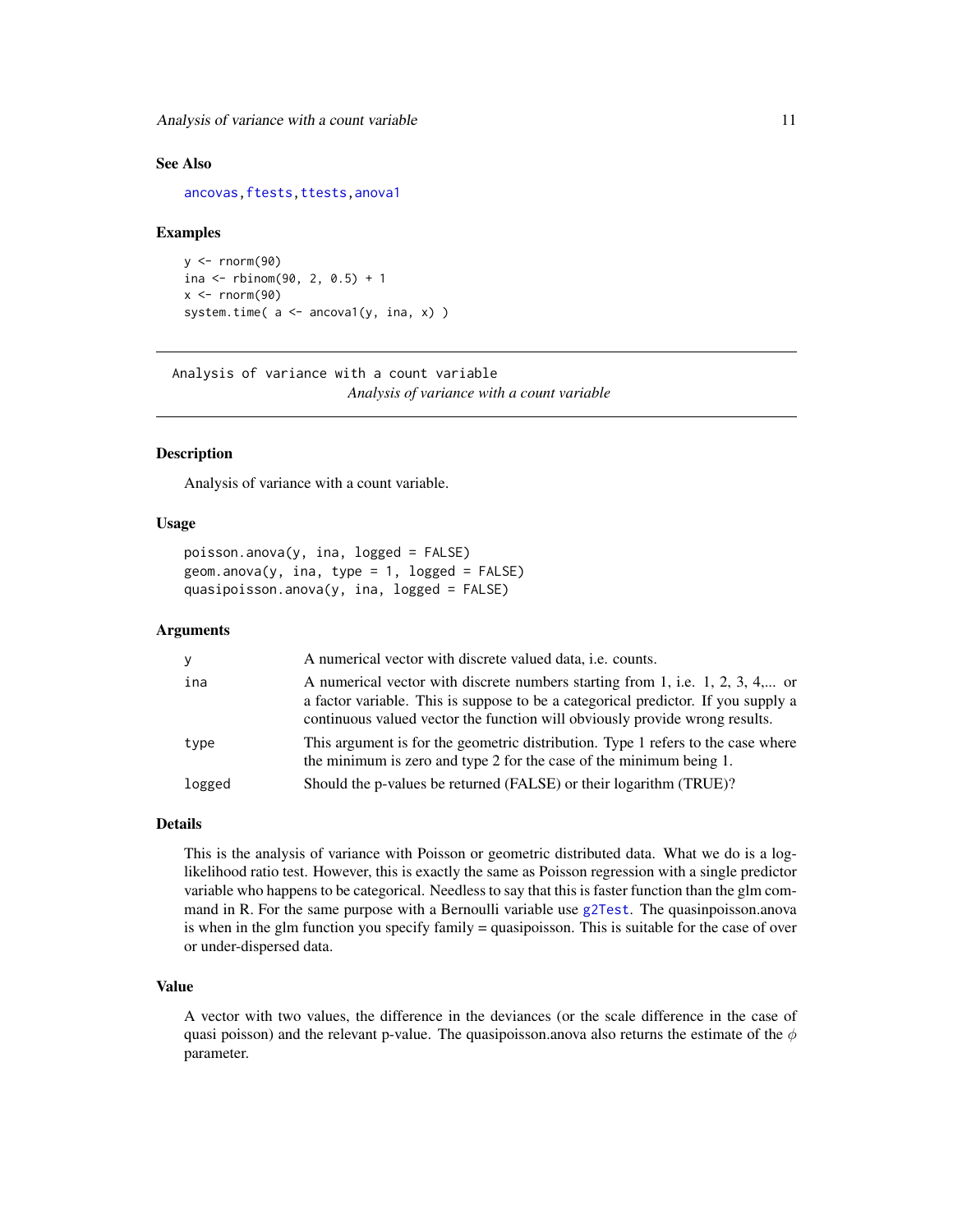<span id="page-11-0"></span>Michail Tsagris

R implementation and documentation: Michail Tsagris <mtsagris@yahoo.gr> and Manos Papadakis <papadakm95@gmail.com>.

# See Also

[logistic.cat1,](#page-129-1)[g2Test](#page-99-1)[,poisson.anovas](#page-136-1)[,anova](#page-0-0)[,poisson\\_only,](#page-174-1)[poisson.mle](#page-194-1)

#### Examples

```
y <- rpois(300, 10)
ina <- rbinom(300, 3, 0.5) + 1
a1 <- poisson.anova(y, ina)
a2 \leq glm(y \sim ina, \text{poisson})## Not run:
res<-anova(a2, test = "Chisq")
## End(Not run)
y <- rgeom(300, 0.7)
res<-geom.anova(y, ina)
```
Angular central Gaussian random values simulation *Angular central Gaussian random values simulation*

# Description

Angular central Gaussian random values simulation.

#### Usage

racg(n, sigma)

#### Arguments

| n     | The sample size, a numerical value. |
|-------|-------------------------------------|
| sigma | The covariance matrix in $R^d$ .    |

# Details

The algorithm uses univariate normal random values and transforms them to multivariate via a spectral decomposition. The vectors are then scaled to have unit length.

# Value

A matrix with the simulated data.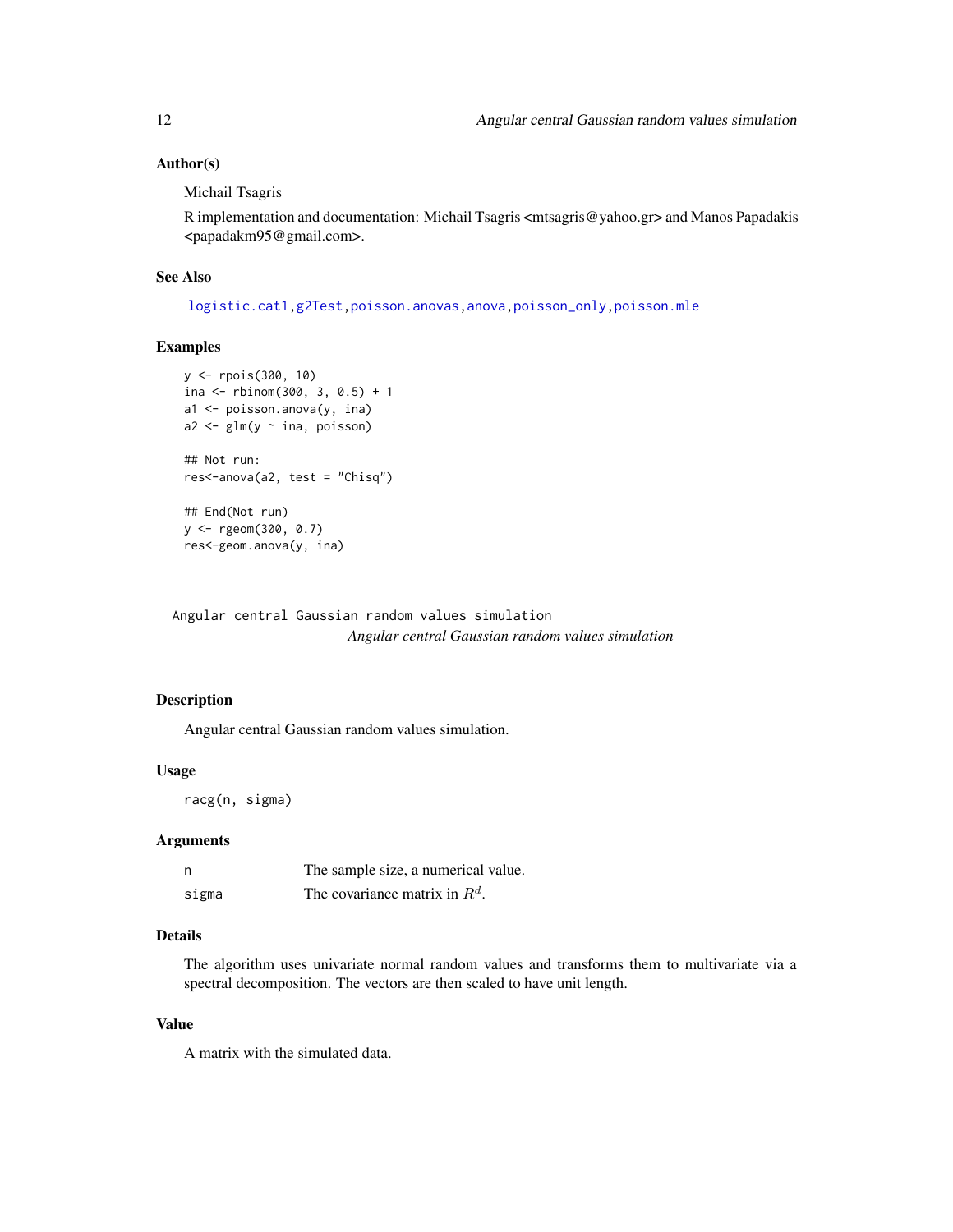<span id="page-12-0"></span>Michail Tsagris

R implementation and documentation: Michail Tsagris <mtsagris@yahoo.gr>

#### References

Tyler D. E. (1987). Statistical analysis for the angular central Gaussian distribution on the sphere. Biometrika 74(3): 579-589.

# See Also

[acg.mle](#page-189-1), rmvnorm, rmvlaplace, [rmvt](#page-212-1)

#### Examples

```
s <- cov( iris[, 1:4] )
x <- racg(100, s)
res<-acg.mle(x)
res<-vmf.mle(x) ## the concentration parameter, kappa, is very low, close to zero, as expected.
```
ANOVA for two quasi Poisson regression models *ANOVA for two quasi Poisson regression models*

# Description

ANOVA for two quasi Poisson regression models.

#### Usage

```
anova_quasipois.reg(mod0, mod1, n)
```
#### Arguments

| mod0 | An object as returned by the "qpois.reg" function. This is the null model.        |
|------|-----------------------------------------------------------------------------------|
| mod1 | An object as returned by the "qpois.reg" function. This is the alternative model. |
| n    | The sample size. This is necessary to calculate the degrees of freedom.           |

# Details

This is an ANOVA type significance testing for two quasi Poisson models.

#### Value

A vector with 4 elements, the test statistic value, its associated p-value and the relevant degrees of freedom of the numerator and the denominator.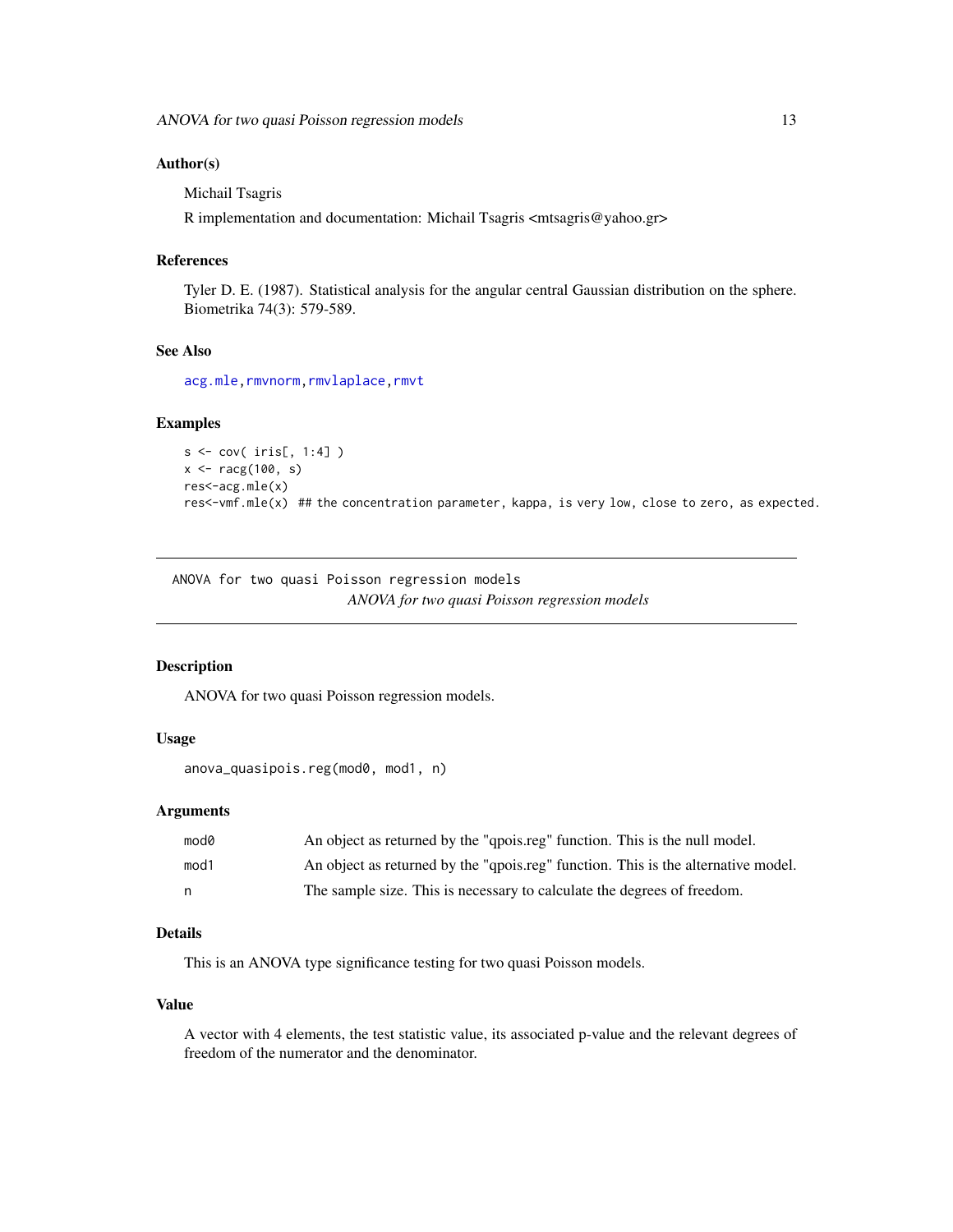<span id="page-13-0"></span>Michail Tsagris

R implementation and documentation: Michail Tsagris <mtsagris@yahoo.gr> and Manos Papadakis <papadakm95@gmail.com>.

#### References

Papke L. E. & Wooldridge J. (1996). Econometric methods for fractional response variables with an application to  $401(K)$  plan participation rates. Journal of Applied Econometrics,  $11(6)$ : 619–632.

McCullagh, Peter, and John A. Nelder. Generalized linear models. CRC press, USA, 2nd edition, 1989.

#### See Also

[anova\\_qpois.reg,](#page-248-1)[qpois.reg](#page-234-1)[,univglms](#page-171-1)[,quasipoisson.anova](#page-10-1)

# Examples

```
## Not run:
y <- rnbinom(200, 10, 0.5)
x \leftarrow \text{matrix}(rnorm(200 * 3), ncol = 3)a1 \leftarrow qpois.reg(x, y)
a0 \leftarrow qpois.reg(x[, 1], y)
res<-anova_quasipois.reg(a0, a1, 200)
b1 <- glm(y \sim x, family = quasipoisson)
b0 \leftarrow glm(y \sim x[, 1], family = quasipoisson)res<-\n  <i>anova</i>(b0, b1, test = "F")c1 \leq-g \text{lm}(y \sim x, \text{ family = poisson})c0 \leftarrow \text{glm}(y \sim x[, 1], \text{ family = poisson}res<-anova(c0, c1, test = "Chisq")
## End(Not run)
```
Apply method to Positive and Negative number

*Apply method to Positive and Negative number*

# **Description**

Apply method to Positive and Negative number.

#### Usage

```
negative(x, method = "min")positive(x, method = "min")positive.negative(x,method = "min")
```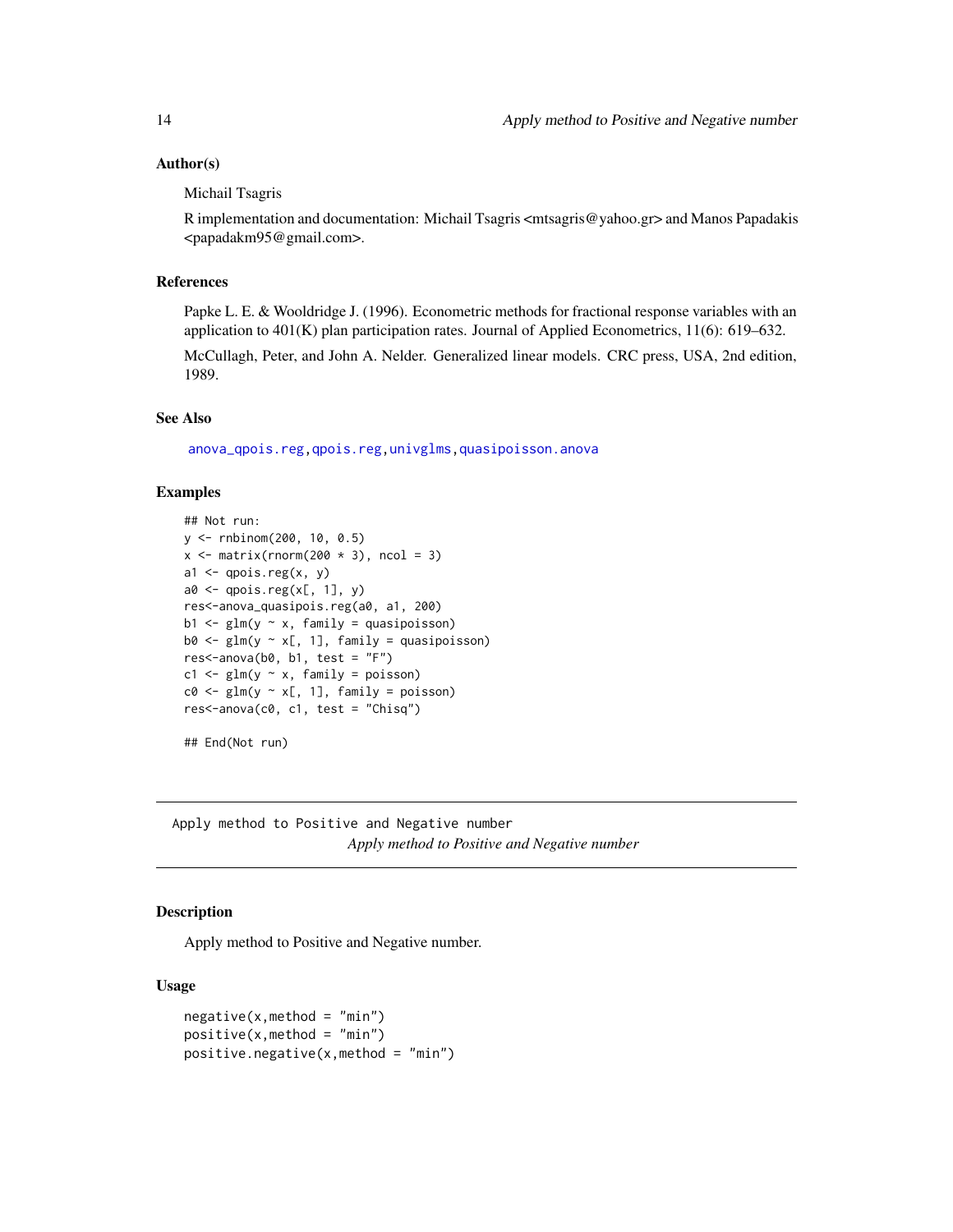#### <span id="page-14-0"></span>Arguments

| $\mathsf{x}$ | A numerical vector with data.             |
|--------------|-------------------------------------------|
| method       | Accept 3 values. "min", "max", "min.max". |

# Details

These functions apply the chosen method to the chosen subset (negative, positive, or both) from the vector and return the result.

# Value

negative: apply the chosen method to every negative number of the input vector. positive: apply the chosen method to every positive number of the input vector. positive.negative: apply the chosen method to every negative and positive number of the input vector.

# Author(s)

Manos Papadakis

R implementation and documentation: Manos Papadakis <papadakm95@gmail.com>.

#### See Also

[nth,colnth,rownth](#page-37-1)[,sort\\_unique,](#page-260-1)[Round](#page-243-1)

#### Examples

```
x < - rnorm(1000)
```

```
identical(negative(x,"min"), min(x<0))
identical(positive(x,"min"), min(x>0))
identical(positive.negative(x,"min"), c(min(x<0),min(x>0)))
```
x<-NULL

Apply to each column a method under condition *Apply to each column a method under condition*

# Description

Apply to each column a method under condition.

#### Usage

```
apply.condition(x,method = "+",oper = ">",cond.val = 0)
```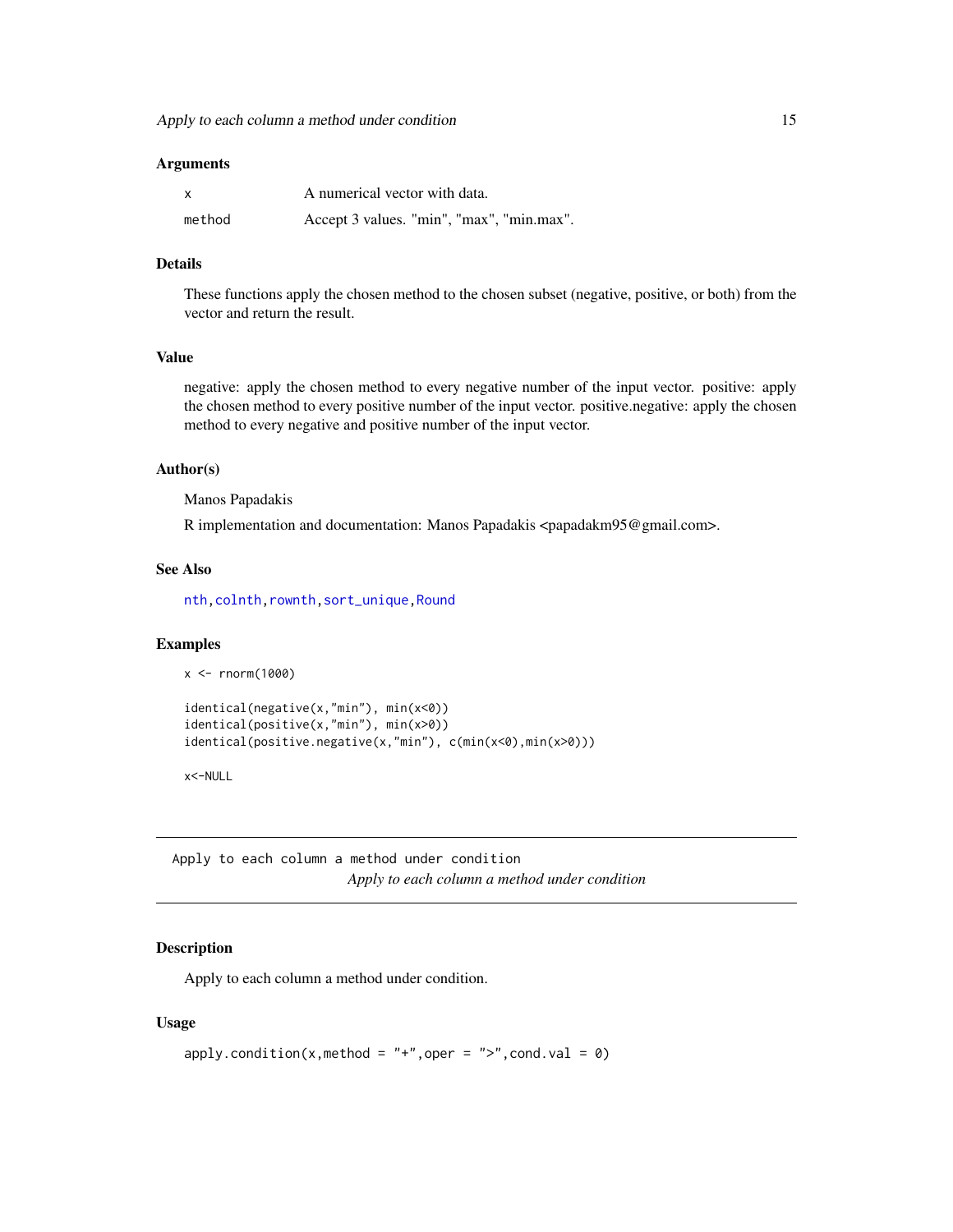#### <span id="page-15-0"></span>Arguments

| x        | An integer matrix.                   |
|----------|--------------------------------------|
| method   | One of: "+", "-", "*", "min", "max". |
| oper     | One of: ">, "<", ">=", "<=".         |
| cond.val | An integer value for the condition.  |

# Details

Apply to each col the specified method using the condition.

# Value

An integer vector with the coresponding values.

#### Author(s)

Manos Papadakis and Michail Tsagris

R implementation and documentation: Manos Papadakis <papadakm95@gmail.com> and Michail Tsagris <mtsagris@yahoo.gr>.

# See Also

[colsums,](#page-43-1)[colMedians](#page-36-1)[,colVars](#page-45-1)

#### Examples

```
x <- matrix(rpois(100,6),10, 10)
identical(apply(x,2,function(x){\{ sum(x[x>0]) \}\}, apply condition(x," +", " >", 0))x<-NULL
```
Backward selection regression *Backward selection regression*

# Description

Backward selection regression.

#### Usage

bs.reg(y, x, alpha =  $0.05$ , type = "logistic")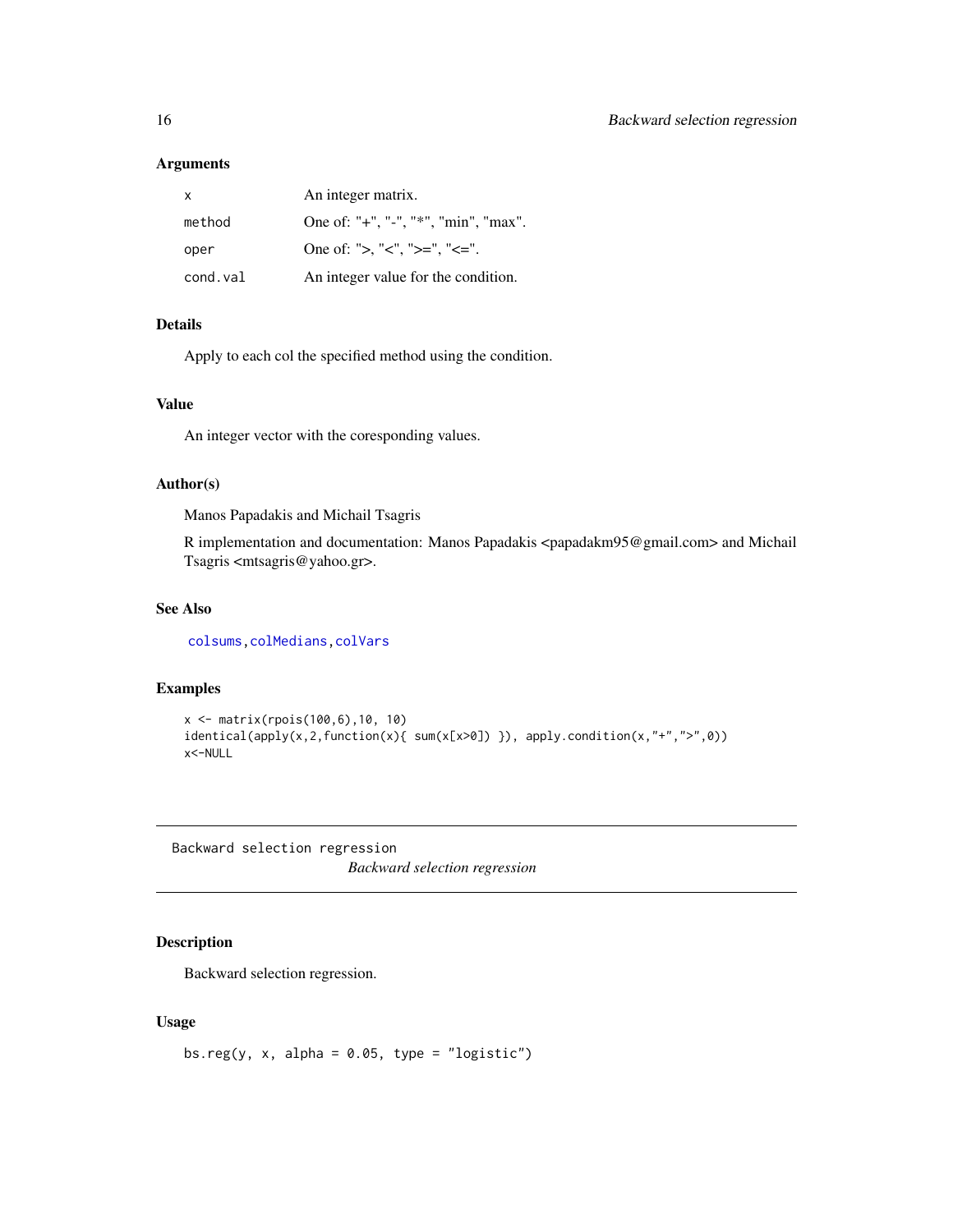# Arguments

| У            | A numerical vector with the response variable values. It can either be of 0 and 1<br>values (Logistic regression) or of integer values $0, 1, 2, \dots$ (Poisson regression). |
|--------------|-------------------------------------------------------------------------------------------------------------------------------------------------------------------------------|
| $\mathsf{x}$ | A numerical matrix with the candidate variables.                                                                                                                              |
| alpha        | Threshold (suitable values are in $[0,1]$ ) for assessing the significance of p-values.<br>The default value is at 0.05.                                                      |
| type         | For the Logistic regression put "logistic" (default value) and for Poisson type<br>"poisson".                                                                                 |

# Details

This function currently implements only the binary Logistic and Poisson regressions. If the sample size is less than the number of variables a notification message will appear and no backward regression will be performed.

# Value

The output of the algorithm is an S3 object including:

| info | A matrix with the non selected variables and their latest test statistics and p-<br>values. |
|------|---------------------------------------------------------------------------------------------|
| Vars | A vector with the selected variables.                                                       |

# Author(s)

Marios Dimitriadis

R implementation and documentation: Marios Dimitriadis <mtsagris@csd.uoc.gr>

# See Also

[fs.reg](#page-98-1)[,univglms](#page-171-1)[,cor.fsreg](#page-59-1)

# Examples

```
y <- rbinom(50, 1, 0.5)
x <- matrnorm(50, 10)
res<-bs.reg(y, x)
```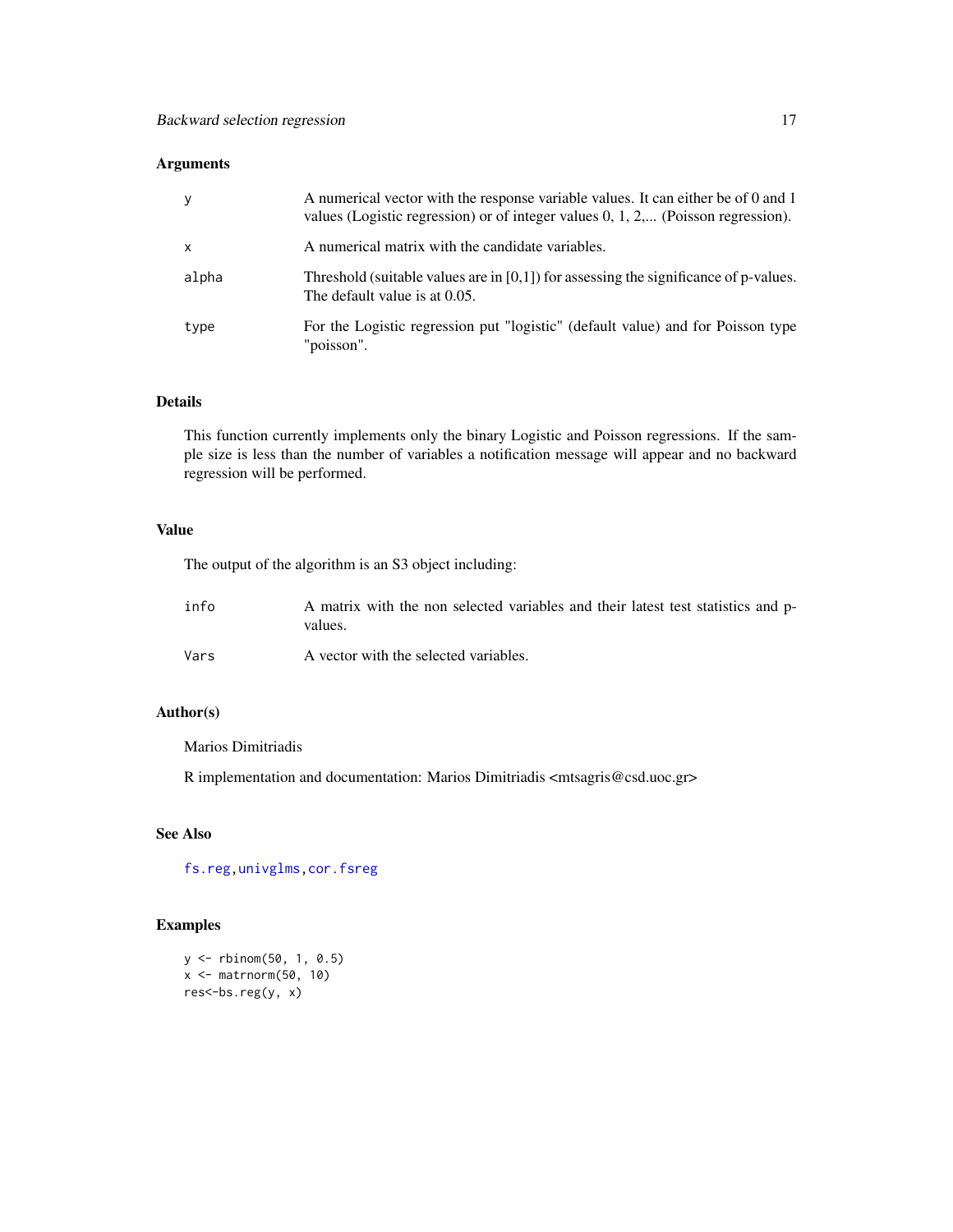<span id="page-17-0"></span>BIC (using partial correlation) forward regression *BIC (using partial correlation) forward regression*

# <span id="page-17-1"></span>**Description**

BIC (using partial correlation) forward regression.

#### Usage

bic.corfsreg(y,  $x$ , tol = 2)

# Arguments

|     | A numerical vector.                                                            |
|-----|--------------------------------------------------------------------------------|
|     | A matrix with data, the predictor variables.                                   |
| tol | If the BIC difference between two successive models is less than the tolerance |
|     | value, the variable will not enter the model.                                  |

# Details

The forward regression tries one by one the variables using the F-test, basically partial F-test every time for the latest variable. This is the same as testing the significance of the coefficient of this latest enetered variable. Alternatively the correlation can be used and this case the partial correlation coefficient. There is a direct relationship between the t-test statistic and the partial correlation coefficient. Now, instead of having to calculate the test statistic, we calculate the partial correlation coefficient. The largest partial correlation indicates the candidate variable to enter the model. If the BIC of the regression model with that variable included, reduces, less than "tol" from the previous model without this variable, the variable enters.

# Value

A matrix with two columns, the index of the selected variable(s) and the BIC of each model. The first line is always 0 and the BIC of the model with no predictor variables.

#### Author(s)

#### Michail Tsagris

R implementation and documentation: Michail Tsagris <mtsagris@yahoo.gr> and Manos Papadakis <papadakm95@gmail.com>.

#### References

Draper, N.R. and Smith H. (1988). Applied regression analysis. New York, Wiley, 3rd edition.

# See Also

[cor.fsreg,](#page-59-1)[score.glms](#page-159-1)[,univglms](#page-171-1)[,logistic\\_only,poisson\\_only,](#page-174-1)[regression](#page-173-1)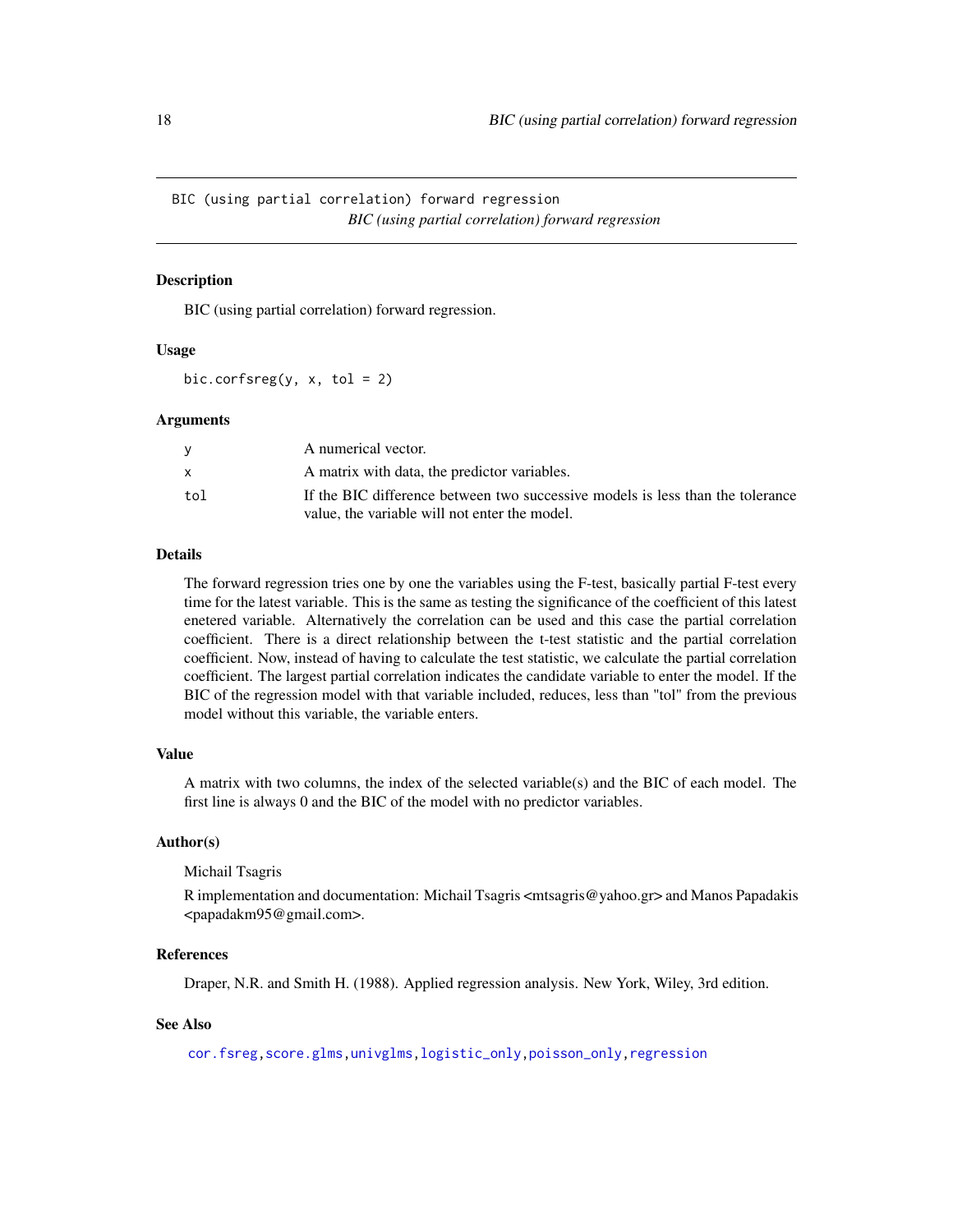```
## 200 variables, hence 200 univariate regressions are to be fitted
x \le - matrix( rnorm(200 * 200), ncol = 200)
y \le - rnorm(200)system.time( a1 <- bic.corfsreg(y, x) )
system.time(a2 \leq -\text{cor.fsreg}(y, x))
x < - NULL
```
BIC forward regression with generalised linear models *BIC forward regression with generalised linear models*

#### Description

BIC forward regression with generalised linear models.

#### Usage

bic.fs.reg(y, x, tol = 2, type = "logistic")

# Arguments

| y    | A numerical vector.                                                                                                             |
|------|---------------------------------------------------------------------------------------------------------------------------------|
| X    | A matrix with data, the predictor variables.                                                                                    |
| tol  | If the BIC difference between two successive models is less than the tolerance<br>value, the variable will not enter the model. |
| type | If you have a binary dependent variable, put "logistic". If you have count data,<br>put "poisson".                              |

# Details

The forward regression tries one by one the variables using the BIC at each step for the latest variable. If the BIC of the regression model with that variable included, is less than "tol" from the previous model without this variable, the variable enters.

# Value

A matrix with two columns, the index of the selected variable(s) and the BIC of each model.

# Author(s)

Marios Dimitriadis

R implementation and documentation: Marios Dimitriadis <kmdimitriadis@gmail.com>.

#### References

Draper, N.R. and Smith H. (1988). Applied regression analysis. New York, Wiley, 3rd edition.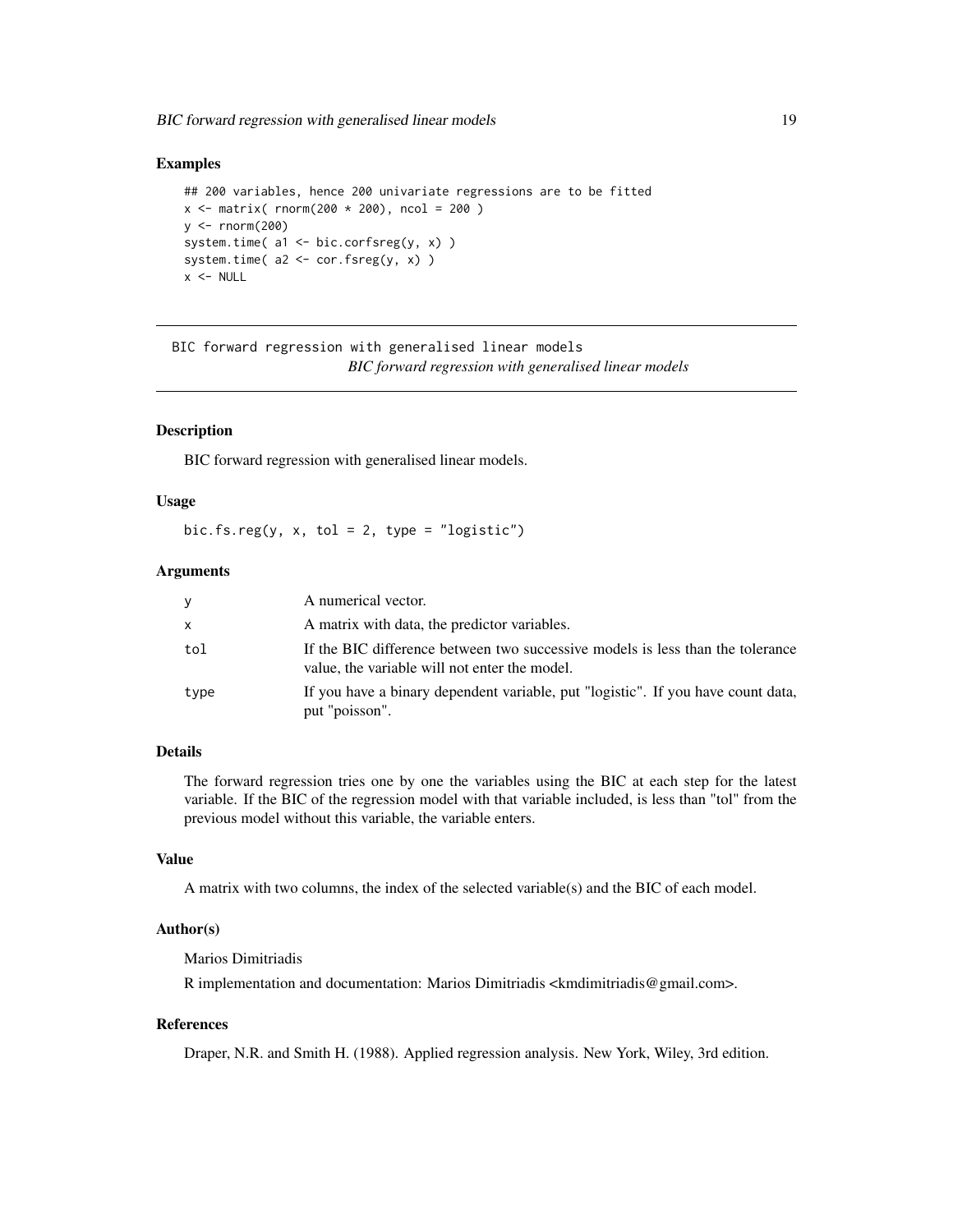# See Also

[fs.reg,](#page-98-1)[bic.corfsreg](#page-17-1)[,cor.fsreg](#page-59-1)[,score.glms](#page-159-1)[,univglms,](#page-171-1)[logistic\\_only,poisson\\_only](#page-174-1)[,regression](#page-173-1)

#### Examples

```
## Not run:
x \le matrix(rnorm(200 * 50), ncol = 50)
## 200 variables, hence 200 univariate regressions are to be fitted
y <- rbinom(200, 1, 0.5)
a \leftarrow \text{bic.fs.reg}(y, x)x < - NULL
## End(Not run)
```
Binary search algorithm

*Binary search algorithm*

# Description

Search a value in an ordered vector.

# Usage

binary\_search(x, v, index=FALSE)

# Arguments

|       | A vector with the data.                                              |
|-------|----------------------------------------------------------------------|
|       | A value to check if exists in the vector x.                          |
| index | A boolean value for choose to return the position inside the vector. |

# Details

The functions is written in C++ in order to be as fast as possible.

# Value

Search if the v exists in x. Then returns TRUE/FALSE if the value is been found.

# Author(s)

Manos Papadakis

R implementation and documentation: Manos Papadakis <papadakm95@gmail.com>.

# See Also

[is\\_element](#page-93-1)

<span id="page-19-0"></span>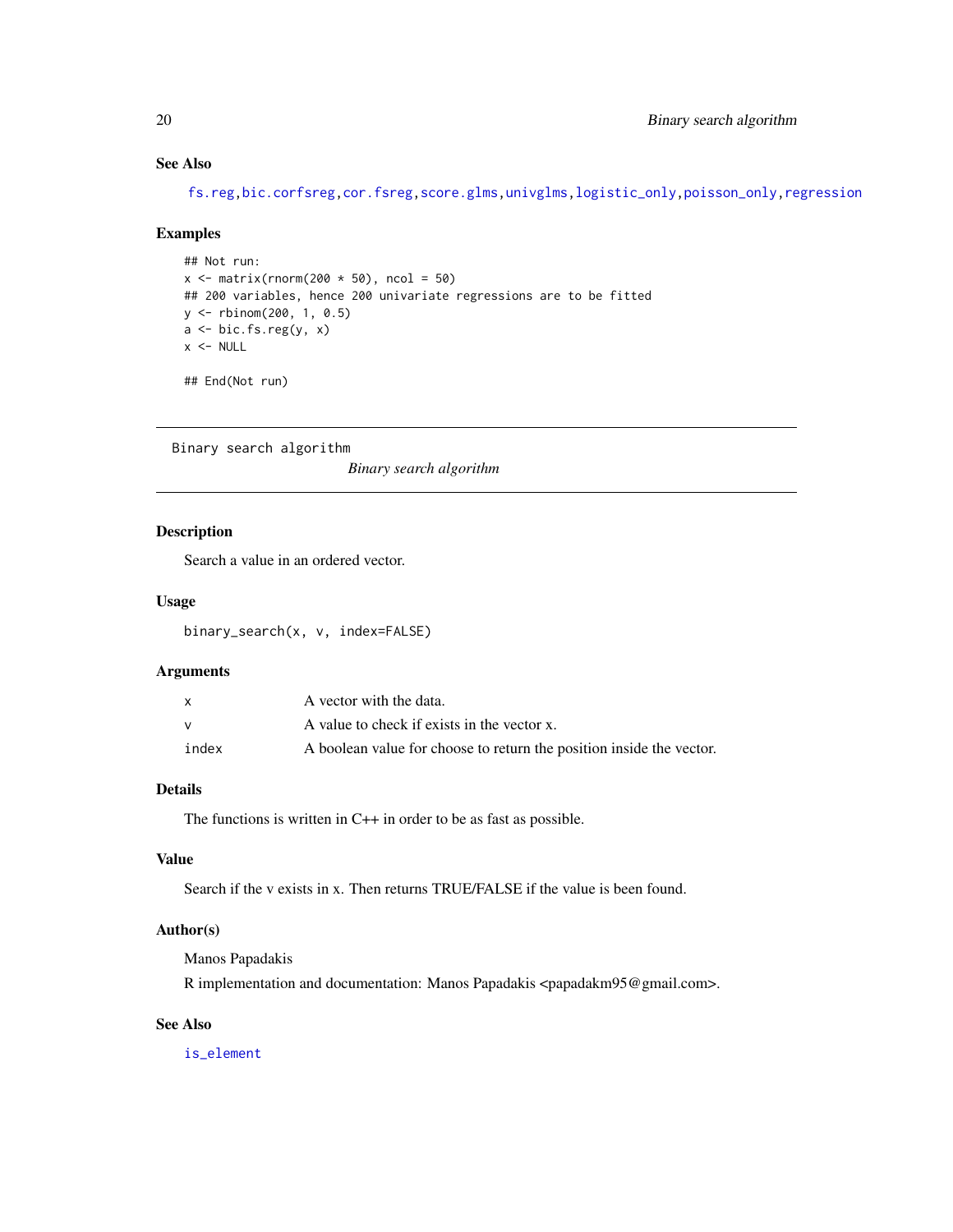<span id="page-20-0"></span>x <- sort(rnorm(1000))  $v \le x[50]$ b <- binary\_search(x,v) b1 <- binary\_search(x,v,TRUE)

Binomial coefficient and its logarithm *Binomial coefficient and its logarithm*

#### Description

Binomial coefficient and its logarithm.

#### Usage

Lchoose(x, k) Choose(x, k)

# Arguments

| x | A vector with integer values numbers.   |
|---|-----------------------------------------|
| k | A positive non zero at most equal to x. |

# Details

The binomial coefficient or its logarithm are evaluated.

# Value

A vector with the answers.

# Author(s)

Manos Papadakis

R implementation and documentation: Michail Tsagris <mtsagris@yahoo.gr>

#### See Also

[comb\\_n,](#page-8-1)[Lbeta,](#page-216-1)[Lgamma](#page-217-1)

#### Examples

```
x \le - sample(20:30, 100, replace = TRUE)
res<-Choose(x, 4)
res<-Lchoose(x, 4)
```
x<-NULL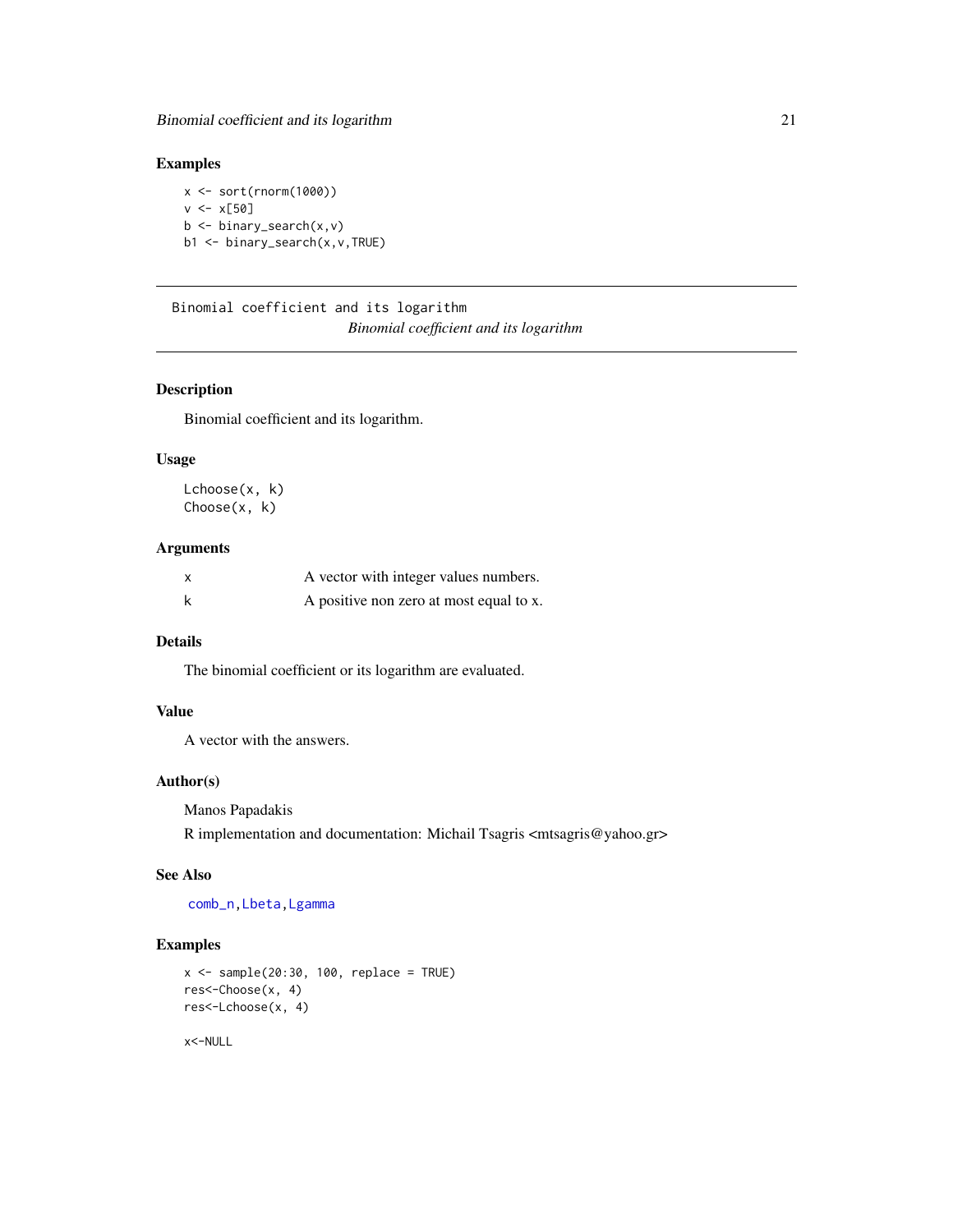<span id="page-21-0"></span>Bootstrap t-test for 2 independent samples *Bootstrap t-test for 2 independent samples*

#### Description

Bootstrap t-test for 2 independent samples.

#### Usage

boot.ttest2 $(x, y, B = 999)$ 

#### Arguments

| $\times$ | A numerical vector with the data.       |
|----------|-----------------------------------------|
| <b>V</b> | A numerical vector with the data.       |
| B        | The number of bootstrap samples to use. |

#### Details

Instead of sampling B times from each sample, we sample  $sqrt{B}$  from each of them and then take all pairs. Each bootstrap sample is independent of each other, hence there is no violation of the theory.

#### Value

A vector with the test statistic and the bootstrap p-value.

# Author(s)

Michail Tsagris and Christina Chatzipantsiou

R implementation and documentation: Michail Tsagris <mtsagris@yahoo.gr> and Christina Chatzipantsiou <chatzipantsiou@gmail.com>.

# References

B.L. Welch (1951). On the comparison of several mean values: an alternative approach. Biometrika, 38(3/4), 330-336.

Efron Bradley and Robert J. Tibshirani (1993). An introduction to the bootstrap. New York: Chapman \& Hall/CRC.

Chatzipantsiou C., Dimitriadis M., Papadakis M. and Tsagris M. (2019). Extremely efficient permutation and bootstrap hypothesis tests using R. To appear in the Journal of Modern Applied Statistical Methods.

https://arxiv.org/ftp/arxiv/papers/1806/1806.10947.pdf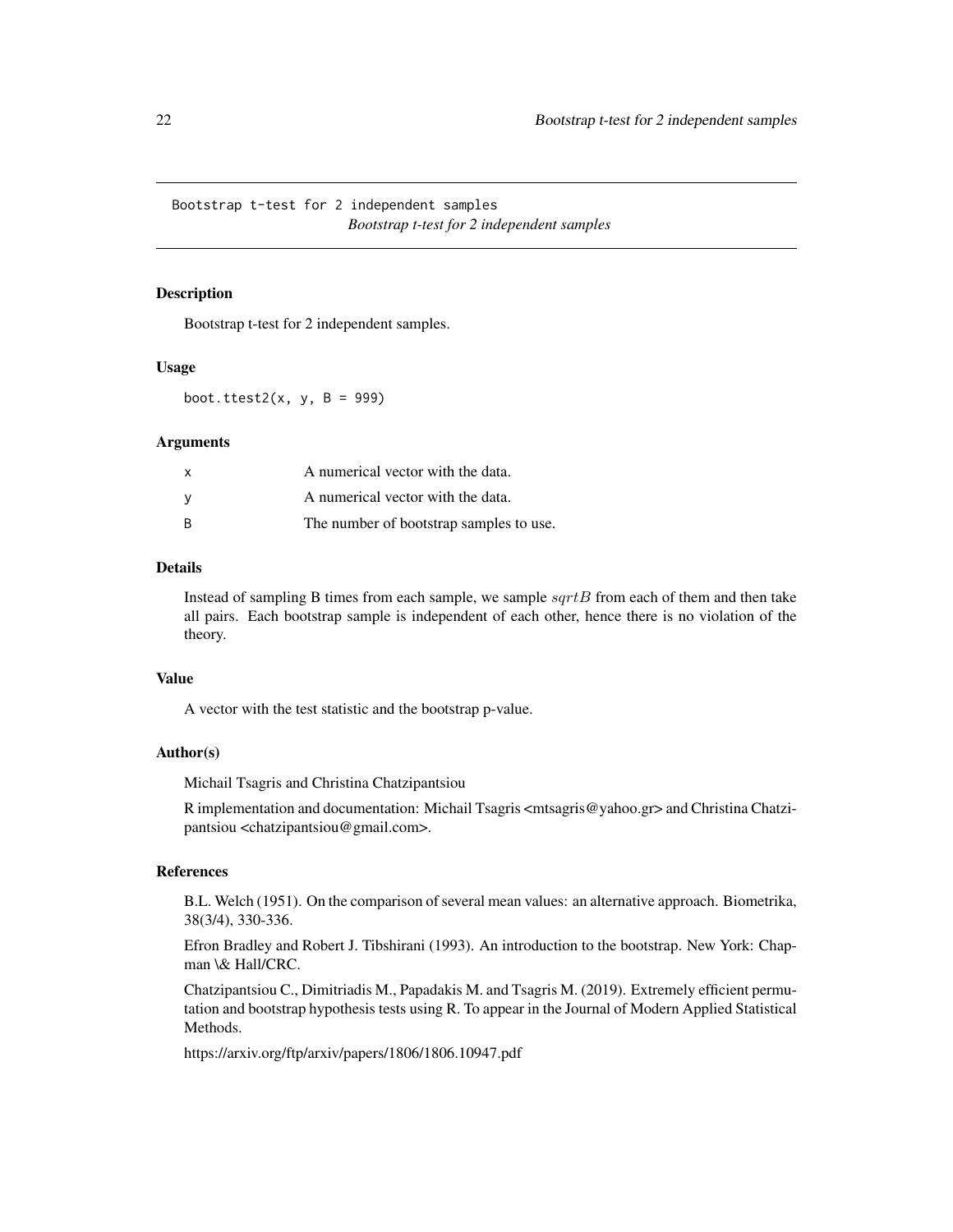<span id="page-22-0"></span>Check if any column or row is fill with values 23

# See Also

[ttest2](#page-207-1)[,exact.ttest2,](#page-86-1)[ftest](#page-207-1)

#### Examples

```
tic <- proc.time()
x < - rexp(40, 4)
y <- rbeta(50, 2.5, 7.5)
system.time( a <- boot.ttest2(x, y, 9999))
a
```
Check if any column or row is fill with values *Check if any column or row is fill with values*

#### Description

Check if any column or row is fill with values.

# Usage

colrow.value(x,value=0)

#### Arguments

| x     | A vector with data. |
|-------|---------------------|
| value | A value to check.   |

#### Details

Check all the column if any has all its elements equal to argument value. If found, return "TRUE". Otherwise continues with rows. If columns and rows hasn't any value vector then return "FALSE". Even if it returns "FALSE" that doesn't mean the determinant can't be value. It might be but if check before and found any value vector then for sure the determinant it'll be value.

#### Value

A boolean value, "TRUE" if any column OR row is all filled with value. "FALSE" otherwise.

#### Author(s)

Manos Papadakis

R implementation and documentation: Manos Papadakis <papadakm95@gmail.com>.

# See Also

[rowMins](#page-245-1)[,rowFalse](#page-246-1)[,nth,](#page-37-1)[colrange,](#page-40-1)[colMedians,](#page-36-1)[colVars](#page-45-1)[,colSort,rowSort](#page-261-1)[,rowTrue](#page-246-1)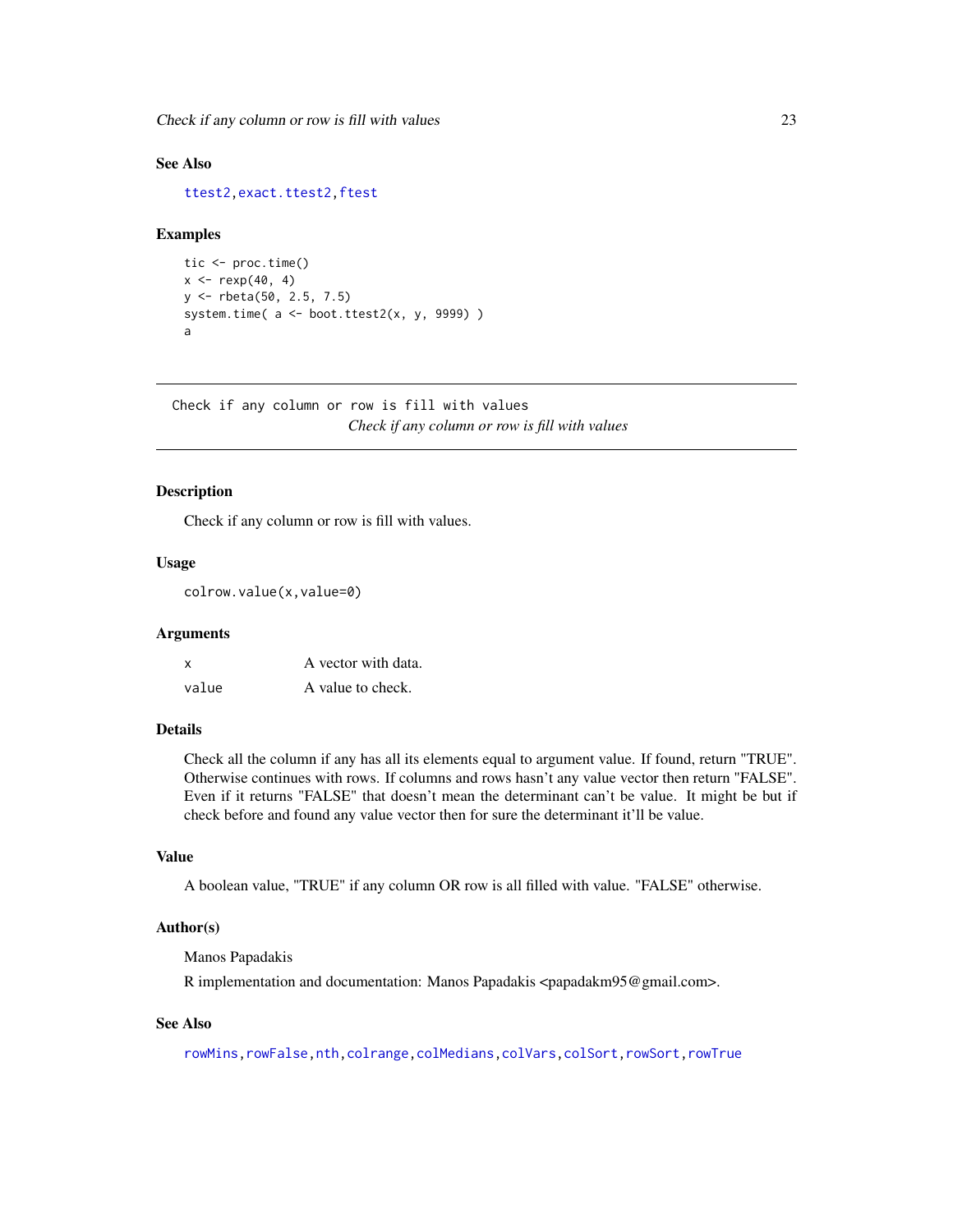```
x <- matrix(runif(10*10),10,10)
res<-colrow.value(x)
```
x<-NULL

Check if values are integers and convert to integer *Check if values are integers and convert to integer*

# <span id="page-23-1"></span>**Description**

Check if values are integers and convert to integer.

#### Usage

is\_integer(x)  $as\_integer(x, result.sort = TRUE, init = 1)$ 

#### Arguments

|             | is integer: A vector with numeric data. as integer: A vector with data. |
|-------------|-------------------------------------------------------------------------|
| result.sort | A logical value for sorting the result.                                 |
| init        | An integer value to start.                                              |

#### Details

The behavior of these functions are different than R's built in.

is\_integer: check if all the values are integers in memory. If typeof is double, and the values are integers in range -2^31 : 2^31 then it is better to convert to integer vector for using less memory. Also you can decrease the time complexity.

as\_integer: converts the discrete values to integers.

# Value

is\_integer: A logical value, TRUE if all values are integers and in range -2^31 : 2^31. Otherwise FALSE.

as\_integer: By default the function will return the same result with "as.numeric" but the user can change the "init" value not start from 1 like R's. Also the result can be unsorted using "result.sort".

#### Author(s)

R implementation and documentation: Manos Papadakis <papadakm95@gmail.com>.

# See Also

[as\\_integer](#page-23-1)[,colVars](#page-45-1)[,colmeans,](#page-35-1)[read.directory](#page-239-1)

<span id="page-23-0"></span>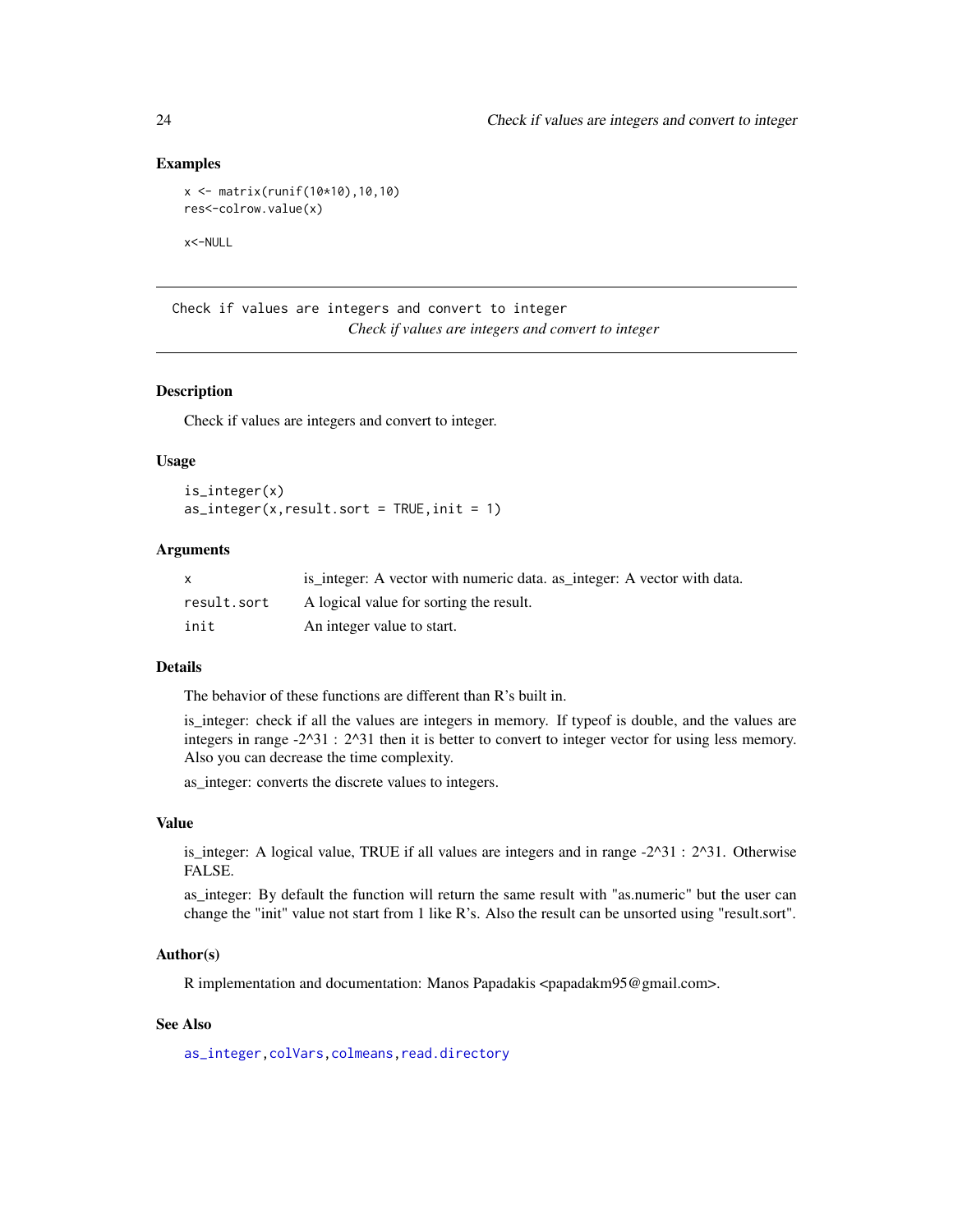# <span id="page-24-0"></span>Check Namespace and Rd files 25

#### Examples

```
x <- runif(10)
y1<-is_integer(x) # y1 is FALSE
x<-as.numeric(rpois(10,10)) # integers but typeof is double
y1<-is_integer(x) # y1 is TRUE so you can convert to integer vector.
as_integer(letters) ## as.numeric(letters) produce errors
x<-y1<-NULL
```
Check Namespace and Rd files *Check Namespace and Rd files*

# Description

Check Namespace/Rd and examples files.

#### Usage

```
checkNamespace(path.namespace,path.rfolder)
checkAliases(path.man,path.rfolder)
checkTF(path.man)
checkExamples(path.man,each = 1,print.errors = stderr(),
print.names = FALSE)
checkUsage(path.man,path.rfolder)
```
#### Arguments

|              | path.namespace An full path to the "NAMESPACE" file.                                               |
|--------------|----------------------------------------------------------------------------------------------------|
| path.rfolder | An full path to the directory that contains the "R" files.                                         |
| path.man     | An full path to the directory that contains the "Rd" files.                                        |
| each         | An integer value for running <b>each</b> example.                                                  |
| print.errors | Print the errors to a file. By default it's "stderr()".                                            |
| print.names  | A boolean value (TRUE/FALSE) for printing the names of the files before run-<br>ning the examples. |

#### Details

For function "checkNamespace": reads from the NAMESPACE folder all the export R functions, reads from folder R all the R functions and check if all the functions are export.

For function "checkAliases": reads from the man directory all the Rd files, then reads from each file the aliases and check if: 1) All the R files has man file or an alias. 2) All aliases belongs to functions. 3) If there are dublicated aliases.

For function "checkExamples": reads from the man directory all the Rd files, then read from each file the examples and then run each of them. If you want to print the errors in any file then set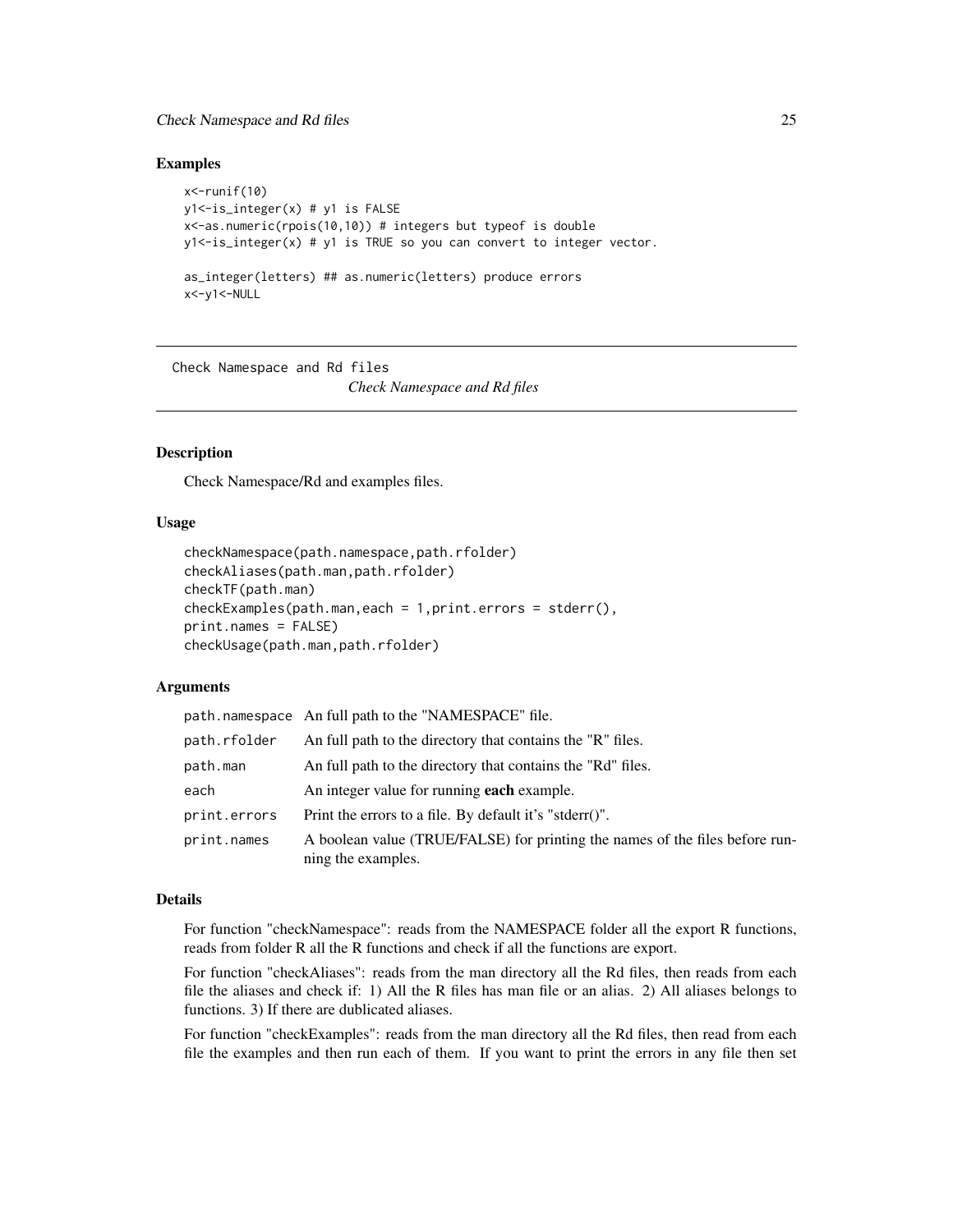"print.errors=file\_name" or in the standard error "print.errors=stderr()" and then you will see all the errors for every file. For succeed run of your code you should first run "library(PACKAGE\_NAME)". The argument "print.names" it is very helpful because if any of you function crashes R during running you will never know which one was. So setting it "TRUE", it will print the name of each file before runnign it's example.It might crash, but you will know which file. **Remember that there is** always an error timeout so it might didn't crash the current file but one from the previous.

For function checkTF: reads from the man directory all the Rd files, then read from each file the examples and checks if any examples has the values "T" and "F" instead "TRUE" and "FALSE". The "T","F" is wrong.

For function checkUsage: reads from the man directory all the Rd files and for each man check if the usage section has the right signature for the functions from the R directory.

For functions "checkTF", "checkUsage", "checkAliases" you can choose which files not to read for both R and Rd. You must add in the first line of the file in comment the "attribute" "[dont read]". Then each function will now which file to read or not. For Rd you add "%[dont read]" and for R "#[dont read]". Finally, these functions will return in the result a list of which files had this attribute.

#### Value

For function "checkNamespace": a vector with the names of missing R files. (Don't use it for now)

For function "checkAliases": a list with 4 fields.

Missing Man files

A vector with the names of the missing Rd files.

Missing R files A vector with the names of the missing R files.

Duplicate alias

A vector with the names of the dublicate aliases.

dont read A list with 2 fields R: A character vector whith the names of the files that had attribute "#[dont read]" Rd: A character vector whith the names of the files that had attribute "%[dont read]"

For function "checkExamples": a list with 3 fields

Errors A character vector with the names of the Rd files that produced an error.

Big Examples A character vector with the names of the Rd files that has big examples per line.

dont read A list with 2 fields R: A character vector whith the names of the files that had attribute "#[dont read]" Rd: A character vector whith the names of the files that had attribute "%[dont read]"

For function "checkTF": a list with 3 fields

| A character vector with the names of the Rd files that has "T".<br>TRUE |  |
|-------------------------------------------------------------------------|--|
|-------------------------------------------------------------------------|--|

- FALSE A character vector with the names of the Rd files that has "F".
- dont read A list with 2 fields R: A character vector whith the names of the files that had attribute "#[dont read]" Rd: A character vector whith the names of the files that had attribute "%[dont read]"

For function "checkUsage": a list with 3 fields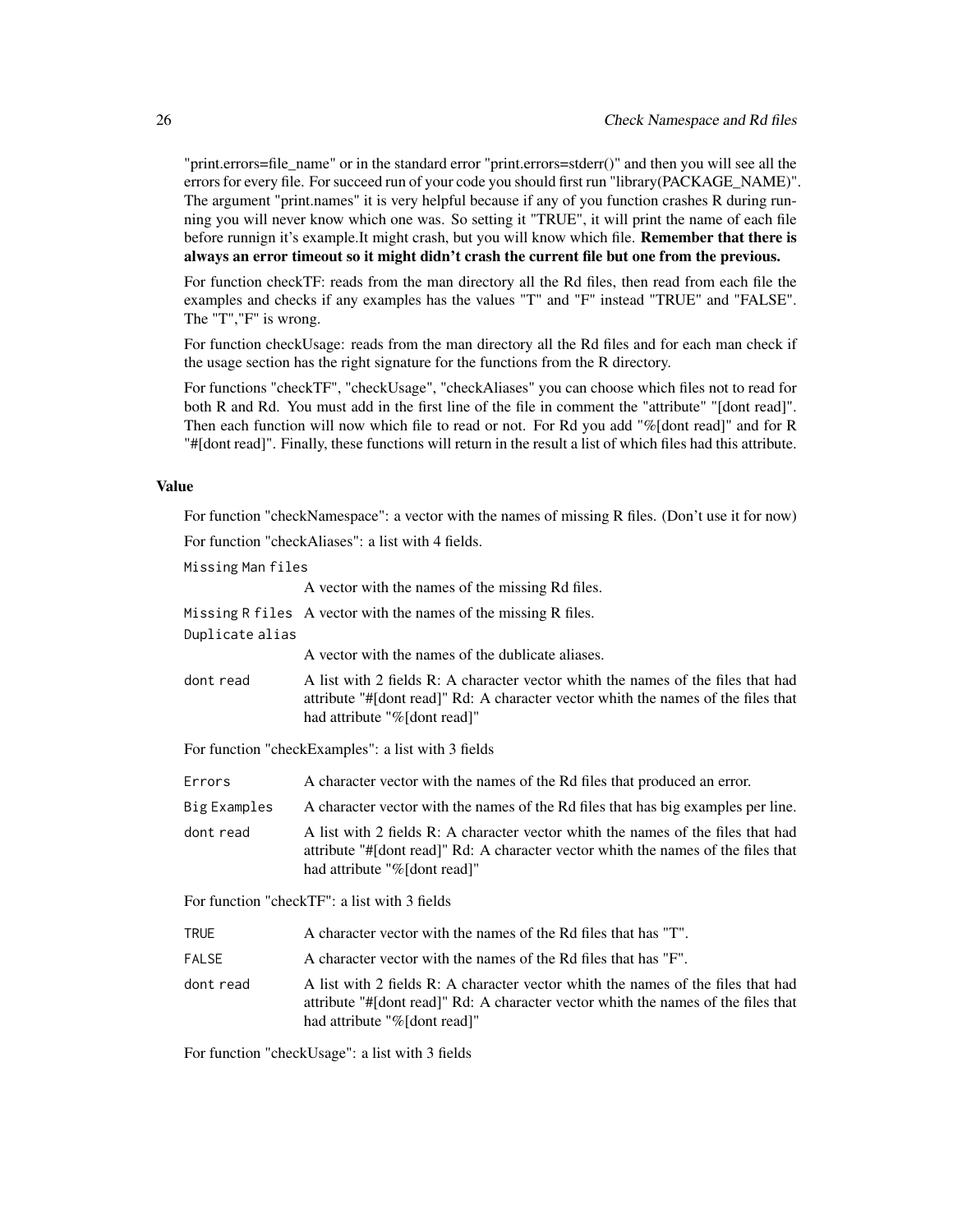<span id="page-26-0"></span>

| missing functions   |                                                                                                                                                                                                        |
|---------------------|--------------------------------------------------------------------------------------------------------------------------------------------------------------------------------------------------------|
|                     | A character vector with the name of the file that is missing and the Rd file that                                                                                                                      |
|                     | is found.                                                                                                                                                                                              |
| missmatch functions |                                                                                                                                                                                                        |
|                     | A character vector with the name of the file that has missmatch function and the                                                                                                                       |
|                     | Rd file that is found.                                                                                                                                                                                 |
| dont read           | A list with 2 fields R: A character vector whith the names of the files that had<br>attribute "#I dont read]" Rd: A character vector whith the names of the files that<br>had attribute "%[dont read]" |
|                     |                                                                                                                                                                                                        |

R implementation and documentation: Manos Papadakis <papadakm95@gmail.com>.

#### See Also

[read.directory](#page-239-1)[,AddToNamespace,](#page-0-0)[sourceR,sourceRd](#page-262-1)[,read.examples](#page-239-1)

#### Examples

```
## Not run:
for example: path.namespace="C:\some_file\NAMESPACE"
for example: path.rfolder="C:\some_file\R\"
for example: path.man="C:\some_file\man\"
system.time( a<-checkNamespace(path.namespace,path.rfolder) )
system.time( b<-checkAliases(path.man,path.rfolder) )
system.time( b<-checkExamples(path.man) )
system.time( b<-checkExamples(path.man,2) )
system.time( b<-checkTF(path.man) )
system.time( b<-checkTF(path.man,path.rfolder) )
```
## End(Not run)

Check whether a square matrix is symmetric *Check whether a square matrix is symmetric*

# <span id="page-26-1"></span>Description

Check whether a square matrix is symmetric.

#### Usage

```
is.symmetric(x)
```
#### Arguments

x A square matrix with data.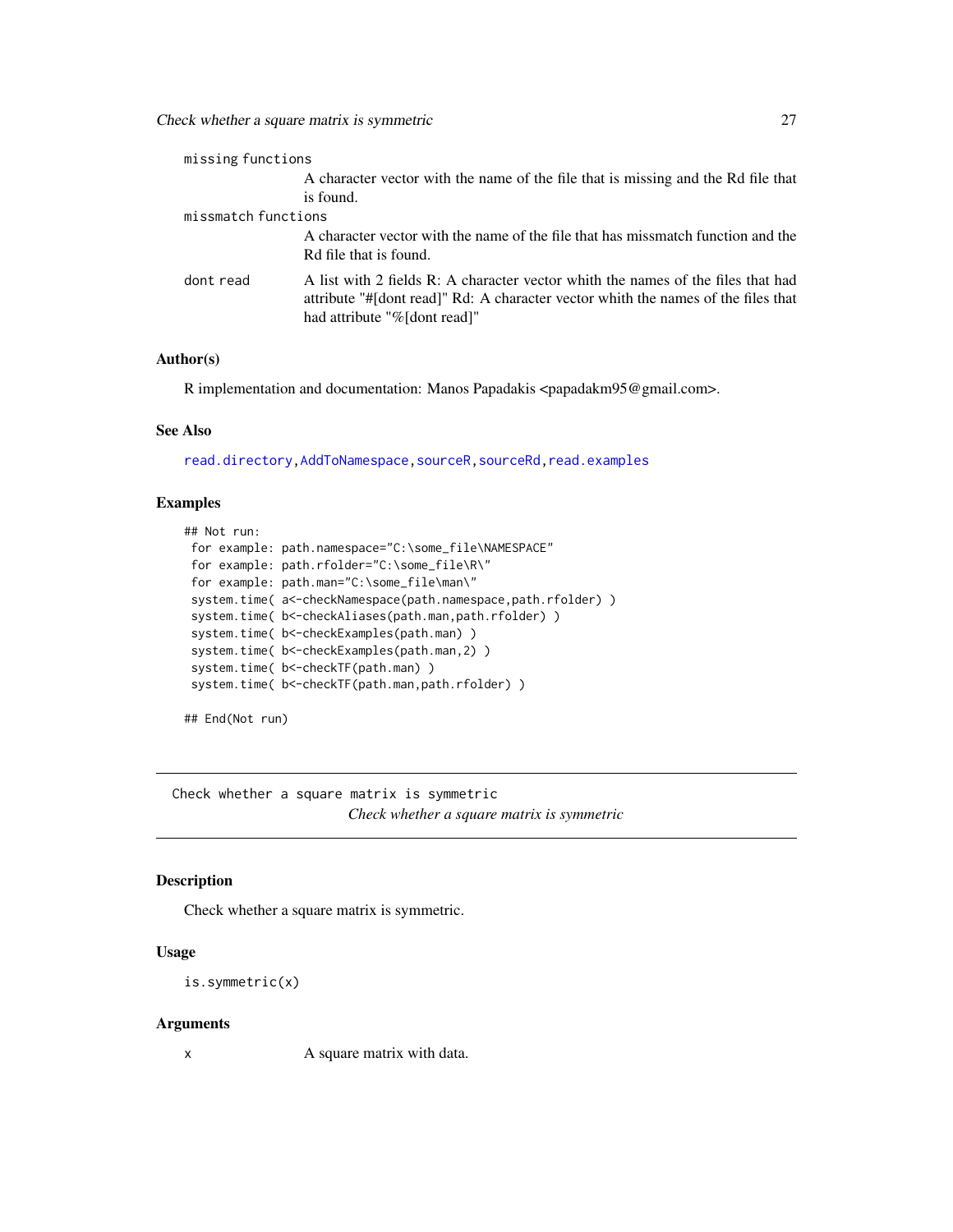# <span id="page-27-0"></span>Details

Instead of going through the whole matrix, the function will stop if the first disagreement is met.

# Value

A boolean value, TRUE of FALSE.

# Author(s)

Manos Papadakis

R implementation and documentation: Manos Papadakis <papadakm95@gmail.com>.

# See Also

[cholesky](#page-28-1)[,cora,cova](#page-63-1)

# Examples

```
x <-matrix( rnorm( 100 * 400), ncol = 400)
s1 \leftarrow cor(x)is.symmetric(s1)
x \leq x[1:100, ]is.symmetric(x)
x<-s1<-NULL
```
Chi-square and G-square tests of (unconditional) indepdence *Chi-square and G-square tests of (unconditional) indepdence*

# Description

Chi-square and G-square tests of (unconditional) indepdence.

# Usage

```
gchi2Test(x, y, logged = FALSE)
```
# Arguments

| $\mathsf{X}$ | A numerical vector or a factor variable with data. The data must be consecutive<br>numbers. |
|--------------|---------------------------------------------------------------------------------------------|
| <b>V</b>     | A numerical vector or a factor variable with data. The data must be consecutive<br>numbers. |
| logged       | Should the p-values be returned (FALSE) or their logarithm (TRUE)?                          |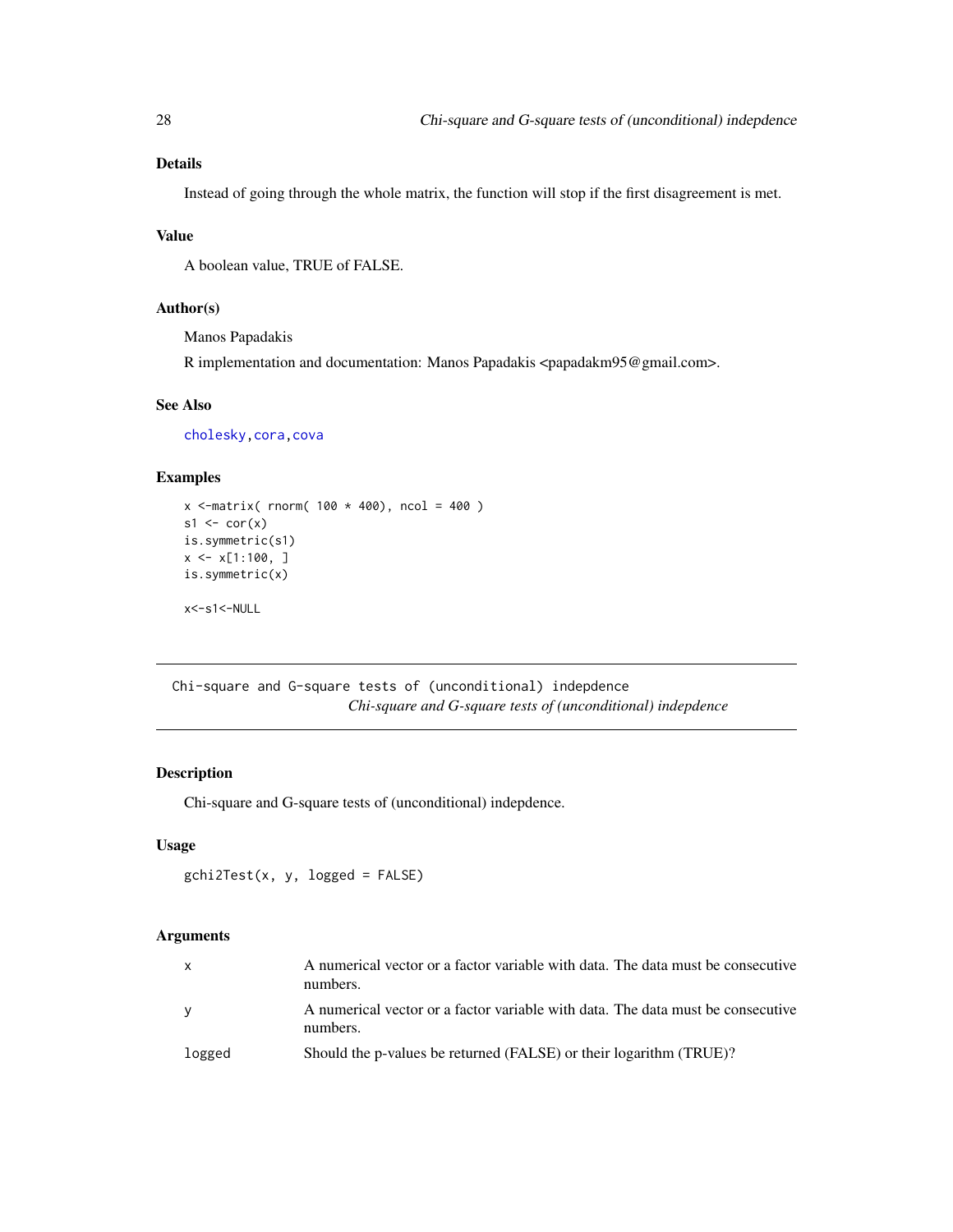# <span id="page-28-0"></span>Details

The function calculates the test statistic of the  $\chi^2$  and the  $G^2$  tests of unconditional independence between x and y. x and y need not be numerical vectors like in [g2Test](#page-99-1). This function is more close to the spirit of MASS' [loglm](#page-0-0) function which calculates both statistics using Poisson log-linear models (Tsagris, 2017).

# Value

A matrix with two rows. In each row the X2 or G2 test statistic, its p-value and the degrees of freedom are returned.

#### Author(s)

Manos Papadakis and Michail Tsagris

R implementation and documentation: Manos Papadakis <papadakm95@gmail.com> and Michail Tsagris <mtsagris@yahoo.gr>.

# References

Tsagris M. (2017). Conditional independence test for categorical data using Poisson log-linear model. Journal of Data Science, 15(2):347-356.

#### See Also

[g2Test\\_univariate,g2Test\\_univariate\\_perm](#page-181-1)[,g2Test](#page-99-1)

#### Examples

```
nvalues <- 3
nvars <- 2
nsamples <- 5000
data <- matrix( sample( 0:(nvalues - 1), nvars * nsamples, replace = TRUE ), nsamples, nvars )
res<-gchi2Test(data[, 1], data[, 2])
res<-g2Test_univariate( data, rep(3, 2) ) ## G^2 test
res<-chisq.test(data[, 1], data[, 2]) ## X^2 test from R
data<-NULL
```
Cholesky decomposition of a square matrix *Cholesky decomposition of a square matrix*

#### <span id="page-28-1"></span>Description

Cholesky decomposition of a square matrix.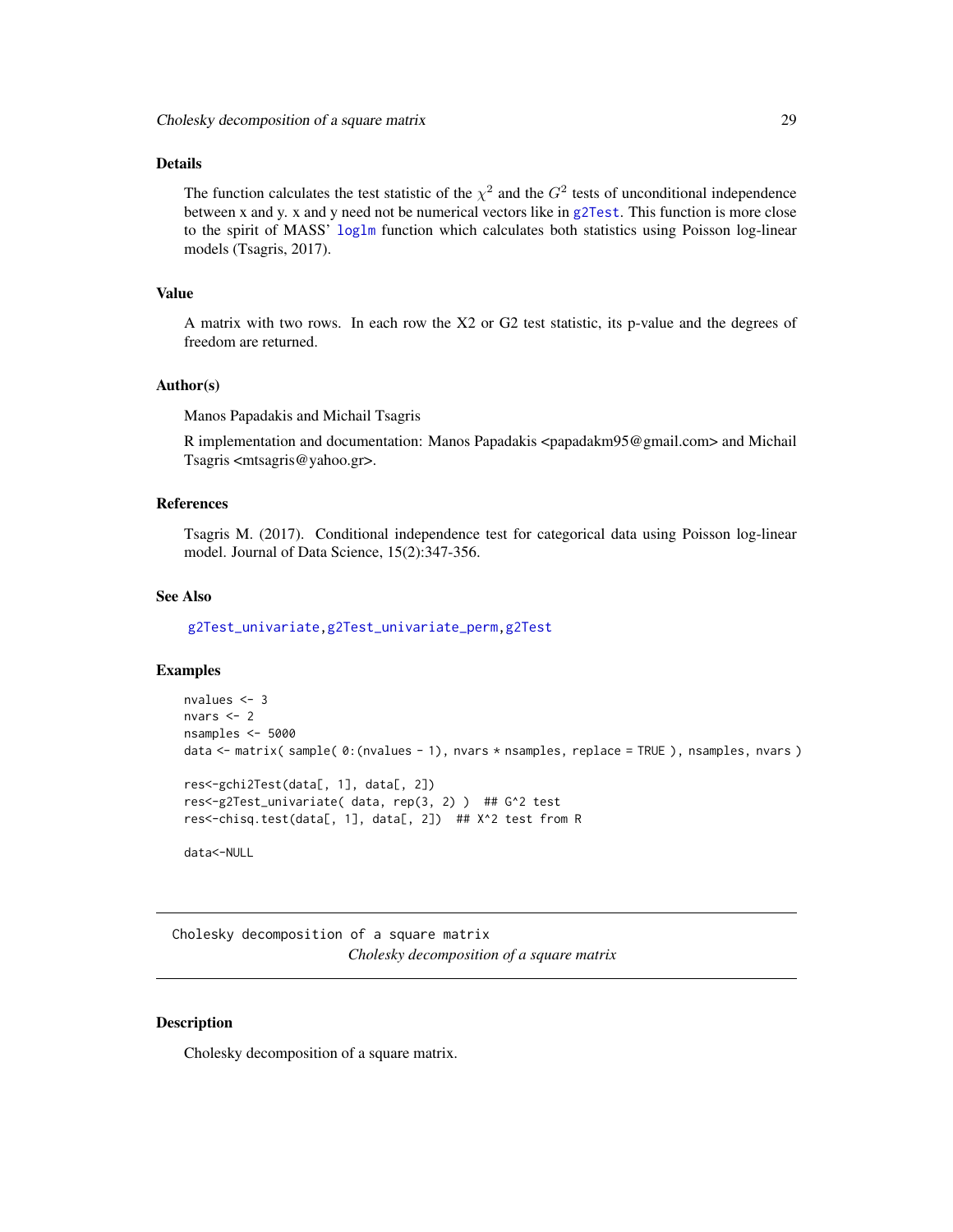#### <span id="page-29-0"></span>Usage

 $cholesky(x,parallel = FALSE)$ 

#### Arguments

| X        | A square positive definite matrix.    |
|----------|---------------------------------------|
| parallel | A boolean value for parallel version. |

# Details

The Cholesky decomposition of a square positive definite matrix is computed. The use of parallel is suggested for matrices with dimensions of 1000 or more.

### Value

An upper triangular matrix.

#### Author(s)

Manos Papadakis

R implementation and documentation: Michail Tsagris <mtsagris@yahoo.gr> and Manos Papadakis <papadakm95@gmail.com>

#### See Also

[is.symmetric](#page-26-1)

# Examples

```
x = matrix(rnorm(1000 * 50), ncol = 50)s = cov(x)system.time(a1 <- cholesky(s))
system.time(a2 <- chol(s))
all.equal(a1[upper.tri(a1)], a2[upper.tri(a2)])
x < - NULL
s <- NULL
a1 < - NULL
a2 < - NULL
```
Circular or angular regression *Circular or angular regression*

# <span id="page-29-1"></span>Description

Regression with circular dependent variable and Euclidean or categorical independent variables.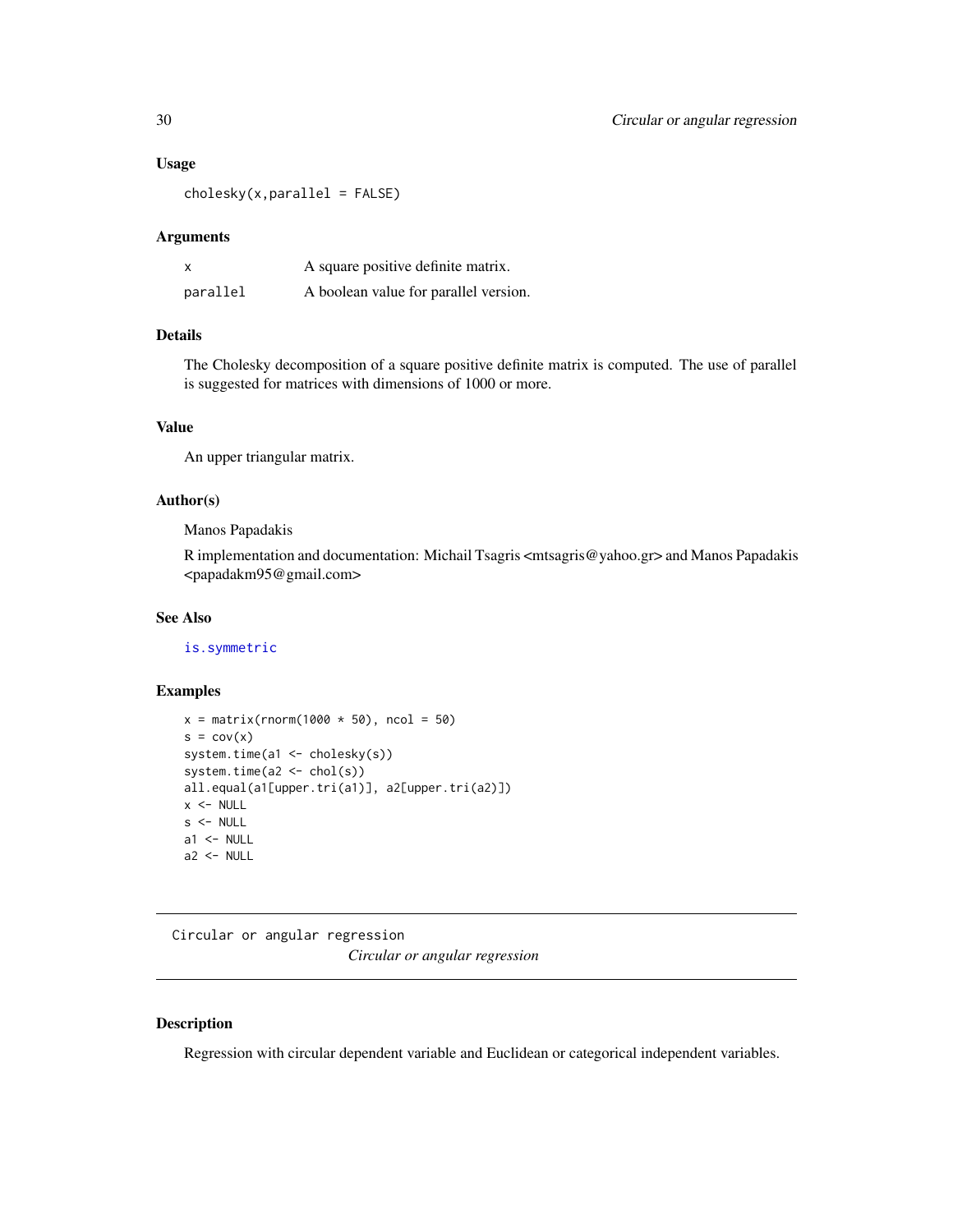# Circular or angular regression 31

# Usage

spml.reg(y, x, tol = 1e-07, seb = FALSE, maxiters = 100)

# Arguments

|          | The dependent variable, it can be a numerical vector with data expressed in<br>radians or it can be a matrix with two columns, the cosinus and the sinus of<br>the circular data. The benefit of the matrix is that if the function is to be called<br>multiple times with the same response, there is no need to transform the vector<br>every time into a matrix. |
|----------|---------------------------------------------------------------------------------------------------------------------------------------------------------------------------------------------------------------------------------------------------------------------------------------------------------------------------------------------------------------------|
| X        | The independent variable(s). Can be Euclidean or categorical (factor variables).                                                                                                                                                                                                                                                                                    |
| tol      | The tolerance value to terminatate the Newton-Raphson algorithm.                                                                                                                                                                                                                                                                                                    |
| seb      | Do you want the standard error of the estimates to be returned? TRUE or<br>FALSE.                                                                                                                                                                                                                                                                                   |
| maxiters | The maximum number of iterations to implement.                                                                                                                                                                                                                                                                                                                      |

# Details

The Newton-Raphson algorithm is fitted in this regression as described in Presnell et al. (1998).

# Value

A list including:

| The number of iterations required until convergence of the EM algorithm. |
|--------------------------------------------------------------------------|
| The regression coefficients.                                             |
| The standard errors of the coefficients.                                 |
| The value of the maximised log-likelihood.                               |
| The covariance matrix of the beta values.                                |
|                                                                          |

#### Author(s)

Michail Tsagris and Manos Papadakis

R implementation and documentation: Michail Tsagris <mtsagris@yahoo.gr> and Manos Papadakis <papadakm95@gmail.com>

# References

Presnell Brett, Morrison Scott P. and Littell Ramon C. (1998). Projected multivariate linear models for directional data. Journal of the American Statistical Association, 93(443): 1068-1077.

# See Also

[spml.mle](#page-198-1)[,iag.mle,acg.mle](#page-189-1)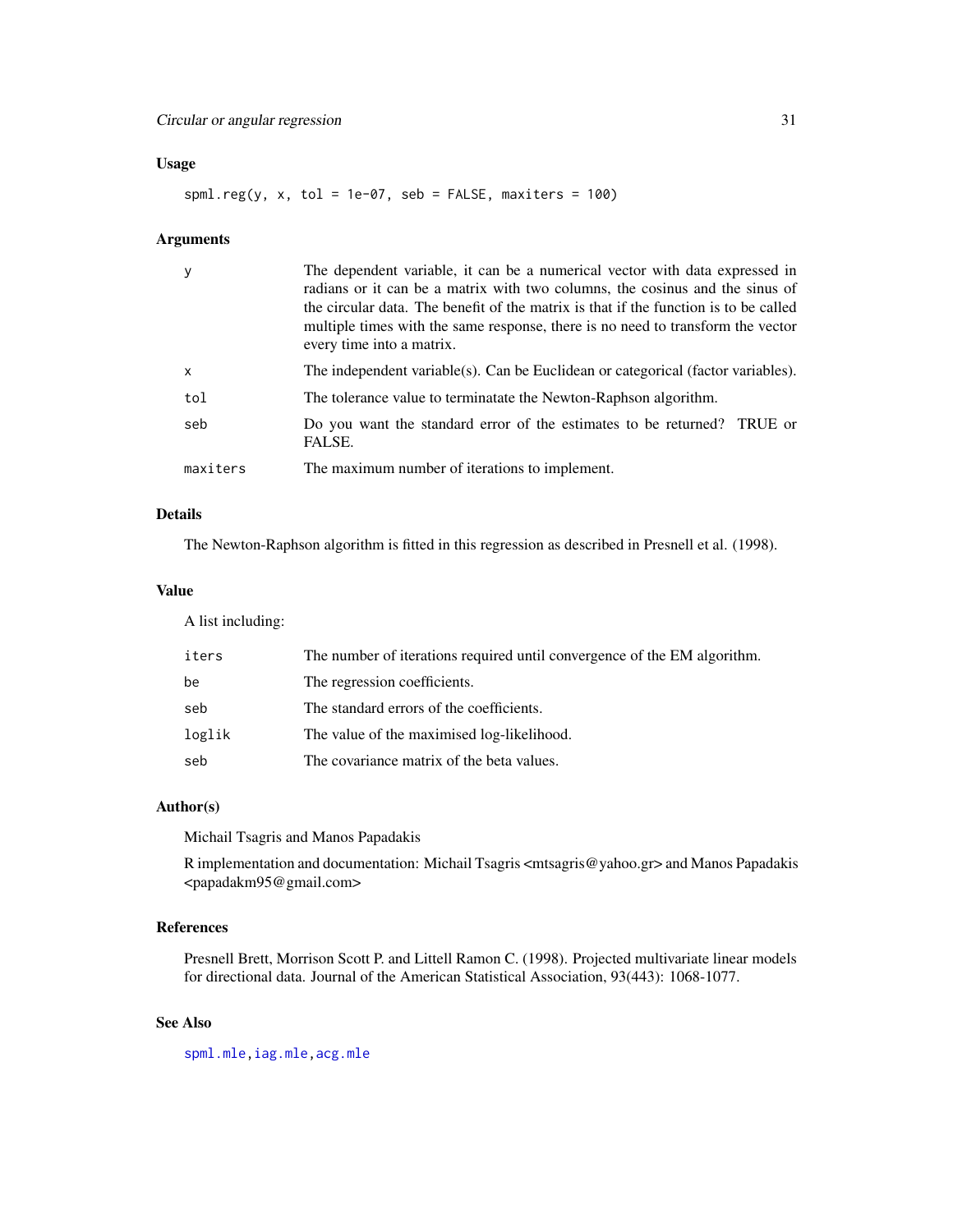```
## Not run:
x \le- rnorm(100)
z \le cbind(3 + 2 * x, 1 -3 * x)
y <- cbind( rnorm(100,z[ ,1], 1), rnorm(100, z[ ,2], 1) )
y \leftarrow y / sqrt(rowsums(y^2))a1 \leftarrow spml.reg(y, x)
y <- atan( y[, 2] / y[, 1] ) + pi * I(y[, 1] < 0)
a2 \leq spml.reg(y, x)
## End(Not run)
```
Circular-linear correlation

*Circular-linear correlation*

# Description

It calculates the squared correlation between a circular and one or more linear variables.

#### Usage

circlin.cor(theta, x)

#### Arguments

| theta | A circular variable expressed in radians.                         |
|-------|-------------------------------------------------------------------|
|       | The linear variable or a matrix containing many linear variables. |

# Details

The squared correlation between a circular and one or more linear variables is calculated.

#### Value

A matrix with as many rows as linear variables including:

| R-squared | The value of the squared correlation.                   |
|-----------|---------------------------------------------------------|
| p-value   | The p-value of the zero correlation hypothesis testing. |

# Author(s)

Michail Tsagris

R implementation and documentation: Michail Tsagris <mtsagris@yahoo.gr>

# References

Mardia, K. V. and Jupp, P. E. (2000). Directional statistics. Chicester: John Wiley & Sons.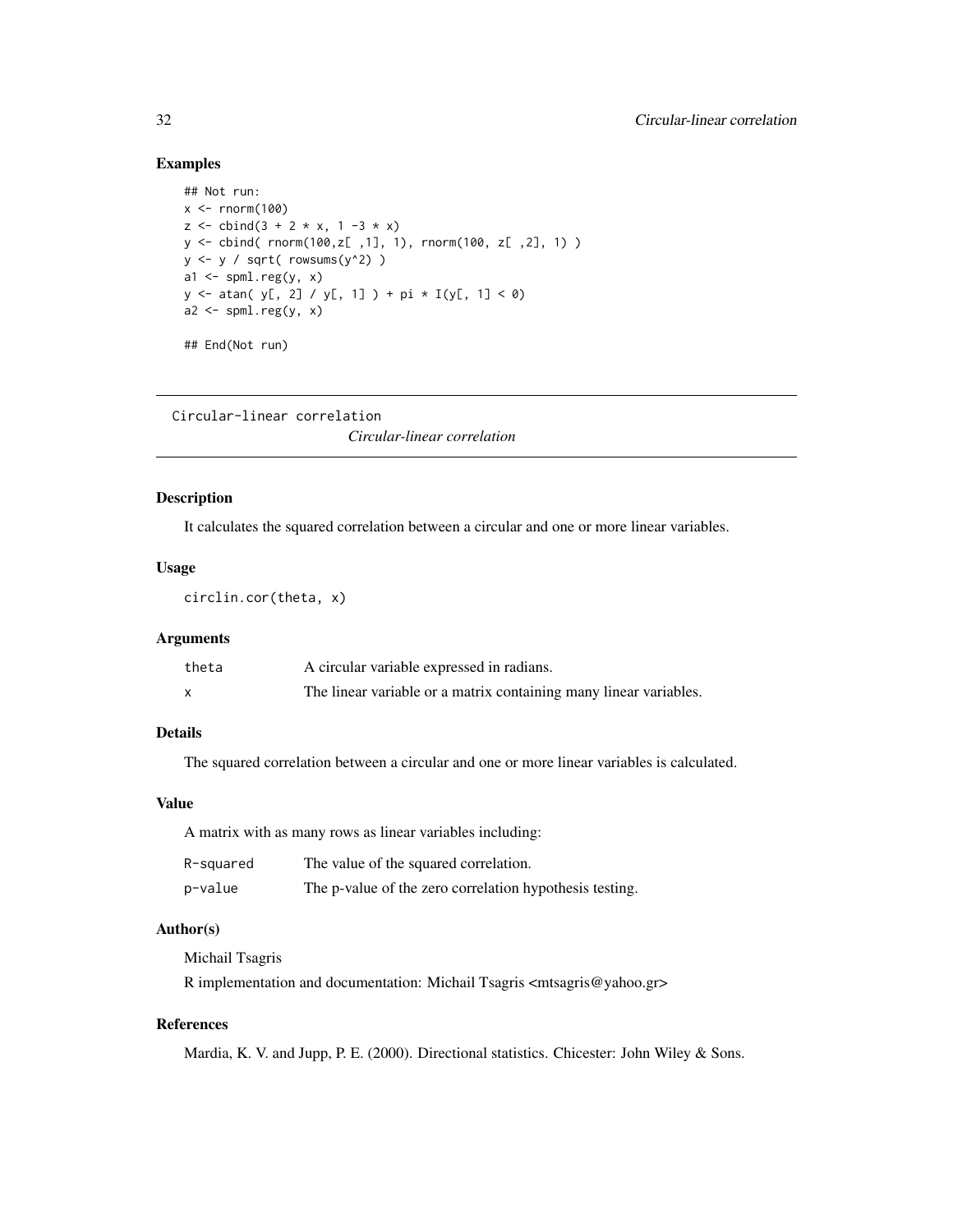<span id="page-32-0"></span>Colum-wise cumulative operations (sum, prod, min, max) 33

# See Also

[spml.reg](#page-29-1)

#### Examples

```
phi \le rvonmises(50, 2, 20, rads = TRUE)
x \le -2 \times phi + rnorm(50)y \leftarrow \text{matrix}(rnorm(50 * 5), ncol = 5)res<-circlin.cor(phi, x)
res<-circlin.cor(phi, y)
y <- NULL
```
Colum-wise cumulative operations (sum, prod, min, max) *Colum-wise cumulative operations (sum, prod, min, max)*

# Description

Colum-wise cumulative operations (sum, prod, min, max).

# Usage

```
colCumSums(x)
colCumProds(x)
colCumMins(x)
colCumMaxs(x)
```
# Arguments

x A numerical matrix.

# Details

Cumulative mins, maxs, sums and prods are returned.

#### Value

A matrix with the results. It has one row less than the initial matrix.

#### Author(s)

Manos Papadakis and Michail Tsagris

R implementation and documentation: Manos Papadakis <papadakm95@gmail.com> and Michail Tsagris <mtsagris@yahoo.gr>.

# See Also

[colsums,](#page-43-1)[colMedians](#page-36-1)[,colVars](#page-45-1)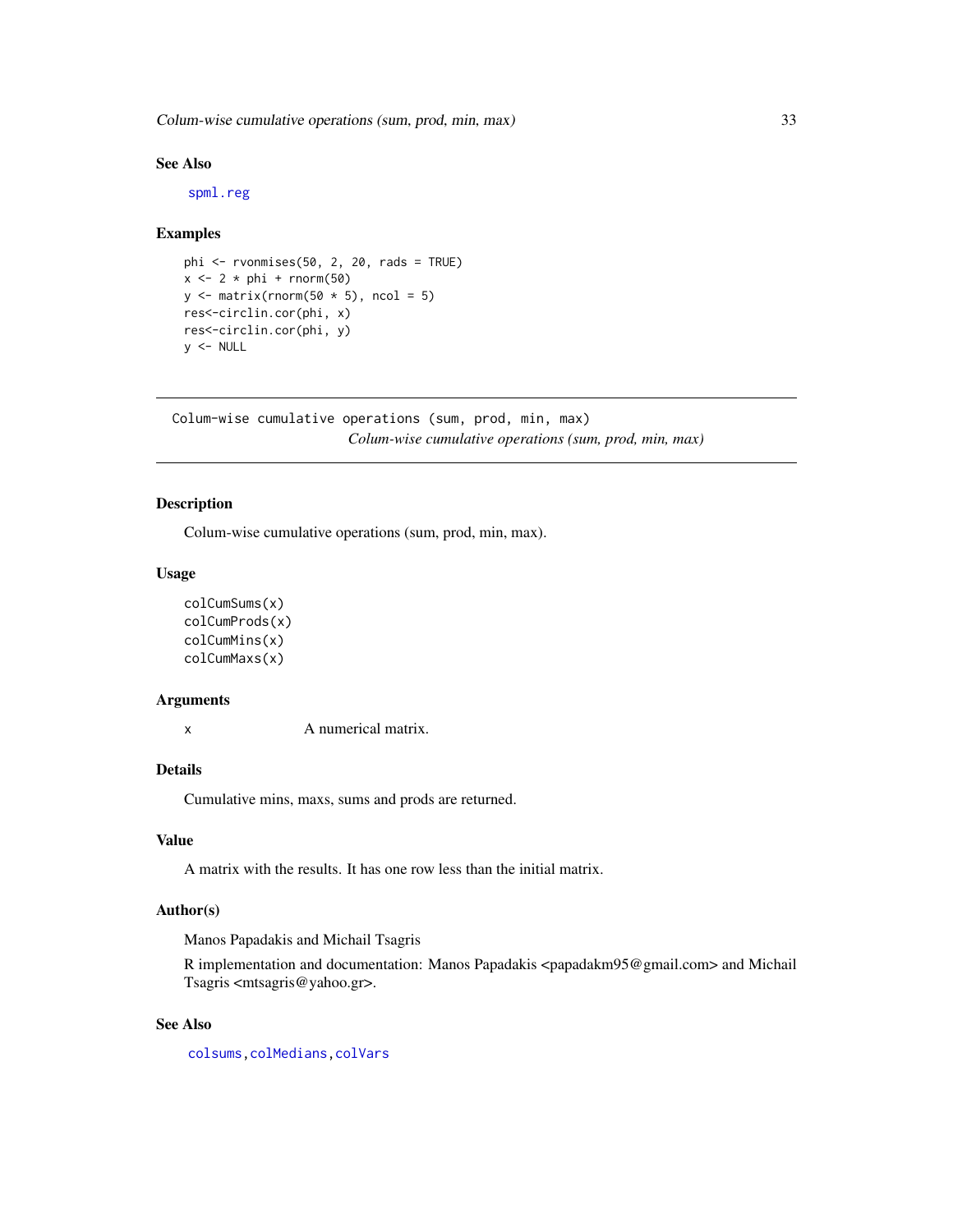```
x \le - matrnorm(10, 10)
res<-colCumSums(x)
res<-colCumMins(x)
res<-colCumMaxs(x)
res<-colCumProds(x)
```
Column and row wise coefficients of variation *Column and row wise coefficients of variation*

# Description

Column and row wise coefficients of variation.

# Usage

 $colcvs(x, ln = FALSE, unbiased = FALSE)$  $rows(x, ln = FALSE, unbiased = FALSE)$ 

#### Arguments

| X        | A numerical matrix with the data.                                                                                          |
|----------|----------------------------------------------------------------------------------------------------------------------------|
| ln       | If you have log-normally distributed data (or assume you do), then set this to<br>TRUE.                                    |
| unbiased | A boolean variable indicating whether the unbiased for should be returned.<br>This is applicable in case of small samples. |

# Details

The colum-wise coefficients of variation are calculated.

# Value

A vector with the coefficient of variation for each column or row.

#### Author(s)

Michail Tsagris

R implementation and documentation: Michail Tsagris <mtsagris@yahoo.gr> and Manos Papadakis <papadakm95@gmail.com>.

# See Also

[colsums,](#page-43-1)[colVars](#page-45-1)

<span id="page-33-0"></span>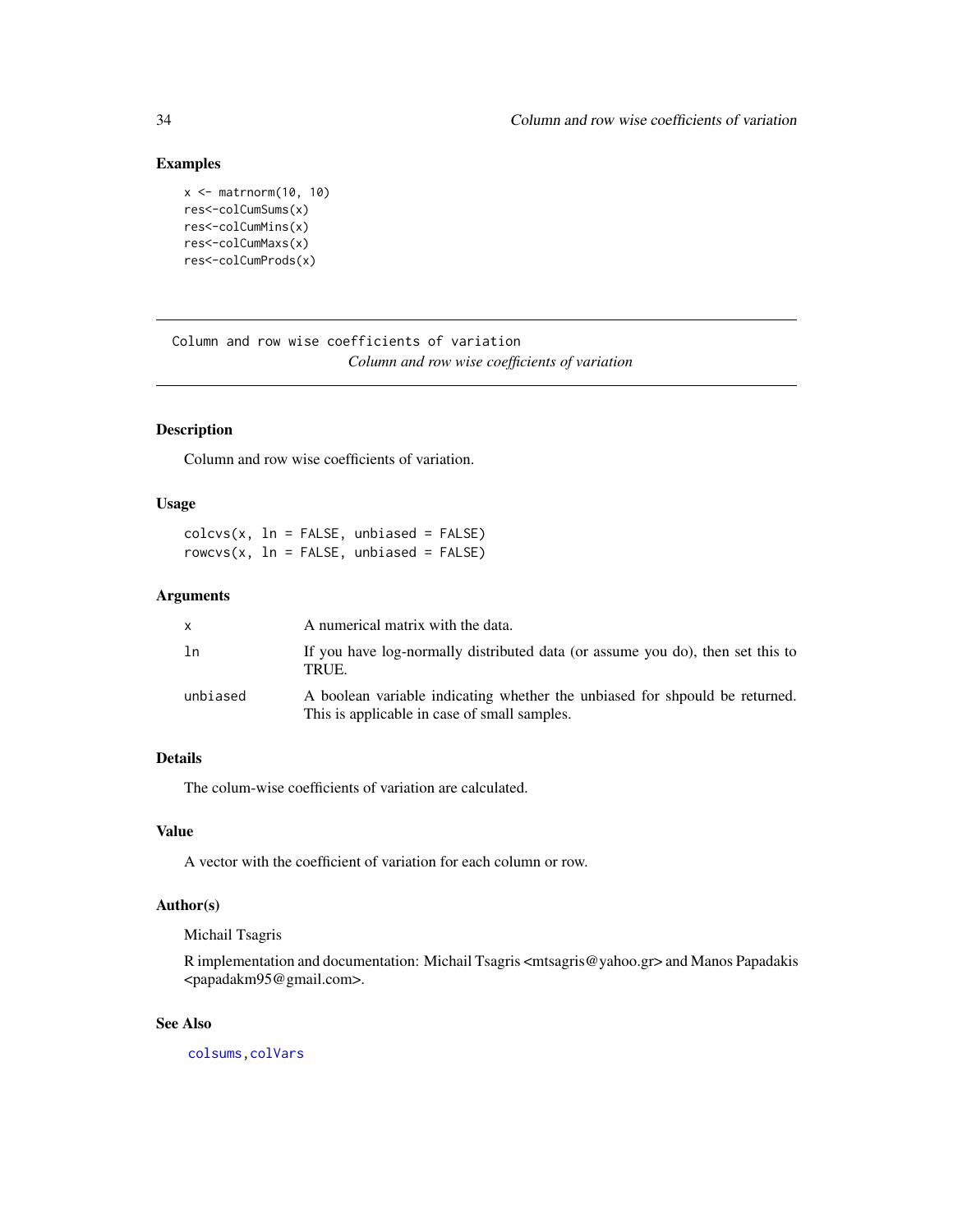```
m <- rnorm(100, 10)
x \le matrix(rnorm(100 * 100, m, 1), ncol = 100)
a1 \leftarrow colcvs(x)a2 \leq -\text{colcvs}(x[1:25, ], unbiased = TRUE)
a3 <- colcvs( exp(x), ln = TRUE)x < - NULL
```
Column and row-wise Any/All *Column and row-wise Any*

#### Description

Column and row-wise Any/All of a matrix.

#### Usage

```
colAny(x)
rowAny(x)
colAll(x, parallel = FALSE)rowAll(x, parallel = FALSE)
```
# Arguments

|          | A logical matrix with the data.                                                        |
|----------|----------------------------------------------------------------------------------------|
| parallel | Do you want the computations to take place in parallel? The default value is<br>FALSE. |

# Details

The functions is written in C++ in order to be as fast as possible.

# Value

A vector where item "i" is true if found Any/All true in column/row "i". Otherwise false.

#### Author(s)

R implementation and documentation: Manos Papadakis <papadakm95@gmail.com>.

# See Also

[Median](#page-184-1)[,colMedians](#page-36-1)[,colMeans](#page-0-0) (buit-in R function)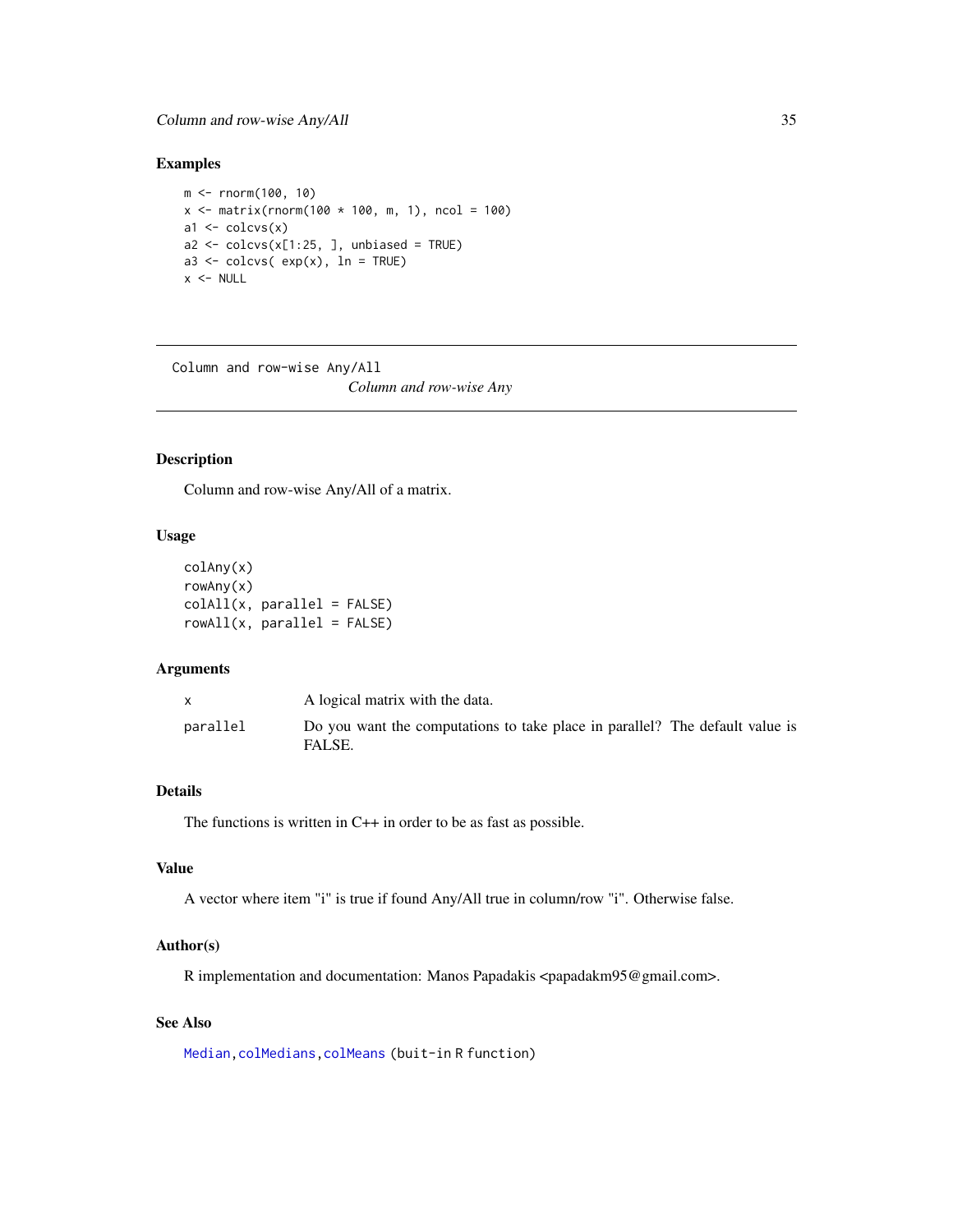```
x <- matrix(as.logical(rbinom(100*100,1,0.5)),100,100)
system.time( a <- colAny(x) )
system.time( b<-apply(x,2,any) )
all.equal(a,b)
system.time( a <- rowAny(x) )
system.time( b <- apply(x, 1, any) )
all.equal(a,b)
system.time( a <- colAll(x) )
system.time( b <- apply(x, 2, all) )
all.equal(a,b)
a<-b<-x<-NULL
```
Column and row-wise means of a matrix *Column and row-wise means of a matrix*

# <span id="page-35-1"></span>Description

Column and row-wise means of a matrix.

#### Usage

 $colmeans(x, parallel = FALSE)$ rowmeans(x)  $collameans(x, parallel = FALSE)$ rowhameans(x)

# Arguments

|          | A numerical matrix with data.                              |
|----------|------------------------------------------------------------|
| parallel | Do you want to do it in parallel in $C++$ ? TRUE or FALSE. |

# Value

A vector with the column or row arithmetic or harmonic means.

# Author(s)

Manos Papadakis

R implementation and documentation: Manos Papadakis <papadakm95@gmail.com>.

# See Also

[colsums,rowsums](#page-43-1)[,colMins,](#page-52-1)[colMedians,](#page-36-1)[colMads](#page-46-1)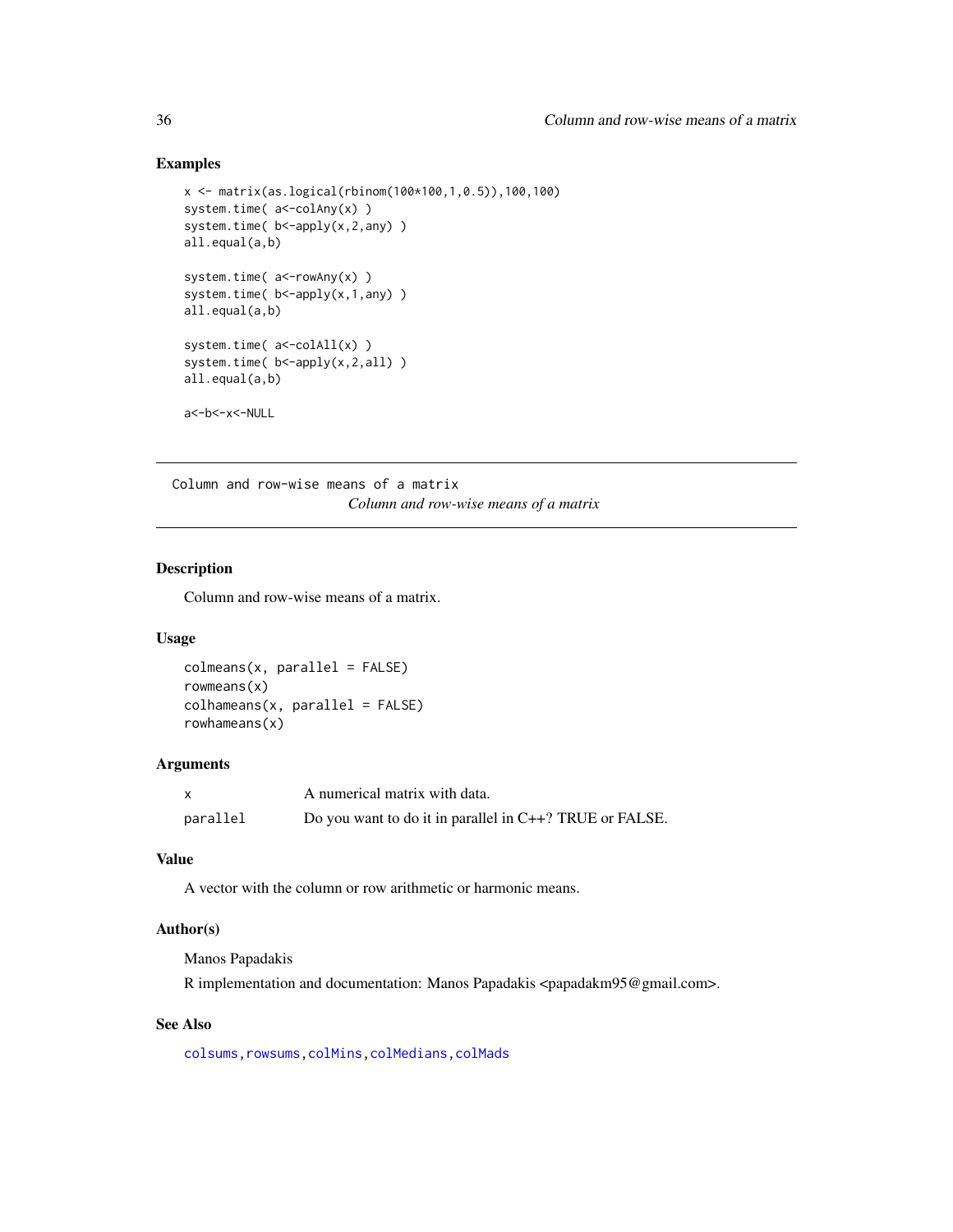### Column and row-wise medians 37

## Examples

```
x \le - matrix(rpois(100 * 100, 10), ncol = 100)
x1 \leftarrow \text{columns}(x)x2 \leq -\text{colMeans}(x)all.equal(x1,x2)
x1 \leftarrow \text{rowmeans}(x)x2 \leq -\text{rowMeans}(x)all.equal(x1,x2)
system.time( colhameans(x) )
system.time( rowhameans(x) )
```
x<-x1<-x2<-NULL

Column and row-wise medians

*Column and row-wise medians*

## <span id="page-36-0"></span>Description

Column and row-wise medians of a matrix.

#### Usage

 $collMedians(x,na.rm = FALSE, parallel = FALSE)$  $rowMedians(x,na.rm = FALSE, parallel = FALSE)$ 

## Arguments

| X        | A matrix with the data.                                    |
|----------|------------------------------------------------------------|
| parallel | Do you want to do it in parallel in $C++$ ? TRUE or FALSE. |
| na.rm    | TRUE or FAISE for remove NAs if exists.                    |

#### Details

The functions is written in  $C++$  in order to be as fast as possible.

### Value

A vector with the column medians.

## Author(s)

R implementation and documentation: Manos Papadakis <papadakm95@gmail.com>.

## See Also

[Median](#page-184-0)[,colVars](#page-45-0)[,colMeans](#page-0-0) (buit-in R function)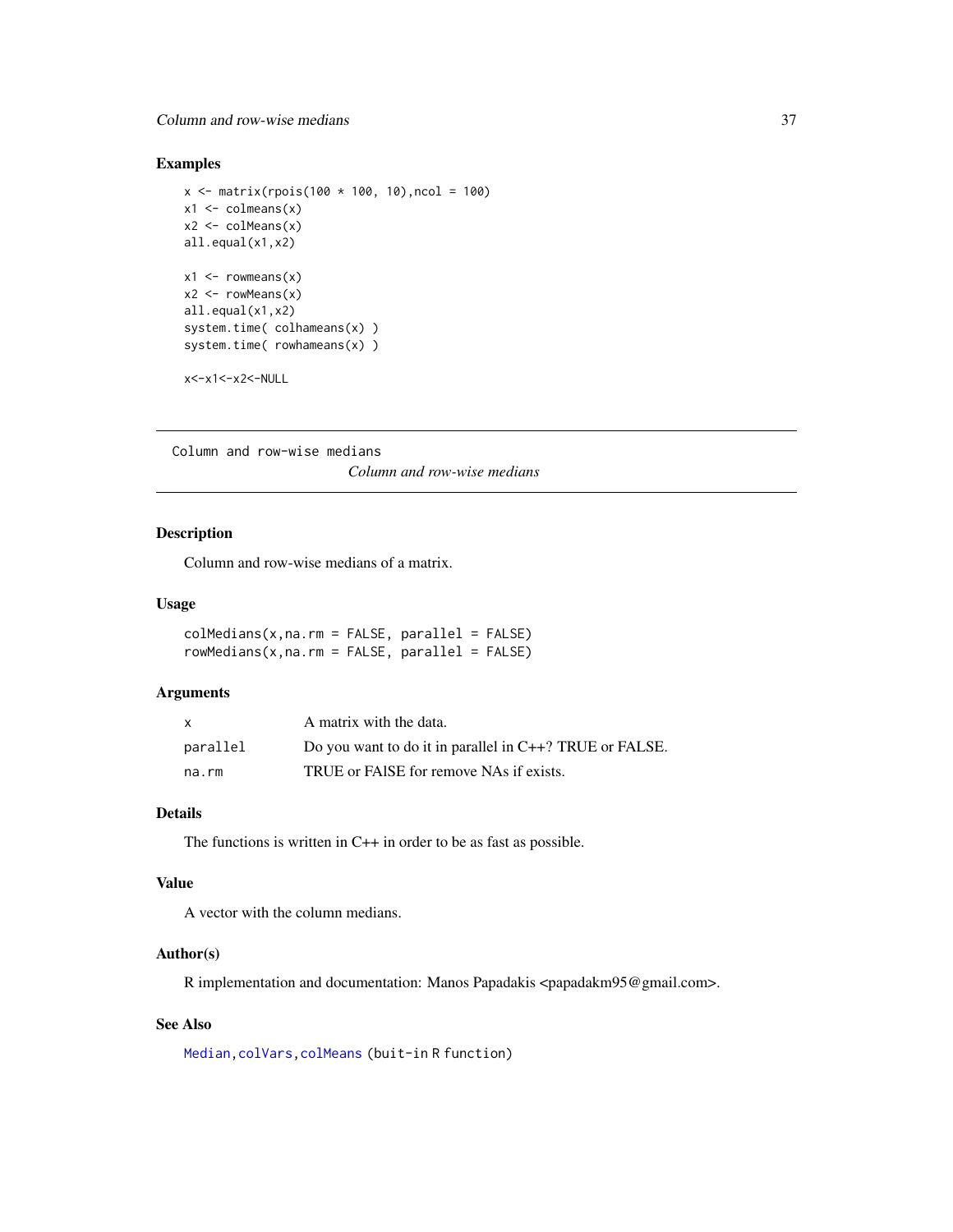### Examples

```
x \le - matrix( rnorm(100 * 100), ncol = 100)
a \leftarrow apply(x, 2, median)b1 \leftarrow \text{colMedians}(x)all.equal(as.vector(a), b1)
x<-a<-b1<-NULL
```
Column and row-wise nth smallest value of a matrix/vector *Column and row-wise nth smallest value of a matrix/vector*

### <span id="page-37-0"></span>Description

Column and row-wise nth smallest value of a matrix/vector.

### Usage

```
\text{colnth}(x, \text{elements}, \text{num.of.}nths = 1, \text{descending} = \text{FALSE}, \text{na.}rm = \text{FALSE},index.return = FALSE, parallel = FALSE)
rownth(x,elems, num.of.nths = 1,descending = FALSE, na. rm = FALSE,index.return = FALSE, parallel = FALSE)
nth(x, k, num.of.nths = 1, descending = FALSE, index.return = FALSE, na.rm = FALSE)
```
### Arguments

| $\boldsymbol{\mathsf{x}}$ | A matrix with the data.                                                                                           |
|---------------------------|-------------------------------------------------------------------------------------------------------------------|
| elems                     | An integer vector with the kth smallest number to be returned for each col-<br>$umn$ /row.                        |
| k                         | The kth smallest/biggest number to be returned.                                                                   |
| num.of.nths               | The number of the returned nths. By default is 1. Not use with argument parallel,<br>for now.                     |
| descending                | A boolean value (TRUE/FALSE) for descending order (biggest number). By<br>default is ascending (smallest number). |
| index.return              | Return the index of the kth smallest/biggest number.                                                              |
| parallel                  | Do you want to do it in parallel in C++? TRUE or FALSE only for col-row wise.                                     |
| na.rm                     | TRUE or FAISE for remove NAs if exists. Only for function "nth".                                                  |

## Details

The functions is written in C++ in order to be as fast as possible.

## Value

For "colnth" , "rownth": A vector with the column/row nth For "nth": The nth value.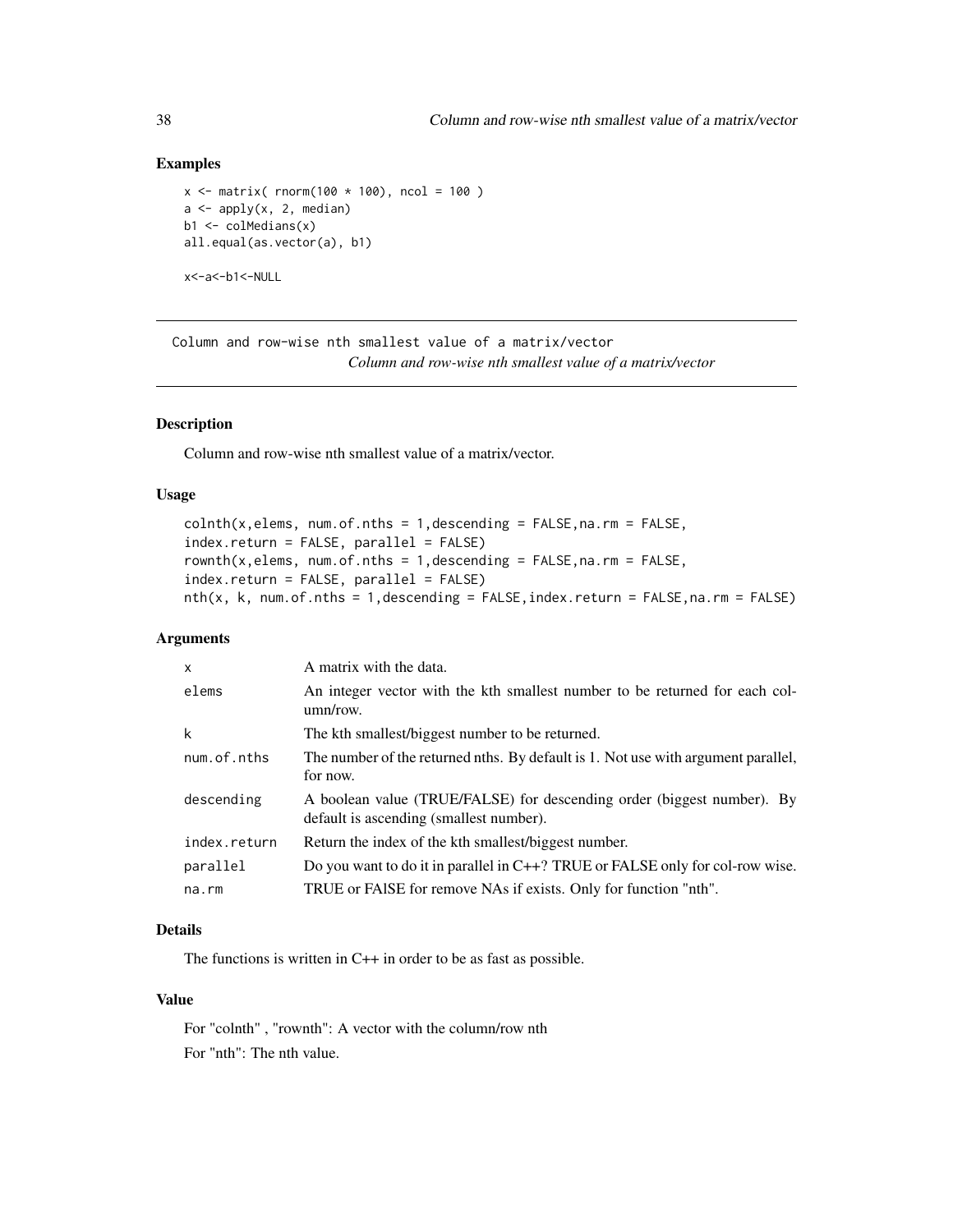### Author(s)

Manos Papadakis <papadakm95@gmail.com>

R implementation and documentation: Michail Tsagris <mtsagris@yahoo.gr> and Manos Papadakis <papadakm95@gmail.com>.

## See Also

[Median](#page-184-0)[,colMedians](#page-36-0)[,colMeans](#page-0-0) (buit-in R function)

### Examples

```
x \le - matrix( rnorm(100 * 100), ncol = 100)
elems <- sample(1:100,100,TRUE)
system.time( colnth(x,elems) )
system.time( rownth(x,elems) )
x <- rnorm(1000)
nth(x, 500)
sort(x)[500]
```

```
x<-elems<-NULL
```
Column and row-wise Order - Sort Indices *Column and row-wise Order - Sort Indices*

## Description

Column and row-wise Order - Sort Indices.

#### Usage

```
colOrder(x,stable=FALSE,descending=FALSE, parallel = FALSE)
rowOrder(x,stable=FALSE,descending=FALSE, parallel = FALSE)
Order(x,stable=FALSE,descending=FALSE,partial = NULL)
```
## Arguments

| x          | A matrix with numbers or a numeric/character vector.                                                                  |
|------------|-----------------------------------------------------------------------------------------------------------------------|
| stable     | A boolean value for using a stable sorting algorithm.                                                                 |
| descending | A boolean value (TRUE/FALSE) for sorting the vector in descending order. By<br>default sorts the vector in ascending. |
| parallel   | A boolean value for parallel version.                                                                                 |
| partial    | A boolean value for partial sorting.                                                                                  |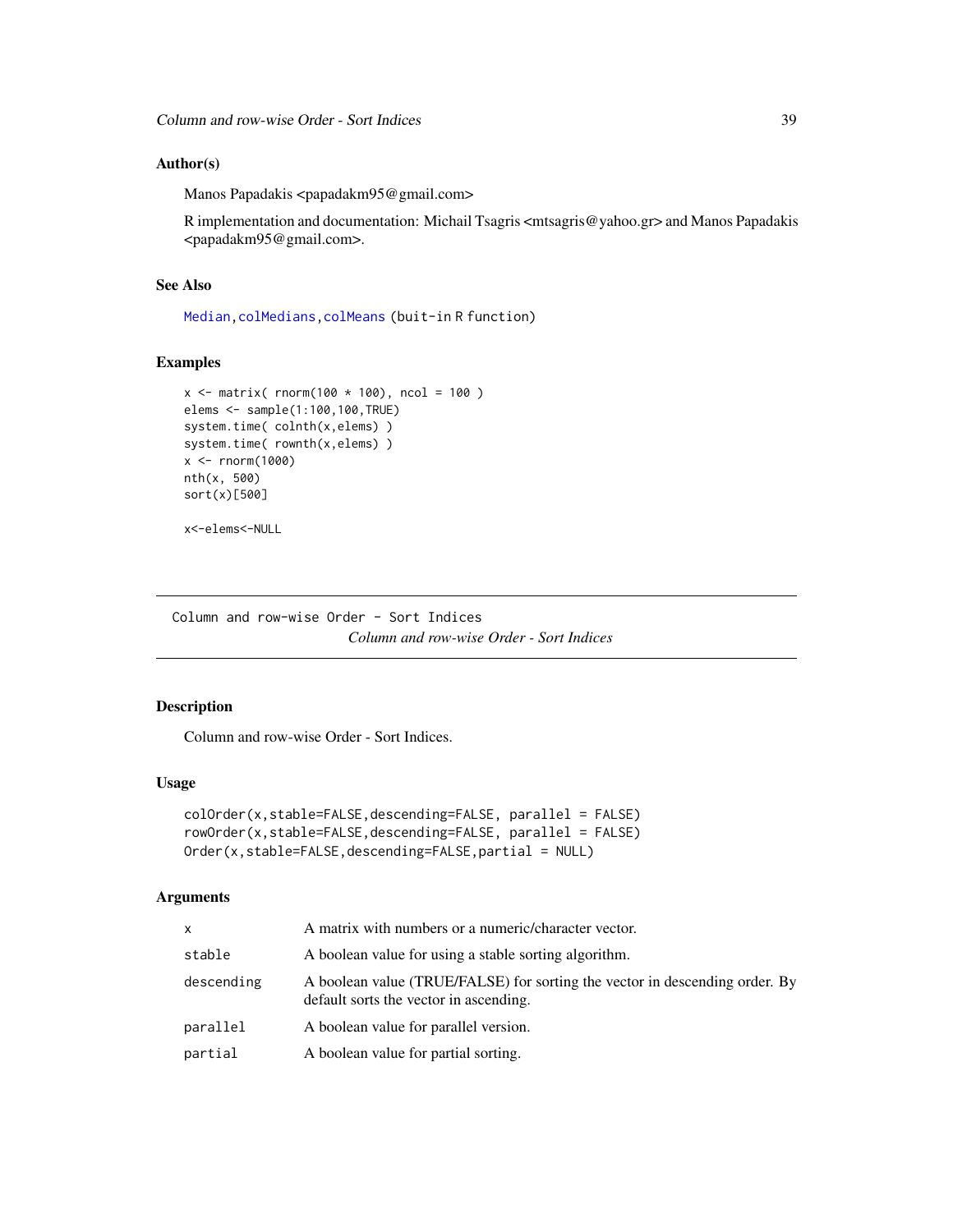### Details

The function applies "order" in a column or row-wise fashion or Order a vector. If you want the same results as R's, then set "stable=TRUE" because "stable=FALSE" uses a sorting algorithm that it is not stable like R's sort. But it is faster to use the default. This verion is faster for large data, more than 300.

## Value

For "colOrder" and "rowOrder" a matrix with integer numbers. The result is the same as apply $(x,$ 2, order) or apply $(x, 1, \text{order})$ .

For "Order" sort the vector and returns the indices of each element that it has before the sorting. The result is the same as order $(x)$  but for the same exactly results set argument "stable" to "TRUE".

#### Author(s)

Manos Papadakis

R implementation and documentation: Manos Papadakis <papadakm95@gmail.com>.

#### See Also

[colsums,](#page-43-0)[coldiffs,](#page-48-0)[colMedians](#page-36-0)[,colprods](#page-39-0)

#### Examples

```
x \le matrix( runif(10 * 10), ncol = 10)
res<-colOrder(x)
res<-apply(x, 2, order)
res<-rowOrder(x)
t(apply(x, 1, order))
y <- rnorm(100)
b \leftarrow Order(y)a \leftarrow order(y)all.equal(a,b) ## false because it is not stable
b <- Order(y,stable=TRUE)
all.equal(a,b) ## true because it is stable
```

```
x<-y<-b<-a<-NULL
```
Column and row-wise products *Column and row-wise products*

#### <span id="page-39-0"></span>Description

Column and row-wise products.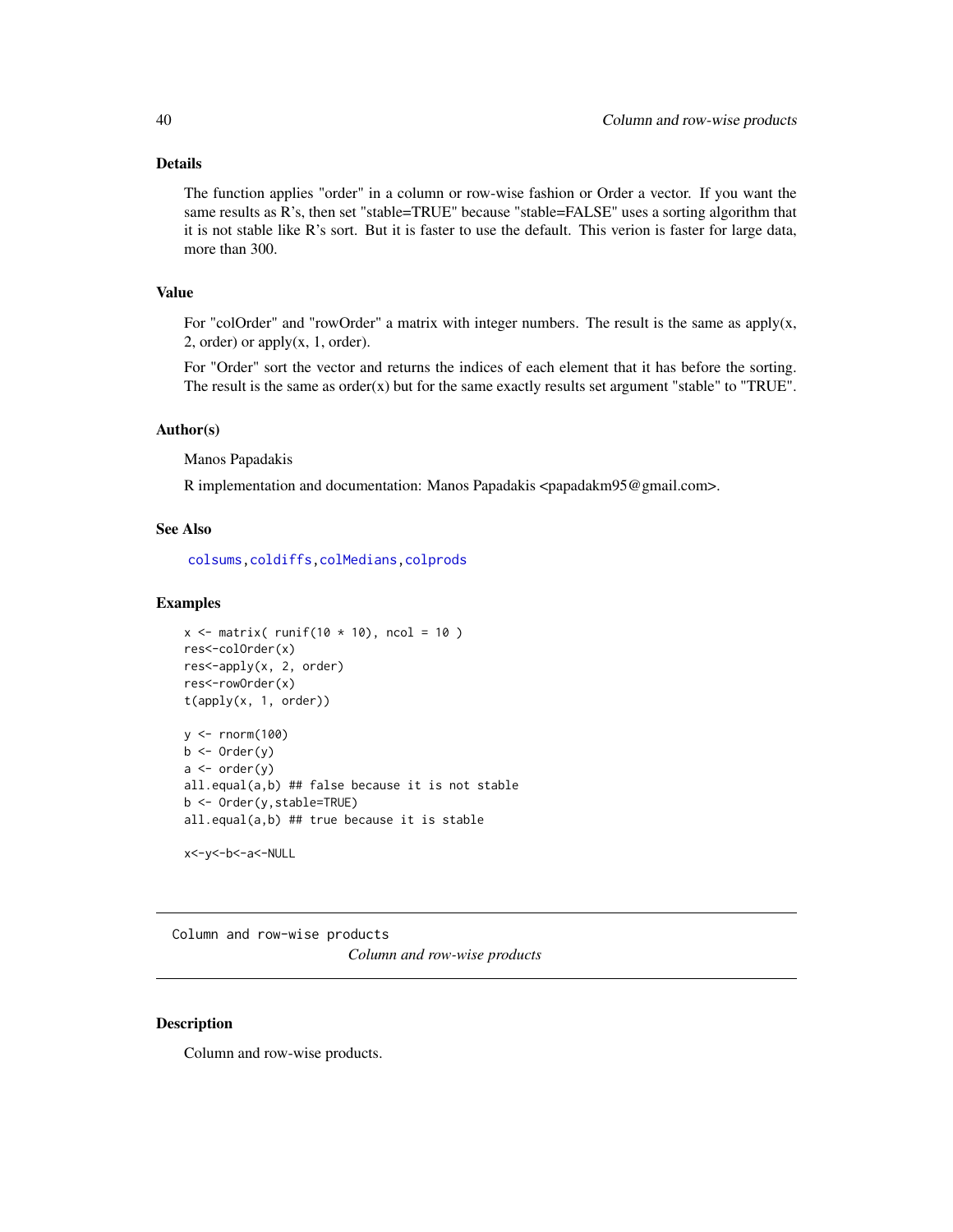Column and row-wise range of values of a matrix 41

### Usage

```
colprods(x, method = "direct")rowprods(x)
```
#### Arguments

|        | A matrix with numbers.                                                                                                                    |
|--------|-------------------------------------------------------------------------------------------------------------------------------------------|
| method | The type of colCumProds to use. For direct multiplication use "direct" or "exp-<br>sumlog" for a more numerically stable, but slower way. |

## Details

The product of the numbers in a matrix is returned either column-wise or row-wise.

## Value

A vector with the column or the row products.

### Author(s)

Manos Papadakis

R implementation and documentation: Manos Papadakis <papadakm95@gmail.com>.

### See Also

[colsums,](#page-43-0)[coldiffs,](#page-48-0)[colMedians](#page-36-0)

### Examples

```
x \le matrix( runif(100 \star 10), ncol = 10)
res<-colprods(x)
res<-rowprods(x)
```
x<-NULL

Column and row-wise range of values of a matrix *Column and row-wise range of values of a matrix.*

## <span id="page-40-0"></span>Description

Column and row-wise range of values of a matrix.

### Usage

 $colrange(x, cont = TRUE)$  $rowrange(x, cont = TRUE)$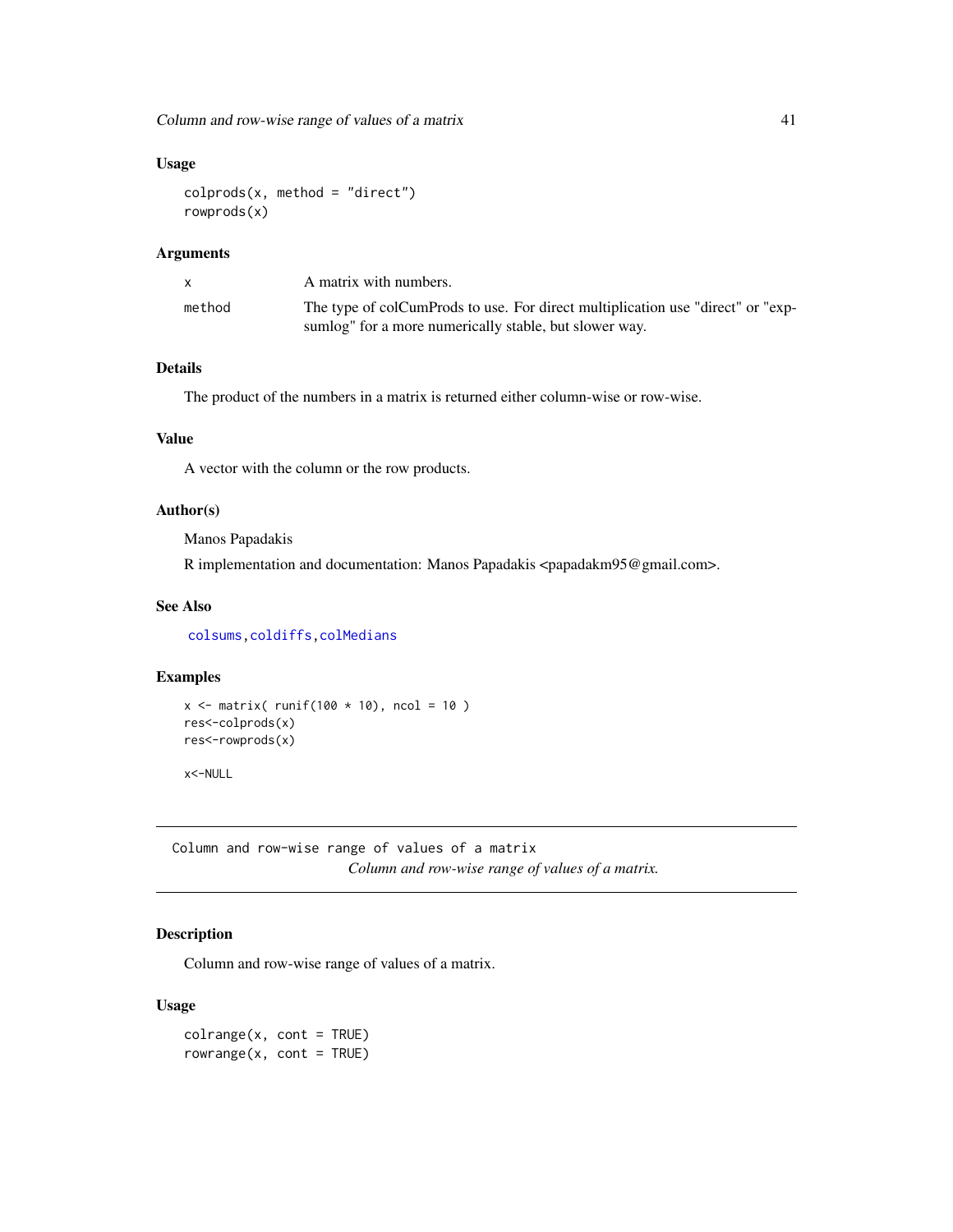| x.   | A numerical matrix with data.                                                      |
|------|------------------------------------------------------------------------------------|
| cont | If the data are continuous, leave this TRUE and it will return the range of values |
|      | for each variable (column). If the data are integers, categorical, or if you want  |
|      | to find out the number of unique numbers in each column set this to FALSE.         |

## Value

A vector with the relevant values.

### Author(s)

Manos Papadakis

R implementation and documentation: Manos Papadakis <papadakm95@gmail.com>.

### See Also

[colMins,colMaxs](#page-52-0)[,rowMins,rowMaxs,](#page-245-0)[nth,](#page-37-0)[colMedians](#page-36-0)[,colVars](#page-45-0)[,colSort,rowSort](#page-261-0)

## Examples

```
x \le - matrix( rnorm(100 * 100), ncol = 100)
a1 \leftarrow colrange(x)a2 \le apply(x, 2, function(x) diff( range(x)) )
all.equal(a1, a2)
a1 \leftarrow rowrange(x)a2 \le apply(x, 1, function(x) diff( range(x)) )
all.equal(a1, a2)
x<-a1<-a2<-NULL
```
Column and row-wise ranks

*Column and row-wise ranks*

## Description

Column and row-wise ranks.

```
colRanks(x,method = "average",descending = FALSE, stable = FALSE, parallel = FALSE)
rowRanks(x,method = "average", descending = FALSE, stable = FALSE, parallel = FALSE)
```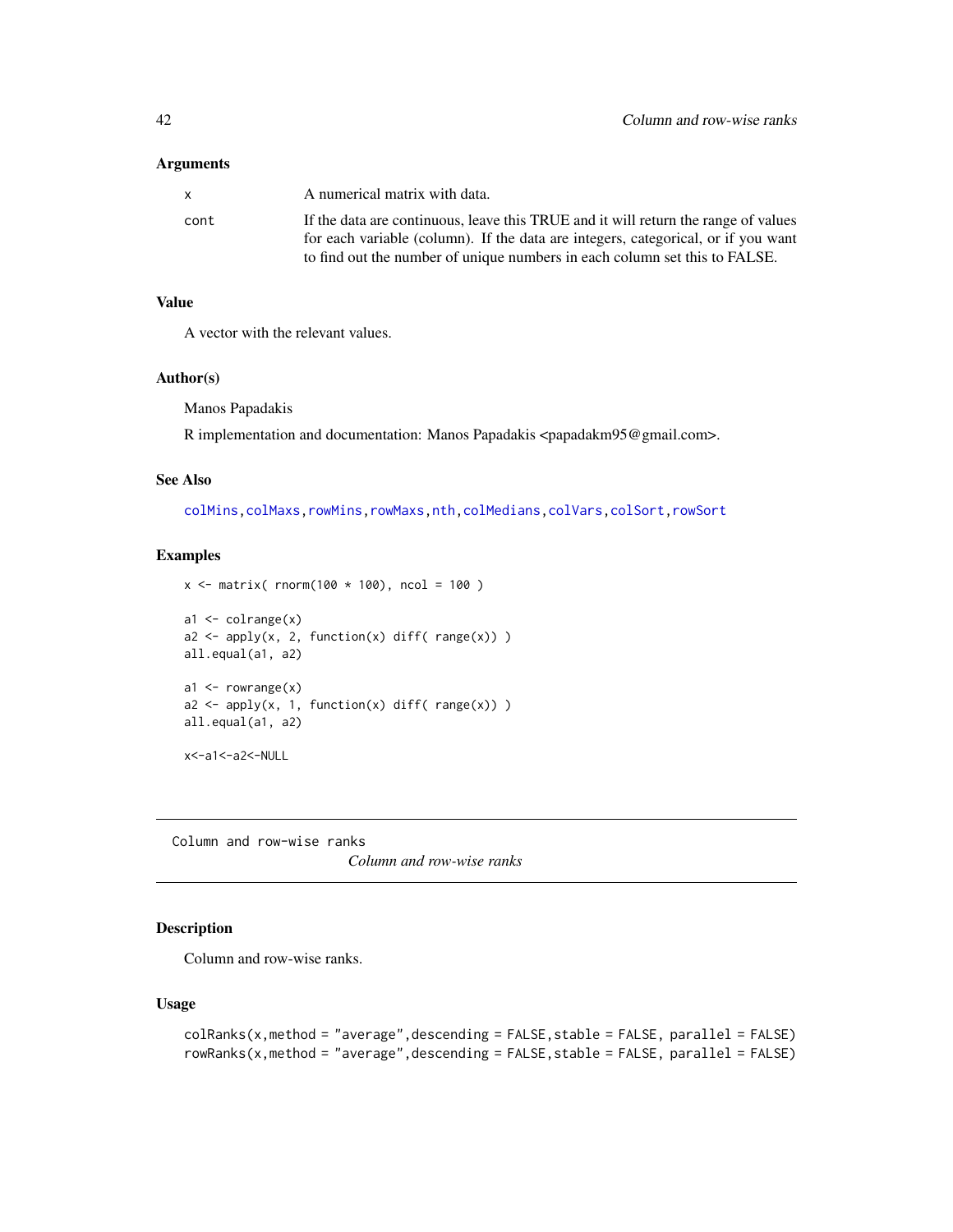| $\mathsf{x}$ | A mumerical matrix with the data.                                                                                                                        |
|--------------|----------------------------------------------------------------------------------------------------------------------------------------------------------|
| parallel     | A boolean value for parallel version.                                                                                                                    |
| method       | a character string for choosing method. Must be one of "average", "min", "max",<br>"first".                                                              |
| descending   | A boolean value (TRUE/FALSE) for sorting the vector in descending order. By<br>default sorts the vector in ascending.                                    |
| stable       | A boolean value (TRUE/FALSE) for choosing a stable sort algorithm. Stable<br>means that discriminates on the same elements. Only for the method "first". |

## Details

For each column or row of a matrix the ranks are calculated and they are returned. The initial matrix is gone.

#### Value

A matrix with the column or row-wise ranks.

## Author(s)

Manos Papadakis

R implementation and documentation: Manos Papadakis <papadakm95@gmail.com>.

## See Also

[Rank](#page-238-0)[,correls](#page-62-0)

## Examples

```
x <- matrnorm(100, 10)
a1 \leftarrow colRanks(x)a2 \leftarrow apply(x, 2, rank)b1 \leftarrow rowRanks(x)b2 \le apply(x, 1, rank)
x<-a1<-a2<-b1<-b2<-NULL
```
Column and row-wise Shuffle *Column and row-wise Shuffle*

## <span id="page-42-0"></span>Description

Column and row-wise shuffle of a matrix.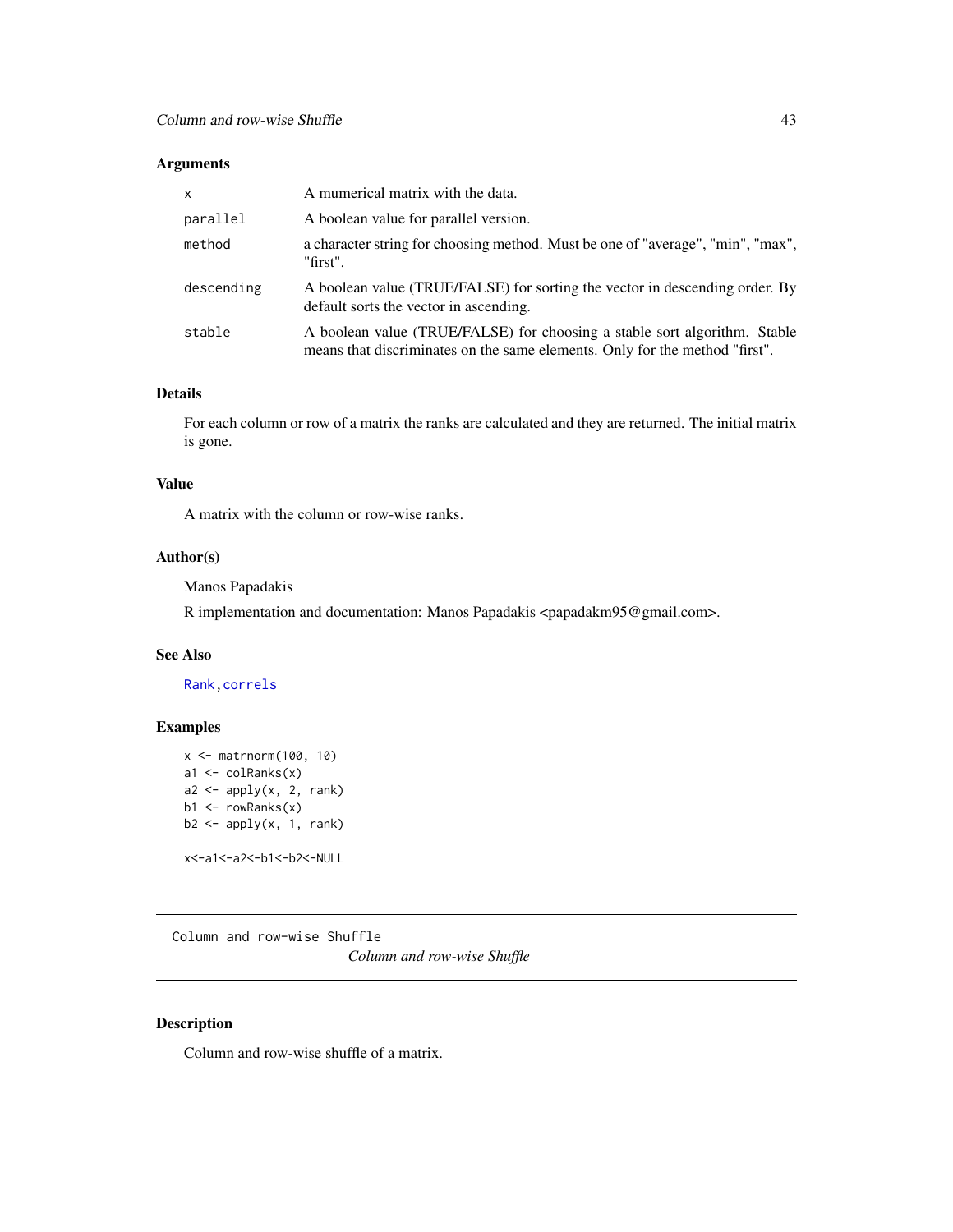## Usage

```
colShuffle(x)
rowShuffle(x)
```
### Arguments

x A matrix with the data.

### Details

The functions is written in C++ in order to be as fast as possible.

## Value

A vector with the column/row Shuffle.

### Author(s)

R implementation and documentation: Manos Papadakis <papadakm95@gmail.com>.

## See Also

[Median](#page-184-0)[,colVars](#page-45-0)[,colMeans](#page-0-0) (buit-in R function)

### Examples

```
x \le - matrix( rnorm(100 * 100), ncol = 100)
system.time( colShuffle(x) )
system.time( rowShuffle(x) )
```
x<-NULL

Column and row-wise sums of a matrix *Column and row-wise sums of a matrix*

## <span id="page-43-0"></span>Description

Column and row-wise sums of a matrix.

```
colsum(x, indices = NULL, parallel = FALSE)
```

```
rowsums(x, indices = NULL, parallel = FALSE)
```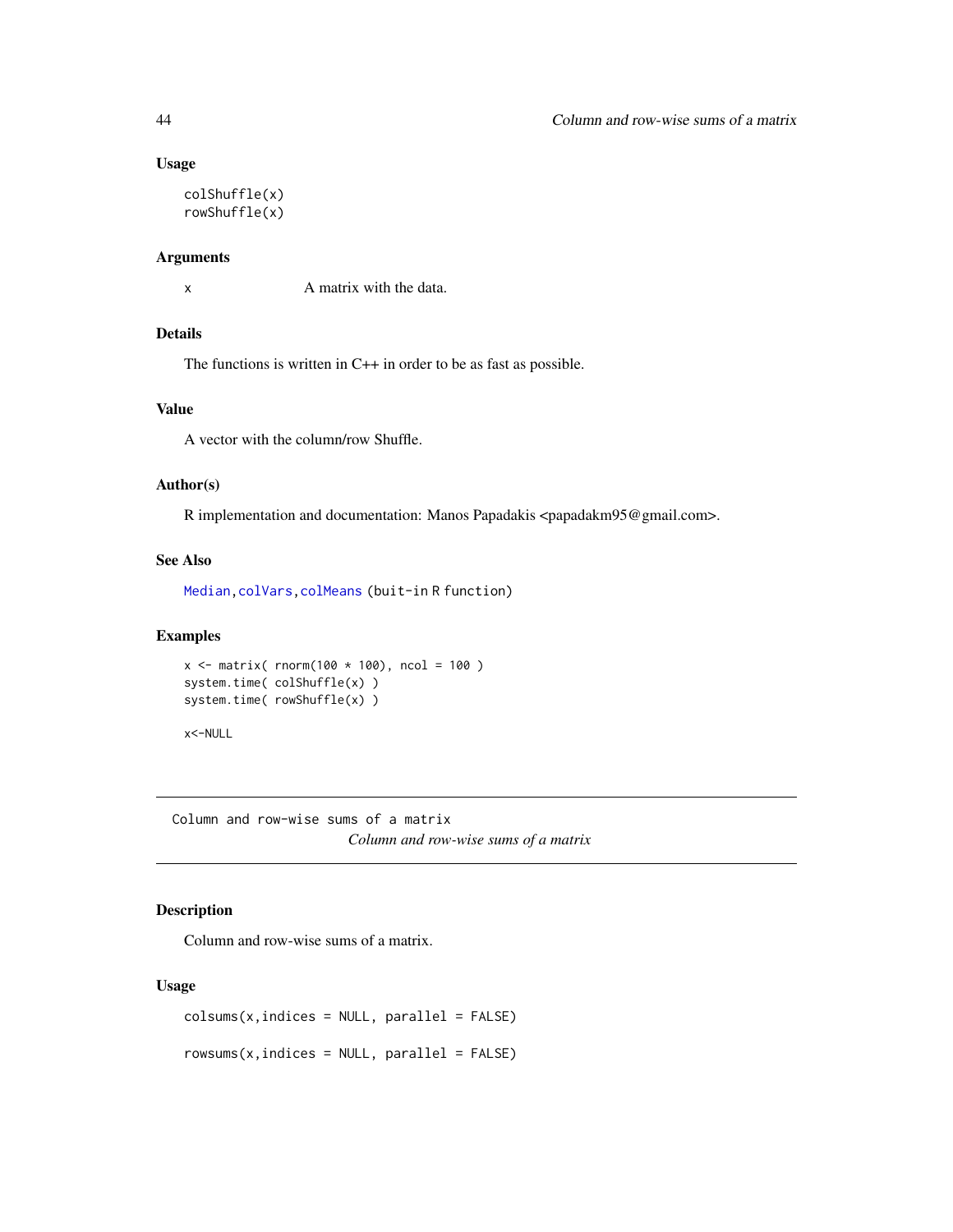|          | A numerical matrix with data.                                                                    |
|----------|--------------------------------------------------------------------------------------------------|
| indices  | An integer vector with the indices to sum the columns/rows.                                      |
| parallel | Do you want to do it in parallel in C++? TRUE or FALSE. Doens't work with<br>argument "indices". |

## Value

A vector with sums.

### Author(s)

Manos Papadakis

R implementation and documentation: Manos Papadakis <papadakm95@gmail.com>.

#### See Also

[colMedians](#page-36-0)[,colmeans,](#page-35-0)[colVars](#page-45-0)

### Examples

```
x \le matrix(rpois(500 * 100, 10), ncol = 100)
x1 \leftarrow \text{colsums}(x)x2 \leftarrow \text{colSums}(x)all.equal(x1,x2)
x1 \leftarrow \text{rowsums}(x)x2 \leq -\text{rowsums}(x)all.equal(x1,x2)
x<-x1<-x2<-NULL
```
Column and row-wise tabulate *Column and row-wise tabulate*

## <span id="page-44-0"></span>Description

Column and row-wise tabulate of a matrix.

```
colTabulate(x, max_number = max(x))rowTable(x, max_number = max(x))
```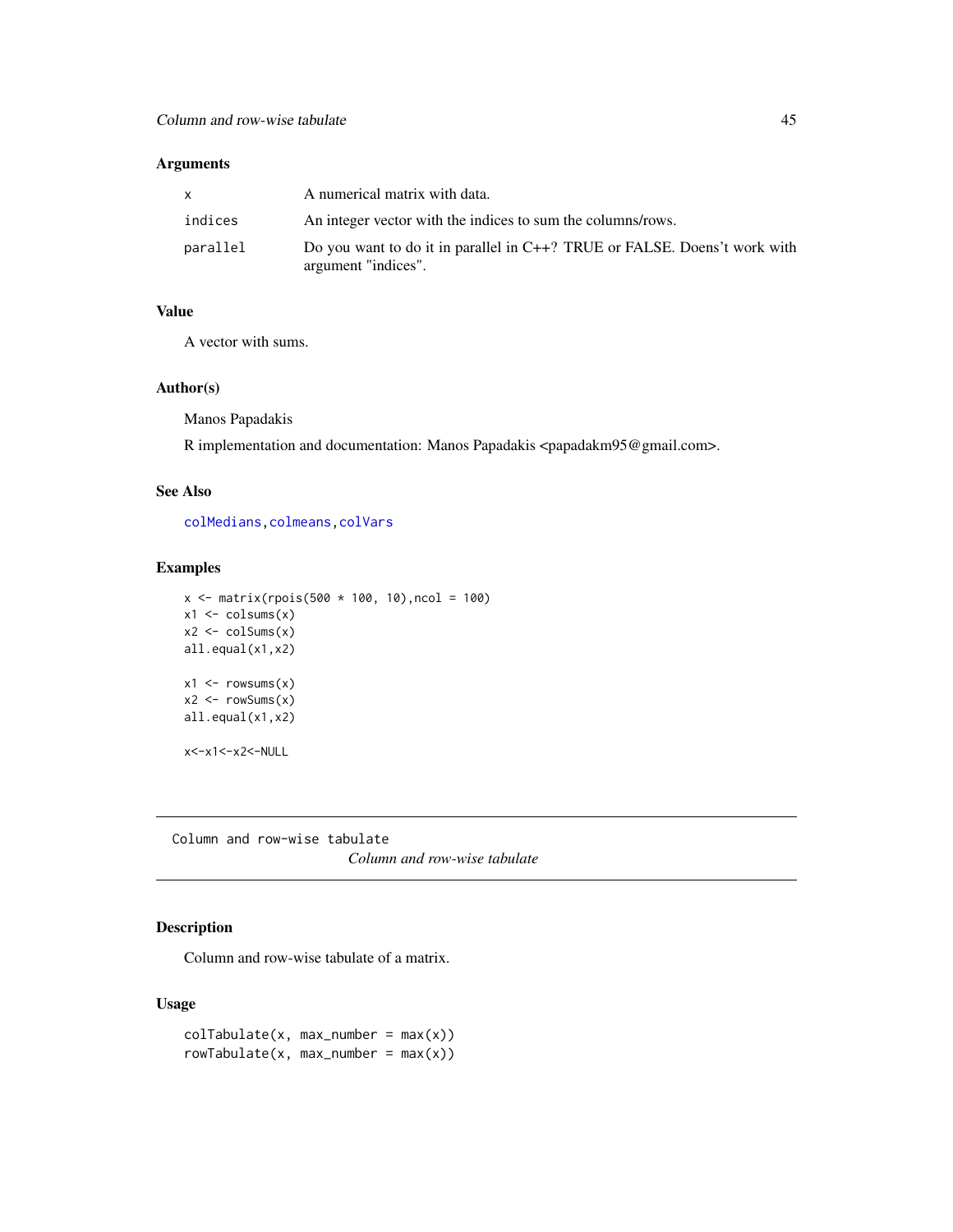| $\mathsf{X}$ | An integer matrix with the data. The numbers must start from 1, i.e. $1, 2, 3, 4,$<br>No zeros are allowed. Anything else may cause a crash. |
|--------------|----------------------------------------------------------------------------------------------------------------------------------------------|
| max_number   | The maximum value of vector x. If you know which is the max number use this<br>argument for faster results or by default $max(x)$ .          |

## Details

The functions is written in C++ in order to be as fast as possible.

### Value

A matrix where in each column the command "tabulate" has been performed. The number of rows of the returned matrix will be equal to the max\_number if given. Otherwise, the functions will find this number.

## Author(s)

R implementation and documentation: Manos Papadakis <papadakm95@gmail.com>.

### See Also

[colShuffle](#page-42-0)[,colVars](#page-45-0)[,colmeans](#page-35-0)

## Examples

```
x \le matrix( rbinom(100 * 100, 4, 0.5), ncol = 100)
system.time( colTabulate(x) )
x \leftarrow t(x)system.time( rowTabulate(x) )
x<-NULL
```
Column and row-wise variances and standard deviations *Column and row-wise variances and standard deviations of a matrix*

## <span id="page-45-0"></span>Description

Column and row-wise variances and standard deviations of a matrix

```
colVars(x, suma = NULL, std = FALSE, na.rm = FALSE, parallel = FALSE)
rowVars(x, suma = NULL, std = FALSE, na.m = FALSE, parallel = FALSE)
```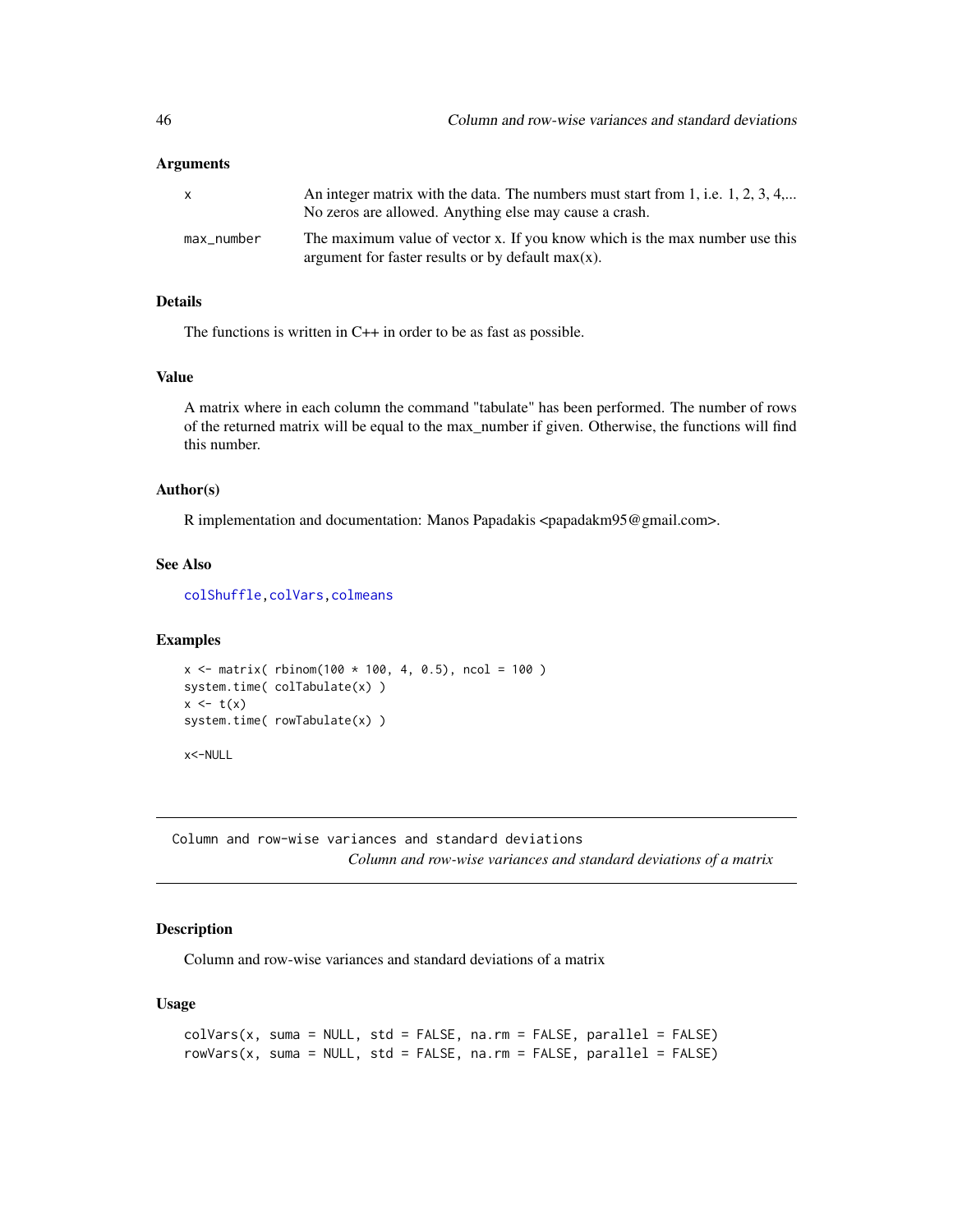| $\mathsf{x}$ | A matrix with the data.                                                                                                   |
|--------------|---------------------------------------------------------------------------------------------------------------------------|
| suma         | If you already have the column sums vector supply it, otherwise leave it NULL.<br>Depricated.                             |
| std          | A boolean variable specyfying whether you want the variances (FALSE) or the<br>standard deviations (TRUE) of each column. |
| na.rm        | TRUE or FAISE for remove NAs if exists.                                                                                   |
| parallel     | Should parallel implentations take place in $C++$ ? The default value is FALSE.                                           |

## Details

We found this on stackoverflow which was created by David Arenburg. We then modified the function to match the sums type formula of the variance, which is faster.

### Value

A vector with the column variances or standard deviations.

## Author(s)

Michail Tsagris

R implementation and documentation: Michail Tsagris <mtsagris@yahoo.gr> and Manos Papadakis <papadakm95@gmail.com>.

### See Also

[colmeans,](#page-35-0)[colMedians](#page-36-0)[,colrange](#page-40-0)

#### Examples

```
x \le - matrix( rnorm(100 * 100), ncol = 100)
a2 \leftarrow colVars(x)x<-a2<-NULL
```
Column and rows-wise mean absolute deviations *Column and row-wise mean absolute deviations*

## Description

Column and row-wise mean absolute deviations.

```
colMads(x,method = "median",na.rm=FALSE,parallel = FALSE)
rowMads(x,method = "median",na.rm=FALSE,parallel = FALSE)
```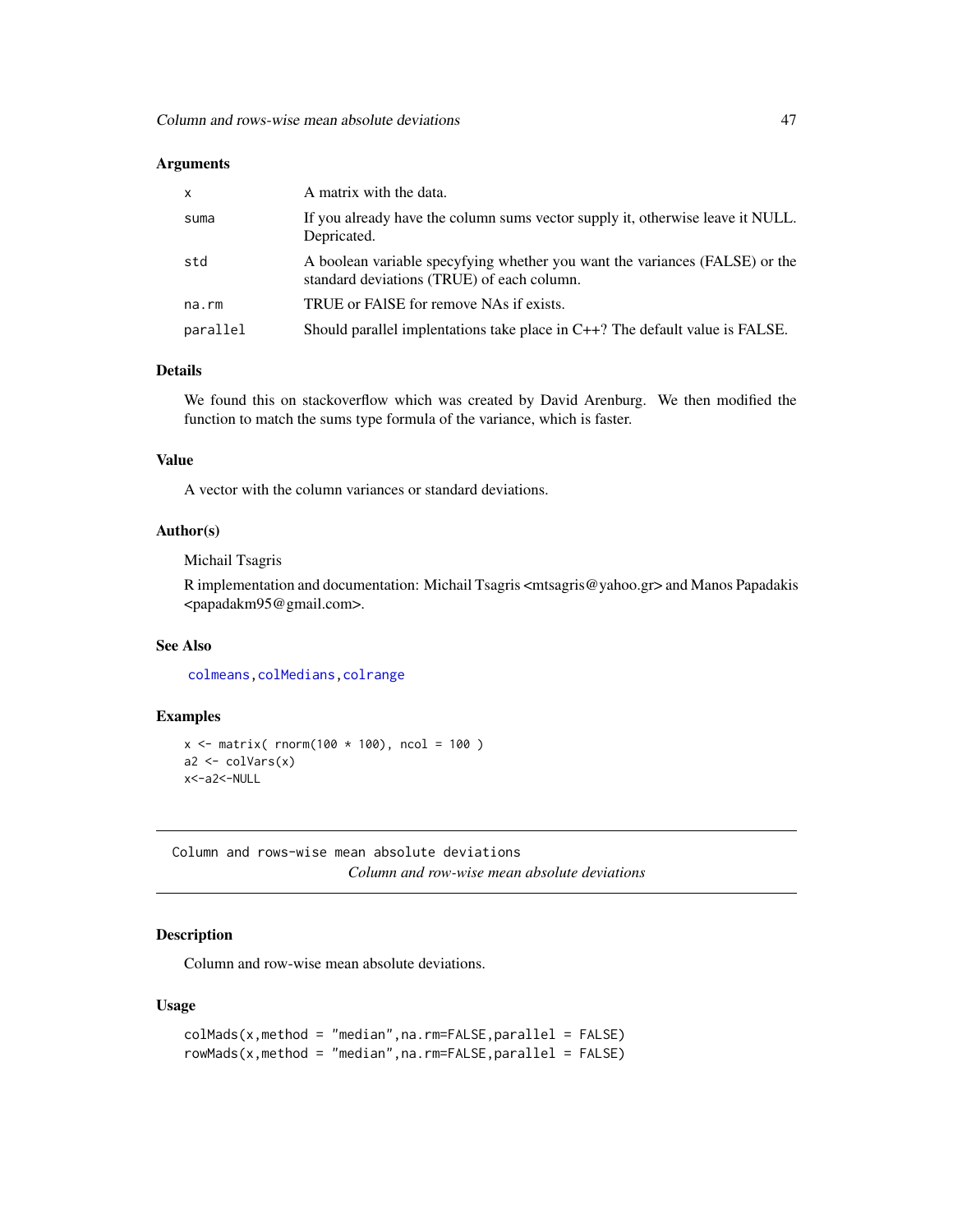| x        | A matrix with the data.                                                                                           |
|----------|-------------------------------------------------------------------------------------------------------------------|
| method   | A character vector with values "median", for median absolute deviation or "mean",<br>for mean absolute deviation. |
| na.rm    | A logical value TRUE/FALSE to remove NAs.                                                                         |
| parallel | A boolean value for parallel version.                                                                             |

## Details

The functions is written in C++ in order to be as fast as possible.

## Value

A vector with the column-wise mean absolute deviations.

#### Author(s)

Michail Tsagris

R implementation and documentation: Michail Tsagris <mtsagris@yahoo.gr> and Manos Papadakis <papadakm95@gmail.com>.

## See Also

[colMedians,rowMedians,](#page-36-0)[colVars,](#page-45-0)[colmeans,](#page-35-0)[colMeans](#page-0-0) (buit-in R function)

### Examples

```
x \le - matrix( rnorm(100 * 100), ncol = 100)
system.time(a \leftarrow \text{colMads}(x))
```
x<-NULL

Column-row wise minima and maxima of two matrices *Column-row wise minima and maxima of two matrices*

## Description

Column-row wise minima and maxima of two matrices.

### Usage

colPmax(x, y) colPmin(x, y)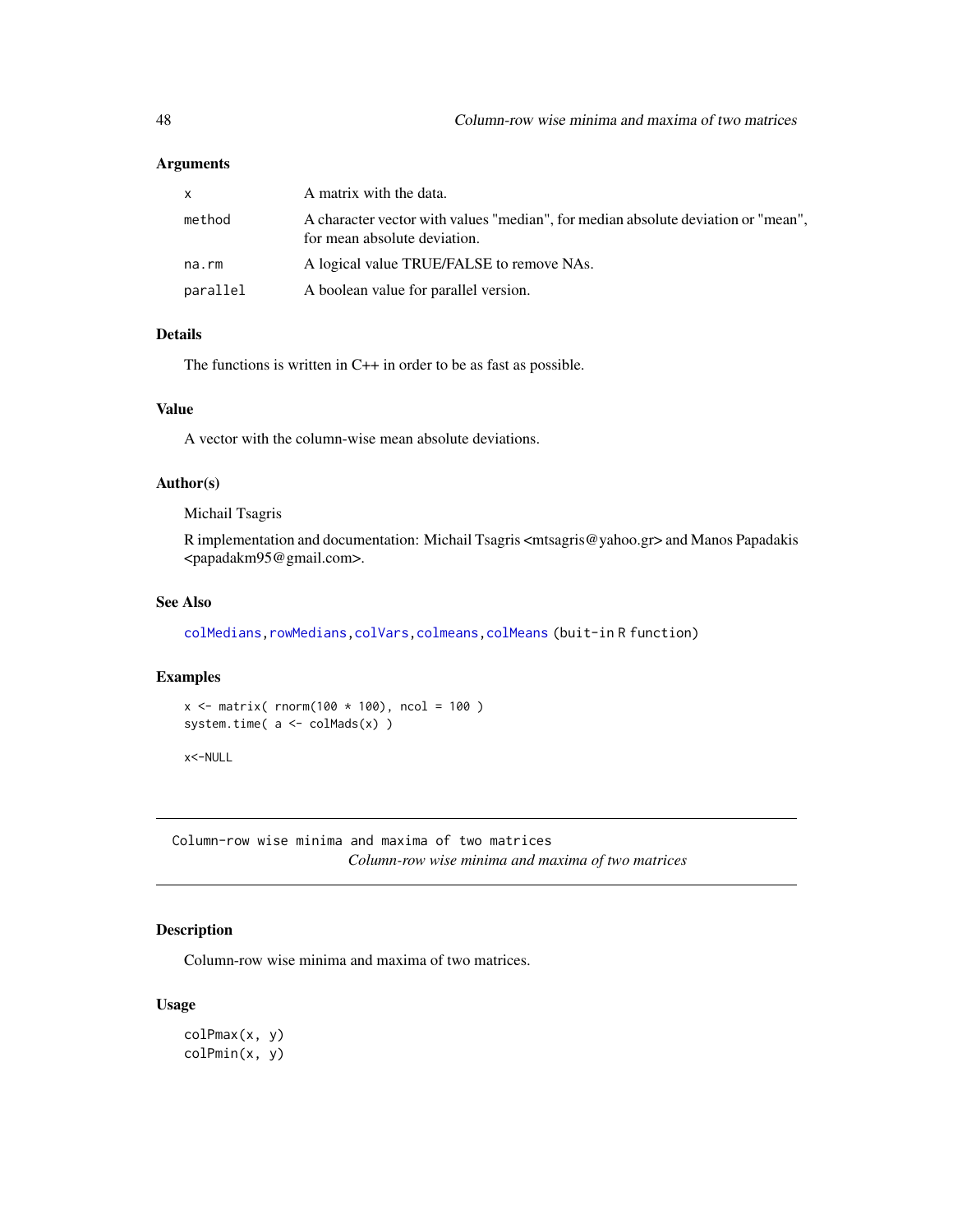| <b>x</b> | A numerical vector with numbers. |
|----------|----------------------------------|
|          | A numerical vector with numbers. |

### Details

The parallel minima or maxima are returned. This are the same as the base functions pmax and pmin.

## Value

A numerical vector/matrix with numbers, whose length is equal to the length of the initital matrices containing the maximum or minimum between each pair.

## Author(s)

Manos Papadakis

R implementation and documentation: Manos Papadakis <papadakm95@gmail.com>.

## See Also

[Sort,](#page-258-0)[colMins,colMaxs](#page-52-0)[,colMedians](#page-36-0)

## Examples

```
x <- matrix(rnorm(100),10,10)
y <- matrix(rnorm(100),10,10)
res<-colPmax(x, y)
res<-colPmin(x, y)
x<-y<-NULL
```
Column-wise differences

*Column-wise differences*

## <span id="page-48-0"></span>Description

Column-wise differences.

## Usage

coldiffs(x)

#### Arguments

x A matrix with numbers.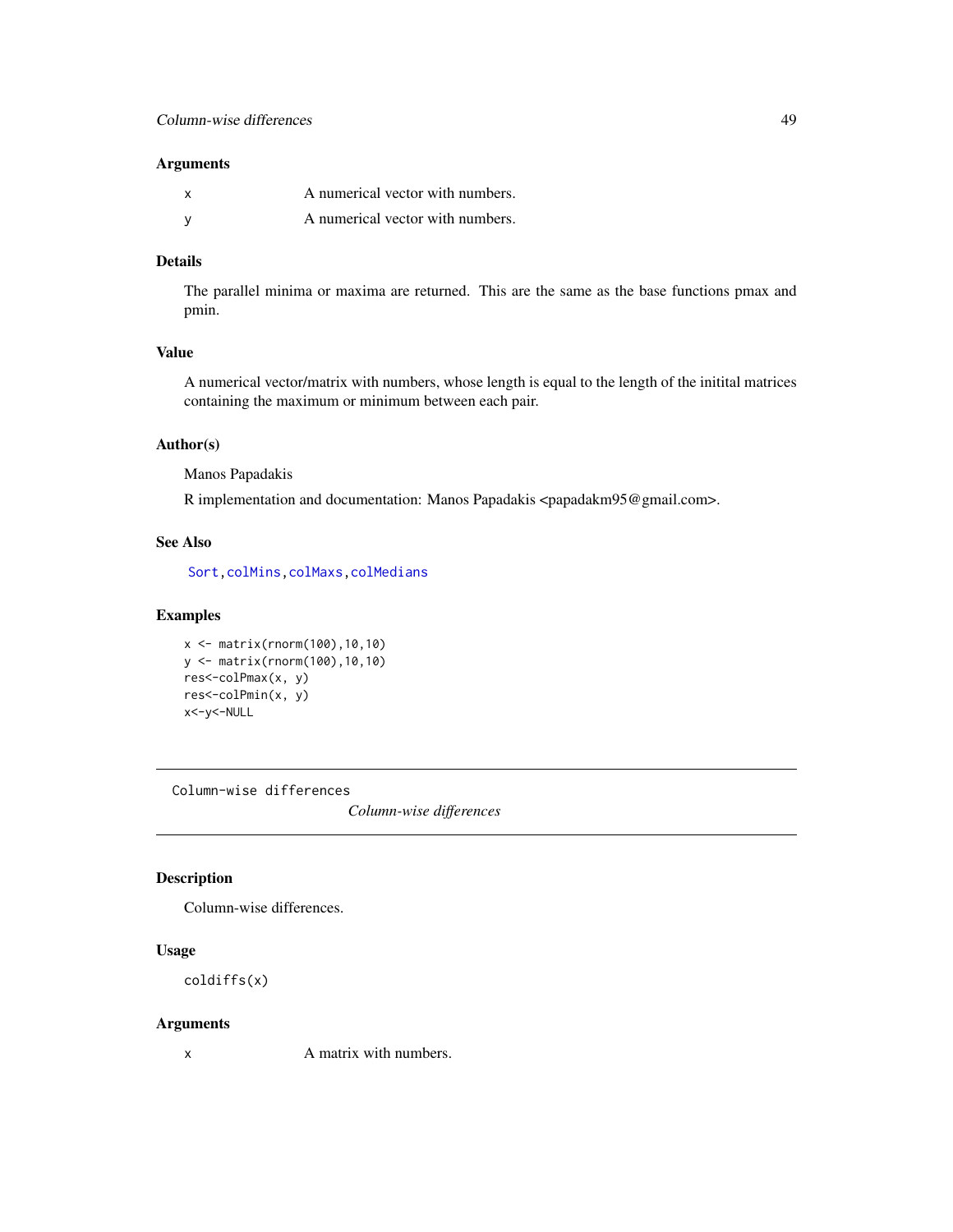## Details

This function simply does this function  $x$ [, -1] -  $x$ [, -k], where k is the last column of the matrix x. But it does it a lot faster. That is, 2nd column - 1st column, 3rd column - 2nd column, and so on.

## Value

A matrix with one column less containing the differences between the successive columns.

### Author(s)

Manos Papadakis

R implementation and documentation: Manos Papadakis <papadakm95@gmail.com>.

#### See Also

[Dist,](#page-76-0)[dista,](#page-74-0)[colmeans](#page-35-0)

## Examples

```
x \le matrix( rnorm(50 \star 10), ncol = 10)
res<-coldiffs(x)
```
x<-NULL

Column-wise kurtosis and skewness coefficients *Column-wise kurtosis and skewness coefficients*

## Description

Column-wise kurtosis and skewness coefficients.

## Usage

colkurtosis(x, pvalue = FALSE)

colskewness(x, pvalue = FALSE)

### Arguments

| X.     | A matrix with the data, where the rows denote the samples and the columns are<br>the variables.                                                                         |
|--------|-------------------------------------------------------------------------------------------------------------------------------------------------------------------------|
| pvalue | If you want a hypothesis test that the skewness or kurtosis are significant set this<br>to TRUE. This checks whether the skewness is significantly different from 0 and |
|        | whether the kurtosis is significantly different from 3.                                                                                                                 |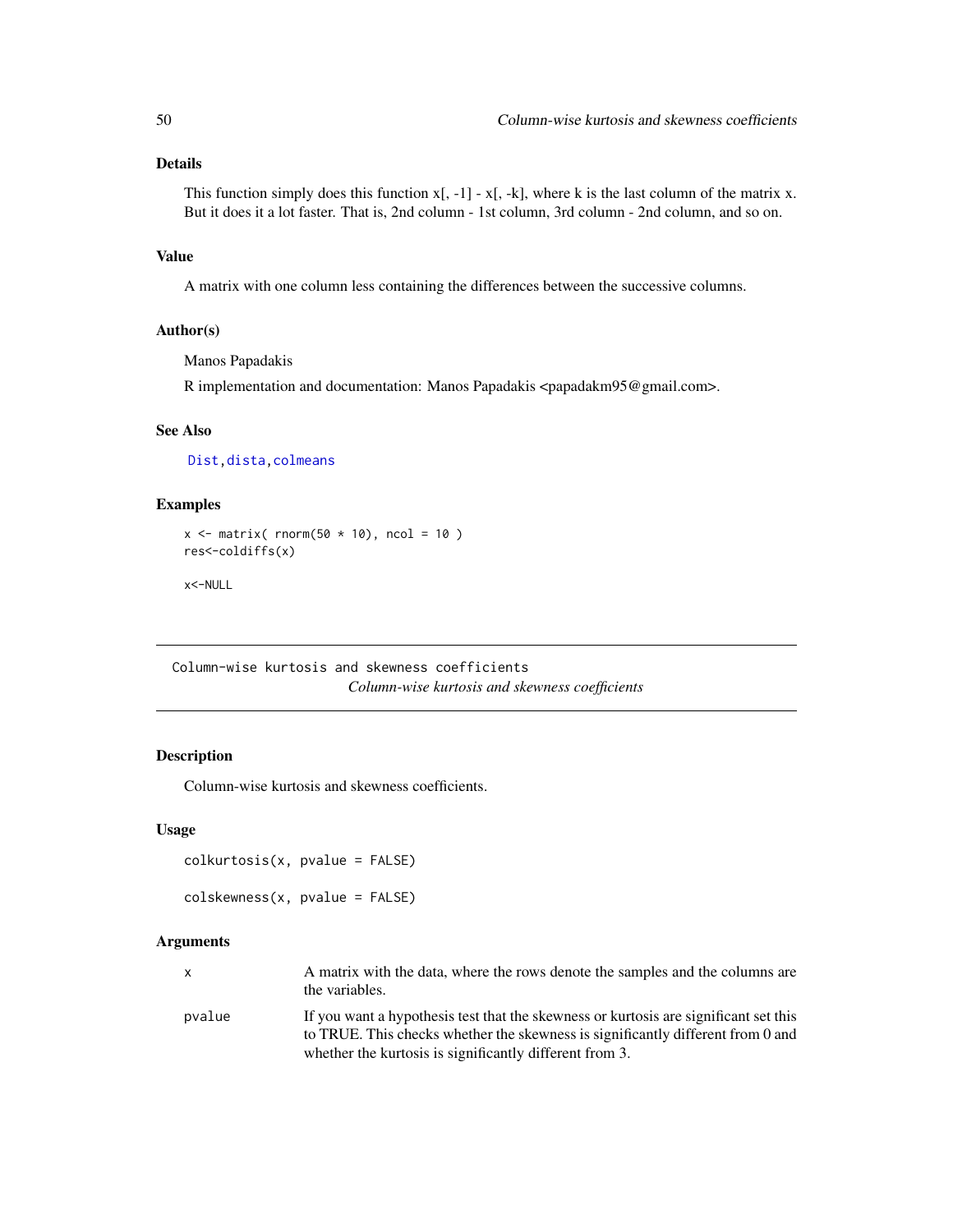### Details

The skewness and kurtosis coefficients are calculated. For the skewness coefficient we use the sample unbiased version of the standard deviation. For the kurtosis, we do not subtract 3.

### Value

If "pvalue" is FALSE, a vector with the relevant coefficient. Otherwise a matrix with two columns. The kurtosis or skewness coefficient and the p-value from the hypothesis test that they are significantly different from 3 or 0 respectively.

#### Author(s)

Michail Tsagris

R implementation and documentation: Michail Tsagris <mtsagris@yahoo.gr> and Manos Papadakis <papadakm95@gmail.com>.

## See Also

[skew,](#page-256-0)[skew.test2,](#page-113-0)[colMedians](#page-36-0)[,colmeans](#page-35-0)[,colVars](#page-45-0)[,sftests](#page-161-0)

## Examples

```
## 200 variables, hence 200 F-tests will be performed
x = matrix( rnorm(200 * 50), ncol = 50)
## 200 observations in total
system.time( colkurtosis(x) )
system.time( colskewness(x) )
x < - NULL
```
Column-wise matching coefficients *Column-wise matching coefficients*

## Description

Column-wise matching coefficients.

#### Usage

match.coefs(x,  $y = NULL$ , ina, type = "jacc")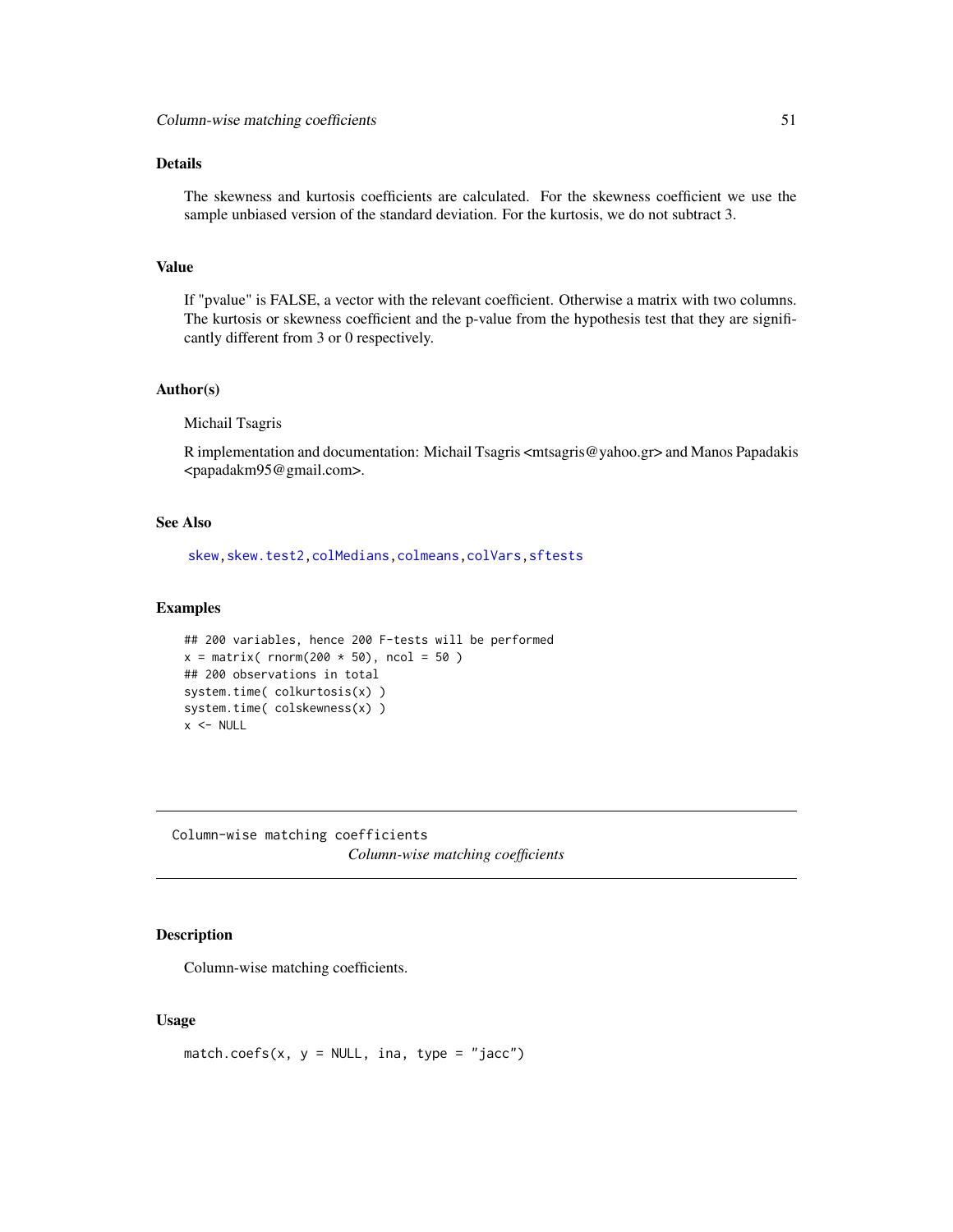| $\mathsf{x}$ | A matrix with the data, where the rows denote the samples and the columns are<br>the variables.                                                                                                                 |
|--------------|-----------------------------------------------------------------------------------------------------------------------------------------------------------------------------------------------------------------|
| y            | A second matrix with the data of the second group. If this is NULL (default<br>value) then the argument in must be supplied. Notice that when you supply the<br>two matrices the procedure is two times faster. |
| ina          | A numerical vector with 1s and 2s indicating the two groups. Be careful, the<br>function is designed to accept only these two numbers. In addition, if your "y"<br>is NULL, you must specify "ina".             |
| type         | This denotes the type of matching coefficient to calculate. For the Jaccard index<br>put "jacc". For the simple matching coefficient put "smc" or else both of them<br>will be calculated.                      |

#### Details

Two matrices are given as imput and for each column matching coefficients are calculated, either the Jaccard or the simple matching coefficient or both.

## Value

A matrix with one or two columns, depending on the type you have specified. If you specify "both", there will be two columns, if you specify "jacc" or "smc" then just one column.

### Author(s)

## Michail Tsagris

R implementation and documentation: Michail Tsagris <mtsagris@yahoo.gr> and Manos Papadakis <papadakm95@gmail.com>.

### See Also

[odds](#page-152-0)[,colTabulate](#page-44-0)

## Examples

```
x \le matrix(rbinom(400 * 10, 1, 0.5), ncol = 10)
y <- matrix(rbinom(400 * 10, 1, 0.5), ncol = 10)
a \leq match.coefs(x, y, type = "both")
x < - NULL
y <- NULL
```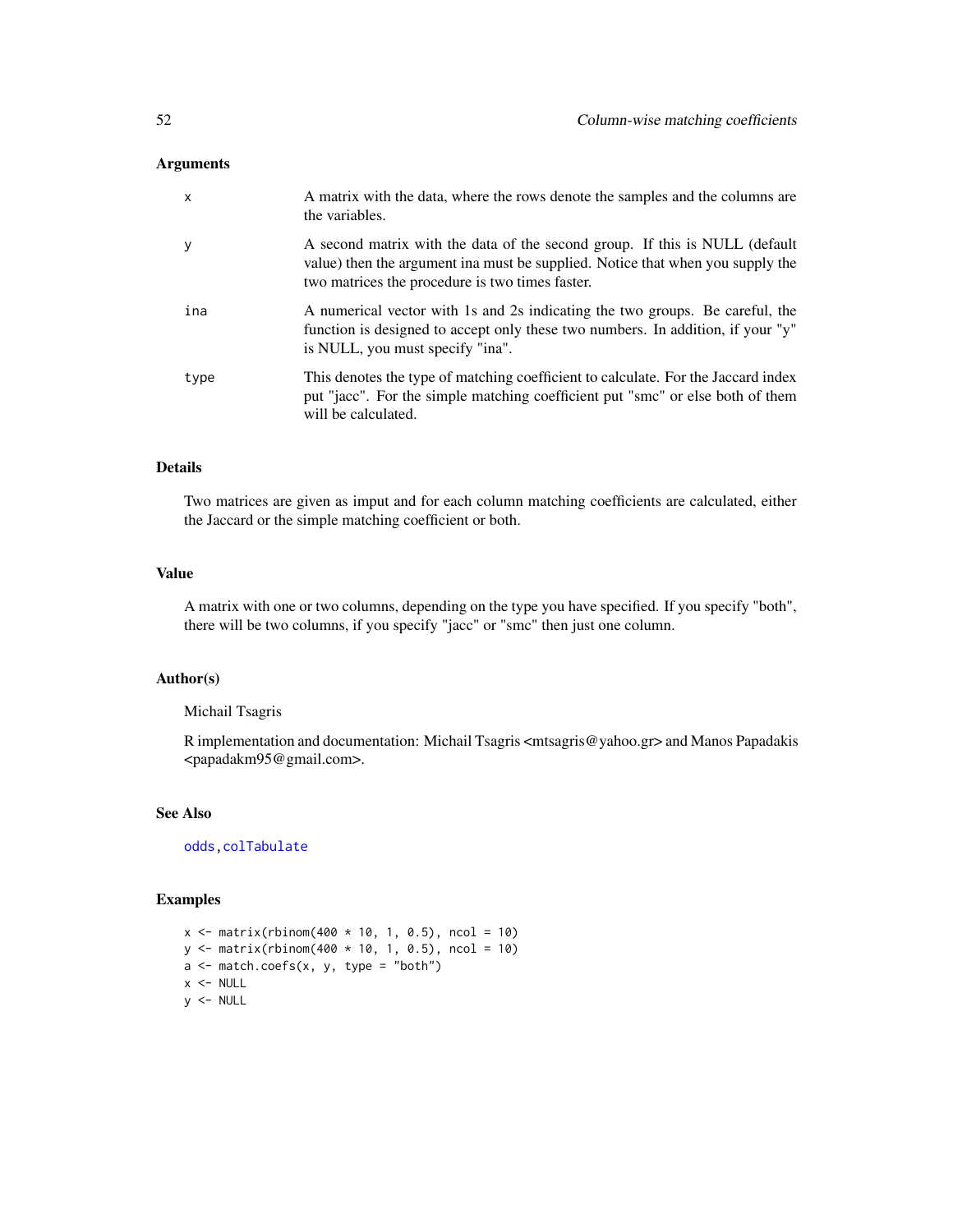Column-wise minimum and maximum

*Column-wise minimum and maximum of a matrix*

## <span id="page-52-0"></span>Description

Column-wise minimum and maximum of a matrix.

### Usage

```
collMiss(x, value = FALSE, parallel = FALSE)colMaxs(x, value = FALSE, parallel = FALSE)colMinsMaxs(x)
```
# Arguments

| <b>X</b> | A numerical matrix with data.                                                                                                                         |
|----------|-------------------------------------------------------------------------------------------------------------------------------------------------------|
| value    | If the value is FALSE it returns the indices of the minimum/maximum, otherwise<br>it returns the minimum and maximum values.                          |
| parallel | Do you want to do it in parallel in C++? TRUE or FALSE. The parallel will<br>return the minimum/maximum value only. It will never return the indices. |

### Value

A vector with the relevant values.

### Author(s)

Manos Papadakis

R implementation and documentation: Manos Papadakis <papadakm95@gmail.com>.

## See Also

[rowMins,rowMaxs](#page-245-0)[,nth,](#page-37-0)[colrange,](#page-40-0)[colMedians,](#page-36-0)[colVars](#page-45-0)[,colSort,rowSort](#page-261-0)

## Examples

 $x \le -$  matrix( rnorm(100  $*$  200), ncol = 200)  $s1 \leftarrow \text{columns}(x)$  $s2 \leftarrow apply(x, 2, min)$  $s1 \leftarrow \text{colMaxs}(x)$  $s2 \le$  apply(x, 2, max)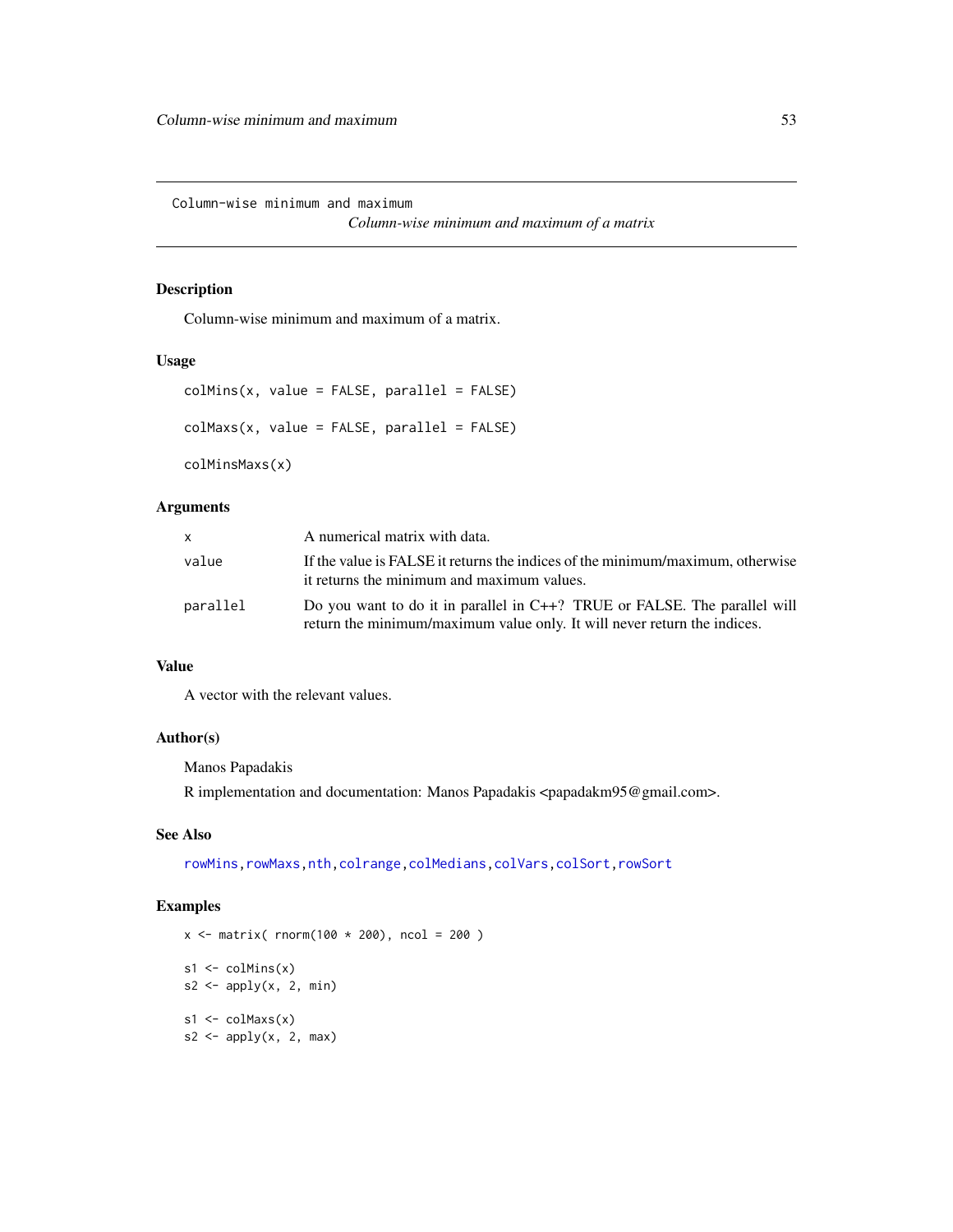```
s1 <- colMinsMaxs(x)
s2 \leftarrow c(\text{apply}(x, 2, \text{min}), \text{apply}(x, 2, \text{max}))x<-s1<-s2<-NULL
```
Column-wise MLE of some univariate distributions *Column-wise MLE of some univariate distributions*

### Description

Column-wise MLE of some univariate distributions.

#### Usage

```
colexpmle(x)
colexp2.mle(x)
colgamma_m = (x, tol = 1e-07)colinvgauss.mle(x)
collaplace.mle(x)
collindley.mle(x)
colmaxboltz.mle(x)
colnormal.mle(x)
colpareto.mle(x)
colrayleigh.mle(x)
column.mle(x, tol = 1e-07)colweibull.mle(x, tol = 1e-09, maxiters = 100, parallel = FALSE)colnormlog.mle(x)
```
### Arguments

| X        | A numerical matrix with data. Each column refers to a different vector of ob-               |
|----------|---------------------------------------------------------------------------------------------|
|          | servations of the same distribution. For exponential, 2 parameter exponential,              |
|          | Weibull, gamma, inverse Gaussian, Maxwell-Boltzman, Lindley, Rayleigh and                   |
|          | Pareto distributions, the numbers must be greater than zero. For the Poisson and            |
|          | geometric distributions, the numbers must be integers, 0, 1, 2, For the Nor-                |
|          | mal and Laplace distribution the numbers can take any value. The von Mises                  |
|          | distribution takes values beween 0 and $2 * pi$ (radians).                                  |
| tol      | The tolerance value to terminate the Newton-Fisher algorithm.                               |
| maxiters | The maximum number of iterations to implement.                                              |
| parallel | Do you want to calculations to take place in parallel? The default value is<br><b>FALSE</b> |

#### Details

For each column, the same distribution is fitted and its parameter and log-likelihood are computed.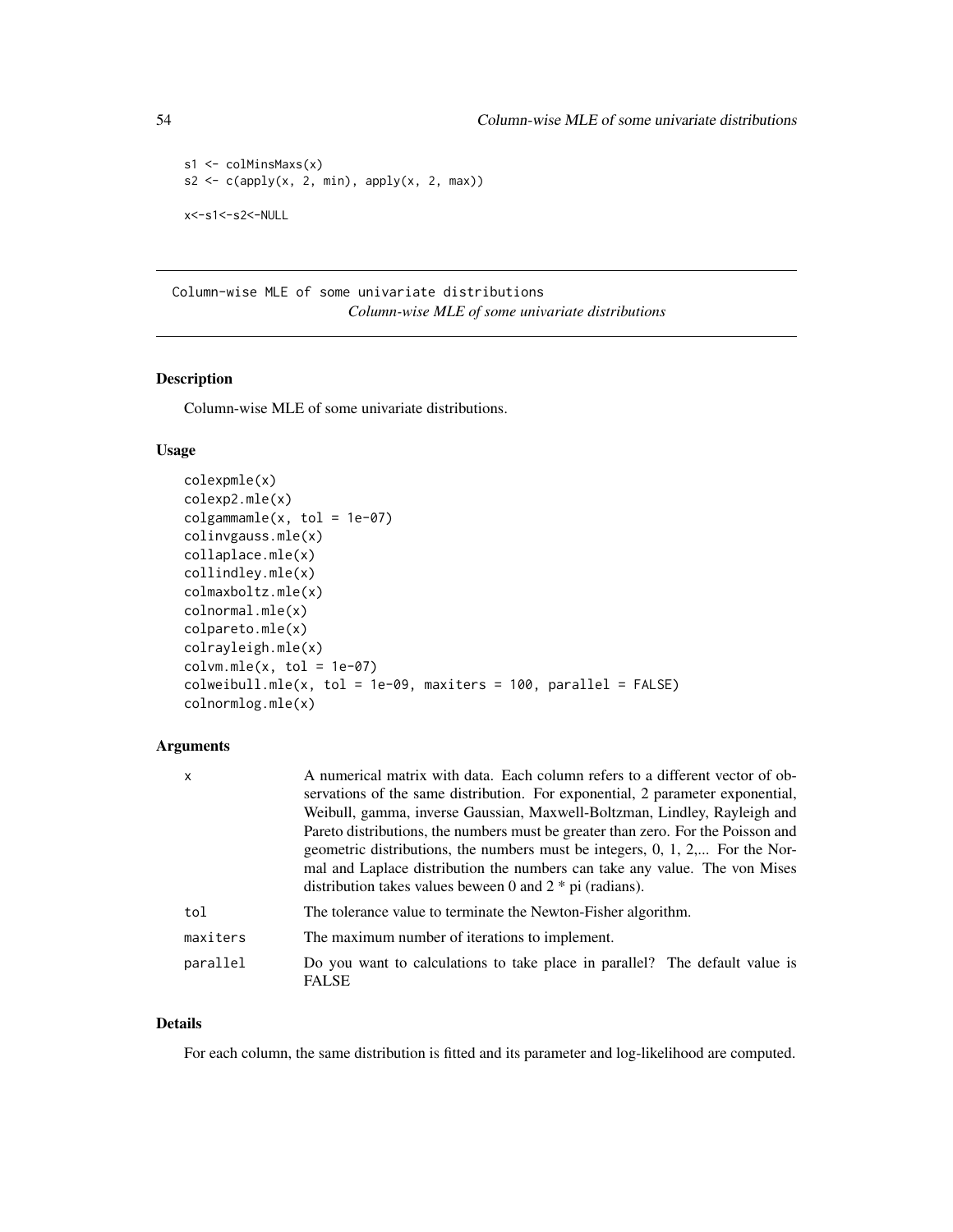### Value

A matrix with two, three or five (for the colnormlog.mle) columns. The first one or the first two contain the parameter(s) of the distribution and the other columns contain the log-likelihood values.

#### Author(s)

Michail Tsagris and Stefanos Fafalios

R implementation and documentation: Michail Tsagris <mtsagris@yahoo.gr> and Stefanos Fafalios <stefanosfafalios@gmail.com>

## References

Kalimuthu Krishnamoorthy, Meesook Lee and Wang Xiao (2015). Likelihood ratio tests for comparing several gamma distributions. Environmetrics, 26(8):571-583.

N.L. Johnson, S. Kotz \& N. Balakrishnan (1994). Continuous Univariate Distributions, Volume 1 (2nd Edition).

N.L. Johnson, S. Kotz \& N. Balakrishnan (1970). Distributions in statistics: continuous univariate distributions, Volume 2

Sharma V. K., Singh S. K., Singh U. \& Agiwal V. (2015). The inverse Lindley distribution: a stress-strength reliability model with application to head and neck cancer data. Journal of Industrial and Production Engineering, 32(3): 162-173.

## See Also

[vm.mle](#page-198-0)[,poisson.mle](#page-194-0)[,normal.mle,](#page-193-0)[gammamle](#page-191-0)

### Examples

```
x \le matrix(rnorm(1000 * 50), ncol = 50)
a \leftarrow \text{column}.mle(x)b \leq collaplace.mle(x)x < - NULL
```
Column-wise true/false value

*Column-wise true/false value of a matrix*

### Description

Column-wise true/false value of a matrix.

```
colTrue(x)
colFalse(x)
colTrueFalse(x)
```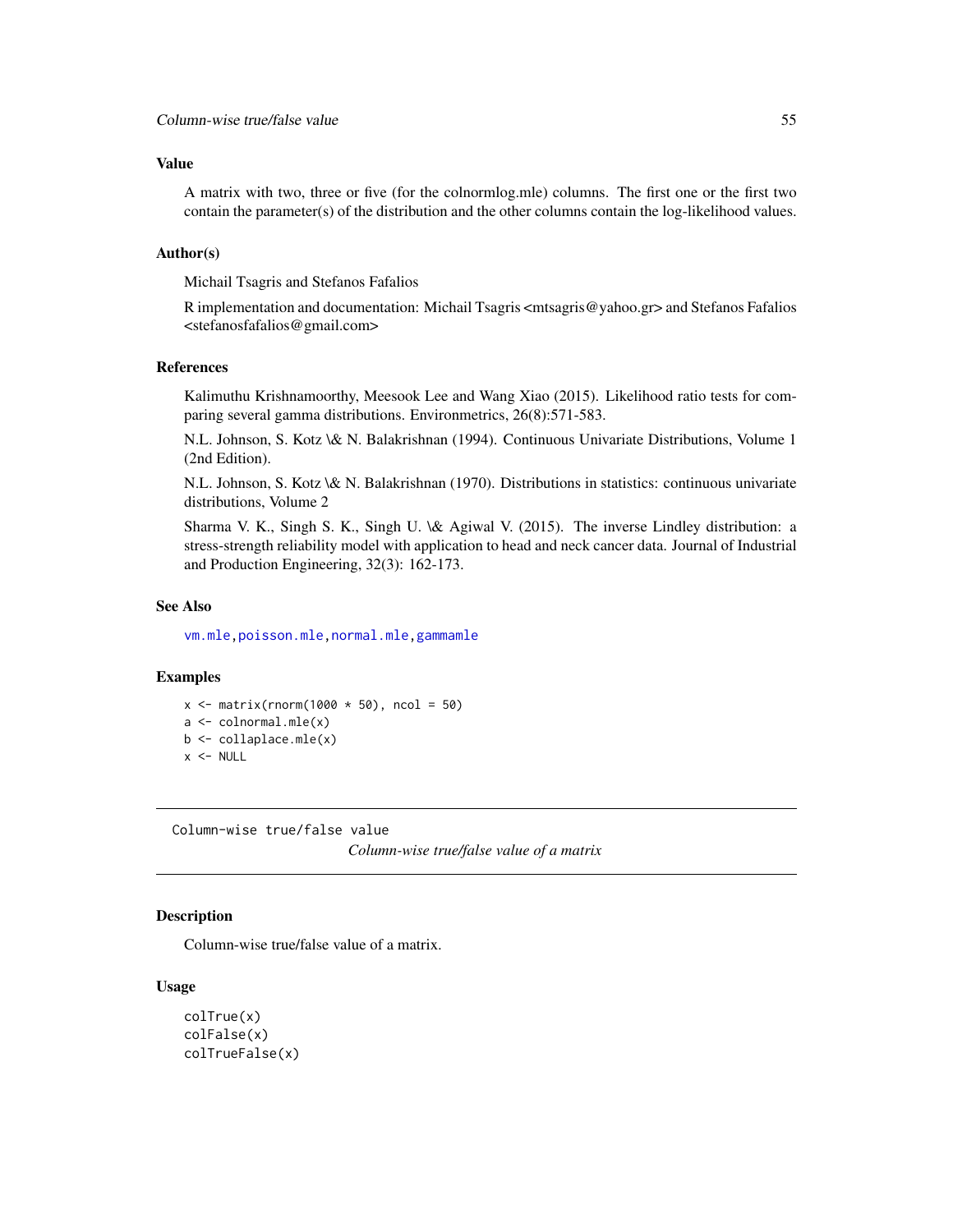x A logical matrix with data.

## Value

An integer vector where item "i" is the number of the true/false values of "i" column.

## Author(s)

Manos Papadakis

R implementation and documentation: Manos Papadakis <papadakm95@gmail.com>.

#### See Also

[rowMins](#page-245-0)[,rowFalse](#page-246-0)[,nth,](#page-37-0)[colrange,](#page-40-0)[colMedians,](#page-36-0)[colVars](#page-45-0)[,colSort,rowSort](#page-261-0)[,rowTrue](#page-246-0)

#### Examples

x <- matrix(as.logical(rbinom(100\*100,1,0.5)),100,100)

- $s1 \leftarrow \text{colTrue}(x)$
- s1 <- colFalse(x)
- s1 <- colTrueFalse(x)

x<-s1<-NULL

Column-wise uniformity Watson test for circular data *Column-wise uniformity tests for circular data*

## Description

Column-wise uniformity tests for circular data.

## Usage

```
colwatsons(u)
```
#### Arguments

u A numeric matrix containing the circular data which are expressed in radians. Each column is a different sample.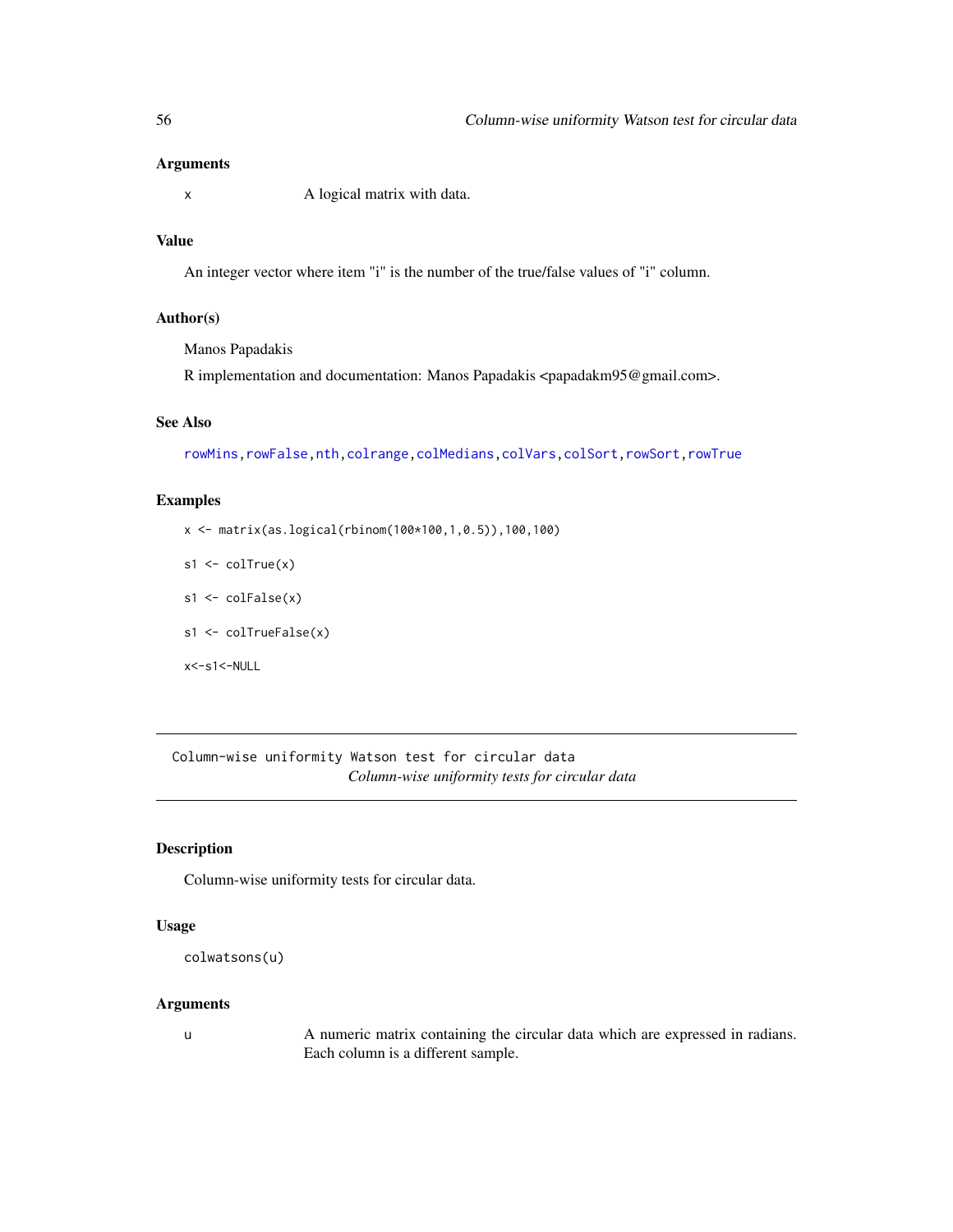## Details

These tests are used to test the hypothesis that the data come from a circular uniform distribution. The Kuiper test is much more time consuming and this is why it not implemented yet. Once we figure out a way to make it fast, we will incldue it.

#### Value

A matrix with two columns, the value of the test statistic and its associated p-value.

### Author(s)

Michail Tsagris

R implementation and documentation: Michail Tsagris <mtsagris@yahoo.gr>

#### References

Jammalamadaka, S. Rao and SenGupta, A. (2001). Topics in Circular Statistics, pg. 153-55 (Kuiper's test) & 156-157 (Watson's test).

## See Also

[watson](#page-275-0)[,vmf.mle](#page-189-0)[,rvonmises](#page-237-0)

#### Examples

```
x \le - matrix( rvonmises(n = 50 * 10, m = 2, k = 0), ncol = 10)
res<-colwatsons(x)
x < - NULL
```
Column-wise Yule's Y (coefficient of colligation) *Column-wise Yule's Y (coefficient of colligation)*

#### Description

Column-wise Yule's Y (coefficient of colligation).

### Usage

 $col.yule(x, y = NULL, ina)$ 

### Arguments

| X   | A matrix with 0 and 1. Every column refers to a different sample or variable.                                         |
|-----|-----------------------------------------------------------------------------------------------------------------------|
| У   | A second matrix, of the same dimensions as x, with 0 and 1. Every column<br>refers to a different sample or variable. |
| ina | If y is NULL, ina must be specified. This is a numeric vector with 1s and 2s,<br>indicating the group of each row.    |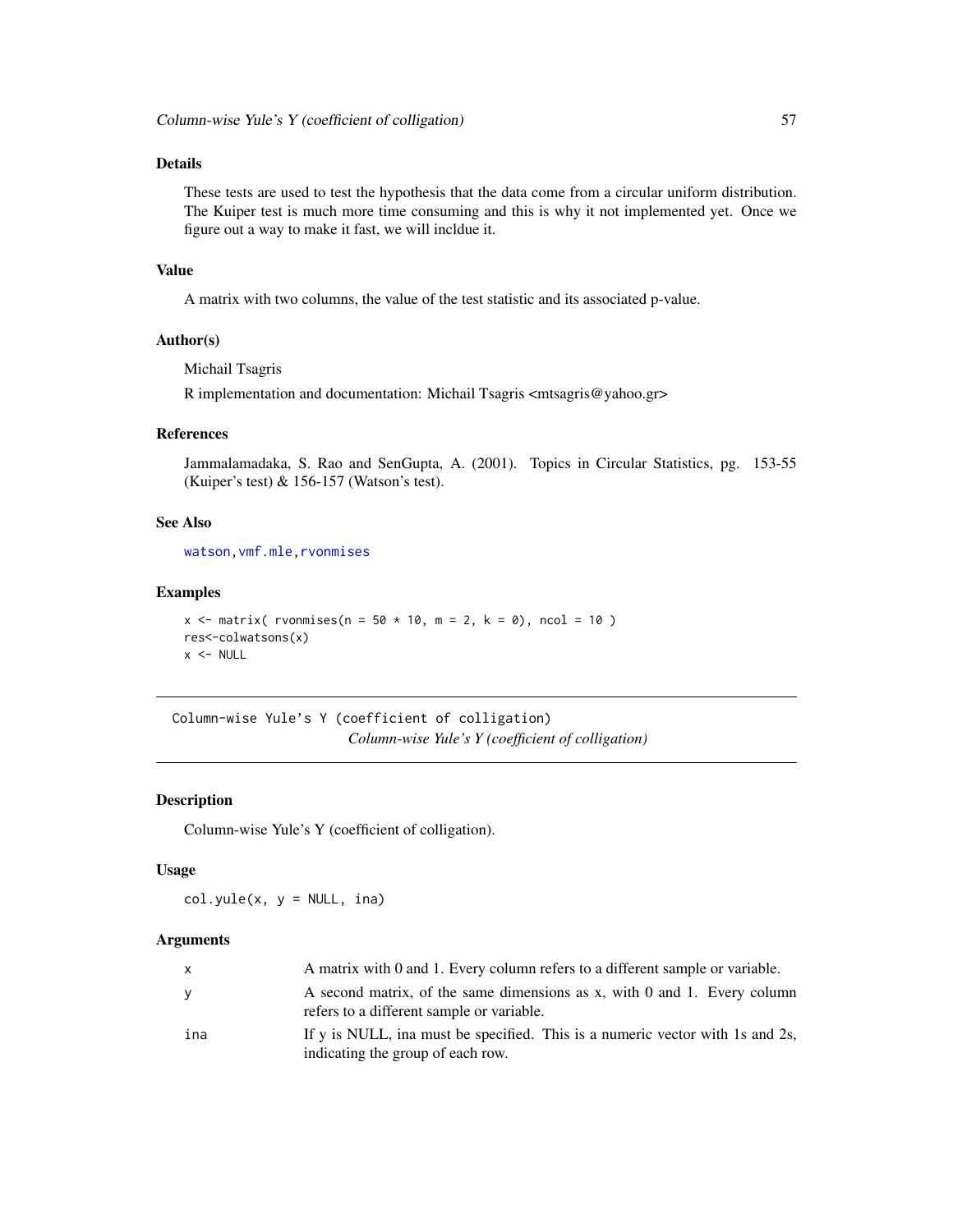Yule's coefficient of colligation is calculated for every column.

## Value

A vector with Yule's Y, one for every column of x is returned.

## Author(s)

Michail Tsagris

R implementation and documentation: Michail Tsagris <mtsagris@yahoo.gr>

## References

Yule G. Udny (1912). On the Methods of Measuring Association Between Two Attributes. Journal of the Royal Statistical Society, 75(6):579-652.

#### See Also

[yule](#page-279-0)[,odds](#page-152-0)

## Examples

```
x \le matrix(rbinom(300 * 10, 1, 0.5), ncol = 10)
ina <- rep(1:2, each = 150)res<-col.yule( x, ina = ina )
```
Convert a dataframe to matrix

*Convert a dataframe to matrix*

### Description

Convert a dataframe to matrix.

## Usage

```
data.frame.to_matrix(x,col.names = NULL,row.names = NULL)
```
### Arguments

|           | A Numeric matrix with data and NAs.                                                                    |
|-----------|--------------------------------------------------------------------------------------------------------|
| col.names | A boolean value for keeping the colnames for argument x or a character vector<br>for the new colnames. |
| row.names | A boolean value for keeping the rownames for argument x or a character vector<br>for the new rownames. |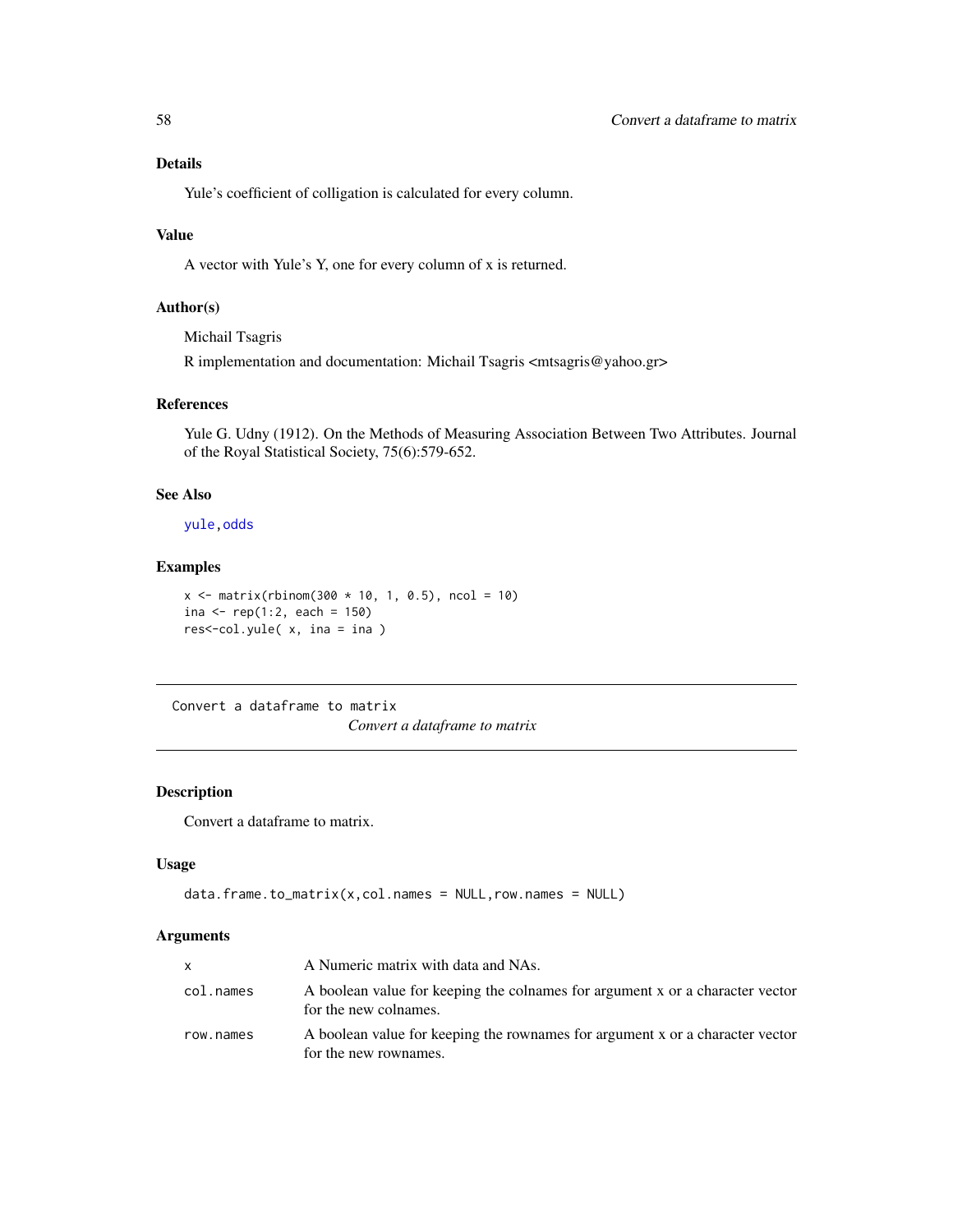## Details

This functions converts a dataframe to matrix. Even if there are factors, the function converts them into numerical values. Attributes are not allowed for now.

## Value

A matrix wich has the numrical values from the dataframe.

### Author(s)

Manos Papadakis

R implementation and documentation: Manos Papadakis <papadakm95@gmail.com>

## See Also

[Match](#page-178-0)[,is.symmetric](#page-26-0)[,permutation](#page-226-0)

## Examples

```
res<-data.frame.to_matrix(iris)
```
Convert R function to the Rfast's coresponding *Convert R function to the Rfast's coresponding*

## Description

Convert R function to the Rfast's coresponding.

#### Usage

as.Rfast.function(Rfunction.name,margin=NULL)

#### Arguments

Rfunction.name An character value with the name of the function. margin A logical function for return the column-row wise function.

## Details

Given the name of R function, it returns the coresponding function's name from Rfast.

### Value

The coresponding Rfast function.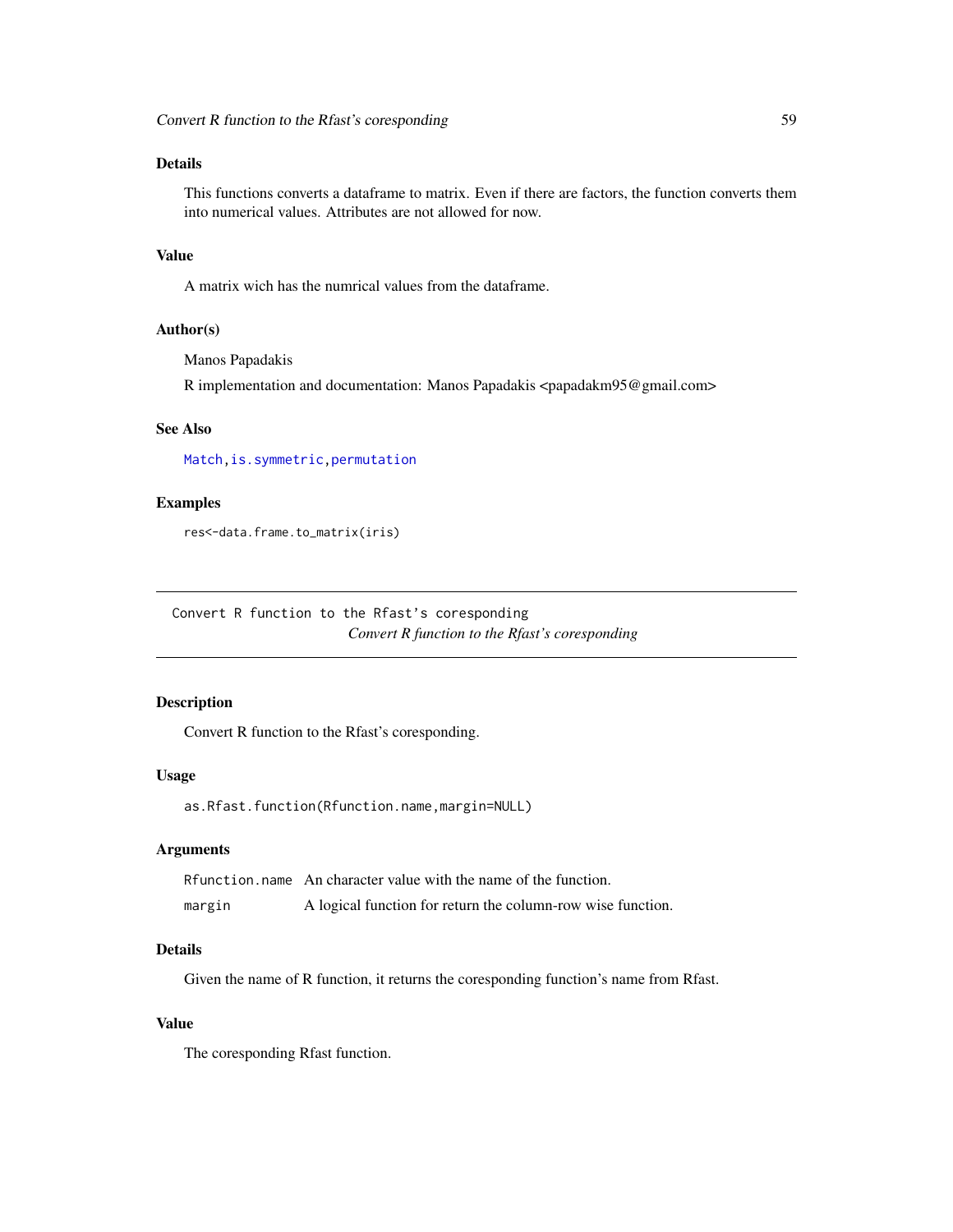## Author(s)

Manos Papadakis and Michail Tsagris

R implementation and documentation: Manos Papadakis <papadakm95@gmail.com> and Michail Tsagris <mtsagris@yahoo.gr>.

### See Also

[colsums,](#page-43-0)[colMedians](#page-36-0)[,colVars](#page-45-0)

## Examples

res<-as.Rfast.function("var")

Correlation based forward regression *Correlation based forward regression.*

## Description

Correlation based forward regression.

### Usage

```
cor.fsreg(y, x, ystand = TRUE, xstand = TRUE, threshold = 0.05,\text{table} = 2, \text{tolr} = 0.02, \text{stopping} = \text{"BIC"}
```
## Arguments

| У         | A numerical vector.                                                                                                                                                                                                                                                                                                                                                                                                                    |
|-----------|----------------------------------------------------------------------------------------------------------------------------------------------------------------------------------------------------------------------------------------------------------------------------------------------------------------------------------------------------------------------------------------------------------------------------------------|
| $\times$  | A matrix with data, the predictor variables.                                                                                                                                                                                                                                                                                                                                                                                           |
| ystand    | If this is TRUE the response variable is centered. The mean is subtracted from<br>every value.                                                                                                                                                                                                                                                                                                                                         |
| xstand    | If this is TRUE the independent variables are standardised.                                                                                                                                                                                                                                                                                                                                                                            |
| threshold | The significance level, set to 0.05 by default. Bear in mind that the logarithm of<br>it is used, as the logarithm of the p-values is calculated at every point. This will<br>avoid numerical overflows and small p-values, less than the machine epsilon,<br>being returned as zero.                                                                                                                                                  |
| tolb      | If we see only the significane of the variables, many may enter the linear re-<br>gression model. For this reason, we also use the BIC as a way to validate the<br>inclusion of a candidate variable. If the BIC difference between two successive<br>models is less than the tolerance value, the variable will not enter the model,<br>even if it statistically significant. Set it to $\theta$ if you do not want this extra check. |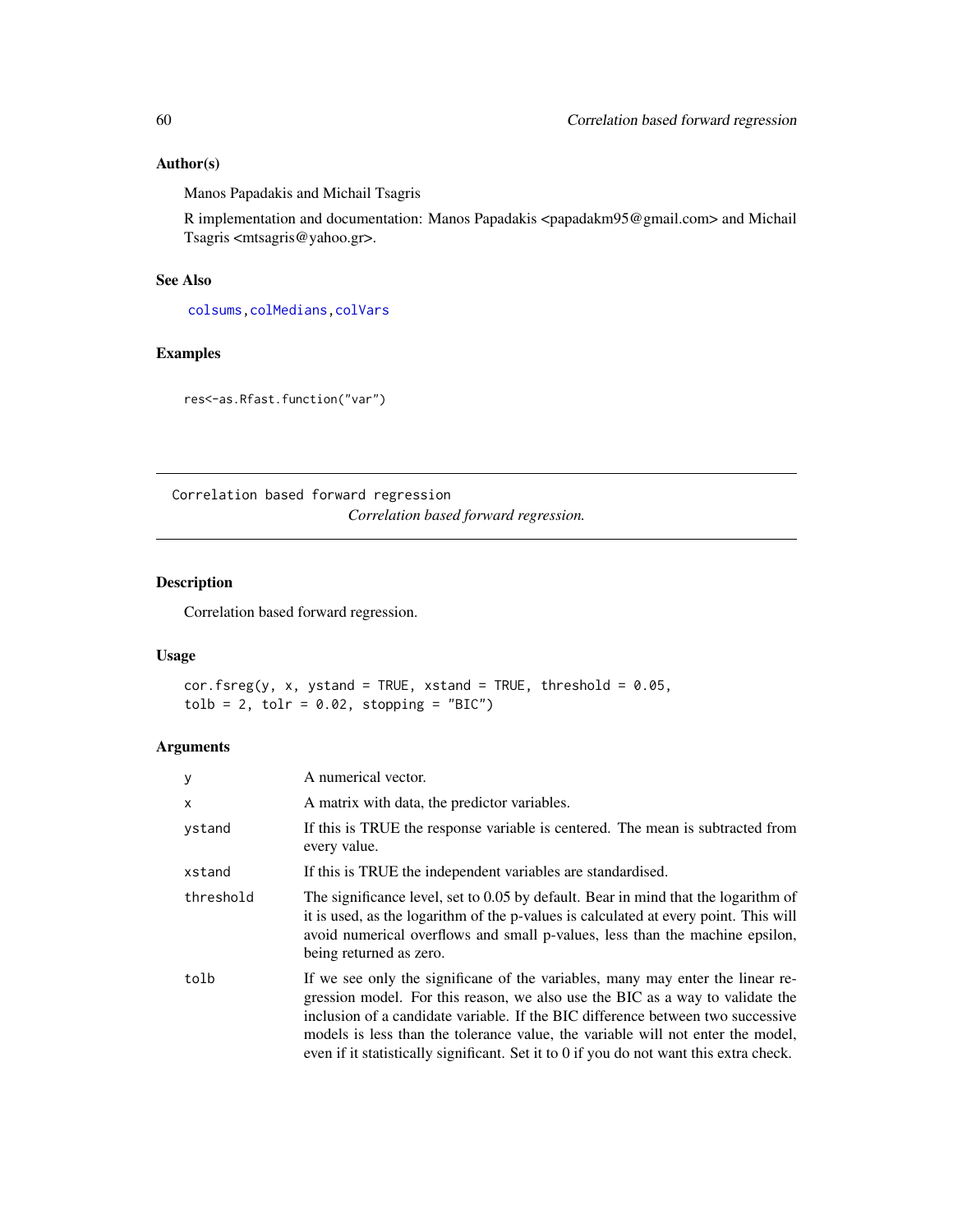| tolr     | This is an alternative to the BIC change and it uses the adjusted coefficient of<br>determination. If the increase in the adjusted $R^2$ is more than the tolr continue.                                                                                               |
|----------|------------------------------------------------------------------------------------------------------------------------------------------------------------------------------------------------------------------------------------------------------------------------|
| stopping | This refers to the type of extra checking to do. If you want the BIC check, set<br>it to "BIC". If you want the adjusted $R^2$ check set this to "ar2". Or, if you<br>want both of them to take place, both of these criteria to be satisfied make this<br>$"BICR2"$ . |

### Details

The forward regression tries one by one the variables using the F-test, basically partial F-test every time for the latest variable. This is the same as testing the significance of the coefficient of this latest enetered variable. Alternatively the correlation can be used and this case the partial correlation coefficient. There is a direct relationship between the t-test statistic and the partial correlation coefficient. Now, instead of having to calculate the test statistic, we calculate the partial correlation coefficient. Using Fisher's z-transform we get the variance imediately. The partial correlation coefficient, using Fisher's z-transform, and the partial F-test (or the coefficient's t-test statistic) are not identical. They will be identical for large sample sizes though.

#### Value

A matrix with three columns, the index of the selected variables, the logged p-value and the the test statistic value and the BIC or adjusted  $R^2$  of each model. In the case of stopping="BICR2" both of these criteria will be returned.

#### Author(s)

Michail Tsagris

R implementation and documentation: Michail Tsagris <mtsagris@yahoo.gr> and Manos Papadakis <papadakm95@gmail.com>.

## References

Draper, N.R. and Smith H. (1988). Applied regression analysis. New York, Wiley, 3rd edition.

## See Also

[score.glms,](#page-159-0)[univglms](#page-171-0)[,logistic\\_only,poisson\\_only,](#page-174-0)[regression](#page-173-0)

### Examples

```
## 200 variables, hence 200 univariate regressions are to be fitted
x <- matrnorm(200, 100)
y \le - rnorm(200)
system.time( cor.fsreg(y, x) )
x < - NULL
```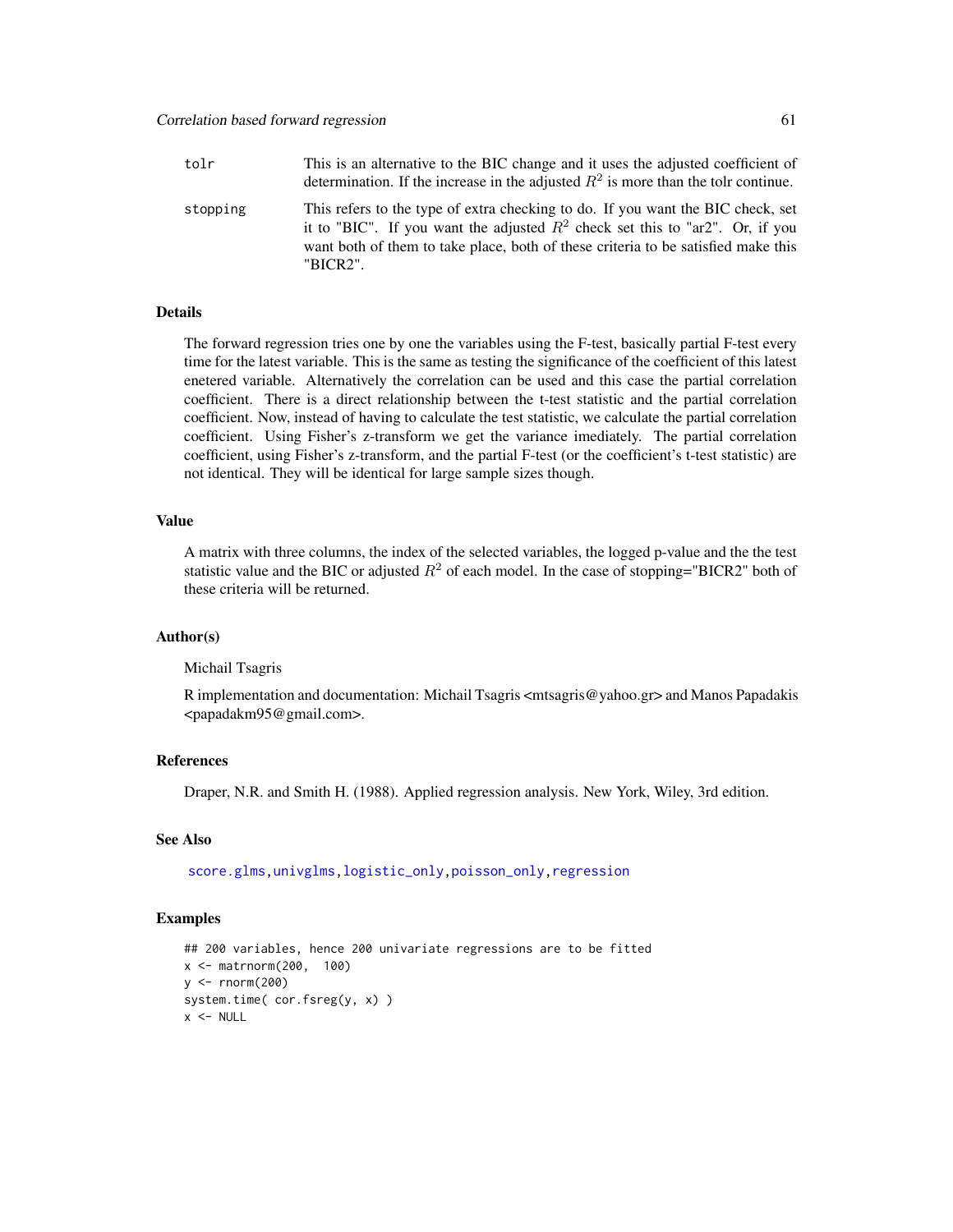Correlation between pairs of variables *Correlation between pairs of variables*

## Description

Correlations between pairs of variables.

### Usage

 $corpairs(x, y, rho = NULL, logged = FALSE, parallel = FALSE)$ 

## Arguments

| $\mathsf{x}$ | A matrix with real valued data.                                                                                                                                                                                 |
|--------------|-----------------------------------------------------------------------------------------------------------------------------------------------------------------------------------------------------------------|
| У            | A matrix with real valued data whose dimensions match those of x.                                                                                                                                               |
| rho          | This can be a vector of assumed correlations (equal to the number of variables<br>or the columns of x or y) to be tested. If this is not the case, leave it NULL and<br>only the correlations will be returned. |
| logged       | Should the p-values be returned (FALSE) or their logarithm (TRUE)? This is<br>taken into account only if "rho" is a vector.                                                                                     |
| parallel     | Should parallel implentations take place in $C++$ ? The default value is FALSE.                                                                                                                                 |

### Details

The paired correlations are calculated. For each column of the matrices x and y the correlation between them is calculated.

## Value

A vector of correlations in the case of "rho" being NULL, or a matrix with two extra columns, the test statistic and the (logged) p-value.

### Author(s)

Michail Tsagris

R implementation and documentation: Michail Tsagris <mtsagris@yahoo.gr> and Manos Papadakis <papadakm95@gmail.com>.

### References

Lambert Diane (1992). Zero-Inflated Poisson Regression, with an Application to Defects in Manufacturing. Technometrics. 34(1):1-14.

Johnson Norman L., Kotz Samuel and Kemp Adrienne W. (1992). Univariate Discrete Distributions (2nd ed.). Wiley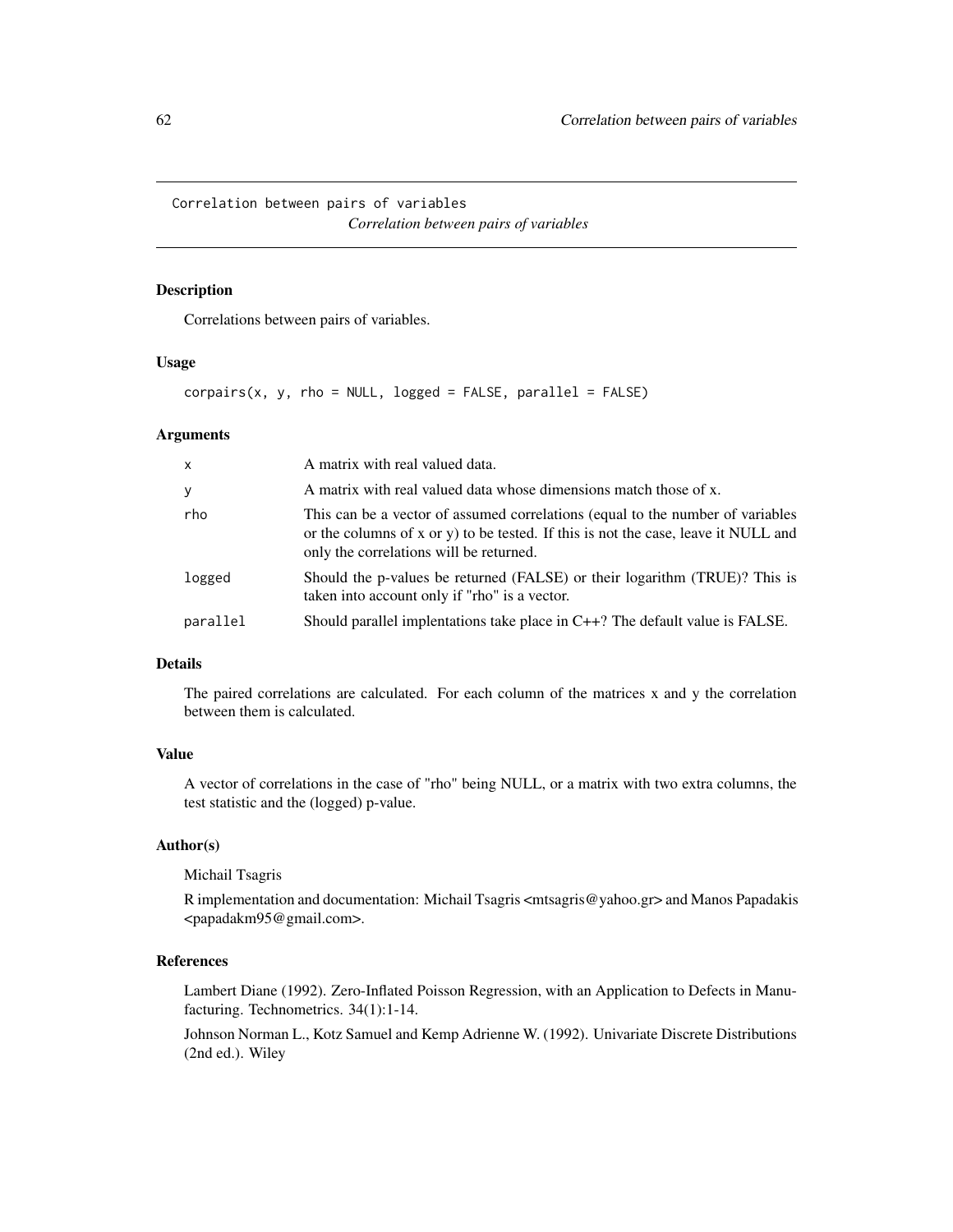#### Correlations 63

Cohen, A. Clifford (1960). Estimating parameters in a conditional Poisson distribution. Biometrics. 16:203-211.

Johnson, Norman L. Kemp, Adrianne W. Kotz, Samuel (2005). Univariate Discrete Distributions (third edition). Hoboken, NJ: Wiley-Interscience.

## See Also

[correls,](#page-62-0)[allbetas,](#page-165-0)[mvbetas](#page-149-0)

### Examples

```
x <- matrnorm(100, 100)
y <- matrnorm(100, 100)
system.time( corpairs(x, y) )
a <- corpairs(x, y)
x < - NULL
y <- NULL
```
Correlations *Correlation between a vector and a set of variables*

### <span id="page-62-0"></span>Description

Correlation between a vector and a set of variables.

### Usage

```
correls(y, x, type = "pearson", a = 0.05, rho = 0)
groupcorrels(y, x, type = "pearson", ina)
```
## Arguments

| y            | A numerical vector.                                                                                                                                                                                                                                                                |
|--------------|------------------------------------------------------------------------------------------------------------------------------------------------------------------------------------------------------------------------------------------------------------------------------------|
| $\mathsf{x}$ | A matrix with the data.                                                                                                                                                                                                                                                            |
| type         | The type of correlation you want. "pearson" and "spearman" are the two sup-<br>ported types for the "correls" because their standard error is easily calculated.<br>For the "groupcorrels" you can also put "kendall" because no hypothesis test is<br>performed in that function. |
| a            | The significance level used for the confidence intervals.                                                                                                                                                                                                                          |
| rho          | The value of the hypothesised correlation to be used in the hypothesis testing.                                                                                                                                                                                                    |
| ina          | A factor variable or a numeric variable idicating the group of each observation.                                                                                                                                                                                                   |
|              |                                                                                                                                                                                                                                                                                    |

#### Details

The functions uses the built-in function "cor" which is very fast and then includes confidence intervals and produces a p-value for the hypothesis test.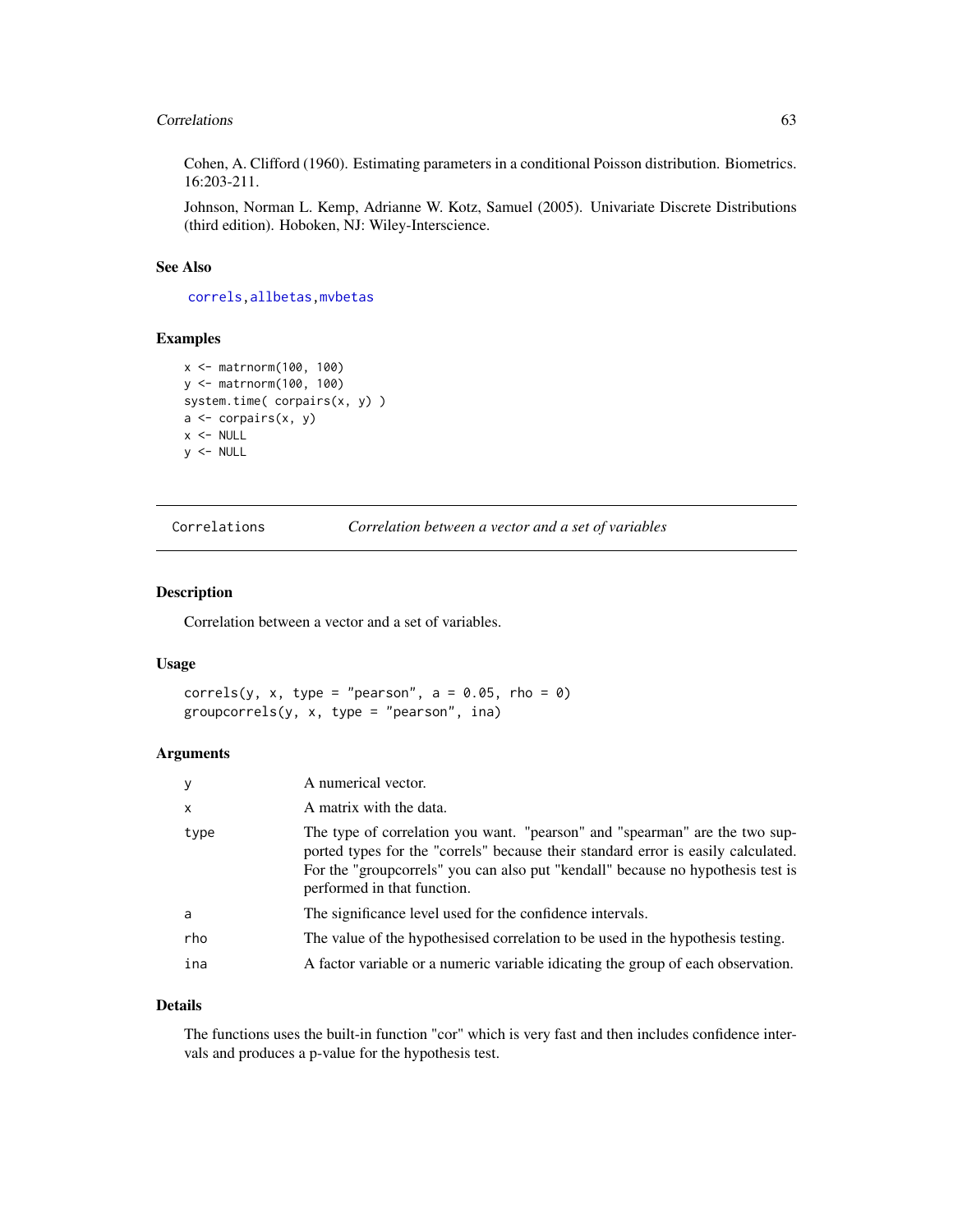For the "correls" a matrix with 5 column; the correlation, the p-value for the hypothesis test that each of them is eaqual to "rho", the test statistic and the \$a/2%\$ lower and upper confidence limits.

For the "groupcorrels" a matrix with rows equal to the number of groups and columns equal to the number of columns of x. The matrix contains the correlations only, no statistical hypothesis test is performed.

### Author(s)

Michail Tsagris

R implementation and documentation: Michail Tsagris <mtsagris@yahoo.gr> and Manos Papadakis <papadakm95@gmail.com>.

#### See Also

[allbetas](#page-165-0)[,univglms](#page-171-0)

### Examples

```
x <- matrnorm(60, 100 )
y \le - rnorm(60)
r < -\text{cor}(y, x) ## correlation of y with each of the xs
a <- allbetas(y, x) ## the coefficients of each simple linear regression of y with x
b \leftarrow \text{correls}(y, x)ina <- rep(1:2, each = 30)b2 \leq - groupcorrels(y, x, ina = ina)
x < - NULL
```
Covariance and correlation matrix *Fast covariance and correlation matrix calculation*

#### Description

Fast covariance and correlation matrix calculation.

### Usage

 $cova(x, center = FALSE)$ 

#### cora(x)

### Arguments

| $\mathsf{x}$ | A matrix with data. It has to be matrix, if it is data frame for example the<br>function does not turn it into a matrix.             |
|--------------|--------------------------------------------------------------------------------------------------------------------------------------|
| center       | If you want to center the data prior to applying the cross product of the mateix<br>set this equal to TRUE, otherwise leave it NULL. |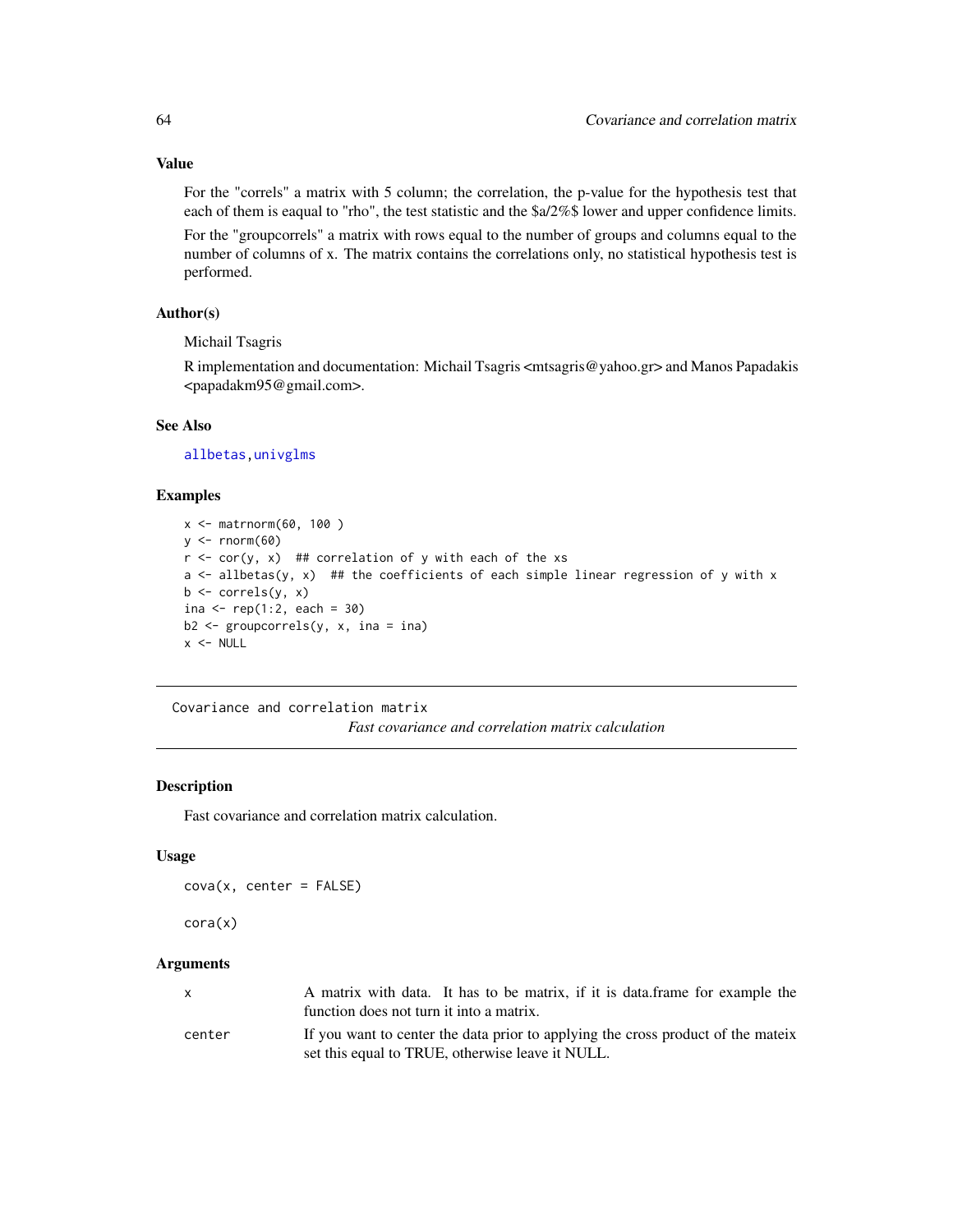## Details

The calculations take place faster than the built-in functions [cor](#page-0-0) as the number of variables increases. For a few tens of variables. This is true if the number of variables is high, say from 500 and above. The "cova" on the other hand is always faster. For the "cova" in specific, we have an option to center the data prior to the cross product. This can be more stable if you have many tens of thousands of rows due to numerical issues that can arise. It is sligtly slower.

For the correlation matrix we took the code from here

https://stackoverflow.com/questions/18964837/fast-correlation-in-r-using-c-and-parallelization/18965892#18965892

## Value

The covariance or the correlation matrix.

### Author(s)

Michail Tsagris

R implementation and documentation: Michail Tsagris <mtsagris@yahoo.gr> and Manos Papadakis <papadakm95@gmail.com>.

## See Also

[colVars](#page-45-0)[,cor,cov](#page-0-0)

### Examples

```
x <- matrnorm(100, 40)
s1 \leftarrow cov(x)s2 \leftarrow cov(a(x))all.equal(s1, s2)
x < - NULL
```
Cox confidence interval for the ratio of two Poisson variables *Cox confidence interval for the ratio of two Poisson variables*

## Description

Cox confidence interval for the ratio of two Poisson variables.

```
cox.poisrat(x, y, alpha = 0.05)col.coxpoisrat(x, y, alpha = 0.05)
```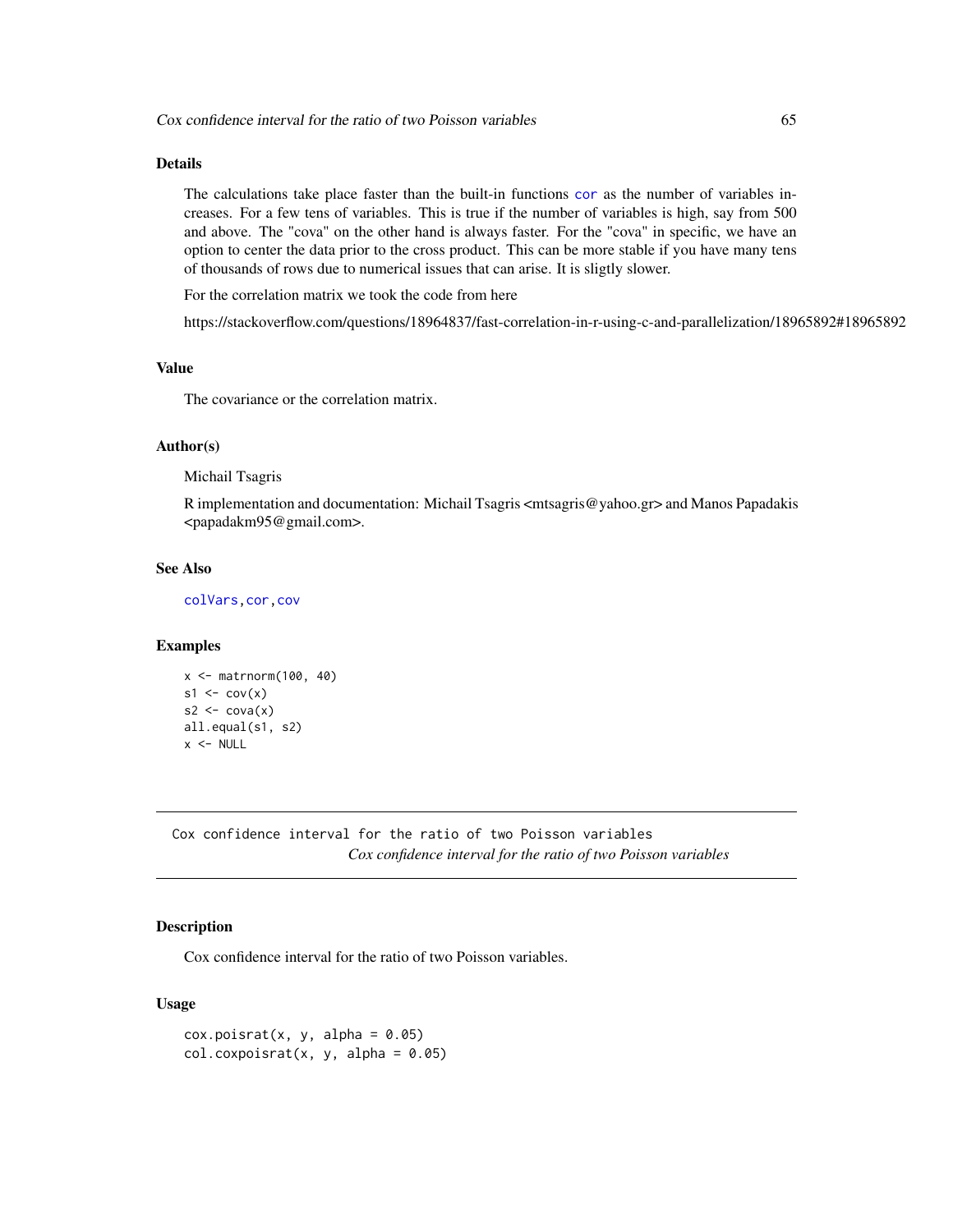| $\mathsf{x}$ | A numeric vector or a matrix with count data.        |
|--------------|------------------------------------------------------|
| - V          | A numeric vector or a matrix with count data.        |
| alpha        | The 1 - confidence level. The default value is 0.05. |

## Details

Cox confidence interval for the ratio of two Poisson means is calculated.

### Value

For the cox.poisrat a vector with three elements, the ratio and the lower and upper confidence interval limits. For the col.coxpoisrat a matrix with three columns, the ratio and the lower and upper confidence interval limits.

#### Author(s)

Michail Tsagris

R implementation and documentation: Michail Tsagris <mtsagris@yahoo.gr>

#### References

Krishnamoorthy K., Peng J. and Zhang D. (2016). Modified large sample confidence intervals for Poisson distributions: Ratio, weighted average, and product of means. Communications in Statistics-Theory and Methods, 45(1): 83-97.

## See Also

[correls](#page-62-0)[,Table](#page-270-0)

### Examples

```
x <- rpois(100, 10)
y <- rpois(100, 10)
res<-cox.poisrat(x, y)
```
Cross-Validation for the k-NN algorithm *Cross-Validation for the k-NN algorithm*

#### <span id="page-65-0"></span>Description

Cross-Validation for the k-NN algorithm.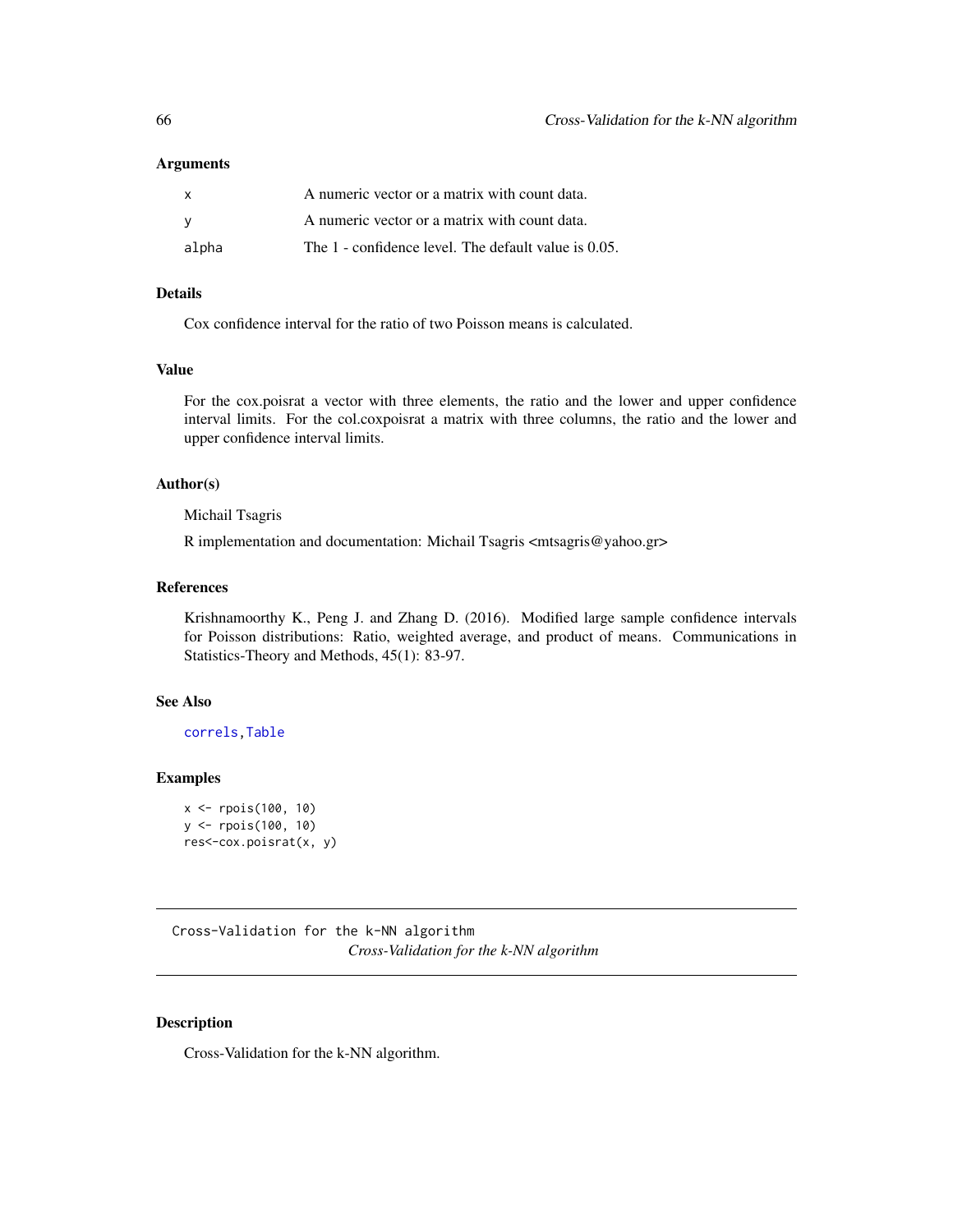### Usage

```
knn.cv(folds = NULL, nfolds = 10, stratified = FALSE, seed = FALSE, y, x, k,
dist.type = "euclidean", type = "C", method = "average", freq.option = 0,
pred.ret = FALSE, mem.eff = FALSE)
```
### **Arguments**

| A list with the indices of the folds.                                                                                                                                                                                                                                                                                                 |
|---------------------------------------------------------------------------------------------------------------------------------------------------------------------------------------------------------------------------------------------------------------------------------------------------------------------------------------|
| The number of folds to be used. This is taken into consideration only if "folds"<br>is NULL.                                                                                                                                                                                                                                          |
| Do you want the folds to be selected using stratified random sampling? This<br>preserves the analogy of the samples of each group. Make this TRUE if you<br>wish, but only for the classification. If you have regression (type = $"R"$ ), do not<br>put this to TRUE as it will cause problems or return wrong results.              |
| If you set this to TRUE, the same folds will be created every time.                                                                                                                                                                                                                                                                   |
| A vector of data. The response variable, which can be either continuous or<br>categorical (factor is acceptable).                                                                                                                                                                                                                     |
| A matrix with the available data, the predictor variables.                                                                                                                                                                                                                                                                            |
| A vector with the possible numbers of nearest neighbours to be considered.                                                                                                                                                                                                                                                            |
| The type of distance to be used, "euclidean" or "manhattan".                                                                                                                                                                                                                                                                          |
| Do you want to do classification ("C") or regression ("R")?                                                                                                                                                                                                                                                                           |
| If you do regression (type $=$ "R"), then how should the predicted values be cal-<br>culated? Choose among the average ("average"), median ("median") or the har-<br>monic mean ("harmonic") of the closest neighbours.                                                                                                               |
| If classification (type = $°C$ ) and ties occur in the prediction, more than one class<br>have the same number of k nearest neighbours, there are three strategies avail-<br>able. Option 0 selects the first most frequent encountered. Option 1 randomly<br>selects the most frequent value, in the case that there are duplicates. |
| If you want the predicted values returned set this to TRUE.                                                                                                                                                                                                                                                                           |
| Boolean value indicating a conservative or not use of memory. Lower usage of<br>memory/Having this option on will lead to a slight decrease in execution speed<br>and should ideally be on when the amount of memory in demand might be a<br>concern.                                                                                 |
|                                                                                                                                                                                                                                                                                                                                       |

### Details

The concept behind k-NN is simple. Suppose we have a matrix with predictor variables and a vector with the response variable (numerical or categorical). When a new vector with observations (predictor variables) is available, its corresponding response value, numerical or categorical, is to be predicted. Instead of using a model, parametric or not, one can use this ad hoc algorithm.

The k smallest distances between the new predictor variables and the existing ones are calculated. In the case of regression, the average, median, or harmonic mean of the corresponding response values of these closest predictor values are calculated. In the case of classification, i.e. categorical response value, a voting rule is applied. The most frequent group (response value) is where the new observation is to be allocated.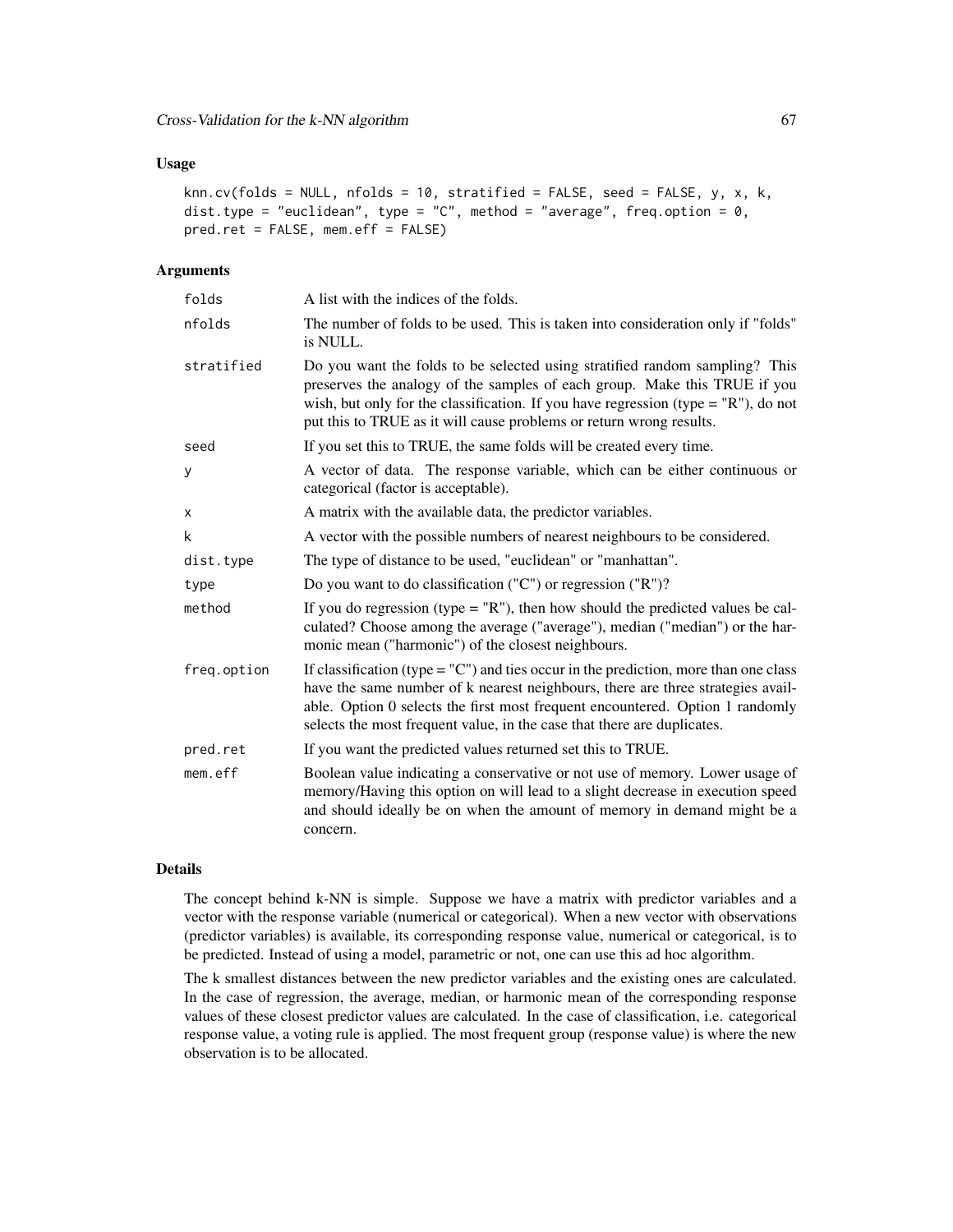This function does the cross-validation procedure to select the optimal k, the optimal number of nearest neighbours. The optimal in terms of some accuracy metric. For the classification it is the percentage of correct classification and for the regression the mean squared error.

## Value

A list including:

| preds | If pred.ret is TRUE the predicted values for each fold are returned as elements<br>in a list. |
|-------|-----------------------------------------------------------------------------------------------|
| crit  | A vector whose length is equal to the number of k and is the accuracy metric for<br>each k.   |

## Author(s)

Marios Dimitriadis

R implementation and documentation: Marios Dimitriadis <kmdimitriadis@gmail.com>

### References

Friedman J., Hastie T. and Tibshirani R. (2017). The elements of statistical learning. New York: Springer.

Cover TM and Hart PE (1967). Nearest neighbor pattern classification. IEEE Transactions on Information Theory. 13(1):21-27.

Tsagris Michail, Simon Preston and Andrew T.A. Wood (2016). Improved classification for compositional data using the  $\alpha$ -transformation. Journal of classification 33(2): 243-261.

### See Also

[knn](#page-122-0)[,Dist](#page-76-0)[,dista](#page-74-0)[,dirknn.cv](#page-67-0)

### Examples

```
x \leftarrow as_matrix(iris[, 1:4])y \leftarrow \text{iris}[, 5]mod \le knn.cv(folds = NULL, nfolds = 10, stratified = TRUE, seed = FALSE, y = y, x = x,
k = c(3, 4), dist.type = "euclidean", type = "C", method = "average",
freq.option = 0, pred.ret = FALSE, mem.eff = FALSE)
```
Cross-Validation for the k-NN algorithm using the arc cosinus distance *Cross-Validation for the k-NN algorithm using the arc cosinus distance*

### <span id="page-67-0"></span>Description

Cross-Validation for the k-NN algorithm using the arc cosinus distance.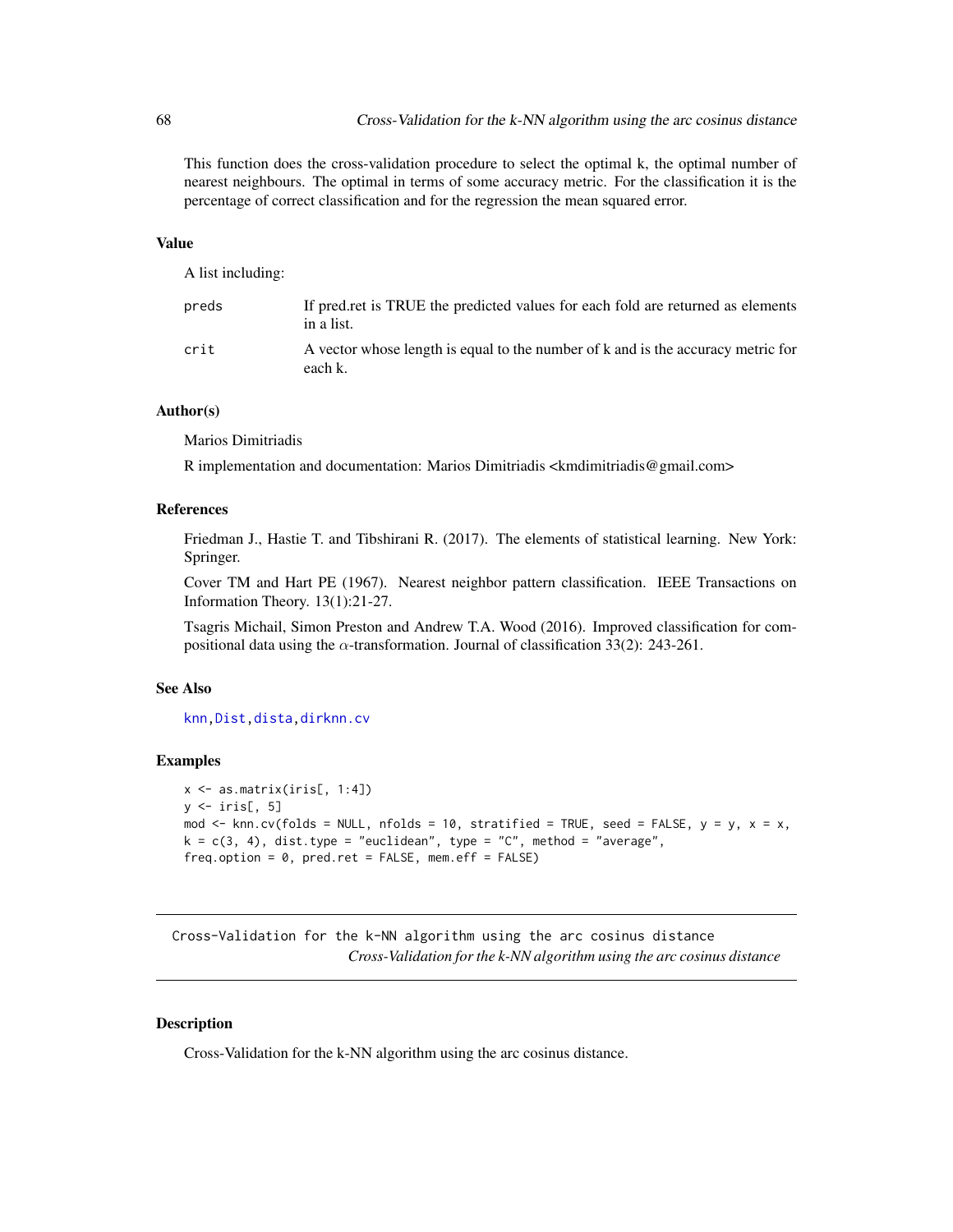### Usage

```
dirknn.cv(y, x, k = 5:10, type = "C", folds = NULL, nfolds = 10,
stratified = TRUE, seed = FALSE, parallel = FALSE, pred.ret = FALSE)
```
### Arguments

| У          | A vector of data. The response variable, which can be either continuous or<br>categorical (factor is acceptable).                                                                                                                                                                                                        |
|------------|--------------------------------------------------------------------------------------------------------------------------------------------------------------------------------------------------------------------------------------------------------------------------------------------------------------------------|
| $\times$   | A matrix with the available data, the predictor variables.                                                                                                                                                                                                                                                               |
| k          | A vector with the possible numbers of nearest neighbours to be considered.                                                                                                                                                                                                                                               |
| type       | If your response variable y is numerical data, then this should be "R" (regres-<br>sion) or "WR" for distance weighted based nearest neighbours. If y is in gen-<br>eral categorical set this argument to "C" (classification) or to "WC" for distance<br>weighted based nearest neighbours.                             |
| folds      | A list with the indices of the folds.                                                                                                                                                                                                                                                                                    |
| nfolds     | The number of folds to be used. This is taken into consideration only if "folds"<br>is NULL.                                                                                                                                                                                                                             |
| stratified | Do you want the folds to be selected using stratified random sampling? This<br>preserves the analogy of the samples of each group. Make this TRUE if you<br>wish, but only for the classification. If you have regression (type = $"R"$ ), do not<br>put this to TRUE as it will cause problems or return wrong results. |
| seed       | If you set this to TRUE, the same folds will be created every time.                                                                                                                                                                                                                                                      |
| parallel   | Do you want the calculations to take place in parallel? The default value is<br>FALSE.                                                                                                                                                                                                                                   |
| pred.ret   | If you want the predicted values returned set this to TRUE.                                                                                                                                                                                                                                                              |

## Details

The concept behind k-NN is simple. Suppose we have a matrix with predictor variables and a vector with the response variable (numerical or categorical). When a new vector with observations (predictor variables) is available, its corresponding response value, numerical or categorical, is to be predicted. Instead of using a model, parametric or not, one can use this ad hoc algorithm.

The k smallest distances between the new predictor variables and the existing ones are calculated. In the case of regression, the average, median, or harmonic mean of the corresponding response values of these closest predictor values are calculated. In the case of classification, i.e. categorical response value, a voting rule is applied. The most frequent group (response value) is where the new observation is to be allocated.

This function does the cross-validation procedure to select the optimal k, the optimal number of nearest neighbours. The optimal in terms of some accuracy metric. For the classification it is the percentage of correct classification and for the regression the mean squared error.

#### Value

A list including: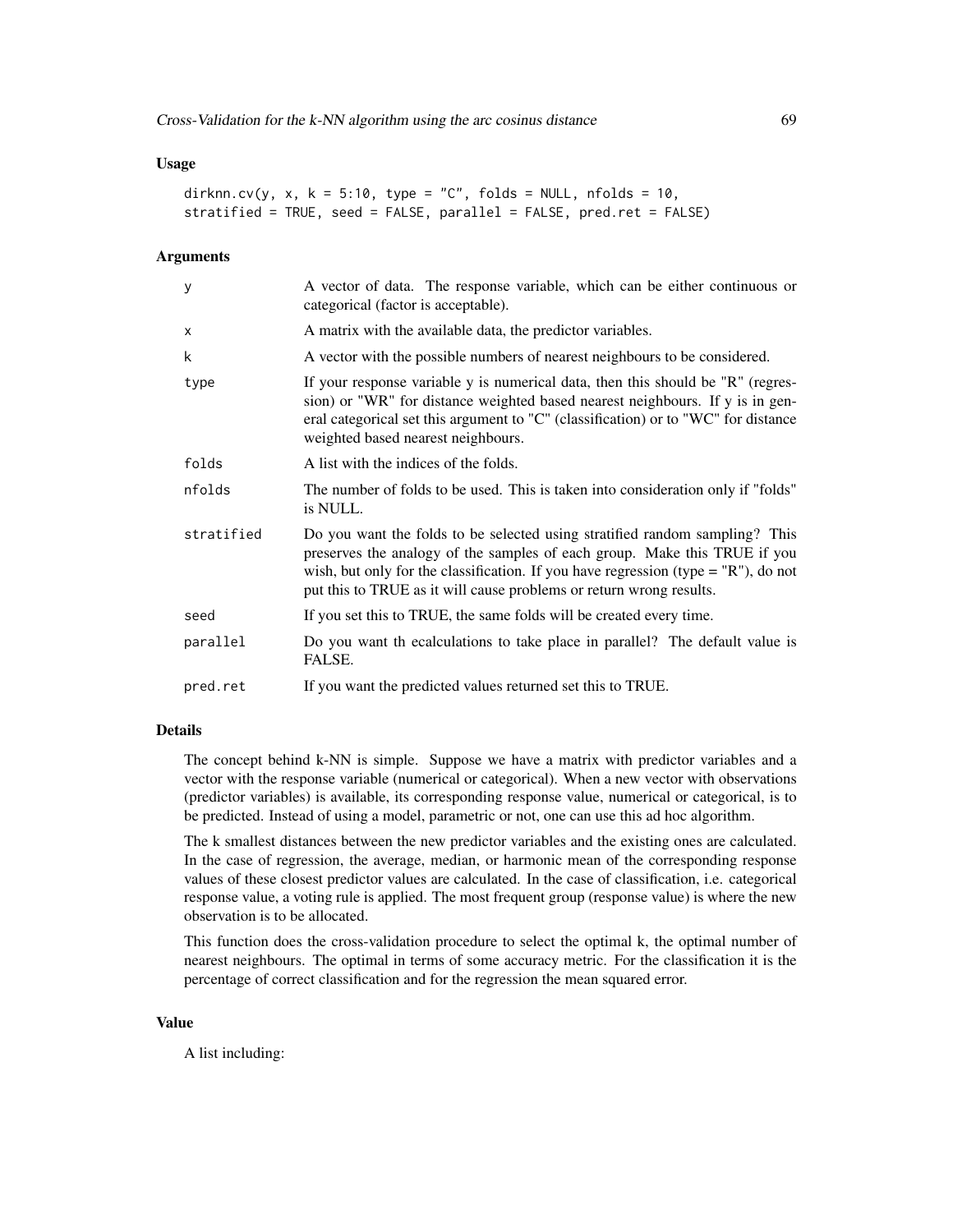| preds | If predicted by reduced values for each fold are returned as elements<br>in a list.                                                                                                                                                     |
|-------|-----------------------------------------------------------------------------------------------------------------------------------------------------------------------------------------------------------------------------------------|
| crit  | A vector whose length is equal to the number of k and is the accuracy metric for<br>each k. For the classification case it is the percentage of correct classification.<br>For the regression case the mean square of prediction error. |

## Author(s)

Michail Tsagris

R implementation and documentation: Michail Tsagris <mtsagris@yahoo.gr>.

### References

Friedman J., Hastie T. and Tibshirani R. (2017). The elements of statistical learning. New York: Springer.

Cover TM and Hart PE (1967). Nearest neighbor pattern classification. IEEE Transactions on Information Theory. 13(1):21-27.

## See Also

[dirknn](#page-124-0)[,knn.cv](#page-65-0)[,knn](#page-122-0)

## Examples

x <- as.matrix(iris[, 1:4]) x <- x / sqrt( Rfast::rowsums(x^2) )  $y \leftarrow \text{iris}[, 5]$ mod  $\le$  dirknn.cv(y = y, x = x, k = c(3, 4))

Deep copy and printing of an environment *Deep copy and printing of an environment*

## Description

Deep copy and printing of an environment.

```
env.copy(x,all.names=FALSE)
## S3 method for class 'environment'
print(x,all.names=FALSE,...)
```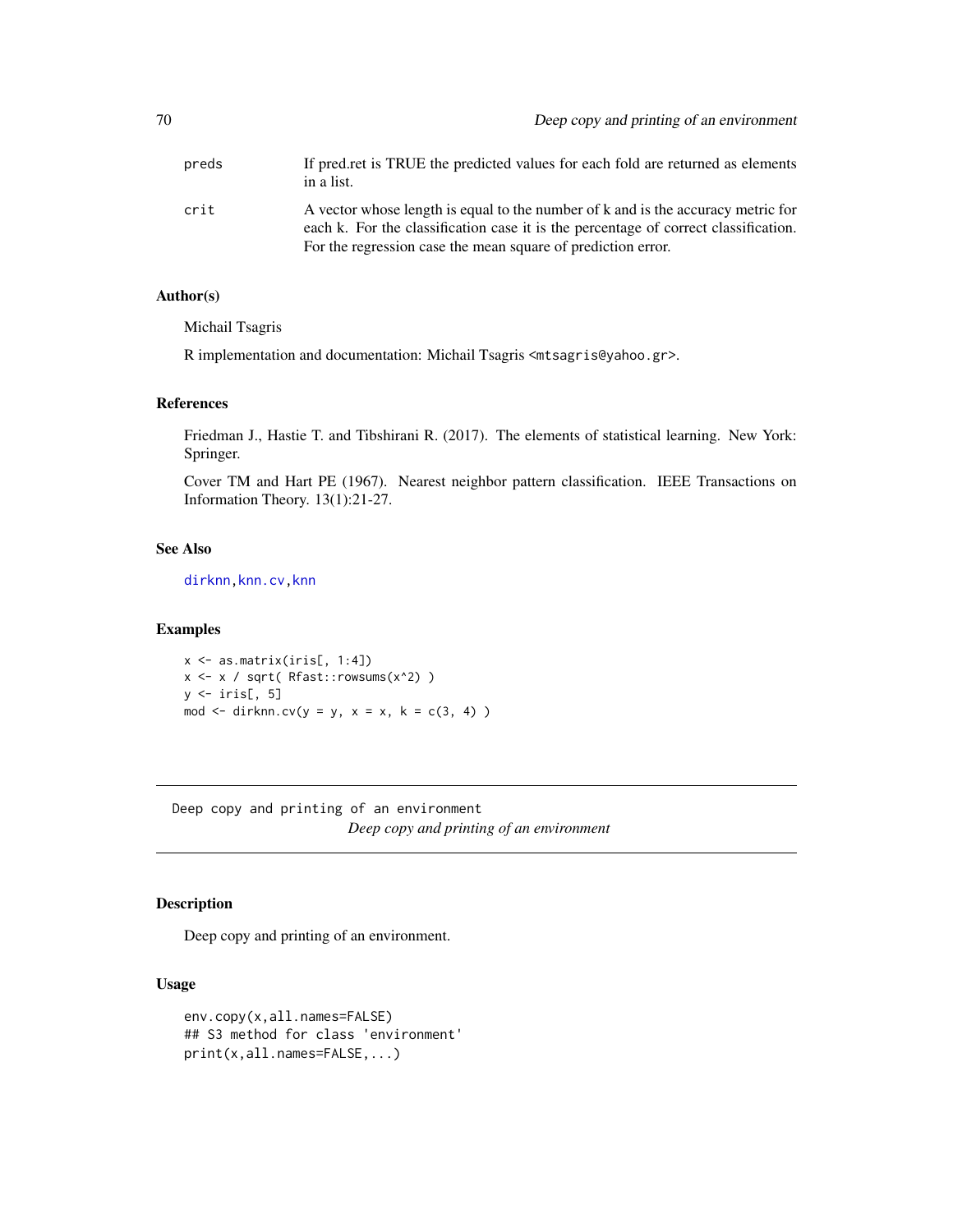| $\mathsf{x}$ | An environment object.                                                                                     |
|--------------|------------------------------------------------------------------------------------------------------------|
| all.names    | An logical value (TRUE or FALSE):                                                                          |
|              | env.copy: copy all the hidden variables or not print.environment: print all the<br>hidden variables or not |
| $\cdots$     | Anything the user want.                                                                                    |

## Details

env.copy: deep copy of the environment object. print.environment: print the name, type and length or dimension of each variable inside environment. For printing the hidden objects set second argument to TRUE, by default it is FALSE.

## Value

env.copy: A copy of the first argument.

### Author(s)

R implementation and documentation: Manos Papadakis <papadakm95@gmail.com>.

### See Also

[colShuffle](#page-42-0)[,colVars](#page-45-0)[,colmeans,](#page-35-0)[read.directory](#page-239-0)

## Examples

```
x \le - new.env()
x$imaginary <- NULL
x$real <- NULL
# you can library the package and just press x and R will understand
# and search automatically for a function to print the environment
x
y \leftarrow env.copy(x)x$real < -10x$real == y$real # FALSE
```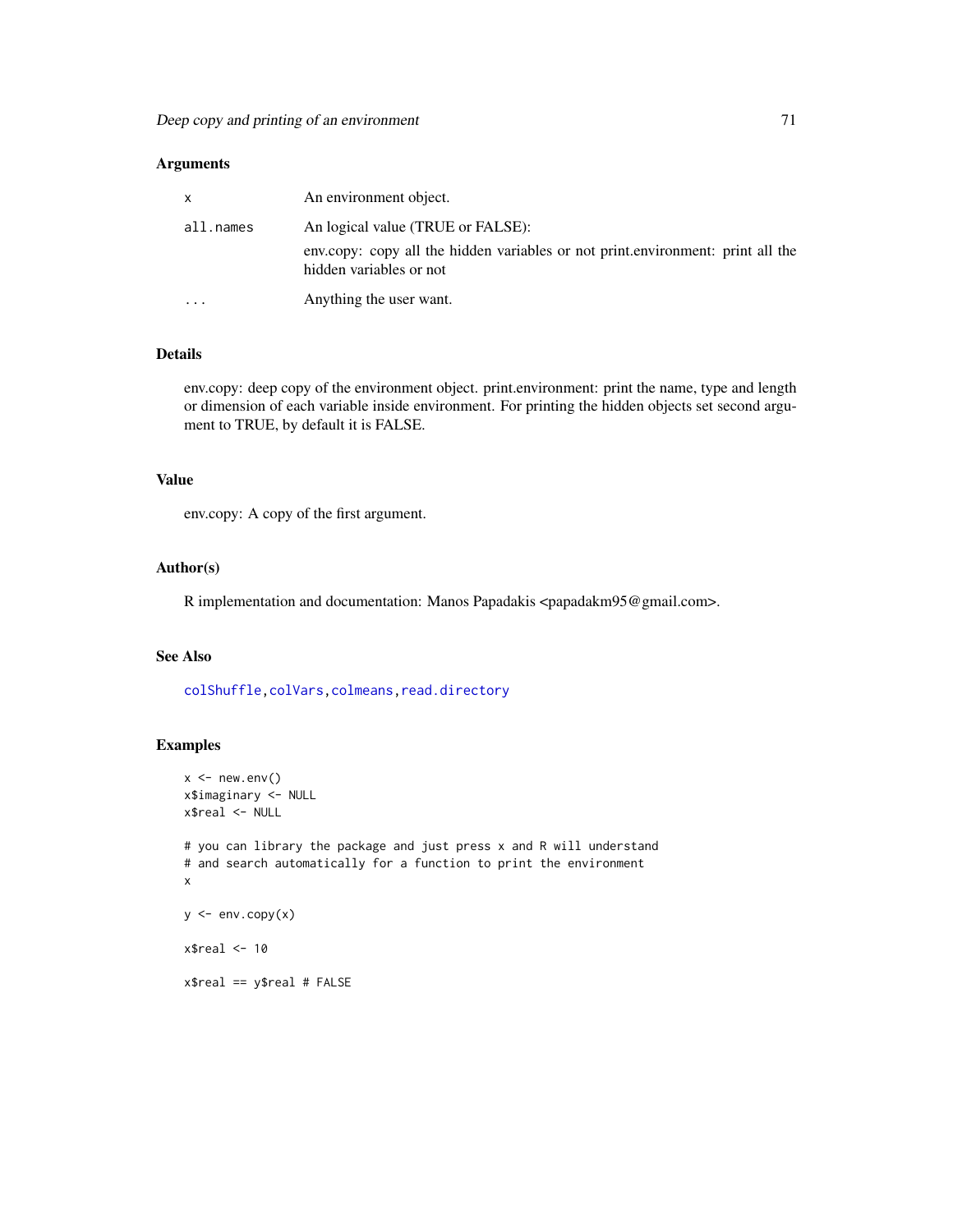Density of the multivariate normal and t distributions *Density of the multivariate normal and t distributions*

## Description

Density of the multivariate normal and t distributions.

### Usage

```
dmvnorm(x, mu, sigma, logged = FALSE)
dmvt(x, mu, sigma, nu, logged = FALSE)
```
## Arguments

| $\mathsf{x}$ | A numerical matrix with the data. The rows correspond to observations and the<br>columns to variables. |
|--------------|--------------------------------------------------------------------------------------------------------|
| mu           | The mean vector.                                                                                       |
| sigma        | The covariance matrix.                                                                                 |
| nu           | The degrees of freedom for the multivariate t distribution.                                            |
| logged       | Should the logarithm of the density be returned (TRUE) or not (FALSE)?                                 |

## Details

The (log) density of the multivariate normal distribution is calculated for given mean vector and covariance matrix.

## Value

A numerical vector with the density values calculated at each vector (row of the matrix x).

## Author(s)

Michail Tsagris

R implementation and documentation: Michail Tsagris <mtsagris@yahoo.gr> and Manos Papadakis <papadakm95@gmail.com>.

## References

Kanti V. Mardia, John T. Kent and John M. Bibby (1979). Multivariate analysis. Academic Press, London.

## See Also

[rmvnorm,rmvt,](#page-212-0)[mvnorm.mle](#page-200-0)[,iag.mle](#page-189-0)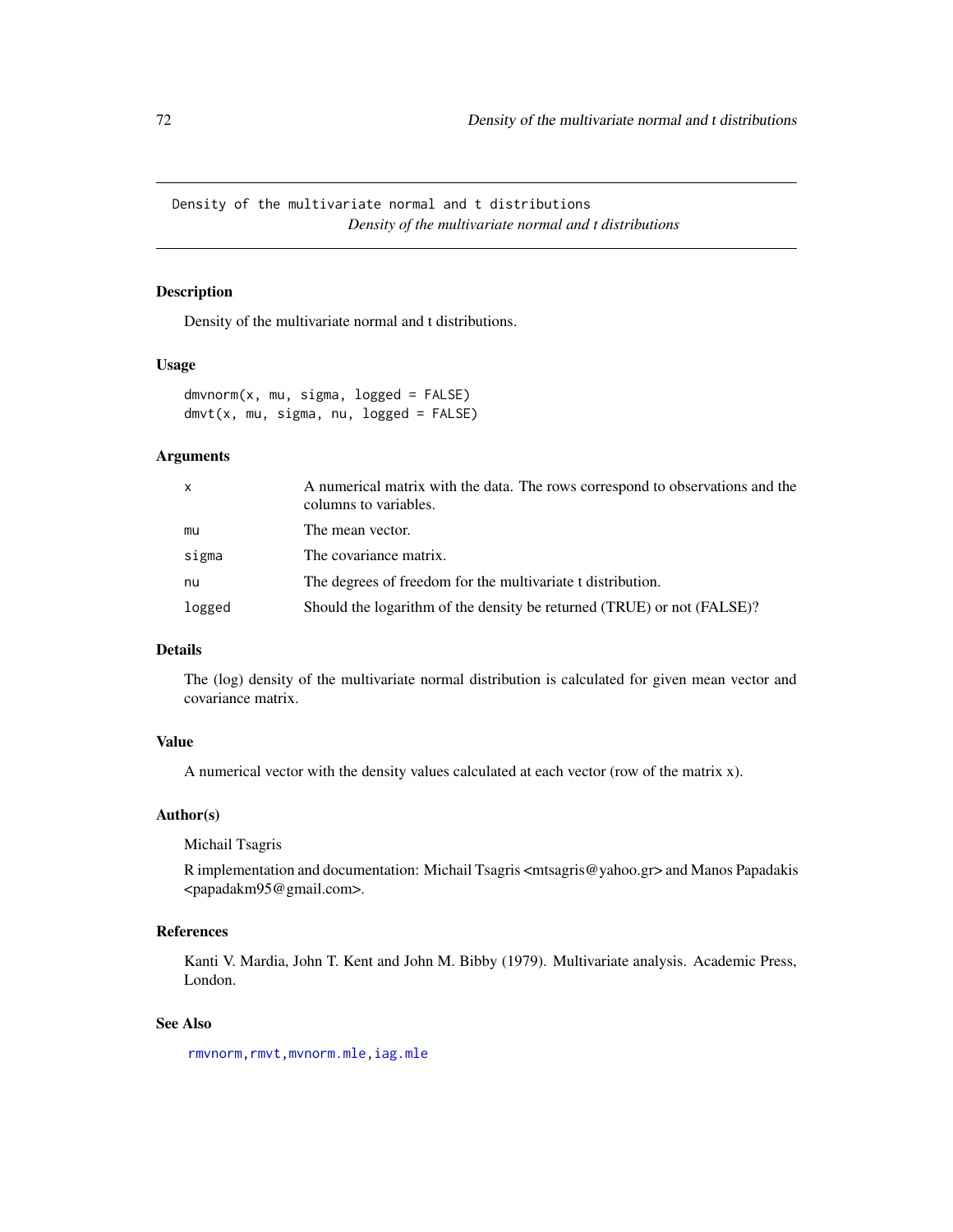# Design Matrix 73

# Examples

```
x <- matrnorm(100, 20)
mu \leftarrow column(x)s \leftarrow cov(a(x))a1 \leq dmvnorm(x, mu, s)a2 \leq -dmvt(x, mu, s, 1)x < - NULL
```
Design Matrix *Design Matrix*

# Description

Design Matrix.

# Usage

design\_matrix(x, ones = TRUE)

# Arguments

| X    | A character vector or a factor type vector or a data frame. Do not supply a nu-<br>merical vector.                   |
|------|----------------------------------------------------------------------------------------------------------------------|
| ones | A boolean variable specifying whether to include the ones in the design matrix<br>or not. The default value is TRUE. |

# Details

This function implements the R's "model.matrix" function and is used only when the x is a factor/charactervector or Dataframe.

# Value

Returns the same matrix with model.matrix.

# Author(s)

Manos Papadakis

R implementation and documentation: Manos Papadakis <papadakm95@gmail.com>

# See Also

[model.matrix](#page-0-0)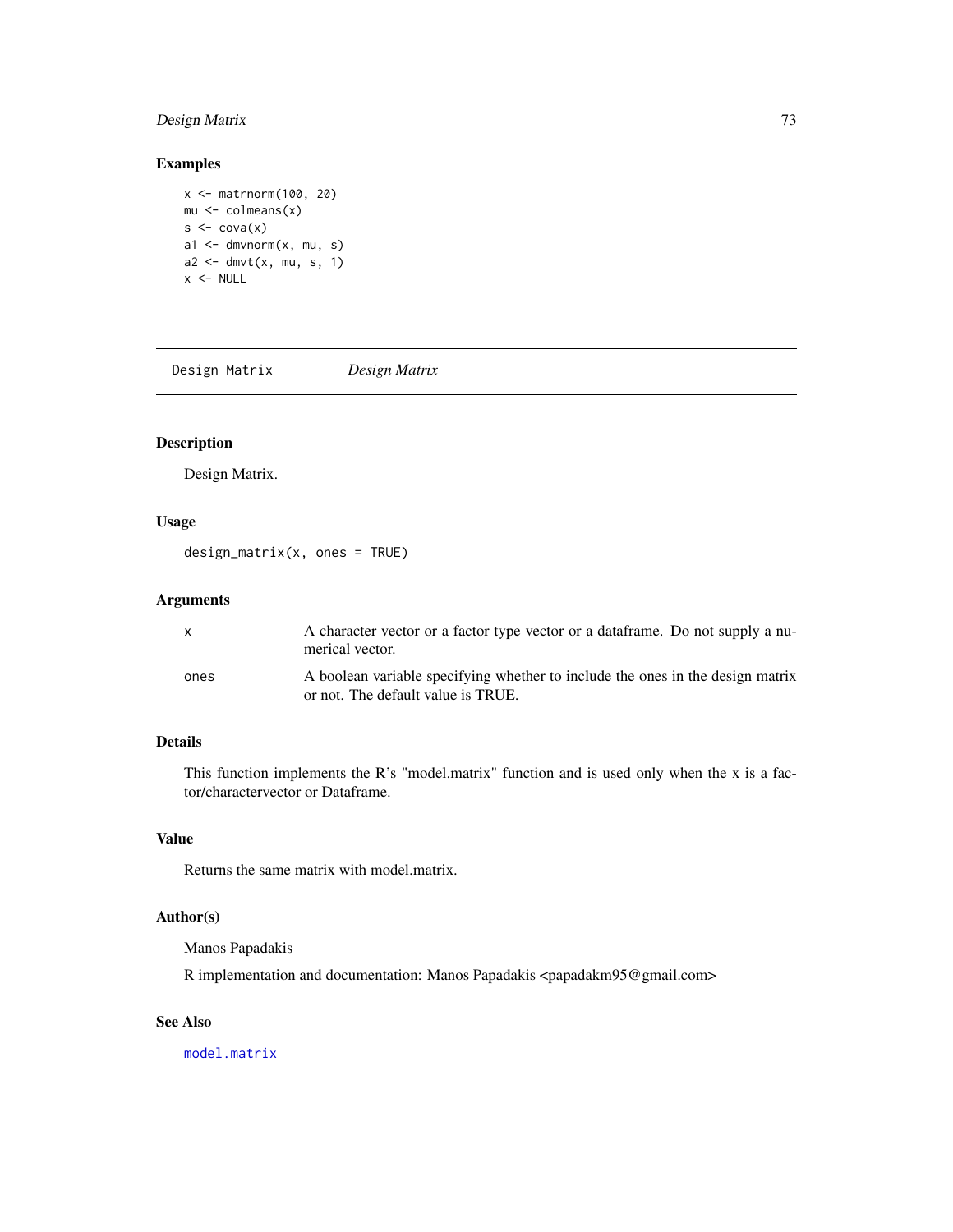## Examples

```
a <- design_matrix( iris[, 5] )
b <- model.matrix( \sim iris[,5] ) ## R's built-in function
all.equal(as.vector(a),as.vector(b)) ## true
a<-b<-NULL
```
Diagonal Matrix *Diagonal Matrix*

# Description

Fill the diagonal of a matrix or create a diagonal and initialize it with a specific value.

#### Usage

```
Diag.fill(x,v=0)
Diag.matrix(len,v=0)
```
#### Arguments

|     | A matrix with data.                                                           |
|-----|-------------------------------------------------------------------------------|
| len | Number of columns or rows.                                                    |
|     | Value or vector to initialize the diagonal of a matrix. By default " $v=0$ ". |

## Value

Diag.fill returns a diagonal matrix where all the elements in the diagonal are equal to "v".

Diag.matrix returns a diagonal matrix where has dimension "len,len" and all the elements in the diagonal are equal to "v". It is fast for huge matrices with dimensions more than [row,col] = [500,500]

## Author(s)

Manos Papadakis

R implementation and documentation: Manos Papadakis <papadakm95@gmail.com>.

# See Also

[rowMins](#page-245-0)[,colFalse](#page-54-0)[,nth,](#page-37-0)[rowrange,](#page-40-0)[rowMedians,](#page-36-0)[rowVars](#page-45-0)[,colSort,rowSort](#page-261-0)[,colTrue](#page-54-0)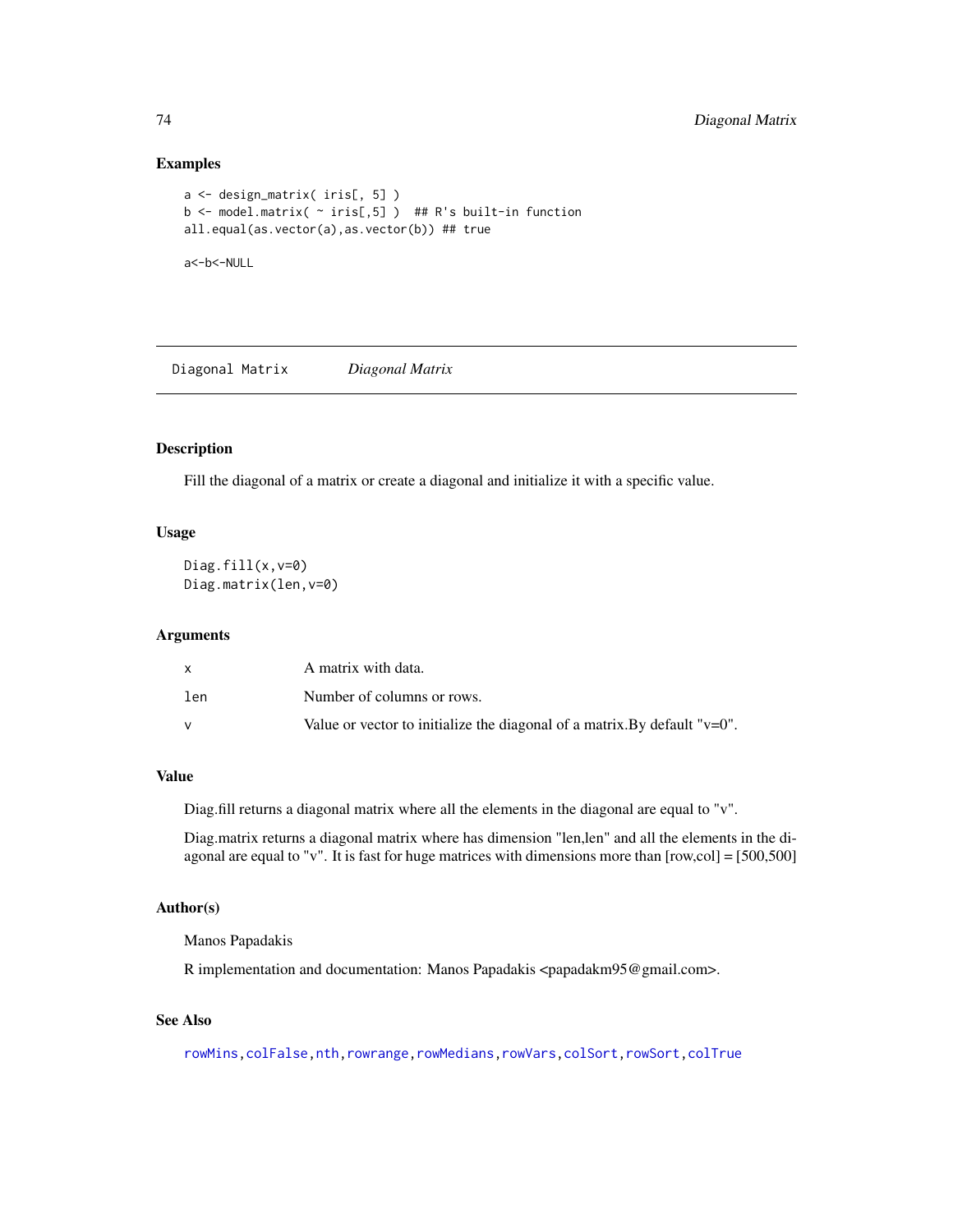Distance between vectors and a matrix 75

# Examples

```
x <- matrix(rbinom(100*100,1,0.5),100,100)
f \leftarrow Diag.fill(x,1)f <- Diag.fill(x,1:100) ##equals to diag(x)<-1:100
f <- Diag.matrix(100,1) ##equals to diag(1,100,100)
f <- Diag.matrix(100,1:100) ##equals to diag(1:100,100,100)
```
f<-x<-NULL

Distance between vectors and a matrix *Distance between vectors and a matrix*

## <span id="page-74-0"></span>Description

Distance between vectors and a matrix.

#### Usage

dista(xnew,x,type = "euclidean",k=0,index=FALSE,trans = TRUE,square = FALSE)

## Arguments

| xnew   | A matrix with some data or a vector.                                                                                                                 |
|--------|------------------------------------------------------------------------------------------------------------------------------------------------------|
| X      | A matrix with the data, where rows denotes observations (vectors) and the columns<br>contain the variables.                                          |
| type   | This can be either "euclidean" or "manhattan".                                                                                                       |
| k      | Should the k smaller distances or their indices be returned? If $k > 0$ this will<br>happen.                                                         |
| index  | In case k is greater than 0, you have the option to get the indices of the k smallest<br>distances.                                                  |
| trans  | Do you want the returned matrix to be transposed? TRUE or FALSE.                                                                                     |
| square | If you choose "euclidean" as the method, then you can have the optino to return<br>the squared Euclidean distances by setting this argument to TRUE. |

# Details

The target of this function is to calculate the distances between xnew and x without having to calculate the whole distance matrix of xnew and x. The latter does extra calculaitons, which can be avoided.

#### Value

A matrix with the distances of each xnew from each vector of x. The number of rows of the xnew and and the number of columns of xnew are the dimensions of this matrix.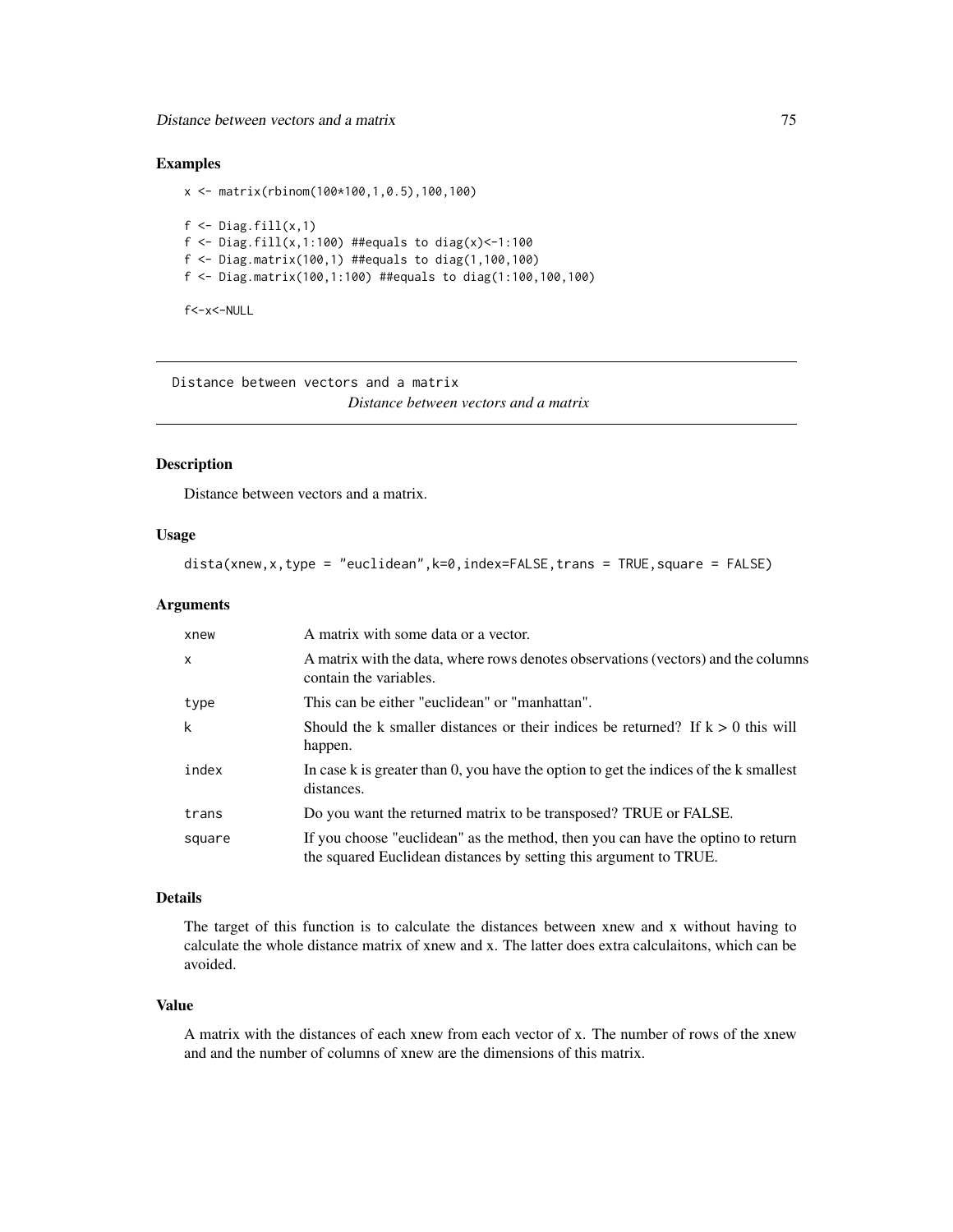## Author(s)

Michail Tsagris

R implementation and documentation: Michail Tsagris <mtsagris@yahoo.gr> and Manos Papadakis <papadakm95@gmail.com>.

# See Also

[mahala](#page-131-0)[,Dist](#page-76-0)[,total.dist,total.dista](#page-269-0)

#### Examples

```
xnew <- as.matrix( iris[1:10, 1:4] )
x <- as.matrix( iris[-c(1:10), 1:4] )
a <- dista(xnew, x)
b <- as.matrix( dist( rbind(xnew, x) ) )
b \leftarrow b[ 1:10, -c(1:10) ]
sum(abs(a - b))
## see the time
x \le matrix( rnorm(1000 \star 4), ncol = 4)
system.time( dista(xnew, x) )
system.time( as.matrix( dist( rbind(xnew, x) ) ) )
```
x<-b<-a<-xnew<-NULL

Distance correlation *Distance correlation*

# <span id="page-75-0"></span>Description

Distance correlation.

## Usage

dcor(x, y)  $bcdcor(x, y)$ 

#### Arguments

| x        | A numerical matrix. |
|----------|---------------------|
| <b>V</b> | A numerical matrix. |

## Details

The distance correlation or the bias corrected distance correlation of two matrices is calculated. The latter one is used for the hypothesis test that the distance correlation is zero (see [dcor.ttest](#page-110-0)).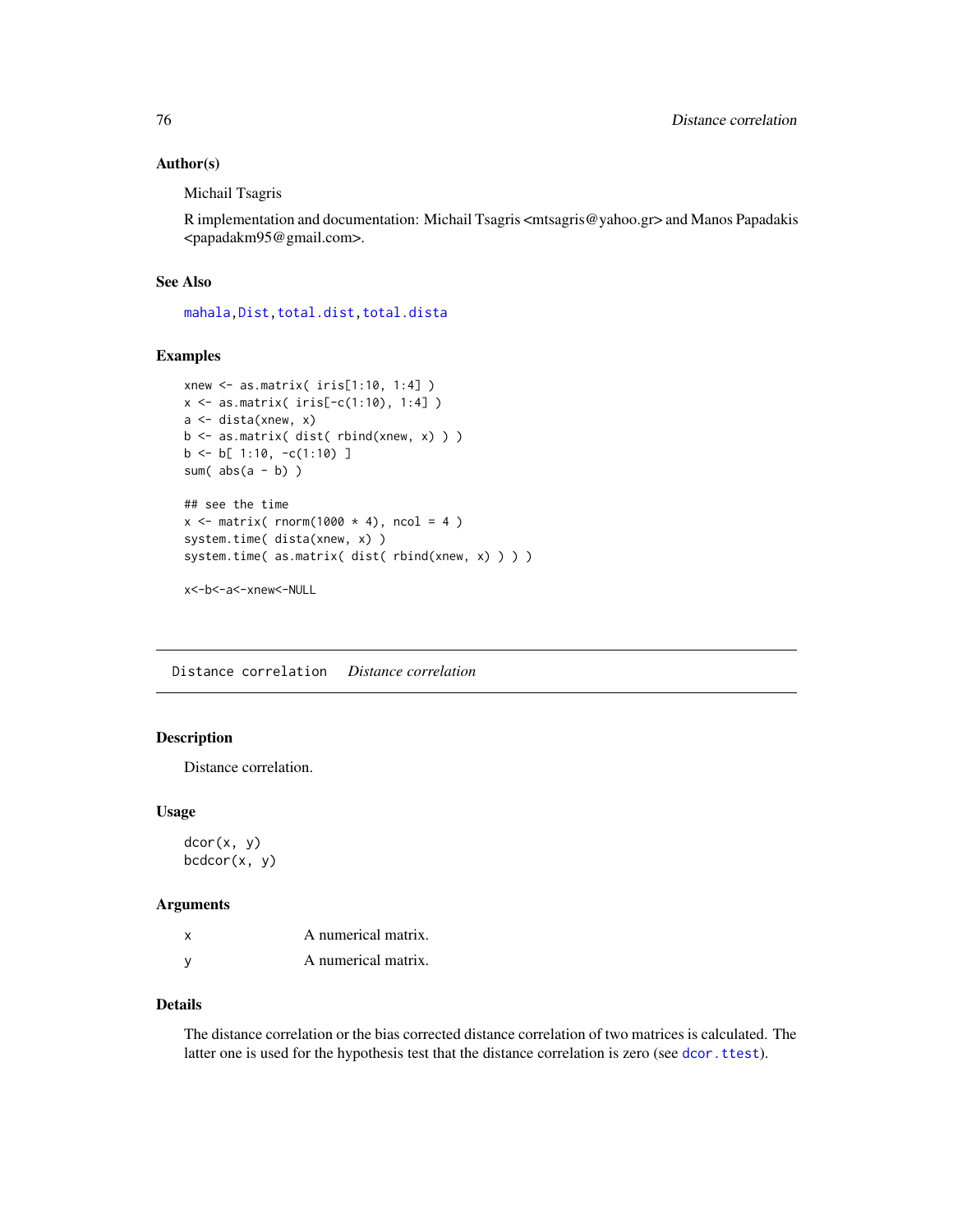# Distance matrix 77

# Value

The value of the distance correlation of the bias corrected distance correlation.

## Author(s)

Manos Papadakis

R implementation and documentation: Michail Tsagris <mtsagris@yahoo.gr> and Manos Papadakis <papadakm95@gmail.com>.

# References

G.J. Szekely, M.L. Rizzo and N. K. Bakirov (2007). Measuring and Testing Independence by Correlation of Distances. Annals of Statistics, 35(6):2769-2794.

# See Also

[dcov,](#page-77-0)[dcor.ttest,](#page-110-0)[edist](#page-82-0)

#### Examples

```
x <- as.matrix(iris[1:50, 1:4])
y <- as.matrix(iris[51:100, 1:4])
res<-dcor(x, y)
res<-bcdcor(x, y)
```
x<-y<-NULL

Distance matrix *Distance matrix*

#### <span id="page-76-0"></span>Description

Distance matrix.

### Usage

```
Dist(x, method = "euclidean", square = FALSE, p = 0, vector = FALSE)
vecdist(x)
```
## Arguments

| X.     | A matrix with data. The distances will be calculated between pairs of rows. In                                                                               |
|--------|--------------------------------------------------------------------------------------------------------------------------------------------------------------|
|        | the case of <b>vecdist</b> this is a vector.                                                                                                                 |
| method | This is either "euclidean", "manhattan", "canberra1", "canberra2", "minimum",<br>"maximum", "minkowski", "bhattacharyya", "hellinger", "kullback leibler" or |
|        | "jensen_shannon". The last two options are basically the same.                                                                                               |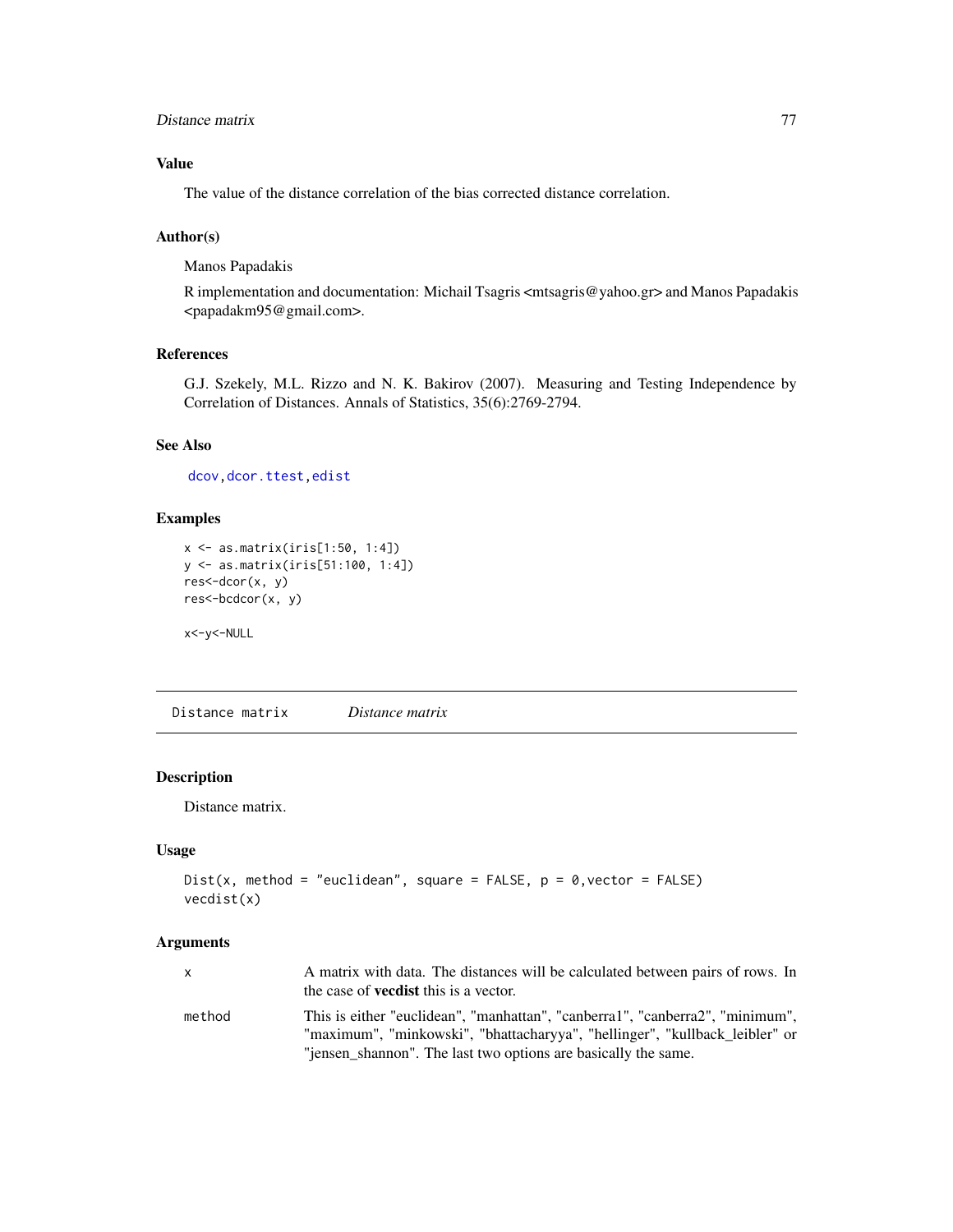| square       | If you choose "euclidean" or "hellinger" as the method, then you can have the op- |
|--------------|-----------------------------------------------------------------------------------|
|              | tion to return the squared Euclidean distances by setting this argument to TRUE.  |
| <sub>D</sub> | This is for the the Minkowski, the power of the metric.                           |
| vector       | For return a vector instead a matrix.                                             |

# Details

The distance matrix is computer with an extra argument for the Euclidean distances. The "kullback\_leibler" refers to the symmetric Kullback-Leibler divergence.

#### Value

A square matrix with the pairwise distances.

## Author(s)

Manos Papadakis

R implementation and documentation: Manos Papadakis <papadakm95@gmail.com>

## References

Mardia K. V., Kent J. T. and Bibby J. M. (1979). Multivariate Analysis. Academic Press.

## See Also

[dista](#page-74-0)[,colMedians](#page-36-0)

## Examples

```
x \le matrix(rnorm(50 \star 10), ncol = 10)
a1 \leftarrow Dist(x)a2 \leftarrow as.matrix( dist(x) )
```
x<-a1<-a2<-NULL

Distance variance and covariance *Distance variance and covariance*

# <span id="page-77-0"></span>Description

Distance variance and covariances.

#### Usage

dvar(x) dcov(x, y)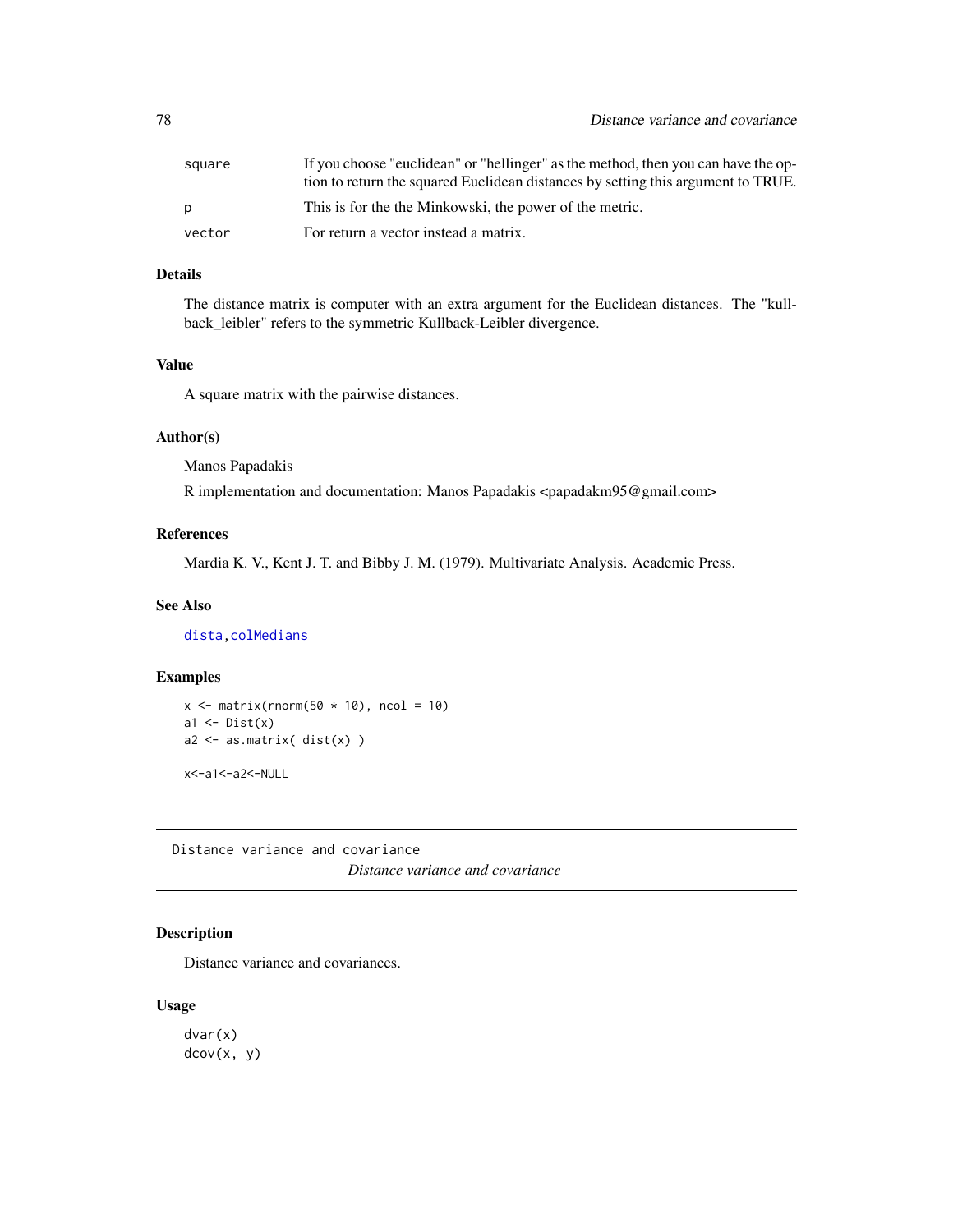#### Arguments

| A numerical matrix. |
|---------------------|
| A numerical matrix. |

## Details

The distance variance of a matrix or the distance covariance of two matrices is calculated.

# Value

The distance covariance or distance variance.

# Author(s)

Manos Papadakis

R implementation and documentation: Michail Tsagris <mtsagris@yahoo.gr> and Manos Papadakis <papadakm95@gmail.com>.

# References

G.J. Szekely, M.L. Rizzo and N. K. Bakirov (2007). Measuring and Testing Independence by Correlation of Distances. Annals of Statistics, 35(6):2769-2794.

#### See Also

[dcor,](#page-75-0)[edist](#page-82-0)

## Examples

```
x <- as.matrix(iris[1:50, 1:4])
y <- as.matrix(iris[51:100, 1:4])
res<-dcov(x, y)
res<-dvar(x)
```
Eigenvalues and eigenvectors in high dimensional principal component analysis *Eigenvalues in high dimensional principal component analysis*

# Description

Eigenvalues in high dimensional (n«p) principal component analysis.

#### Usage

```
hd.eigen(x, center = TRUE, scale = FALSE, k = NULL, vectors = FALSE)
```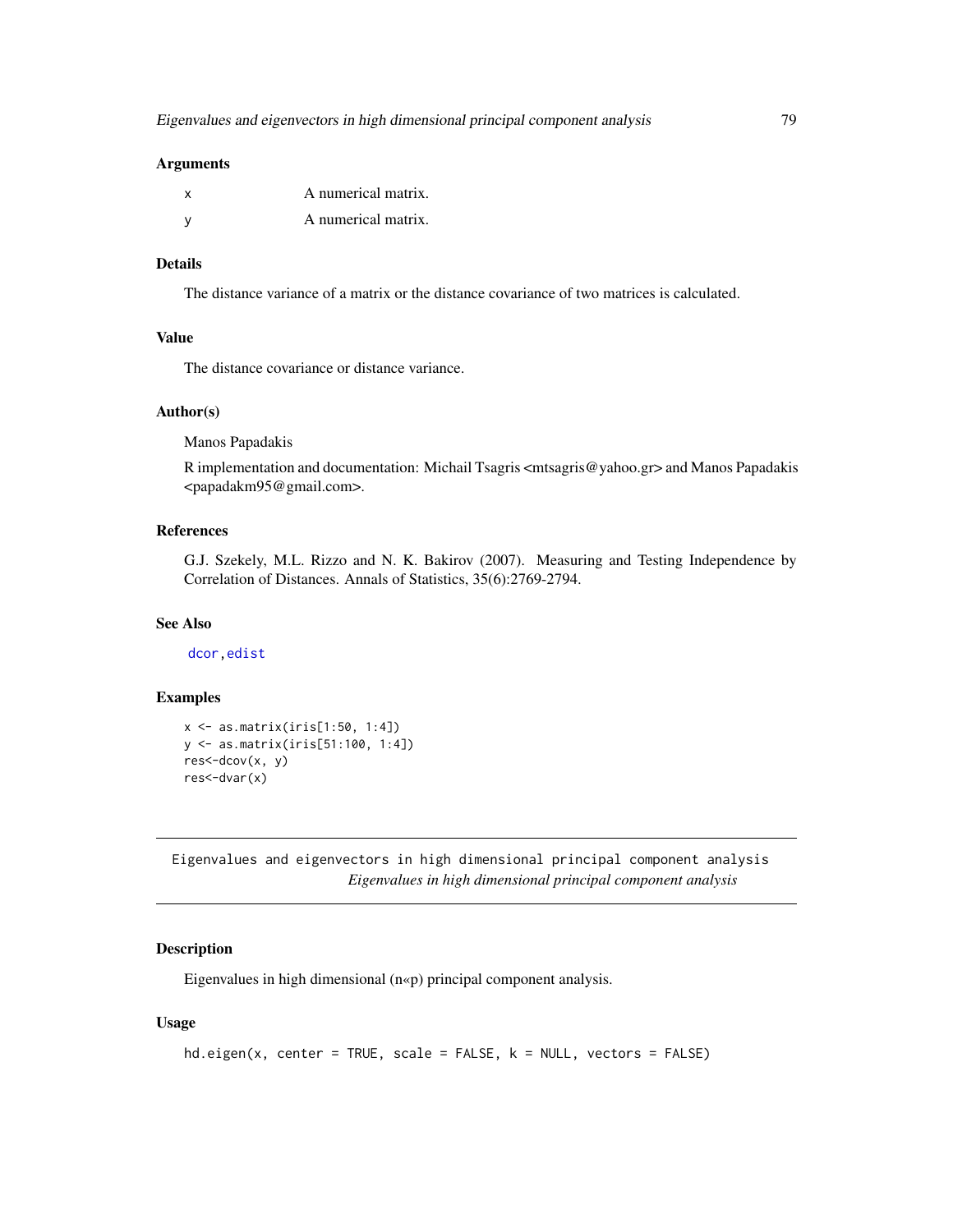# Arguments

| X       | A numerical $n \times p$ matrix with data where the rows are the observations and the<br>columns are the variables.                                         |
|---------|-------------------------------------------------------------------------------------------------------------------------------------------------------------|
| center  | Do you want your data centered? TRUE or FALSE.                                                                                                              |
| scale   | Do you want each of your variables scaled, i.e. to have unit variance? TRUE or<br>FALSE.                                                                    |
| k       | If you want a specific number of eigenvalues and eigenvectors set it here, other-<br>wise all eigenvalues (and eigenvectors if requested) will be returned. |
| vectors | Do you want the eigenvectors be returned? By dafault this is FALSE.                                                                                         |

# Details

When n«p, at most the first n eigenvalues are non zero. Hence, there is no need to calculate the other p-n zero eigenvalues. When center is TRUE, the eigenvalues of the covariance matrix are calculated. When both the center and scale is TRUE the eigenvalues of the correlation matrix are calculated. One or more eigenvectors (towards the end) will be 0. In general the signs might be the opposite than R's, but this makes no difference.

# Value

A list including:

| values  | A vector with the n (or first k) eigenvalues. The divisor in the crossproduc matrix<br>is $n-1$ and not n. |
|---------|------------------------------------------------------------------------------------------------------------|
| vectors | A matrix of $p \times n$ or $p \times k$ eigenvectors.                                                     |

# Author(s)

Michail Tsagris

R implementation and documentation: Michail Tsagris <mtsagris@yahoo.gr>.

## See Also

[rmdp](#page-109-0)

```
x <- matrnorm( 40, 100)
a <- hd.eigen(x, FALSE, FALSE)
b \leq prcomp(x, center = FALSE, scale = FALSE)
a
b$sdev^2
x < - NULL
```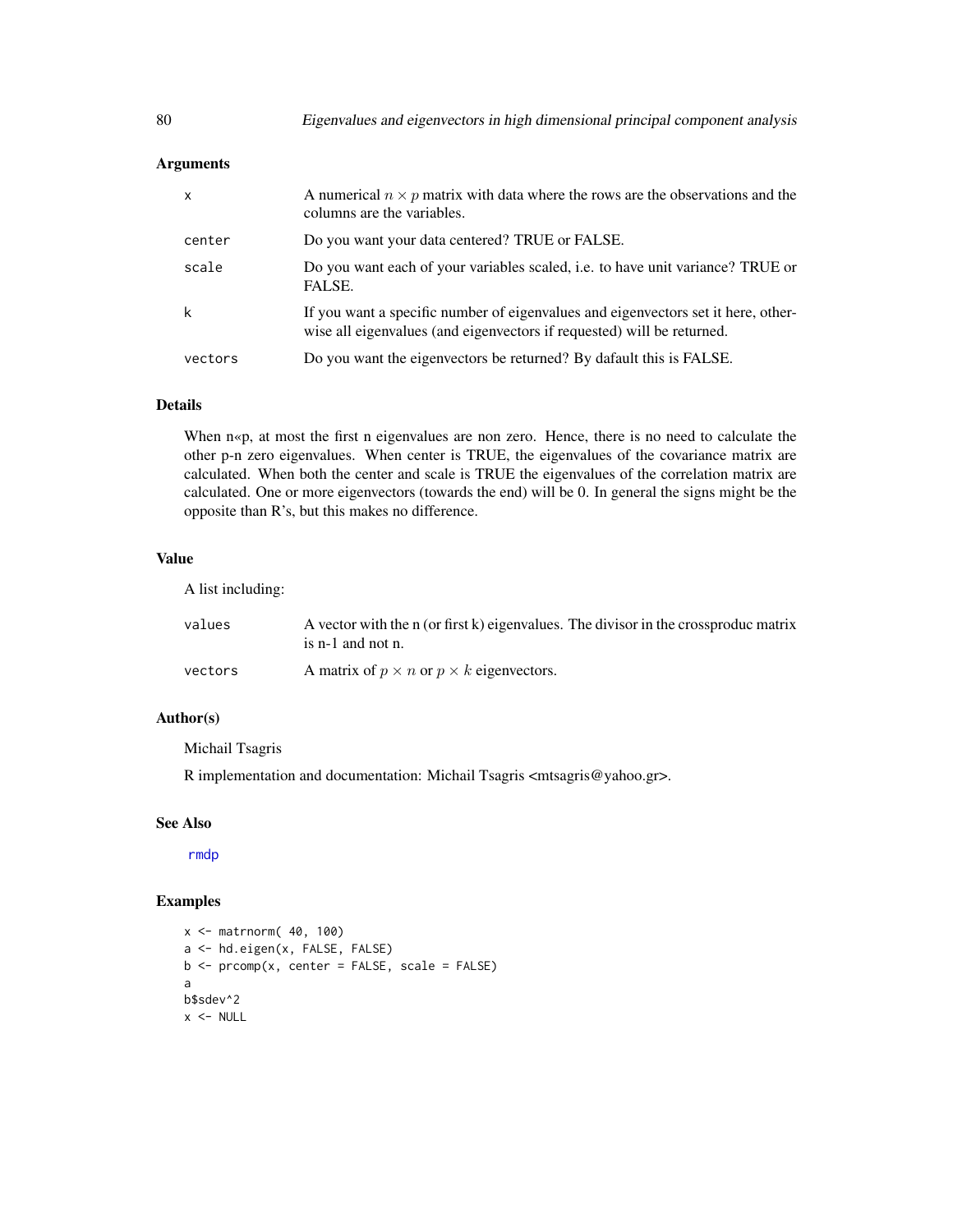Empirical and exponential empirical likelihood tests for one sample *Empirical and exponential empirical likelihood tests for one sample*

# Description

Empirical and exponential empirical likelihood tests for one sample.

## Usage

eel.test1(x, mu, tol = 1e-09, logged =  $FALSE)$  $el.test1(x, mu, tol = 1e-07, logged = FALSE)$ 

# Arguments

| x      | A numerical vector.                                               |
|--------|-------------------------------------------------------------------|
| mu     | The hypothesised mean value.                                      |
| tol    | The tolerance value to stop the iterations of the Newton-Raphson. |
| logged | Should the logarithm of the p-value be returned? TRUE or FALSE.   |

# Details

Exponential empirical likelihood is a non parametric method. In this case we use it as the non parametric alternative to the t-test. Newton-Raphson is used to maximise the log-likelihood ratio test statistic. In the case of no solution, NULL is returned. Despite the function having beeen written in R, it is pretty fast. As for the empirical likelihood ratio test, there is a condition for the range of possible values of mu. If mu is outside this range it is rejected immediately.

# Value

| iters | The number of iterations required by the Newton-Raphson algorithm. If no cov-<br>nergence occured this is NULL. This is not returned for the empircial likelihood<br>ratio test.                                                                                                                                                                    |
|-------|-----------------------------------------------------------------------------------------------------------------------------------------------------------------------------------------------------------------------------------------------------------------------------------------------------------------------------------------------------|
| info  | A vector with three elements, the value of the $\lambda$ , the likelihood ratio test statistic<br>and the relevant p-value. If no convergence occurred, the value of the $\lambda$ before is<br>becomes NA, the value of test statistic is $10^5$ and the p-value is 0. No conver-<br>gence can be interpreted as rejection of the hypothesis test. |
| p     | The estimated probabilities, one for each observation. If no covnergence oc-<br>cured this is NULL.                                                                                                                                                                                                                                                 |

## Author(s)

Michail Tsagris

R implementation and documentation: Michail Tsagris <mtsagris@yahoo.gr> and Manos Papadakis <papadakm95@gmail.com>.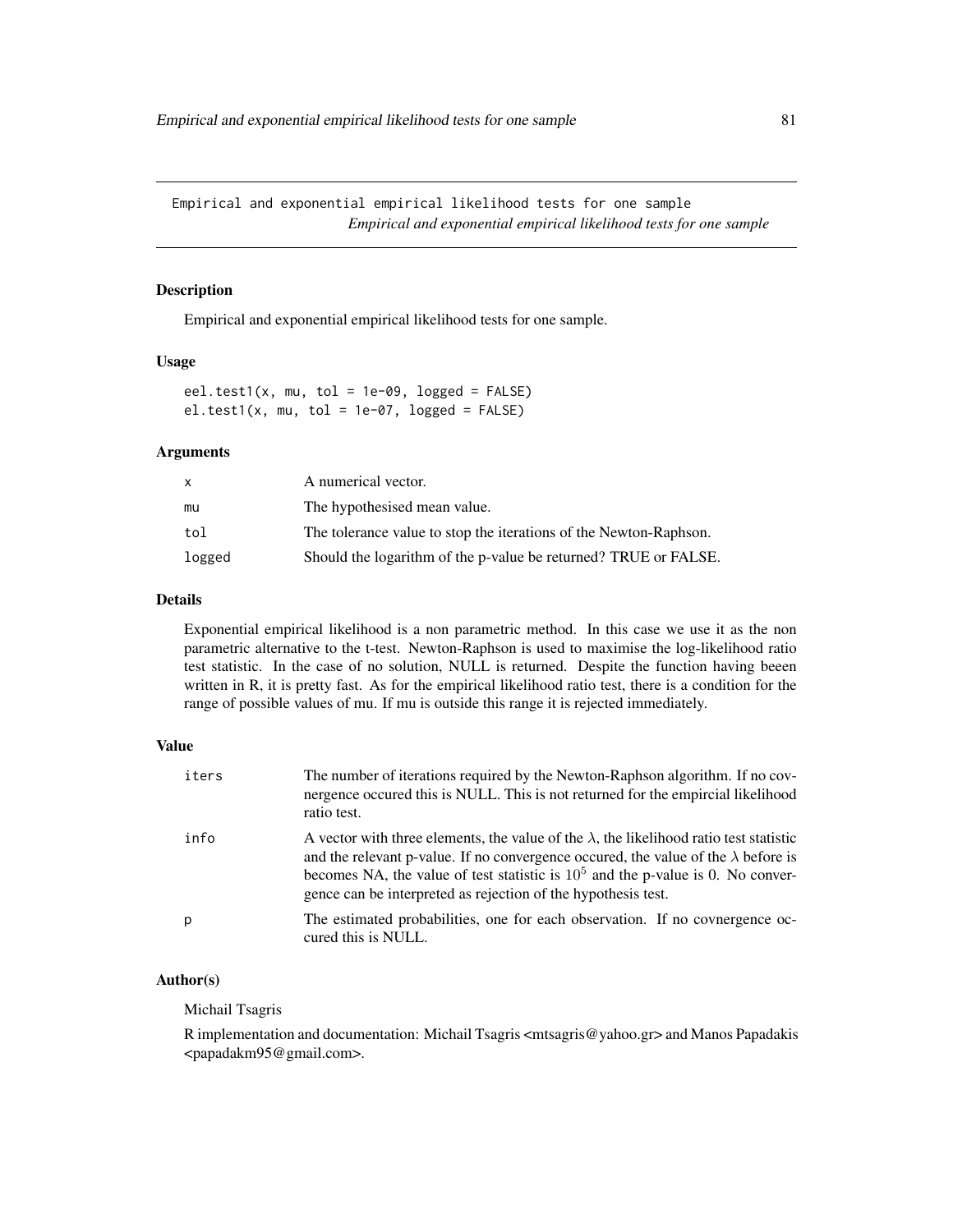# References

Owen A. B. (2001). Empirical likelihood. Chapman and Hall/CRC Press.

#### See Also

[ftest,](#page-207-0) [ttest1](#page-221-0)

## Examples

```
x < - rnorm(500)
system.time(a1 <- eel.test1(x, 0) )
system.time(a2 <- el.test1(x, \theta))
```
Empirical and exponential empirical likelihood tests for two samples *Empirical and exponential empirical likelihood tests for two samples*

## Description

Empirical and exponential empirical likelihood tests for two samples.

#### Usage

```
eel.test2(x, y, tol = 1e-09, logged = FALSE)el.test2(x, y, tol = 1e-07, logged = FALSE)
```
# Arguments

| X        | A numerical vector.                                               |
|----------|-------------------------------------------------------------------|
| <b>V</b> | Another numerical vector.                                         |
| tol      | The tolerance value to stop the iterations of the Newton-Raphson. |
| logged   | Should the logarithm of the p-value be returned? TRUE or FALSE.   |

# Details

Empirical and exponential empirical likelihood are two non parametric hypothesis testing methods. We can use them as non parametric alternatives to the t-test. Newton-Raphson is used to maximise the log-likelihood ratio test statistic. In the case of no solution, NULL is returned.

## Value

| iters | The number of iterations required by the Newton-Raphson algorithm. If no<br>covnergence occurred this is NULL.                                                                               |
|-------|----------------------------------------------------------------------------------------------------------------------------------------------------------------------------------------------|
| info  | A vector with three elements, the value of the $\lambda$ , the likelihood ratio test statistic<br>and the relevant p-value. If no convergence occurred, the value of the $\lambda$ before is |
|       | becomes NA, the value of test statistic is $10^5$ and the p-value is 0. No conver-                                                                                                           |
|       | gence can be interpreted as rejection of the hypothesis test.                                                                                                                                |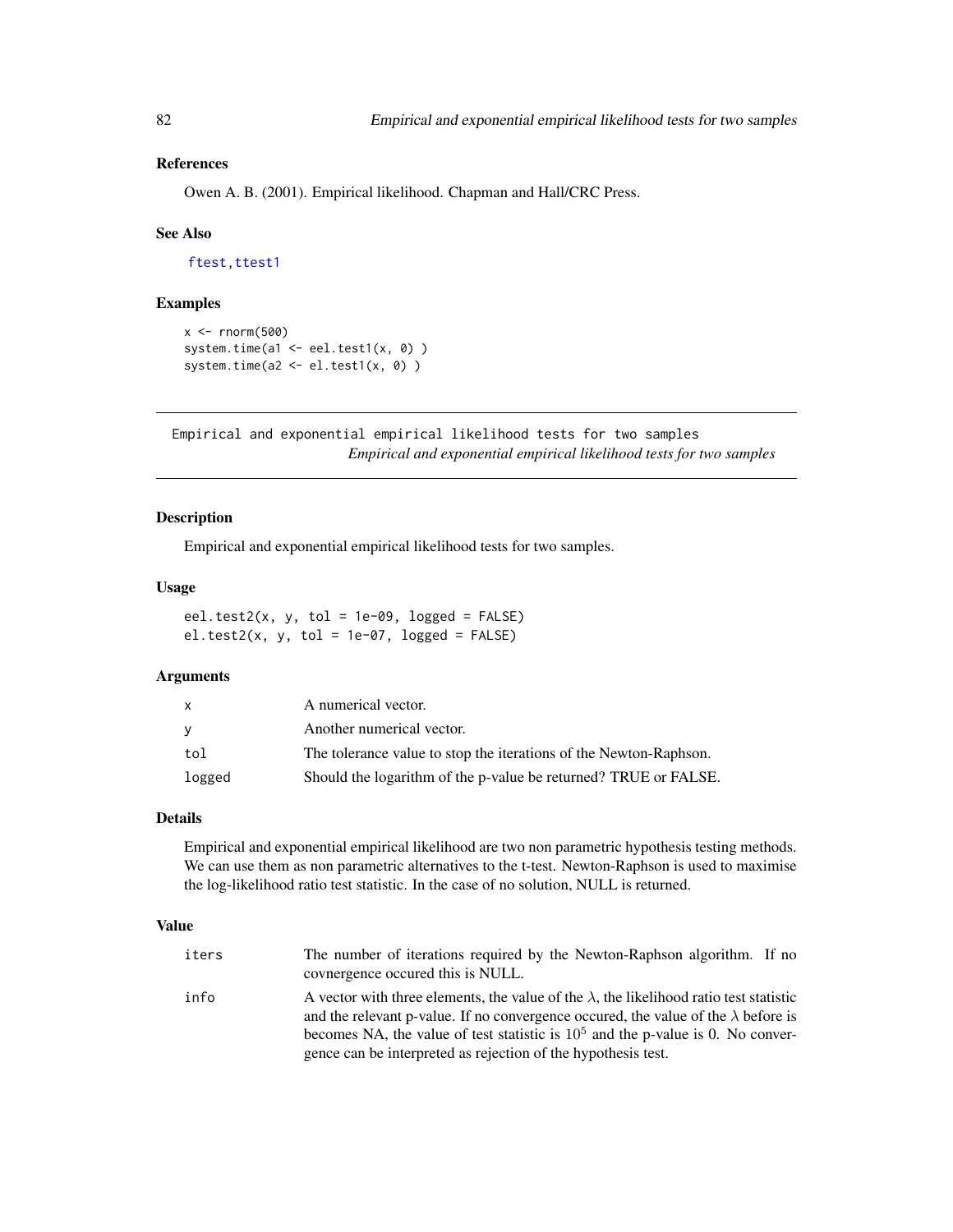| p1             | The estimated probabilities, one for each observation for the first sample. If no |
|----------------|-----------------------------------------------------------------------------------|
|                | covnergence occurred this is NULL.                                                |
| D <sub>2</sub> | The estimated probabilities, one for each observation for the second sample. If   |
|                | no covnergence occurred this is NULL.                                             |

# Author(s)

Michail Tsagris

R implementation and documentation: Michail Tsagris <mtsagris@yahoo.gr> and Manos Papadakis <papadakm95@gmail.com>.

# References

Owen A. B. (2001). Empirical likelihood. Chapman and Hall/CRC Press.

# See Also

[ftests,](#page-148-0)[ttests,](#page-134-0)[,ttest](#page-154-0)

# Examples

```
x < - rnorm(200)
y <- rnorm(300)
system.time( eel.test2(x, y) )
system.time( el.test2(x, y) )
```
Energy distance between matrices

*Energy distance between matrices*

# <span id="page-82-0"></span>Description

Energy distance between matrices.

# Usage

edist(x, y=NULL)

## Arguments

| A matrix with numbers or a list with matrices.                               |
|------------------------------------------------------------------------------|
| A second matrix with data. The number of comlumns of this matrix must be the |
| same with the matrix x. The number of rows can be different.                 |

# Details

This calculates the energy distance between two matrices. It will work even for tens of thousands of rows, it will just take some time. See the references for more information. If you have many matrices and want to calculate the distance matrix, then put them in a list and use eDist.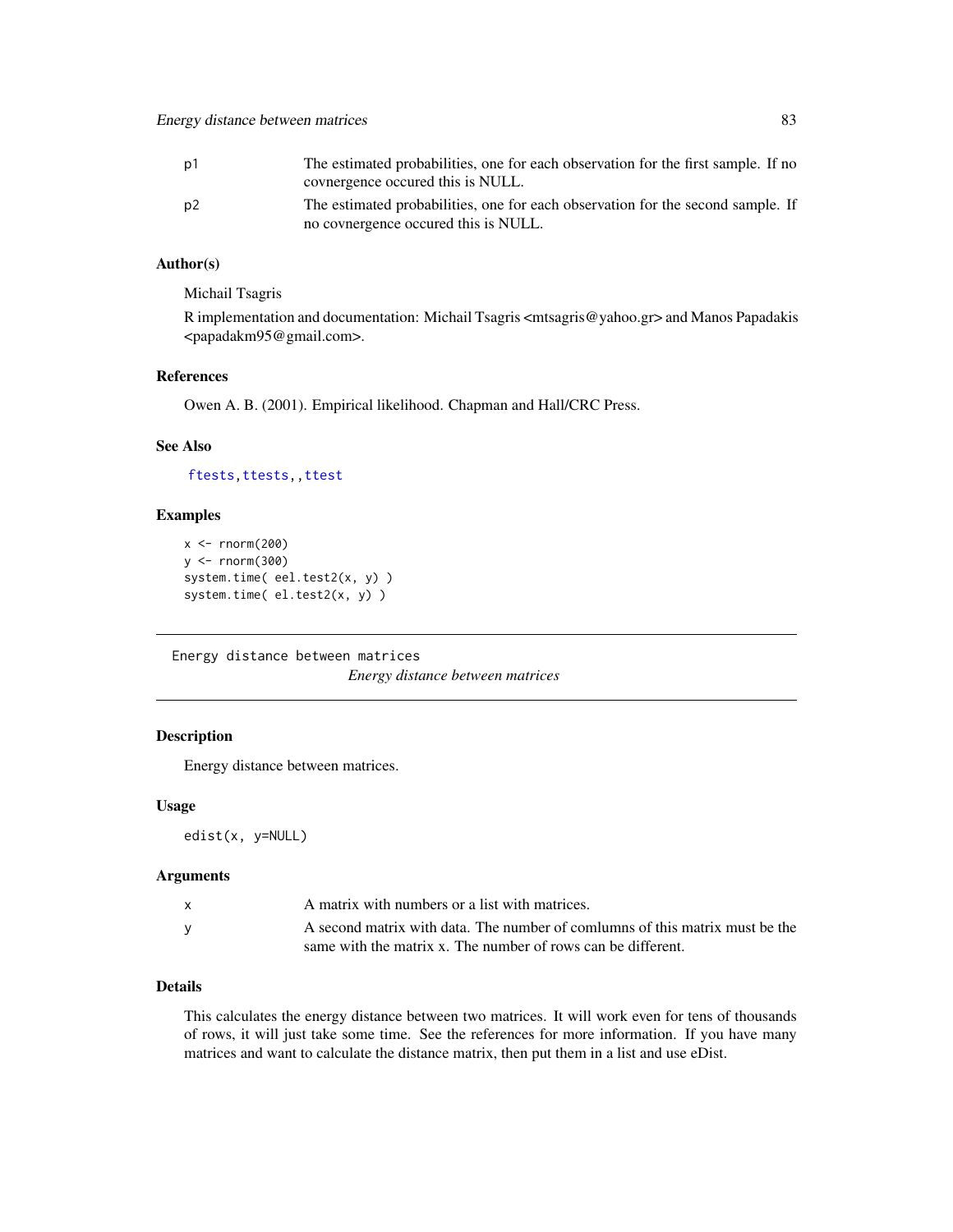## Value

If "x" is matrix, a numerical value, the energy distance. If "x" is list, a matrix with all pairwsie distances of the matrices.

# Author(s)

Manos Papadakis

R implementation and documentation: Manos Papadakis <papadakm95@gmail.com>.

## References

Szekely G. J. and Rizzo M. L. (2004) Testing for Equal Distributions in High Dimension, InterStat, November (5).

Szekely G. J. (2000) Technical Report 03-05, E-statistics: Energy of Statistical Samples, Department of Mathematics and Statistics, Bowling Green State University.

Sejdinovic D., Sriperumbudur B., Gretton A. and Fukumizu, K. (2013). Equivalence of distancebased and RKHS-based statistics in hypothesis testing. The Annals of Statistics, 41(5), 2263-2291.

### See Also

[dvar,](#page-77-0)[total.dist,total.dista](#page-269-0)[,Dist](#page-76-0)[,dista](#page-74-0)

#### Examples

```
x <- as.matrix( iris[1:50, 1:4] )
y <- as.matrix( iris[51:100, 1:4] )
res<-edist(x, y)
z <- as.matrix(iris[101:150, 1:4])
a \leftarrow list()a[[ 1 ]] <- x
a[[ 2 ]] <- y
a[[ 3 ]] <- z
res<-edist(a)
```
x<-y<-z<-a<-NULL

Equality of objects *Equality of objects*

# Description

Equality of objects.

## Usage

```
all_equals(x,y,round_digits = FALSE,without_attr=FALSE,fast_result=FALSE)
```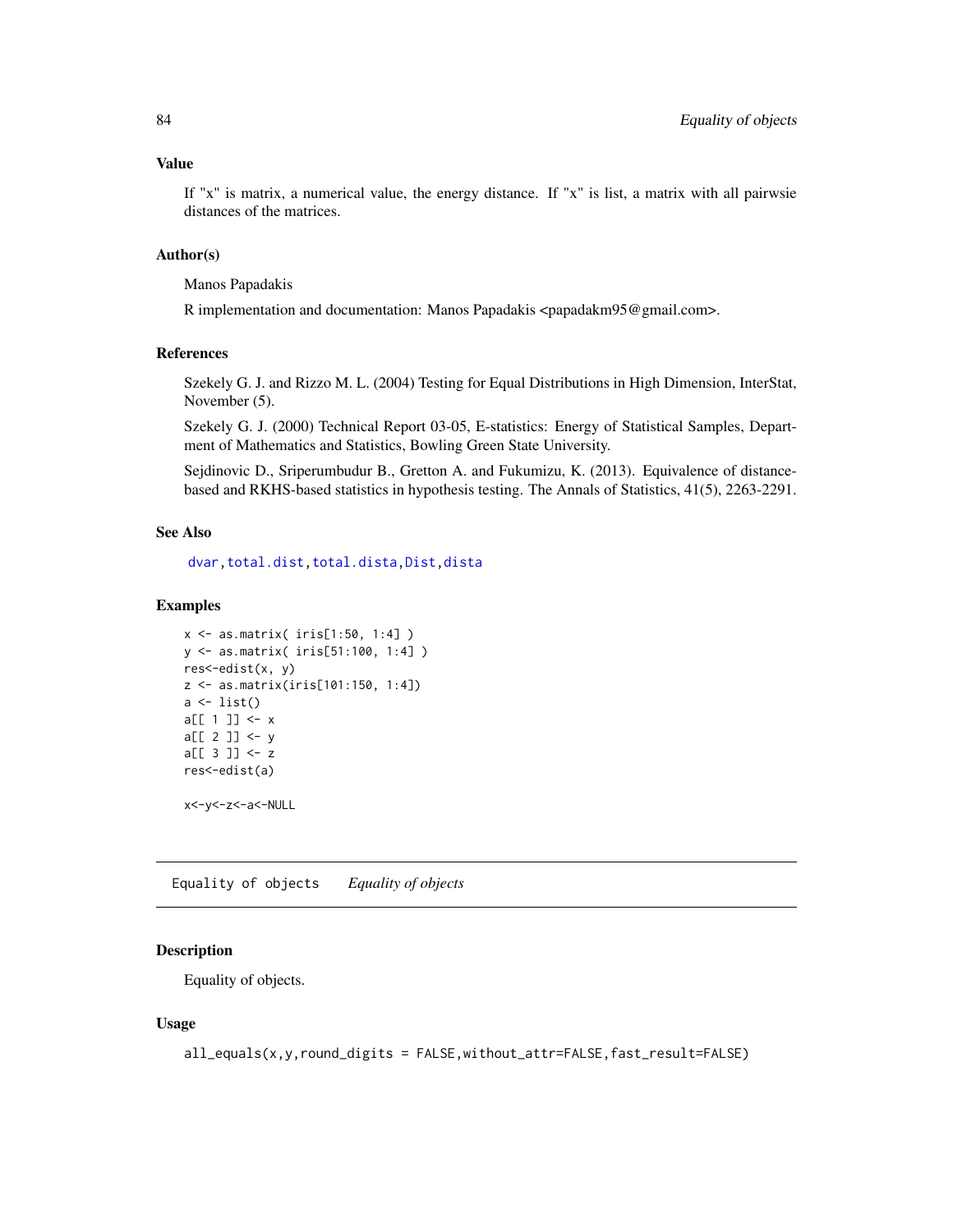## Arguments

| $\mathsf{x}$ | A Matrix, List, Dataframe or Vector.                                                                                                  |
|--------------|---------------------------------------------------------------------------------------------------------------------------------------|
| y            | A Matrix, List, Dataframe or Vector.                                                                                                  |
| round_digits | The digit for rounding numbers.                                                                                                       |
| without_attr | A boolean value (TRUE/FALSE) for deleting attributes. Be carefull although<br>because some atributes are very important for you item. |
| fast_result  | A boolean value (TRUE/FALSE) for using just identical. But you can combine<br>only with round_digits argument.                        |

# Value

A boolean (TRUE/FALSE) value which represents if the items x and y are equal.

## Author(s)

Manos Papadakis

R implementation and documentation: Manos Papadakis <papadakm95@gmail.com>.

# See Also

[Match,](#page-178-0)[mvbetas,](#page-149-0)[correls](#page-62-0)[,univglms](#page-171-0)[,colsums](#page-43-0)[,colVars](#page-45-0)

# Examples

```
x \le - matrix( rnorm(100 * 100), ncol = 100)
y \le - matrix( rnorm(100 * 100), ncol = 100)
all_equals(x,y)
all_equals(x, x)
```
Estimation of an AR(1) model *Estimation of an AR(1) model*

# Description

Estimation of an AR(1) model.

# Usage

 $ar1(y, method = "cmle")$  $colar1(y, method = "cmle")$ 

#### Arguments

| <b>V</b> | For the case of <b>ar1</b> this is a vector of time series. For the case of <b>colar1</b> this is a    |
|----------|--------------------------------------------------------------------------------------------------------|
|          | matrix where weach column represents a time series.                                                    |
| method   | This can be either "cmle" for conditional maximum likelihood or "yw" for the<br>Yule-Walker equations. |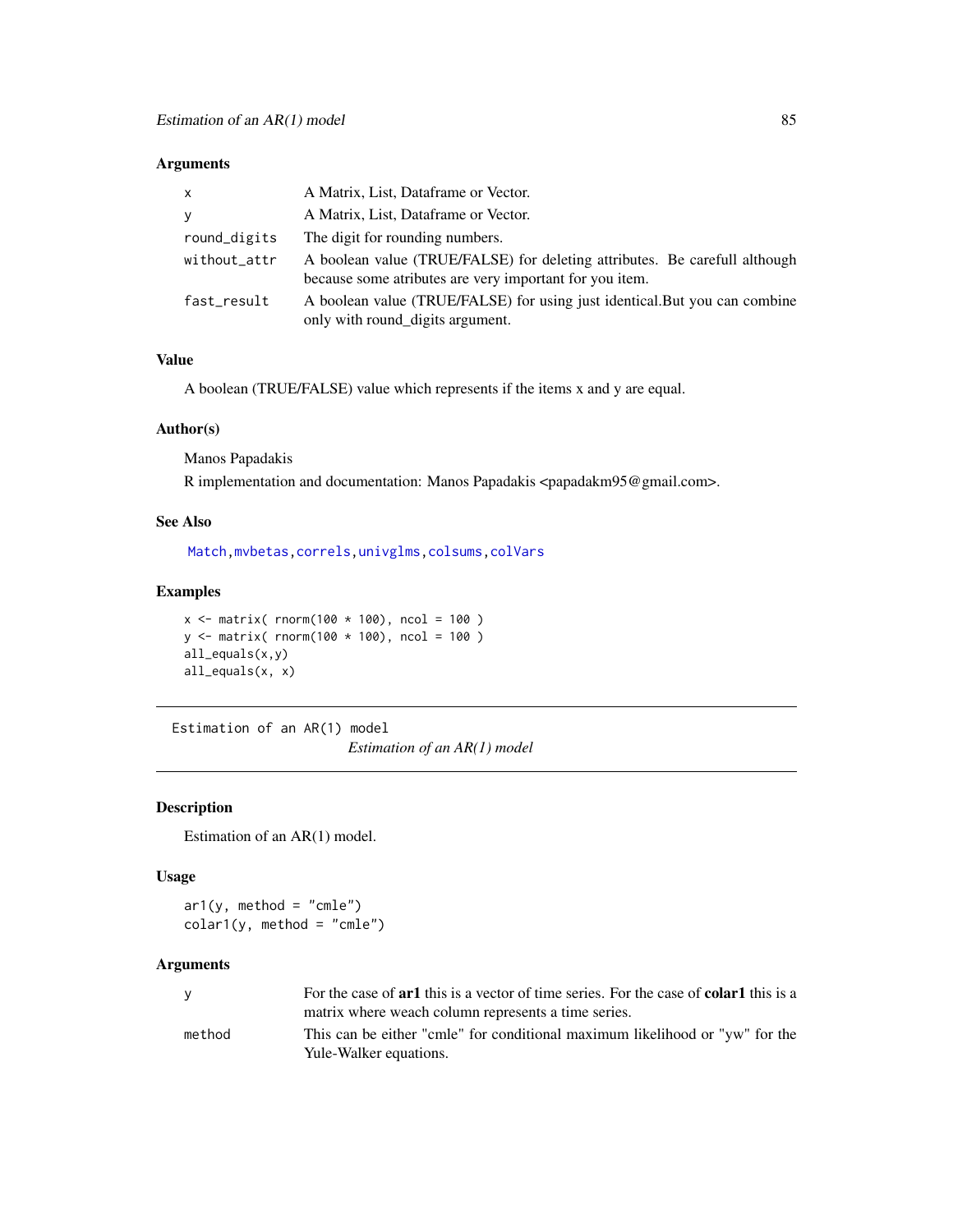# Details

Instead of the classical MLE for the AR(1) model which requires numerical optimsation (Newton-Raphson for example) we estimate the parameters of the AR(1) model using conditional maximum likelihood. This procedure is described in Chapter 17 in Lee (2006). In some, it assumes that the first observation is deterministic and hence conditioning on that observation, there is a closed form solution for the parameters. The second alternative is to use the method of moments and hence the Yule-Walker equations.

#### Value

param For the case of ar1 this is a vector with three elements, the constant term, the  $\phi$  term (lag coefficient) and the variance. For the case of **colar1** this is a matrix with three columns, eahc of which carries the same aforementioned elements.

# Author(s)

Michail Tsagris

R implementation and documentation: Michail Tsagris <mtsagris@yahoo.gr> and Manos Papadakis <papadakm95@gmail.com>.

## References

http://econ.nsysu.edu.tw/ezfiles/124/1124/img/Chapter17\_MaximumLikelihoodEstimation.pdf

# See Also

[rm.lines,](#page-157-0)[varcomps.mle](#page-205-0)[,rm.anovas](#page-157-0)

### Examples

```
y <- as.vector(lh)
ar1(y)ar(y, FALSE, 1, "ols")
ar1(y, method = "yw")ar(y, FALSE, 1, "yw")
a1 \leftarrow colar1(cbind(y, y))
b1 \le -\text{calar}(cbind(y, y), \text{ method} = "yw")
```
Estimation of the Box-Cox transformation *Estimation of the Box-Cox transformation*

# **Description**

Estimation of the Box-Cox transformation.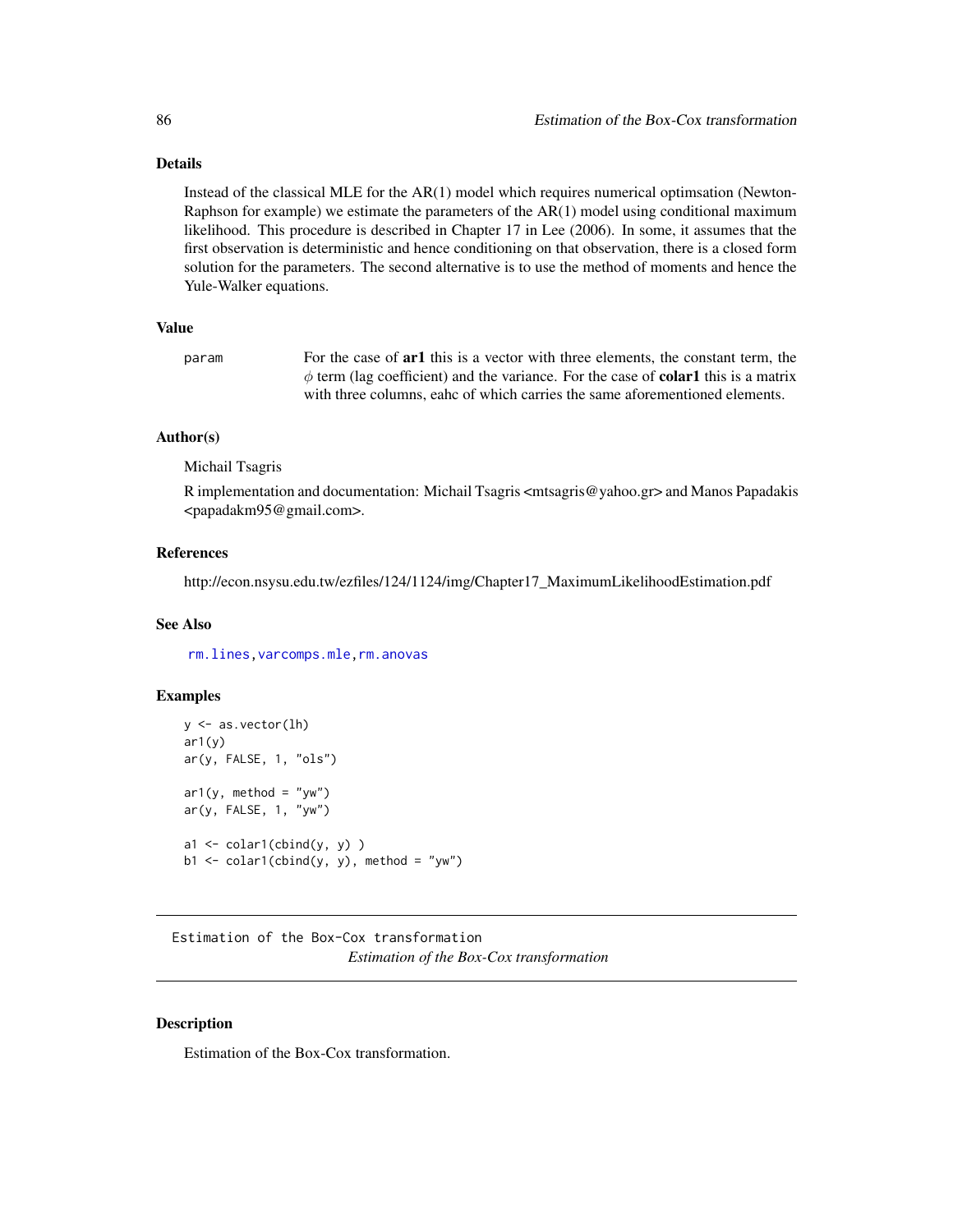## Usage

bc(x,  $low = -1$ ,  $up = 1$ )

## Arguments

| X               | A numerical vector with strictly positive values.             |
|-----------------|---------------------------------------------------------------|
| 1 <sub>ow</sub> | The lowest value to search for the best $\lambda$ parameter.  |
| up              | The highest value to search for the best $\lambda$ parameter. |

# Details

The functions estimates the best  $\lambda$  in the Box-Cox power transformation.

## Value

The optimal value of  $\lambda$ .

# Author(s)

Michail Tsagris

R implementation and documentation: Michail Tsagris <mtsagris@yahoo.gr>

# References

Box George E. P. and Cox D. R. (1964). An analysis of transformations. Journal of the Royal Statistical Society, Series B, 26 (2):211-252.

## See Also

[correls](#page-62-0)[,auc](#page-132-0)

# Examples

x <- exp(rnorm(1000))  $res<-bc(x)$ 

Exact t-test for 2 independent samples *Exact t-test for 2 independent samples*

# Description

Exact t-test for 2 independent samples.

#### Usage

exact.ttest2(x, y)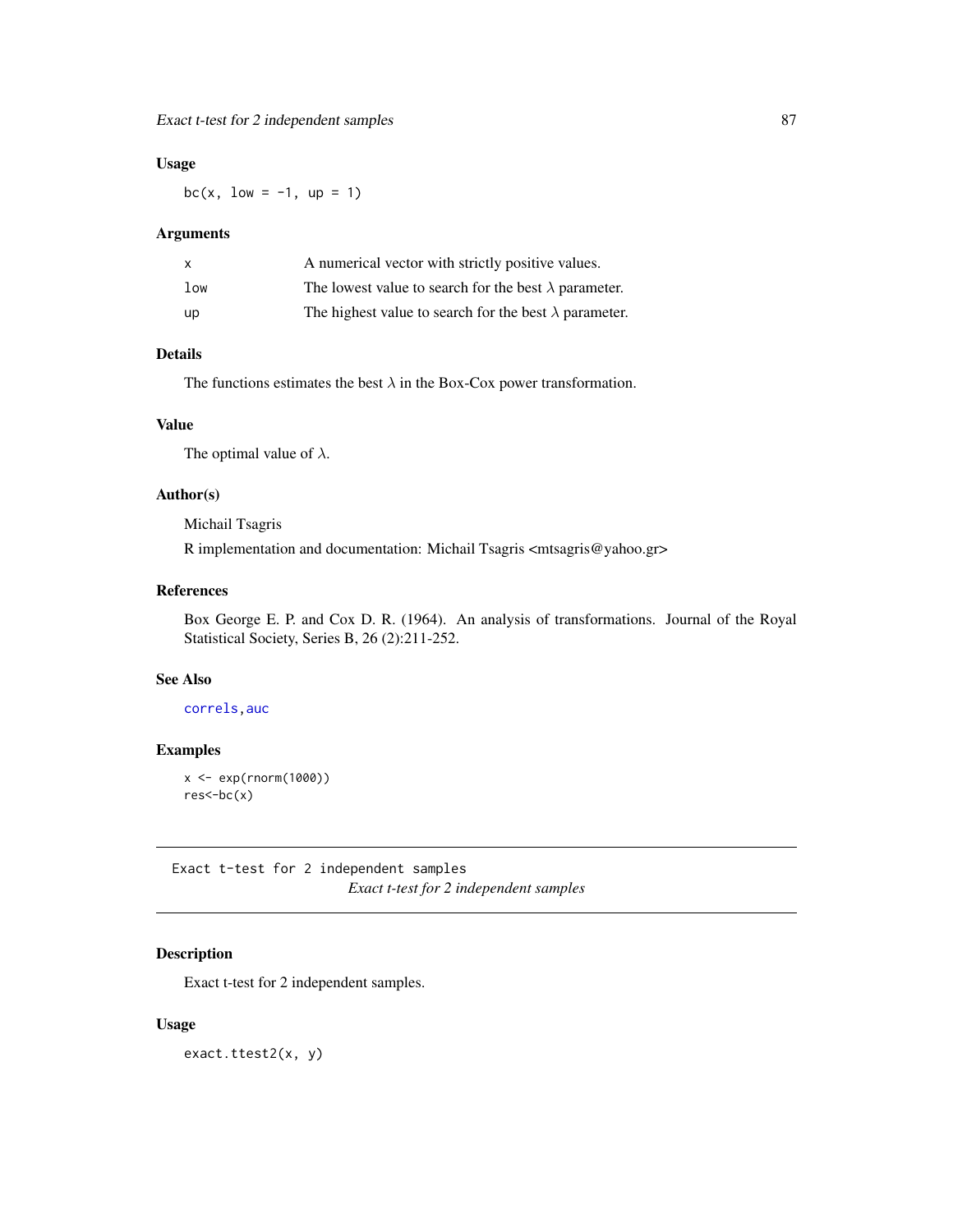## Arguments

| A numerical vector with the data. |
|-----------------------------------|
| A numerical vector with the data. |

#### Details

This function performs an exact t-test. With few observations, permutation or bootstrap calculation of the p-value is advisable. However, with even fewer observations, one can perform all possible permutations and calculate the exact p-value. This is what this function does. BUT, pay attention, as this works with few samples. If for example each sample contains 15 numbers, you will need a lot of memory (more than 17 GB) for this function to work. the reason is that we create the matrix with all possible permutations first and then perform the two-sample t-test.

#### Value

A vector with the number of permutations, test statistic and the permutation based p-value.

#### Author(s)

Michail Tsagris and Manos Papadakis

R implementation and documentation: Michail Tsagris <mtsagris@yahoo.gr> and Manos Papadakis <papadakm95@gmail.com>

## References

B.L. Welch (1951). On the comparison of several mean values: an alternative approach. Biometrika, 38(3/4), 330-336.

#### See Also

[boot.ttest2,](#page-21-0)[ttest2,ftest](#page-207-0)

#### Examples

```
x \leq -rnorm(7)y \le - rnorm(7)res<-exact.ttest2(x, y)
```
Exponential empirical likelihood for a one sample mean vector hypothesis testing *Exponential empirical likelihood for a one sample mean vector hypothesis testing*

## <span id="page-87-0"></span>**Description**

Exponential empirical likelihood for a one sample mean vector hypothesis testing.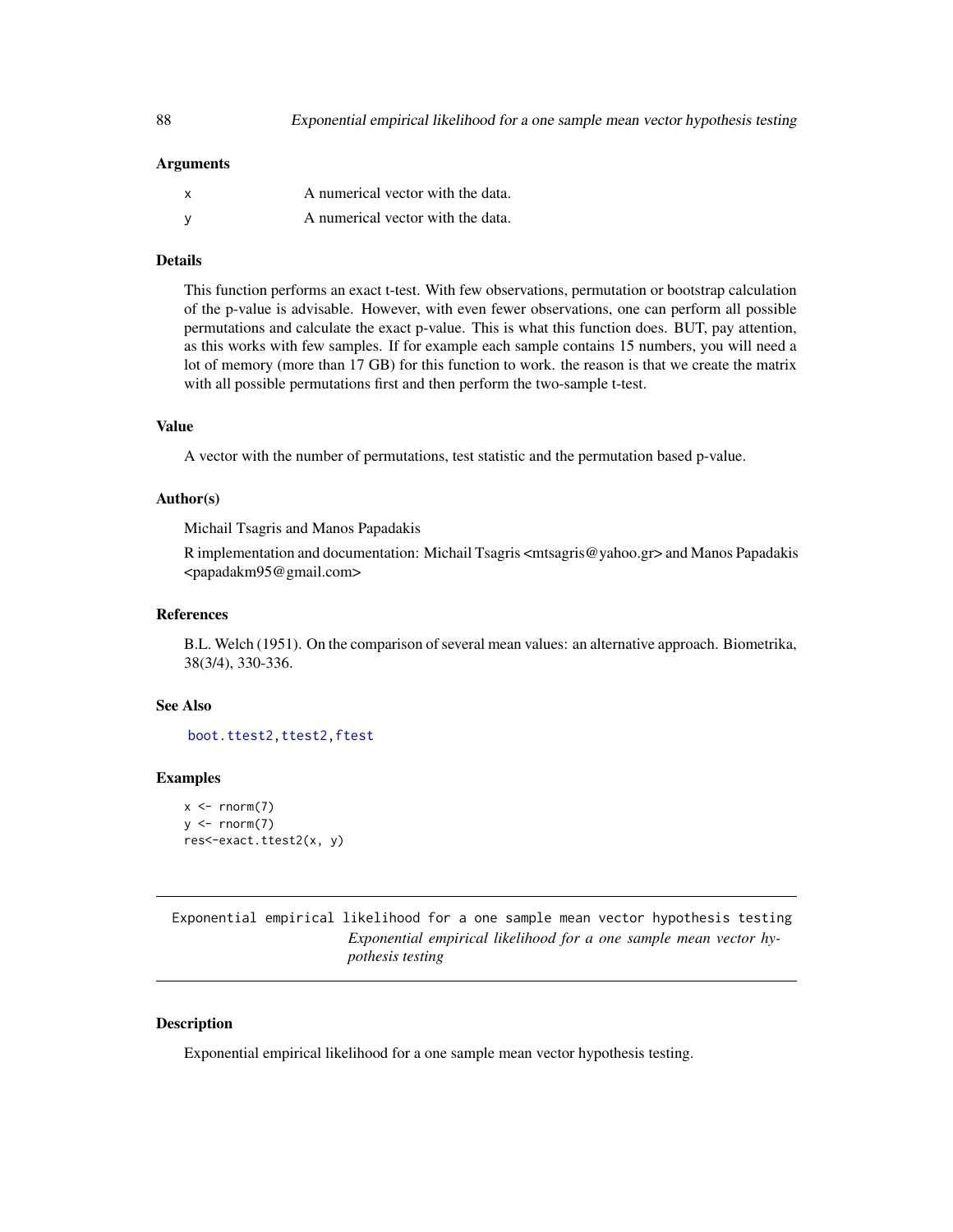## Usage

 $mv.eeltest1(x, mu, tol = 1e-06)$ 

#### Arguments

|     | A matrix containing Euclidean data.                            |
|-----|----------------------------------------------------------------|
| mu  | The hypothesized mean vector.                                  |
| tol | The tolerance value used to stop the Newton-Raphson algorithm. |

## Details

Multivariate hypothesis test for a one sample mean vector. This is a non parametric test and it works for univariate and multivariate data. The p-value is currently computed only asymptotically (no bootstrap calibration at the moment).

#### Value

A list including:

| Ŋ.     | The estimated probabilities.                                                                  |
|--------|-----------------------------------------------------------------------------------------------|
| lambda | The value of the Lagrangian parameter $\lambda$ .                                             |
| iters  | The number of iterations required by the newton-Raphson algorithm.                            |
| info   | The value of the log-likelihood ratio test statistic along with its corresponding<br>p-value. |

## Author(s)

Michail Tsagris

R implementation and documentation: Michail Tsagris <mtsagris@yahoo.gr>.

# References

Jing Bing-Yi and Andrew TA Wood (1996). Exponential empirical likelihood is not Bartlett correctable. Annals of Statistics 24(1): 365-369.

Owen A. B. (2001). Empirical likelihood. Chapman and Hall/CRC Press.

## See Also

[james,](#page-120-0)[mv.eeltest2](#page-89-0)

```
x <- Rfast::rmvnorm(100, numeric(10), diag( rexp(10, 0.5) ) )
res<-mv.eeltest1(x, numeric(10) )
```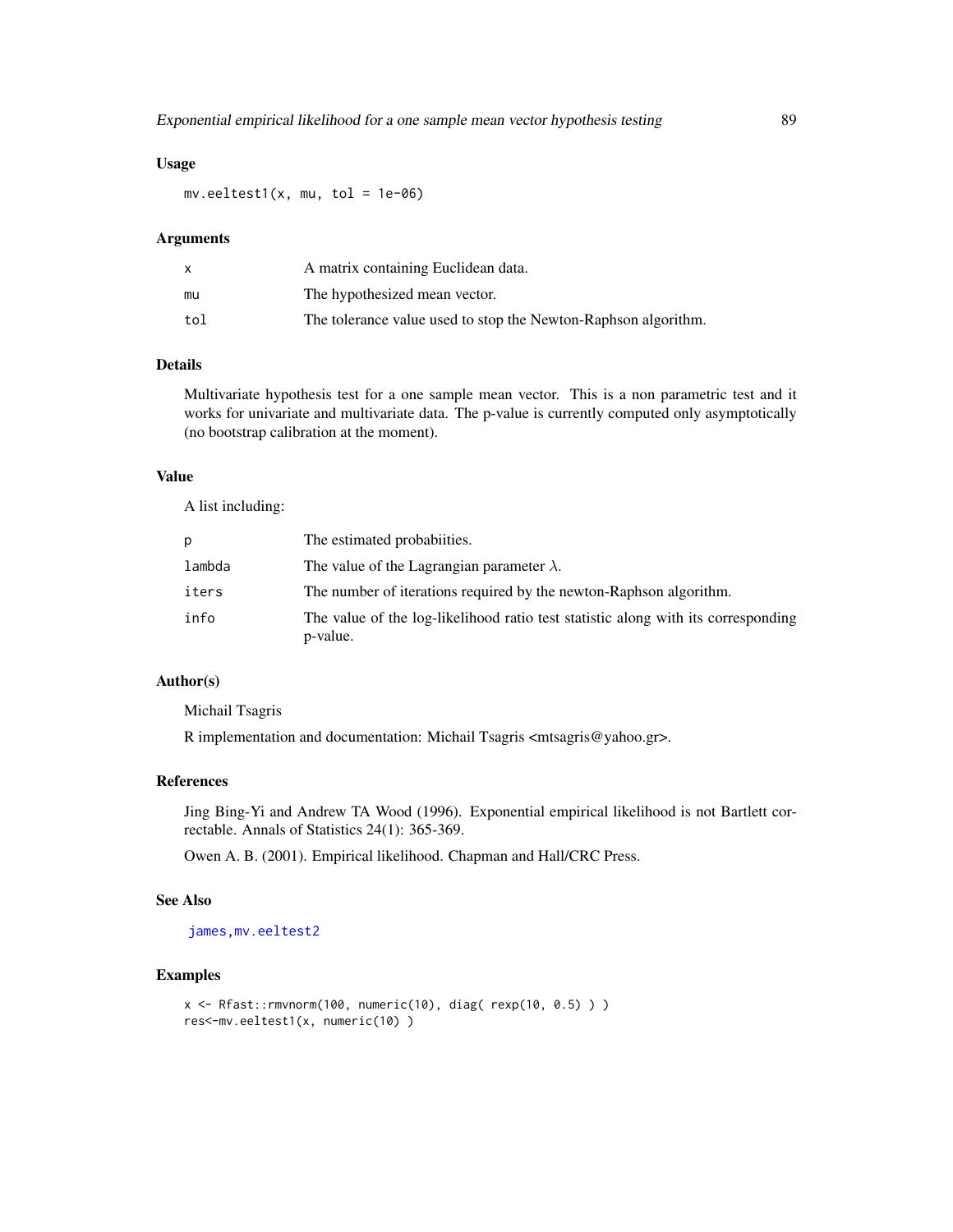Exponential empirical likelihood hypothesis testing for two mean vectors *Exponential empirical likelihood hypothesis testing for two mean vectors*

# <span id="page-89-0"></span>Description

Exponential empirical likelihood hypothesis testing for two mean vectors.

## Usage

 $mv.eeltest2(y1, y2, tol = 1e-07, R = 0)$ 

## Arguments

| y1  | A matrix containing the Euclidean data of the first group.                                                                                                                                                                         |
|-----|------------------------------------------------------------------------------------------------------------------------------------------------------------------------------------------------------------------------------------|
| y2  | A matrix containing the Euclidean data of the second group.                                                                                                                                                                        |
| tol | The tolerance level used to terminate the Newton-Raphson algorithm.                                                                                                                                                                |
| R   | If R is 0, the classical chi-square distribution is used, if $R = 1$ , the corrected chi-<br>square distribution (James, 1954) is used and if $R = 2$ , the modified F distribution<br>(Krishnamoorthy and Yanping, 2006) is used. |

## Details

Exponential empirical likelihood is a non parametric hypothesis testing procedure for one sample. The generalisation to two (or more samples) is via searching for the mean vector that minimises the sum of the two test statistics.

## Value

A list including:

| test       | The empirical likelihood test statistic value.                                |
|------------|-------------------------------------------------------------------------------|
| modif.test | The modified test statistic, either via the chi-square or the F distribution. |
| pvalue     | The p-value.                                                                  |
| iters      | The number of iterations required by the newton-Raphson algorithm.            |
| mu         | The estimated common mean vector.                                             |

# Author(s)

# Michail Tsagris

R implementation and documentation: Michail Tsagris <mtsagris@yahoo.gr>.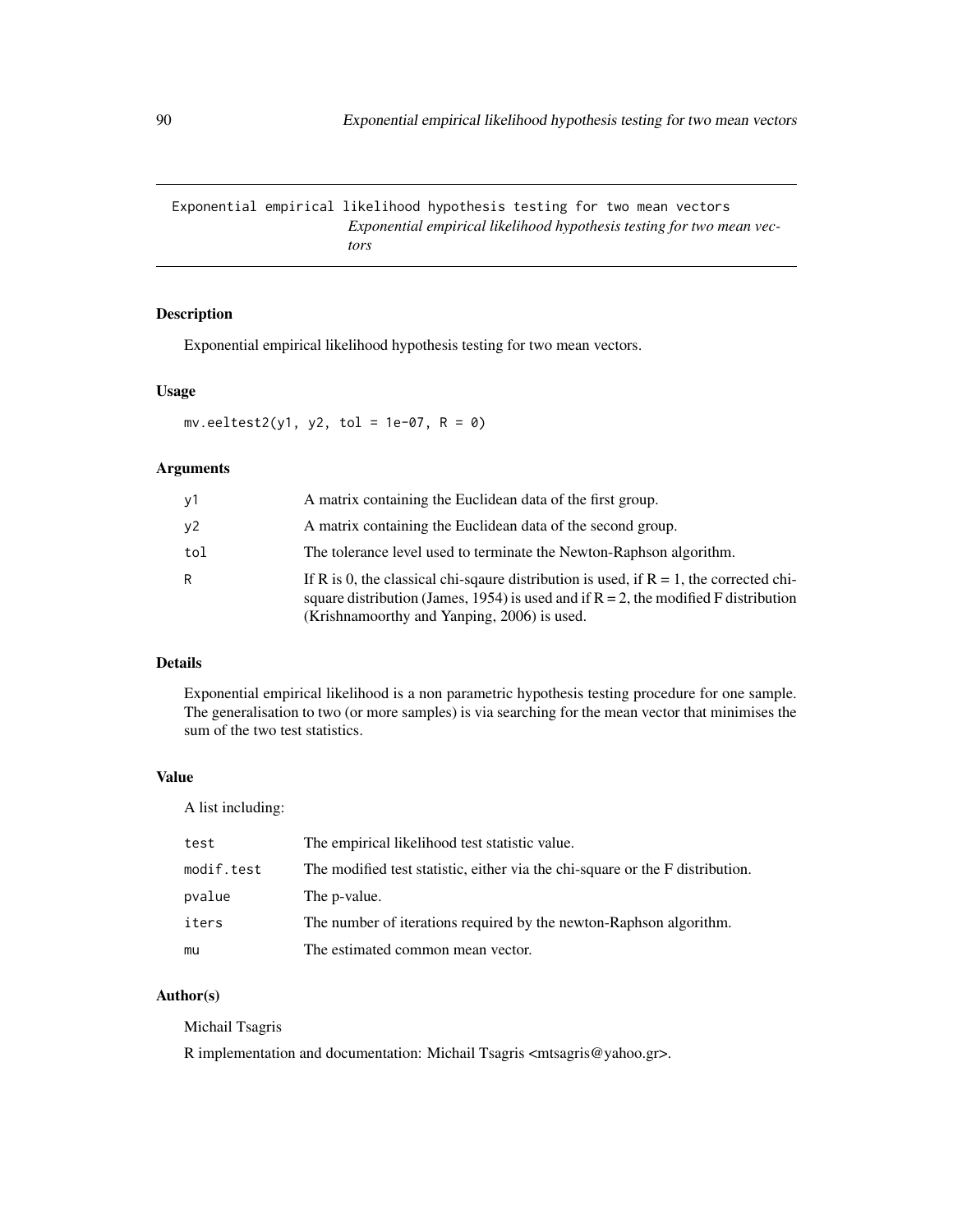## References

Jing Bing-Yi and Andrew TA Wood (1996). Exponential empirical likelihood is not Bartlett correctable. Annals of Statistics 24(1): 365-369.

G.S. James (1954). Tests of Linear Hypothese in Univariate and Multivariate Analysis when the Ratios of the Population Variances are Unknown. Biometrika, 41(1/2): 19-43.

Krishnamoorthy K. and Yanping Xia (2006). On Selecting Tests for Equality of Two Normal Mean Vectors. Multivariate Behavioral Research 41(4): 533-548.

Owen A. B. (2001). Empirical likelihood. Chapman and Hall/CRC Press.

Amaral G.J.A., Dryden I.L. and Wood A.T.A. (2007). Pivotal bootstrap methods for k-sample problems in directional statistics and shape analysis. Journal of the American Statistical Association 102(478): 695-707.

Preston S.P. and Wood A.T.A. (2010). Two-Sample Bootstrap Hypothesis Tests for Three-Dimensional Labelled Landmark Data. Scandinavian Journal of Statistics 37(4): 568-587.

Tsagris M., Preston S. and Wood A.T.A. (2017). Nonparametric hypothesis testing for equality of means on the simplex. Journal of Statistical Computation and Simulation, 87(2): 406-422.

## See Also

[james](#page-120-0), mv.eeltest1

# Examples

```
res<-mv.eeltest2( as.matrix(iris[1:25, 1:4]), as.matrix(iris[26:50, 1:4]), R = 0 )
res<-mv.eeltest2( as.matrix(iris[1:25, 1:4]), as.matrix(iris[26:50, 1:4]), R = 1 )
```
Fast and general - untyped represantation of a factor variable *Fast and general represantation of a factor variable*

# **Description**

Fast and general represantation of a factor variable.

#### Usage

```
ufactor(x)
## S3 method for class 'ufactor'
x[i]## S3 method for class 'ufactor'
print(x, \ldots)
```
#### Arguments

| $\mathsf{x}$ | A vector with data.                                                           |
|--------------|-------------------------------------------------------------------------------|
| j.           | An integer value/vector which is the index/indices to the element you want to |
|              | access.                                                                       |
| $\cdots$     | Anything the user want.                                                       |
|              |                                                                               |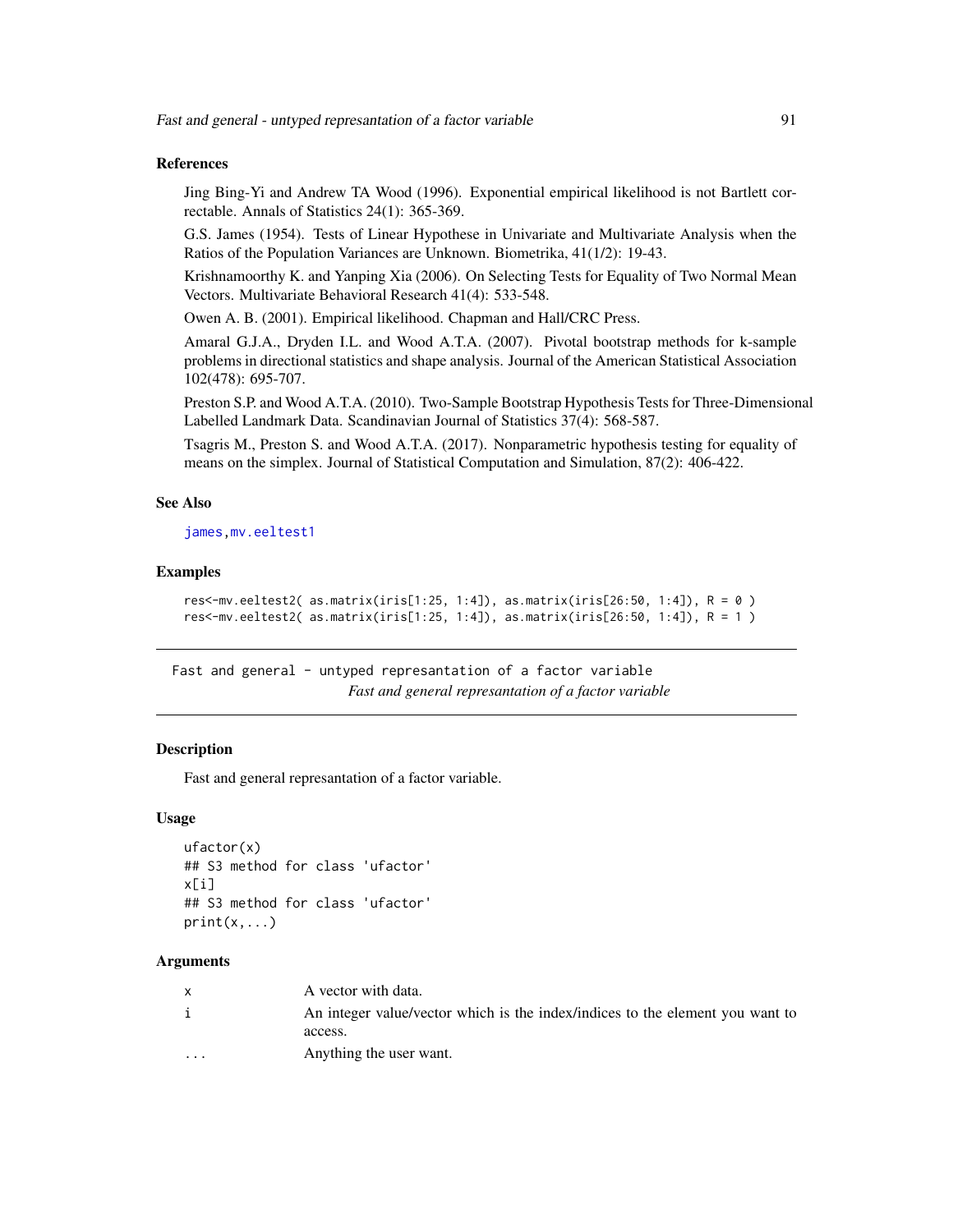# Details

This is a general implementation of factor structure. For access the fields of a "ufactor" use the "\$" operator.

#### Value

An object of class "ufactor". This object holds 2 fields:

levels: the levels of the variable in his initial type values: the values of the variable in his initial type

## Author(s)

Manos Papadakis

R implementation and documentation: and Manos Papadakis <papadakm95@gmail.com>.

# See Also

[colVars](#page-45-0)[,factor](#page-0-0)

# Examples

```
x \leftarrow \text{norm}(10)R.factor<- as.factor(x)
Rfast.factor <- ufactor(x)
```

```
identical(levels(R.factor),Rfast.factor$levels) # TRUE
identical(as.numeric(R.factor),Rfast.factor$values) # TRUE
x<-R.factor<-Rfast.factor<-NULL
```
FBED variable selection method using the correlation *FBED variable selection method using the correlation*

# Description

FBED variable selection method using the correlation.

# Usage

```
cor.fbed(y, x, ystand = TRUE, xstand = TRUE, alpha = 0.05, K = 0)
```
#### Arguments

| y      | The response variable, a numeric vector.                                                        |
|--------|-------------------------------------------------------------------------------------------------|
| X      | A matrix with the data, where the rows denote the samples and the columns are<br>the variables. |
| ystand | If this is TRUE the response variable is centered. The mean is subtracted from<br>every value.  |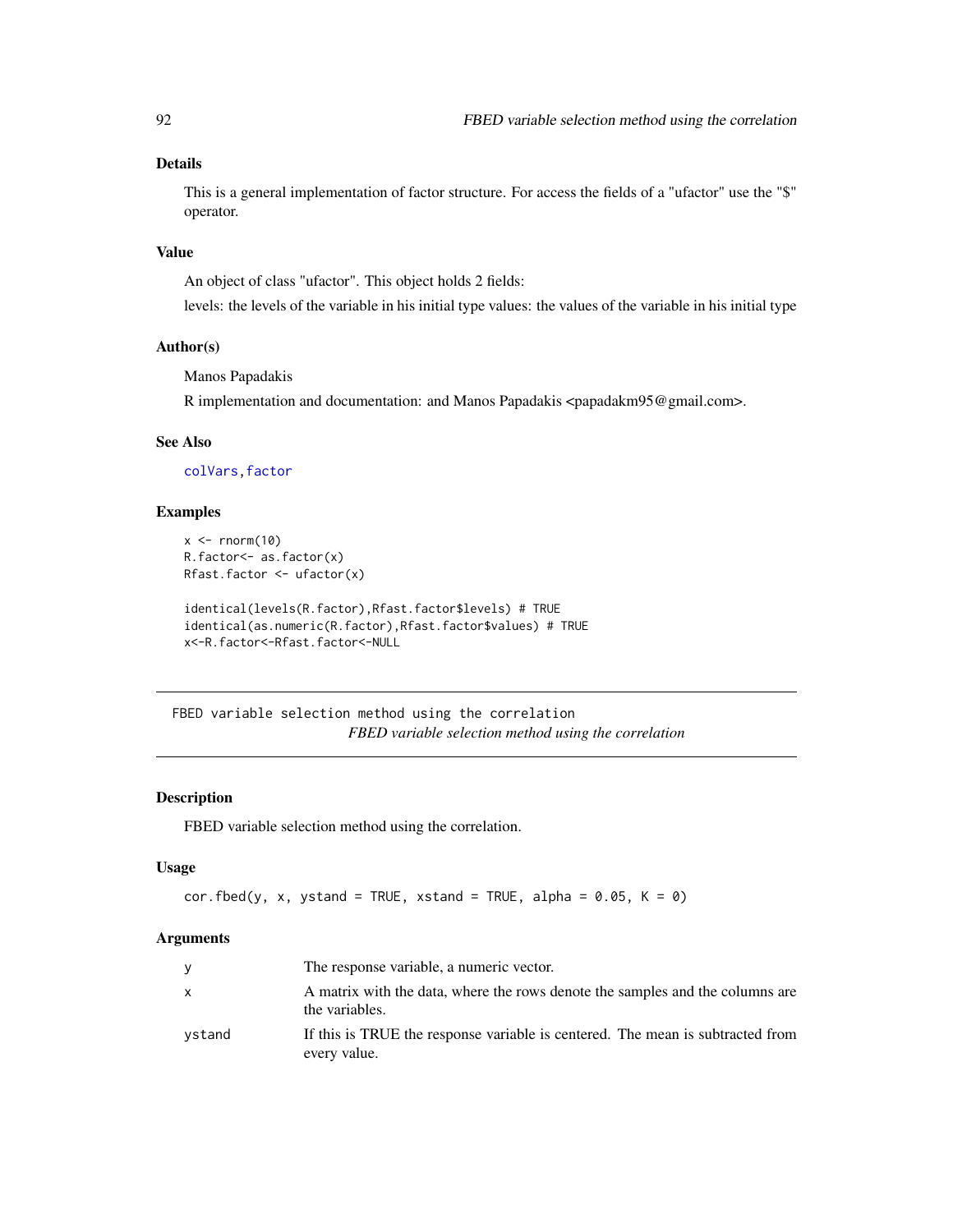# FBED variable selection method using the correlation 93

| xstand | If this is TRUE the independent variables are standardised.        |
|--------|--------------------------------------------------------------------|
| alpha  | The significance level, set to 0.05 by default.                    |
| К      | The number of times to repeat the process. The default value is 0. |

# Details

FBED stands for Forward Backward with Earcly Dropping. It is a variation of the classical forward selection, where at each step, only the statistically significant variables carry on. The rest are dropped. The process stops when no other variables can be selected. If  $K = 1$ , the process is repeated testing sequentially again all those that have not been selected. If  $K > 1$ , then this is repeated.

In the end, the backward selection is performed to remove any falsely included variables. This backward phase has not been implemented yet.

## Value

A list including:

| runtime | The duration of the process.                                                                                           |
|---------|------------------------------------------------------------------------------------------------------------------------|
| res     | A matrix with the index of the selected variable, their test statistic value and the<br>associated p-value.            |
| info    | A matrix with two columns. The cumulative number of variables selected and<br>the number of tests for each value of K. |

# Author(s)

Michail Tsagris

R implementation and documentation: Michail Tsagris <mtsagris@yahoo.gr>

## References

Giorgos Borboudakis and Ioannis Tsamardinos (2017). Forward-Backward Selection with Early Dropping. Arxiv preprint: https://arxiv.org/pdf/1705.10770.pdf

#### See Also

[cor.fsreg,](#page-59-0)[ompr,](#page-224-0)[correls](#page-62-0)[,fs.reg](#page-98-0)

```
x <- matrnorm(100, 100)
y \le - rnorm(100)a \leftarrow cor.fbed(y, x)a
x < - NULL
```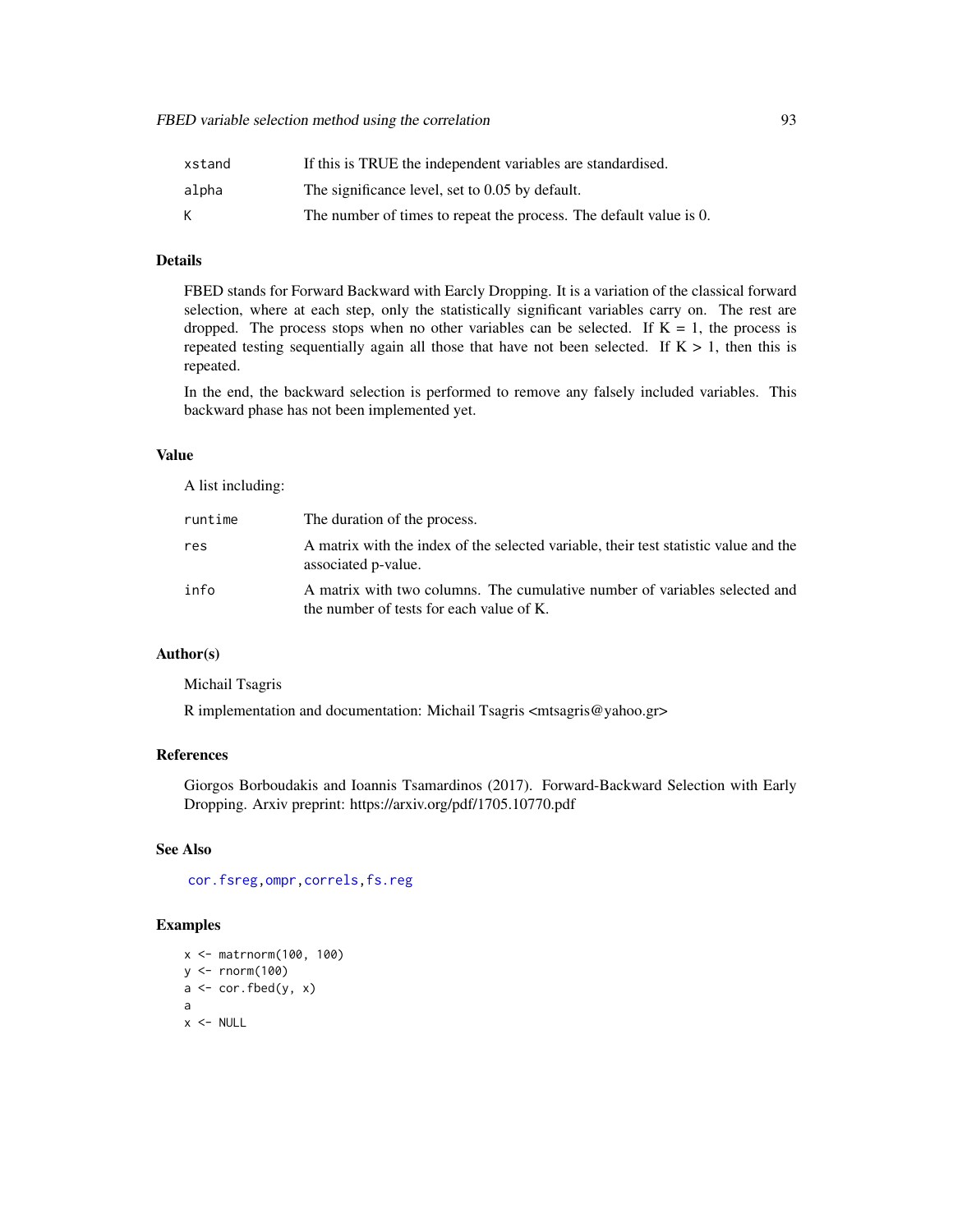Find element *Find element*

# Description

Search a value in an unordered vector.

## Usage

is\_element(x, key)

# Arguments

| x   | A vector or matrix with the data.           |
|-----|---------------------------------------------|
| key | A value to check if exists in the vector x. |

## Details

Find if the key exists in the vector and return returns TRUE/FALSE if the value is been found. If the vector is unordered it is fast but if the vector is ordered then use binary\_search. The functions is written in C++ in order to be as fast as possible.

# Value

TRUE/FALSE if the value is been found.

# Author(s)

Manos Papadakis

R implementation and documentation: Manos Papadakis <papadakm95@gmail.com>.

# See Also

[binary\\_search](#page-19-0) (buit-in R function)

```
x <- rnorm(500)
key <- x[50]
b <- is_element(x, key)
```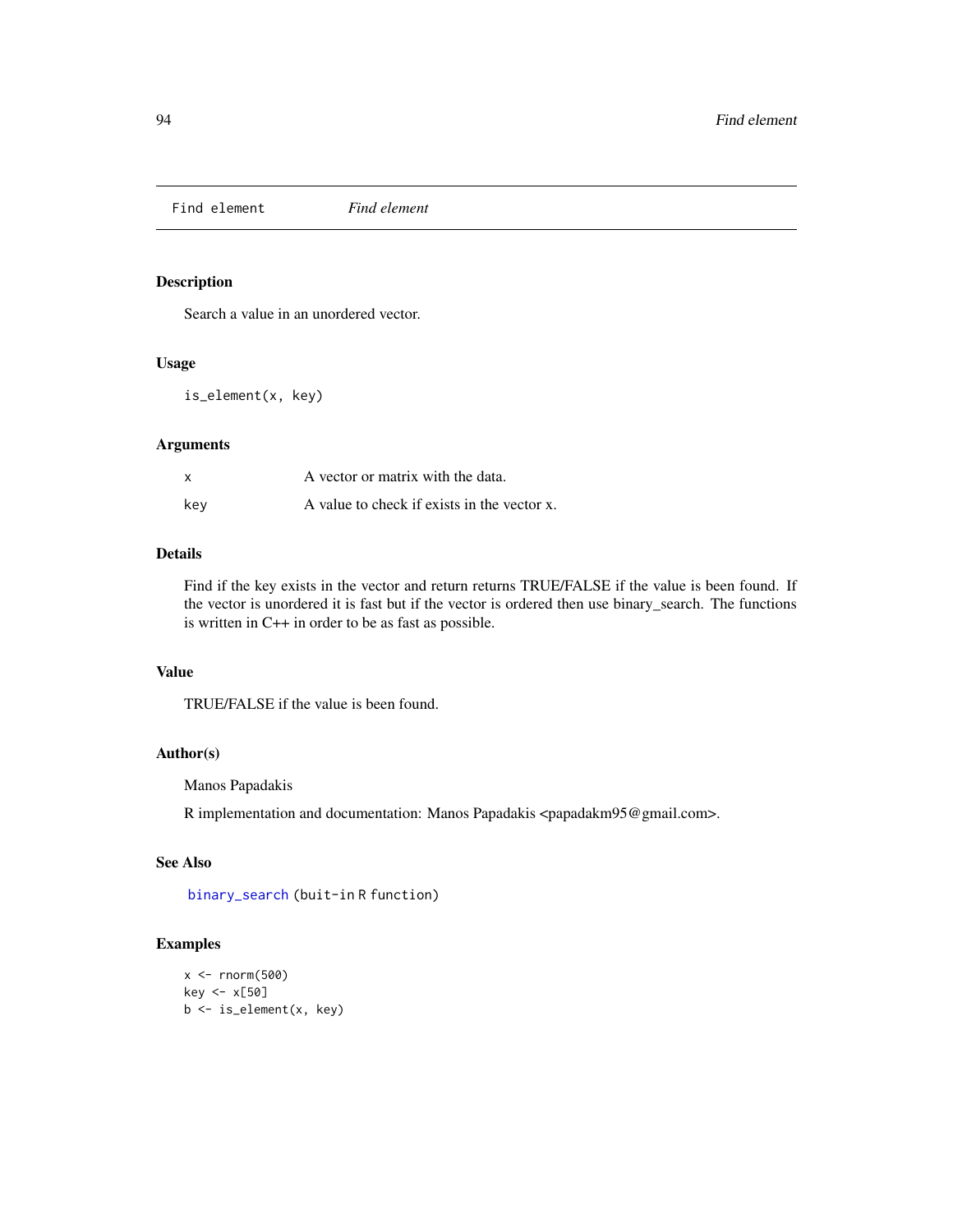Find the given value in a hash table *Find the given value in a hash table*

# <span id="page-94-0"></span>Description

Find the given value in a hash table or list.

#### Usage

hash.find(x,key)

# Arguments

| x   | A hash table or list.            |
|-----|----------------------------------|
| kev | The key for searching the table. |

## Details

This function search the given key.

## Value

If the given key exists return its value else returns 0.

# Author(s)

Manos Papadakis

R implementation and documentation: Manos Papadakis <papadakm95@gmail.com>

# See Also

[hash.list](#page-106-0)

```
x <- hash.list(letters,c(1:26))
value <- hash.find(x,"a")
x[["a"]]==value
```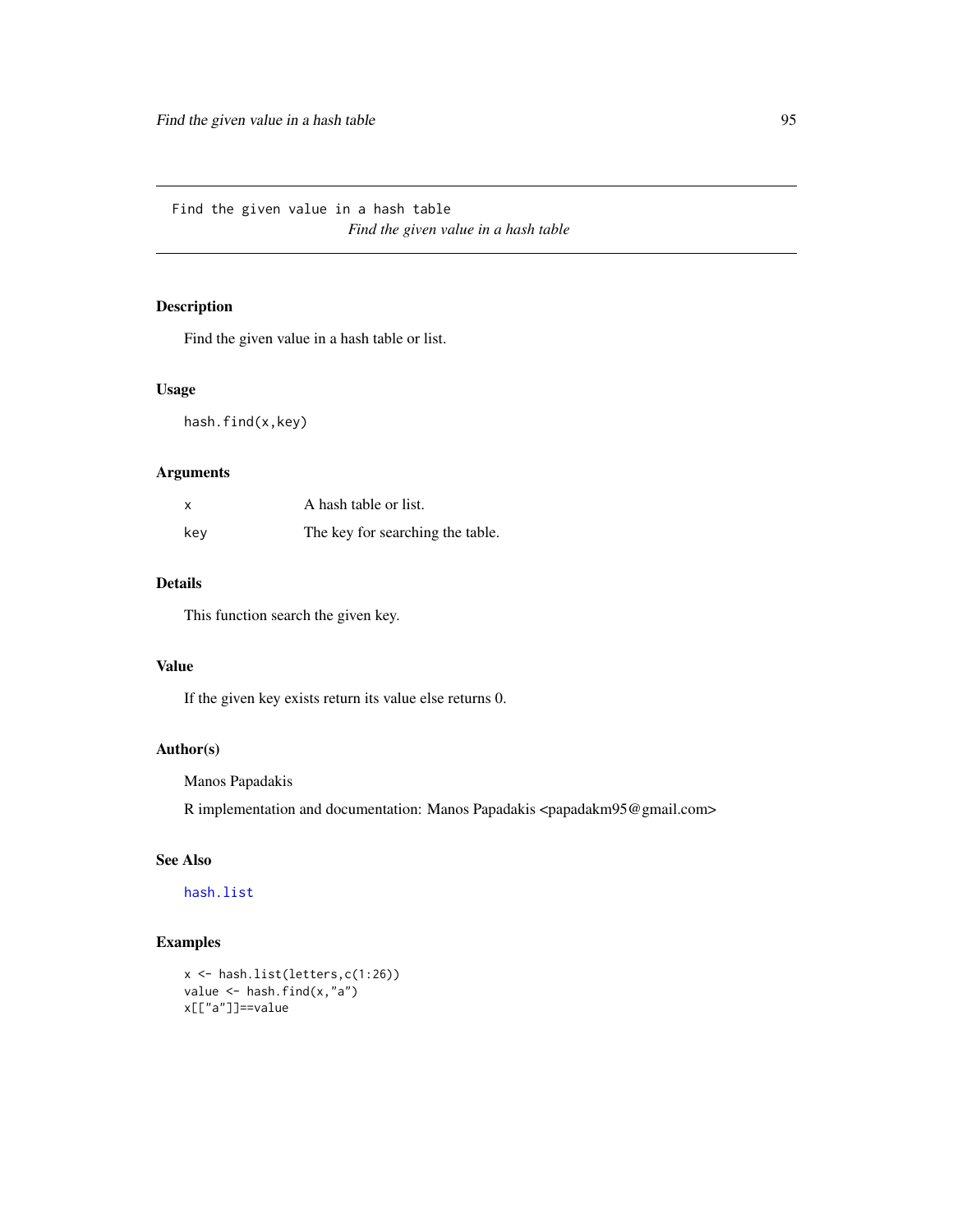Fitted probabilities of the Terry-Bradley model *Fitted probabilities of the Terry-Bradley model*

# Description

Fitted probabilities of the Terry-Bradley model.

## Usage

btmprobs(x, tol =  $1e-09$ )

#### Arguments

| $\mathsf{x}$ | A numerical square, usually not symmetric, matrix with discrete valued data.<br>Each entry is a frequency, to give an example, the number of wins. $x[i, j]$ is the |
|--------------|---------------------------------------------------------------------------------------------------------------------------------------------------------------------|
|              | number of wins of home team i against guest team j. $x[i, i]$ is the number of<br>wins of home team j against guest team i.                                         |
| tol          | The tolerance level to terminate the iterative algorithm.                                                                                                           |

## Details

It fits a Bradley-Terry model to the given matrix and returns the fitted probabilities only.

# Value

A list including:

| iters | The numbetr of iterations required.                                                                                                |
|-------|------------------------------------------------------------------------------------------------------------------------------------|
| probs | A vector with probabilities which sum to 1. This is the probability of win for<br>each item (or team in our hypothetical example). |

## Author(s)

Michail Tsagris

R implementation and documentation: Michail Tsagris <mtsagris@yahoo.gr> and Manos Papadakis <papadakm95@gmail.com>.

## References

Bradley R.A. and Terry M.E. (1952). Rank Analysis of Incomplete Block Designs: I. The Method of Paired Comparisons. Biometrika, 39(3/4):324-345.

Huang Tzu-Kuo, Ruby C. Weng and Chih-Jen Lin (2006). Generalized Bradley-Terry models and multi-class probability estimates. Journal of Machine Learning Research, 7:85-115.

Agresti A. (2002). Categorical Data Analysis (2nd ed). New York: Wiley.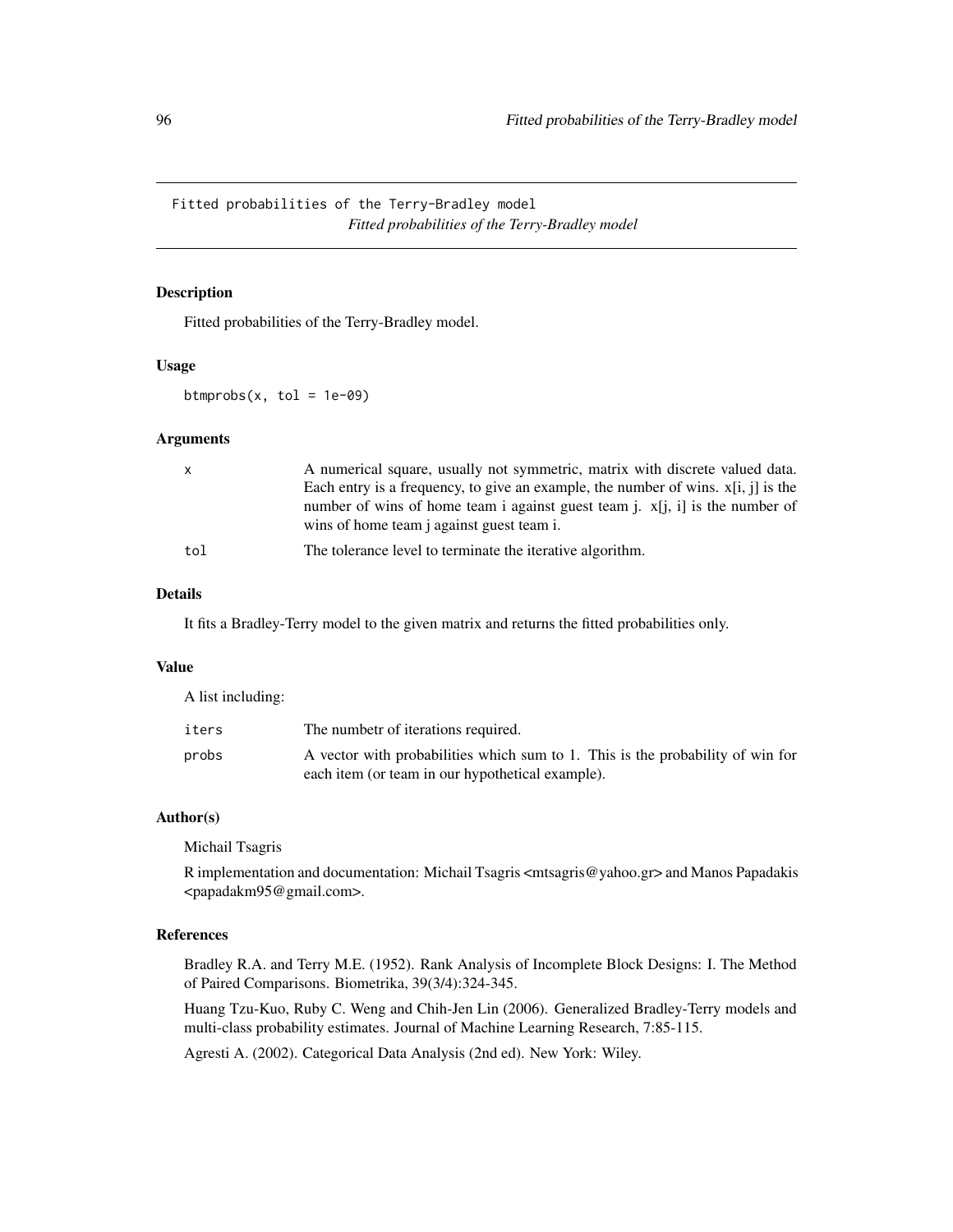# See Also

```
g2tests,poisson.anova,anova,poisson_only,poisson.mle
```
#### Examples

```
x <- matrix( rpois(10 * 10, 10), ncol = 10) ## not the best example though
res<-btmprobs(x)
```
Fitting a Dirichlet distribution via Newton-Rapshon *Fitting a Dirichlet distribution via Newton-Rapshon*

## Description

Fitting a Dirichlet distribution via Newton-Rapshon.

# Usage

diri.nr2(x, type = 1, tol =  $1e-07$ )

# Arguments

| <b>x</b> | A matrix containing the compositional data. Zeros are not allowed.                                                                                                                                                                                                                                                                                       |
|----------|----------------------------------------------------------------------------------------------------------------------------------------------------------------------------------------------------------------------------------------------------------------------------------------------------------------------------------------------------------|
| type     | Type 1 uses a vectorised version of the Newton-Raphson (Minka, 2012). In<br>high dimensions this is to be preferred. If the data are too concentrated, regard-<br>less of the dimensions, this is also to be preferrred. Type 2 uses the regular<br>Newton-Raphson, with matrix multiplications. In small dimensions this can be<br>considerably faster. |
| tol      | The tolerance level idicating no further increase in the log-likelihood.                                                                                                                                                                                                                                                                                 |

# Details

Maximum likelihood estimation of the parameters of a Dirichlet distribution is performed via Newton-Raphson. Initial values suggested by Minka (2012) are used.

## Value

A list including:

| loglik | The value of the log-likelihood. |
|--------|----------------------------------|
| param  | The estimated parameters.        |

#### Author(s)

Michail Tsagris and Manos Papadakis

R implementation and documentation: Michail Tsagris <mtsagris@yahoo.gr> and Manos Papadakis <papadakm95@gmail.com>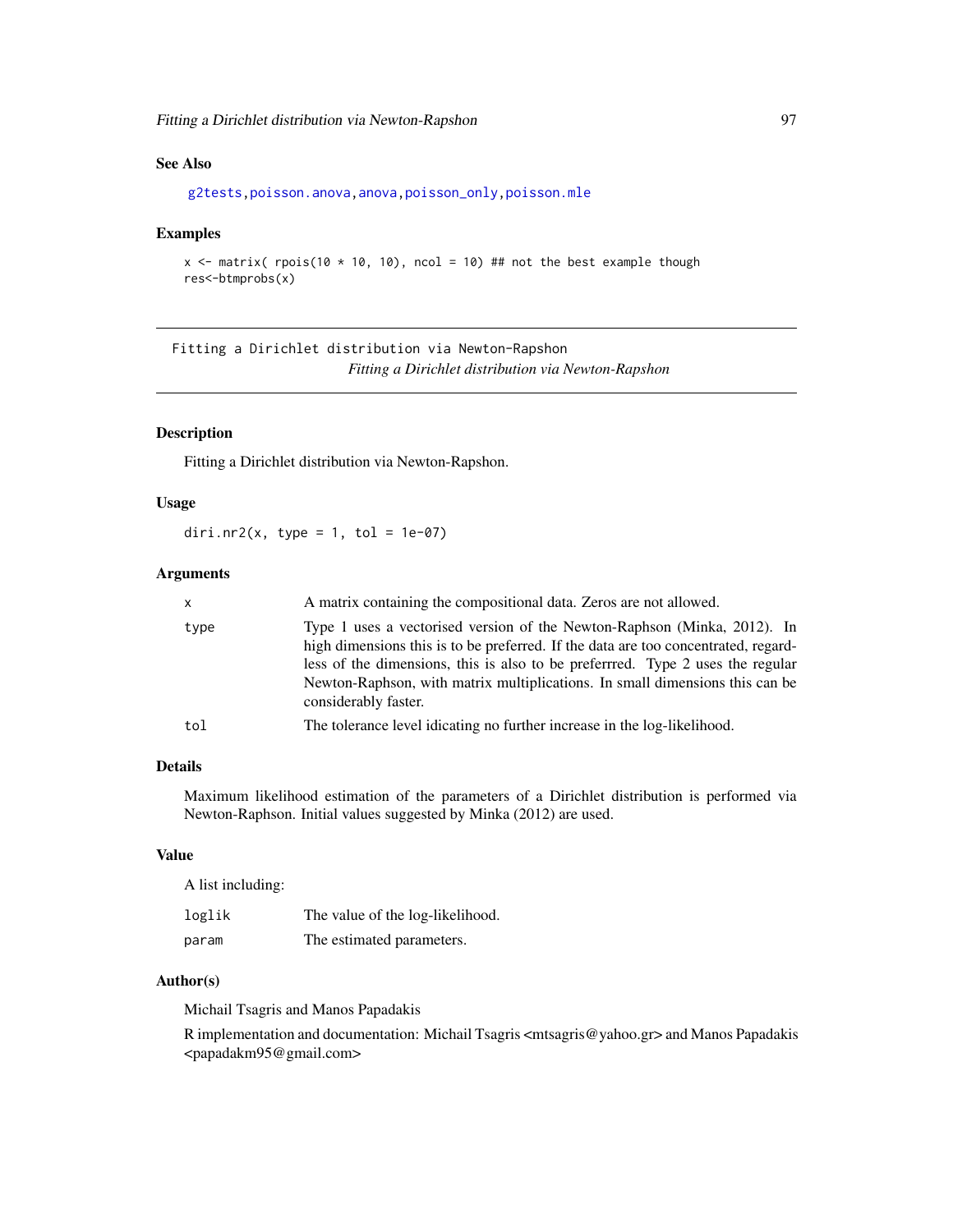#### References

Minka Thomas (2012). Estimating a Dirichlet distribution. Technical report.

Ng Kai Wang, Guo-Liang Tian, and Man-Lai Tang (2011). Dirichlet and related distributions: Theory, methods and applications. John Wiley & Sons.

#### See Also

[beta.mle](#page-196-0)

# Examples

```
x \le matrix( rgamma(100 * 4, c(5, 6, 7, 8), 1), ncol = 4)
x \leftarrow x / rowsums(x)res<-diri.nr2(x)
```
Floyd-Warshall algorithm

*Floyd-Warshall algorithm for shortest paths in a directed graph*

#### **Description**

Floyd-Warshall algorithm for shortest paths in a directed graph.

#### Usage

floyd(x)

#### Arguments

x The adjacency matrix of a directed graph. A positive number (including) in x[i, j] indicates that there is an arrow from i to j and it also shows the cost of going from i to j. Hence, the algorithm will find not only the shortest path but also the with the smallest cost. A value of NA means that there is no path. Put positive number only, as negative will cause problems.

## Details

The Floyd-Warshall algorithm is designed to find the shortest path (if it exists) between two nodes in a graph.

#### Value

A matrix, say z, with 0 and positive numbers. The elements denote the length of the shortest path between each pair of points. If  $z[i, j]$  is zero it means that there is no cost from i to j. If  $z[i, j]$  has a positive value it means that the length of going from i to j is equal to that value.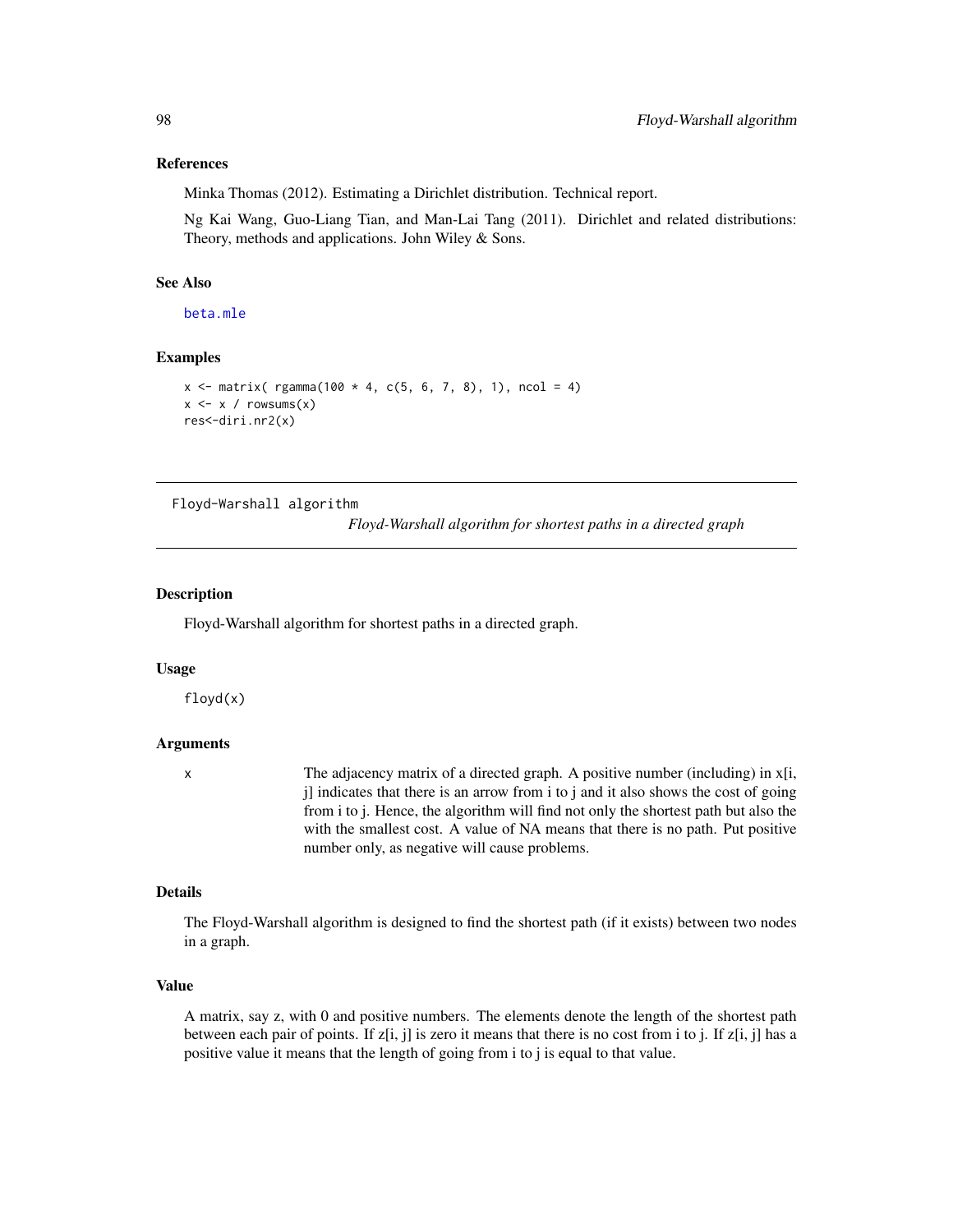# Author(s)

John Burkardt (C++ code)

Ported into R and documentation: Manos Papadakis <papadakm95@gmail.com>.

## References

Floyd, Robert W. (1962). Algorithm 97: Shortest Path. Communications of the ACM. 5(6): 345. Warshall, Stephen (1962). A theorem on Boolean matrices. Journal of the ACM. 9 (1): 11-12. https://en.wikipedia.org/wiki/Floyd

# See Also

[colSort,rowSort](#page-261-0)

## Examples

```
x <- matrix(NA, 10, 10)
x[sample(1:100, 10)] <- rpois(10, 3)
res<-floyd(x)
```
Forward selection with generalised linear regression models *Variable selection in generalised linear regression models with forward selection*

## <span id="page-98-0"></span>Description

Variable selection in generalised linear regression models with forward selection

# Usage

fs.reg(y, ds, sig =  $0.05$ , tol =  $2$ , type = "logistic")

# Arguments

| y   | The dependent variable. This can either be a binary numeric $(0, 1)$ or a vector<br>with integers (numeric or integer class), count data. The first case is for the<br>binary logistic regression and the second for the Poisson regression.                                              |
|-----|-------------------------------------------------------------------------------------------------------------------------------------------------------------------------------------------------------------------------------------------------------------------------------------------|
| ds  | The dataset; provide a matrix where columns denote the variables and the rows<br>the observations. The variables must be continuous, no categorical variables are<br>accepted.                                                                                                            |
| sig | Significance level for assessing the p-values significance. Default value is 0.05.                                                                                                                                                                                                        |
| tol | The difference bewtween two successive values of the stopping rule. By default<br>this is is set to 2. If for example, the BIC difference between two succesive mod-<br>els is less than 2, the process stops and the last variable, even though significant<br>does not enter the model. |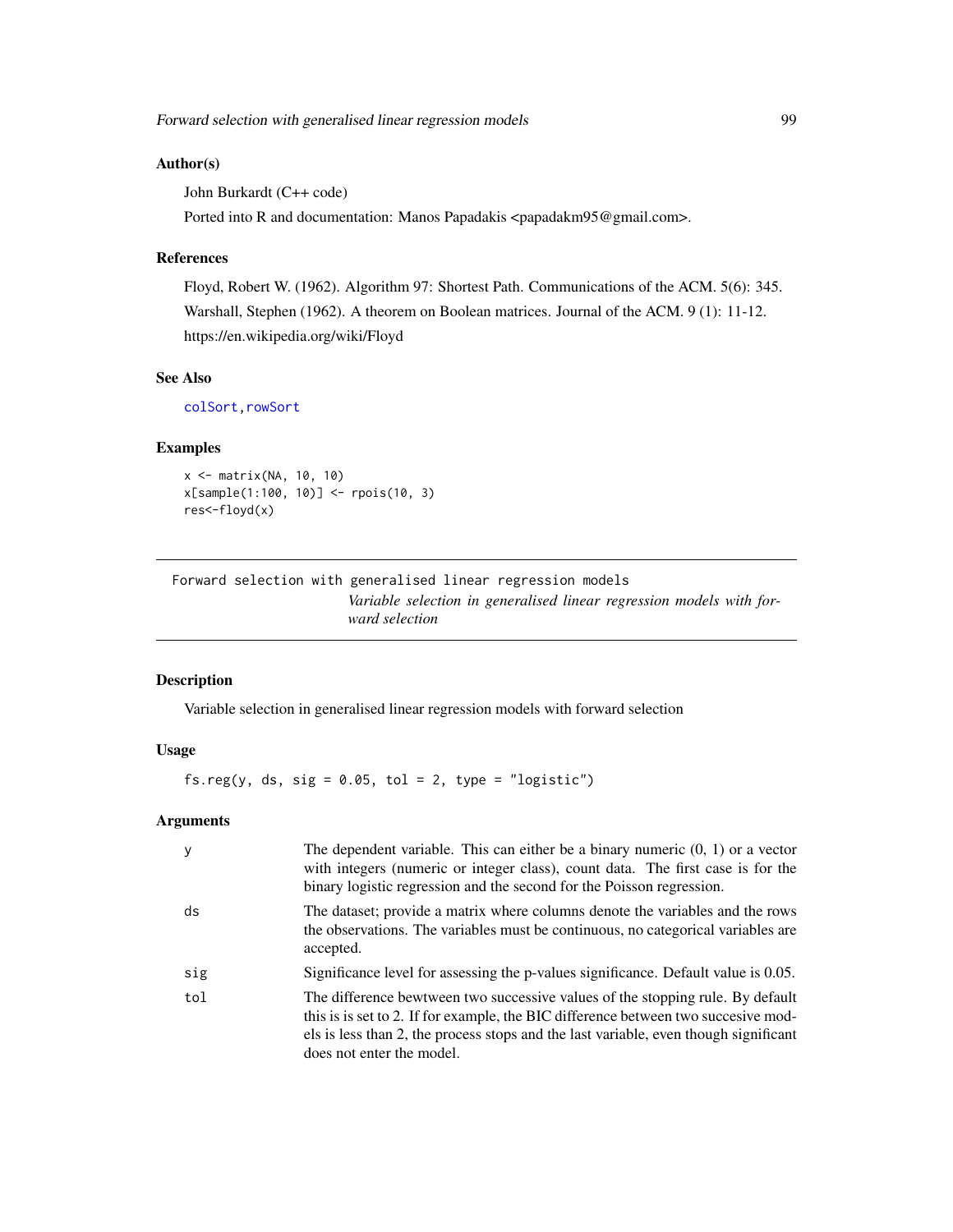type If you have a binary dependent variable, put "logistic" or "quasibinomial". If you have percentages, values between 0 and 1, including 0 and or 1, use "quasibinomial" as well. If you have count data put "poisson".

# Details

The classical forward regression is implemented. The difference is that we have an extra step of check. Even if a variable is significant, the BIC of the model (with that variable) is calculated. If the decrease from the previous BIC (of the model without this variable) is less thatn a prespecified by the user value (default is 2) the variable wil enter. This way, we guard somehow against over-fitting.

#### Value

A matrix with for columns, the selected variables, the logarithm of their p-value, their test statistic and the BIC of the model with these variables included. If no variable is selected, the matrix is empty.

## Author(s)

Marios Dimitriadis

Documentation: Marios Dimitriadis <kmdimitriadis@gmail.com>.

#### See Also

[cor.fsreg](#page-59-0)[,logistic\\_only,poisson\\_only,](#page-174-0)[glm\\_logistic,glm\\_poisson](#page-127-0)

# Examples

```
## Not run:
set.seed(123)
#simulate a dataset with continuous data
x <- matrnorm(100, 50)
y <- rpois(100, 10)
a \leftarrow fs.reg(y, x, sig = 0.05, tol = 2, type = "poisson")x < - NULL
## End(Not run)
```
G-square and Chi-square test of conditional indepdence *G-square test of conditional indepdence*

## Description

G-square test of conditional indepdence with and without permutations.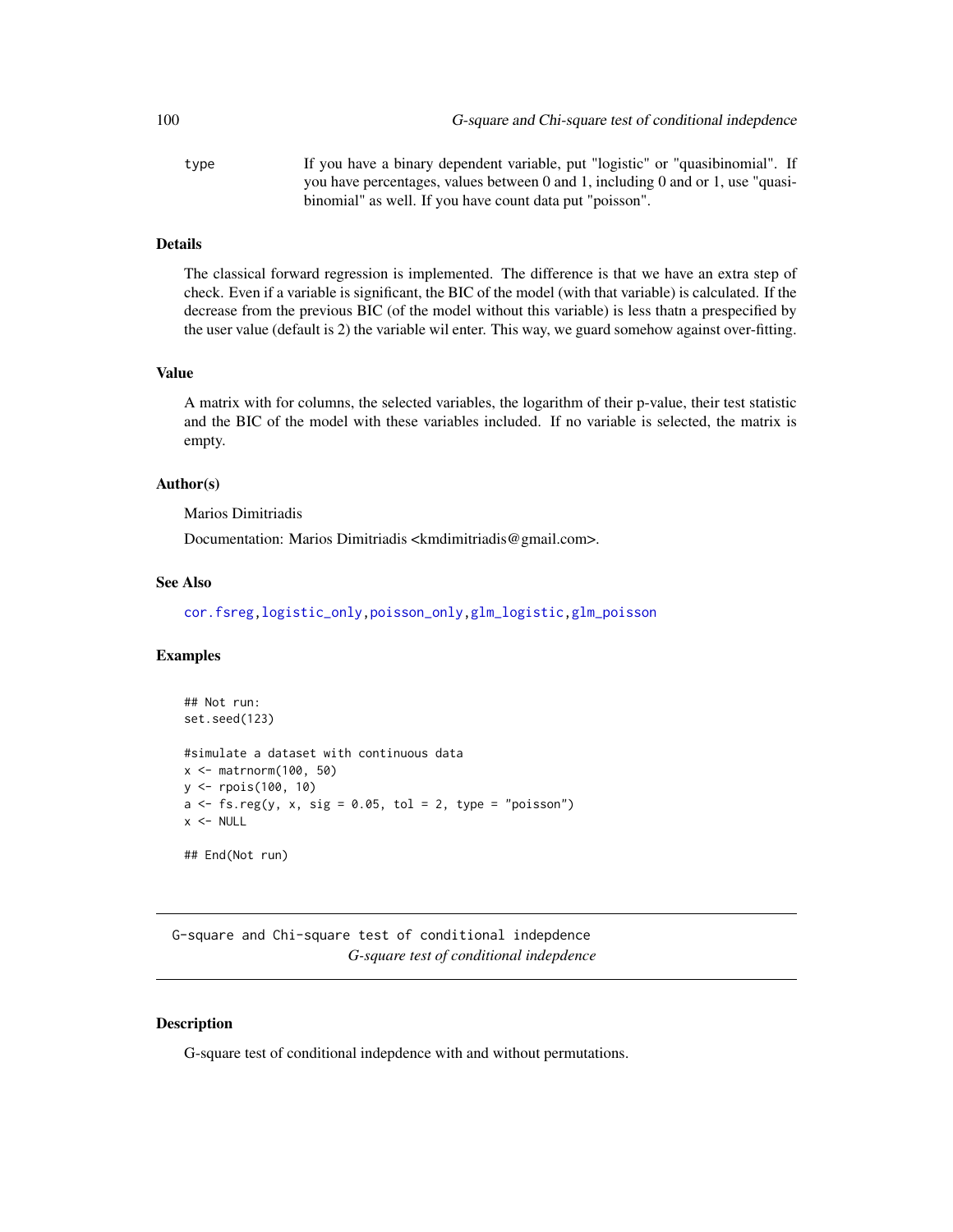# Usage

```
g2Test(data, x, y, cs, dc)
g2Test_perm(data, x, y, cs, dc, nperm)
chi2Test(data, x, y, cs, dc)
```
## Arguments

| data      | A numerical matrix with the data. The minimum must be 0, otherwise the<br>function can crash or will produce wrong results. The data must be consecu-<br>tive numbers.                                                                                                                                                                                                  |
|-----------|-------------------------------------------------------------------------------------------------------------------------------------------------------------------------------------------------------------------------------------------------------------------------------------------------------------------------------------------------------------------------|
| X         | A number between 1 and the number of columns of data. This indicates which<br>variable to take.                                                                                                                                                                                                                                                                         |
| У         | A number between 1 and the number of columns of data (other than x). This<br>indicates the other variable whose independence with x is to be tested.                                                                                                                                                                                                                    |
| <b>CS</b> | A vector with the indices of the variables to condition upon. It must be non<br>zero and between 1 and the number of variables. If you want unconditional<br>independence test see g2Test_univariate and g2Test_univariate_perm. If<br>there is an overlap between x, y and cs you will get $0$ as the value of the test<br>statistic.                                  |
| dc        | A numerical value equal to the number of variables (or columns of the data ma-<br>trix) indicating the number of distinct, unique values (or levels) of each variable.<br>Make sure you give the correct numbers here, otherwise the degrees of freedom<br>will be wrong.                                                                                               |
| nperm     | The number of permutations. The permutations test is slower than without per-<br>mutations and should be used with small sample sizes or when the contigency<br>tables have zeros. When there are few variables, R's "chisq.test" function is<br>faster, but as the number of variables increase the time difference with R's pro-<br>cedure becomes larger and larger. |

# Details

The functions calculates the test statistic of the  $G<sup>2</sup>$  test of conditional independence between x and y conditional on a set of variable(s) cs.

# Value

A list including:

| statistic | The $G^2$ or $chi^2$ test statistic.          |
|-----------|-----------------------------------------------|
| df        | The degrees of freedom of the test statistic. |
| X         | The row or variable of the data.              |
|           | The column or variable of the data.           |

# Author(s)

Giorgos Borboudakis. The permutation version used a C++ code by John Burkardt. R implementation and documentation: Manos Papadakis <papadakm95@gmail.com>.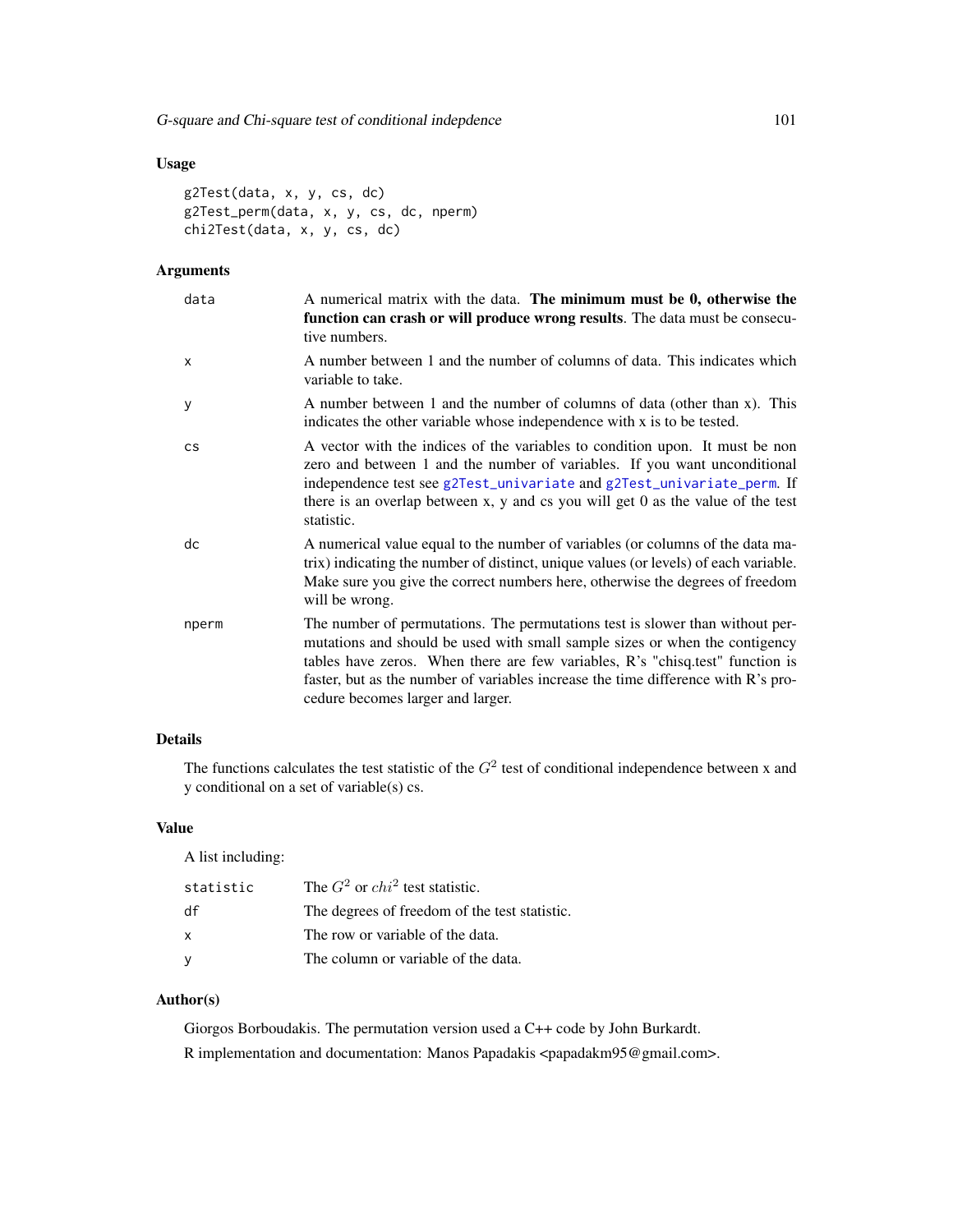## References

Tsamardinos, I., & Borboudakis, G. (2010). Permutation testing improves Bayesian network learning. In Joint European Conference on Machine Learning and Knowledge Discovery in Databases (pp. 322-337). Springer Berlin Heidelberg

# See Also

[g2Test\\_univariate,g2Test\\_univariate\\_perm](#page-181-0)[,correls,](#page-62-0)[univglms](#page-171-0)

#### Examples

```
nvalues <- 3
nvars <-10nsamples <- 5000
data <- matrix( sample( 0:(nvalues - 1), nvars * nsamples, replace = TRUE ), nsamples, nvars )
dc <- rep(nvalues, nvars)
res<-g2Test( data, 1, 2, 3, c(3, 3, 3) )
res<-g2Test_perm( data, 1, 2, 3, c(3, 3, 3), 1000 )
dc<-data<-NULL
```
Gamma regression with a log-link

*Gamma regression with a log-link*

## Description

Gamma regression with a log-link.

#### Usage

gammareg(y, x, tol = 1e-07, maxiters =  $100$ )  $gamma( y, tol = 1e-08, maxiters = 50)$ 

# Arguments

| y        | The dependent variable, a numerical variable with non negative numbers. |
|----------|-------------------------------------------------------------------------|
| X        | A matrix or data frame with the indendent variables.                    |
| tol      | The tolerance value to terminate the Newton-Raphson algorithm.          |
| maxiters | The maximum number of iterations that can take place in the regression. |

## Details

The gamma.reg fits a Gamma regression with a log-link. The gamma.con fits a Gamma regression with a log link with the intercept only ( $glm(y \sim 1, Gamma(log))$ ).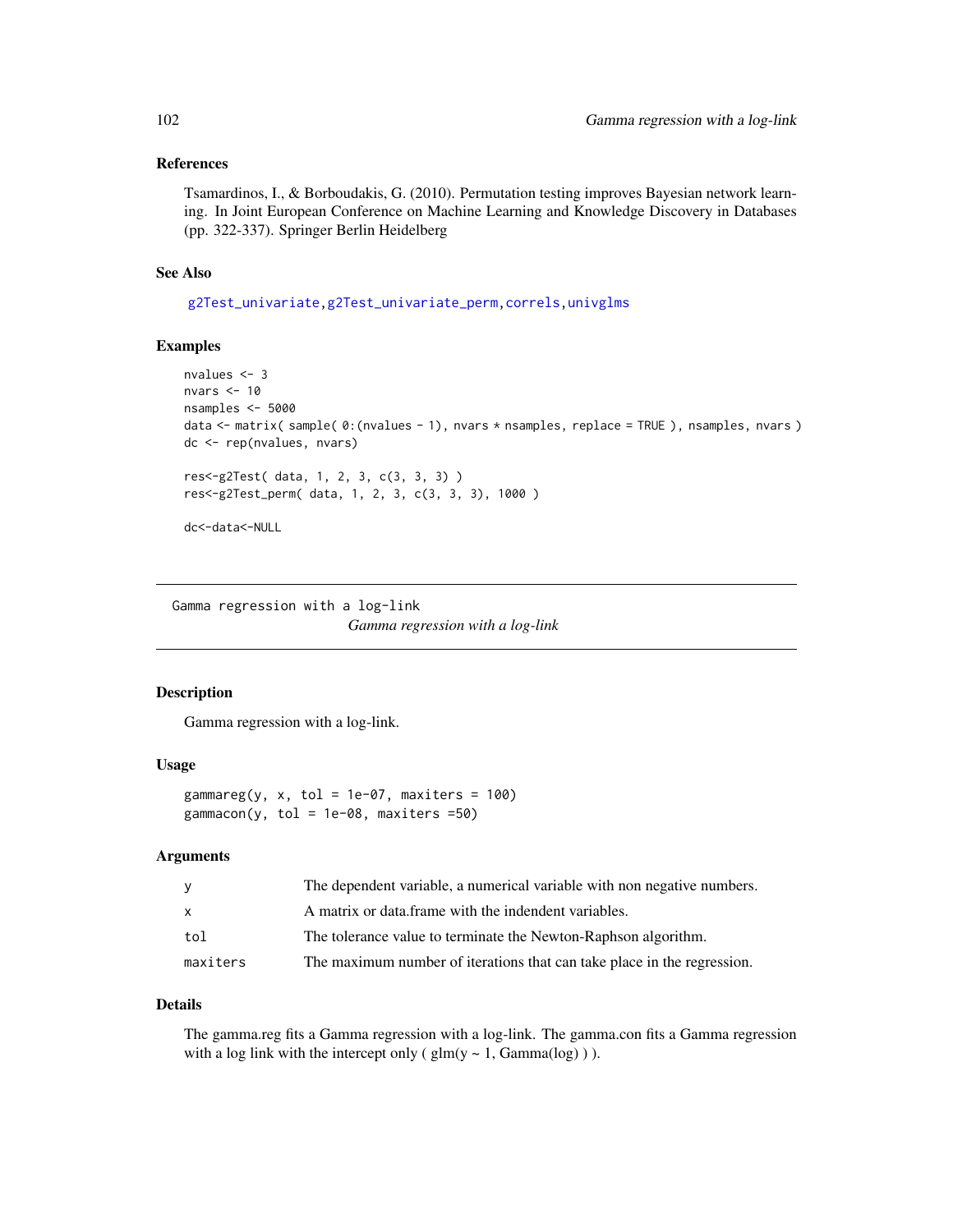# Value

A list including:

| deviance | The deviance value.                                                                                                                                                                 |
|----------|-------------------------------------------------------------------------------------------------------------------------------------------------------------------------------------|
| phi      | The dispersion parameter $(\phi)$ of the regression. This is necessary if you want<br>to perform an F hypothesis test for the significance of one or more independent<br>variables. |
| be       | The regression coefficient(s).                                                                                                                                                      |
| info     | The number of iterations, the deviance and the dispersion parameter.                                                                                                                |

# Author(s)

Michail Tsagris

R implementation and documentation: Michail Tsagris <mtsagris@yahoo.gr>.

# References

McCullagh, Peter, and John A. Nelder. Generalized linear models. CRC press, USA, 2nd edition, 1989.

#### See Also

[gammaregs,](#page-167-0)[normlog.reg](#page-102-0)[,invgauss.reg](#page-117-0)

# Examples

```
y <- abs( rnorm(100) )
x \le matrix( rnorm(100 \star 2), ncol = 2)
mod \leq glm(y \sim x, family = Gamma(log))
res<-summary(mod)
## Not run:
res<-gammareg(y, x)
## End(Not run)
mod \leq glm(y \sim 1, family = Gamma(log) )res<-summary(mod)
res<-gammacon(y)
```
Gaussian regression with a log-link *Gaussian regression with a log-link*

# <span id="page-102-0"></span>Description

Gaussian regression with a log-link.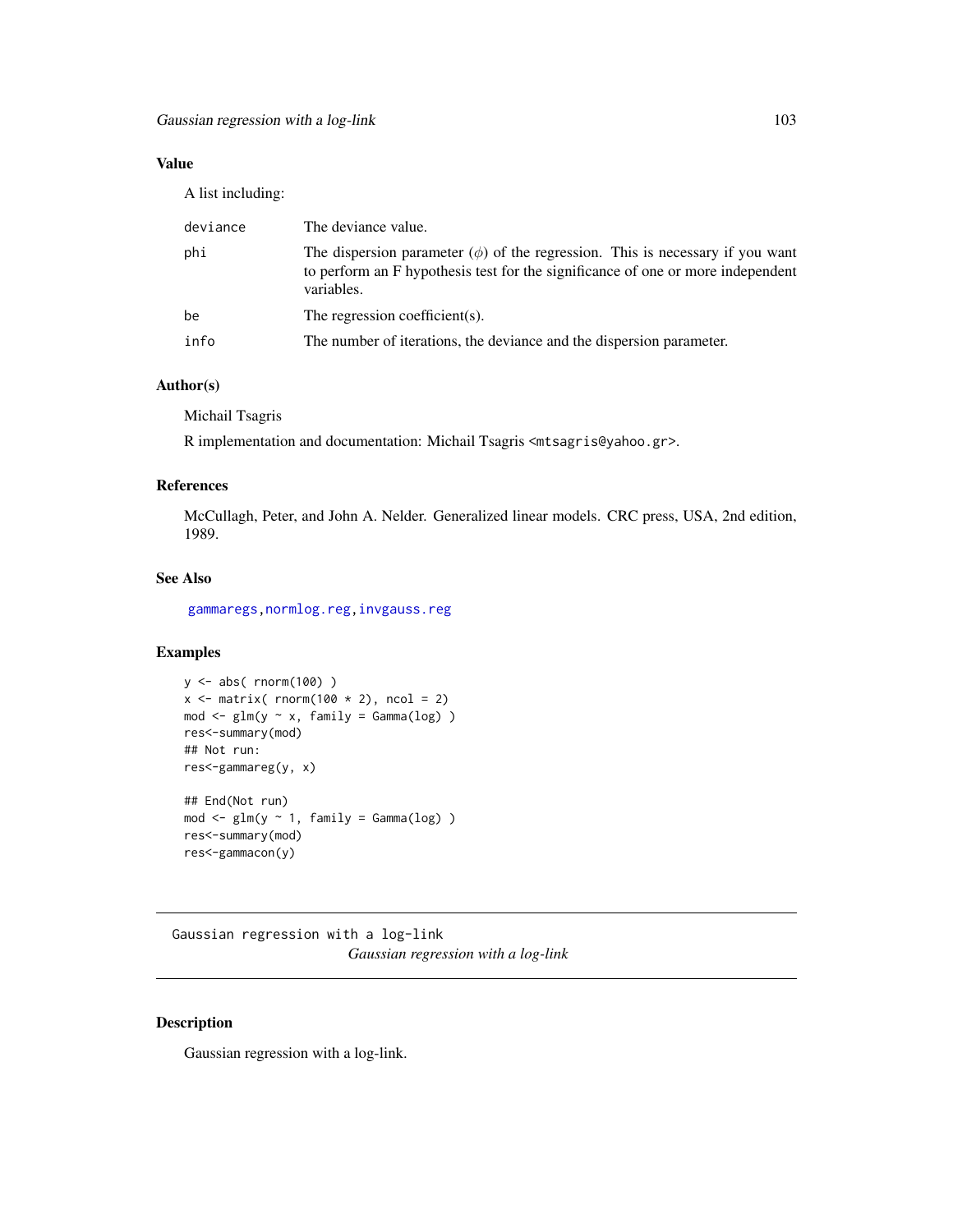## Usage

normlog.reg(y,  $x$ , tol = 1e-07, maxiters = 100)

## Arguments

| y            | The dependent variable, a numerical variable with non negative numbers. |
|--------------|-------------------------------------------------------------------------|
| $\mathsf{x}$ | A matrix or data frame with the indendent variables.                    |
| tol          | The tolerance value to terminate the Newton-Raphson algorithm.          |
| maxiters     | The maximum number of iterations that can take place in the regression. |

# Details

A Gaussian regression with a log-link is fitted.

#### Value

A list including:

|          | The number of iterations required by the Newton-Raphson |
|----------|---------------------------------------------------------|
| loglik   | The log-likelihood value.                               |
| deviance | The deviance value.                                     |
| be       | The regression coefficients                             |

# Author(s)

Stefanos Fafalios

R implementation and documentation: Stefanos Fafalios <stefanosfafalios@gmail.com>

## See Also

[normlog.regs,](#page-167-0)[score.glms](#page-159-0)[,prop.regs](#page-232-0)[,allbetas](#page-165-0)

```
## Not run:
y <- abs( rnorm(100) )
x \le - matrix( rnorm(100 \star 2), ncol = 2)
a <- normlog.reg(y, x)
b \leq glm(y \sim x, family = gaussian(log))
summary(b)
a
## End(Not run)
```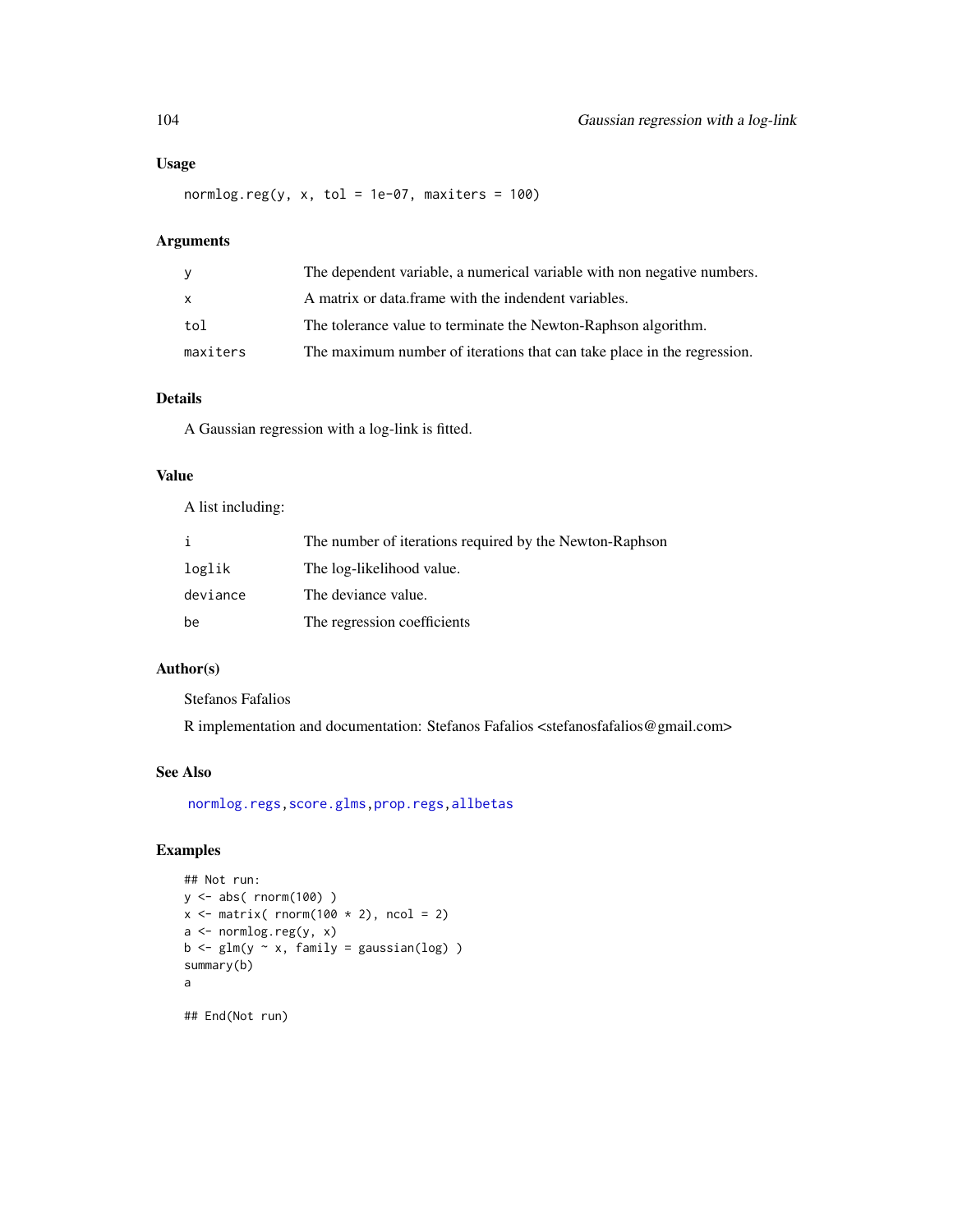Generates random values from a normal and puts them in a matrix *Generates random values from a normal and puts them in a matrix*

#### Description

Generates random values from a normal and puts them in a matrix.

#### Usage

matrnorm(n, p)

#### Arguments

| The sample size, the number of rows the matrix will have.            |
|----------------------------------------------------------------------|
| The dimensionality of the data, the nubmer of columns of the matrix. |

#### Details

How many times did you have to simulated data from a (standard) normal distribution in order to test something? For example, in order to see the speed of [logistic\\_only](#page-174-0), one needs to generate a matrix with predictor variables. The same is true for other similar functions. In [sftests](#page-161-0), one would like to examine the typer I error of this test under the null hypothesis.

By using the Ziggurat method of generating standard normal variates, this function is really fast when you want to generate big matrices.

#### Value

An n x p matrix with data simulated from a standard normal distribution.

#### Author(s)

Michail Tsagris

R implementation and documentation: Michail Tsagris <mtsagris@yahoo.gr>

## See Also

[rvmf](#page-253-0), Rnorm, rmvnorm, [rvonmises](#page-237-0)

## Examples

x <- matrnorm(100, 100)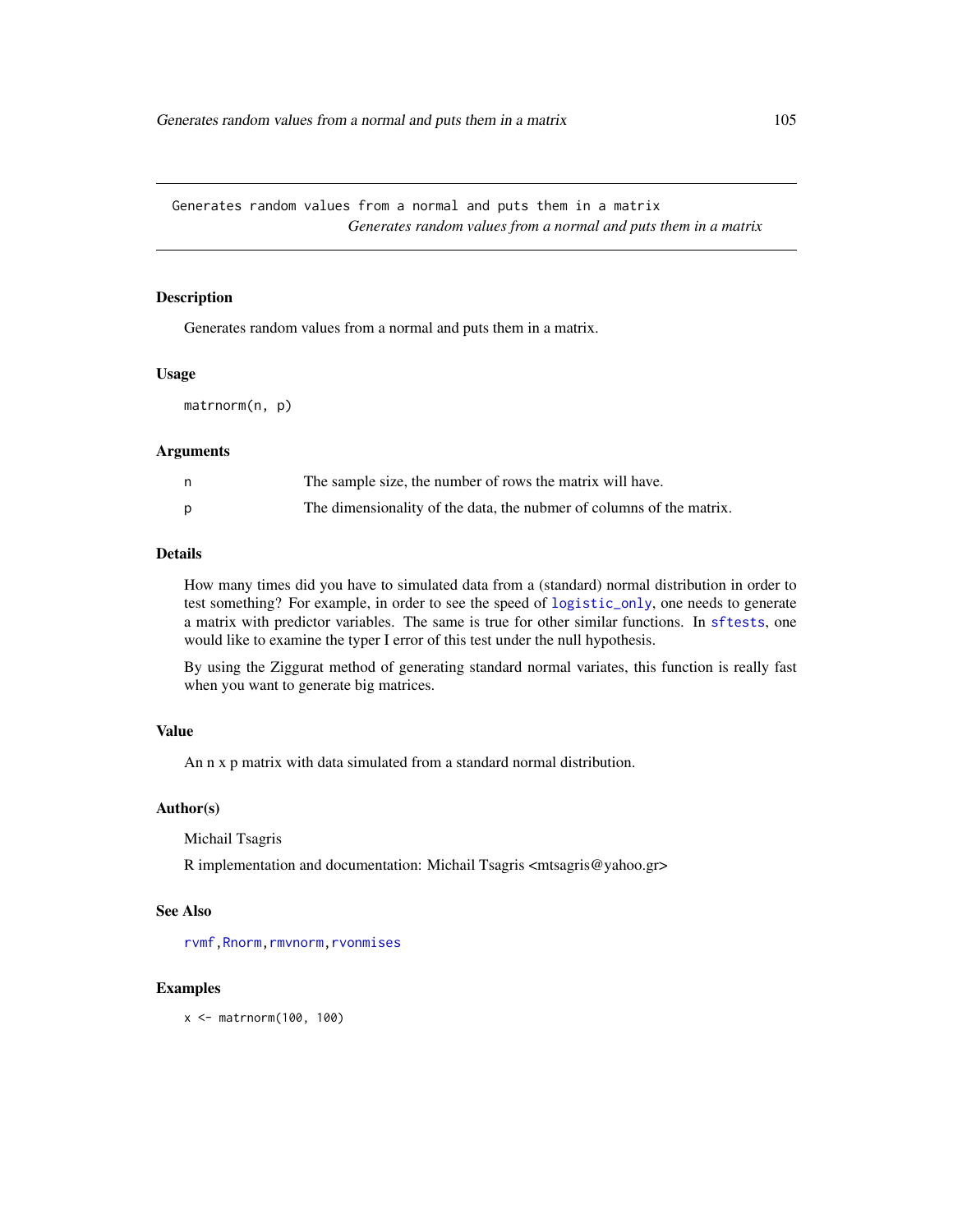Get specific columns/rows fo a matrix *Get specific columns/rows fo a matrix*

# Description

Get specific columns/rows of a matrix.

## Usage

```
columns(x,indices)
rows(x,indices)
```
## Arguments

| $\boldsymbol{\mathsf{x}}$ | A matrix with data.                 |
|---------------------------|-------------------------------------|
| indices                   | An integer vector with the indices. |

# Value

A matrix with the specific columns/rows of argumment indices.

## Author(s)

Manos Papadakis

R implementation and documentation: Manos Papadakis <papadakm95@gmail.com>.

## See Also

[rowMins](#page-245-0)[,rowFalse](#page-246-0)[,nth,](#page-37-0)[colrange,](#page-40-0)[colMedians,](#page-36-0)[colVars](#page-45-0)[,colSort,rowSort](#page-261-0)[,rowTrue](#page-246-0)

# Examples

```
x <- matrix(runif(100*100),100,100)
indices = sample(1:100,50)
all.equal(x[,indices],columns(x,indices))
all.equal(x[indices,],rows(x,indices))
```
x<-indices<-NULL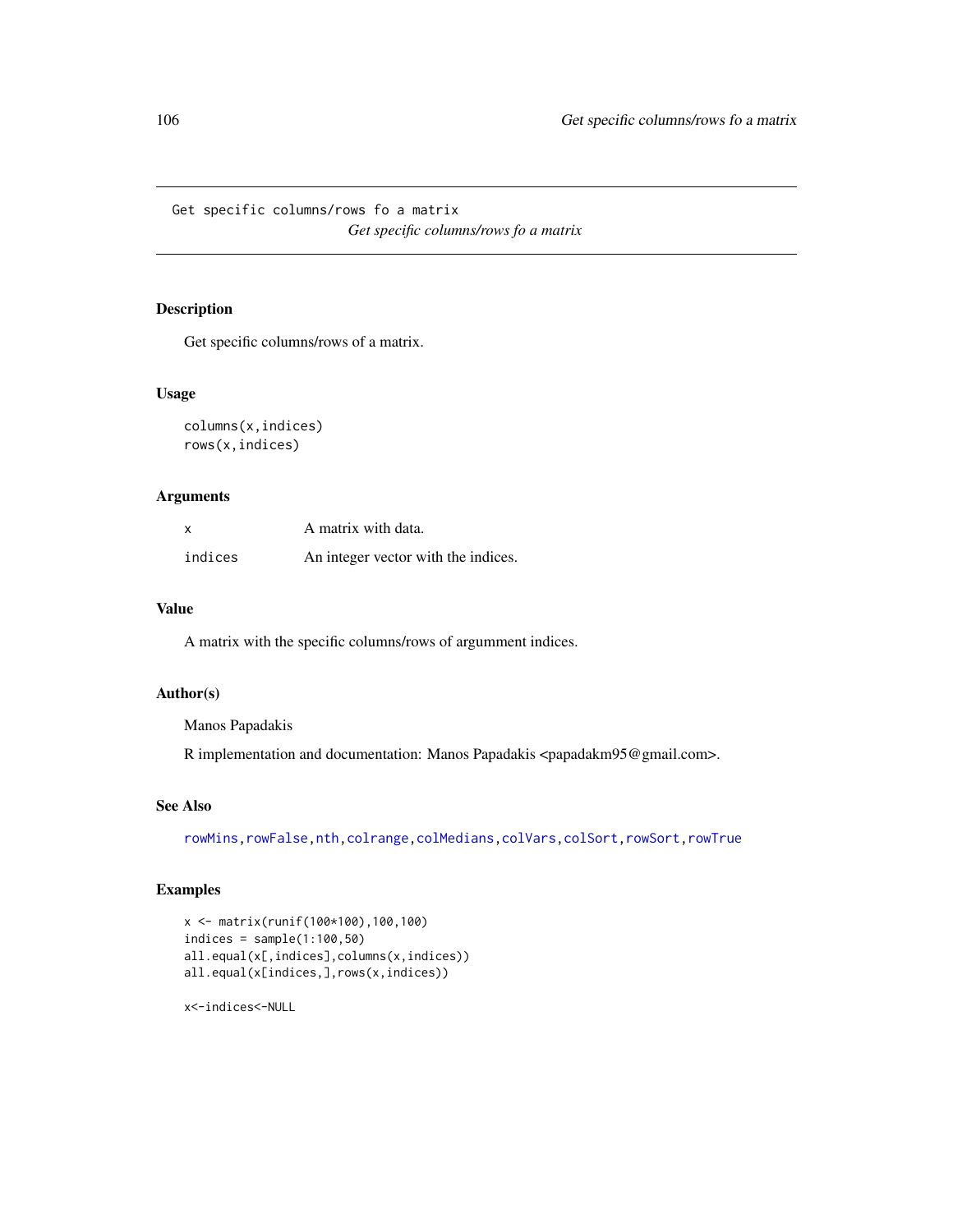# <span id="page-106-0"></span>Description

Hash - Pair function.

# Usage

hash.list(key,x)

# Arguments

| key | The keys of the given values. |
|-----|-------------------------------|
| x   | The values.                   |

## Details

This function pairs each item of of key and value make a unique hash table.

#### Value

Returns the hash-list table.

# Author(s)

Manos Papadakis

R implementation and documentation: Manos Papadakis <papadakm95@gmail.com>

# See Also

[hash.find](#page-94-0)

```
x <- hash.list(letters,c(1:26))
x[["a"]]==1
```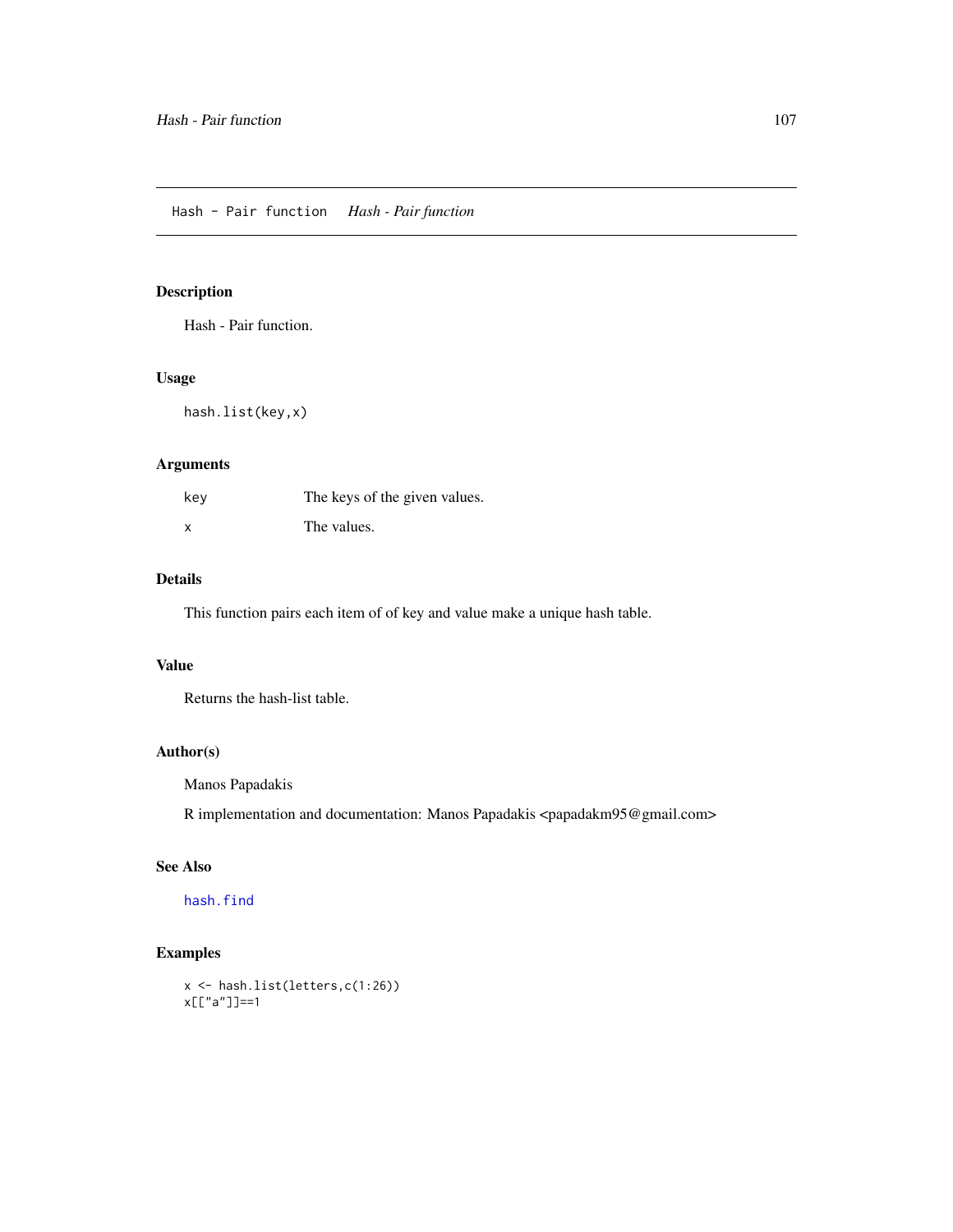Hash object *Hash object*

# Description

Hash object.

# Usage

```
Hash(keys=NULL, values=NULL)
Hash.key.multi(x, \ldots, sep = "")
## S3 replacement method for class 'Hash'
x[\ldots, sep = " " ] <- value
## S3 method for class 'Hash'
x[\ldots,sep = " "]
## S3 method for class 'Hash'
print(x, \ldots)## S3 method for class 'Hash'
length(x)
```
#### Arguments

| x      | A Hash object, using Hash function.                                   |
|--------|-----------------------------------------------------------------------|
| values | A vector with the values you want to store.                           |
| value  | The values you want to store.                                         |
| keys   | A vector with keys for each values.                                   |
| sep    | A character value using to separate the multiple keys for each value. |
|        | One or more values for access or find elements.                       |

#### Details

If you want to delete a key just insert the global variable "Rfast:::delete".

Hash: Create Hash object where every key has a value. Specify the type from the beggining (for speed). Use the argument "type" with one of the values "new.env, logical, character, integer, numeric". Hash.key.multi: search if key exists. If the keys are multiple, then use the argument "substr" to search inside each multiple for the specific key.

### Value

A Hash object.

# Author(s)

Manos Papadakis

R implementation and documentation: Manos Papadakis <papadakm95@gmail.com>.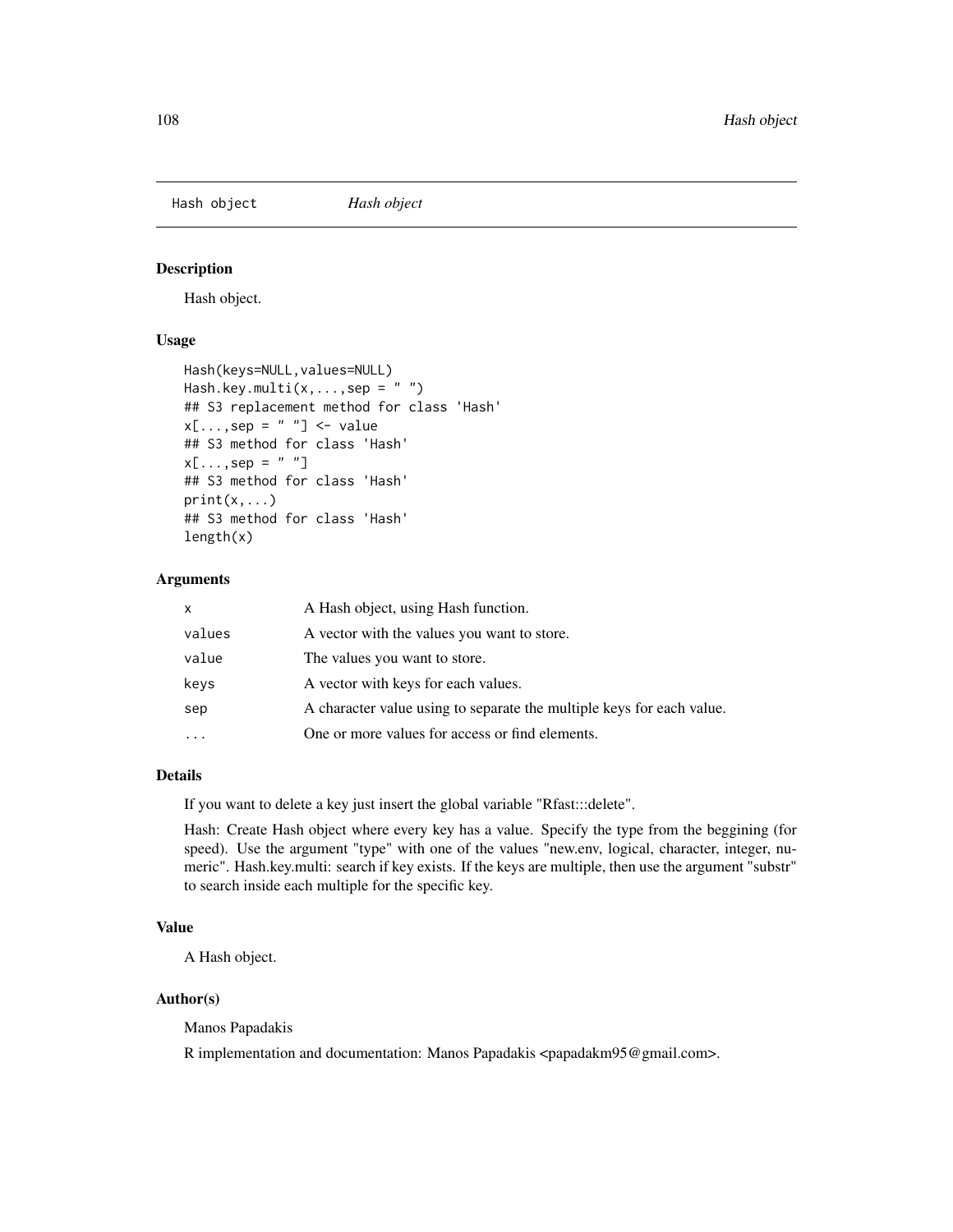# See Also

[hash.list,](#page-106-0)[hash.find](#page-94-0)

## Examples

 $x \leftarrow$  Hash(rnorm(10), sample(1:10))

 $x[1,2,13]$  <- 0.1234 # insert value using multi key. the same as  $x['1 2 13"]$  <- 0.1234  $x[1,2,3]$  <- 15 # insert value using multi key. the same as  $x['1 2 3"]$  <- 15

```
Hash.key.multi(x,"1")
x # print Hash object using S3 generic
\#x[1,2,3] <- Rfast:::delete # delete multi key. the same as x['1 2 3"] <- NULL
length(x)
```
Hash object to a list object *Hash object to a list object*

#### Description

Hash object to a list object.

#### Usage

 $hash2list(x, sorting = FALSE)$ 

## Arguments

| $\mathsf{x}$ | A hash table with two parts, the keys (number(s) as string) and the key values (a<br>single number). |
|--------------|------------------------------------------------------------------------------------------------------|
| sorting      | This is if you you want the numbers in the keys sorted. The default value is<br>FALSE.               |

# Details

For every key, there is a key value. This function creates a list and puts every pair of keys and value in a component of a list.

## Value

A list whose length is equal to the size of the hash table.

# Author(s)

Manos Papadakis

R implementation and documentation: Manos Papadakis <papadakm95@gmail.com>.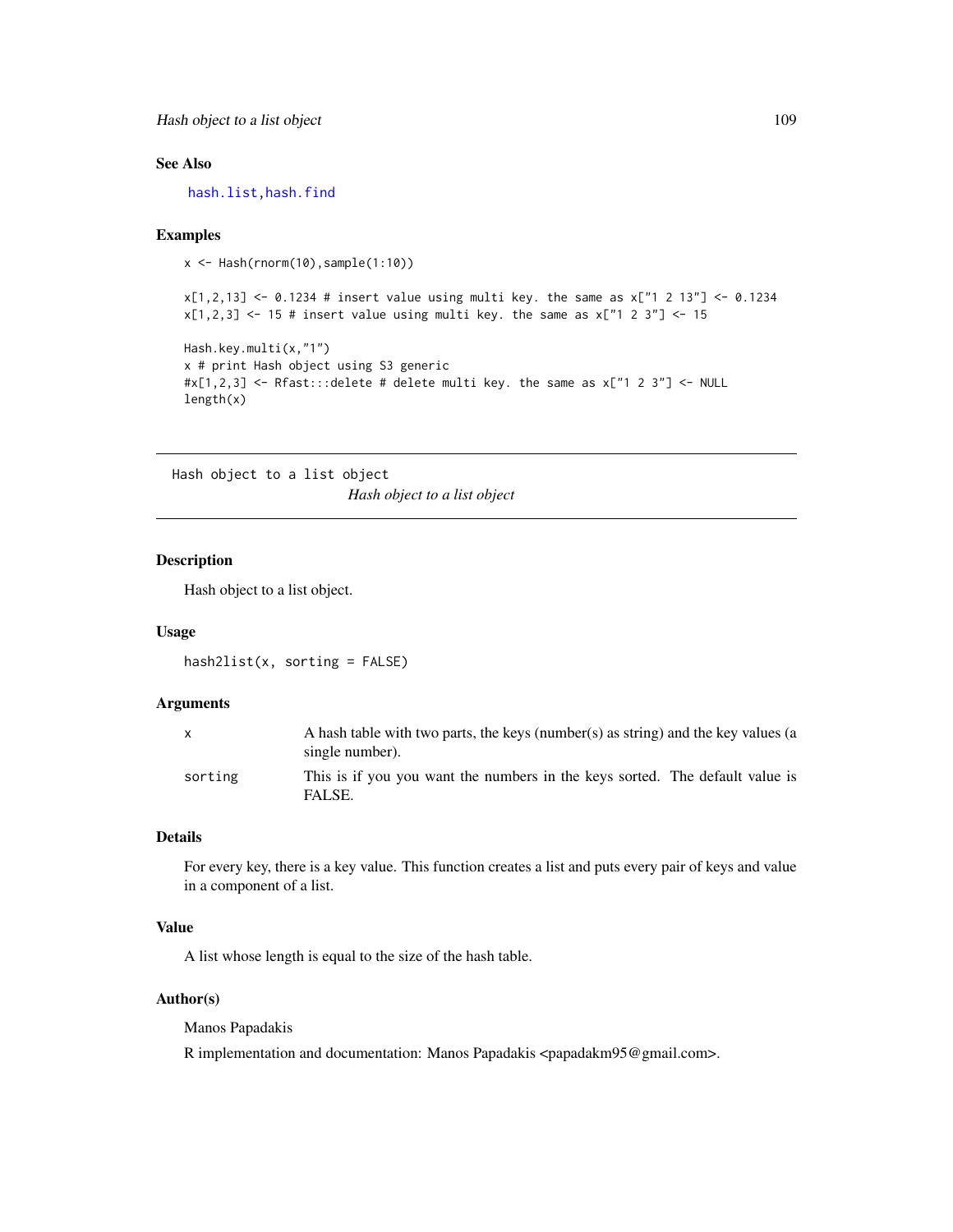# See Also

[hash.list,](#page-106-0)[hash.find](#page-94-0)

## Examples

```
x=list("1 2 4 3"=2.56,"2.34 1.05"=2)
res<-hash2list(x)
res<-hash2list(x,TRUE)
```
High dimensional MCD based detection of outliers *High dimensional MCD based detection of outliers*

# Description

High dimensional MCD based detection of outliers.

## Usage

 $rmdp(y, alpha = 0.05, iteration = 100)$ 

# Arguments

| <b>V</b> | A matrix with numerical data with more columns (p) than rows (n), i.e. $n < p$ .                                                                                                                                     |
|----------|----------------------------------------------------------------------------------------------------------------------------------------------------------------------------------------------------------------------|
| alpha    | The significance level, i.e. used to decide whether an observation is said to be<br>considered a possible outlier. The default value is 0.05.                                                                        |
| itertime | The number of iterations the algorithm will be ran. The higher the sample size,<br>the larger this number must be. With 50 observations in $R^1000$ maybe this has<br>to be 1000 in order to produce stable results. |

# Details

High dimensional outliers (n«p) are detected using a properly constructed MCD. The variances of the variables are used and the determinant is simply their product.

## Value

A list including: runtime = runtime,  $dis = dis$ , wei = wei

| runtime | The duration of the process.                                                                                    |
|---------|-----------------------------------------------------------------------------------------------------------------|
| dis     | The final estimated Mahalanobis type normalised distances.                                                      |
| wei     | A bollean variable vector specifying whether an observation is "clean" (TRUE)<br>or a possible outlier (FALSE). |
| cova    | The estimated covatriance matrix.                                                                               |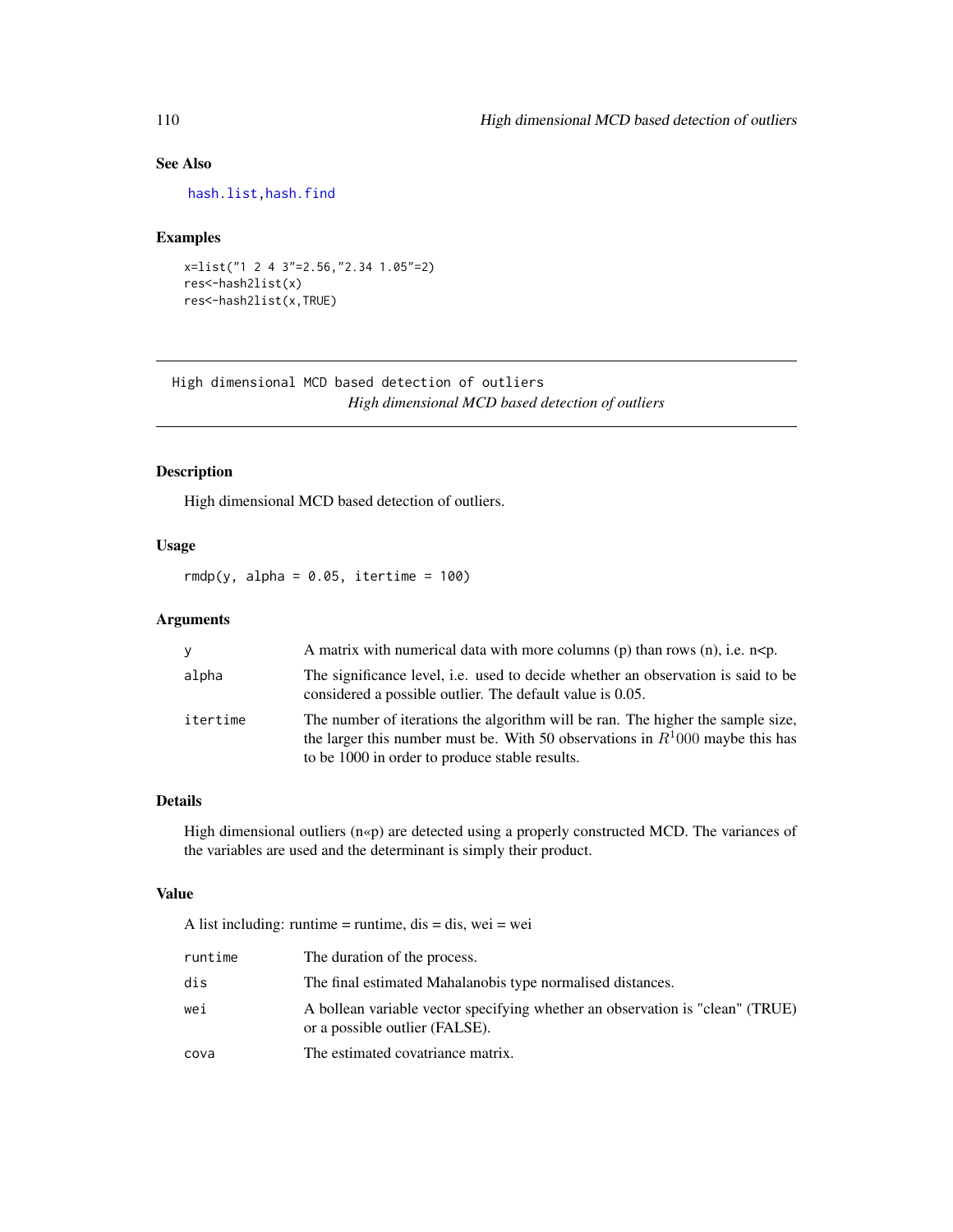#### Author(s)

Initial R code: Changliang Zou  $\langle$ nk.chlzou@gmail.com> R code modifications: Michail Tsagris <mtsagris@yahoo.gr> C++ implementation: Manos Papadakis <papadakm95@gmail.com> Documentation: Michail Tsagris <mtsagris@yahoo.gr> and Changliang Zhou <nk.chlzou@gmail.com>

# References

Ro K., Zou C., Wang Z. and Yin G. (2015). Outlier detection for high-dimensional data. Biometrika, 102(3):589-599.

## See Also

[colmeans,](#page-35-0)[colVars,](#page-45-0)[colMedians](#page-36-0)

# Examples

```
x \leftarrow \text{matrix}(rnorm(50 * 400), ncol = 400)a \leftarrow \text{rmdp}(x, \text{itertime} = 500)
```
x<-a<-NULL

Hypothesis test for the distance correlation *Hypothesis test for the distance correlation*

## Description

Hypothesis test for the distance correlation.

#### Usage

dcor.ttest(x, y, logged = FALSE)

#### Arguments

| X      | A numerical matrix.                                                                   |
|--------|---------------------------------------------------------------------------------------|
|        | A numerical matrix.                                                                   |
| logged | Do you want the logarithm of the p-value to be returned? If yes, set this to<br>TRUE. |

## Details

The bias corrected distance correlation is used. The hypothesis test is whether the two matrices are independent or not. Note, that this test is size correct as both the sample size and the dimensionality goes to infinity. It will not have the correct type I error for univariate data or for matrices with just a couple of variables.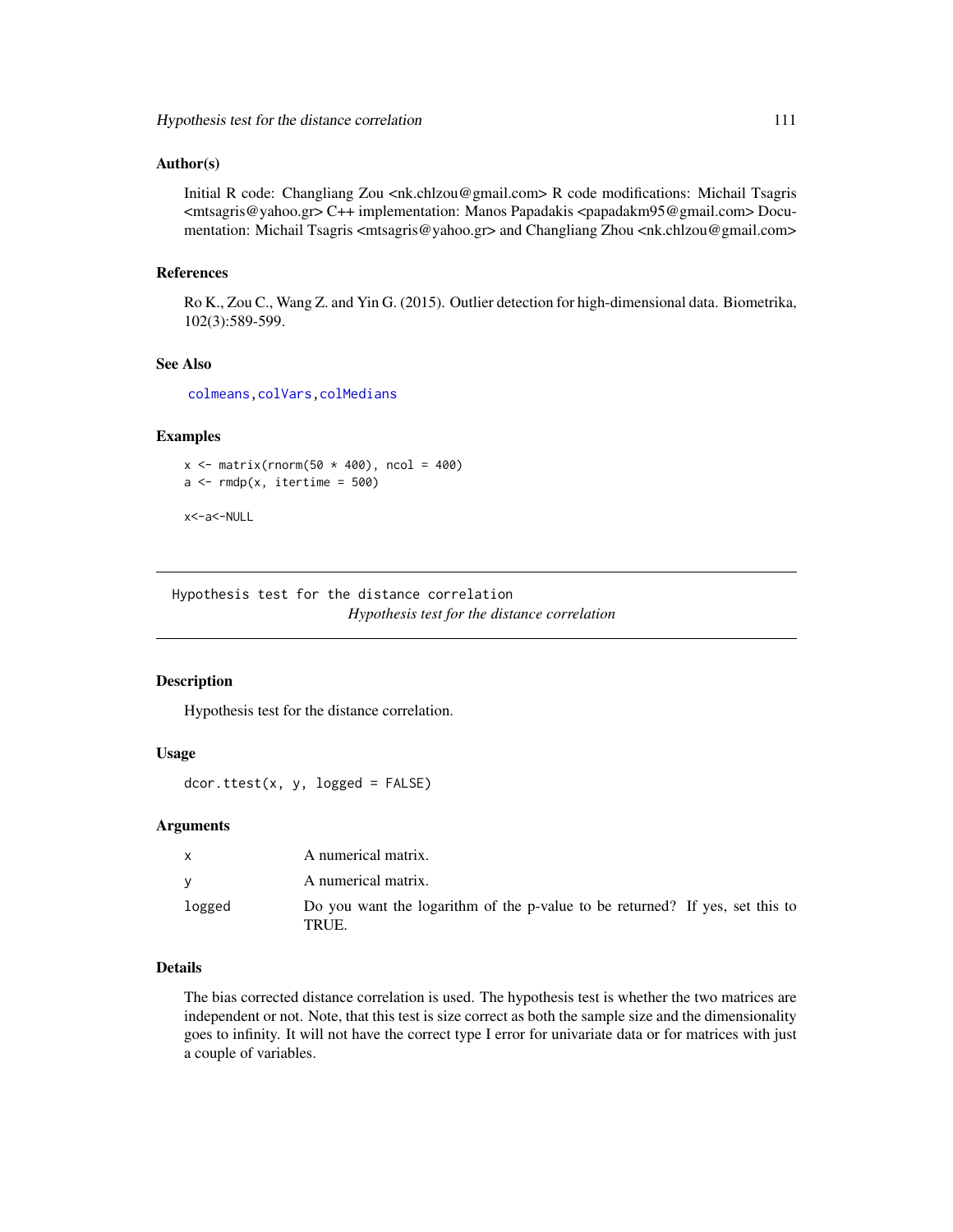# Value

A vector with 4 elements, the bias corrected distance correlation, the degrees of freedom, the test statistic and its associated p-value.

# Author(s)

Manos Papadakis

R implementation and documentation: Michail Tsagris <mtsagris@yahoo.gr> and Manos Papadakis <papadakm95@gmail.com>.

## References

G.J. Szekely, M.L. Rizzo and N. K. Bakirov (2007). Measuring and Testing Independence by Correlation of Distances. Annals of Statistics, 35(6):2769-2794.

# See Also

[bcdcor,](#page-75-0)[dcov,](#page-77-0)[edist](#page-82-0)

## Examples

```
x <- as.matrix(iris[1:50, 1:4])
y <- as.matrix(iris[51:100, 1:4])
res<-dcor.ttest(x, y)
```
Hypothesis test for two means of percentages *Hypothesis test for two means of percentages*

## Description

Hypothesis test for two means of percentages.

#### Usage

```
percent.ttest(x, y, logged = FALSE)
```
## Arguments

| $\mathsf{X}$ | A numerical vector with the percentages of the first sample. Any value between<br>0 and 1 (inclusive) is allowed. |
|--------------|-------------------------------------------------------------------------------------------------------------------|
| <b>V</b>     | A numerical vector with the percentages of the first sample. Any value between<br>0 and 1 (inclusive) is allowed. |
| logged       | Should the p-values be returned (FALSE) or their logarithm (TRUE)?                                                |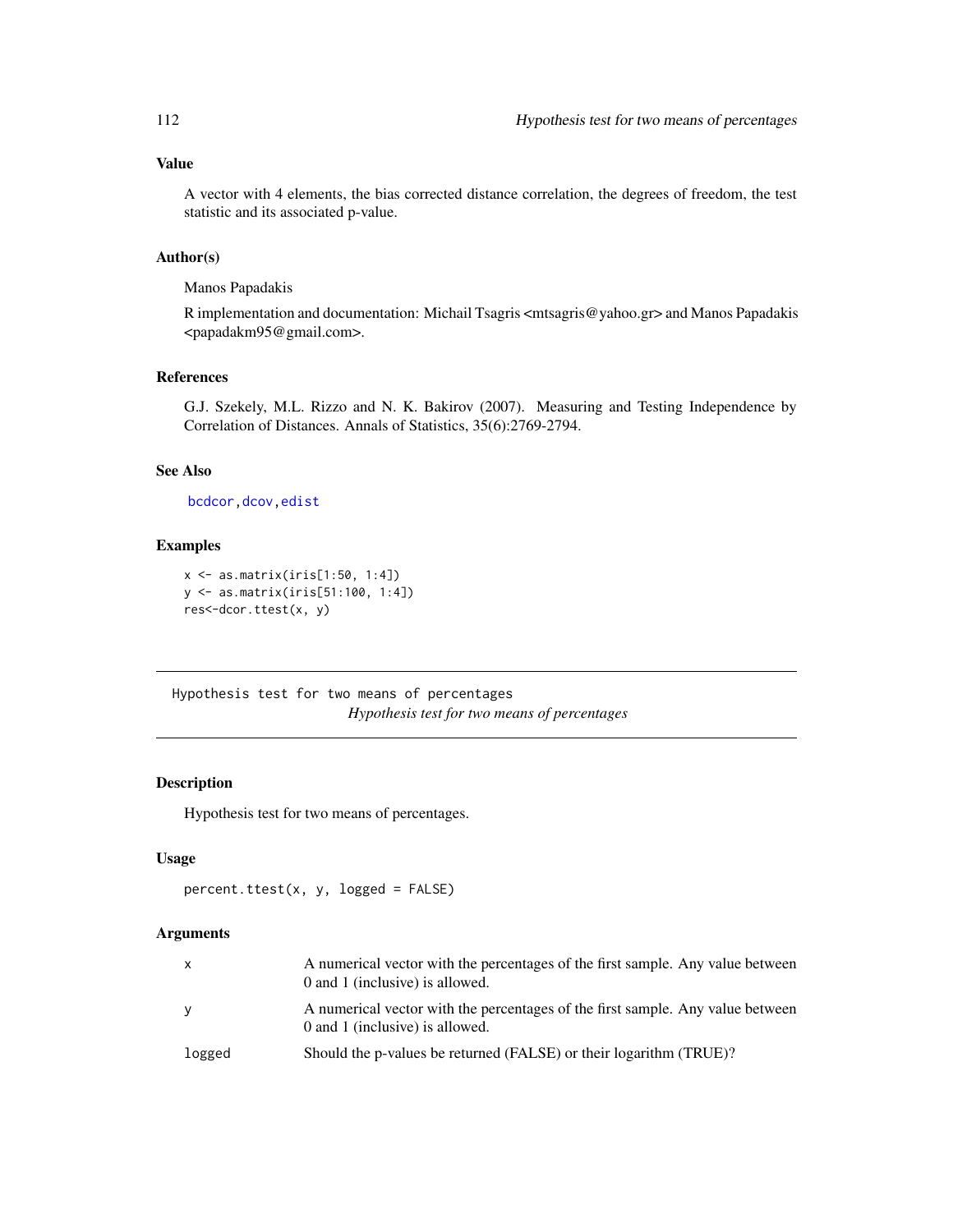This is the [prop.reg](#page-232-0) but with a single categorical predictor which has two levels only. It is like a t-test for the means of two samples haivng percentages.

#### Value

A vector with three elements, the phi parameter, the test statistic and its associated p-value.

#### Author(s)

Michail Tsagris

R implementation and documentation: Michail Tsagris <mtsagris@yahoo.gr> and Manos Papadakis <papadakm95@gmail.com>.

#### References

Papke L. E. & Wooldridge J. (1996). Econometric methods for fractional response variables with an application to 401(K) plan participation rates. Journal of Applied Econometrics, 11(6): 619-632.

McCullagh, Peter, and John A. Nelder. Generalized linear models. CRC press, USA, 2nd edition, 1989.

#### See Also

link{percent.ttests}[,prop.reg](#page-232-0)[,ttest2,ftest](#page-207-0)

#### Examples

```
x <- rbeta(100, 3, 1)
y <- rbeta(100, 7.5, 2.5)
res<-percent.ttest(x, y)
```
Hypothesis test for von Mises-Fisher distribution over Kent distribution *Hypothesis test for von Mises-Fisher distribution over Kent distribution*

#### Description

The null hypothesis is whether a von Mises-Fisher distribution fits the data well, and the altenrative is that the Kent distribution is more suitable.

#### Usage

fish.kent(x, logged = FALSE)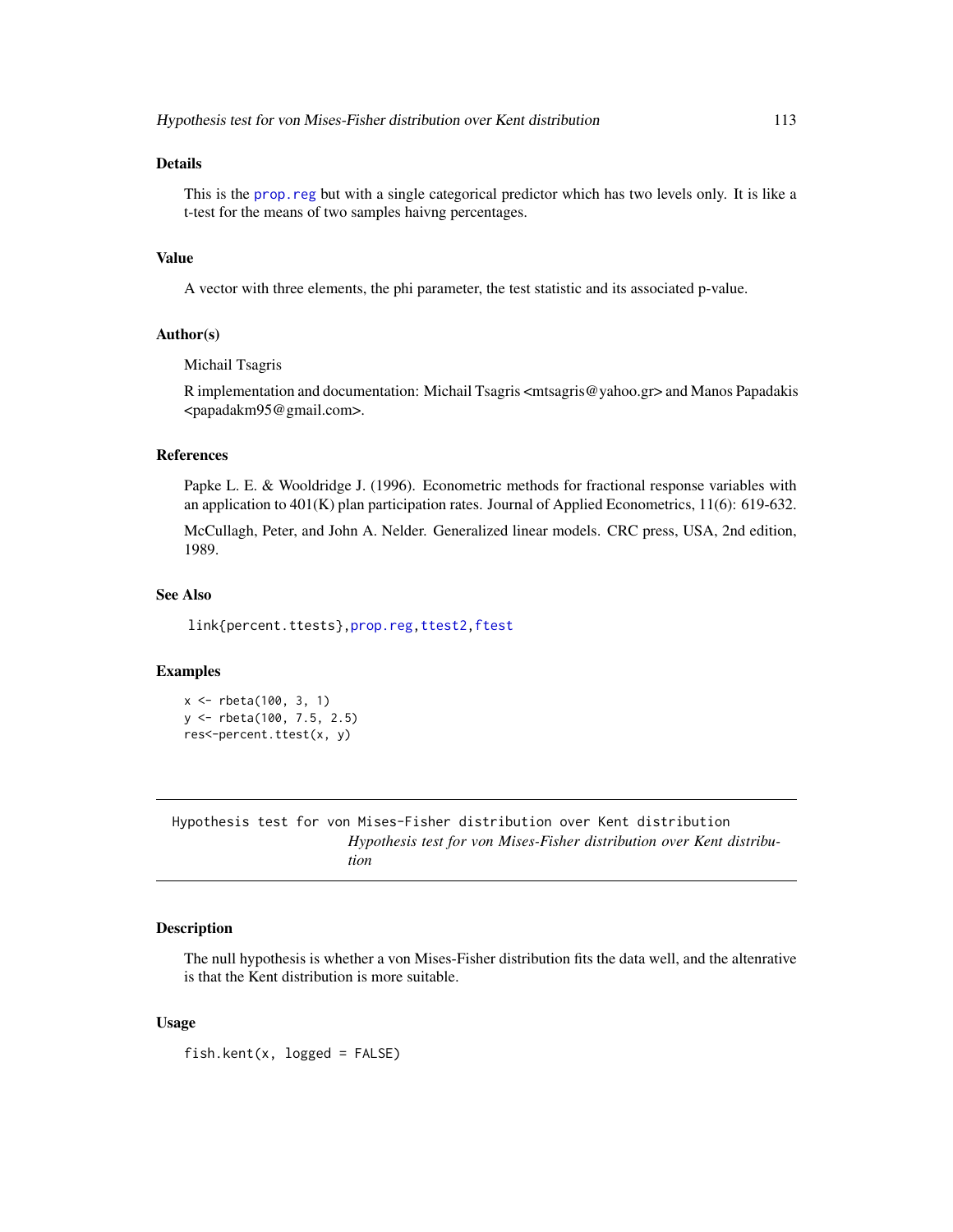| $\mathsf{X}$ | A numeric matrix containing the data as unit vectors in Euclidean coordinates. |
|--------------|--------------------------------------------------------------------------------|
| logged       | If you want the logarithm of the p-value ot be returned set this to TRUE.      |

# Details

Essentially it is a test of rotational symmetry, whether Kent's ovalness parameter (beta) is equal to zero. This works for spherical data only.

## Value

A vector with two elements, the value of the test statistic and its associated p-value.

#### Author(s)

Michail Tsagris

R implementation and documentation: Michail Tsagris <mtsagris@yahoo.gr>

# References

Rivest, L. P. (1986). Modified Kent's statistics for testing goodness of fit for the Fisher distribution in small concentrated samples. Statistics & probability letters, 4(1): 1-4.

## See Also

[vmf.mle,iag.mle](#page-189-0)

#### Examples

x <- rvmf(100, rnorm(3), 15) res<-fish.kent(x)  $x < -$  NULL

Hypothesis testing betseen two skewness or kurtosis coefficients *Skewness and kurtosis coefficients*

# Description

Skewness and kurtosis coefficients.

#### Usage

```
skew.test2(x, y)
```
kurt.test2(x, y)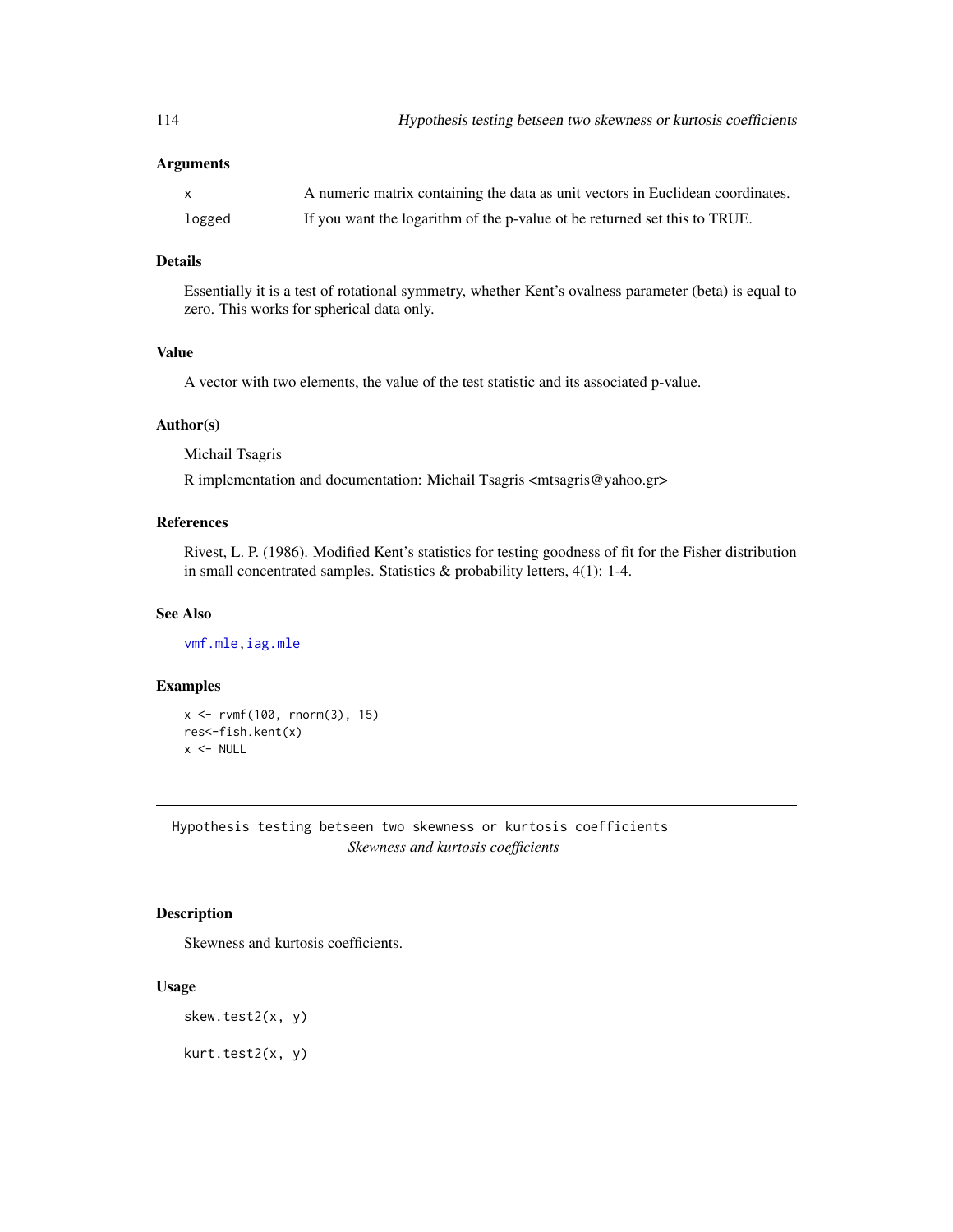| $\mathsf{x}$ | A numerical vector with data.                                   |
|--------------|-----------------------------------------------------------------|
|              | A numerical vector with data, not necessarily of the same size. |

# Details

The skewness of kurtosis coefficients between two samples are being compared.

#### Value

A vector with the test statistic and its associated p-value.

#### Author(s)

Klio Lakiotaki

R implementation and documentation: Klio Lakiotaki <kliolak@gmail.com>.

## References

https://en.wikipedia.org/wiki/Skewness https://en.wikipedia.org/wiki/Kurtosis

## See Also

[skew,](#page-256-0)[colskewness,](#page-49-0)[colmeans](#page-35-0)[,colVars](#page-45-0)[,colMedians](#page-36-0)

# Examples

```
x \leq - \text{rgamma}(150, 1, 4)y <- rgamma(100, 1, 4)
res<-skew.test2(x, y)
res<-kurt.test2(x, y)
```
Index of the columns of a data.frame which are a specific type *Index of the columns of a data.frame which are a specific type*

# Description

Index of the columns of a data.frame which are a specific type.

## Usage

which.is(x,method="factor")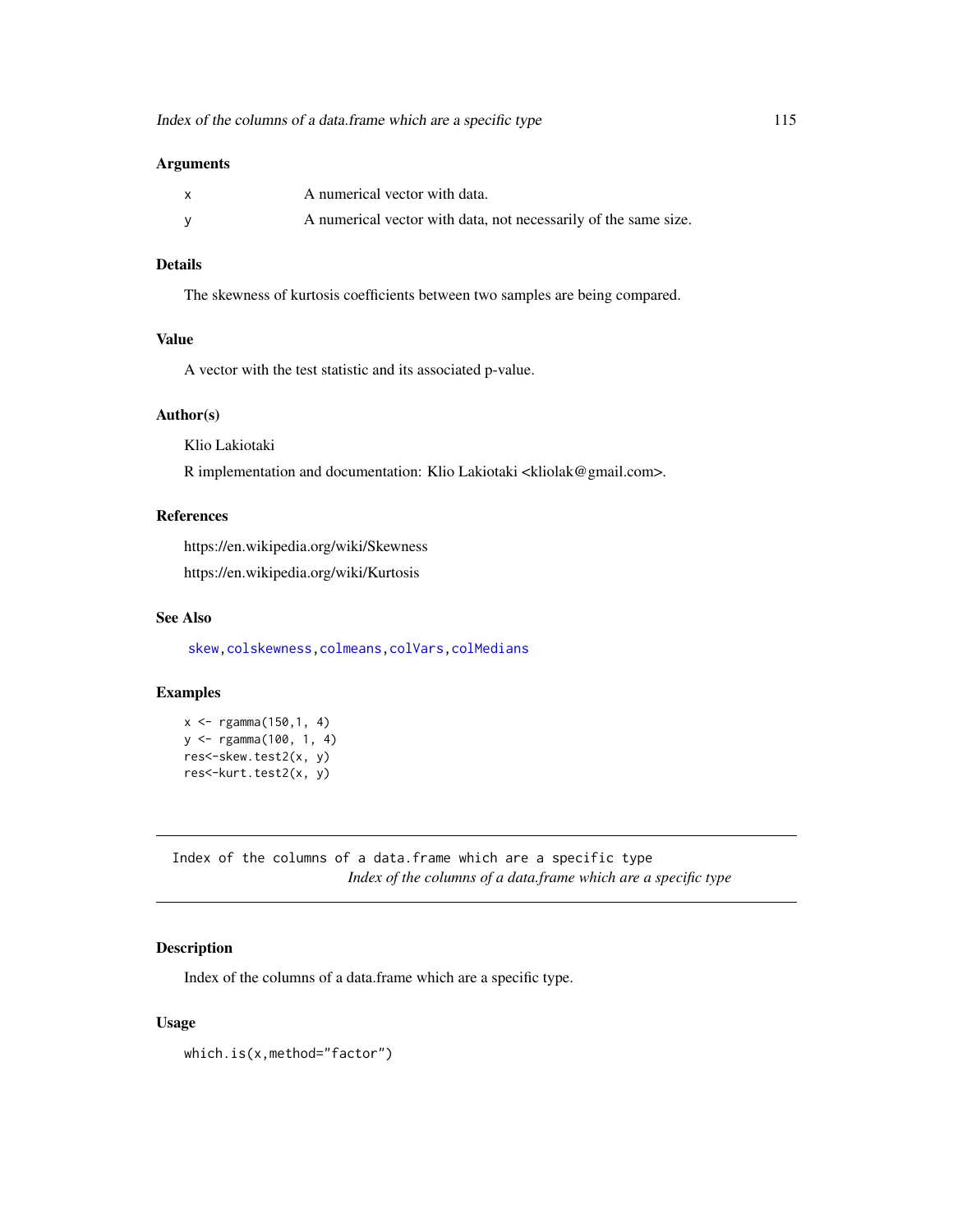| X      | A data frame where some columns are expected to be factor variables.                 |
|--------|--------------------------------------------------------------------------------------|
| method | A character value about the type. One of, "numeric", "factor", "integer", "logical". |

## Details

The function is written in C++ and this is why it is very fast.

## Value

A vector with the column indices which are factor variables. If there are no factor variables it will return an empty vector.

# Author(s)

Manos Papadakis <papadakm95@gmail.com>

R implementation and documentation: Manos Papadakis <papadakm95@gmail.com>.

#### See Also

[nth,](#page-37-0) [Match](#page-178-0)

## Examples

res<-which.is(iris)

Insert/remove function names in/from the NAMESPACE file *Insert/remove function names in/from the NAMESPACE file*

## Description

Insert/remove function names in/from the NAMESPACE file.

#### Usage

AddToNamespace(path.namespace,path.rfolder) RemoveFromNamespace(path.namespace,files.to.remove)

## Arguments

path.namespace An full path to the NAMESPACE file. path.rfolder An full path to the directory the new files to be added are stored. files.to.remove An character with the names of the functions to be removed from file NAMES-PACE.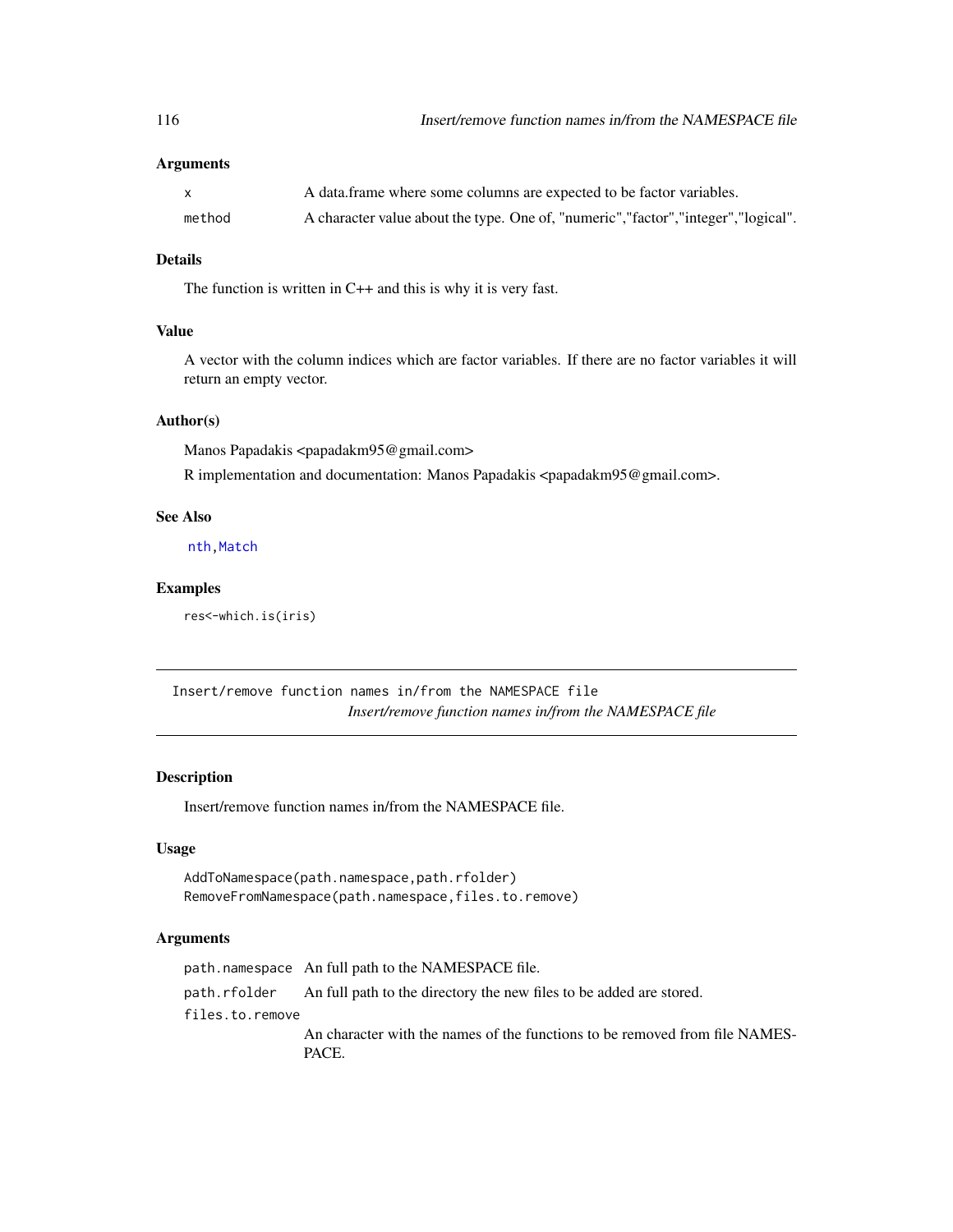## Details

AddToNameSpace: Reads the files that are exported in NAMESPACE and the functions that are inside rfolder (where R files are) and insert every function that is not exported. For that you must add the attribute "#[export]" above every function you wish to export. Also you can use the attribute "#[export s3]" for exporting S3methods. Finally, if you don't want the program to read a file just add at the top of the file the attribute "#[dont read]".

RemoveFromNamespace: Remove every function, from argument "files.to.remove", from NAMES-PACE.

# Value

AddToNameSpace: Return the files that didn't have the attribute "#[export]" or empty character vector if all the files was inserted.

RemoveFromNamespace: Return the files that could not be removed.

#### Author(s)

R implementation and documentation: Manos Papadakis <papadakm95@gmail.com>.

#### See Also

[colShuffle](#page-42-0)[,colVars](#page-45-0)[,colmeans,](#page-35-0)[read.directory](#page-239-0)

# Examples

```
## Not run:
for example: path.namespace="C:\some_file\NAMESPACE" where is NAMESPACE file
path.rfolder="C:\some_file\R\" where is R files are
system.time( a<-AddToNamespace(path.namespace,path.rfolder) )
if(length(a)==0){
print("all the files are inserted")
}else{
print("The new files that inserted are: \n")
a
}
system.time( a<-RemoveFromNamespace(path.namespace,c("a","b")) )
if(length(a)=0){
print("all the files are inserted")
}else{
print("The files thatcould not be deleted are: \n")
a
}
## End(Not run)
```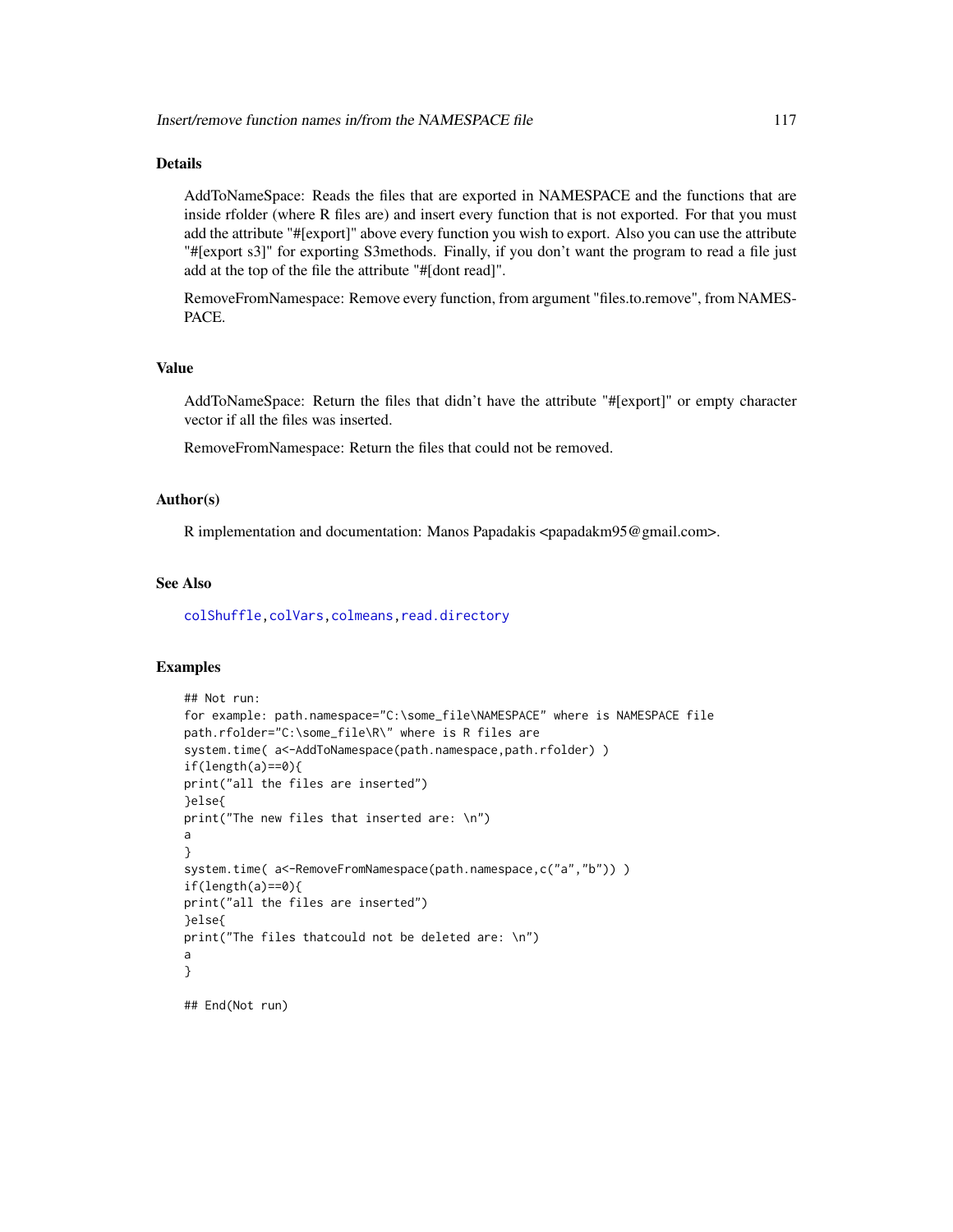Inverse Gaussian regression with a log-link *Inverese Gaussian regression with a log-link*

### Description

Inverse Gaussian regression with a log-link.

#### Usage

invgauss.reg(y, x, tol = 1e-07, maxiters = 100)

#### Arguments

| <b>V</b>     | The dependent variable, a numerical variable with non negative numbers. |
|--------------|-------------------------------------------------------------------------|
| $\mathsf{x}$ | A matrix or data frame with the indendent variables.                    |
| tol          | The tolerance value to terminate the Newton-Raphson algorithm.          |
| maxiters     | The maximum number of iterations that can take place in the regression. |

## Details

An inverse Gaussian regression with a log-link is fitted.

## Value

A list including:

| i        | The number of iterations required by the Newton-Raphson                                                                                                                             |
|----------|-------------------------------------------------------------------------------------------------------------------------------------------------------------------------------------|
| loglik   | The log-likelihood value.                                                                                                                                                           |
| deviance | The deviance value.                                                                                                                                                                 |
| phi      | The dispersion parameter $(\phi)$ of the regression. This is necessary if you want<br>to perform an F hypothesis test for the significance of one or more independent<br>variables. |
| be       | The regression coefficients                                                                                                                                                         |

# Author(s)

Michail Tsagris R implementation and documentation: Stefanos Fafalios <mtsagris@yahoo.gr>

#### References

McCullagh, Peter, and John A. Nelder. Generalized linear models. CRC press, USA, 2nd edition, 1989.

Zakariya Yahya Algamal and Intisar Ibrahim Allyas (2017). Prediction of blood lead level in maternal and fetal using generalized linear model. International Journal of Advanced Statistics and Probability, 5(2): 65-69.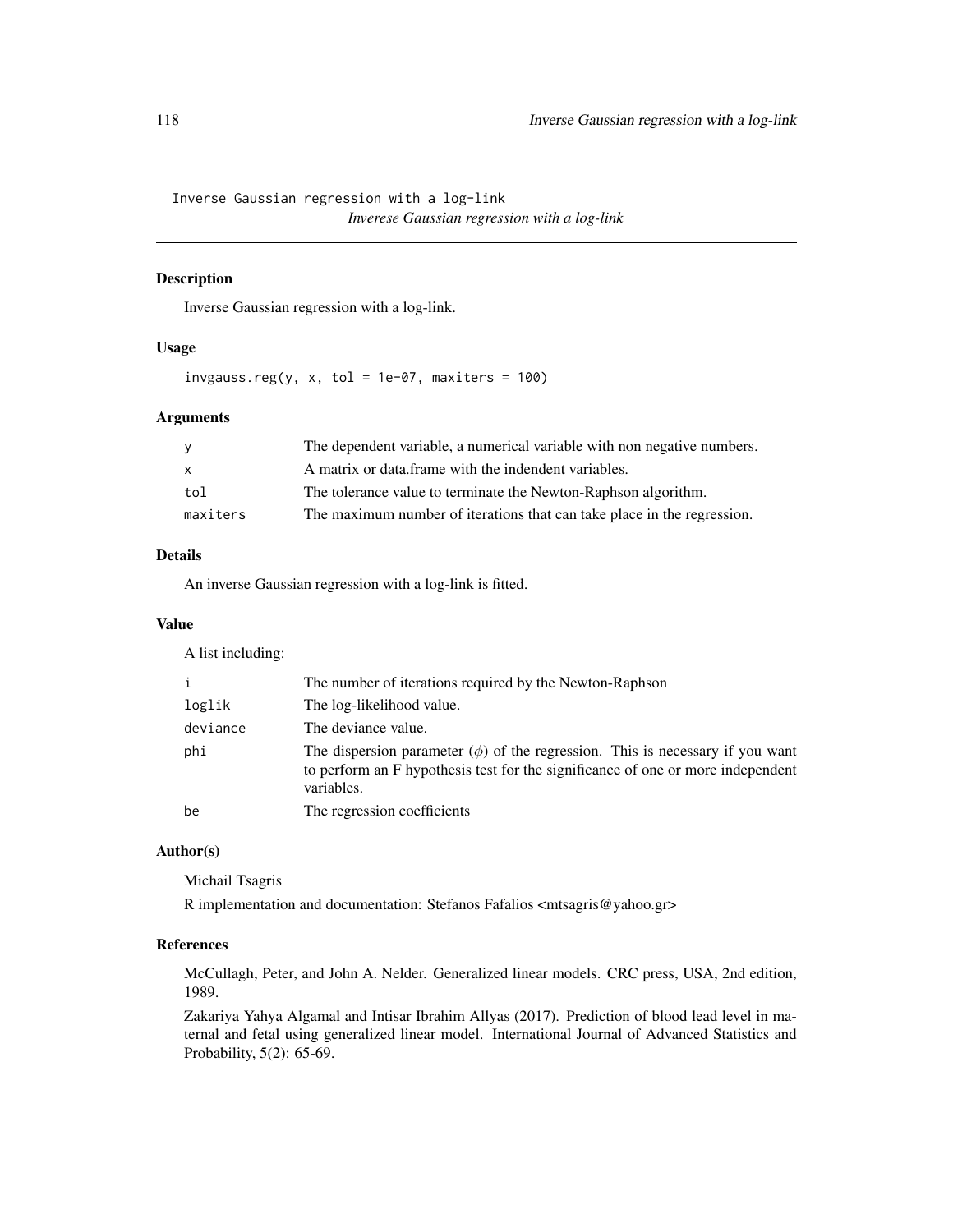Inverse of a symmetric positive definite matrix 119

# See Also

[invgauss.regs,](#page-167-0)[normlog.reg](#page-102-0)[,score.glms](#page-159-0)

# Examples

```
## Not run:
y <- abs( rnorm(100) )
x \leftarrow \text{matrix} (\text{norm}(100 * 2), \text{ncol} = 2)a <- invgauss.reg(y, x)
a
```
## End(Not run)

Inverse of a symmetric positive definite matrix *Inverse of a symmetric positive definite matrix*

# **Description**

Inverse of a symmetric positive definite matrix.

## Usage

spdinv(A)

#### Arguments

A square positive definite matrix.

## Details

After calculating the Cholesky decomposition of the matrix we use this upper triangular matrix to invert the original matrix.

## Value

The inverse of the input matrix.

# Author(s)

Michail Tsagris

R implementation and documentation: Michail Tsagris <mtsagris@yahoo.gr> and Manos Papadakis <papadakm95@gmail.com>.

# References

http://econ.nsysu.edu.tw/ezfiles/124/1124/img/Chapter17\_MaximumLikelihoodEstimation.pdf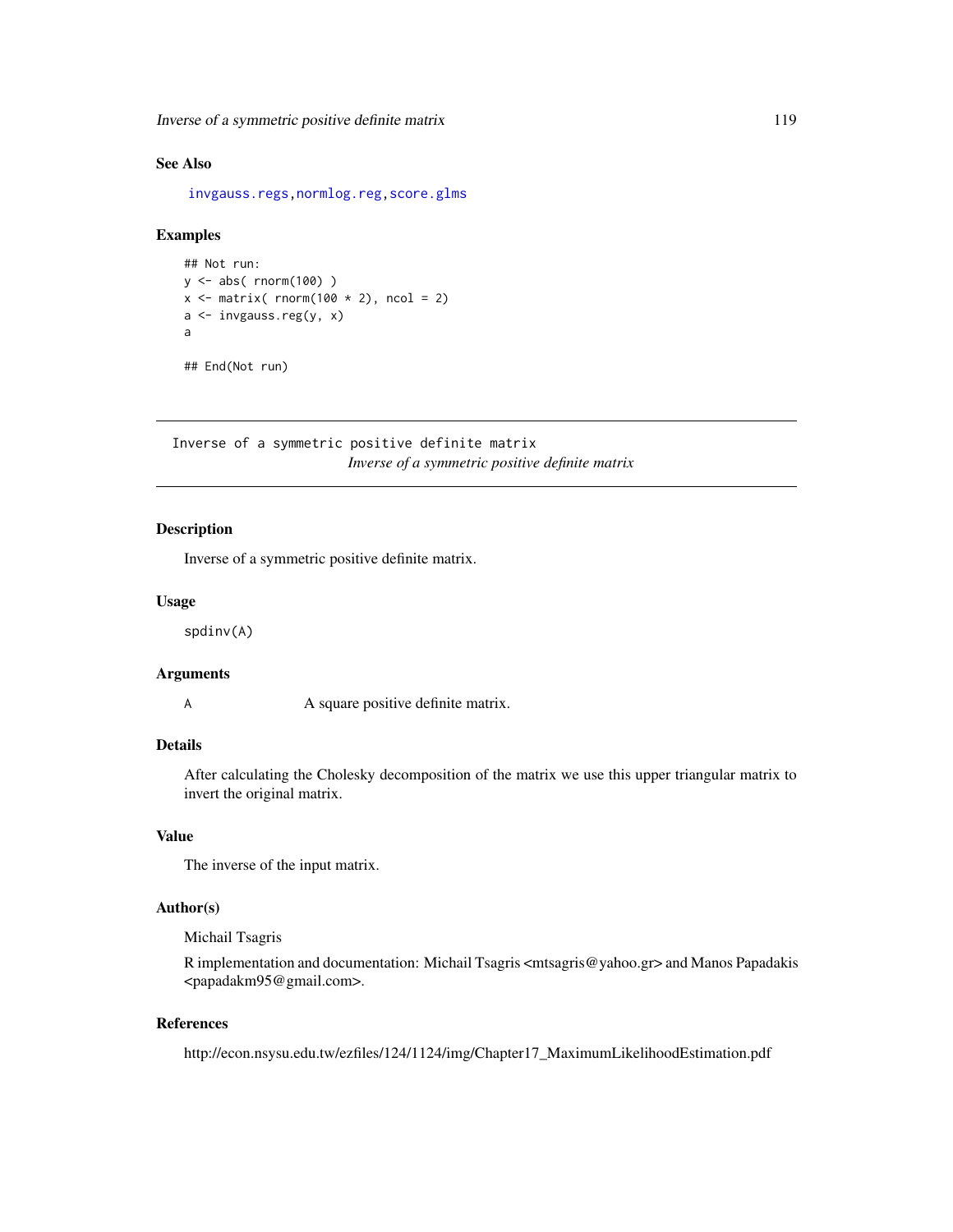#### 120 Iterator **International Contract Contract Contract Contract Contract Contract Contract Contract Contract Contract Contract Contract Contract Contract Contract Contract Contract Contract Contract Contract Contract Contr**

# See Also

[cholesky,](#page-28-0)[cova](#page-63-0)

# Examples

```
s <- cova( as.matrix(iris[, 1:4]) )
res<-spdinv(s)
res<-solve(s)
```
Iterator *Iterator*

# Description

A way to traverse a list, data.frame, matrix or vector.

# Usage

```
iterator(x,method="ceil",type="vector",by=1)
## S3 method for class 'iterator'
print(x, \ldots)## S3 replacement method for class 'iterator'
Elem(x) < - value
Elem(x)
Elem(x) < - value
## S3 method for class 'iterator'
Elem(x)
## S3 method for class 'iterator'
x == y## S3 method for class 'iterator'
x != y
```
## Arguments

| $\mathsf{x}$ | A variable with any type, or iterator object.              |
|--------------|------------------------------------------------------------|
| value        | An value depending the method of the iterator.             |
| V            | An iterator.                                               |
| method       | Method of the iterator class. One of "ceil", "col", "row". |
| type         | One of "vector", "matrix", "data.frame", "list".           |
| by           | An integer value to iterate through element.               |
|              | Anything the user want.                                    |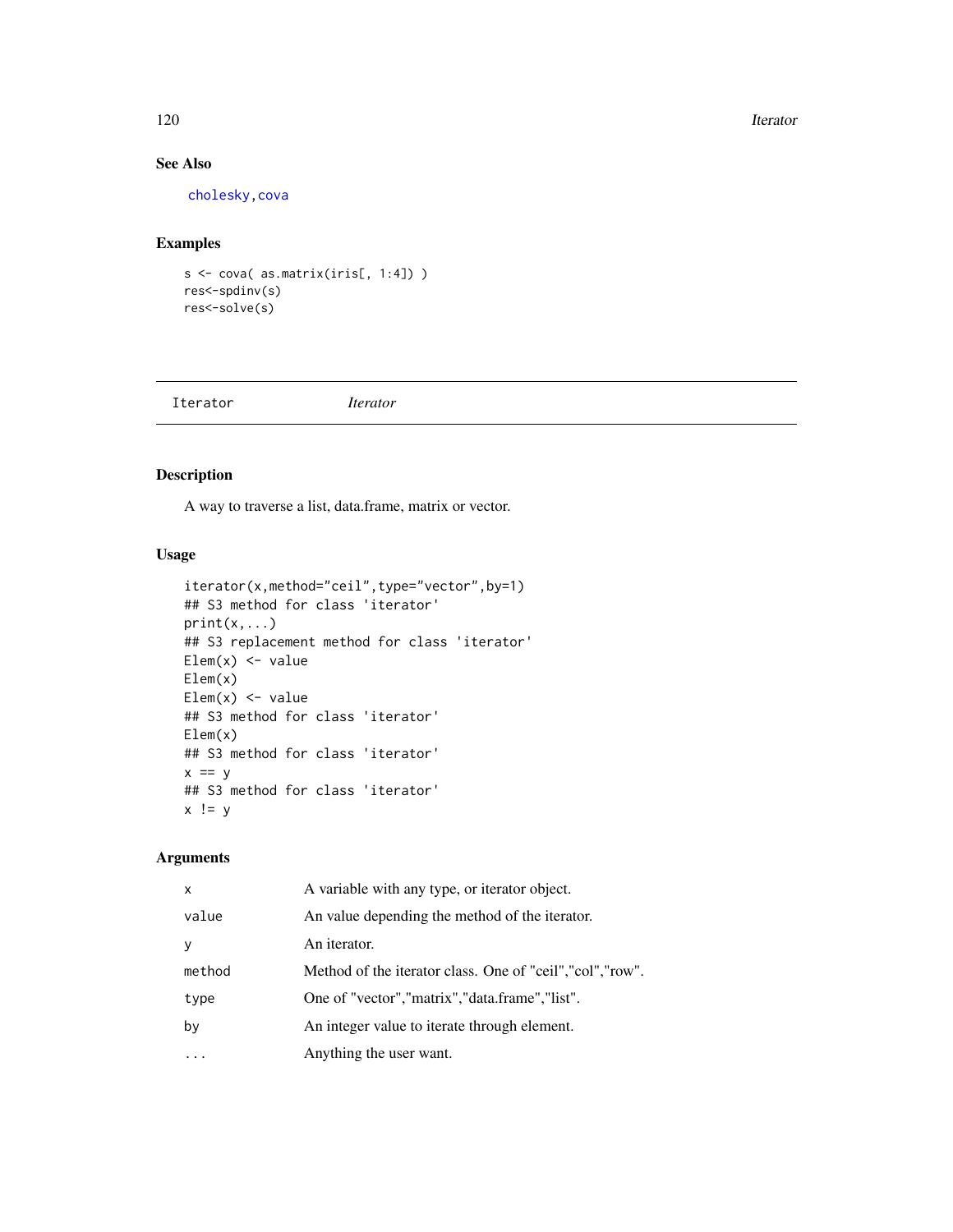# Details

iterator: is an object that helps a programmer to traverse the given object.

print.iterator: print an object of class iterator.

"Elem<-": access to element and change the value.

Elem: access to element.

# Value

An object of class "iterator". This object holds 4 fields:

copy: deep copy of iterator. end: get iterator tha have access to points to the last element. equals: equality of iterators nextElem: move iterator to point to the next element using argument "by". prevElem: move iterator to point to the previous element using argument "by".

#### Author(s)

R implementation and documentation: Manos Papadakis <papadakm95@gmail.com>.

## See Also

[colShuffle](#page-42-0)[,colVars](#page-45-0)[,colmeans,](#page-35-0)[read.directory](#page-239-0)

# Examples

```
y<-rnorm(100)
x<-iterator(y,method="ceil",type="vector",by=1)
s < -\varnothingwhile(x := x$end()){
s \leq s + \text{Elem}(x)x$nextElem()
}
all.equal(s,sum(y))
```
James multivariate version of the t-test *James multivariate version of the t-test*

#### Description

James test for testing the equality of two population mean vectors without assuming equality of the covariance matrices.

#### Usage

 $james(y1, y2, a = 0.05, R = 1)$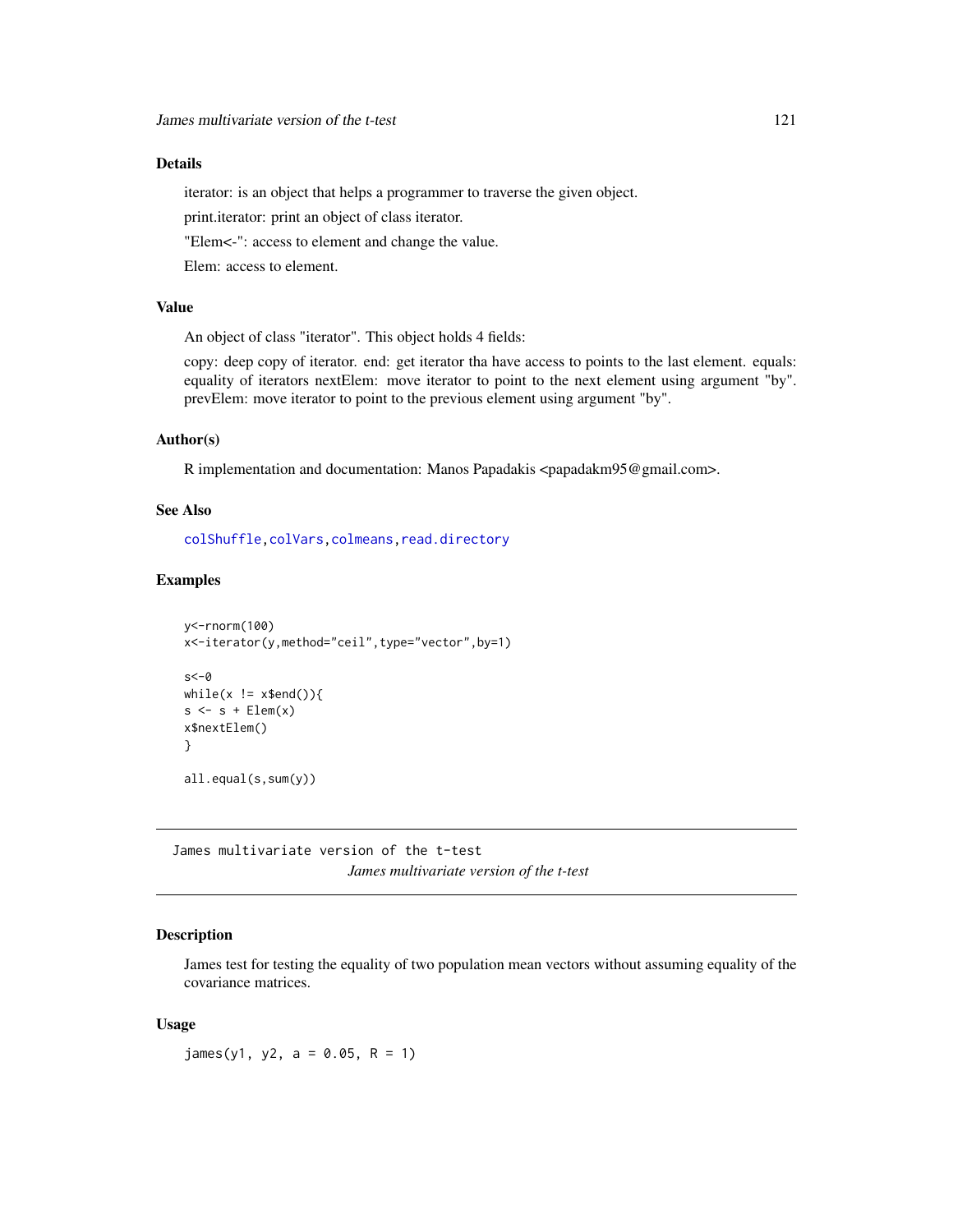| ν1 | A matrix containing the Euclidean data of the first group.                                        |
|----|---------------------------------------------------------------------------------------------------|
| ν2 | A matrix containing the Euclidean data of the second group.                                       |
| a  | The significance level, set to 0.05 by default.                                                   |
| R  | If R is 1 the classical James test is returned. If R is 2 the MNV modficiation is<br>implemented. |

#### Details

Multivariate analysis of variance without assuming equality of the covariance matrices. The p-value can be calculated either asymptotically or via bootstrap. The James test (1954) or a modification proposed by Krishnamoorthy and Yanping (2006) is implemented. The James test uses a corected chi-square distribution, whereas the modified version uses an F distribution.

## Value

A list including:

| note  | A message informing the user about the test used.                                                                                                                                                                                                                                                                                              |
|-------|------------------------------------------------------------------------------------------------------------------------------------------------------------------------------------------------------------------------------------------------------------------------------------------------------------------------------------------------|
| mesoi | The two mean vectors.                                                                                                                                                                                                                                                                                                                          |
| info  | The test statistic, the p-value, the correction factor and the corrected critical<br>value of the chi-square distribution if the James test has been used or, the test<br>statistic, the p-value, the critical value and the degrees of freedom (numerator<br>and denominator) of the F distribution if the modified James test has been used. |

# Author(s)

Michail Tsagris

R implementation and documentation: Michail Tsagris <mtsagris@yahoo.gr>.

## References

G.S. James (1954). Tests of Linear Hypothese in Univariate and Multivariate Analysis when the Ratios of the Population Variances are Unknown. Biometrika, 41(1/2): 19-43

Krishnamoorthy K. and Yanping Xia. On Selecting Tests for Equality of Two Normal Mean Vectors (2006). Multivariate Behavioral Research 41(4): 533-548

#### See Also

[mv.eeltest2](#page-89-0)

# Examples

```
james( as.matrix(iris[1:25, 1:4]), as.matrix(iris[26:50, 1:4]), R = 1 )
james( as.matrix(iris[1:25, 1:4]), as.matrix(iris[26:50, 1:4]), R = 2 )
```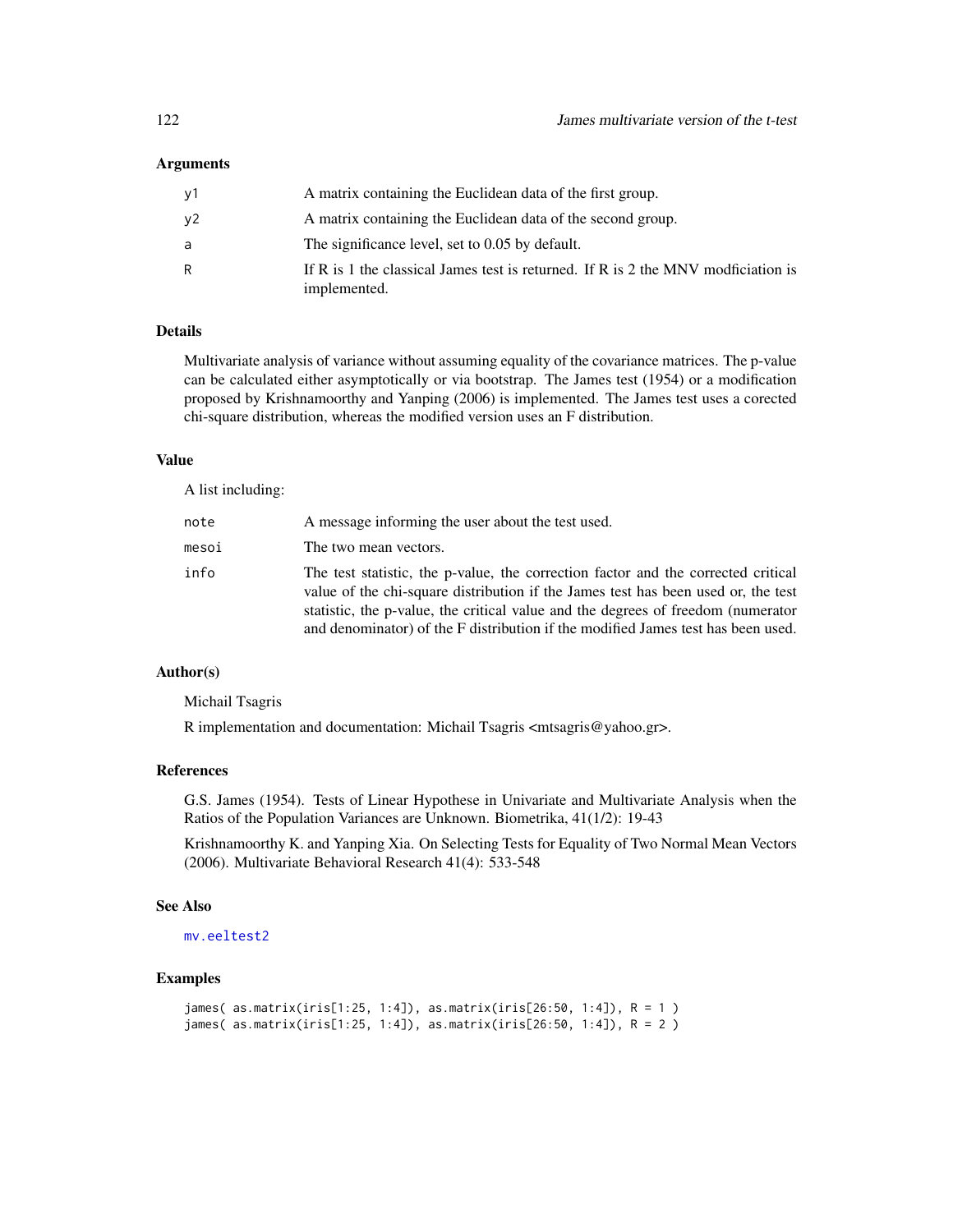k nearest neighbours algorithm (k-NN) *k nearest neighbours algorithm (k-NN)*

# <span id="page-122-0"></span>Description

k nearest neighbours algorithm (k-NN).

#### Usage

```
knn(xnew, y, x, k, dist.type = "euclidean", type = "C", method = "average",
freq.option = 0, mem.eff = FALSE)
```
# Arguments

| xnew        | The new data, new predictor variable values. A matrix with numerical data.                                                                                                                                                                                                                                                                                         |
|-------------|--------------------------------------------------------------------------------------------------------------------------------------------------------------------------------------------------------------------------------------------------------------------------------------------------------------------------------------------------------------------|
| У           | A vector with the response variable, whose values for the new data we wish to<br>predict. This can be numerical data, factor or discrete, $0, 1, \ldots$ The latter two<br>cases are for classification.                                                                                                                                                           |
| X           | The dataset. A matrix with numerical data.                                                                                                                                                                                                                                                                                                                         |
| k           | The number of nearest neighbours to use. The number can either be a single<br>value or a vector with multiple values.                                                                                                                                                                                                                                              |
| dist.type   | The type of distance to be used. Either \"euclidean\" or \"manhattan\".                                                                                                                                                                                                                                                                                            |
| type        | If your response variable $\forall y \forall$ is numerical data, then this should be $\forall R \forall$ (re-<br>gression). If \"y\" is in general categorical, factor or discrete set this argument<br>to $\Upsilon$ (classification).                                                                                                                            |
| method      | In case you have regression (type = $\langle "R \rangle"$ ) you want a way to summarise the<br>prediction. If you want to take the average of the reponses of the k closest<br>observations, type \"average\". For the median, type \"median\" and for the<br>harmonic mean, type \"harmonic\".                                                                    |
| freq.option | If classification (type = $\Upsilon$ °C $\Upsilon$ ) and ties occur in the prediction, more than one<br>class has the same number of k nearest neighbours, in which case there are two<br>strategies available: Option 0 selects the first most frequent encountered. Option<br>1 randomly selects the most frequent value, in the case that there are duplicates. |
| mem.eff     | Boolean value indicating a conservative or not use of memory. Lower usage of<br>memory/Having this option on will lead to a slight decrease in execution speed<br>and should ideally be on when the amount of memory in demand might be a<br>concern.                                                                                                              |

# Details

The concept behind k-NN is simple. Suppose we have a matrix with predictor variables and a vector with the response variable (numerical or categorical). When a new vector with observations (predictor variables) is available, its corresponding response value, numerical or category is to be predicted. Instead of using a model, parametric or not, one can use this ad hoc algorithm.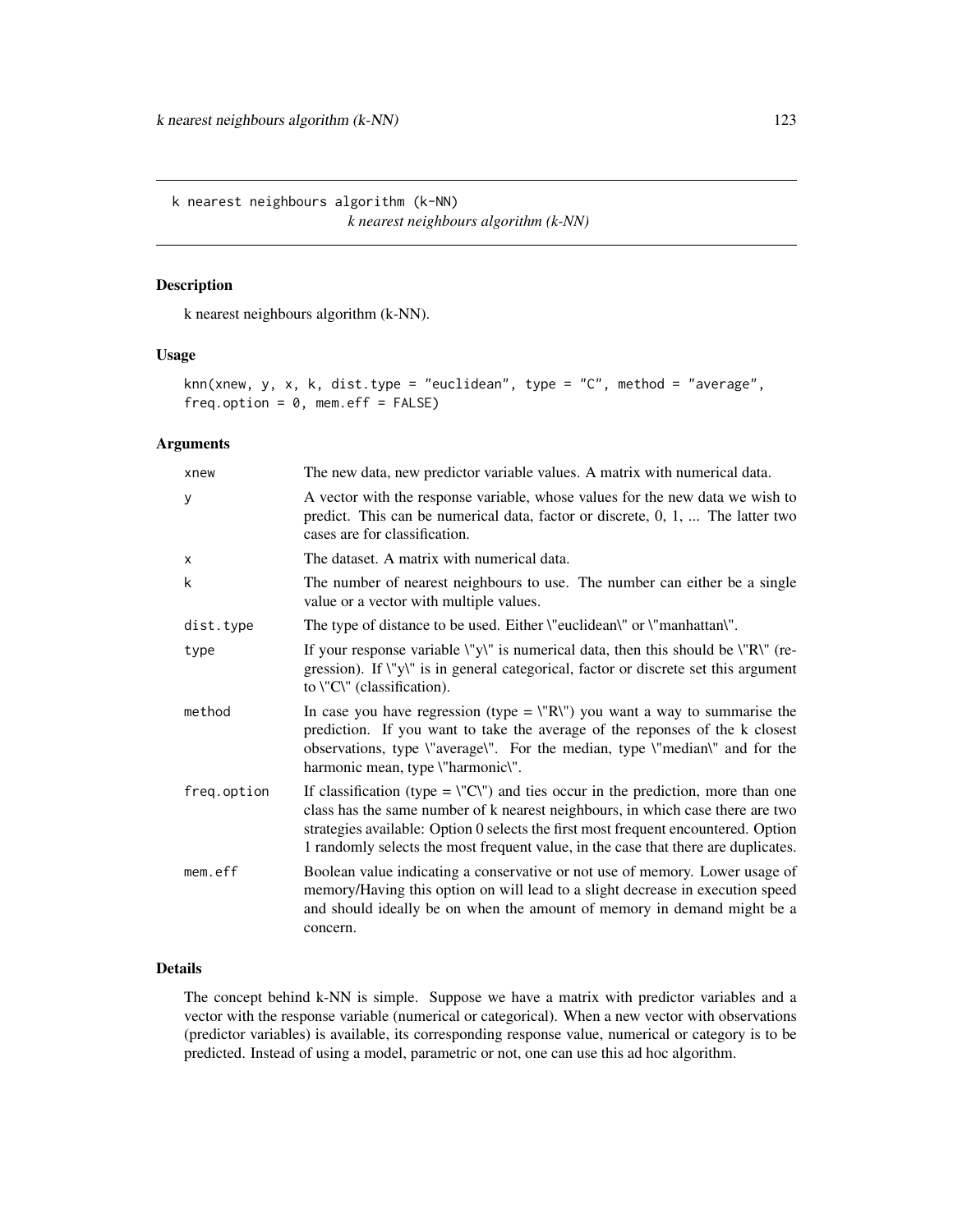The k smallest distances between the new predictor variables and the existing ones are calculated. In the case of regression, the average, median or harmonic mean of the corresponding respone values of these closest predictor values are calculated. In the case of classification, i.e. categorical response value, a voting rule is applied. The most frequent group (response value) is where the new observation is to be allocated.

#### Value

A matrix whose number of columns is equal to the size of k. If in the input you provided there is just one value of k, then a matrix with one column is returned containing the predicted values. If more than one value was supplied, the matrix will contain the predicted values for every value of k.

## Author(s)

Marios Dimitriadis

R implementation and documentation: Marios Dimitriadis <kmdimitriadis@gmail.com>

# References

Cover TM and Hart PE (1967). Nearest neighbor pattern classification. IEEE Transactions on Information Theory. 13(1):21-27.

Friedman J., Hastie T. and Tibshirani R. (2017). The elements of statistical learning. New York: Springer.

http://web.stanford.edu/~hastie/ElemStatLearn/printings/ESLII\_print12.pdf

http://statlink.tripod.com/id3.html

#### See Also

[knn.cv](#page-65-0)[,dirknn](#page-124-0)[,logistic\\_only,](#page-174-0)[fs.reg,](#page-98-0)[cor.fsreg](#page-59-0)

# Examples

```
# Simulate a dataset with continuous data
x <- as.matrix(iris[, 1:4])
y <- as.numeric(iris[, 5])
id <- sample(1:150, 120)
mod \le knn(x[-id, ], y[id], x[id, ], k = c(4, 5, 6), type = "C", mem.eff = FALSE)
mod # Predicted values of y for 3 values of k.
res<-table(mod[, 1], y[-id]) # Confusion matrix for k = 4res<-table(mod[, 2], y[-id]) # Confusion matrix for k = 5res<-table(mod[, 3], y[-id]) # Confusion matrix for k = 6
```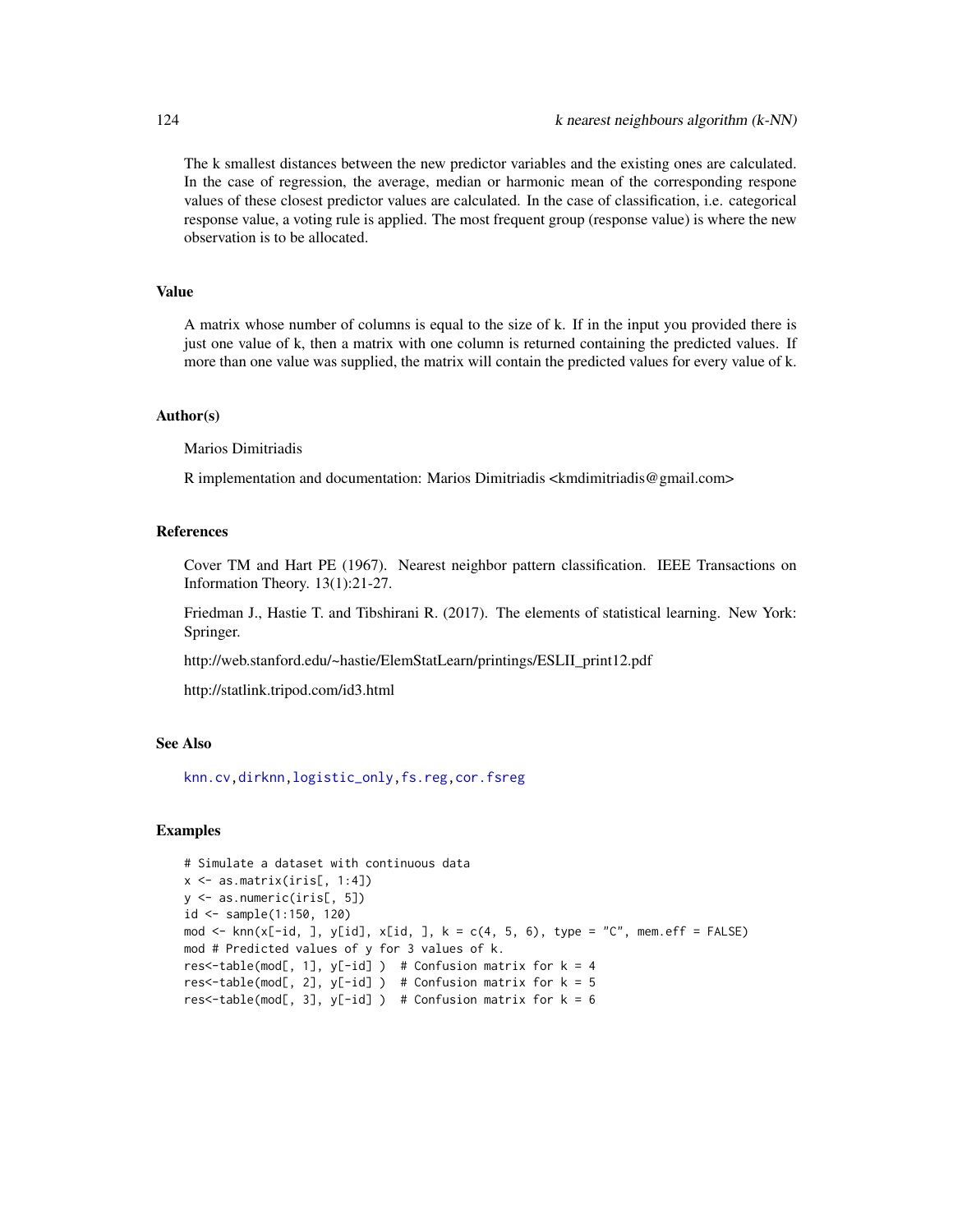k-NN algorithm using the arc cosinus distance *k-NN algorithm using the arc cosinus distance*

# <span id="page-124-0"></span>Description

It classifies new observations to some known groups via the k-NN algorithm.

## Usage

dirknn(xnew, x, y, k, type = "C", parallel =  $FALSE$ )

## Arguments

| xnew         | The new data whose membership is to be predicted, a numeric matrix with unit<br>vectors. In case you have one vector only make it a row vector (i.e. matrix with<br>one row).                                                                                                                |
|--------------|----------------------------------------------------------------------------------------------------------------------------------------------------------------------------------------------------------------------------------------------------------------------------------------------|
| $\mathsf{x}$ | The data, a numeric matrix with unit vectors.                                                                                                                                                                                                                                                |
| k            | The number of nearest neighbours. It can also be a vector with many values.                                                                                                                                                                                                                  |
| y            | A numerical vector representing the class or label of each vector of x. 1, 2,<br>3, and so on. It can also be a numerical vector with data in order to perform<br>regression.                                                                                                                |
| type         | If your response variable y is numerical data, then this should be "R" (regres-<br>sion) or "WR" for distance weighted based nearest neighbours. If y is in gen-<br>eral categorical set this argument to "C" (classification) or to "WC" for distance<br>weighted based nearest neighbours. |
| parallel     | Do you want the calculations to take place in parallel? The default value is<br>FALSE.                                                                                                                                                                                                       |

# Details

The standard algorithm is to keep the k nearest observations and see the groups of these observations. The new observation is allocated to the most frequent seen group. The non standard algorithm is to calculate the classical mean or the harmonic mean of the k nearest observations for each group. The new observation is allocated to the group with the smallest mean distance.

If you want regression, the predicted value is calculated as the average of the responses of the k nearest observations.

# Value

A matrix with the predicted group(s). It has as many columns as the values of  $k$ .

# Author(s)

Stefanos Fafalios

R implementation and documentation: Stefanos Fafalios <stefanosfafalios@gmail.com>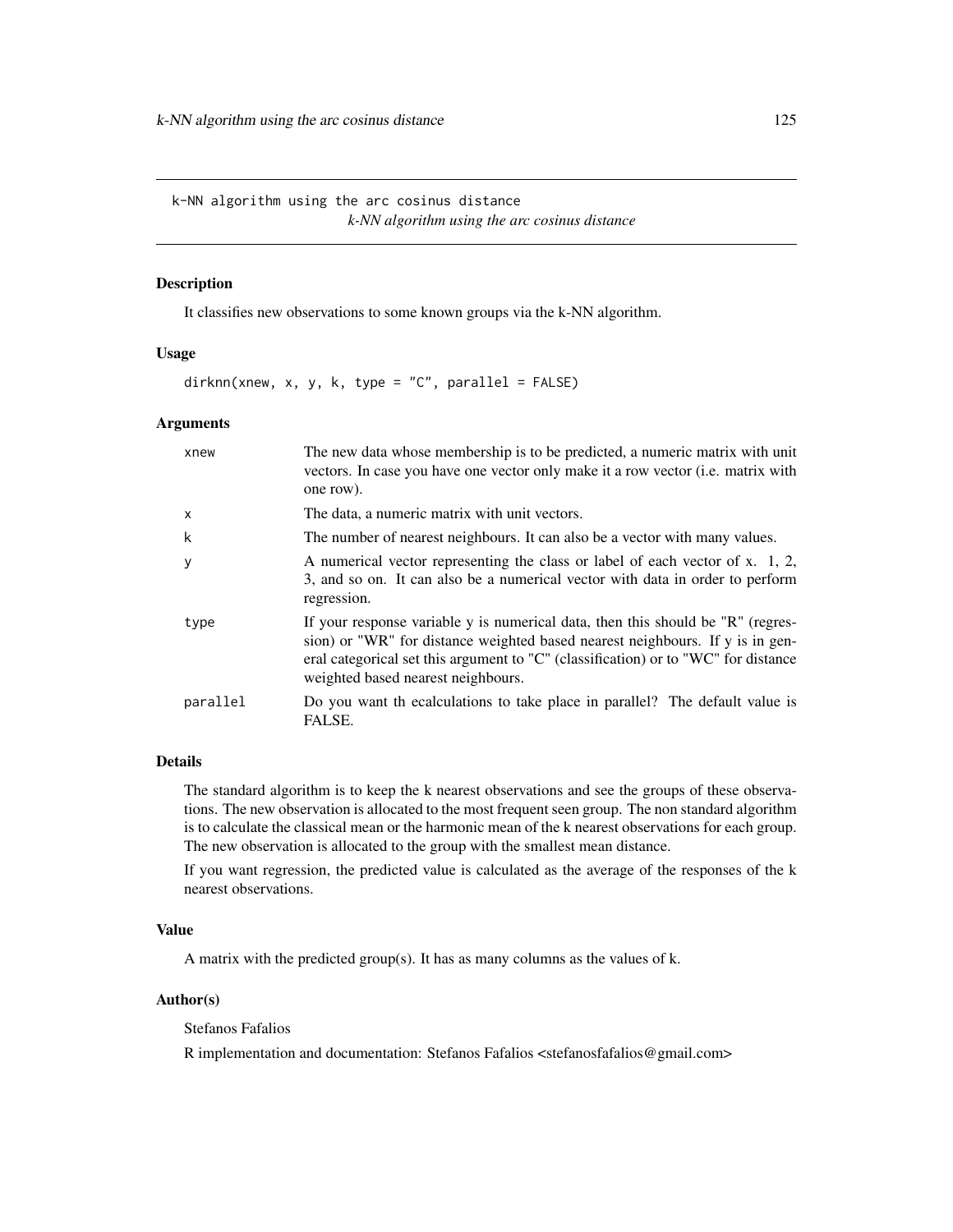# See Also

[dirknn.cv](#page-67-0)[,knn](#page-122-0)[,vmf.mle,](#page-189-0)[spml.mle](#page-198-0)

#### Examples

 $x \leftarrow as_matrix(iris[, 1:4])$  $x \leq x / \sqrt{sqrt(x + x)}$  rowSums( $x^2$ ) ) y<- as.numeric( iris[, 5] )  $a \leq - \text{dirknn}(x, x, y, k = 2:10)$ 

Limited number of eigenvalues and eigenvectors of a symmetric matrix *Limited number of eigenvalues and eigenvectors of a symmetric matrix*

## Description

Limited number of eigenvalues and eigenvectors of a symmetric matrix.

## Usage

eigen.sym(A, k, vectors = TRUE)

## Arguments

|         | A symmetric matrix.                                                                  |
|---------|--------------------------------------------------------------------------------------|
|         | The number of eigenvalues and eigenvectors to extract.                               |
| vectors | A flag that indicates if the eigenvectors will be returned (default: vectors = True) |

# Details

The function calls the same function from the Armadillo library in C++. It is quite faster than R's built in function "eigen" if the number of eigenvalues and eigenvectors (argument k) is small.

The k largest, in magnitude, eigenvalues are returned. Hence, if the matrix is not positive definite you may get negative eigenvalues as well. So, it is advised to use it with positive definite matrices.

# Value

A list including:

| values  | The eigenvalues.  |
|---------|-------------------|
| vectors | The eigenvectors. |

#### Author(s)

Armadillo library in C++ and Stefanos Fafalios and Manos Papadakis.

R implementation and documentation: Stefanos Fafalios <stefanosfafalios@gmail.com> and Manos Papadakis <papadakm95@gmail.com>.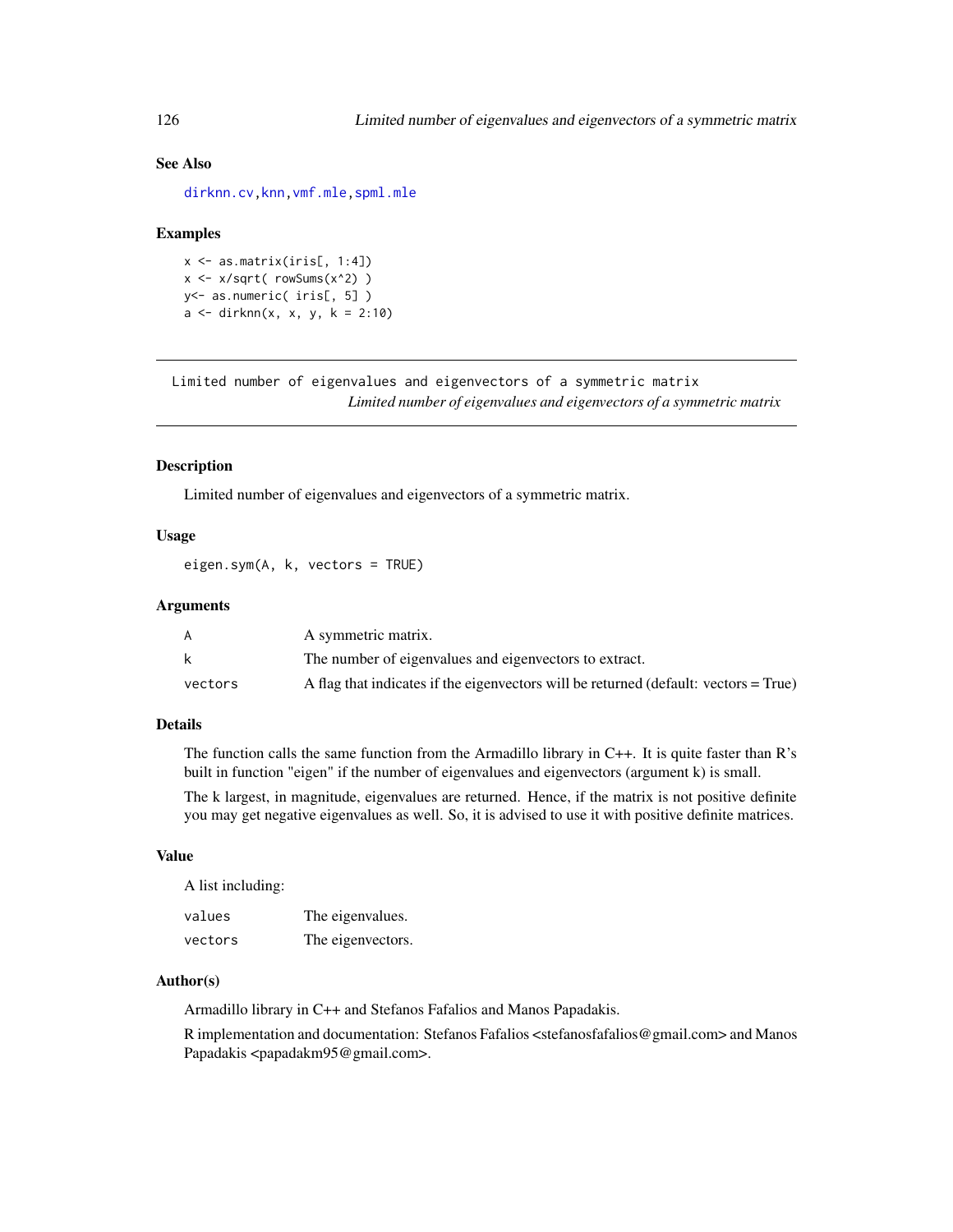Linear models for large scale data 127

## See Also

[hd.eigen](#page-78-0)

# Examples

```
## Not run:
x <- matrnorm(500, 100 )
s <- Rfast::cova(x)
res<-eigen.sym(s, 5)
x \leftarrow s \leftarrow \text{NULL}
```
## End(Not run)

Linear models for large scale data *Linear models for large scale data*

# Description

Linear models for large scale data.

#### Usage

 $lmfit(x, y, w = NULL)$ 

## Arguments

| X | The design matrix with the data, where each column refers to a different sample |
|---|---------------------------------------------------------------------------------|
|   | of subjects. You must supply the design matrix, with the column of 1s. This     |
|   | function is the analogue of lm.fit and .lm.fit.                                 |
| V | A numerical vector or a numerical matrix.                                       |
| W | An optional numerical vector with weights. Note that if you supply this, the    |
|   | function does not make them sum to 1. So, you should do it.                     |

#### Details

We have simply exploitted R's powerful function and managed to do better than .lm.fit which is a really powerful function as well. This is a bare bones function as it returns only two things, the coefficients and the residuals. [.lm.fit](#page-0-0) returns more and [lm.fit](#page-0-0) even more and finally [lm](#page-0-0) returns too much. The motivatrion came form this site https://m-clark.github.io/docs/fastr.html . We changed the function a bit.

## Value

A list including:

| be        | The beta coefficients.                |
|-----------|---------------------------------------|
| residuals | The residuals of the linear model(s). |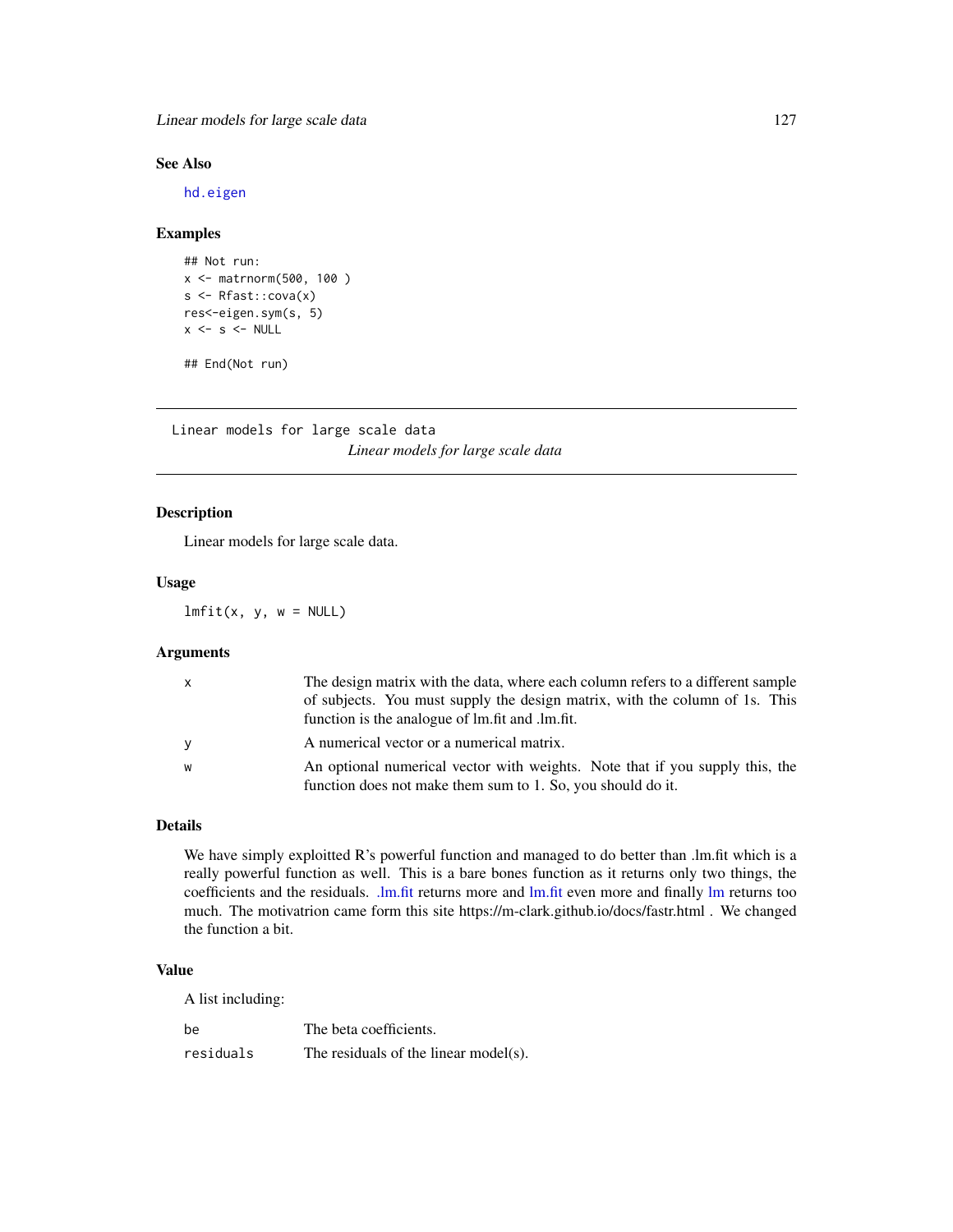# Author(s)

Michail Tsagris

R implementation and documentation: Michail Tsagris <mtsagris@yahoo.gr> and Manos Papadakis <papadakm95@gmail.com>.

## References

Draper, N.R. and Smith H. (1988). Applied regression analysis. New York, Wiley, 3rd edition.

#### See Also

[regression,](#page-173-0)[allbetas](#page-165-0)[,correls](#page-62-0)[,mvbetas](#page-149-0)[,cor.fsreg](#page-59-0)

# Examples

```
n <- 200 ; p <- 5
X <- matrnorm(n, p)
y <- rnorm(200)
a1 \leftarrow .lm.fit(X, y)a2 \leftarrow lmfit(X, y)
x < - NULL
```
Logistic and Poisson regression models *Logistic and Poisson regression models*

## Description

Logistic and Poisson regression models.

# Usage

```
glm\_logistic(x, y, full = FALSE, tol = 1e-09, maxiters = 100)glm_poisson(x, y, full = FALSE, tol = 1e-09)
```
## Arguments

| $\mathsf{x}$ | A matrix with the data, where the rows denote the samples (and the two groups)<br>and the columns are the variables. This can be a matrix or a data.frame (with<br>factors). |
|--------------|------------------------------------------------------------------------------------------------------------------------------------------------------------------------------|
| y            | The dependent variable; a numerical vector with two values (0 and 1) for the<br>logistic regression or integer values, $0, 1, 2, \dots$ for the Poisson regression.          |
| full         | If this is FALSE, the coefficients and the deviance will be returned only. If this<br>is TRUE, more information is returned.                                                 |
| tol          | The tolerance value to terminate the Newton-Raphson algorithm.                                                                                                               |
| maxiters     | The max number of iterations that can take place in each regression.                                                                                                         |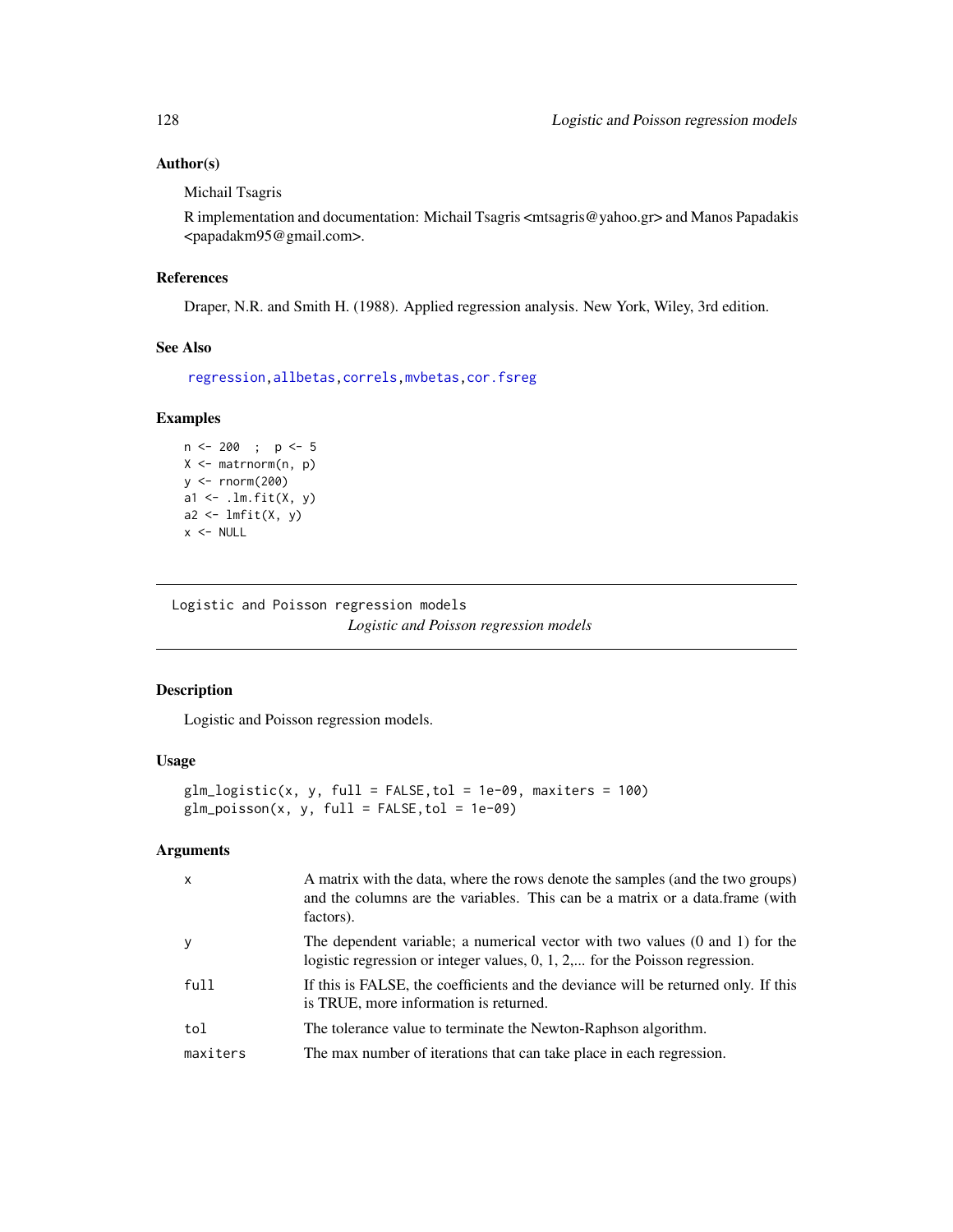# Details

The function is written in  $C++$  and this is why it is very fast.

#### Value

When full is FALSE a list including:

| be                                  | The regression coefficients.                                                                       |
|-------------------------------------|----------------------------------------------------------------------------------------------------|
| devi                                | The deviance of the model.                                                                         |
| When full is TRUE a list including: |                                                                                                    |
| info                                | The regression coefficients, their standard error, their Wald test statistic and their<br>p-value. |
| devi                                | The deviance.                                                                                      |

#### Author(s)

Manos Papadakis <papadakm95@gmail.com>

R implementation and documentation: Michail Tsagris <mtsagris@yahoo.gr> and Manos Papadakis <papadakm95@gmail.com>.

## References

McCullagh, Peter, and John A. Nelder. Generalized linear models. CRC press, USA, 2nd edition, 1989.

## See Also

[poisson\\_only,logistic\\_only,](#page-174-0)[univglms,](#page-171-0)[regression](#page-173-0)

# Examples

```
## Not run:
x \le matrix(rnorm(100 \star 3), ncol = 3)
y \le - rbinom(100, 1, 0.6) ## binary logistic regression
a1 <- glm_logistic(x, y, full = TRUE)
a2 \leq glm(y \sim x, binomial)x \le matrix(rnorm(100 \star 3), ncol = 3)
y <- rpois(100, 10) ## binary logistic regression
b1 <- glm_poisson(x, y, full = TRUE)
b2 \leq glm(y \sim x, \text{poisson})x<-y<-a1<-a2<-b1<-b2<-NULL
## End(Not run)
```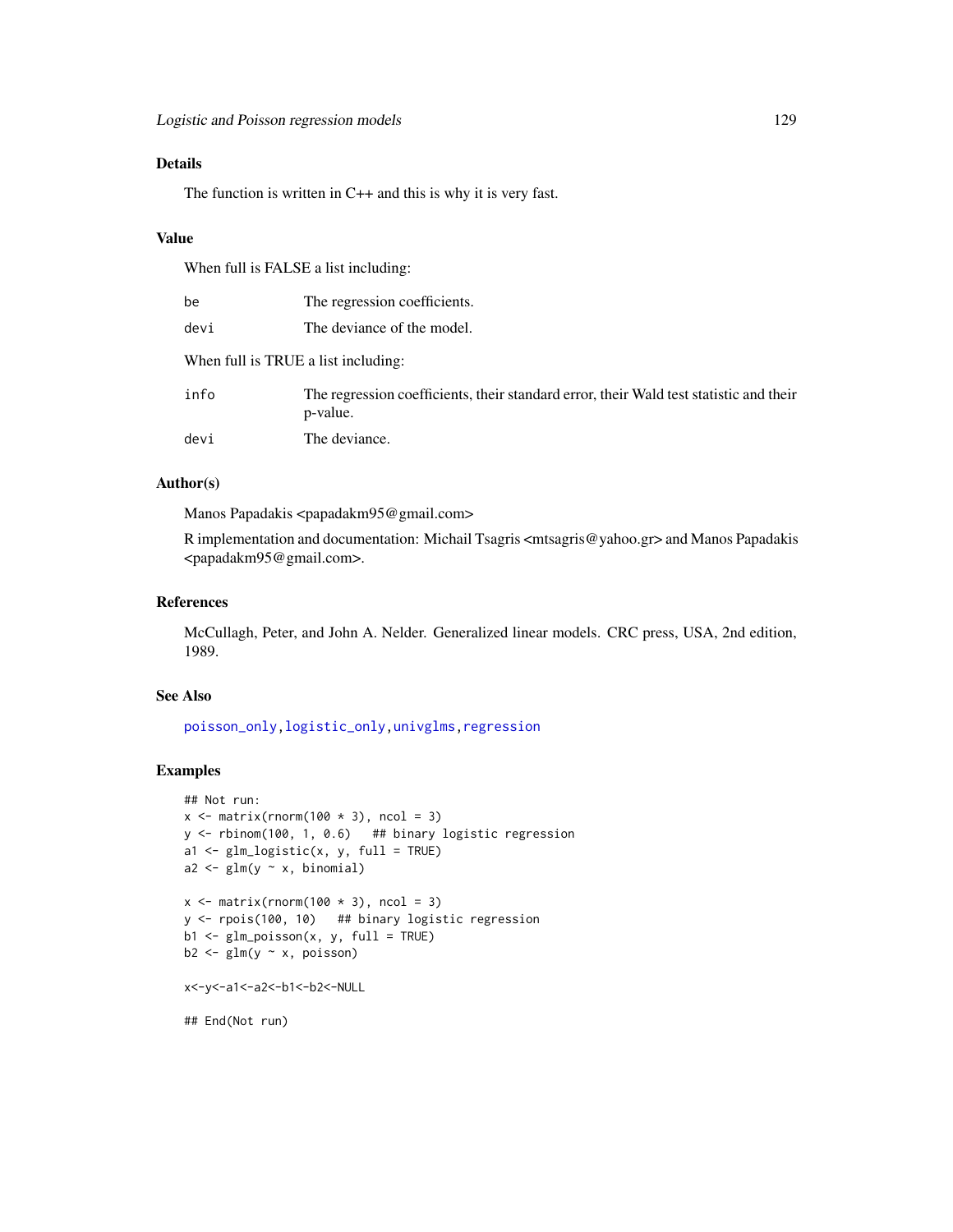Logistic or Poisson regression with a single categorical predictor *Logistic or Poisson regression with a single categorical predictor*

# Description

Logistic or Poisson regression with a single categorical predictor.

## Usage

```
logistic.cat1(y, x, logged = FALSE)
poisson.cat1(y, x, logged = FALSE)
```
## Arguments

| y            | A numerical vector with values 0 or 1.                                                                                                                                                                                                                                                                                                                                                |
|--------------|---------------------------------------------------------------------------------------------------------------------------------------------------------------------------------------------------------------------------------------------------------------------------------------------------------------------------------------------------------------------------------------|
| $\mathsf{x}$ | A numerical vector with discrete numbers or a factor variable. This is suppose to<br>be a categorical predictor. If you supply a continuous valued vector the function<br>will obviously provide wrong results. <b>Note:</b> For the "binomial.anova" if this is<br>a numerical vector it must contain strictly positive numbers, i.e. $1, 2, 3, 4, \dots$ , no<br>zeros are allowed. |
| logged       | Should the p-values be returned (FALSE) or their logarithm (TRUE)?                                                                                                                                                                                                                                                                                                                    |

# Details

There is a closed form solution for the logistic regression in the case of a single predictor variable. See the references for more information.

# Value

| info | A matrix similar to the one produced by the glm command. The estimates, their<br>standard error, the Wald value and the relevant p-value.        |
|------|--------------------------------------------------------------------------------------------------------------------------------------------------|
| devs | For the logistic regression case a vector with the null and the residual deviances,<br>their difference and the significance of this difference. |
| res  | For the Poisson regression case a vector with the log likelihood ratio test statistic<br>value and its significance.                             |

## Author(s)

Michail Tsagris

R implementation and documentation: Michail Tsagris <mtsagris@yahoo.gr> and Manos Papadakis <papadakm95@gmail.com>.

#### References

Stan Lipovetsky (2015). Analytical closed-form solution for binary logit regression by categorical predictors. Journal of Applied Statistics, 42(1): 37–49.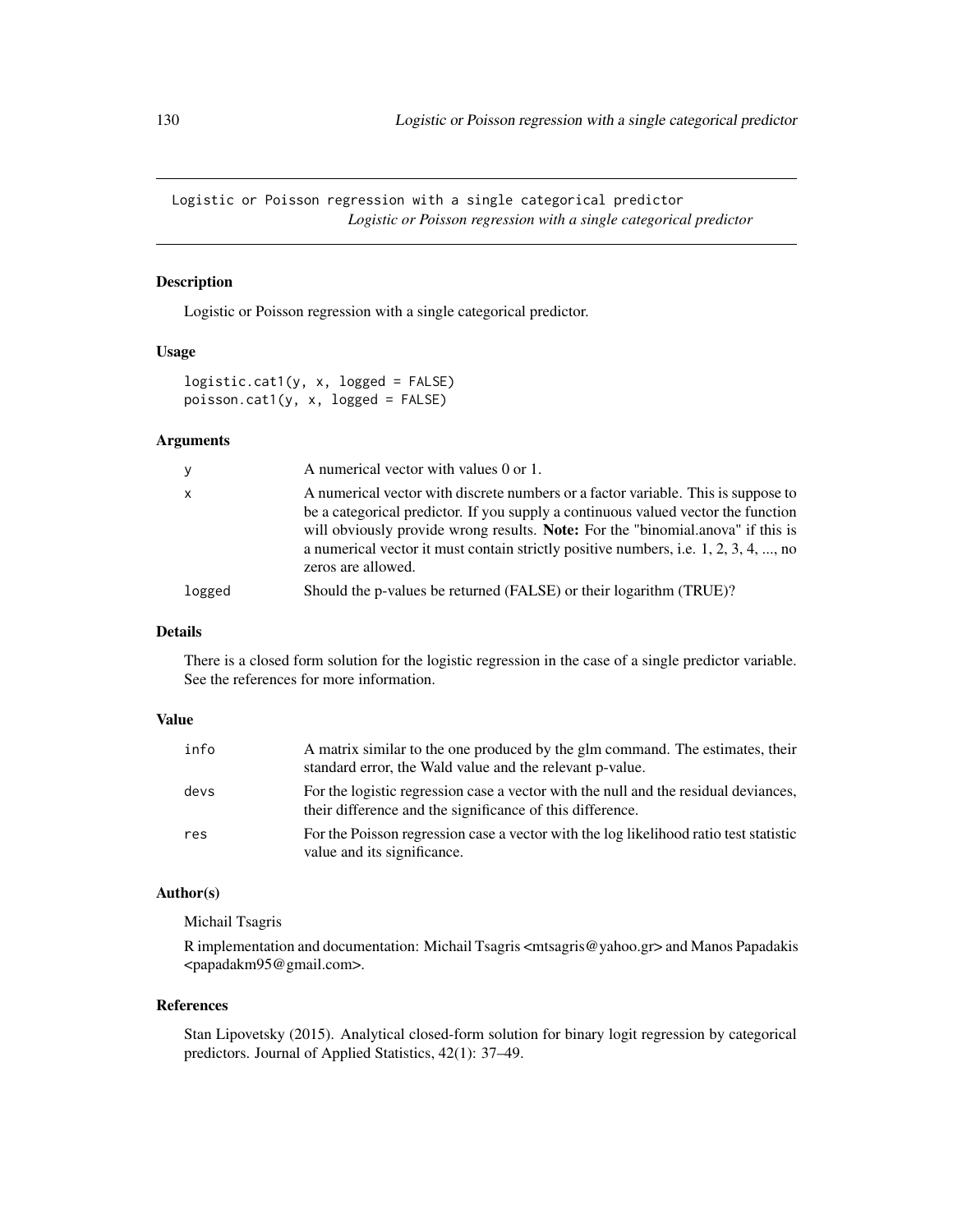Lower and Upper triangular of a matrix 131

## See Also

[poisson.anova,](#page-10-0)[poisson.anovas](#page-136-0)[,anova](#page-0-0)[,logistic\\_only,poisson\\_only](#page-174-0)

#### Examples

```
y <- rbinom(20000, 1, 0.6)
x <- as.factor( rbinom(20000, 3, 0.5) )
system.time( a1 <- logistic.cat1(y, x) )
system.time(a2 \leq glm(y \sim x, binomial))
a1 ; a2
y <- rpois(20000, 10)
x <- as.factor( rbinom(20000, 3, 0.5) )
system.time(a1 \leftarrow \text{poisson.cat1}(y, x))
system.time(a2 \leq glm(y \sim x, \text{poisson}))
a1 ; a2
x<-y<-a1<-a2<-NULL
```
Lower and Upper triangular of a matrix *Lower and Upper triangular of a matrix*

# Description

Lower/upper triangular matrix.

## Usage

```
lower\_tri(x, suma = FALSE, diag = FALSE)upper\_tri(x, suma = FALSE, diag = FALSE)lower_tri.assign(x, v, diag = FALSE)
upper\_tri.assign(x, v, diag = FALSE)
```
## Arguments

| $\mathsf{x}$ | A matrix with data or a vector with 2 values which is the dimension of the logical                                                             |
|--------------|------------------------------------------------------------------------------------------------------------------------------------------------|
|              | matrix to be returned with the upper or lower triangular filled with "TRUE".                                                                   |
| $\mathsf{v}$ | A numeric vector for assign to the lower/upper triangular.                                                                                     |
| suma         | A logical value for returning the sum of the upper or lower triangular. By default<br>is "FALSE". Works only <b>if</b> argument "x" is matrix. |
| diag         | A logical value include the diagonal to the result.                                                                                            |

## Value

Get a lower/upper triangular logical matrix with values TRUE/FALSE, a vector with the values of a lower/upper triangular, the sum of the upper/lower triangular if suma is set TRUE or assign to the lower/upper (only for large matrices) triangular. You can also include diagonal with any operation if argument diag is set to "TRUE".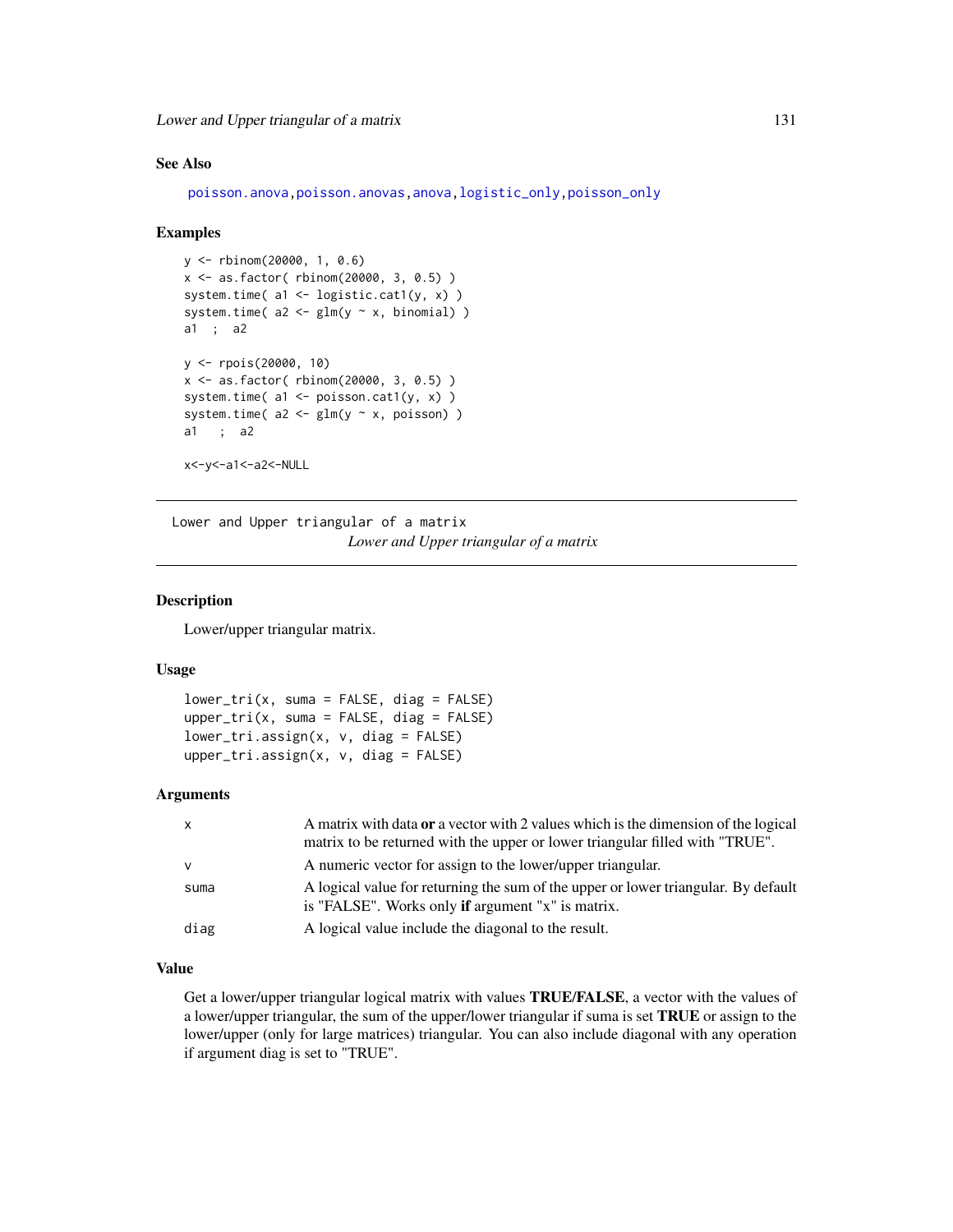#### Author(s)

Manos Papadakis

R implementation and documentation: Manos Papadakis <papadakm95@gmail.com>.

# See Also

[rowMins](#page-245-0)[,colFalse](#page-54-0)[,nth,](#page-37-0)[rowrange,](#page-40-0)[rowMedians,](#page-36-0)[rowVars](#page-45-0)[,colTrue](#page-54-0)

#### Examples

```
x <- matrix(runif(10*10),10,10)
```
all.equal(lower\_tri(c(10,10)),lower.tri(x))

all.equal(lower\_tri(x),x[lower.tri(x)])

#all.equal(upper\_tri(c(10,10)),upper.tri(x))

```
#all.equal(upper_tri(x),x[upper.tri(x)])
```

```
#all.equal(lower_tri(c(10,10),diag = TRUE),lower.tri(x,diag = TRUE))
#all.equal(lower_tri(x,diag = TRUE),x[lower.tri(x,diag = TRUE)])
#all.equal(upper_tri(c(10,10),diag = TRUE),upper.tri(x,diag = TRUE))
#all.equal(upper_tri(x,diag = TRUE),x[upper.tri(x,diag = TRUE)])
all.equal(lower_tri.assign(x,diag = TRUE,v=rep(1,1000)),x[lower.tri(x,diag = TRUE)]<-1)
all.equal(upper_tri.assign(x,diag = TRUE,v=rep(1,1000)),x[upper.tri(x,diag = TRUE)]<-1)
x<-NULL
```
Mahalanobis distance *Mahalanobis distance*

## Description

Mahalanobis distance.

#### Usage

mahala(x, mu, sigma, ischol = FALSE)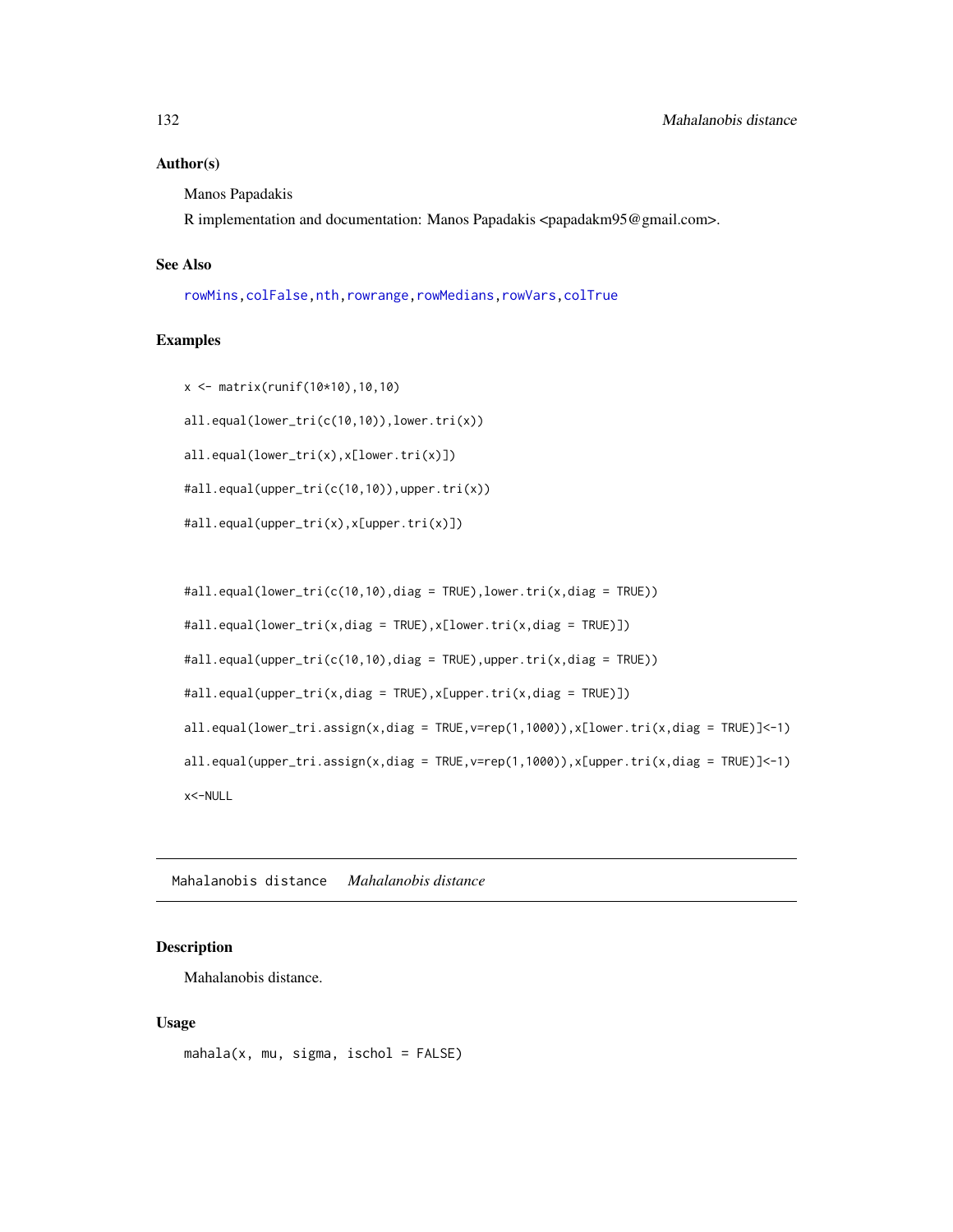| $\mathsf{x}$ | A matrix with the data, where rows denotes observations (vectors) and the columns<br>contain the variables.                     |
|--------------|---------------------------------------------------------------------------------------------------------------------------------|
| mu           | The mean vector.                                                                                                                |
| sigma        | The covariance or any square symmetric matrix.                                                                                  |
| ischol       | A boolean variable set to true if the Cholesky decomposition of the covariance<br>matrix is supplied in the argument \"sigma\". |

## Value

A vector with the Mahalanobis distances.

# Author(s)

Matteo Fasiolo <matteo.fasiolo@gmail.com>,

C++ and R implementation and documentation: Matteo Fasiolo <matteo.fasiolo@gmail.com>.

# See Also

[dista](#page-74-0)[,colmeans](#page-35-0)

# Examples

```
x \le matrix( rnorm(100 \star 50), ncol = 50)
m \leftarrow column(x)s \leq cov(x)a1 \leq mahala(x, m, s)
```
Many (and one) area aunder the curve values *Many are aunder the curve values*

# Description

Many are aunder the curve values.

## Usage

```
colaucs(group, preds)
auc(group, preds)
```
## Arguments

| group | A numerical vector with two values, one of which must be strictly 1.                                        |
|-------|-------------------------------------------------------------------------------------------------------------|
| preds | A numerical matrix with scores, probabilities or any other measure. In the case<br>of auc this is a vector. |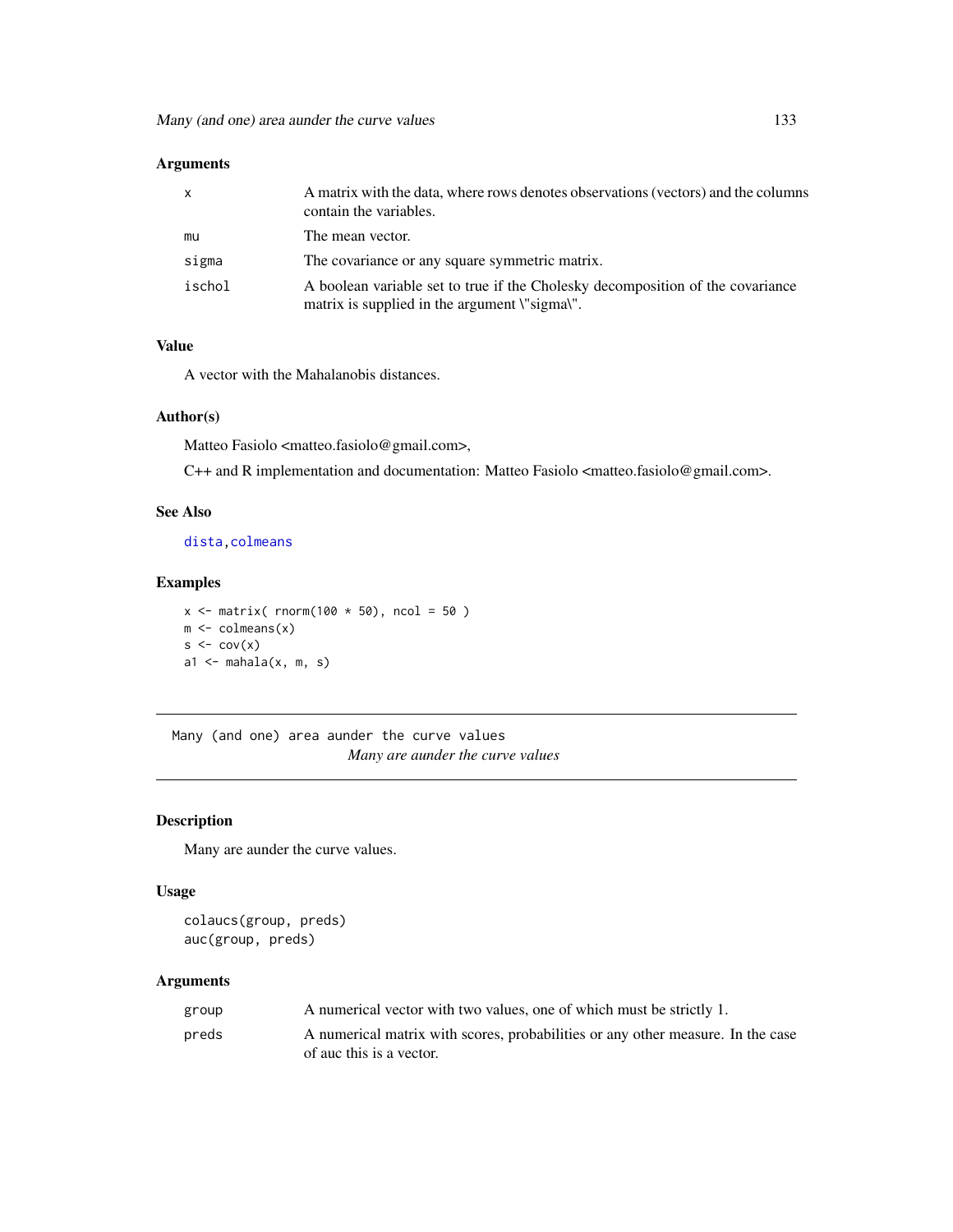# Details

The AUCs are calculated column-wise or just an AUC if the vector function is used.

# Value

A vector with length equal to the number of columns of the "preds" argument. The AUC vlaues for each column. If the "auc" function is used then a signle number is returned.

# Author(s)

Michail Tsagris

R implementation and documentation: Michail Tsagris <mtsagris@yahoo.gr> and Manos Papadakis <papadakm95@gmail.com>.

# See Also

[ttests,](#page-134-0) [ttest,](#page-154-0) [ftests](#page-148-0)

# Examples

```
## 200 variables, hence 200 AUCs will be calculated
x \le - matrix( rnorm(100 * 200), ncol = 200)
ina <- rbinom(100, 1, 0.6)
system.time( colaucs(ina, x) )
a <- colaucs(ina, x)
b \leftarrow \text{auc}(ina, x[, 1])x < - NULL
```
Many 2 sample proportions tests *Many 2 sample proportions tests*

# Description

It performs very many 2 sample proportions tests.

#### Usage

proptests(x1, x2, n1, n2)

# Arguments

| x1 | A vector with the successes of the one group.        |
|----|------------------------------------------------------|
| x2 | A vector with the successes of the one group.        |
| n1 | A vector with the number of trials of the one group. |
| n2 | A vector with the number of trials of the one group. |
|    |                                                      |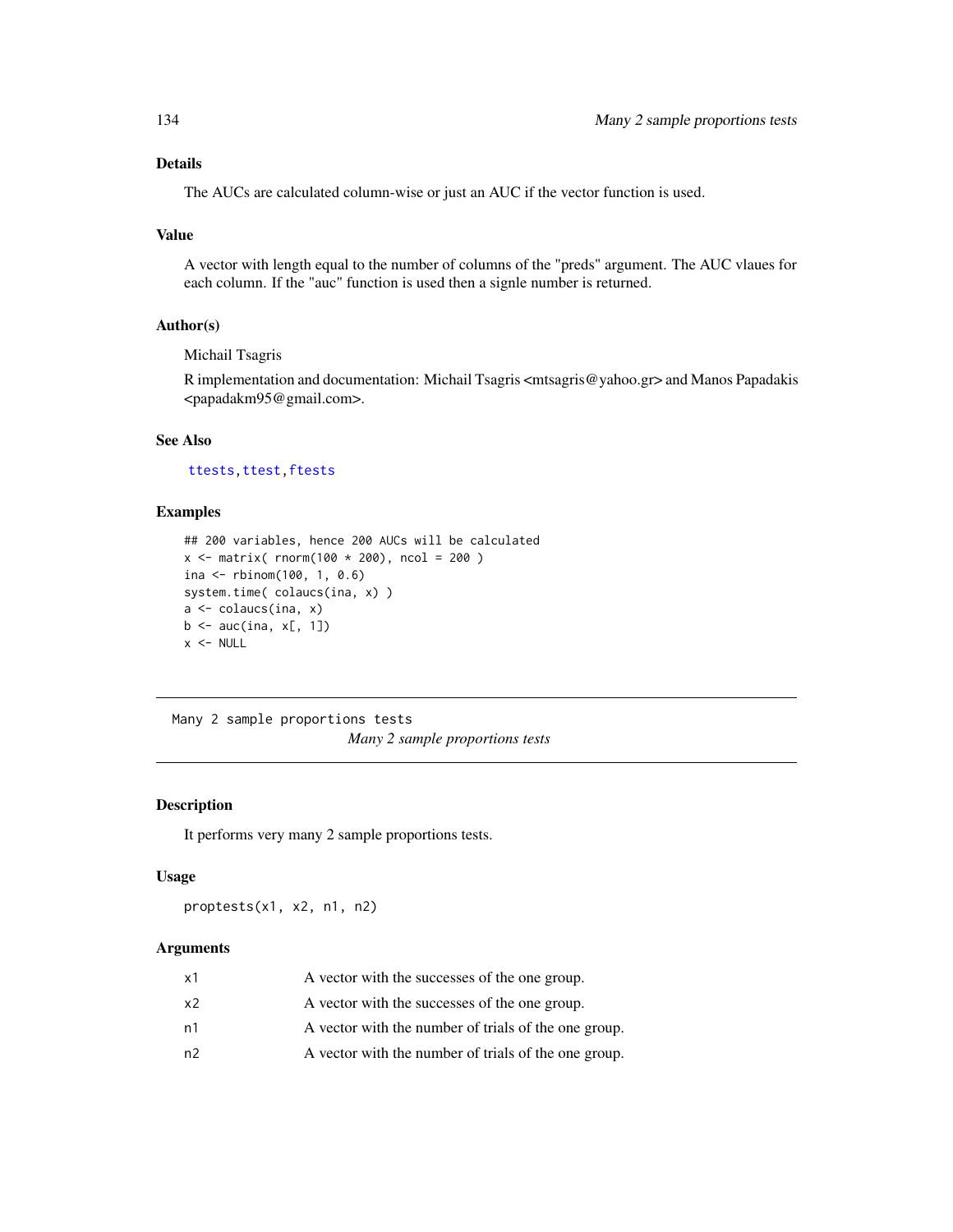# Details

The 2-sample proportions test is performed for each pair of proportions of teh two groups.

# Value

A matrix with the proportions of each group (two columns), the test statistic and the p-value of each test.

## Author(s)

Michail Tsagris

R implementation and documentation: Michail Tsagris <mtsagris@yahoo.gr> and Manos Papadakis <papadakm95@gmail.com>.

# References

B. L. Welch (1951). On the comparison of several mean values: an alternative approach. Biometrika, 38(3/4), 330-336.

# See Also

[ttests](#page-134-0)[,ftests](#page-148-0)[,colVars](#page-45-0)

## Examples

```
## 10000 variables, hence 10000 t-tests will be performed
set.seed(12345)
x1 <- rpois(500, 5)
x2 <- rpois(500, 5)
n1 <- rpois(1000, 40)
n2 <- rpois(1000, 40)
a \leftarrow proptests(x1, x2, n1, n2)
mean(a[, 4]<0.05)
x1 <- rbinom(500, 500, 0.6)
x2 <- rbinom(500, 500, 0.6)
b <- proptests(x1, x2, 500, 500)
mean(b[, 4]<0.05)
```
Many 2 sample tests *Many 2 sample tests tests*

#### <span id="page-134-0"></span>Description

It performs very many 2 sample tests.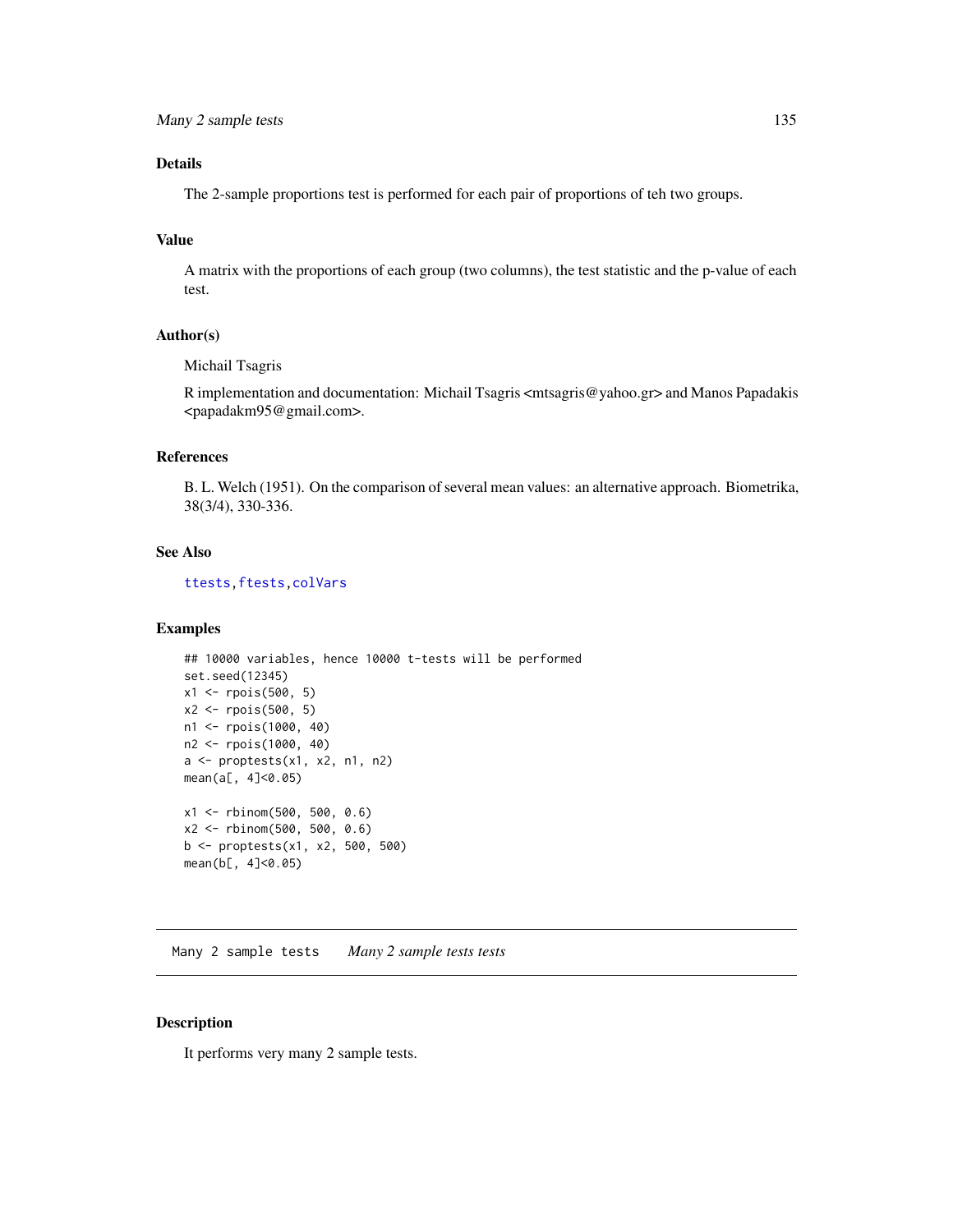#### Usage

```
ttests(x, y = NULL, ina, paired = FALSE, logged = FALSE, parallel = FALSE)
mcnemars(x, y = NULL, ina, logged = FALSE)
var2tests(x, y = NULL, ina, alternative = "unequal", logged = FALSE)
```
#### Arguments

| X           | A matrix with the data, where the rows denote the samples and the columns are<br>the variables.                                                                                                                              |
|-------------|------------------------------------------------------------------------------------------------------------------------------------------------------------------------------------------------------------------------------|
| у           | A second matrix with the data of the second group. If this is NULL (default<br>value) then the argument in must be supplied. Notice that when you supply the<br>two matrices the procedure is two times faster.              |
| ina         | A numerical vector with 1s and 2s indicating the two groups. Be careful, the<br>function is designed to accept only these two numbers. In addition, if your "y"<br>is NULL, you must specify "ina".                          |
| alternative | The type of hypothesis to be checked, "equal", "greater", "less".                                                                                                                                                            |
| paired      | If the groups are not independent paired t-tests should be performed and this<br>must be TRUE, otherwise, leave it FALSE. In this case, the two groups must<br>have equal smaple sizes, otherwise no test will be performed. |
| logged      | Should the p-values be returned (FALSE) or their logarithm (TRUE)?                                                                                                                                                           |
| parallel    | Should parallel implentations take place in $C++$ ? The default value is FALSE.                                                                                                                                              |
|             |                                                                                                                                                                                                                              |

## Details

For the ttests, if the groups are independent, the Welch's t-test (without assuming equal variances) is performed. Otherwise many paired t-tests are performed. The McNemar's test requires a number of observations, at least 30 would be good in order for the test to have some power and be size corect.

# Value

A matrix with the test statistic, the degrees of freedom (if the groups are independent) and the p-value (or their logarithm) of each test.

#### Author(s)

#### Michail Tsagris

R implementation and documentation: Michail Tsagris <mtsagris@yahoo.gr> and Manos Papadakis <papadakm95@gmail.com>.

## References

B. L. Welch (1951). On the comparison of several mean values: an alternative approach. Biometrika, 38(3/4), 330-336. McNemar Q. (1947). Note on the sampling error of the difference between correlated proportions or percentages. Psychometrika. 12(2):153-157.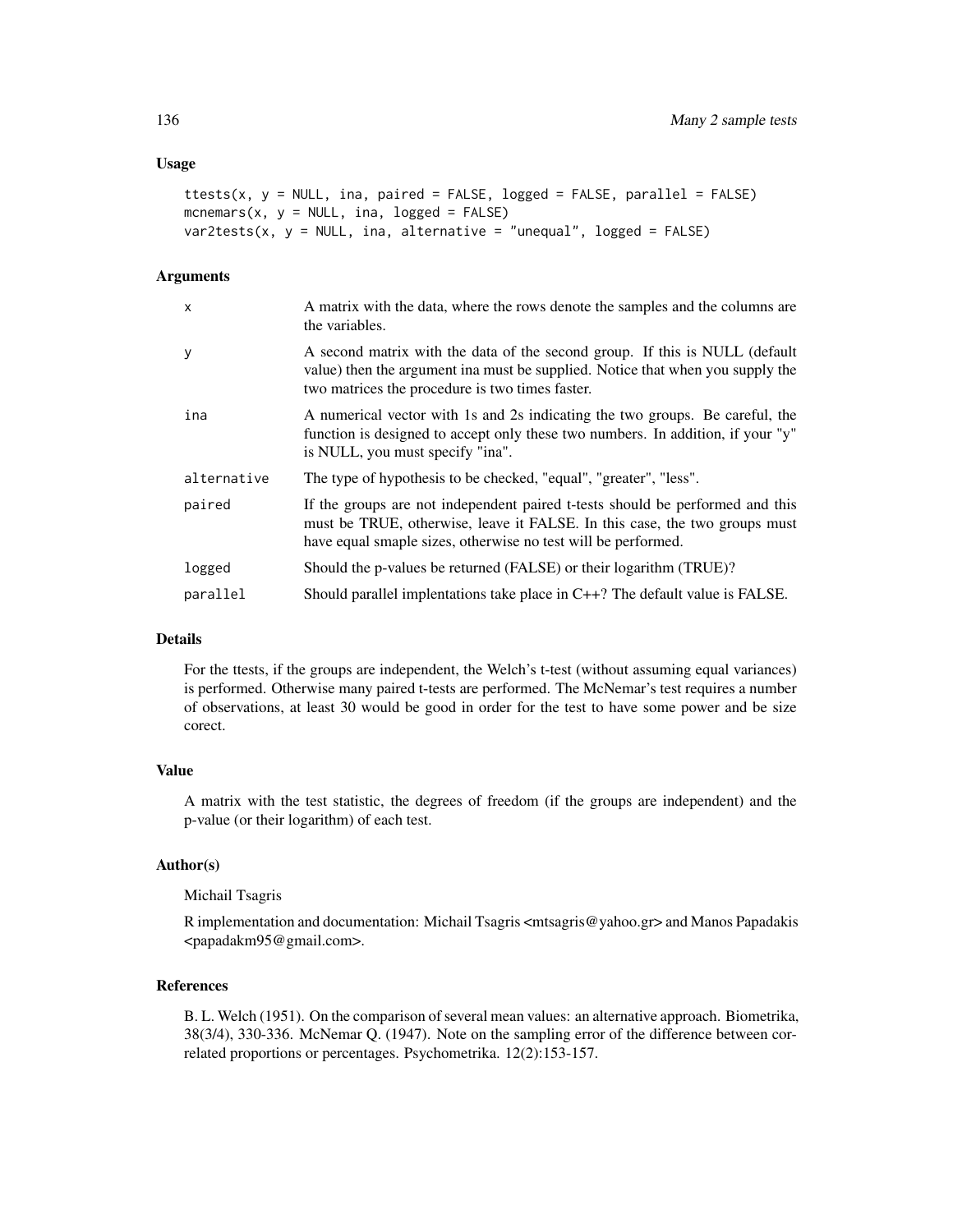Many analysis of variance tests with a discrete variable 137

# See Also

[ftests,anovas](#page-148-0)[,ttest](#page-154-0)

## Examples

```
## 1000 variables, hence 1000 t-tests will be performed
x = matrnorm(100, 100)
## 100 observations in total
ina = rbinom(100, 1, 0.6) + 1 ## independent samples t-test
system.time( ttests(x, ina = ina) )
x1 = x[ina == 1, ]
x2 = x[ina == 2, ]system.time( ttests(x1, x2) )
x < - NULL
```
Many analysis of variance tests with a discrete variable *Many analysis of variance tests with a discrete variable*

# <span id="page-136-0"></span>Description

Many analysis of variance tests with a discrete variable.

#### Usage

```
poisson.anovas(y, ina, logged = FALSE)
quasipoisson.anovas(y, ina, logged = FALSE)
geom. anovas(y, ina, type = 1, logged = FALSE)
```
# Arguments

| y      | A numerical matrix with discrete valued data, i.e. counts for the case of the<br>Poisson, or with 0s and 1s for the case of the Bernoulli distribution. Each column<br>represents a variable.                                                     |
|--------|---------------------------------------------------------------------------------------------------------------------------------------------------------------------------------------------------------------------------------------------------|
| ina    | A numerical vector with discrete numbers starting from 1, i.e. 1, 2, 3, 4, or<br>a factor variable. This is suppose to be a categorical predictor. If you supply a<br>continuous valued vector the function will obviously provide wrong results. |
| type   | This regiment is for the geometric distribution. Type 1 refers to the case where<br>the minimum is zero and type 2 for the case of the minimum being 1.                                                                                           |
| logged | Should the p-values be returned (FALSE) or their logarithm (TRUE)?                                                                                                                                                                                |

# Details

This is the analysis of variance with count data. What we do is many log-likelihood ratio tests. For the quasi Poisson case we scale the difference in the deviances.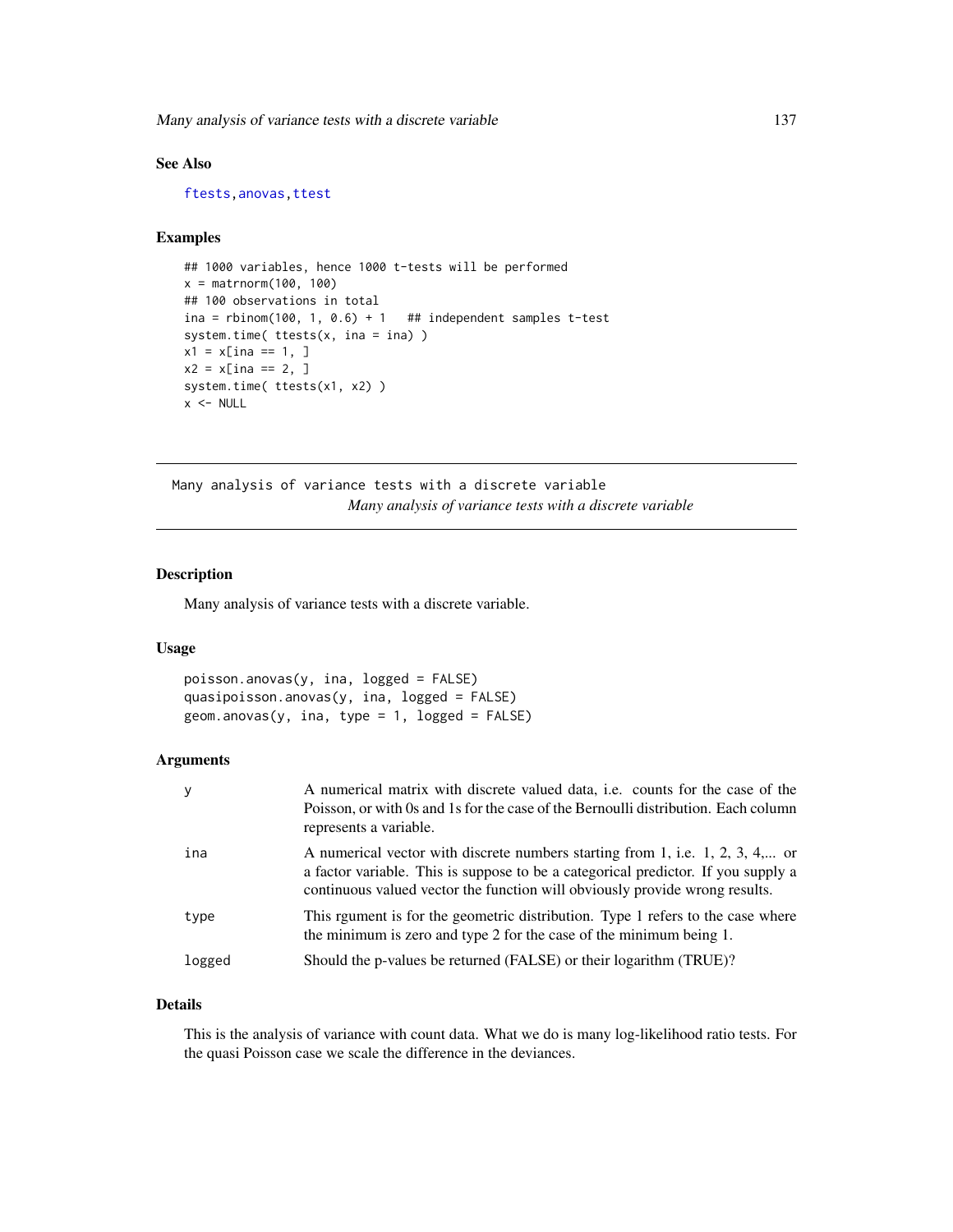# Value

A matrix with two values, the difference in the deviances (test statistic) and the relevant p-value. For the case of quasi Poisson the estimated  $\phi$  parameter is also returned.

# Author(s)

Michail Tsagris

R implementation and documentation: Michail Tsagris <mtsagris@yahoo.gr> and Manos Papadakis <papadakm95@gmail.com>.

# See Also

[g2tests,](#page-142-0)[poisson.anova](#page-10-0)[,anova](#page-0-0)[,poisson\\_only](#page-174-0)[,poisson.mle](#page-194-0)

## Examples

```
ina <- rbinom(500, 3, 0.5) + 1
## Poisson example
y <- matrix( rpois(500 * 100, 10), ncol= 100 )
system.time(a1 <- poisson.anovas(y, ina) )
y <- NULL
```
Many ANCOVAs *Many ANCOVAs*

# Description

Many ANCOVAs.

## Usage

```
\arccos(y, \text{ina}, x, \text{logged} = \text{FALSE})
```
## Arguments

| y            | A matrix with the data, where the rows denote the observations and the columns<br>are the variables.                                                  |
|--------------|-------------------------------------------------------------------------------------------------------------------------------------------------------|
| ina          | A numerical vector with 1s, 2s, 3s and so one indicating the two groups. Be<br>careful, the function is desinged to accept numbers greater than zero. |
| $\mathsf{x}$ | A numerical vector whose length is equal to the number of rows of y. This is the<br>covariate.                                                        |
| logged       | Should the p-values be returned (FALSE) or their logarithm (TRUE)?                                                                                    |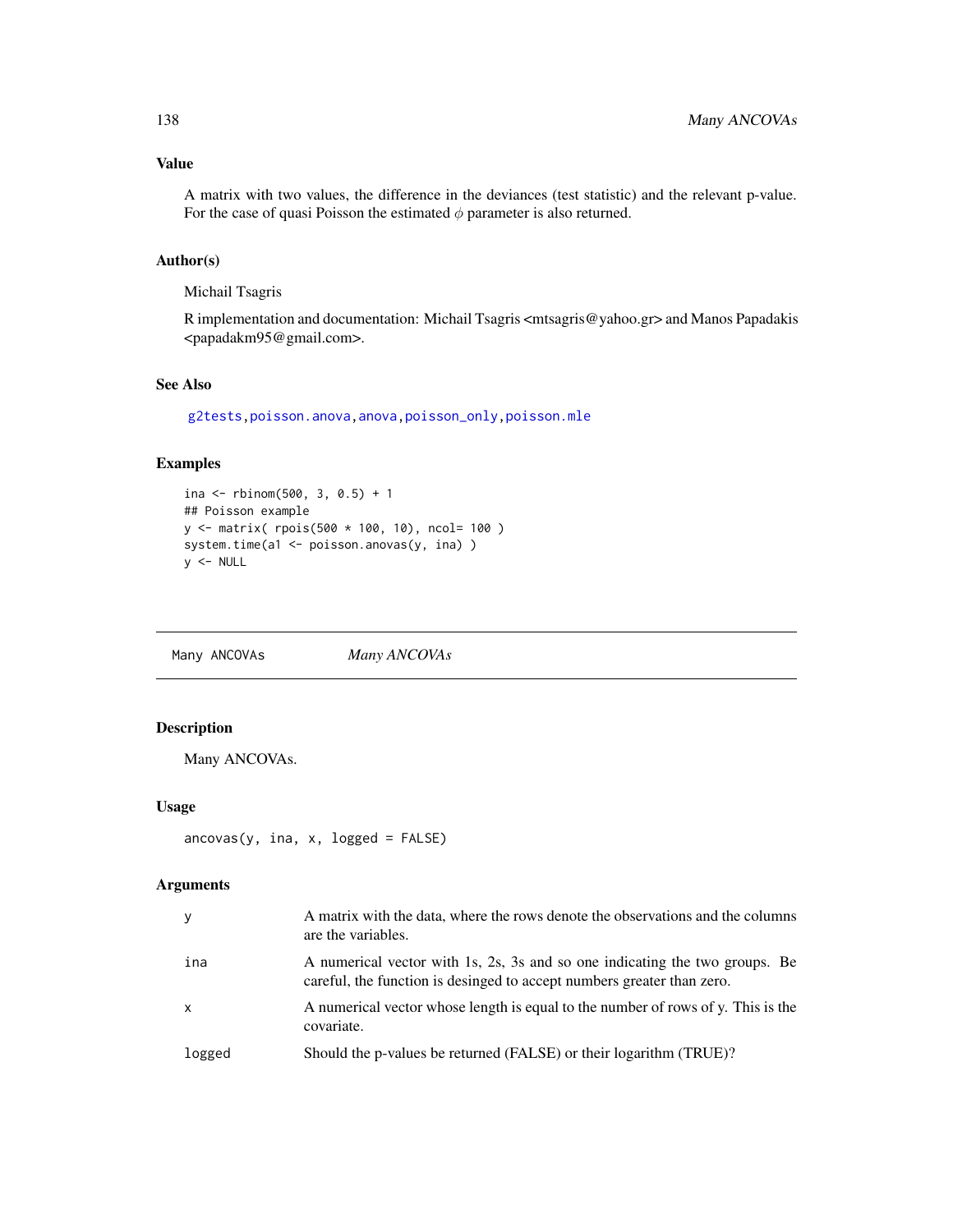## Many ANCOVAs 139

## Details

Many Analysis of covariance tests are performed. No interaction between the factor and the covariate is tested. Only the main effects. The design need not be balanced. The values of ina need not have the same frequency. The sums of squares have been adjusted to accept balanced and unbalanced designs.

# Value

A matrix with the test statistic and the p-value for the factor variable and the covariate.

#### Author(s)

Michail Tsagris

R implementation and documentation: Michail Tsagris <mtsagris@yahoo.gr> and Manos Papadakis <papadakm95@gmail.com>.

# References

D.C. Montgomery (2001). Design and analysis of experiments (5th Edition). New York: John Wiley \& Sons

#### See Also

[ftests](#page-148-0)[,ttests](#page-134-0)[,anovas](#page-148-0)

#### Examples

```
## 100 variables, hence 100 F-tests will be performed
y \le - matrix( rnorm(90 * 100), ncol = 100)
ina <- rbinom(90, 2, 0.5) + 1
x < - rnorm(90)
system.time(a \leftarrow \text{arrows}(y, \text{ ina}, x))
## Not run:
m1 \leftarrow lm(y[, 15] \sim factor(ina) + x)m2 \leq Im(y[, 15] \sim x + factor(ina))res<-anova(m1)
res<-anova(m2)
y <- NULL
a[15, ] ## the same with the m2 model, but not the m1
## End(Not run)
```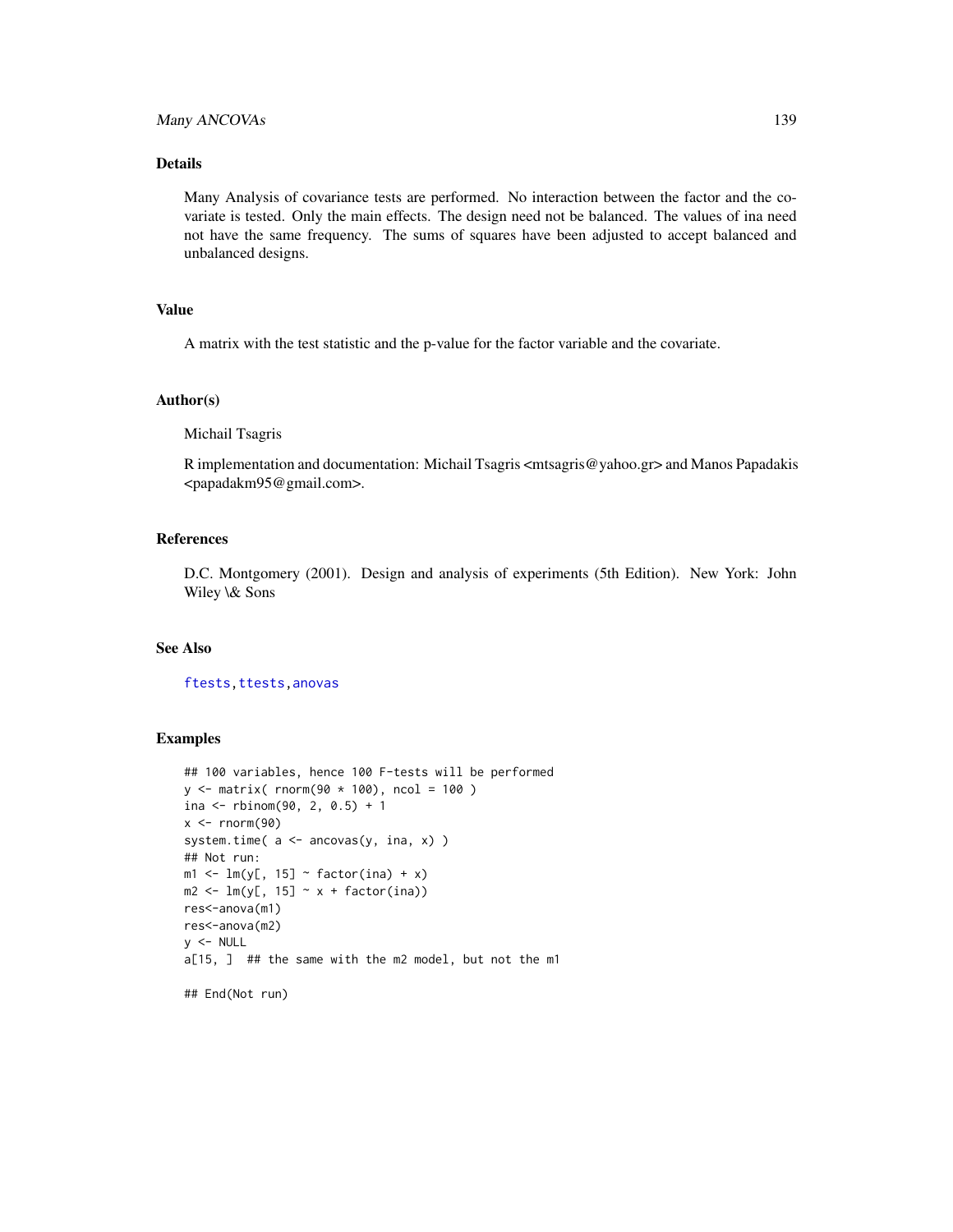Many ANOVAS for count data with Poisson or quasi Poisson models *Many ANOVAS for count data with Poisson or quasi Poisson models*

# Description

Many ANOVAS for count data with Poisson or quasi Poisson models.

## Usage

```
colpoisson.anovas(y, x, logged = FALSE)
colquasipoisson.anovas(y, x, logged = FALSE)
```
# Arguments

| V      | A numerical vector with the data.                                                                                                                                                                                                                                         |
|--------|---------------------------------------------------------------------------------------------------------------------------------------------------------------------------------------------------------------------------------------------------------------------------|
| X.     | A matrix with the data, where the rows denote the samples (and the two groups)<br>and the columns are the variables. This must be a matrix with the categorical<br>variables as numbers, starting from 1. Poisson or quassi Poisson ANOVA takes<br>place for each column. |
| logged | A boolean variable; it will return the logarithm of the pvalue if set to TRUE.                                                                                                                                                                                            |

#### Details

Poisson or quassi Poisson ANOVA takes place at each column.

## Value

A matrix with the test statistic and the (logged) p-value for each predictor variable. In the case of the quasi Poisson, the  $\phi$  is returned as well.

#### Author(s)

Michail Tsagris and Manos Papadakis

R implementation and documentation: Michail Tsagris <mtsagris@yahoo.gr> and Manos Papadakis <papadakm95@gmail.com>

# See Also

[poisson.anova](#page-10-0) [boot.ttest2,](#page-21-0) ttest2, ftest

#### Examples

```
y <- rpois(200, 10)
x \le - matrix(rbinom(200 * 10, 3, 0.5), ncol = 10)
```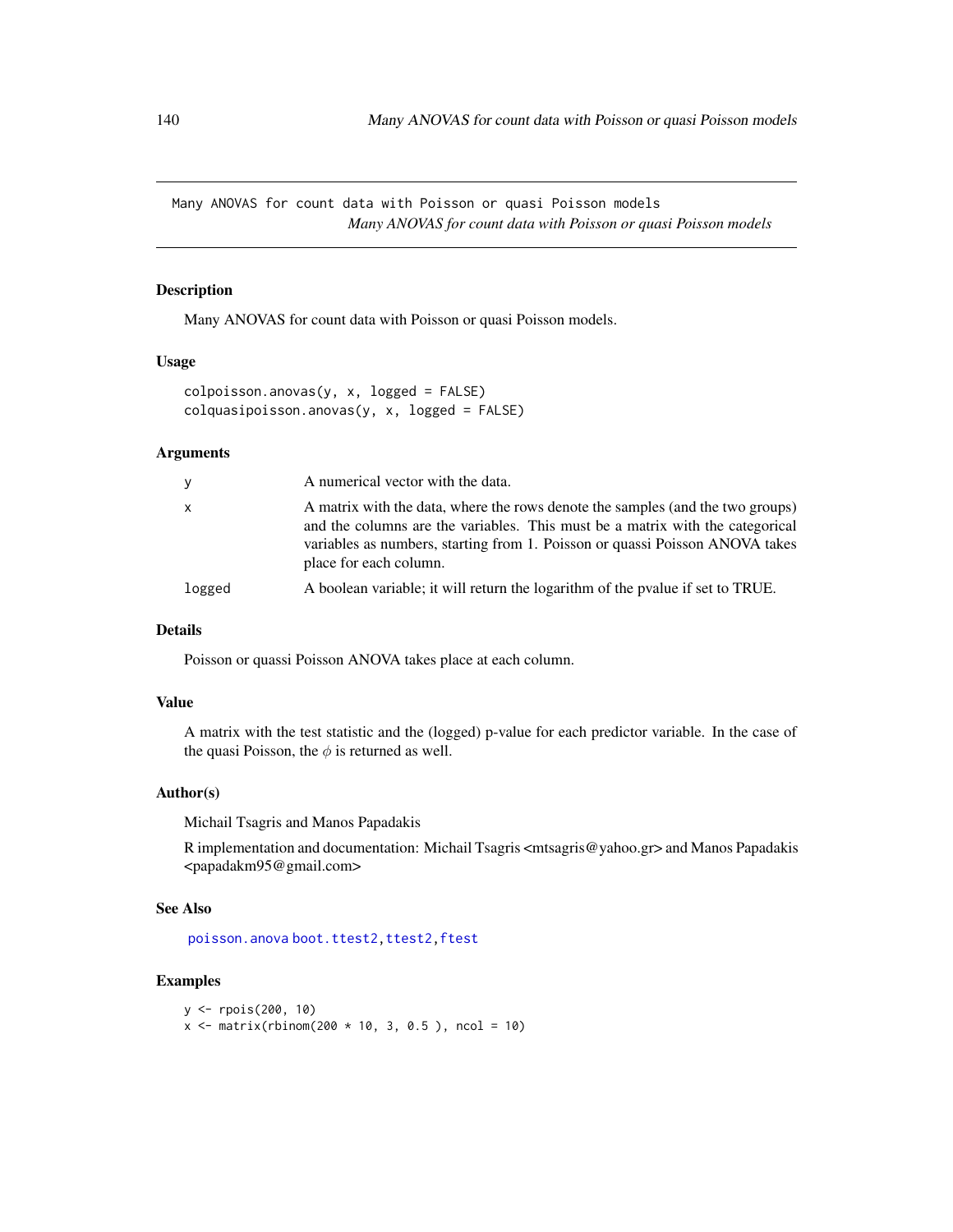Many exponential regressions

*Many exponential regressions*

## Description

Many exponential regressions.

## Usage

 $expregs(y, x, di, tol = 1e-09, logged = FALSE)$ 

# Arguments

| y            | A vector with positive data (including zeros).                                                  |
|--------------|-------------------------------------------------------------------------------------------------|
| $\mathsf{x}$ | A numerical matrix with the predictor variables.                                                |
| di           | A vector of size equal to that of y with 0s and 1s indicating censoring or not<br>respectively. |
| tol          | The tolerance value to stop the newton-Raphson iterations. It is set to 1e-09 by<br>default.    |
| logged       | A boolean variable; it will return the logarithm of the pvalue if set to TRUE.                  |

# Details

We have implemented the newton-Raphson in order to avoid unnecessary calculations.

## Value

A matrix with three columns, the test statistic, its associated (logged) p-value and the BIC of each model.

# Author(s)

Michail Tsagris

R implementation and documentation: Michail Tsagris <mtsagris@yahoo.gr> and Manos Papadakis <papadakm95@gmail.com>.

# References

McCullagh, Peter, and John A. Nelder. Generalized linear models. CRC press, USA, 2nd edition, 1989.

# See Also

[univglms,](#page-171-0)[score.glms](#page-159-0)[,logistic\\_only,poisson\\_only,](#page-174-0)[regression](#page-173-0)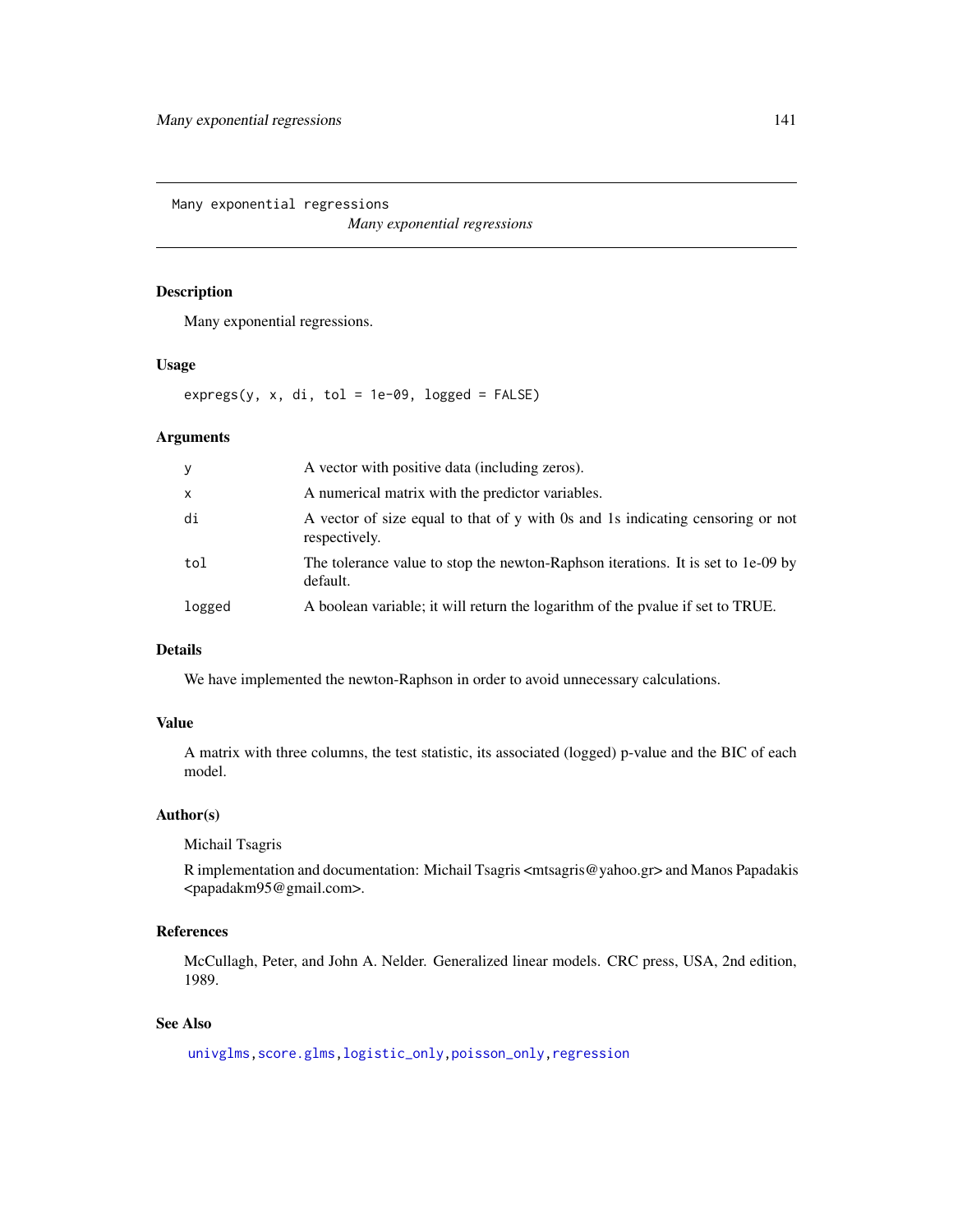## Examples

```
## 200 variables, hence 200 univariate regressions are to be fitted
x <- matrnorm(100, 100)
y \le - rexp(100, 4)
system.time( express(y, x, di = rep(1, length(y))) )
x < - NULL
```
Many F-tests with really huge matrices *Many F-tests with really huge matrices*

#### Description

Many F-tests with really huge matrices.

## Usage

list.ftests(x, logged = FALSE)

#### Arguments

| x.     | A list with many big size matrices. Each element of the list contains a ma-      |
|--------|----------------------------------------------------------------------------------|
|        | trix. This is the ftests function but with really huge matrices, which cannot be |
|        | loaded into R as a single matrix.                                                |
| logged | Should the p-values be returned (FALSE) or their logarithm (TRUE)?               |

# Details

The Welch's F-test (without assuming equal variances) is performed just like in the "ftests" function. The difference is that you have a really huge matrix which you cannot load into R. In the "ftests" function, the argument "ina" denotes the different groups. Here, you "cut" the matrix into smaller ones, each of which denotes a different group and put them in a list.

## Value

A matrix with the test statistic and the p-value of each test.

## Author(s)

Michail Tsagris

R implementation and documentation: Michail Tsagris <mtsagris@yahoo.gr>.

#### References

B.L. Welch (1951). On the comparison of several mean values: an alternative approach. Biometrika, 38(3/4), 330-336.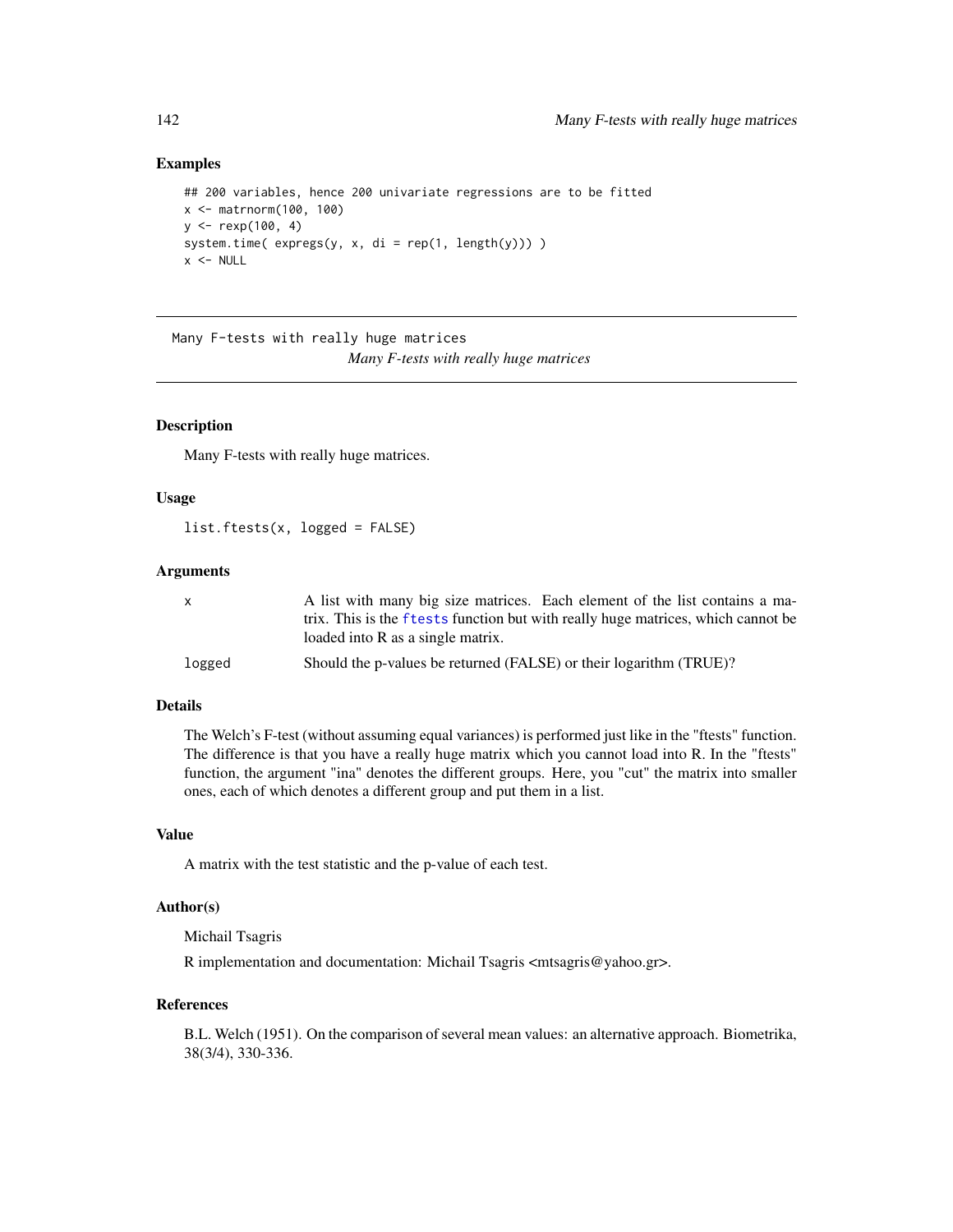# See Also

[ftests](#page-148-0)[,ttests](#page-134-0)

# Examples

```
x <- matrnorm(300, 500)
ina <- rbinom(300, 2, 0.6) + 1
a <- list()
a[[1]] < -x[ina == 1, ]
a[[2]] < -x[ina == 2, ]a[[ 3 ]] < -x[ina == 3, ]
mod <- list.ftests(a)
z <- NULL
a \leftarrow \text{NULL}
```
Many G-square and Chi-square tests of indepedence *Many G-square tests of indepedence*

# <span id="page-142-0"></span>Description

Many G-square tests of indepdence with and without permutations.

# Usage

```
g2tests(data, x, y, dc)
g2tests_perm(data, x, y, dc, nperm)
chi2tests(data, x, y, dc)
```
## Arguments

| data  | A numerical matrix with the data. The minimum must be $0$ , otherwise the<br>function can crash or will produce wrong results. The data must be consecu-<br>tive numbers.                                                                                                                                                                                               |
|-------|-------------------------------------------------------------------------------------------------------------------------------------------------------------------------------------------------------------------------------------------------------------------------------------------------------------------------------------------------------------------------|
| x     | An integer number or a vector of integer numbers showing the other variable(s)<br>to be used for the $G^2$ test of independence.                                                                                                                                                                                                                                        |
| У     | An integer number showing which column of data to be used.                                                                                                                                                                                                                                                                                                              |
| dc    | A numerical value equal to the number of variables (or columns of the data ma-<br>trix) indicating the number of distinct, unique values (or levels) of each variable.<br>Make sure you give the correct numbers here, otherwise the degrees of freedom<br>will be wrong.                                                                                               |
| nperm | The number of permutations. The permutations test is slower than without per-<br>mutations and should be used with small sample sizes or when the contigency<br>tables have zeros. When there are few variables, R's "chisq.test" function is<br>faster, but as the number of variables increase the time difference with R's pro-<br>cedure becomes larger and larger. |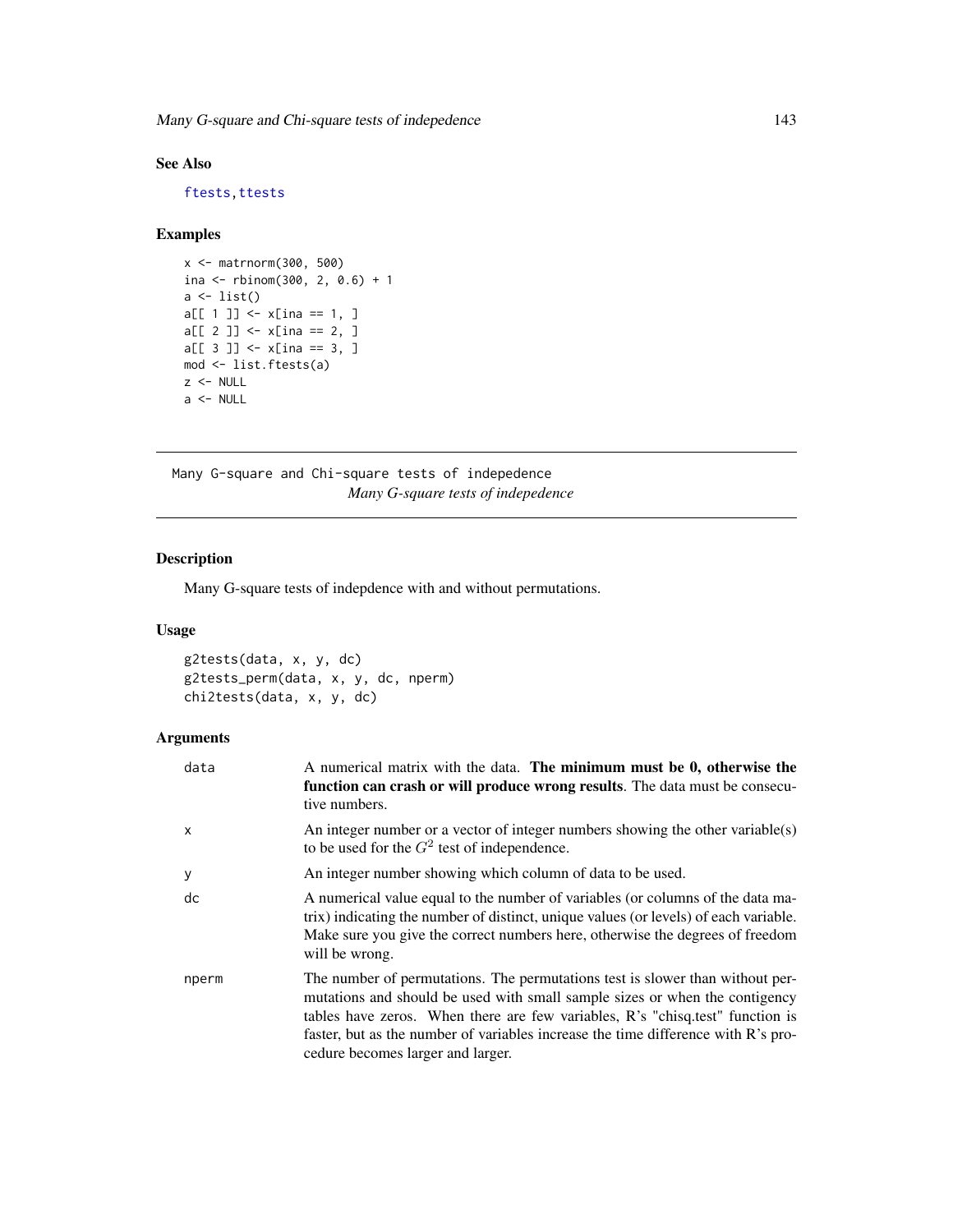# Details

The function does all the pairwise  $G^2$  test of independence and gives the position inside the matrix. The user must build the associations matrix now, similarly to the correlation matrix. See the examples of how to do that. The p-value is not returned, we leave this to the user. See the examples of how to obtain it.

#### Value

A list including:

| statistic | The $G2$ or $\chi2$ test statistic for each pair of variables.           |
|-----------|--------------------------------------------------------------------------|
| pvalue    | This is returned when you have selected the permutation based $G2$ test. |
| x         | The row or variable of the data.                                         |
| ٧         | The column or variable of the data.                                      |
| df        | The degrees of freedom of each test.                                     |

## Author(s)

Giorgos Borboudakis. The permutation version used a C++ code by John Burkardt.

R implementation and documentation: Manos Papadakis <papadakm95@gmail.com>.

# References

Tsagris M. (2017). Conditional independence test for categorical data using Poisson log-linear model. Journal of Data Science, 15(2):347-356.

Tsamardinos, I., & Borboudakis, G. (2010). Permutation testing improves Bayesian network learning. In Joint European Conference on Machine Learning and Knowledge Discovery in Databases (pp. 322-337). Springer Berlin Heidelberg.

## See Also

[g2Test,g2Test\\_perm](#page-99-0)[,correls,](#page-62-0)[univglms](#page-171-0)

## Examples

```
nvalues <- 3
nvars <- 10
nsamples <- 2000
data <- matrix( sample( 0:(nvalues - 1), nvars * nsamples, replace = TRUE ), nsamples, nvars )
dc <- rep(nvalues, nvars)
a \leq g2tests(data = data, x = 2:9, y = 1, dc = dc)
pval <- pchisq(a$statistic, a$df, lower.tail = FALSE) ## p-value
b \leq g2tests_perm(data = data, x = 2:9, y = 1, dc = dc, nperm = 1000)
a<-b<-data<-NULL
```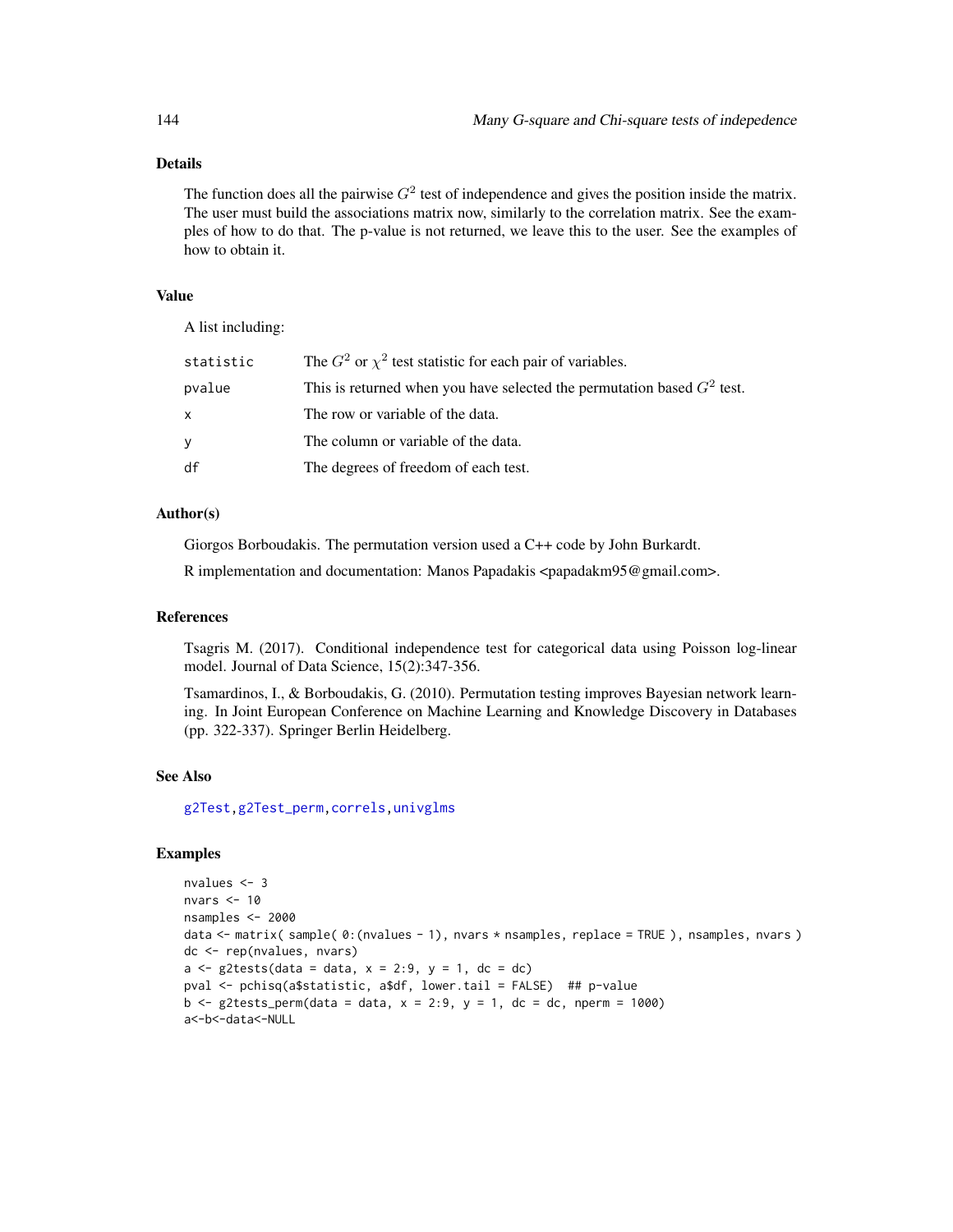Many Gini coefficients

*Many Gini coefficients*

# Description

Many Gini coefficients.

#### Usage

ginis(x)

# Arguments

x A matrix with non negative data. The rows are observations and the columns denote the variables.

# Details

We have implemented the fast version of the Gini coefficient. See [wikipedia](https://en.wikipedia.org/wiki/Gini_coefficient) for more details.

## Value

A vector with the Gini coefficient, one for each variable.

# Author(s)

Michail Tsagris

R implementation and documentation: Michail Tsagris <mtsagris@yahoo.gr> and Manos Papadakis <papadakm95@gmail.com>.

## See Also

[colskewness](#page-49-0)[,colmeans,](#page-35-0)[corpairs](#page-61-0)

# Examples

```
x \le matrix( rpois(500 * 1000, 1000), ncol = 1000)
a \leftarrow \text{ginis}(x)
```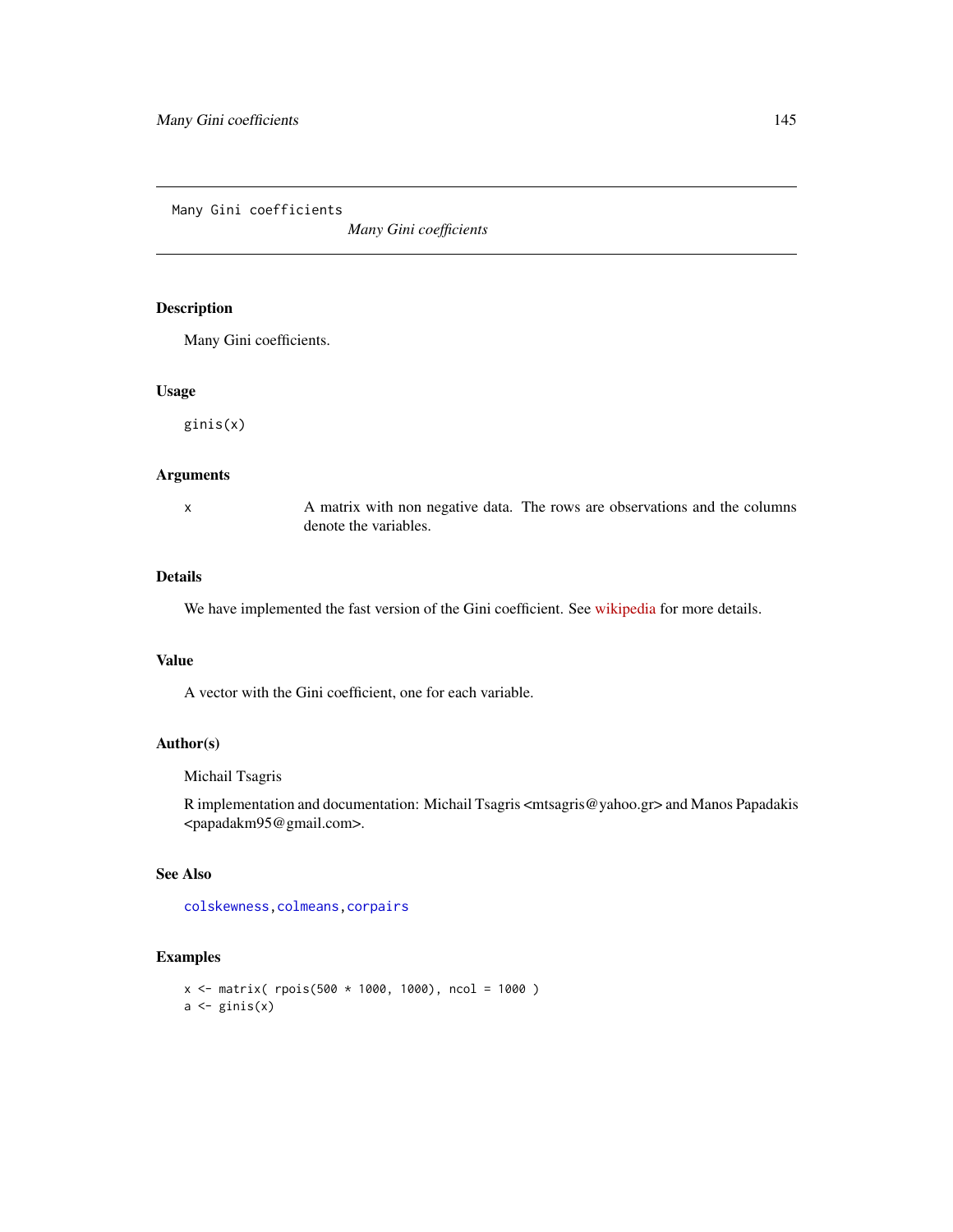Many hypothesis tests for two means of percentages *Many hypothesis tests for two means of percentages*

# Description

Many hypothesis tests for two means of percentages.

# Usage

```
percent.ttests(x, y, logged = FALSE)
```
#### Arguments

| $\mathsf{x}$ | A numericalmatrix with the percentages of the first sample. Any value between<br>0 and 1 (inclusive) is allowed.  |
|--------------|-------------------------------------------------------------------------------------------------------------------|
| y            | A numerical matrix with the percentages of the first sample. Any value between<br>0 and 1 (inclusive) is allowed. |
| logged       | Should the p-values be returned (FALSE) or their logarithm (TRUE)?                                                |

# Details

This is the [prop.reg](#page-232-0) but with a single categorical predictor which has two levels only. It is like a t-test for the means of two samples haivng percentages.

## Value

A matrix with three columns, the phi parameter, the test statistic and its associated p-value.

## Author(s)

Michail Tsagris

R implementation and documentation: Michail Tsagris <mtsagris@yahoo.gr> and Manos Papadakis <papadakm95@gmail.com>.

#### References

Papke L. E. & Wooldridge J. (1996). Econometric methods for fractional response variables with an application to 401(K) plan participation rates. Journal of Applied Econometrics, 11(6): 619-632.

McCullagh, Peter, and John A. Nelder. Generalized linear models. CRC press, USA, 2nd edition, 1989.

## See Also

link{percent.ttest}[,prop.reg](#page-232-0)[,ttest2,ftest](#page-207-0)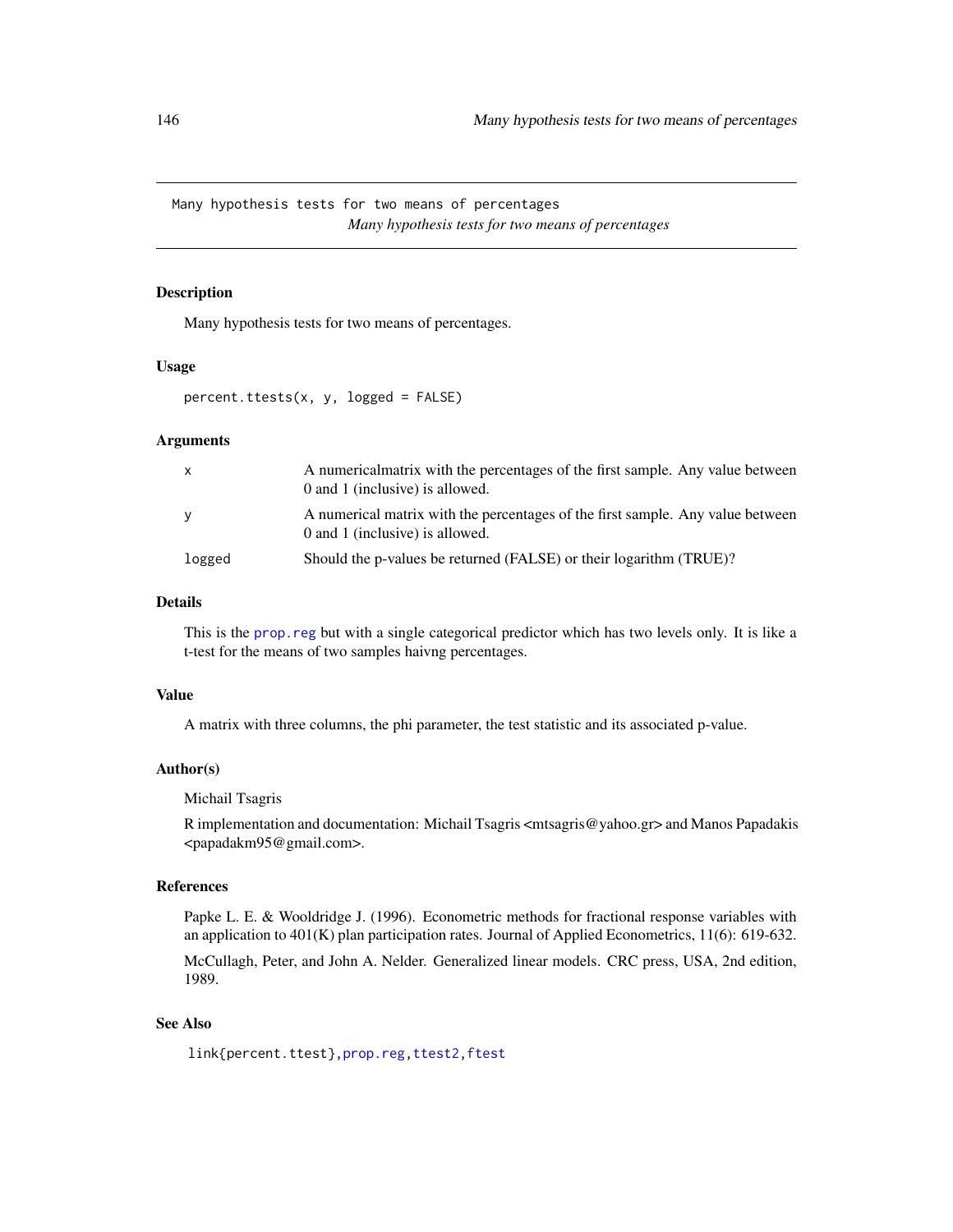## Examples

```
x \le matrix( rbeta(100 * 10, 3, 1), ncol = 10)
y \le - matrix( rbeta(50 * 10, 7.5, 2.5), ncol = 10)
res<-percent.ttests(x, y)
```

```
Many moment and maximum likelihood estimations of variance components
                        Many moment and maximum likelihood estimations of variance com-
                        ponents
```
## <span id="page-146-0"></span>Description

Many moment and maximum likelihood estimations of variance components.

## Usage

```
colvarcomps.mom(x, id, parallel = FALSE)colvarcomps.mle(x, id, raref = FALSE, tol = 1e-08, maxiters = 100,parallel = FALSE)
```
# Arguments

| $\mathsf{x}$ | A matrix with the data, where each column refers to a different sample of sub-<br>jects.                                                        |
|--------------|-------------------------------------------------------------------------------------------------------------------------------------------------|
| id           | A numerical vector indicating the subject. You must put consecutive numbers<br>and no zero values. Alternatively this can be a factor variable. |
| ranef        | Do you also want the random effects to be returned? TRUE or FALSE.                                                                              |
| tol          | The tolerance level to terminate the golden ratio search.                                                                                       |
| maxiters     | The maximum number of iterations to perform.                                                                                                    |
| parallel     | Should the computations run in parallel? TRUE or FALSE.                                                                                         |

#### Details

Note that the "colvarcomp.mom" works for **balanced designs only**, i.e. for each subject the same number of measurements have been taken. The "colvarcomps.mle" works for unbalanced as well.

The variance components, the variance of the between measurements and the variance of the within are estimated using moment estimators. The "colvarcomps.mom" is the moment analogue of a random effects model which uses likelihood estimation ("colvarcomps.mle"). It is much faster, but can give negative variance of the random effects, in which case it becomes zero.

The maximum likelihood version is a bit slower (try youselves to see the difference), but statistically speaking is to be preferred when small samples are available. The reason why it is only a little bit slower and not a lot slower as one would imagine is because we are using a closed formula to calculate the two variance components (Demidenko, 2013, pg. 67-69). Yes, there are closed formulas for linear mixed models.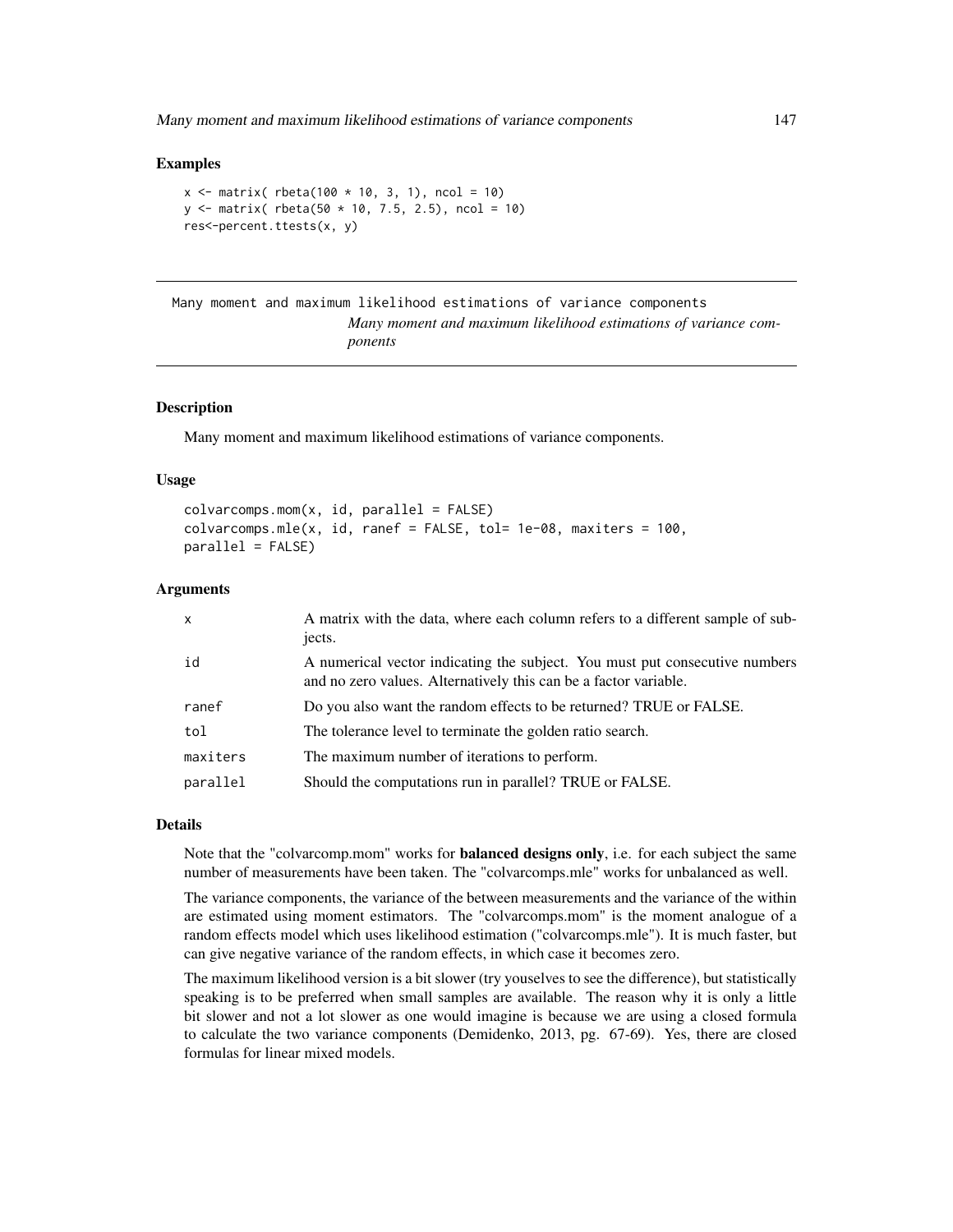# Value

For the "colvarcomps.mom": A matrix with 5 columns, The MSE, the estimate of the between variance, the variance components ratio and a 95% confidence for the ratio.

For the "colvarcomps.mle": **If ranef = FALSE** a list with a single component called "info". That is a matrix with 3 columns, The MSE, the estimate of the between variance and the log-likelihood value. If ranef  $= TRUE$  a list including "info" and an extra component called "ranef" containing the random effects. It is a matrix with the same number of columns as the data. Each column contains the randome effects of each variable.

# Author(s)

Michail Tsagris

R implementation and documentation: Michail Tsagris <mtsagris@yahoo.gr> and Manos Papadakis <papadakm95@gmail.com>.

## References

D.C. Montgomery (2001). Design and analysis of experiments (5th Edition). New York: John Wiley \& Sons.

Charles S. Davis (2002). Statistical methods for the analysis of repeated measures. New York: Springer-Verlag.

Demidenko E. (2013). Mixed Models: Thoery and Applications with R 2nd Edition). New Jersey: John Wiley \& Sons (Excellent book).

# See Also

[varcomps.mle,](#page-205-0)[colrint.regbx](#page-155-0)

#### Examples

```
## example taken from Montgomery, page 514-517.
y <- c(98, 97, 99, 96, 91, 90, 93, 92,
96, 95, 97, 95, 95, 96, 99, 98)
y \leftarrow matrix(y)
id \leq rep(1:4, each = 4)x <- rmvnorm(100, numeric(100), diag(rexp(100)) )
id \leq rep(1:25, each = 4)n <- 25 ; d <- 4
a <- colvarcomps.mom(x, id)
mean(a[, 4]<0 & a[, 5]>0)
b <- colvarcomps.mle(x, id)
x < - NULL
```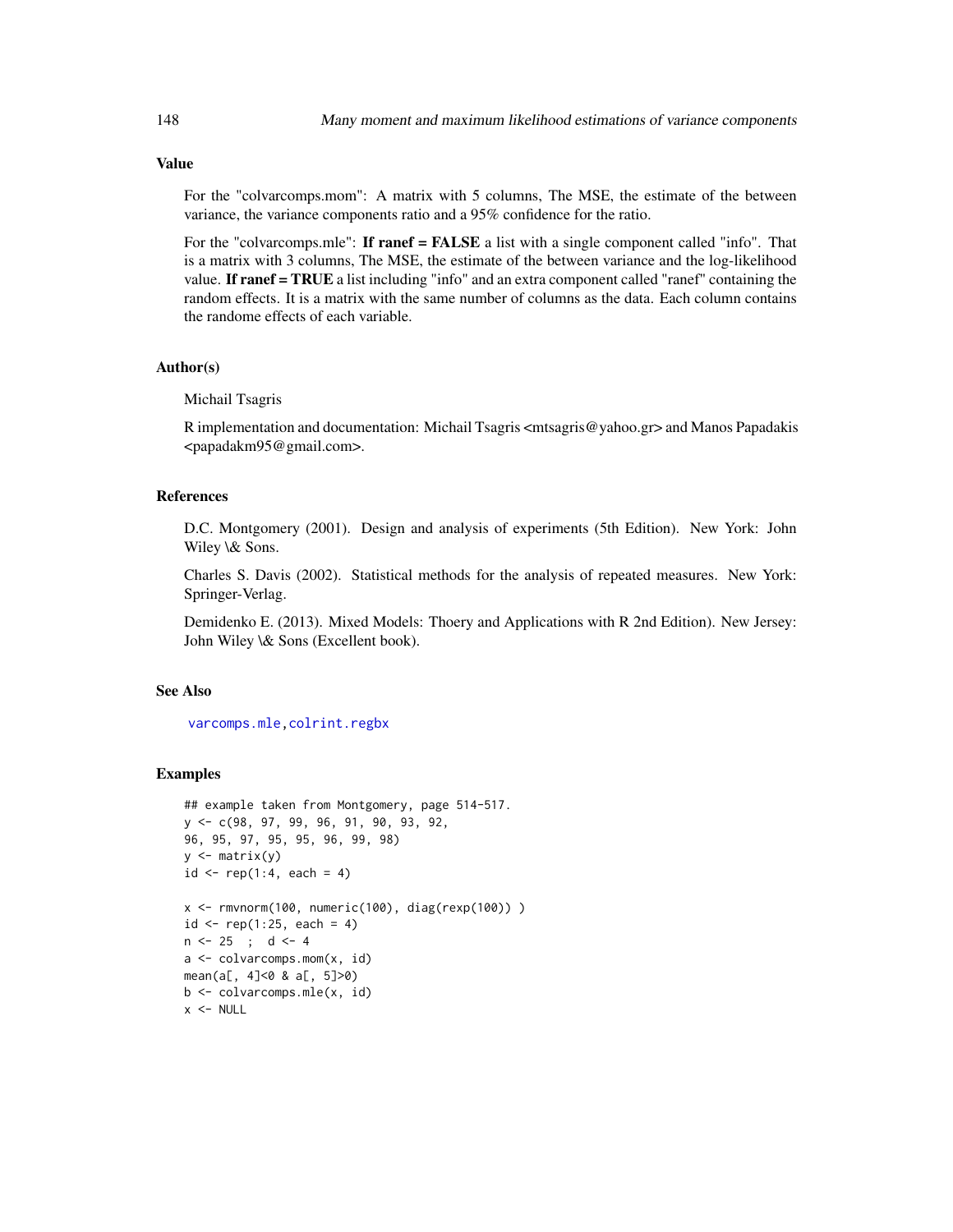Many multi-sample tests

*Many multi-sample tests*

## <span id="page-148-0"></span>**Description**

Many multi-sample tests.

#### Usage

```
ftests(x, ina, logged = FALSE)
anovas(x, ina, logged = FALSE)vartests(x, ina, type = "levene", logged = FALSE)
block.anovas(x, treat, block, logged = FALSE)
```
## **Arguments**

| X      | A matrix with the data, where the rows denote the observations (and the two<br>groups) and the columns are the variables.                                                                             |
|--------|-------------------------------------------------------------------------------------------------------------------------------------------------------------------------------------------------------|
| ina    | A numerical vector with 1s, 2s, 3s and so one indicating the two groups. Be care-<br>ful, the function is desinged to accept numbers greater than zero. Alternatively<br>it can be a factor variable. |
| type   | This is for the variances test and can be either "levene" or "bf" corresponding to<br>Levene's or Brown-Forsythe's testing procedure.                                                                 |
| treat  | In the case of the blocking ANOVA this argument plays the role of the "ina"<br>argument.                                                                                                              |
| block  | This item, in the blocking ANOVA denotes the subjects which are the same.<br>Similarly to "ina" a numeric vector with 1s, 2s, 3s and so on.                                                           |
| logged | Should the p-values be returned (FALSE) or their logarithm (TRUE)?                                                                                                                                    |

# Details

The Welch's F-test (without assuming equal variances) is performed with the "ftests" function. The "anovas" function perform the classical (Fisher's) one-way analysis of variance (ANOVA) which assumes equal variance across the groups.

The "vartests" perform hypothesis test for the equality of the variances in two ways, either via the Levene or via the Brown-Forshythe procedure. Levene's test employs the means, whereas the Brown-Forsythe procedure employs the medians and is therefore more robust to outliers. The "var2tests" implement the classical F test.

The "block.anova" is the ANOVA with blocking, randomised complete block design (RCBD). In this case, for every combination of the block and treatment values, there is only one observation. The mathematics are the same as in the case of two way ANOVA, but the assumptions different and the testing procedure also different. In addition, no interaction is present.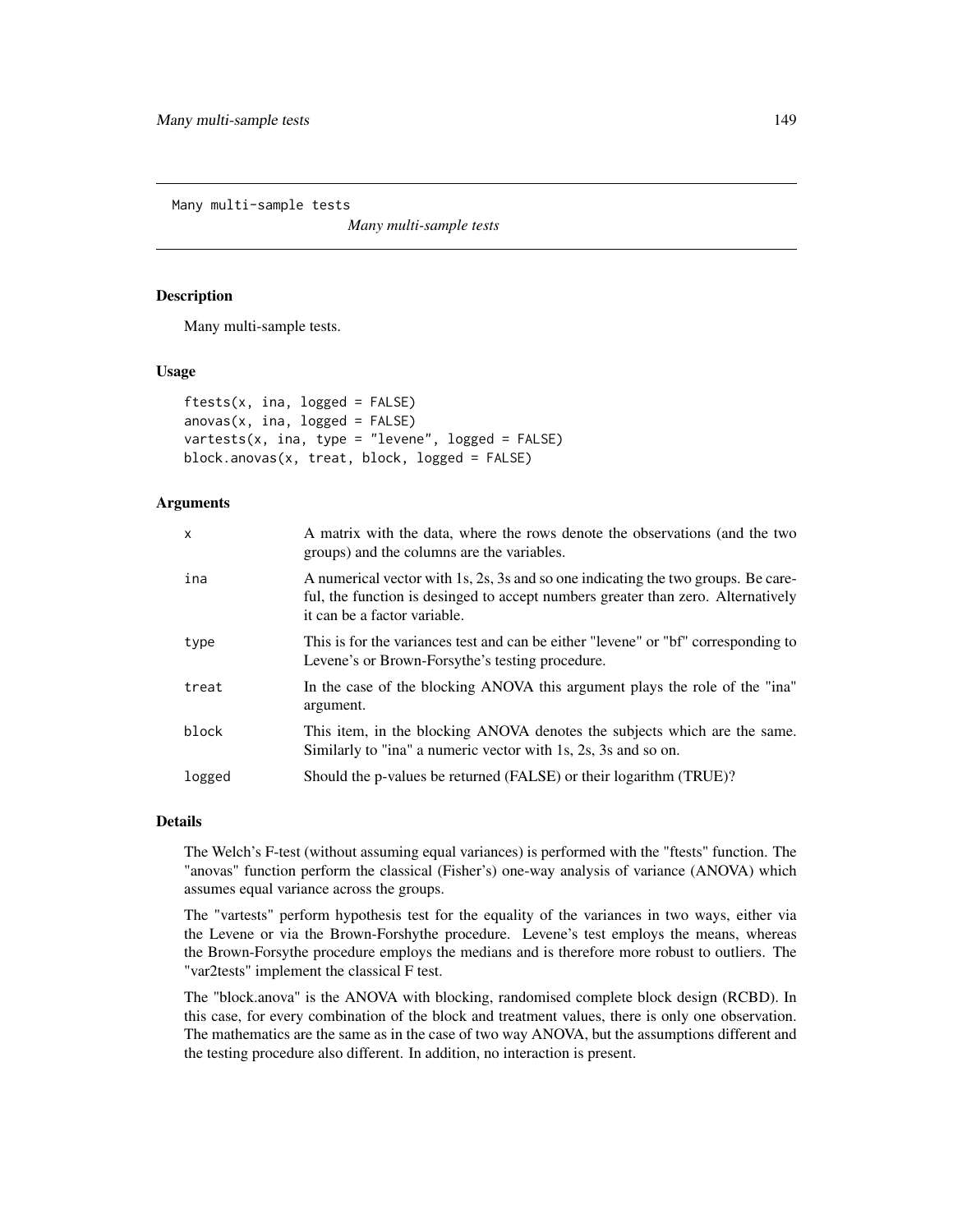## Value

A matrix with the test statistic and the p-value of each test.

## Author(s)

Michail Tsagris

R implementation and documentation: Michail Tsagris <mtsagris@yahoo.gr> and Manos Papadakis <papadakm95@gmail.com>.

# References

B.L. Welch (1951). On the comparison of several mean values: an alternative approach. Biometrika, 38(3/4), 330-336.

D.C. Montgomery (2001). Design and analysis of experiments (5th Edition). New York: John Wiley \& Sons

# See Also

[ttests](#page-134-0)

## Examples

```
x \le matrix( rnorm(300 \star 50), ncol = 50)
## 300 observations in total
ina <- rbinom(300, 3, 0.6) + 1
a1 <- ftests(x, ina)
a2 \leftarrow anovas(x, ina)a3 <- vartests(x, ina)
x < - NULL
```
Many multivariate simple linear regressions coefficients *Many multivariate simple linear regressions coefficients*

# <span id="page-149-0"></span>Description

Many multivariate simple linear regressions coefficients.

## Usage

 $m\nu betas(y, x, pvalue = FALSE)$ 

#### Arguments

|        | A matrix with the data, where rows denotes the observations and the columns<br>contain the dependent variables. |
|--------|-----------------------------------------------------------------------------------------------------------------|
|        | A numerical vector with one continuous independent variable only.                                               |
| pvalue | If you want a hypothesis test that each slope (beta coefficient) is equal to zero                               |
|        | set this equal to TRUE. It will also produce all the correlations between y and x.                              |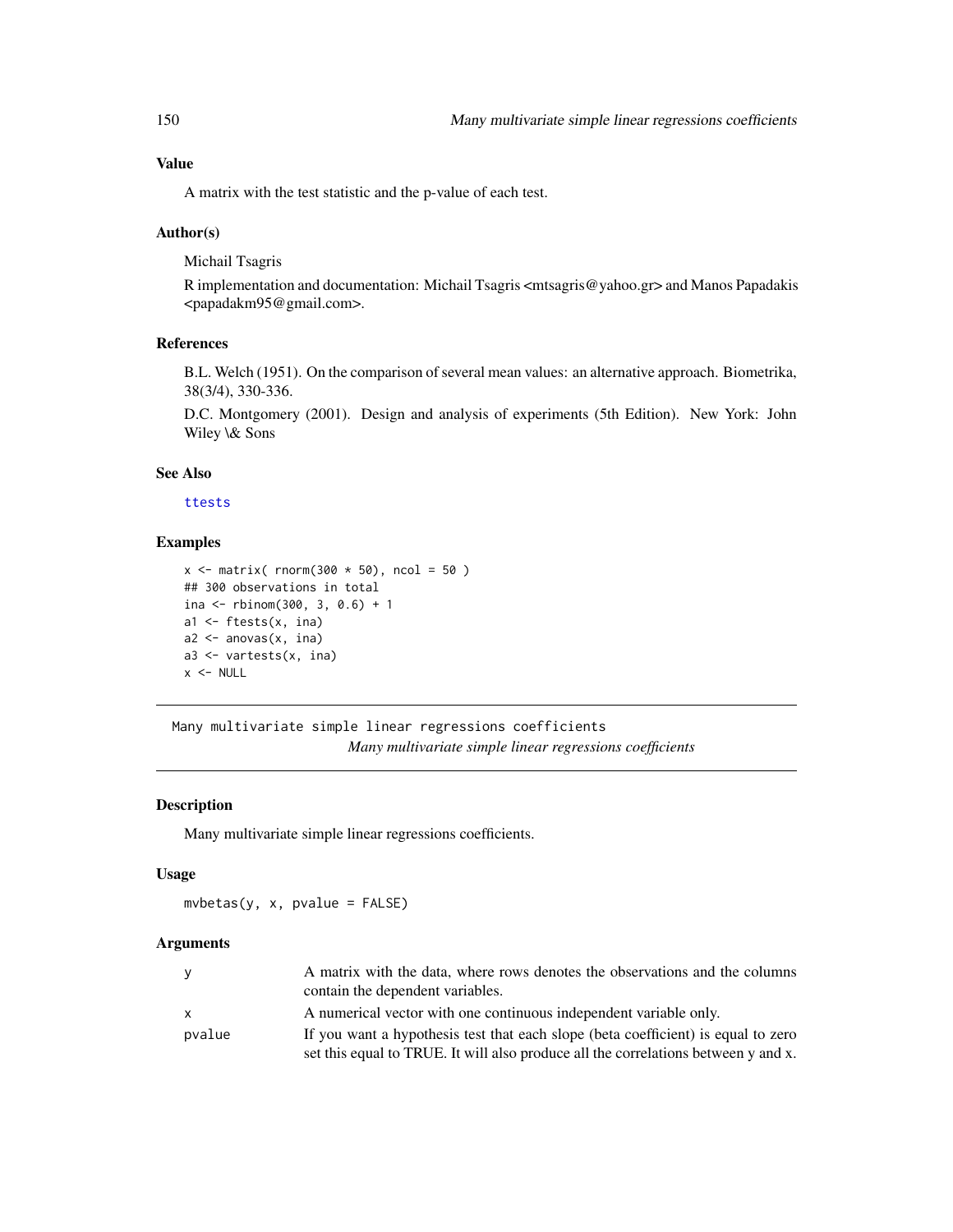## Details

It is a function somehow opposite to the [allbetas](#page-165-0). Instead of having one y and many xs we have many ys and one x.

## Value

A matrix with the constant (alpha) and the slope (beta) for each simple linear regression. If the p-value is set to TRUE, the correlation of each y with the x is calculated along with the relevant p-value.

#### Author(s)

Michail Tsagris

R implementation and documentation: Michail Tsagris <mtsagris@yahoo.gr> and Manos Papadakis <papadakm95@gmail.com>.

## See Also

[allbetas](#page-165-0)[,correls](#page-62-0)[,univglms](#page-171-0)

## Examples

```
y <- matrnorm(100, 100)
x \leftarrow \text{norm}(100)a \leq mvbetas(y, x, pvalue = FALSE)
b \le matrix(nrow = 100, ncol = 2)
z \le cbind(1, x)
system.time( a <- mvbetas(y, x) )
b[2, ] <- coef( lm.fit( z, y[, 1] ) )
b[2, ] <- coef( lm.fit( z, y[, 2] ) )
x < - NULL
```
Many non parametric multi-sample tests *Many multi-sample tests*

## Description

Many multi-sample tests.

## Usage

```
kruskaltests(x, ina, logged = FALSE)
cqtests(x, treat, block, logged = FALSE)
```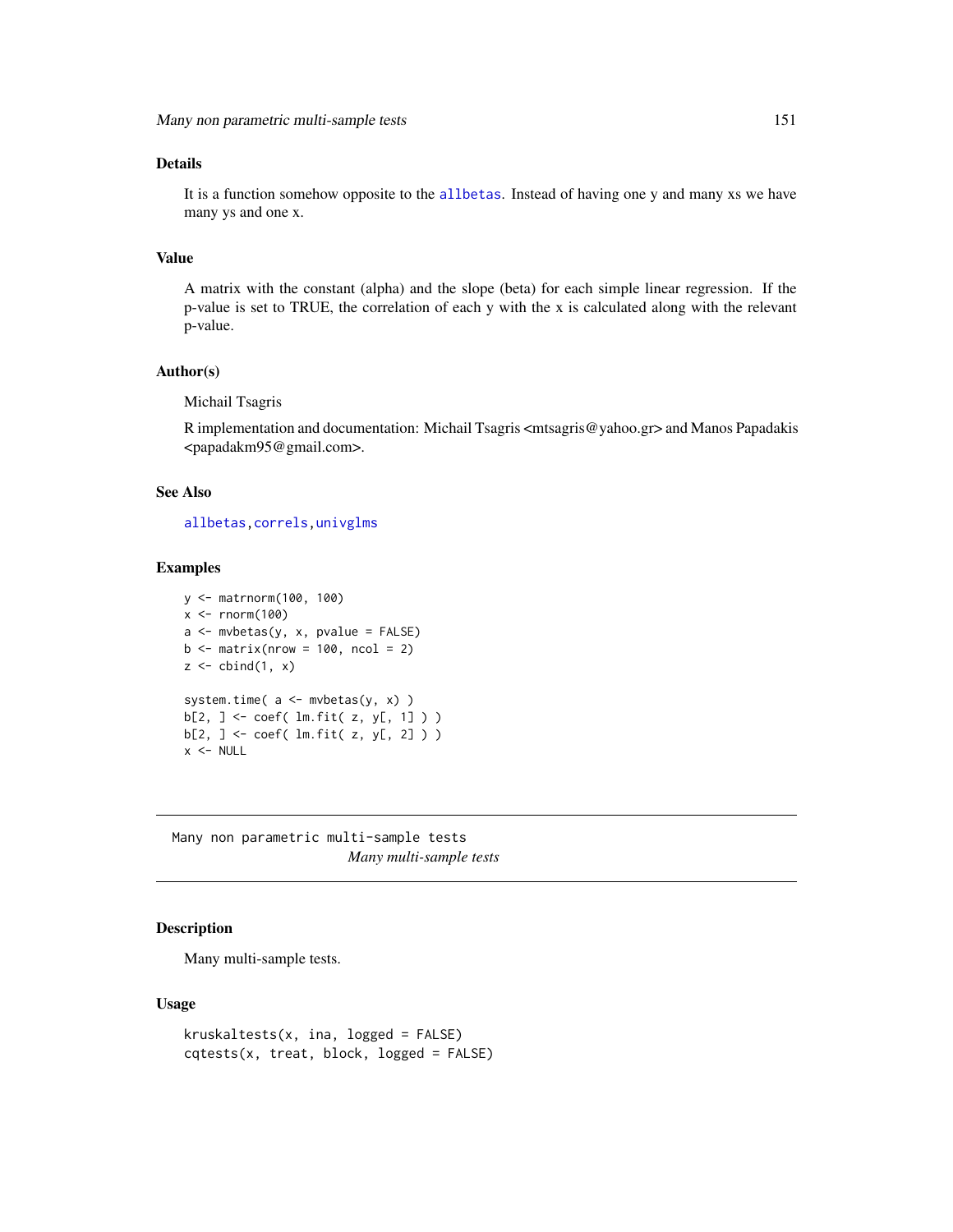| X      | A matrix with the data, where the rows denote the samples (and the two groups)<br>and the columns are the variables.                                  |
|--------|-------------------------------------------------------------------------------------------------------------------------------------------------------|
| ina    | A numerical vector with 1s, 2s, 3s and so one indicating the two groups. Be<br>careful, the function is desinged to accept numbers greater than zero. |
| treat  | In the case of the Cochran's Q test, this argument plays the role of the "ina"<br>argument.                                                           |
| block  | This item denotes the subjects which are the same. Similarly to "ina" a numeric<br>vector with 1s, 2s, 3s and so on.                                  |
| logged | Should the p-values be returned (FALSE) or their logarithm (TRUE)?                                                                                    |

#### Details

The "kruskaltests" performs the Kruskal-Wallis non parametric alternative to analysis of variance test. The "cqtests" performs the Cocrhan's Q test for the equality of more than two groups whose values are strictly binary (0 or 1). This is a generalisation of the McNemar's test in the multi-sample case.

# Value

A matrix with the test statistic and the p-value of each test.

# Author(s)

Michail Tsagris

R implementation and documentation: Michail Tsagris <mtsagris@yahoo.gr> and Manos Papadakis <papadakm95@gmail.com>.

# See Also

[block.anovas,ftests](#page-148-0)

# Examples

```
x \le - matrix( rexp(300 * 200), ncol = 200)
ina <- rbinom(300, 3, 0.6) + 1system.time( kruskaltests(x, ina) )
x \le - matrix( rbinom(300 * 200, 1, 0.6), ncol = 200)
treat \leq rep(1:3, each = 100)
block <- rep(1:3, 100)
system.time( cqtests(x, treat, block) )
x < - NULL
```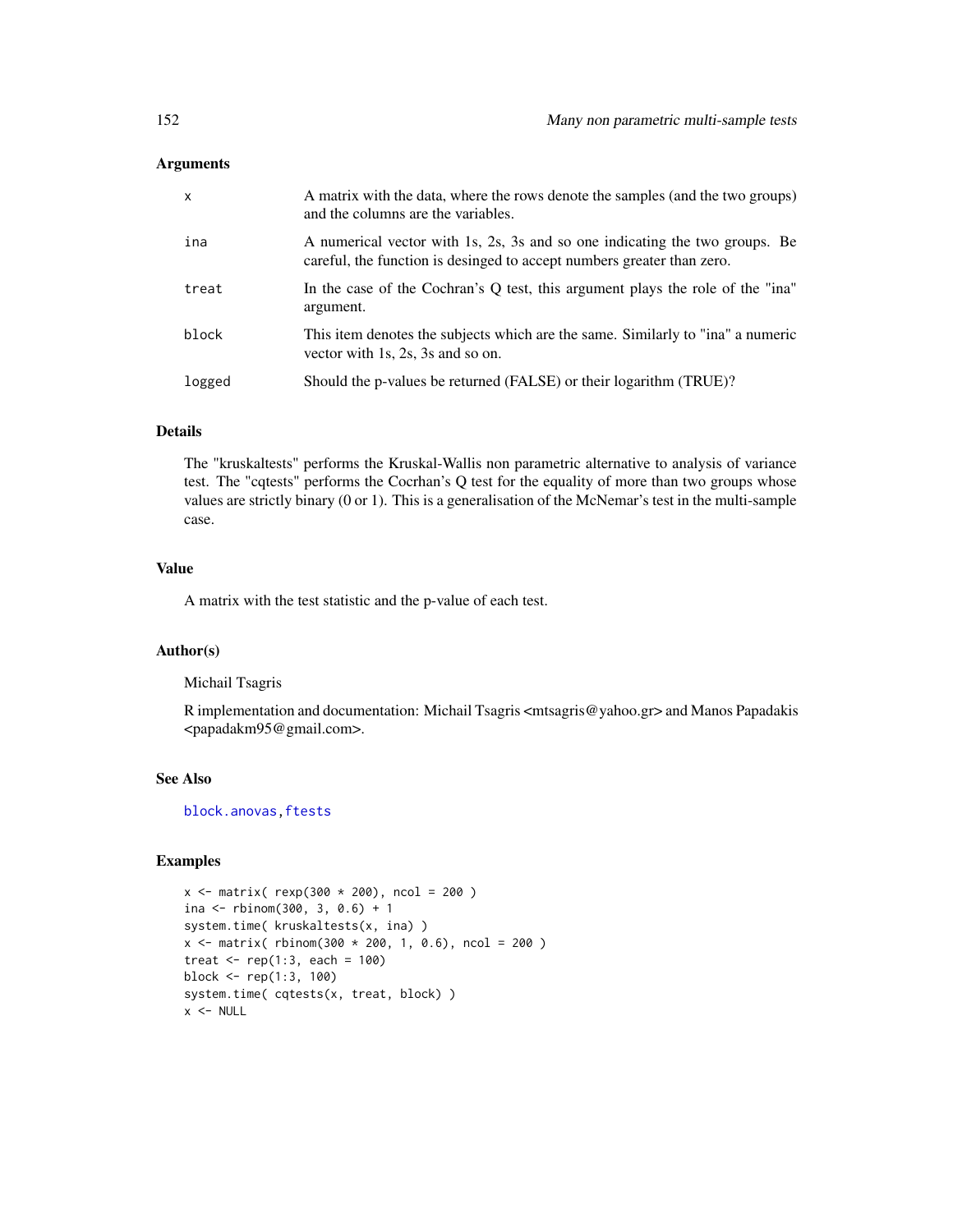Many odds ratio tests *Many odds ratio tests*

# Description

It performs very many odds ratio tests.

## Usage

odds(x,  $y = NULL$ , ina, logged = FALSE)

# Arguments

| X      | A matrix with the data, where the rows denote the observations and the columns<br>are the variables. They must be 0s and 1s only.                                                                                                            |
|--------|----------------------------------------------------------------------------------------------------------------------------------------------------------------------------------------------------------------------------------------------|
| У      | A second matrix with the data of the second group. If this is NULL (default<br>value) then the argument in must be supplied. Notice that when you supply the<br>two matrices the procedure is two times faster. They must be 0s and 1s only. |
| ina    | A numerical vector with 1s and 2s indicating the two groups. Be careful, the<br>function is designed to accept only these two numbers. In addition, if your "y"<br>is NULL, you must specify "ina".                                          |
| logged | Should the p-values be returned (FALSE) or their logarithm (TRUE)?                                                                                                                                                                           |

# Details

Many odds ratio tests are performed.

## Value

A matrix with the test statistic and the p-value (or their logarithm) of each test.

## Author(s)

Michail Tsagris

R implementation and documentation: Michail Tsagris <mtsagris@yahoo.gr> and Manos Papadakis <papadakm95@gmail.com>.

## References

Mosteller Frederick (1968). Association and Estimation in Contingency Tables. Journal of the American Statistical Association. 63(321):1-28.

Edwards A.W.F. (1963). The measure of association in a 2x2 table. Journal of the Royal Statistical Society, Series A. 126(1):109-114.

# See Also

[odds.ratio](#page-220-0)[,g2Test\\_univariate](#page-181-0)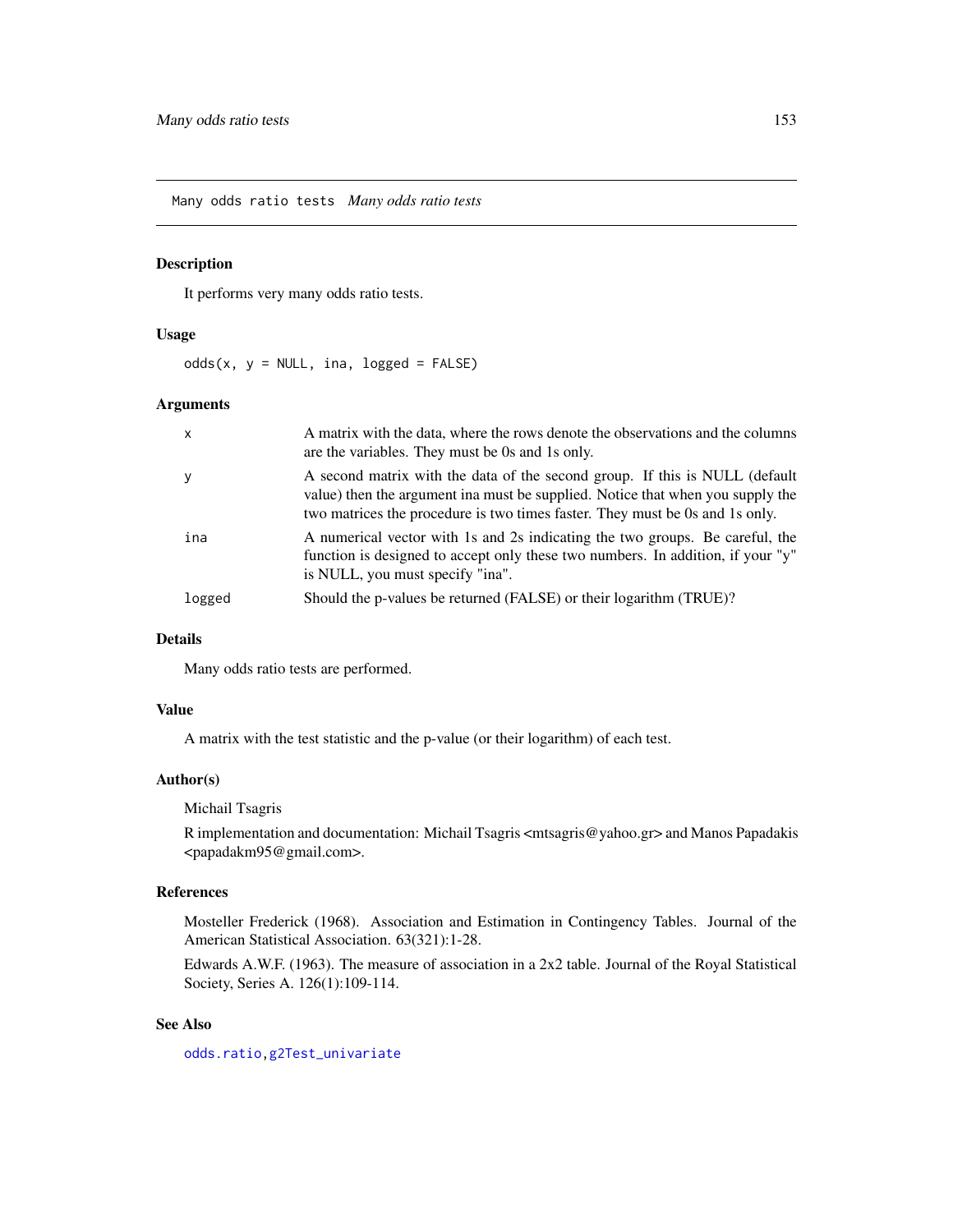# Examples

```
x \le matrix( rbinom(100 * 100, 1, 0.5), ncol = 100)
ina \le rep(1:2, each = 50)
a \leftarrow odds(x, ina = ina)
```

```
Many one sample goodness of fit tests for categorical data
                         Many one sample goodness of fit tests for categorical data
```
# Description

Many one sample goodness of fit tests for categorical data.

#### Usage

```
cat.goftests(x, props, type = "gsquare", logged = FALSE)
```
# Arguments

| X      | A matrix with the data, where the rows denote the samples and the columns are<br>the variables. The data must be integers and be of the form $1, 2, 3$ , and so on.<br>The minimum must be 1, and not zero. |
|--------|-------------------------------------------------------------------------------------------------------------------------------------------------------------------------------------------------------------|
| props  | The assumed distribution of the data. A vector or percentages summing to 1.                                                                                                                                 |
| type   | Either Pearson's $\chi^2$ test ("chisquare") is used or the $G^2$ test ("qsquare", default<br>value).                                                                                                       |
| logged | Should the p-values be returned (FALSE) or their logarithm (TRUE)?                                                                                                                                          |

# Details

Given a matrix of integers, where each column refers to a sample, the values of a categorical variable the function tests wether these values can be assumed to fit a specific distribution.

## Value

A matrix with the test statistic and the p-value of each test.

## Author(s)

Michail Tsagris

R implementation and documentation: Michail Tsagris <mtsagris@yahoo.gr> and Manos Papadakis <papadakm95@gmail.com>.

# See Also

[ttests,](#page-134-0)[ttest,](#page-154-0)[ftests](#page-148-0)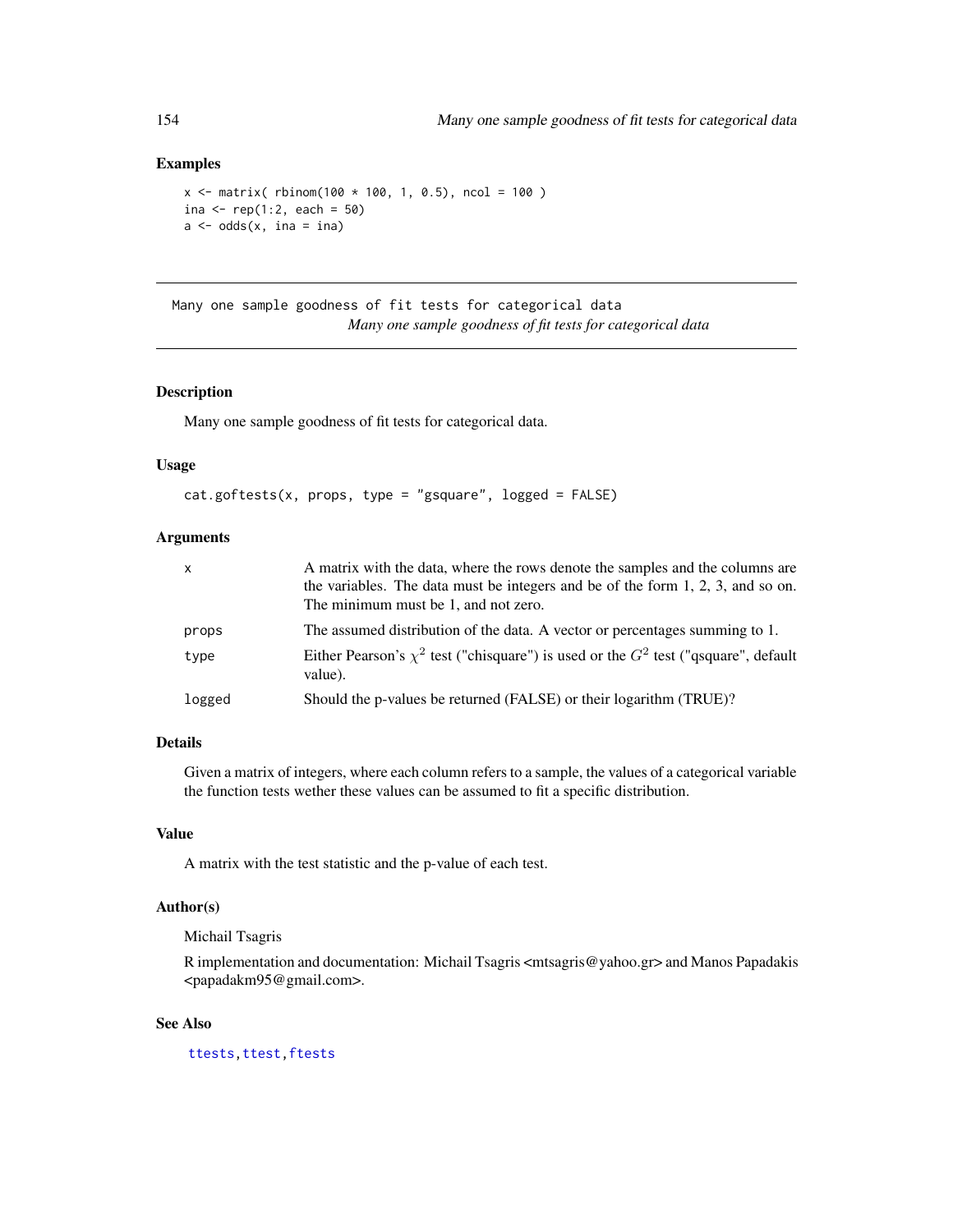# Many one sample tests 155

# Examples

```
x \le matrix( rbinom(300 * 100, 4, 0.6), ncol = 100 ) + 1
props \leq dbinom(0:4, 4, 0.6)
## can we assume that each column comes from a distribution whose mass is given by props?
system.time( cat.goftests(x, props) )
a1 <- cat.goftests(x, props) ## G-square test
a2 <- cat.goftests(x, props, type = "chisq") ## Chi-square test
cor(a1, a2)
mean(abs(a1 - a2))
x < - NULL
```
Many one sample tests *Many one sample tests*

#### <span id="page-154-0"></span>Description

Many one sample tests.

#### Usage

```
proptest(x, n, p, alternative = "unequal", logged = FALSE)
ttest(x, m, alternative = "unequal", logged = FALSE, conf = NULL)
vartest(x, sigma, alternative = "unequal", logged = FALSE, conf = NULL)
```
#### Arguments

| $\boldsymbol{\mathsf{x}}$ | A matrix with numerical data. Each column of the matrix corresponds to a<br>sample, or a group. In the case of the "proptest" this is a vector integers ranging<br>from 0 up to n. It is the number of "successes". |
|---------------------------|---------------------------------------------------------------------------------------------------------------------------------------------------------------------------------------------------------------------|
| n                         | This is for the "proptest" only and is a vector with integer numbers specifying<br>the number of tries for the proptest. Its size is equal to the size of x.                                                        |
| p                         | A vector with the assumed probabilities of success in the "proptest". Its size is<br>equal to the number of colums of the matrix x.                                                                                 |
| m                         | A vector with the assumed means. Its size is equal to the number of colums of<br>the matrix x.                                                                                                                      |
| sigma                     | A vector with assumed variances. Its size is equal to the number of colums of<br>the matrix x.                                                                                                                      |
| alternative               | The type of hypothesis to be checked. Equal to ("unequal"), grater than ("greater")<br>or less than ("less") the assumed parameter.                                                                                 |
| logged                    | Should the p-values be returned (FALSE) or their logarithm (TRUE)?                                                                                                                                                  |
| conf                      | If you want confidence intervals to be returned specify the confidence level,<br>otherwise leave it NULL.                                                                                                           |

## Details

Despite the functions having been written in R, they are very fast.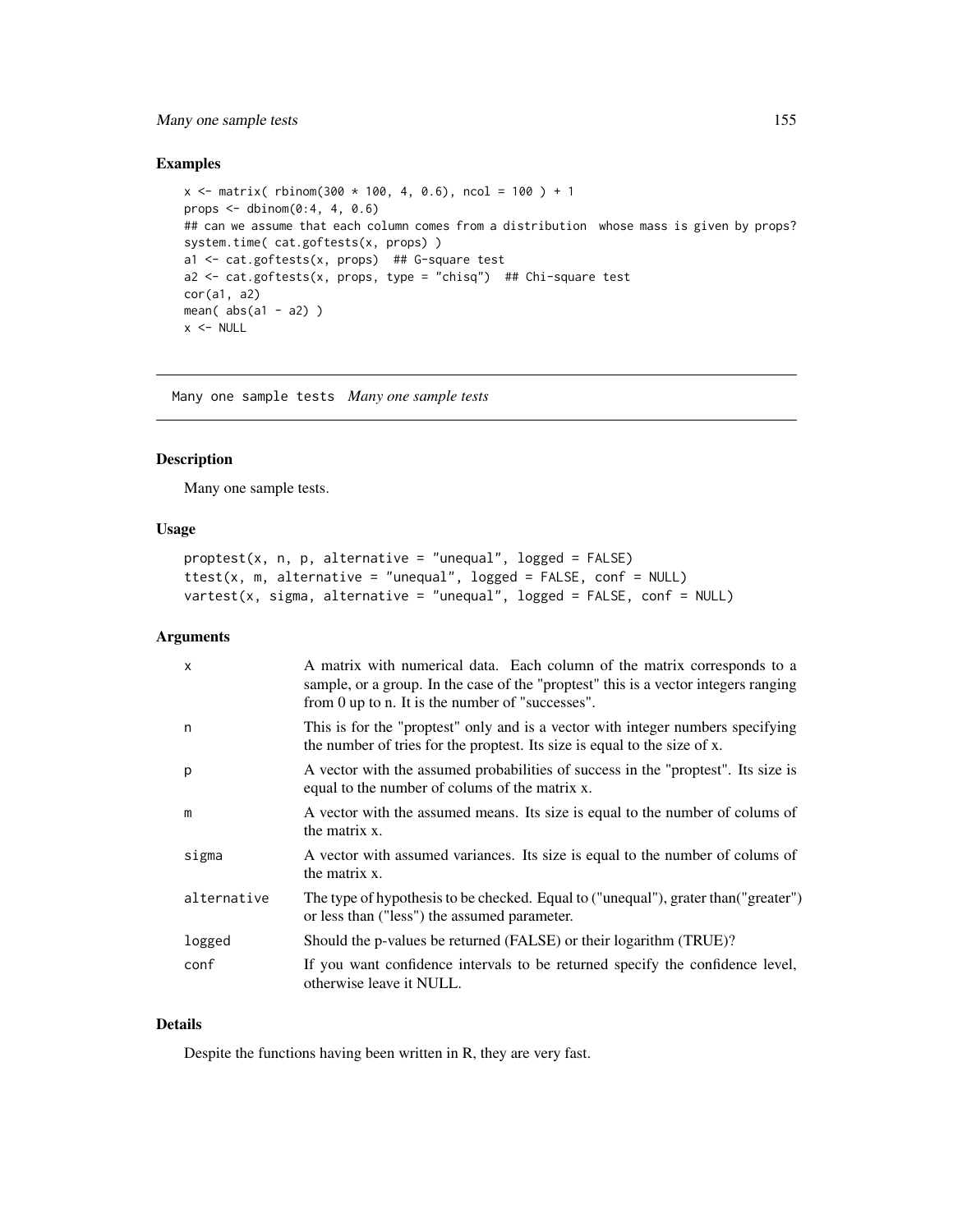# Value

For all tests except for the "sftests" a matrix with two colums, the test statistic and the p-value respectively.

## Author(s)

Michail Tsagris

R implementation and documentation: Michail Tsagris <mtsagris@yahoo.gr> and Manos Papadakis <papadakm95@gmail.com>.

## See Also

[ftests,](#page-148-0)[ttests](#page-134-0)

# Examples

```
R < - 100## protest
x \le - rbinom(R, 50, 0.6)n < - rep(50, R)
p \leftarrow rep(0.6, R)a1 <- proptest(x, n, p, "unequal", logged = FALSE)
res<-sum( a1[, 2] < 0.05 ) / R
## vartest
x <- matrnorm(100, 100)
a2 \leq -vartest(x, rep(1, R))res< -sum( a2[, 2] < 0.05 )## ttest
a4 \leftarrow \text{ttest}(x, \text{ numeric}(R))res< -sum(a4[, 2] < 0.05) / Rx < - NULL
```
Many random intercepts LMMs for balanced data with a single identical covariate. *Many random intercepts LMMs for balanced data with a single identical covariate*

## <span id="page-155-0"></span>Description

Many random intercepts LMMs for balanced data with a single identical covariate.

## Usage

colrint.regbx(y, x, id)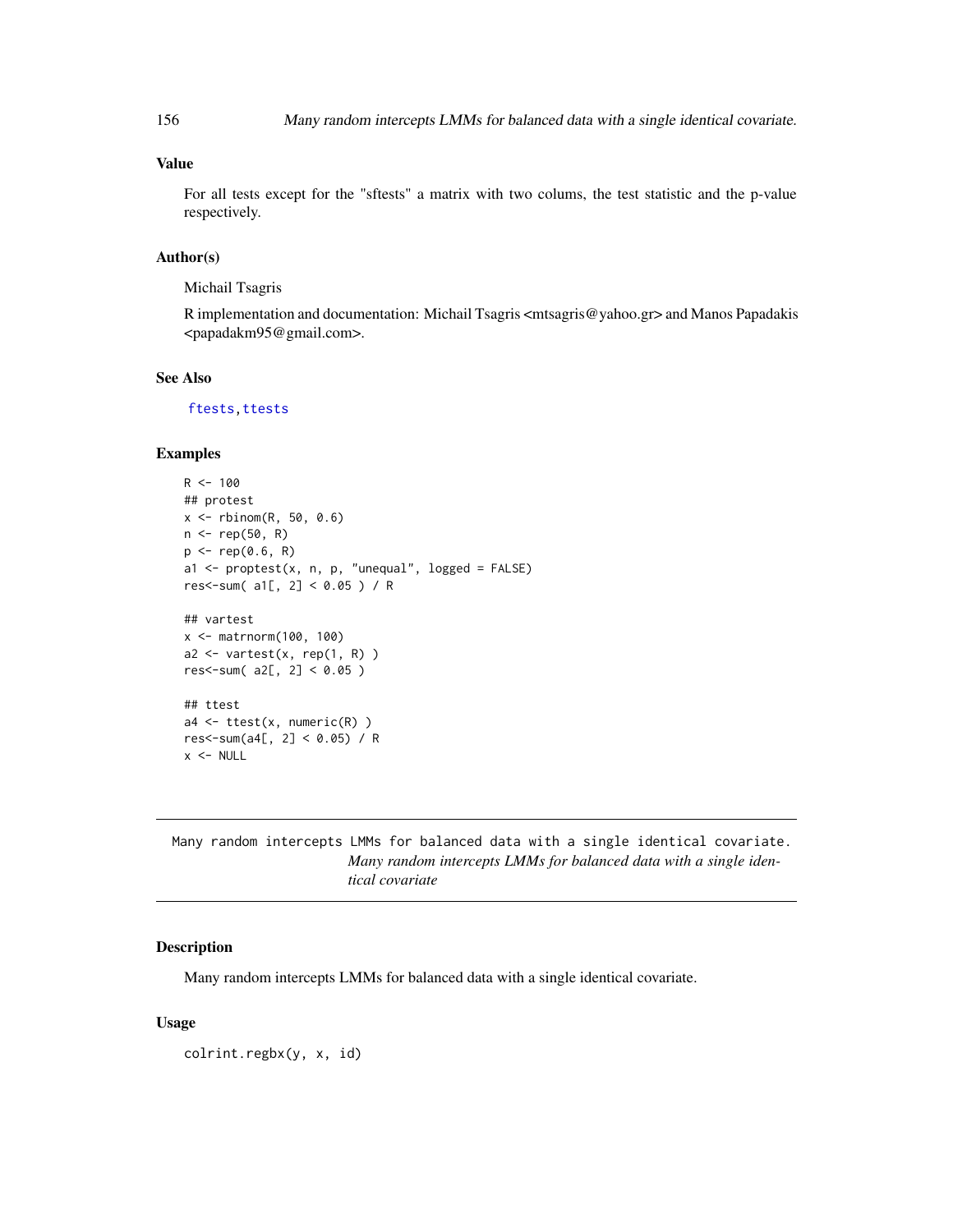| y            | A numerical matrix with the data. The subject values.                                                                                                                                                                           |
|--------------|---------------------------------------------------------------------------------------------------------------------------------------------------------------------------------------------------------------------------------|
| $\mathsf{x}$ | A numerical vector with the same length as the number of rows of y indicating<br>the fixed predictor variable. Its values are the same for all levels of y. An<br>example of this x is time which is the same for all subjects. |
| id           | A numerical variable with $1, 2, \ldots$ indicating the subject.                                                                                                                                                                |

# Details

This is a special case of a balanced random intercepts model with a compound symmetric covariance matrix and one single covariate which is constant for all replicates. An example, is time, which is the same for all subjects. Maximum likelihood estimation has been performed. In this case the mathematics exist in a closed formula (Demidenko, 2013, pg. 67-69).

This is the generalistion of [rint.regbx](#page-235-0) to matrices. Assume you have many observations, gene expressions over time for example, and you want to calculate the random effects or something else for each expression. Instead of using a "for" loop with [rint.regbx](#page-235-0) function we have used amtrix operations to make it even faster.

# Value

A list including:

| info  | A matrix with the random intercepts variance (between), the variance of the<br>errors (within), the log-likelihood, the deviance (twice the log-likelihood) and<br>the BIC. In the case of "rint.reg" it also includes the number of iterations required<br>by the generalised least squares. |
|-------|-----------------------------------------------------------------------------------------------------------------------------------------------------------------------------------------------------------------------------------------------------------------------------------------------|
| be    | The estimated regression coefficients, which in the case of "rint.regbx" are sim-<br>ply two: the constant and the slope (time effect).                                                                                                                                                       |
| ranef | A matrix with random intercepts effects. Each row corresponds to a column in<br>y. Instead of having a matrix with the same number of columns as y we return a<br>transposed matrix.                                                                                                          |

#### Author(s)

Michail Tsagris

R implementation and documentation: Michail Tsagris <mtsagris@yahoo.gr> and Manos Papadakis <papadakm95@gmail.com>.

# References

Eugene Demidenko (2013). Mixed Models: Theory and Applications with R, 2nd Edition. New Jersey: Wiley \& Sons (excellent book).

## See Also

[colvarcomps.mle,](#page-146-0)[rint.regbx](#page-235-0)[,rm.lines](#page-157-0)[,varcomps.mom,](#page-205-0)[rint.reg](#page-235-0)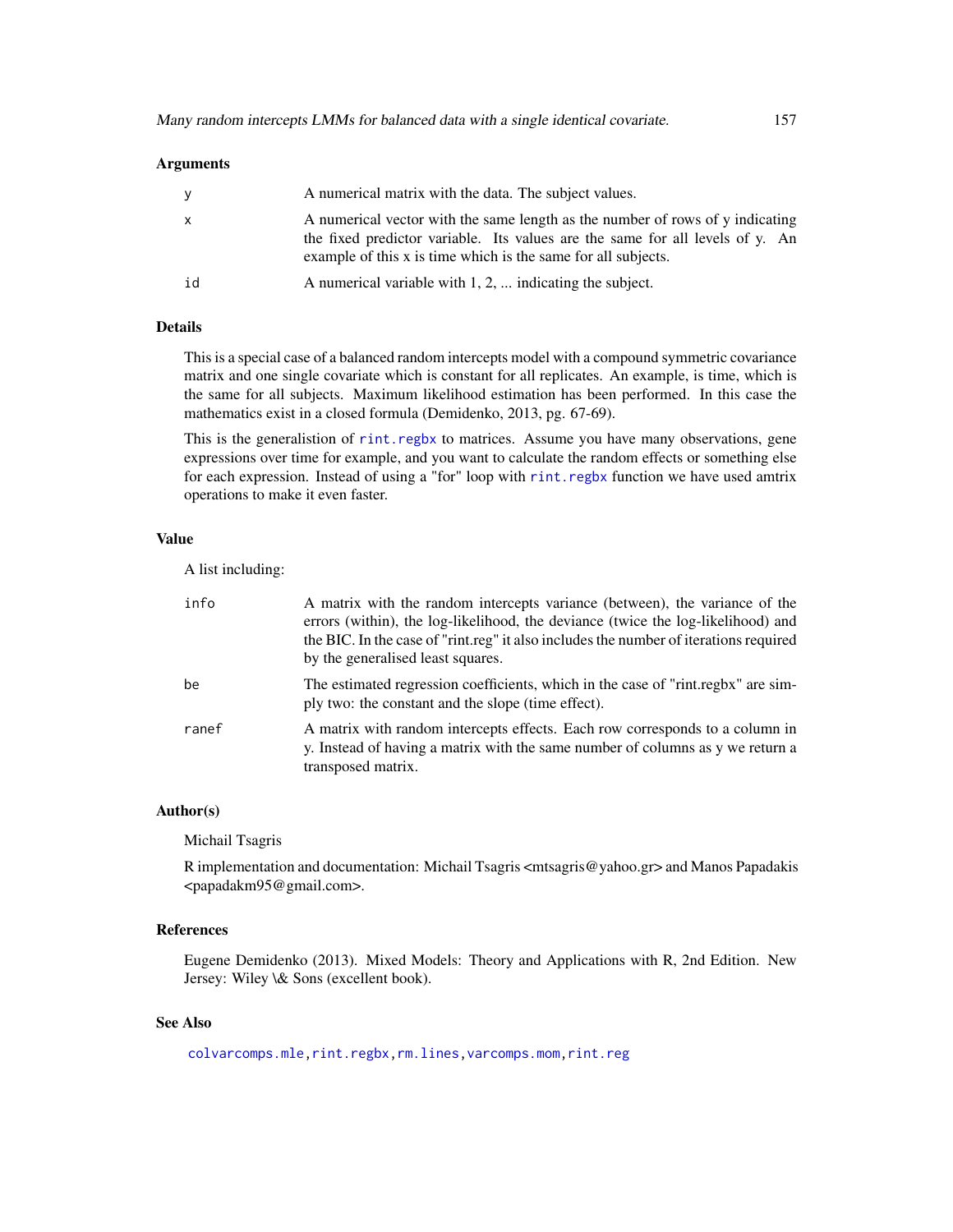## Examples

```
y \le - matrix( rnorm(100 * 50), ncol = 50)
id \leq rep(1:20, each = 5)x \leq - rep(1:10, 10)
system.time( a<- colrint.regbx(y, x, id) )
x < - NULL
```
Many regression based tests for single sample repeated measures *Many regression based tests for single sample repeated measures*

#### <span id="page-157-0"></span>Description

Many regression based tests for single sample repeated measures.

## Usage

rm.lines(y, x, logged = FALSE)  $rm.$ anovas(y, x, logged = FALSE)

#### Arguments

| y            | A matrix with the data, where each column refers to a different sample of sub-<br>jects. For example, the first column is the repeated measurements of a sample of<br>subjects, the second column contains repeated measurements of a second sample<br>of subjects and so on. Within each column, the measurements of each subjects<br>are stacked one upon the other. Say for examples there are n subjects and each<br>of them has been measured d times (in time or at different experimental condi-<br>tions). We put these in a matrix with just one column. The first d rows are the<br>measurements of subject 1, the next d rows are the measurements of subject 2<br>and so on. |
|--------------|------------------------------------------------------------------------------------------------------------------------------------------------------------------------------------------------------------------------------------------------------------------------------------------------------------------------------------------------------------------------------------------------------------------------------------------------------------------------------------------------------------------------------------------------------------------------------------------------------------------------------------------------------------------------------------------|
| $\mathsf{x}$ | A numerical vector with time (usually) or the the predictor variable. For example<br>the temperature, or the pressure. See the details for more information. Its length<br>is equal to the time points for example, i.e. it must not have the same length as<br>the number of rows of y. For the "rm.lines" this is a continuous variable.<br>For the "rm.anovas" this is treated as a categorical variable, indicating say the                                                                                                                                                                                                                                                          |
|              | type of experimental condition, but no difference between the points is impor-<br>tant. Hence, for this function only, x can also be a facto variable.                                                                                                                                                                                                                                                                                                                                                                                                                                                                                                                                   |
| logged       | Should the p-values be returned (FALSE) or their logarithm (TRUE)?                                                                                                                                                                                                                                                                                                                                                                                                                                                                                                                                                                                                                       |

# Details

In order to see whether the repeated measurements are associated with a single covariate, e.g. time we perform many regressions and each time calculate the slope. For each subject, its regression slope with the covariate is calculated. In the end a t-test for the hypothesis that the average slopes is zero is performed. The regression slopes ignore that the measurements are not independent, but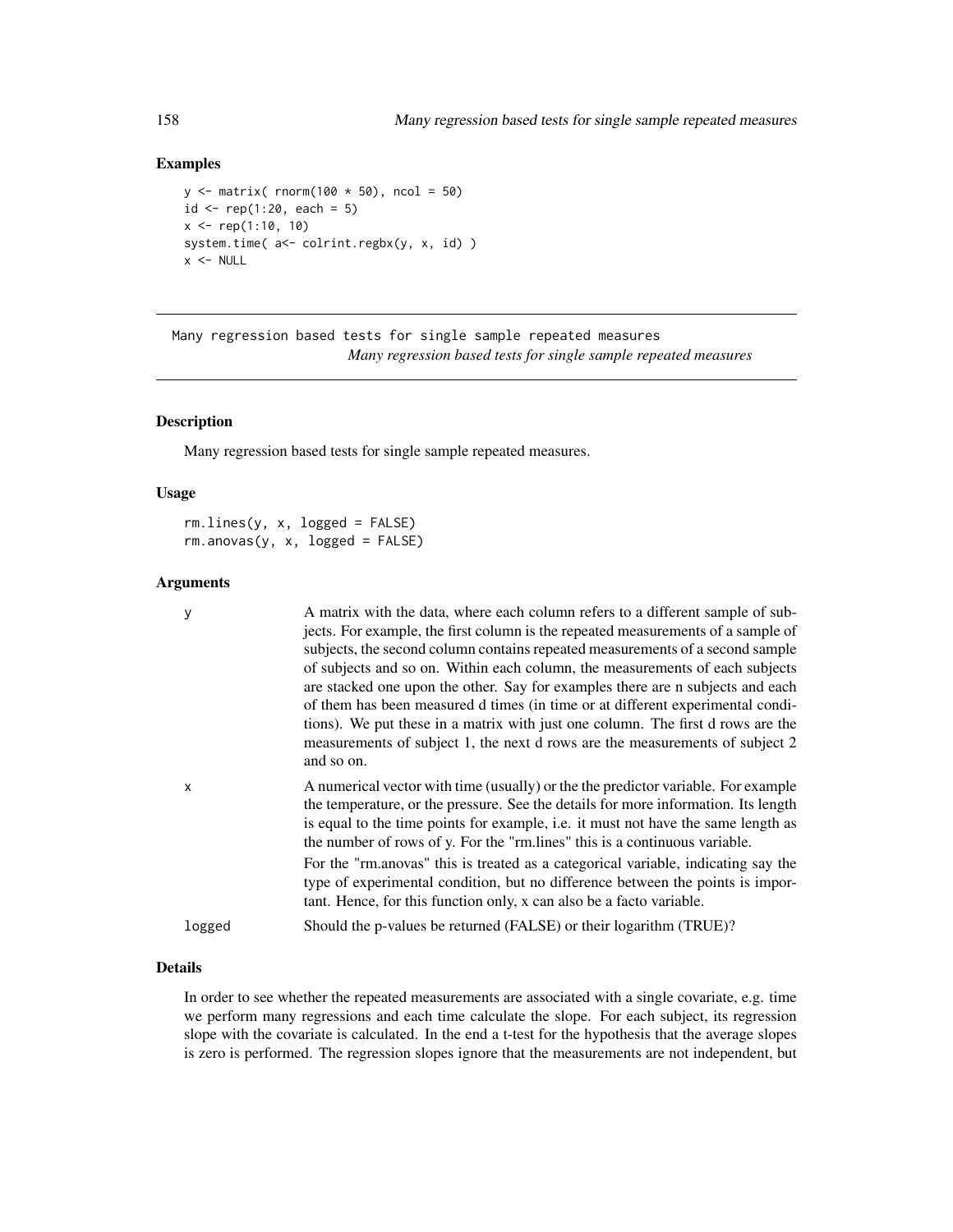note that the slopes are independent, because they come from different subjects. This is a simple, summary statistics based approach found in Davis (2002), yet it can provide satisfactory results.

The second approach ("rm.anovas") found in Davis (2002) is the usual repeated measures ANOVA. In this case, suppose you have taken measurements on one or more variables from the same group of people. See the example below on how to put such data.

## Value

A matrix with the test statistic (t-test) and its associated p-value.

## Author(s)

Michail Tsagris

R implementation and documentation: Michail Tsagris <mtsagris@yahoo.gr> and Manos Papadakis <papadakm95@gmail.com>.

## References

Charles S. Davis (2002). Statistical methods for the analysis of repeated measures. Springer-Verlag, New York.

## See Also

[rint.regbx,rint.reg](#page-235-0)[,varcomps.mle](#page-205-0)

## Examples

```
y <- c(74.5,81.5,83.6,68.6,73.1,79.4,
75.5,84.6,70.6,87.3,73.0,75.0,
68.9,71.6,55.9,61.9,60.5,61.8,
57.0,61.3,54.1,59.2,56.6,58.8,
78.3,84.9,64.0,62.2,60.1,78.7,
54.0,62.8,63.0,58.0,56.0,51.5,
72.5,68.3,67.8,71.5,65.0,67.7,
80.8,89.9,83.2,83.0,85.7,79.6)
y \leq -as.matrix(y)### the first 6 measurements are from subject 1, measurments 7-12 are from subject 2,
## measurements 13-18 are from subject 3 and so on.
x \leq -c(-10, 25, 37, 50, 65, 80) ## all subjects were measured at the same time points
res<-rm.lines(y, x) ## Is linear trend between the measurements and the temperature?
res<-rm.anovas(y, x) ## Tests whether the means of the individuals are the same
## the temperature is treated as categorical variable here.
## fake example
y \le - matrnorm(10, 4)## the y matrix contains 4 repeated measurements for each of the 10 persons.
x \le -1:4## we stack the measurements of each subject, one under the other in a matrix form.
y1 \leftarrow matrix(t(y))
```
res<-rm.anovas(y1, x) ## perform the test

 $z \le$  matrix( rnorm(20  $*$  8), ncol = 2) ## same example, but with 2 sets of measurements.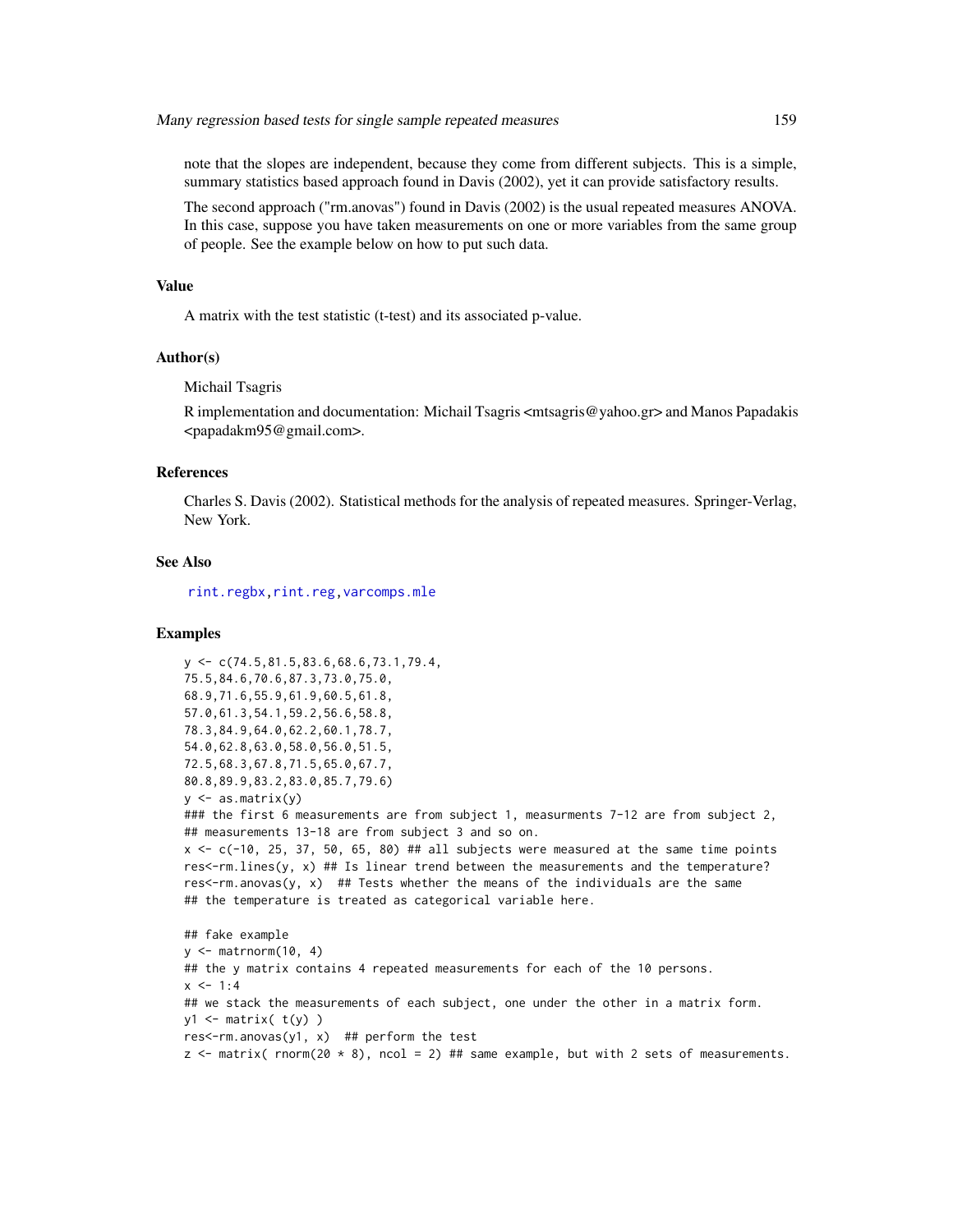res<-rm.anovas(z, x)

Many score based regressions

*Many score based regressions*

## <span id="page-159-0"></span>**Description**

Many score based GLM regressions.

## Usage

```
score.glms(y, x, oiko = NULL, logged = FALSE)
score.multinomregs(y, x, logged = FALSE)
score.negbinregs(y, x, logged = FALSE)
score.weibregs(y, x, logged = FALSE)
score.betaregs(y, x, logged = FALSE)
score.gammaregs(y, x, logged = FALSE)
score.expregs(y, x, logged = FALSE)
score.invgaussregs(y, x, logged = FALSE)
score.ztpregs(y, x, logged = FALSE)
score.geomregs(y, x, logged = FALSE)
```
# Arguments

| у      | A vector with either discrete or binary data for the Poisson or negative binomial<br>and binary logistic regression respectively. A vector with discrete values or<br>factor values for the multinomial regression. If the vector is binary and choose<br>multinomial regression the function checks and transfers to the binary logistic<br>regression. |
|--------|----------------------------------------------------------------------------------------------------------------------------------------------------------------------------------------------------------------------------------------------------------------------------------------------------------------------------------------------------------|
|        | For the Weibull, gamma and exponential regressions they must be strictly pos-<br>itive data, lifetimes or durations for example. For the beta regression they<br>must be numbers between 0 and 1. For the zero truncated Poisson regression<br>(score.ztpregs) they must be integer valued data strictly greater than 0.                                 |
| x      | A matrix with data, the predictor variables.                                                                                                                                                                                                                                                                                                             |
| oiko   | This can be either "poisson" or "binomial". If you are not sure leave it NULL<br>and the function will check internally.                                                                                                                                                                                                                                 |
| logged | A boolean variable; it will return the logarithm of the pvalue if set to TRUE.                                                                                                                                                                                                                                                                           |
|        |                                                                                                                                                                                                                                                                                                                                                          |

# Details

Instead of maximising the log-likelihood via the Newton-Raphson algorithm in order to perform the hypothesis testing that  $\beta_i = 0$  we use the score test. This is dramatcially faster as no model needs to be fitted. The first derivative (score) of the log-likelihood is known and in closed form and under the null hypothesis the fitted values are all equal to the mean of the response variable y. The variance of the score is also known in closed form. The test is not the same as the likelihood ratio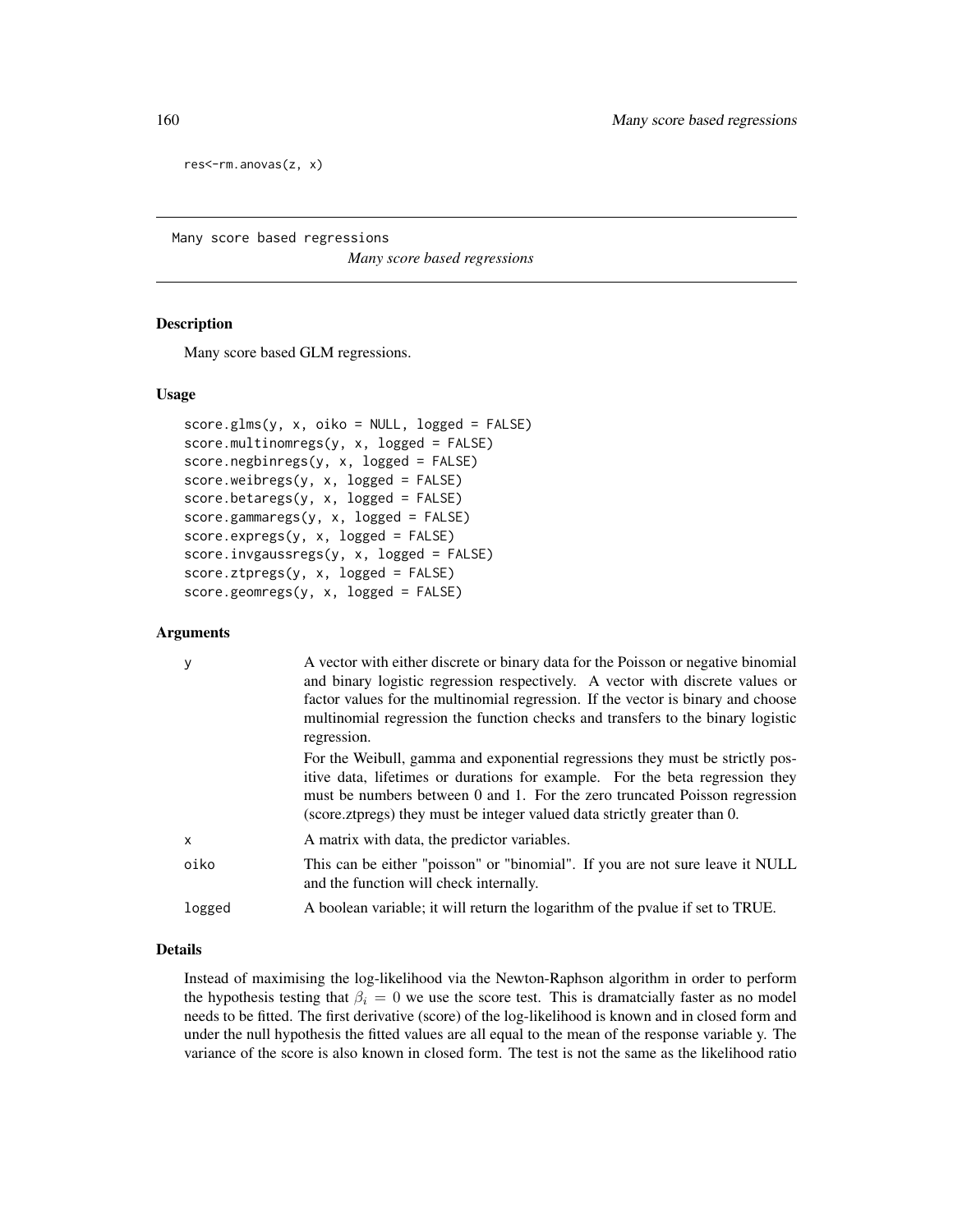# Many score based regressions 161

test. It is size correct nonetheless but it is a bit less efficient and less powerful. For big sample sizes though (5000 or more) the results are the same. We have seen via simulation studies is that it is size correct to large sample sizes, at elast a few thousands. You can try for yourselves and see that even with 500 the results are pretty close. The score test is pretty faster then the classical log-likelihood ratio test.

## Value

A matrix with two columns, the test statistic and its associated p-value. For the Poisson and logistic regression the p-value is derived via the t distribution, whereas for the multinomial regressions via the  $\chi^2$  distribution.

### Author(s)

Michail Tsagris

R implementation and documentation: Michail Tsagris <mtsagris@yahoo.gr> and Manos Papadakis <papadakm95@gmail.com>.

## References

Hosmer, DW. JR, Lemeshow S. and Sturdivant R.X. (2013). Applied Logistic Regression. New Jersey ,Wiley, 3rd Edition.

Campbell, M.J. (2001). Statistics at Square Two: Understand Modern Statistical Applications in Medicine, pg. 112. London, BMJ Books.

Draper, N.R. and Smith H. (1988). Applied regression analysis. New York, Wiley, 3rd edition.

McCullagh, Peter, and John A. Nelder. Generalized linear models. CRC press, USA, 2nd edition, 1989.

Agresti Alan (1996). An introduction to categorical data analysis. New York: Wiley.

Joseph M.H. (2011). Negative Binomial Regression. Cambridge University Press, 2nd edition.

## See Also

[univglms,](#page-171-0)[logistic\\_only,poisson\\_only](#page-174-0)[,regression](#page-173-0)

## Examples

```
x <- matrnorm(500, 500)
y <- rbinom(500, 1, 0.6) ## binary logistic regression
a2 \leq score.glms(y, x)
y <- rweibull(500, 2, 3)
a <- score.weibregs(y, x)
mean(a[, 2] < 0.05)x < - NULL
```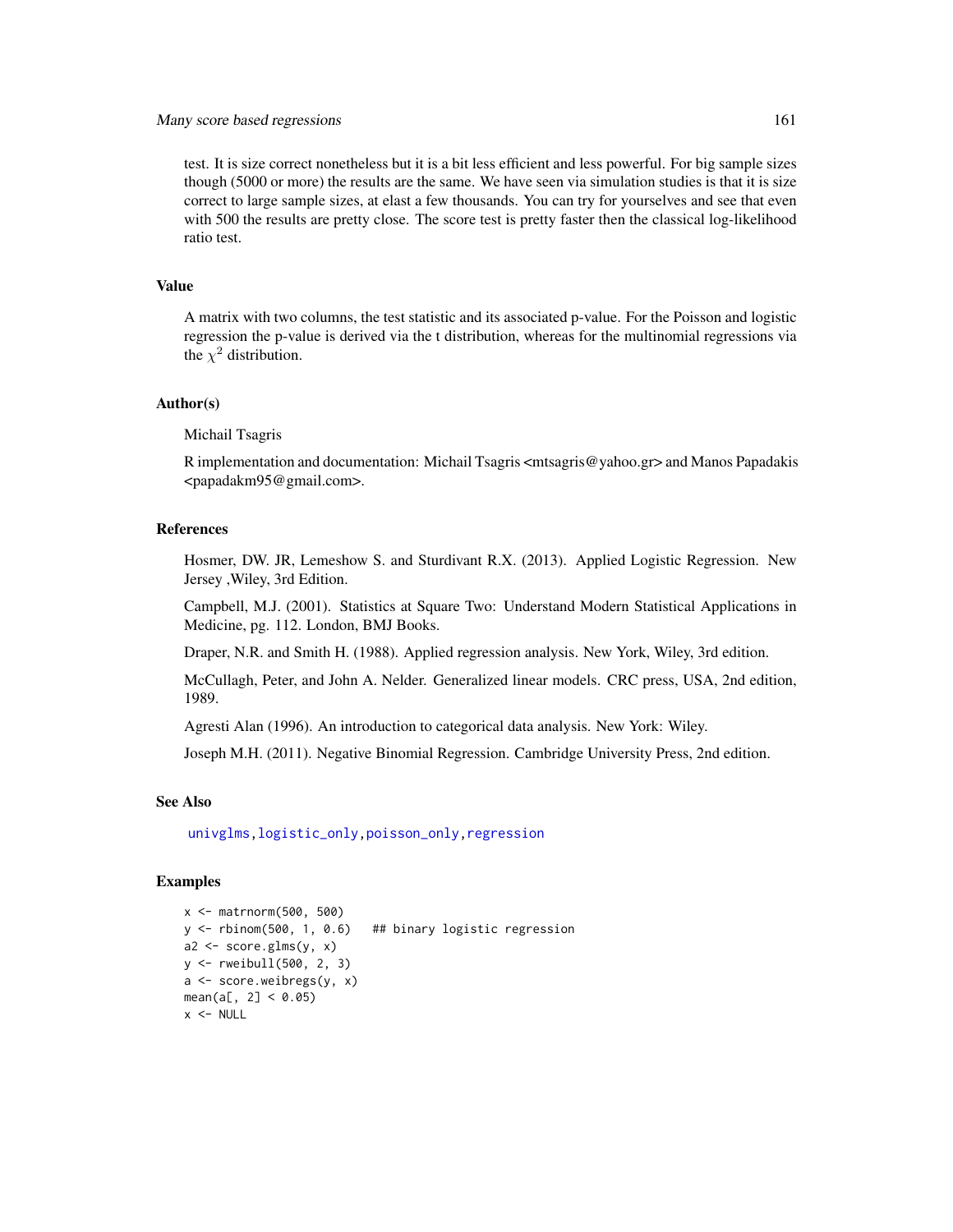Many Shapiro-Francia normality tests *Many Shapiro-Francia normality tests*

## Description

Many Shapiro-Francia normality tests.

# Usage

```
sftests(x, logged = FALSE)
sftest(x, logged = FALSE)
```
#### Arguments

| x      | A matrix with the data, where the rows denote the observations and the columns    |
|--------|-----------------------------------------------------------------------------------|
|        | are the variables. In the case of a single sample, then this must be a vector and |
|        | "sftest" is to be used.                                                           |
| logged | Should the p-values be returned (FALSE) or their logarithm (TRUE)?                |

## Details

The Shapiro-Francia univariate normality test is performed for each column (variable) of the matrix x.

## Value

A matrix with the squared correlation between the ordered values and the standard normal ordered statistics, the test statistic and the p-value of each test. If the "sftest" has been used, the output is a vector with these three elements.

# Author(s)

Michail Tsagris

R implementation and documentation: Michail Tsagris <mtsagris@yahoo.gr> and Manos Papadakis <papadakm95@gmail.com>.

#### References

Royston J. P. (1983). A simple method for evaluating the Shapiro-Francia W' test of non-normality. The Statistician, 32(3): 297-300.

Mbah A. K. & Paothong A. (2015). Shapiro-Francia test compared to other normality test using expected p-value. Journal of Statistical Computation and Simulation, 85(15): 3002-3016.

## See Also

[ttests,](#page-134-0)[ttest,](#page-154-0)[ftests](#page-148-0)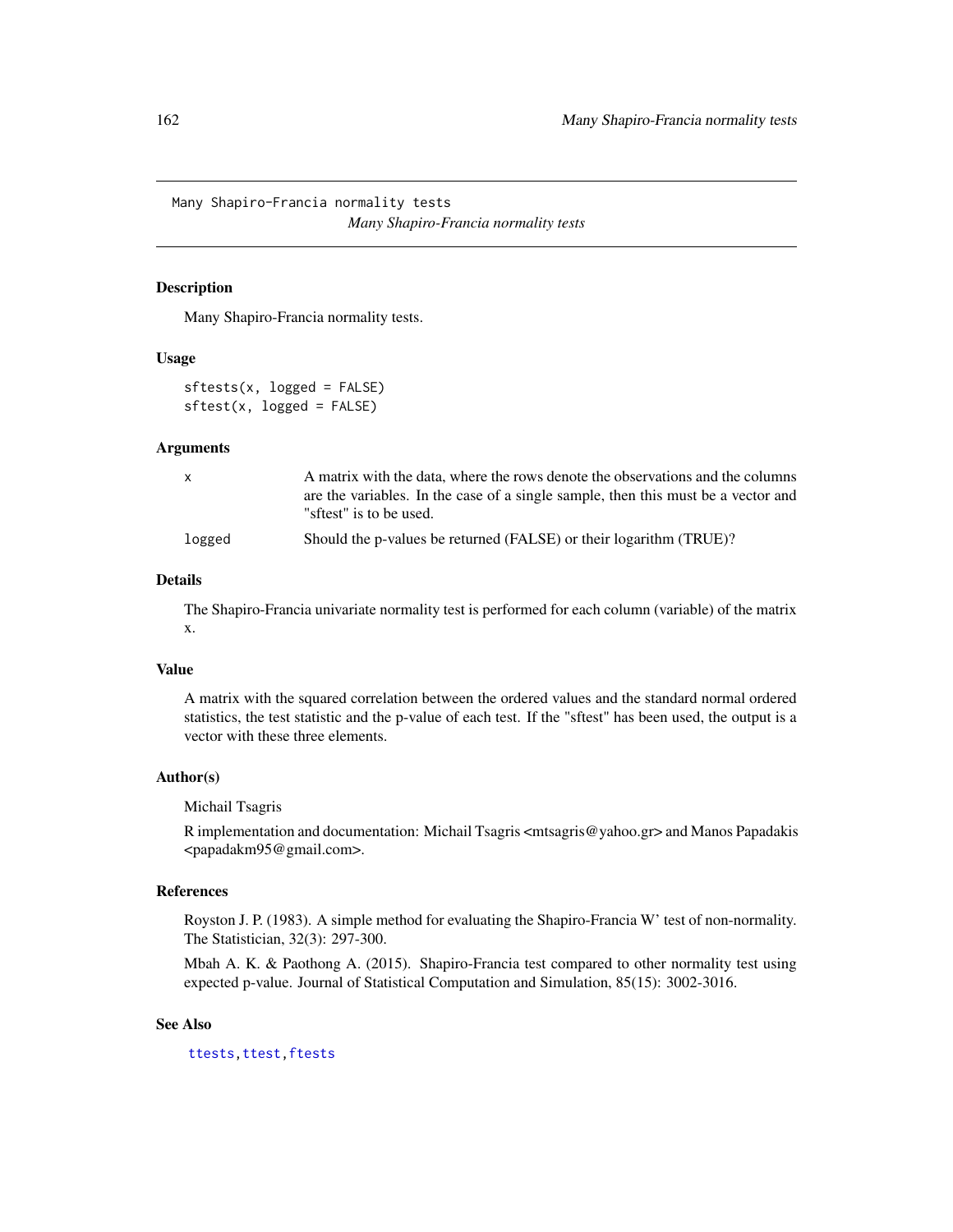Many simple circular or angular regressions 163

# Examples

```
x <- matrnorm(200, 100)
system.time( sftests(x) )
a \leftarrow sftests(x)mean(a[, 3]<0.05)
x \le rnorm(100)
res<-sftest(x)
```
Many simple circular or angular regressions *Many simple circular or angular regressions*

# Description

Many regressions with one circular dependent variable and one Euclidean independent variable.

# Usage

spml.regs(y, x, tol = 1e-07, logged = FALSE, maxiters = 100, parallel = FALSE)

## Arguments

| y            | The dependent variable, it can be a numerical vector with data expressed in<br>radians or it can be a matrix with two columns, the cosinus and the sinus of<br>the circular data. The benefit of the matrix is that if the function is to be called<br>multiple times with the same response, there is no need to transform the vector<br>every time into a matrix. |
|--------------|---------------------------------------------------------------------------------------------------------------------------------------------------------------------------------------------------------------------------------------------------------------------------------------------------------------------------------------------------------------------|
| $\mathsf{x}$ | A matrix with independent variable.                                                                                                                                                                                                                                                                                                                                 |
| tol          | The tolerance value to terminatate the Newton-Raphson algorithm.                                                                                                                                                                                                                                                                                                    |
| logged       | Do you want the logarithm of the p-value be returned? TRUE or FALSE.                                                                                                                                                                                                                                                                                                |
| maxiters     | The maximum number of iterations to implement.                                                                                                                                                                                                                                                                                                                      |
| parallel     | Do you want the calculations to take place in parallel? The default value if<br>FALSE.                                                                                                                                                                                                                                                                              |

## Details

The Newton-Raphson algorithm is fitted in these regression as described in Presnell et al. (1998). For each colum of x a circual regression model is fitted and the hypothesis testing of no association between y and this variable is performed.

#### Value

A matrix with two columns, the test statistics and their associated (log) p-values.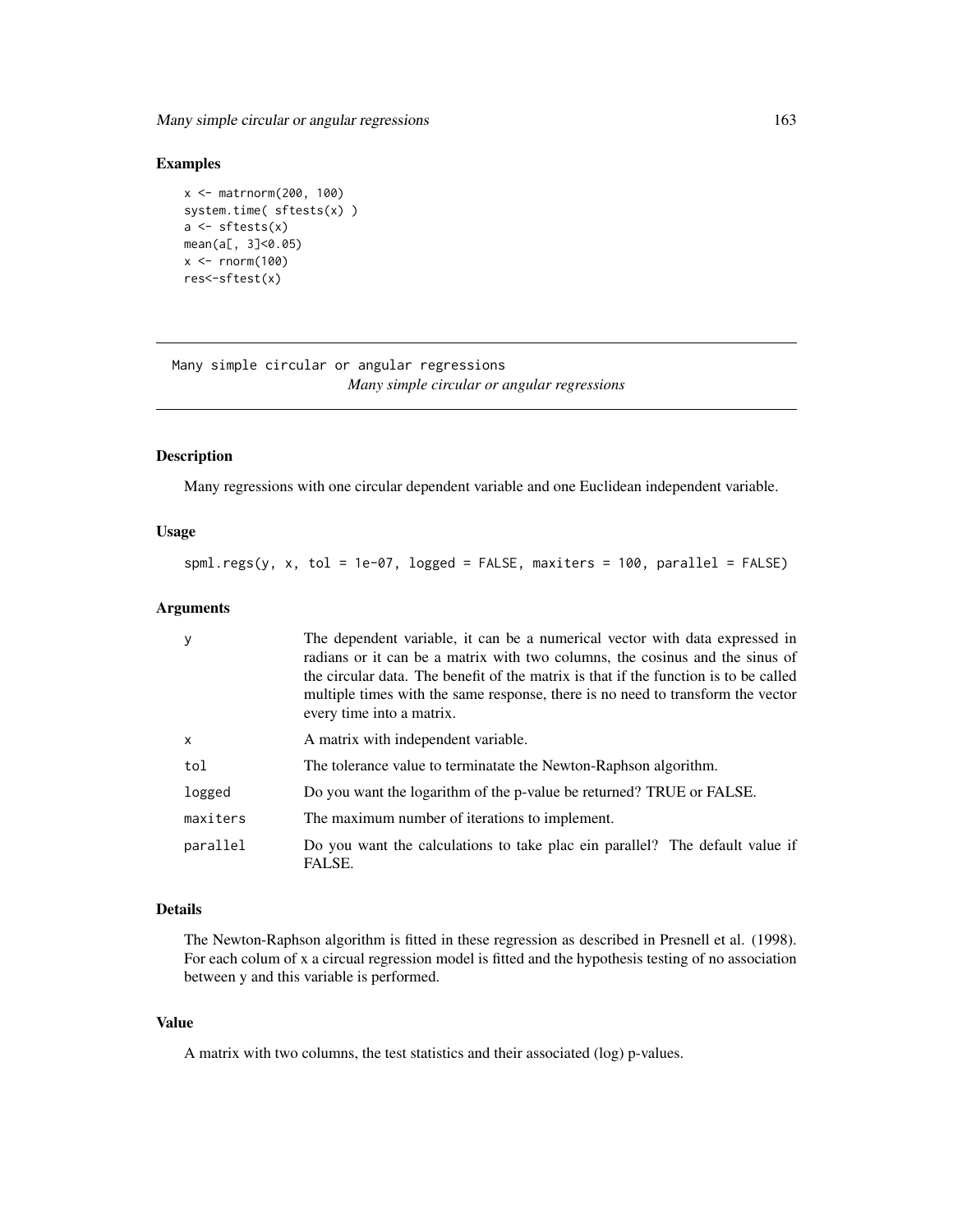## Author(s)

Michail Tsagris and Stefanos Fafalios

R implementation and documentation: Michail Tsagris <mtsagris@yahoo.gr> and Stefanos Fafalios <stefanosfafalios@gmail.com>

# References

Presnell Brett, Morrison Scott P. and Littell Ramon C. (1998). Projected multivariate linear models for directional data. Journal of the American Statistical Association, 93(443): 1068-1077.

#### See Also

[spml.mle](#page-198-0)[,iag.mle,acg.mle](#page-189-0)

## Examples

```
x < - rnorm(100)
z \le cbind(3 + 2 * x, 1 -3 * x)
y <- cbind( rnorm(100,z[ ,1], 1), rnorm(100, z[ ,2], 1) )
y \leftarrow y / sqrt(rowsums(y^2))x <- matrnorm(100, 100)
a \leftarrow spml.regs(y, x)
x < - NULL
```
Many simple geometric regressions *Many simple geometric regressions.*

# Description

Many simple geometric regressions.

# Usage

```
geom.regs(y, x, tol = 1e-07, type = 1, logged = FALSE, parallel = FALSE, maxiters = 100)
```
# Arguments

| y            | The dependent variable, count data.                                                                                                                            |
|--------------|----------------------------------------------------------------------------------------------------------------------------------------------------------------|
| $\mathsf{x}$ | A matrix with the indendent variables.                                                                                                                         |
| tol          | The tolerance value to terminate the Newton-Raphson algorithm.                                                                                                 |
| type         | Type 1 refers to the case where the minimum is zero and type 2 for the case of<br>the minimum being 1.                                                         |
| logged       | A boolean variable; it will return the logarithm of the pvalue if set to TRUE.                                                                                 |
| parallel     | Do you want this to be executed in parallel or not. The parallel takes place in<br>C++, and the number of threads is defined by each system's available cores. |
| maxiters     | The max number of iterations that can take place in each regression.                                                                                           |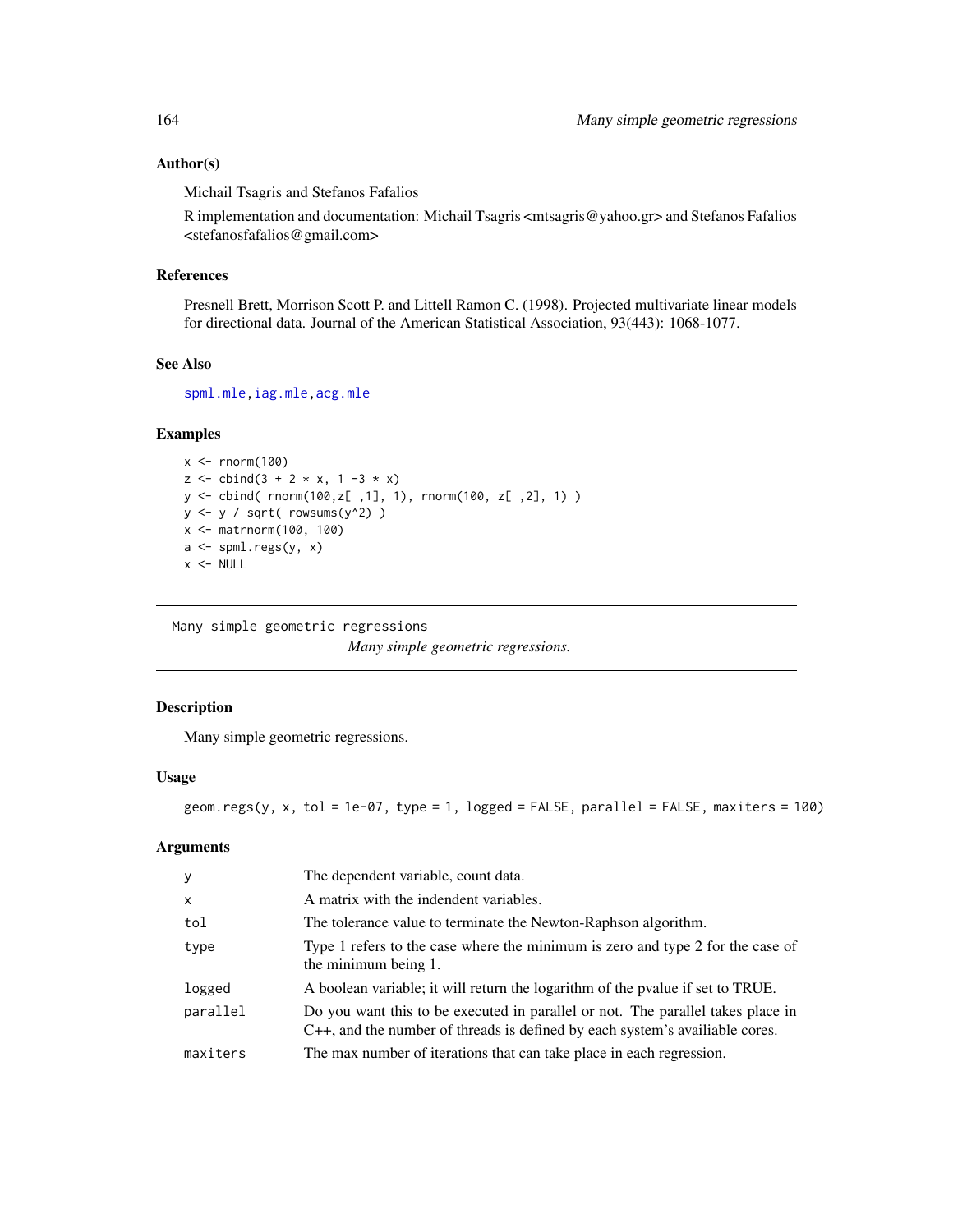# Details

Many simple geometric regressions are fitted.

# Value

A matrix with the test statistic values, their relevant (logged) p-values and the BIC values.

# Author(s)

Stefanos Fafalios

R implementation and documentation: Stefanos Fafalios <stefanosfafalios@gmail.com>

# See Also

[poisson\\_only,](#page-174-0)[prop.regs](#page-232-0)[,score.geomregs](#page-159-0)

# Examples

```
y <- rgeom(100, 0.6)
x \leftarrow \text{matrix} (\text{norm}(100 * 50), \text{ncol} = 50)a \leftarrow \text{geom}.\text{regs}(y, x)x < - NULL
```
Many simple linear mixed model regressions *Many simple linear mixed model regressions*

#### Description

Many simple linear mixed model regressions with random intercepts only.

## Usage

```
rint.regs(y, x, id, tol = 1e-08, logged = FALSE, parallel = FALSE, maxiters = 100)
```
## Arguments

| y                         | A numerical vector with the data. The subject values, the clustered data.                                                                                      |
|---------------------------|----------------------------------------------------------------------------------------------------------------------------------------------------------------|
| $\boldsymbol{\mathsf{x}}$ | A numerical matrix with data, the independent variables.                                                                                                       |
| id                        | A numerical variable with 1, 2,  indicating the subject. Unbalanced design is<br>of course welcome.                                                            |
| tol                       | The tolerance value to terminate the Newton-Raphson algorithm. This is set to<br>$10^{-9}$ by default.                                                         |
| logged                    | Should the p-values be returned (FALSE) or their logarithm (TRUE)?                                                                                             |
| parallel                  | Do you want this to be executed in parallel or not. The parallel takes place in<br>C++, and the number of threads is defined by each system's available cores. |
| maxiters                  | The max number of iterations that can take place in each regression.                                                                                           |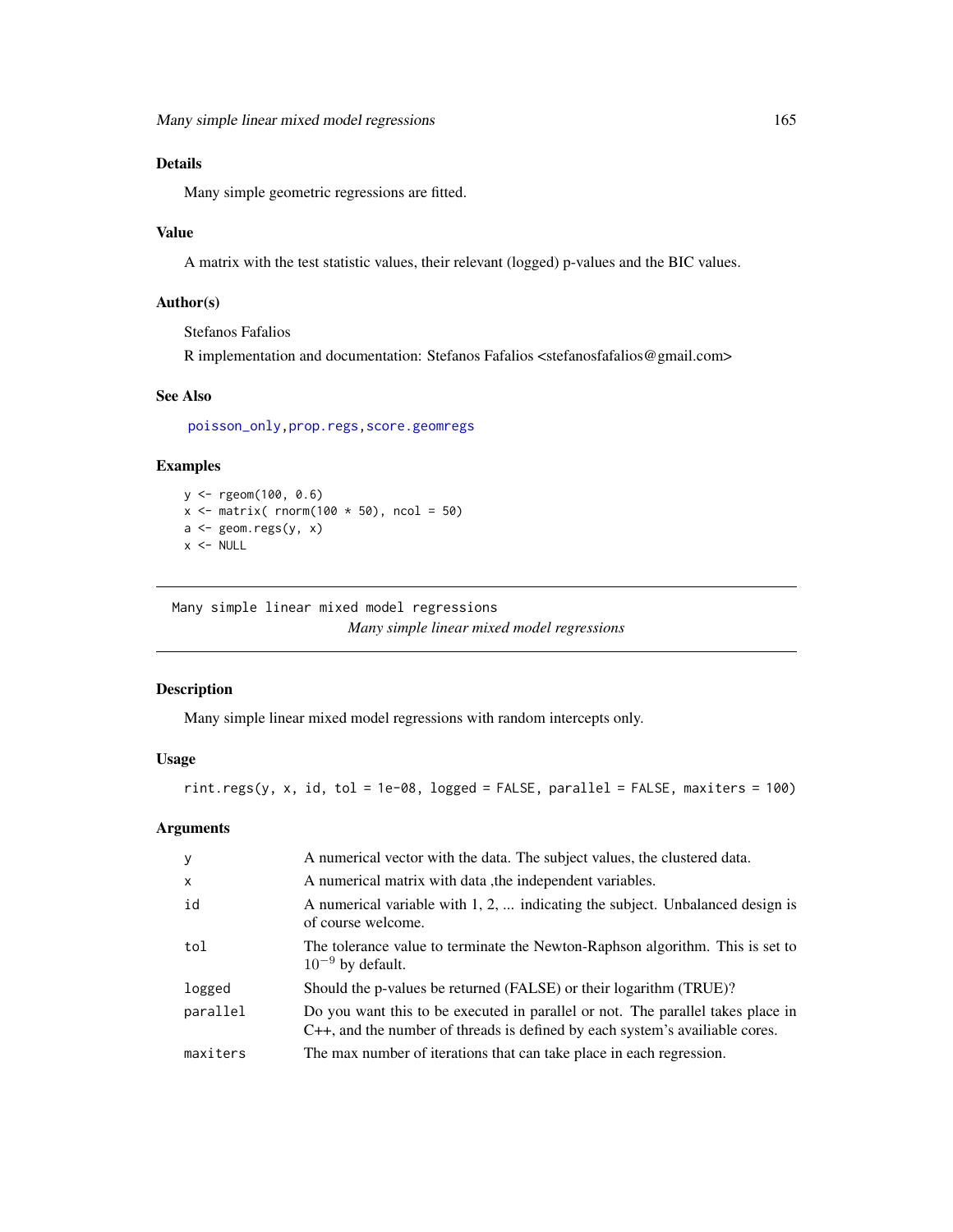# Details

Many linear mixed models with a single covariate are fitted. We use Newton-Raphson as described in Demidenko (2013). The test statistic is the usual F-test. This model allows for random intercepts only.

## Value

A two-column matrix with the test statistics (Wald statistic) and the associated p-values (or their loggarithm).

#### Author(s)

Stefanos Fafalios

R implementation and documentation: Stefanos Fafalios <stefanosfafalios@gmail.com>

#### References

Eugene Demidenko (2013). Mixed Models: Theory and Applications with R, 2nd Edition. New Jersey: Wiley \& Sons (excellent book).

# See Also

[rint.reg,](#page-235-0)[allbetas](#page-165-0) [univglms,](#page-171-0) [score.glms,](#page-159-0) [logistic\\_only](#page-174-0)

# Examples

```
## not a so good example
y \le - rnorm(100)id \leq samemath>sample(1:10, 100, replace = TRUE)x \le - matrix( rnorm(100 * 100), ncol = 100)
a <- rint.regs(y, x, id)
x < - NULL
```
Many simple linear regressions coefficients *Simple linear regressions coefficients*

## <span id="page-165-0"></span>Description

Simple linear regressions coefficients.

#### Usage

 $allbeta(y, x, pvalue = FALSE, logged = FALSE)$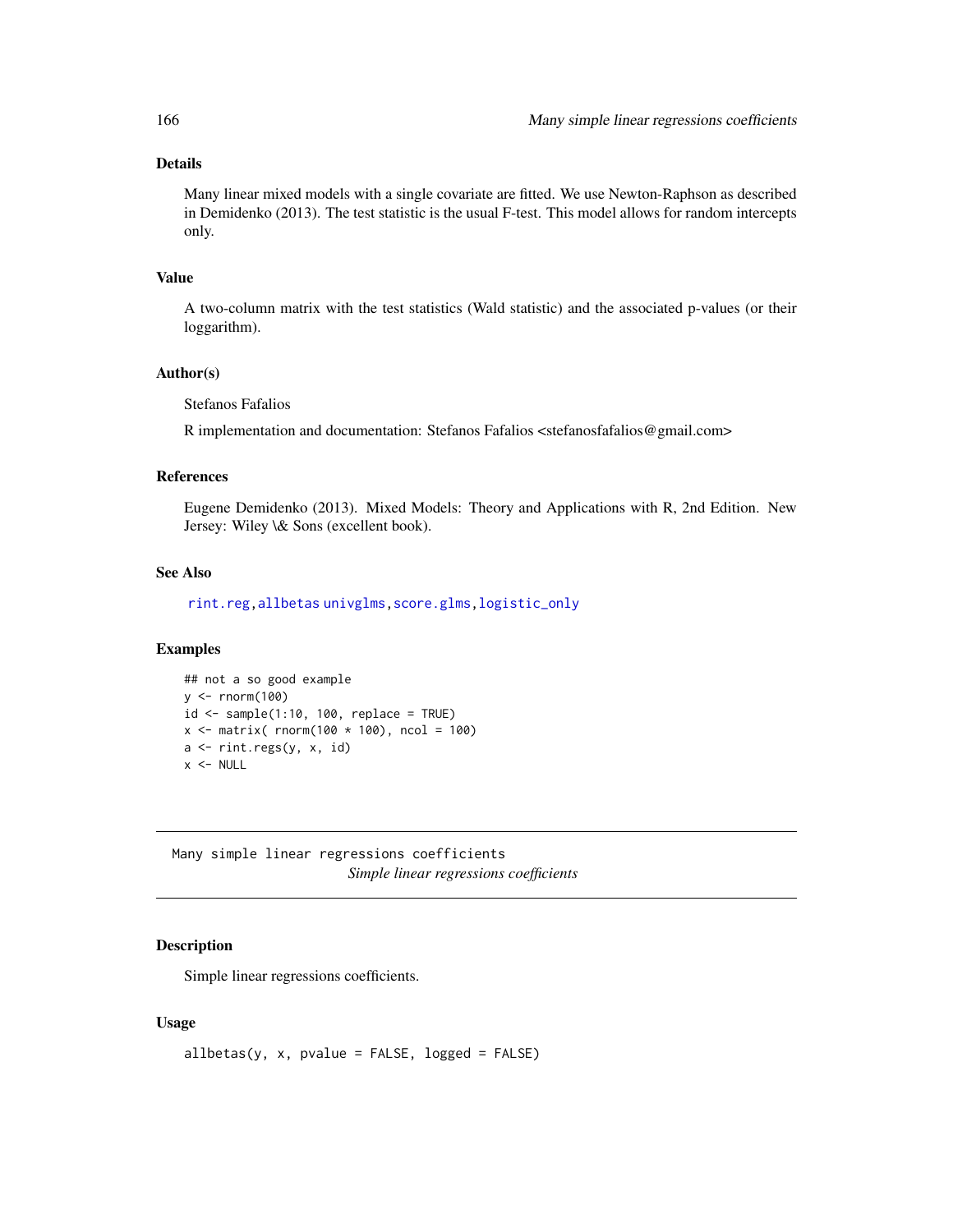| y            | A numerical vector with the response variable.                                                                                                                          |
|--------------|-------------------------------------------------------------------------------------------------------------------------------------------------------------------------|
| $\mathsf{X}$ | A matrix with the data, where rows denotes the observations and the columns<br>contain the independent variables.                                                       |
| pvalue       | If you want a hypothesis test that each slope (beta coefficient) is equal to zero<br>set this equal to TRUE. It will also produce all the correlations between y and x. |
| logged       | A boolean variable; it will return the logarithm of the pvalue if set to TRUE.                                                                                          |

## Value

A matrix with the constant (alpha) and the slope (beta) for each simple linear regression. If the p-value is set to TRUE, the correlation of each y with the x is calculated along with the relevant test statistic and its associated p-value.

## Author(s)

Michail Tsagris

R implementation and documentation: Michail Tsagris <mtsagris@yahoo.gr> and Manos Papadakis <papadakm95@gmail.com>.

## See Also

[mvbetas,](#page-149-0)[correls,](#page-62-0)[univglms](#page-171-0)[,colsums](#page-43-0)[,colVars](#page-45-0)

# Examples

```
x \le matrix( rnorm(100 \star 50), ncol = 50)
y <- rnorm(100)
r < -\text{cor}(y, x) ## correlation of y with each of the xs
a \leftarrow allbeta(y, x) ## the coefficients of each simple linear regression of y with x
x < - NULL
```
Many simple multinomial regressions *Many simple multinomial regressions.*

## Description

Many simple multinomial regressions.

## Usage

```
multinom.regs(y, x, tol = 1e-08, logged = FALSE, parallel = FALSE, maxiters = 100)
```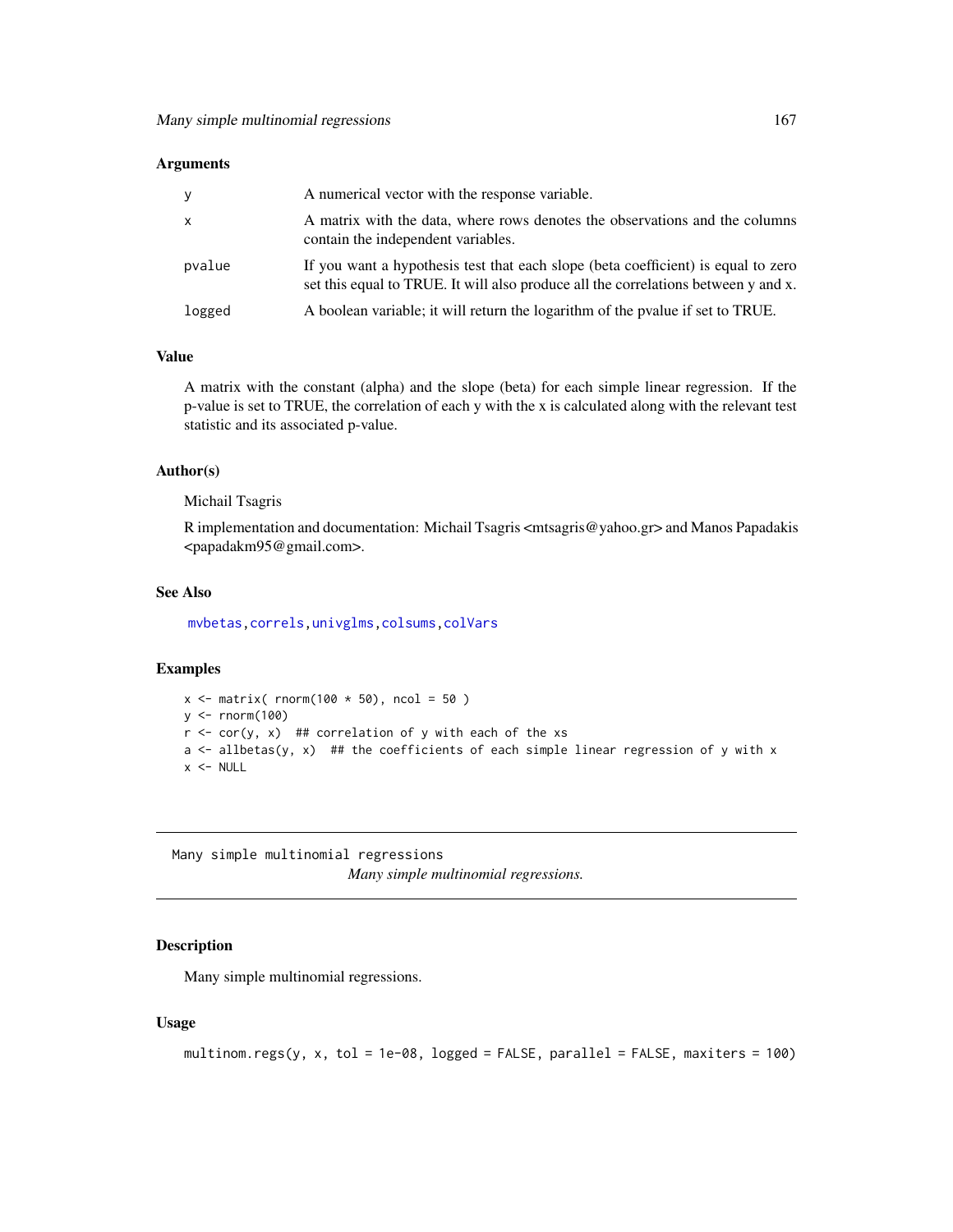| У            | The dependent variable, either a numerical variable or a factor variable.                                                                                      |
|--------------|----------------------------------------------------------------------------------------------------------------------------------------------------------------|
| $\mathsf{x}$ | A matrix with the indendent variables.                                                                                                                         |
| tol          | The tolerance value to terminate the Newton-Raphson algorithm.                                                                                                 |
| logged       | A boolean variable; it will return the logarithm of the pvalue if set to TRUE.                                                                                 |
| parallel     | Do you want this to be executed in parallel or not. The parallel takes place in<br>C++, and the number of threads is defined by each system's available cores. |
| maxiters     | The maximum number of iterations that can take place in each regression.                                                                                       |

# Details

Many simple multinomial regressions are fitted.

# Value

A matrix with the test statistic values, their relevant (logged) p-values and the BIC values.

#### Author(s)

Stefanos Fafalios

R implementation and documentation: Stefanos Fafalios <stefanosfafalios@gmail.com>

## See Also

[poisson\\_only,](#page-174-0)[prop.regs](#page-232-0)[,score.geomregs](#page-159-0)

## Examples

```
y <- rbinom(100, 2, 0.5)
x <- matrnorm(100, 100)
a <- multinom.regs(y, x)
x < - NULL
```
Many simple regressions for positive valued data *Many simple regressions for positive valued data*

# Description

Many simple regressions for positive valued data.

## Usage

```
normlog.regs(y, x, tol = 1e-08, logged = FALSE, parallel = FALSE, maxiters = 100)
gammaregs(y, x, tol = 1e-07, logged = FALSE, maxiters = 100)
invgauss.regs(y, x, tol = 1e-08, logged = FALSE, maxiters = 100)
```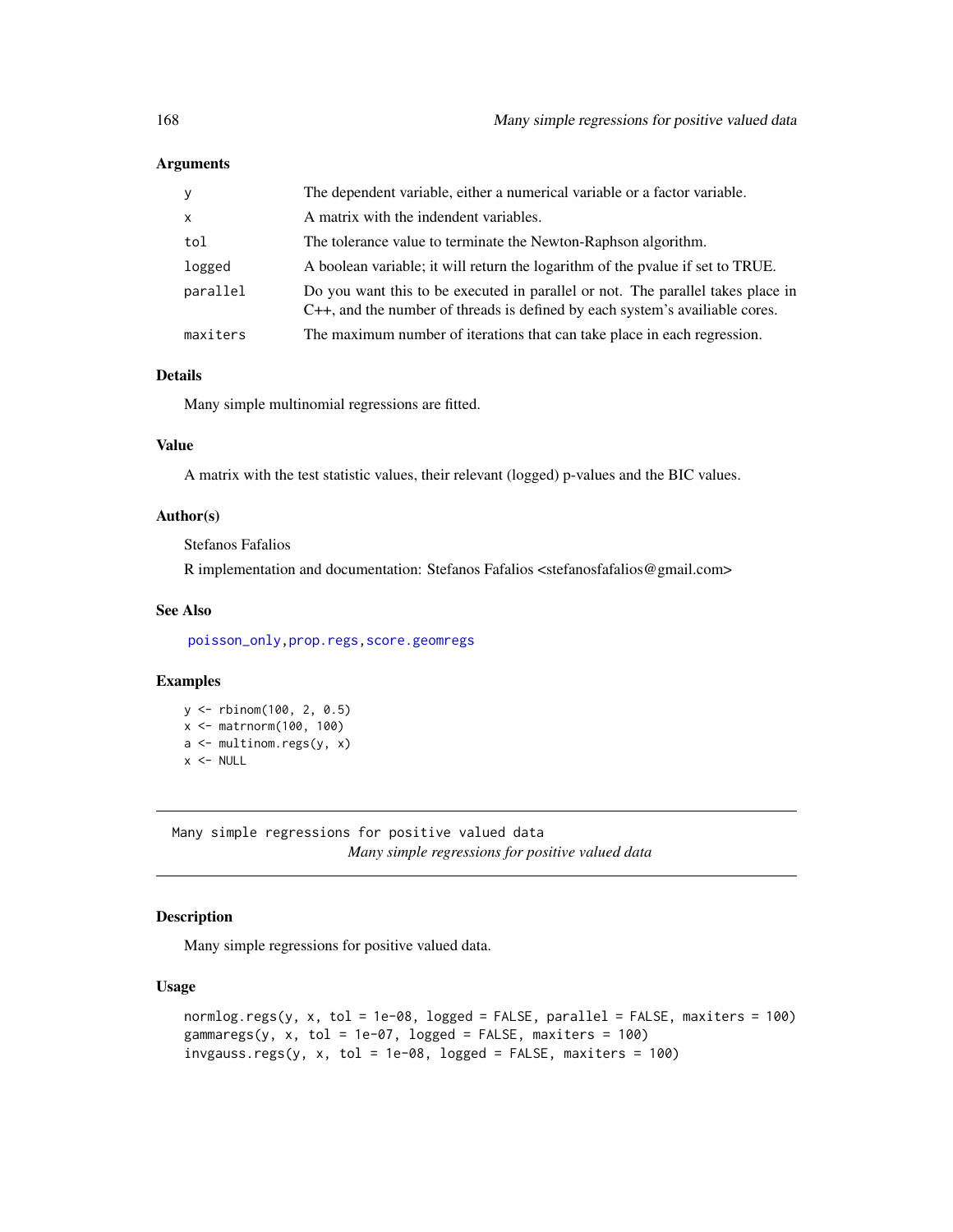| y            | The dependent variable, a numerical variable with non negative numbers for the<br>Gamma and inverse Gaussian regressions. For the Gaussian with a log-link zero<br>values are allowed. |
|--------------|----------------------------------------------------------------------------------------------------------------------------------------------------------------------------------------|
| $\mathsf{x}$ | A matrix with the indendent variables.                                                                                                                                                 |
| tol          | The tolerance value to terminate the Newton-Raphson algorithm.                                                                                                                         |
| logged       | A boolean variable; it will return the logarithm of the pvalue if set to TRUE.                                                                                                         |
| parallel     | Do you want this to be executed in parallel or not. The parallel takes place in<br>C++, therefore you do not have the option to set the number of cores.                               |
| maxiters     | The maximum number of iterations that can take place in each regression.                                                                                                               |

#### Details

Many simple Gamma, inverse Gaussian or Gaussian regressions with a log-link are fitted.

#### Value

A matrix with the test statistic values and their relevant (logged) p-values.

## Author(s)

Stefanos Fafalios and and Michail Tsagris

R implementation and documentation: Stefanos Fafalios <stefanosfafalios@gmail.com> and Michail Tsagris <mtsagris@yahoo.gr>

# References

McCullagh, Peter, and John A. Nelder. Generalized linear models. CRC press, USA, 2nd edition, 1989.

Zakariya Yahya Algamal and Intisar Ibrahim Allyas (2017). Prediction of blood lead level in maternal and fetal using generalized linear model. International Journal of Advanced Statistics and Probability, 5(2): 65-69.

## See Also

[normlog.reg,](#page-102-0)[score.glms](#page-159-0)[,prop.regs](#page-232-0)[,allbetas](#page-165-0)

## Examples

```
## Not run:
y <- abs( rnorm(100) )
x <- matrnorm(100, 100)
a \leftarrow normlog.regs(y, x)
b \leftarrow \text{glm}(y \sim x[, 1], \text{ family} = \text{gaussian(log)})
anova(b, test= "F")
a[1, ]
a2 <- gammaregs(y, x)
a3 <- invgauss.regs(y, x)
```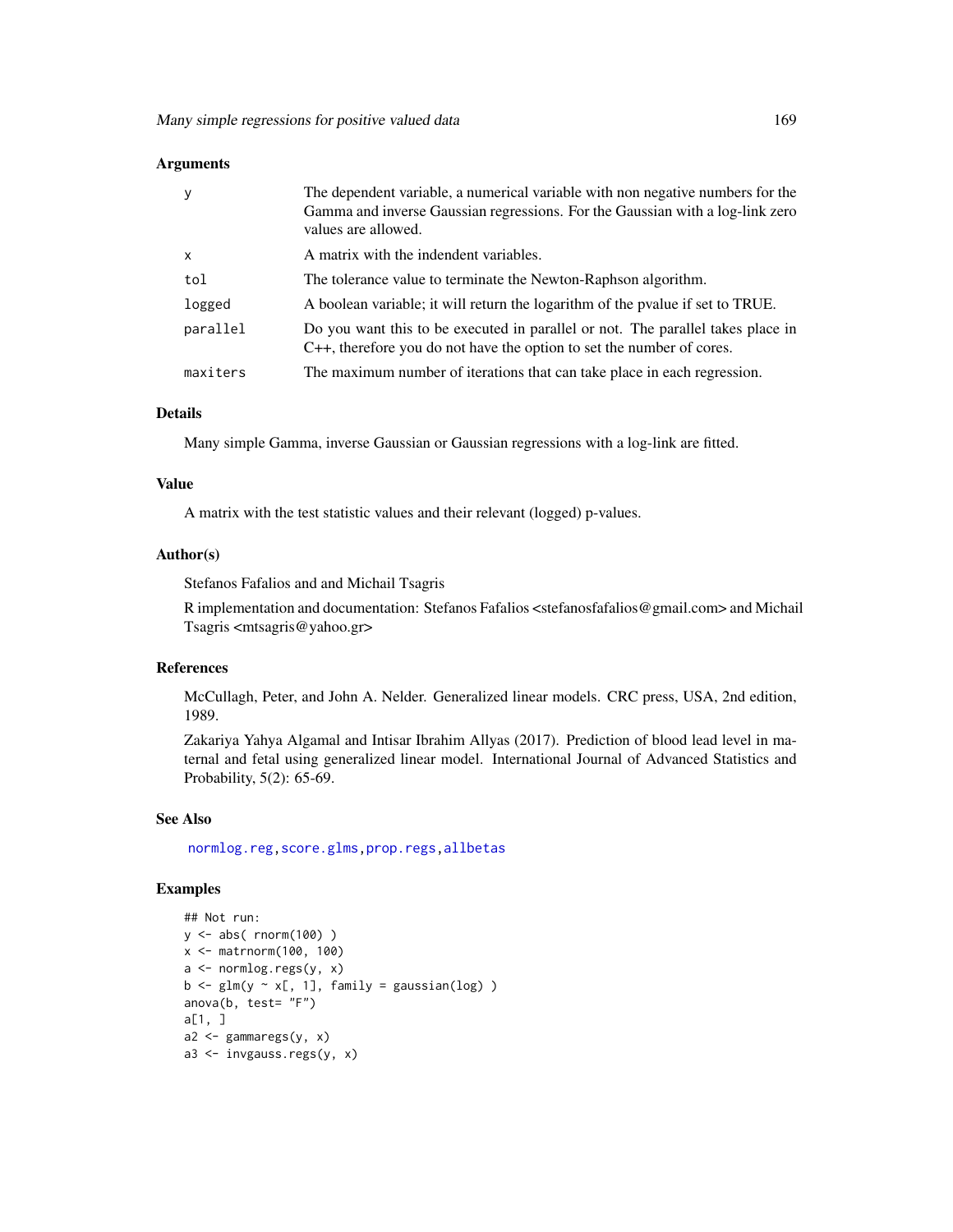$x < -$  NULL ## End(Not run)

Many tests for the dispersion parameter in Poisson distribution *Many tests for the dispersion parameter in Poisson distribution*

### Description

Many tests for the dispersion parameter in Poisson distribution.

## Usage

```
colpoisdisp.tests(y, alternative = "either", logged = FALSE)
colpois.tests(y, logged = FALSE)
```
## Arguments

|             | A numerical matrix with count data, 0, 1,                                                                                                |
|-------------|------------------------------------------------------------------------------------------------------------------------------------------|
| alternative | Do you want to test specifically for either over or underspirsion ("either"), overdis-<br>persion ("over") or undersispersion ("under")? |
| logged      | Set to TRUE if you want the logarithm of the p-value.                                                                                    |

## Value

A matrix with two columns, the test statistic and the (logged) p-value.

# Author(s)

Michail Tsagris

R implementation and documentation: Michail Tsagris <mtsagris@yahoo.gr> and Manos Papadakis <papadakm95@gmail.com>.

# References

Yang Zhao, James W. Hardin, and Cheryl L. Addy. (2009). A score test for overdispersion in Poisson regression based on the generalized Poisson-2 model. Journal of statistical planning and inference 139(4):1514-1521.

Dimitris Karlis and Evdokia Xekalaki (2000). A Simulation Comparison of Several Procedures for Testing the Poisson Assumption. Journal of the Royal Statistical Society. Series D (The Statistician), 49(3): 355-382.

Bohning, D., Dietz, E., Schaub, R., Schlattmann, P. and Lindsay, B. (1994) The distribution of the likelihood ratio for mixtures of densities from the one-parameter exponential family. Annals of the Institute of Statistical Mathematics, 46(): 373-388.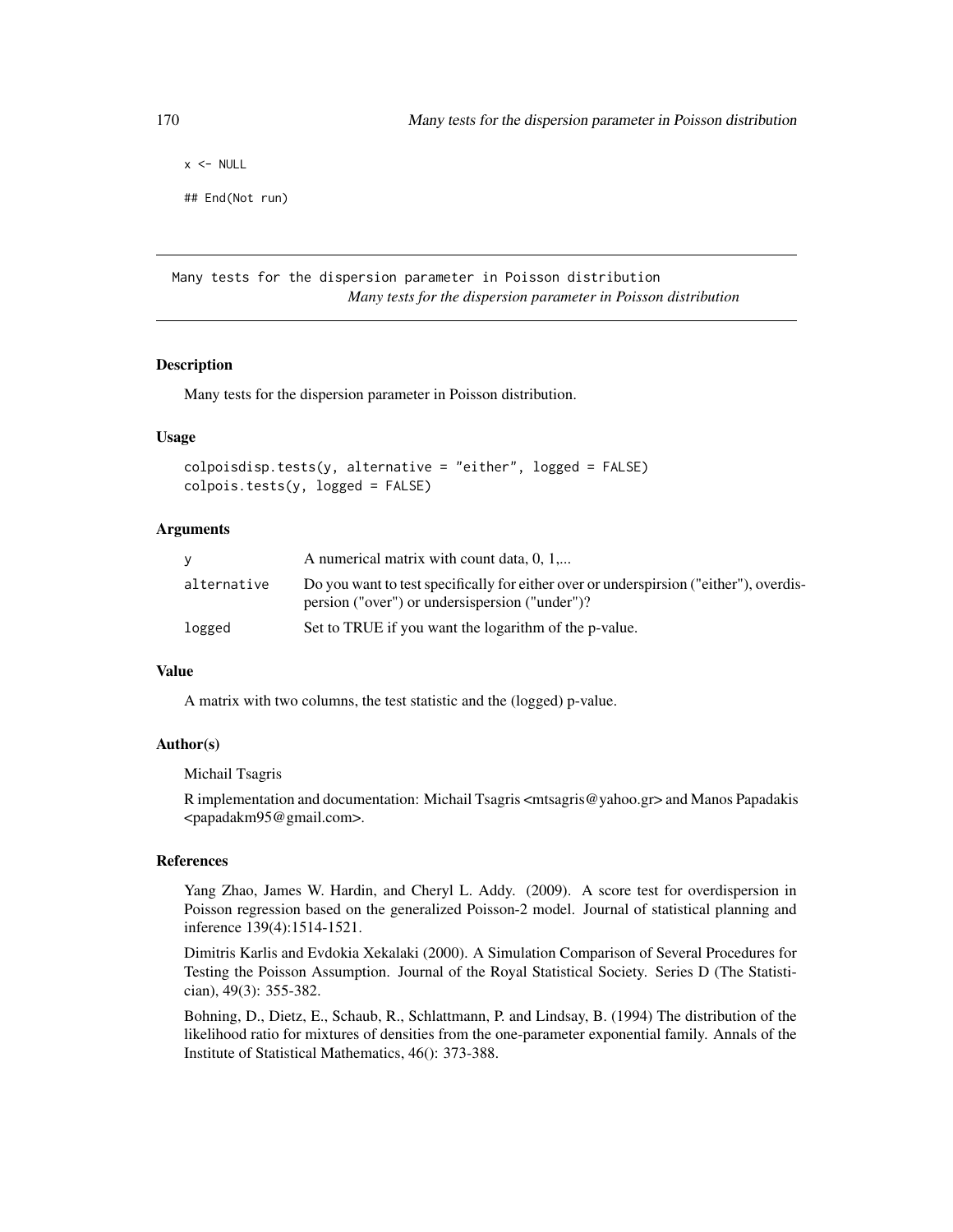# Many two-way ANOVAs 171

# See Also

[poisson.mle,negbin.mle](#page-194-0)[,poisson.anova](#page-10-0)[,poisson.anovas,](#page-136-0)[poisson\\_only](#page-174-0)

## Examples

```
y <- matrix(rnbinom(100* 50, 10, 0.6), ncol = 50)
a1 <- colpoisdisp.tests(y, "over")
b1 <- colpois.tests(y)
y <- matrix(rpois(100* 50, 10), ncol = 50)
a2 <- colpoisdisp.tests(y, "either")
b2 <- colpois.tests(y)
y <- NULL
```
Many two-way ANOVAs *Many two-way ANOVAs*

#### Description

Many two-way ANOVAs.

# Usage

```
twoway.anovas(y, x1, x2, interact = FALSE, logged = FALSE)
```
## Arguments

| <b>V</b>       | A matrix with the data, where the rows denote the observations (and the two<br>groups) and the columns are the variables.                          |
|----------------|----------------------------------------------------------------------------------------------------------------------------------------------------|
| x1             | A numerical vector with 1s, 2s, 3s and so one indicating the two groups. Alter-<br>natively it can be a factor variable. This is the one factor.   |
| x <sub>2</sub> | A numerical vector with 1s, 2s, 3s and so one indicating the two groups. Alter-<br>natively it can be a factor variable. This is the other factor. |
| interact       | A boolean variable specifying whether you want to test for interaction.                                                                            |
| logged         | Should the p-values be returned (FALSE) or their logarithm (TRUE)?                                                                                 |

## Details

The classical two-way ANOVA design is performed. Note that the design must be balanced. For every combination of values of the two factors, x1 and x2 the same number of observations must exist. If that's not the case, regression models must be used.

#### Value

A matrix with the test statistic and the p-value of each test.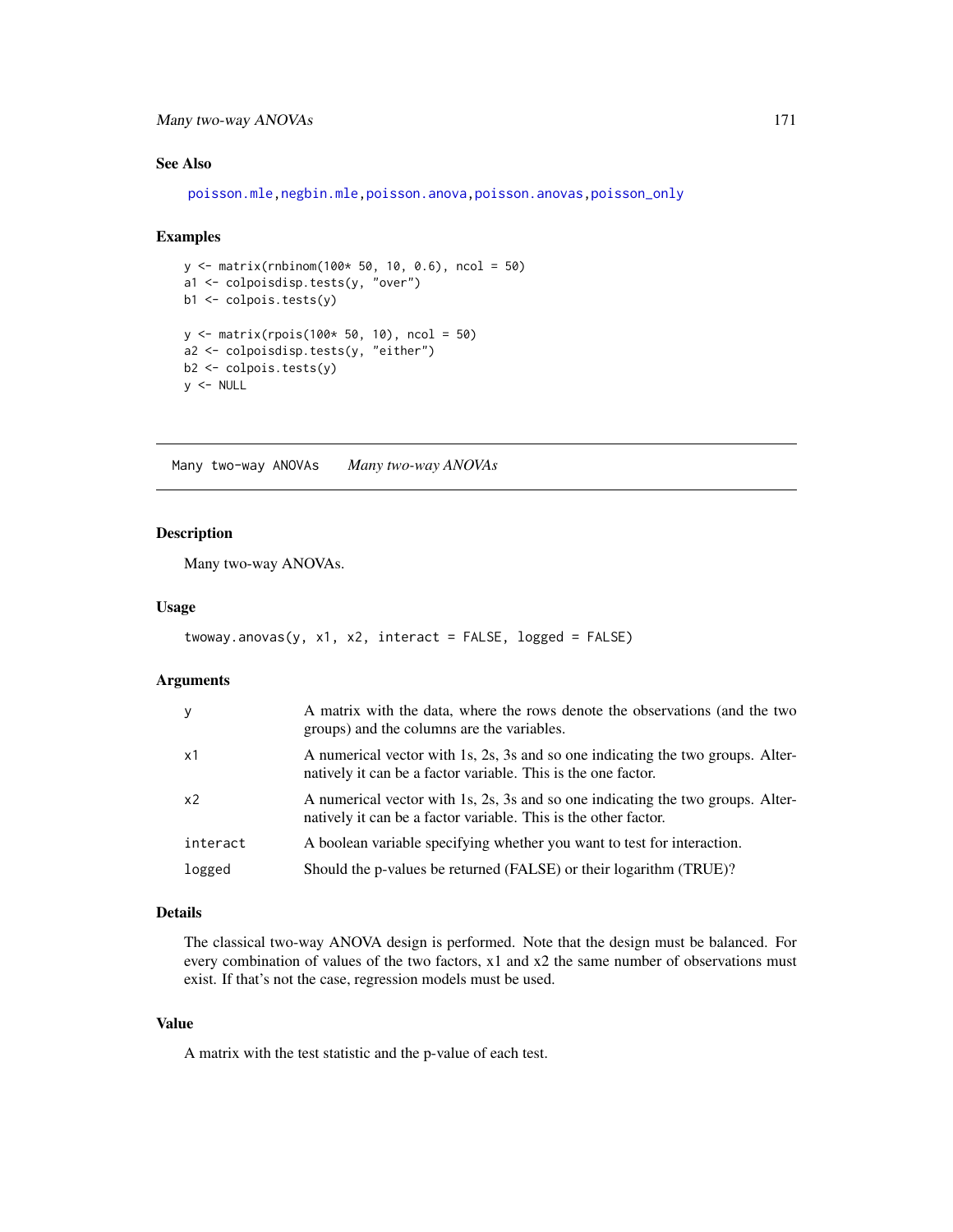# Author(s)

Michail Tsagris

R implementation and documentation: Michail Tsagris <mtsagris@yahoo.gr> and Manos Papadakis <papadakm95@gmail.com>.

### References

D.C. Montgomery (2001). Design and analysis of experiments (5th Edition). New York: John Wiley \& Sons

# See Also

[ancovas](#page-137-0)[,ftests](#page-148-0)[,ttests](#page-134-0)

# Examples

```
## Not run:
y <- as.matrix( rnorm(125) )
x1 \le rep(1:5, 25)
x2 \le rep(1:5, each = 25)
x1 \leftarrow factor(x1)
x2 \leftarrow factor(x2)
res<-anova( lm(y \sim x1 + x2) )
res<-twoway.anovas(y, x1, x2)
res<-anova( lm(y ~ x1*x2) )
res<-twoway.anovas(y, x1, x2, interact = TRUE)
y <- matrnorm(125, 100)
system.time( a1 <- twoway.anovas(y, x1, x2) )
system.time(a2 \le f twoway.anovas(y, x1, x2, interact = TRUE) )
y < - NULL
## End(Not run)
```
Many univariate generalised linear models *Many univariate generalised linear regressions*

## <span id="page-171-0"></span>Description

It performs very many univariate generalised linear regressions.

#### Usage

```
univglms(y, x, oiko = NULL, logged = FALSE)
univglms2(y, x, oiko = NULL, logged = FALSE)
```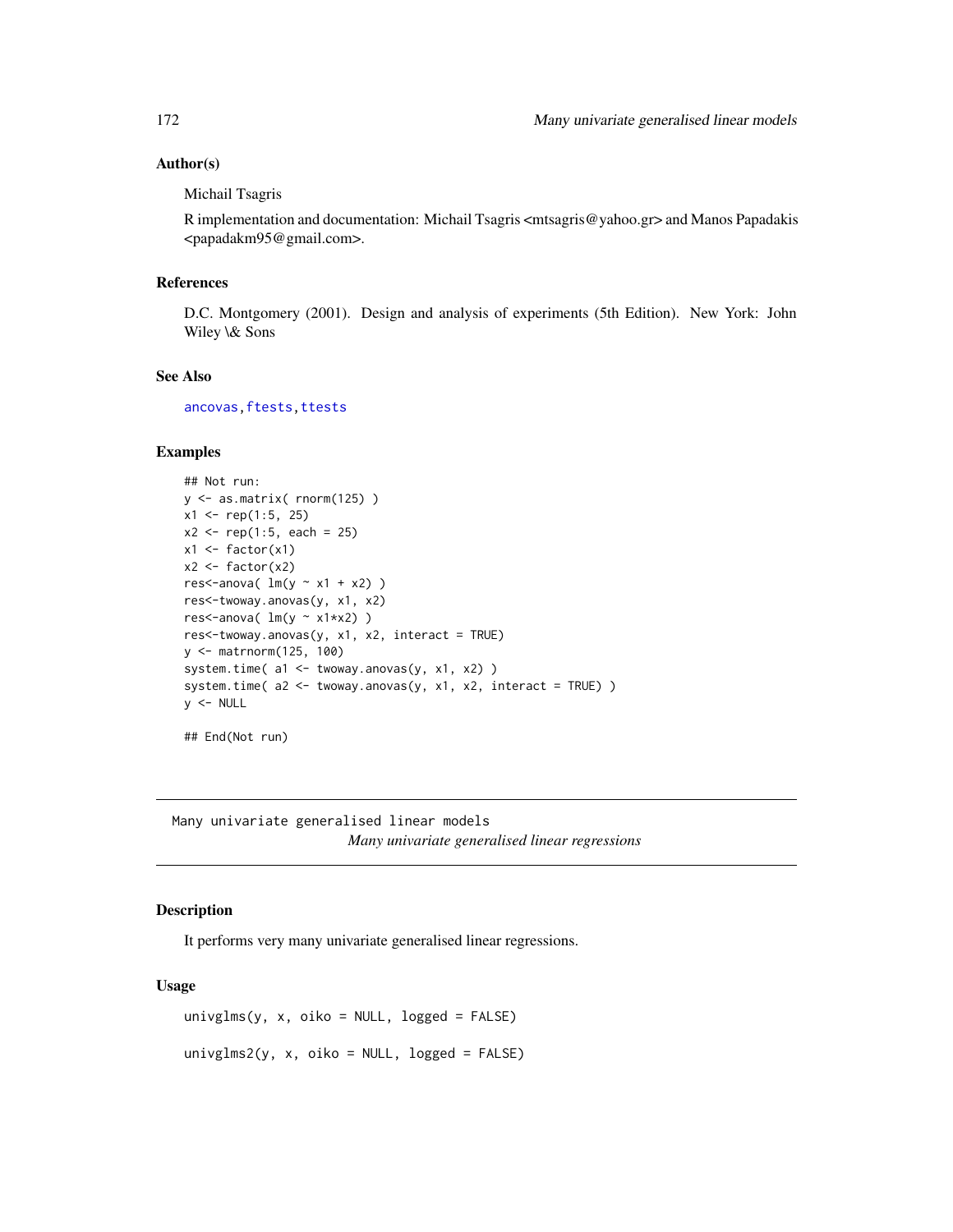| y      | The dependent variable. It can be a factor or a numerical variable with two<br>values only (binary logistic regression), a discrete valued vector (count data)<br>corresponding to a poisson regression or a numerical vector with continuous<br>values (normal regression).                                                                                                                                                                                                                                                                                          |
|--------|-----------------------------------------------------------------------------------------------------------------------------------------------------------------------------------------------------------------------------------------------------------------------------------------------------------------------------------------------------------------------------------------------------------------------------------------------------------------------------------------------------------------------------------------------------------------------|
| X      | A matrix with the data, where the rows denote the samples (and the two groups)<br>and the columns are the variables. For the "univglms" only continuous variables<br>are allowed. You are advised to standardise the data before hand to avoid nu-<br>merical overflow or similar issues. If you see NaN in the outcome, this might<br>be the case. For the "univglms2" categorical variables are allowed and hence<br>this accepts data frames. In this case, the categorical variables must be given as<br>factor variables, otherwise you might get wrong results. |
| oiko   | This can be either "normal", "poisson", "quasipoisson" or "binomial". If you are<br>not sure leave it NULL and the function will check internally. However, you<br>might have discrete data (e.g. years of age) and want to perform many simple<br>linear regressions. In this case you should specify the family.                                                                                                                                                                                                                                                    |
| logged | A boolean variable; it will return the logarithm of the pvalue if set to TRUE.                                                                                                                                                                                                                                                                                                                                                                                                                                                                                        |

## Details

If you specify no family of distributions the function internally checkes the type of your data and decides on the type of regression to perform. The function is written in C++ and this is why it is very fast. It can accept thousands of predictor variables. It is usefull for univariate screening. We provide no p-value correction (such as fdr or q-values); this is up to the user.

# Value

A matrix with the test statistic and the p-value for each predictor variable.

#### Author(s)

Michail Tsagris

R implementation and documentation: Michail Tsagris <mtsagris@yahoo.gr> and Manos Papadakis <papadakm95@gmail.com>.

## References

Draper, N.R. and Smith H. (1988). Applied regression analysis. New York, Wiley, 3rd edition.

McCullagh, Peter, and John A. Nelder. Generalized linear models. CRC press, USA, 2nd edition, 1989.

# See Also

[logistic\\_only,poisson\\_only,](#page-174-0)[allbetas,](#page-165-0)[correls,](#page-62-0)[regression](#page-173-0)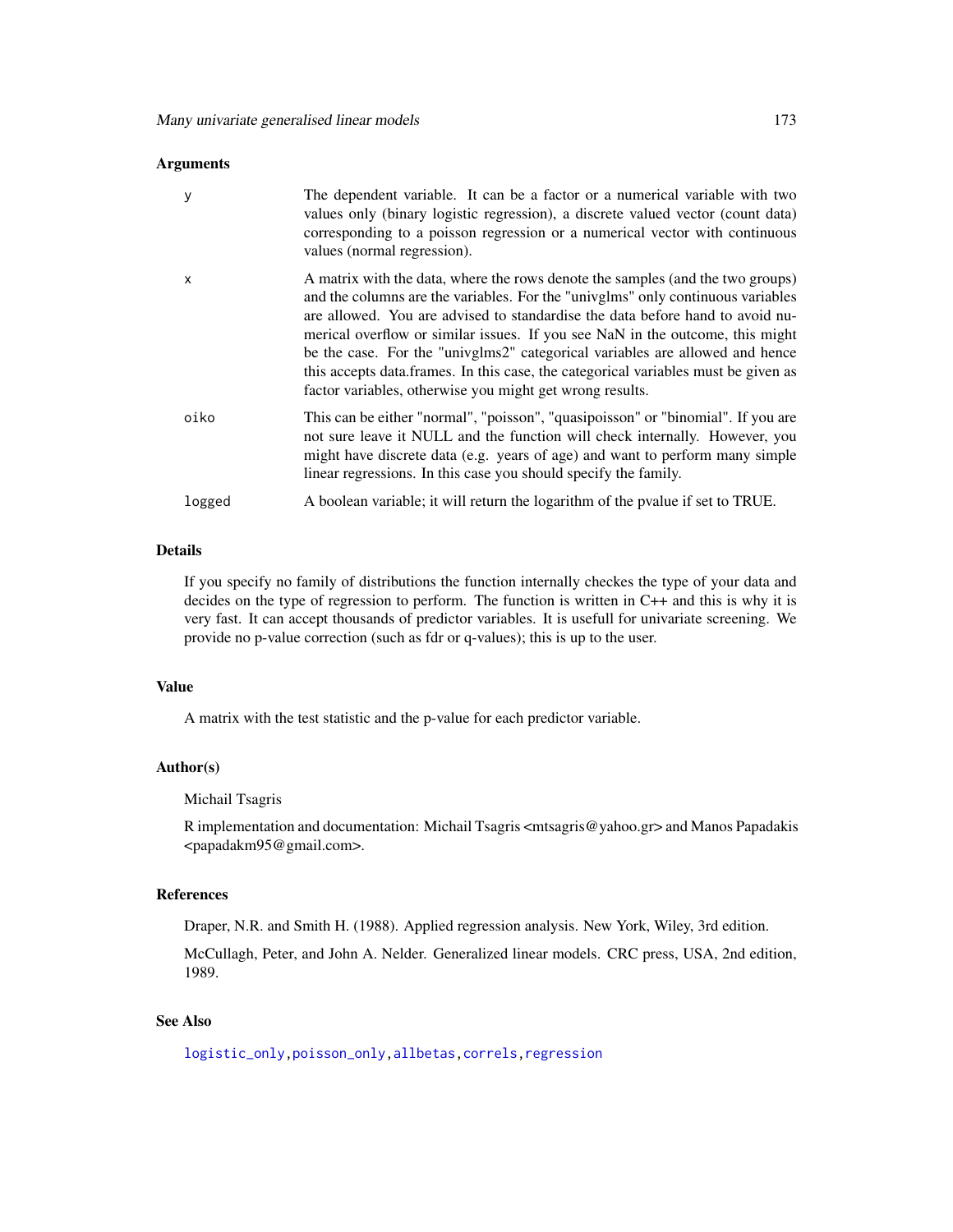# Examples

```
## Not run:
x <- matrnorm(100, 50)
y <- rbinom(100, 1, 0.6) ## binary logistic regression
a1 \leftarrow univglms(y, x)
a2 <- glm(y \sim x[, 1], binomial)$deviance
a2 \leq glm(y \sim 1, binomial)\null.dev - a2
x < - NULL
## End(Not run)
```
Many univariate simple linear regressions *Many univariate simple linear regressions*

# <span id="page-173-0"></span>Description

It performs very many univariate simple linear regressions with or without categorical variables.

#### Usage

```
regression(x, y, poia = NULL, logged = FALSE)
```
## Arguments

| $\times$ | A data frame or a matrix with the data, where the rows denote the samples (and<br>the two groups) and the columns are the variables. A data frame is expected if<br>you have categorical predictor variables. If you only have continuous predictor<br>variables you should the function all be tas instead as it is faster. |
|----------|------------------------------------------------------------------------------------------------------------------------------------------------------------------------------------------------------------------------------------------------------------------------------------------------------------------------------|
| y        | The dependent variable; a numerical vector.                                                                                                                                                                                                                                                                                  |
| poia     | If the "x" is a data.frame and you know the indices of the columns which are<br>categorical variables supply it here.                                                                                                                                                                                                        |
| logged   | Do you want the logarithm of the p-values be returned? The default value is<br>FALSE.                                                                                                                                                                                                                                        |

# Details

Some parts of the function will be transferred in C++. It can accept thousands of predictor variables. It is usefull for univariate screening. We provide no p-value correction (such as fdr or q-values); this is up to the user.

## Value

A matrix with two columns, the test statistic value and its corresponding (logged) p-value.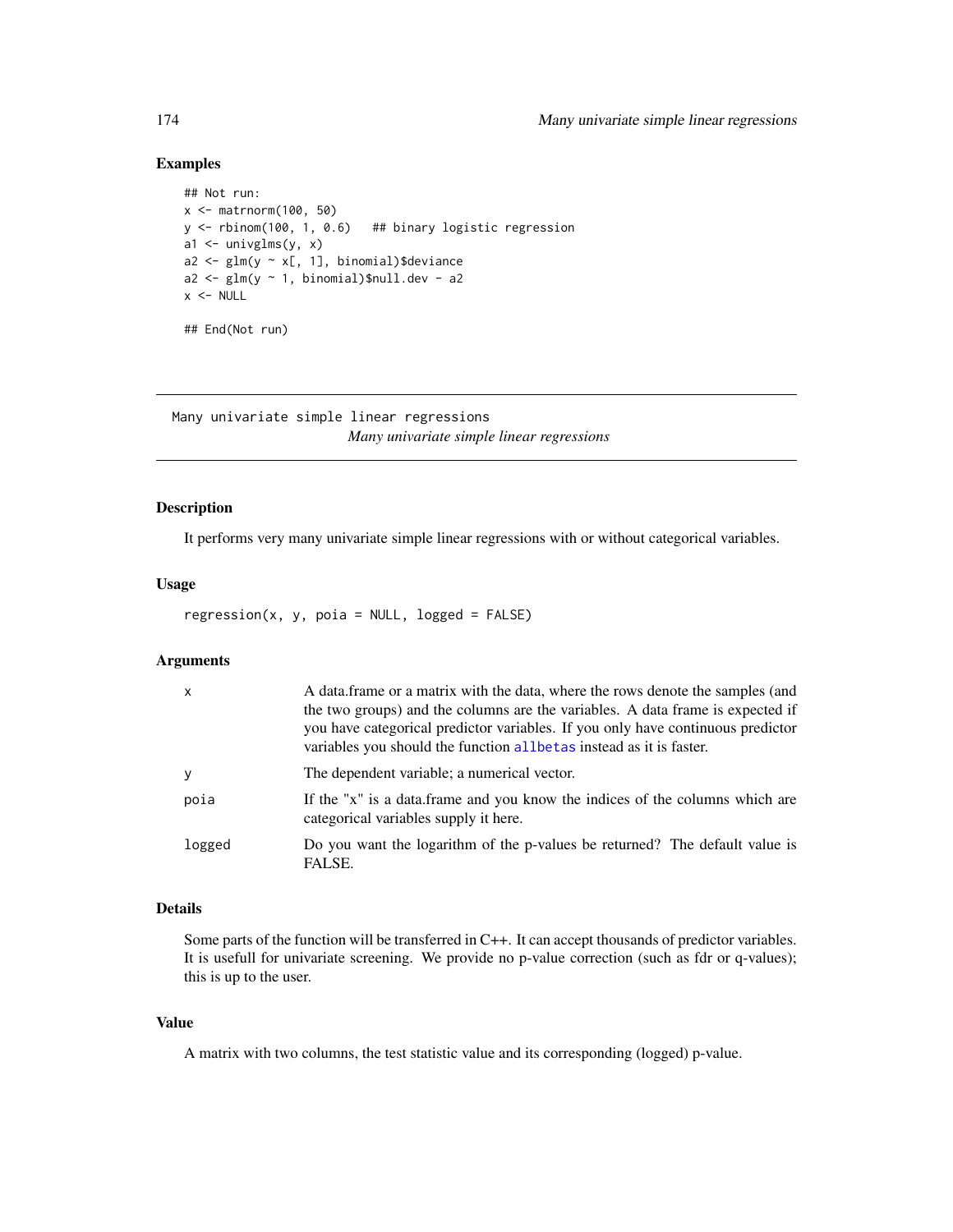## Author(s)

Manos Papadakis <papadakm95@gmail.com>

R implementation and documentation: Michail Tsagris <mtsagris@yahoo.gr> and Manos Papadakis <papadakm95@gmail.com>.

## References

Draper, N.R. and Smith H. (1988). Applied regression analysis. New York, Wiley, 3rd edition.

McCullagh, Peter, and John A. Nelder. Generalized linear models. CRC press, USA, 2nd edition, 1989.

# See Also

[univglms](#page-171-0)[,allbetas](#page-165-0)[,correls,](#page-62-0)[univglms,](#page-171-0)[mvbetas](#page-149-0)

## Examples

```
y \leftarrow \text{norm}(150)a <- regression(iris, y)
a
summary(lm(y \sim iris[, 5])) ## check the F-test
```
Many univariate simple logistic and Poisson regressions *Many univariate simple binary logistic regressions*

# <span id="page-174-0"></span>Description

It performs very many univariate simple binary logistic regressions.

#### Usage

```
logistic\_only(x, y, tol = 1e-09, b_values = FALSE)poisson\_only(x, y, tol = 1e-09, b_values = FALSE)
```
# Arguments

| $\mathsf{x}$ | A matrix with the data, where the rows denote the samples (and the two groups)<br>and the columns are the variables. Currently only continuous variables are al-<br>lowed.               |
|--------------|------------------------------------------------------------------------------------------------------------------------------------------------------------------------------------------|
| y            | The dependent variable; a numerical vector with two values (0 and 1) for the<br>logistic regressions and a vector with many discrete values (count data) for the<br>Poisson regressions. |
| tol          | The tolerance value to terminate the Newton-Raphson algorithm.                                                                                                                           |
| b_values     | Do you want the values of the coefficients returned? If yes, set this to TRUE.                                                                                                           |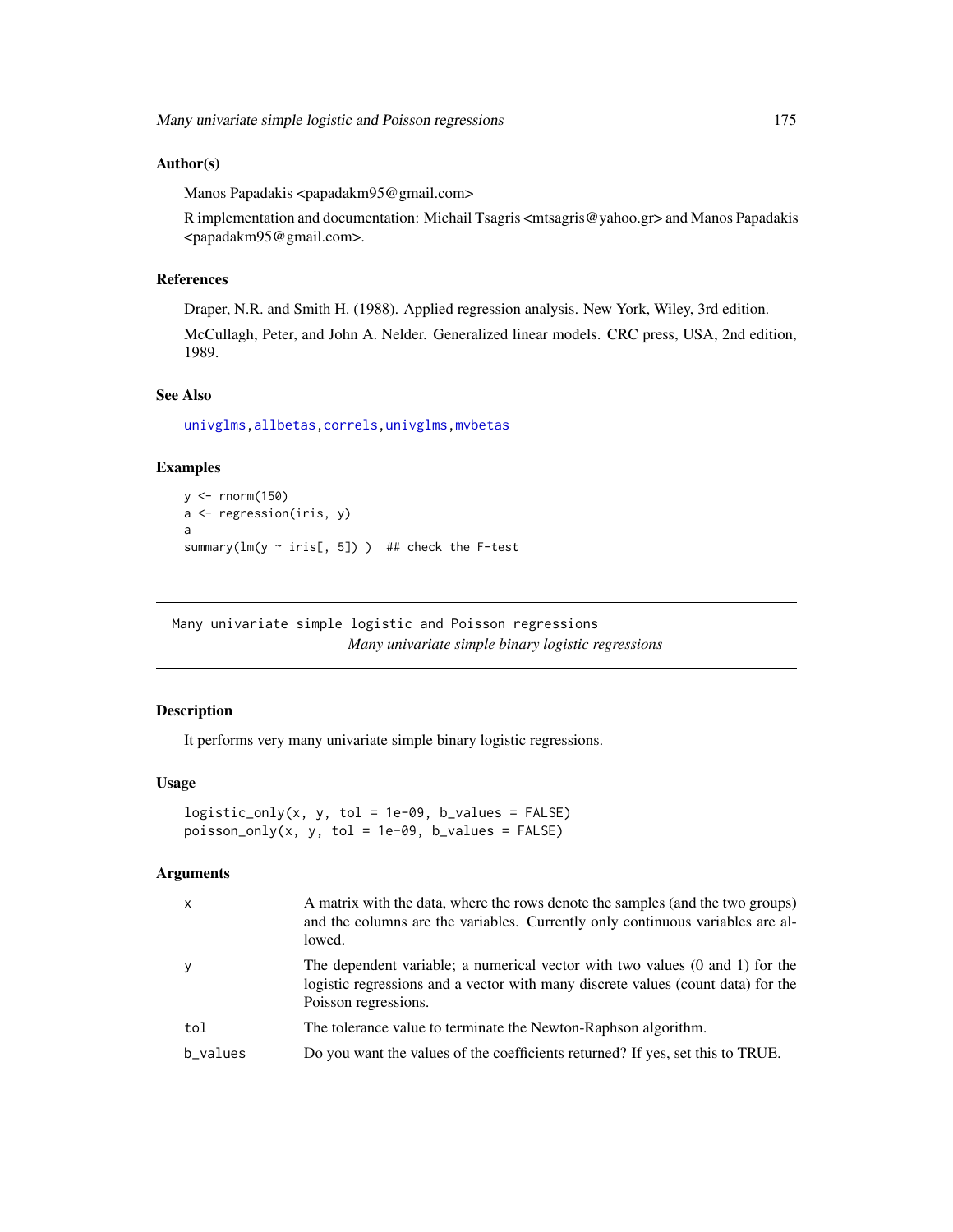# Details

The function is written in C++ and this is why it is very fast. It can accept thousands of predictor variables. It is usefull for univariate screening. We provide no p-value correction (such as fdr or q-values); this is up to the user.

# Value

A vector with the deviance of each simple binayr logistic regression model for each predictor variable.

#### Author(s)

Manos Papadakis <papadakm95@gmail.com>

R implementation and documentation: Michail Tsagris <mtsagris@yahoo.gr> and Manos Papadakis <papadakm95@gmail.com>.

## References

McCullagh, Peter, and John A. Nelder. Generalized linear models. CRC press, USA, 2nd edition, 1989.

# See Also

[univglms,](#page-171-0) [score.glms](#page-159-0), prop.regs, quasi.poisson\_only,[allbetas,](#page-165-0) [correls,](#page-62-0) [regression](#page-173-0)

#### Examples

## End(Not run)

```
## Not run:
## 300 variables, hence 300 univariate regressions are to be fitted
x \le - matrix( rnorm(100 * 300), ncol = 300)
## 100 observations in total
y \le rbinom(100, 1, 0.6) ## binary logistic regression
a1 <- logistic_only(x, y)
a2 \leq glm(y \sim x[, 1], binomial)$deviance
a2 \leftarrow as.vector(a2)y <- rpois(100, 10)
a1 <- poisson_only(x, y)
a1 \leftarrow x \leftarrow NULL
```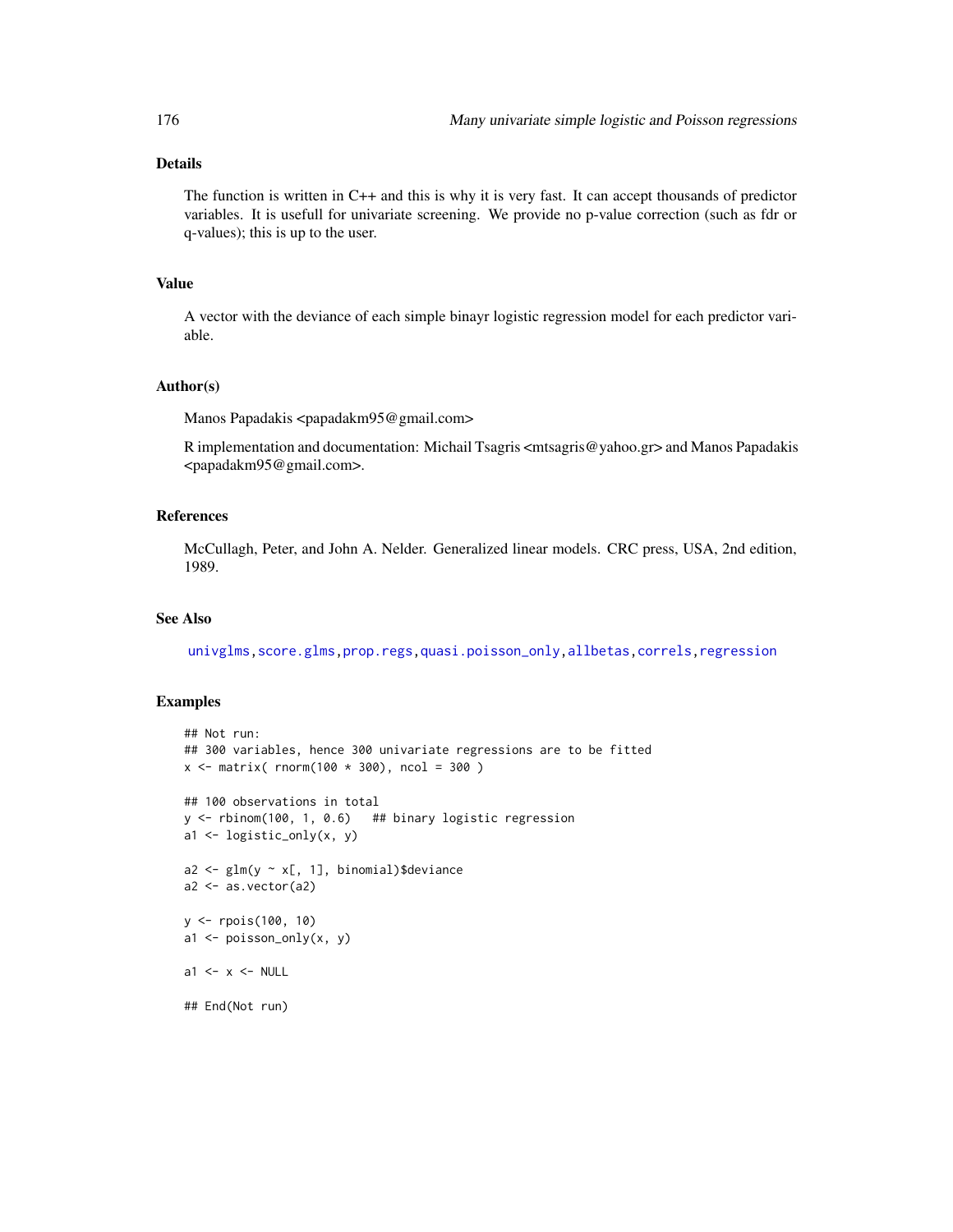Many univariate simple quasi poisson regressions *Many univariate simple poisson regressions*

## <span id="page-176-0"></span>Description

It performs very many univariate simple poisson regressions.

#### Usage

```
quasi.poisson_only(x, y, tol = 1e-09, maxiters = 100)
```
#### Arguments

| $\mathsf{x}$ | A matrix with the data, where the rows denote the samples (and the two groups)<br>and the columns are the variables. Currently only continuous variables are al-<br>lowed. |
|--------------|----------------------------------------------------------------------------------------------------------------------------------------------------------------------------|
| y            | The dependent variable; a numerical vector with many discrete values (count<br>data).                                                                                      |
| maxiters     | The maximum number of iterations after which the Newton-Raphson algorithm<br>is terminated.                                                                                |
| tol          | The tolerance value to terminate the Newton-Raphson algorithm.                                                                                                             |

# Details

The function is written in C++ and this is why it is very fast. It can accept thousands of predictor variables. It is usefull for univariate screening. We provide no p-value correction (such as fdr or q-values); this is up to the user.

## Value

A matrix with the deviance and the estimated phi parameter (dispersion parameter) of each simple poisson regression model for each predictor variable.

#### Author(s)

Manos Papadakis <papadakm95@gmail.com> and Stefanos Fafalios <stefanosfafalios@gmail.com>

R implementation and documentation: Michail Tsagris  $\langle$ mtsagris@yahoo.gr>, Manos Papadakis <papadakm95@gmail.com> and Stefanos Fafalios <stefanosfafalios@gmail.com>.

## References

McCullagh, Peter, and John A. Nelder. Generalized linear models. CRC press, USA, 2nd edition, 1989.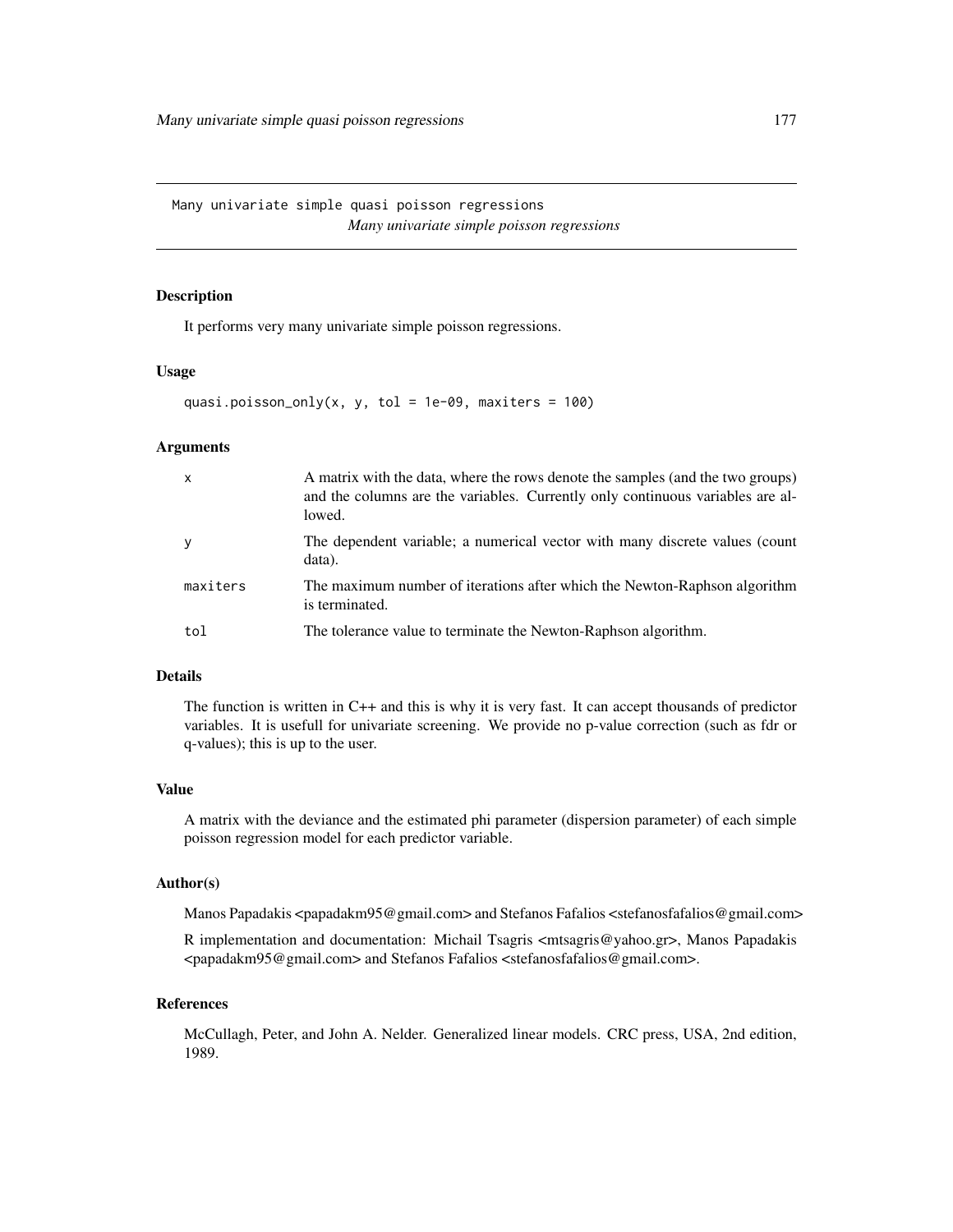# See Also

```
poisson_only univglms,logistic_only,allbetas,regression
```
#### Examples

```
## 200 variables, hence 200 univariate regressions are to be fitted
x \le - matrix( rnorm(100 * 200), ncol = 200)
y <- rpois(100, 10)
system.time( poisson_only(x, y) )
b1 <- poisson_only(x, y)
b2 <- quasi.poisson_only(x, y)
```
b1<-b2<-x<-y<-NULL

Many Welch's F-tests *Many Welch's F-tests*

### Description

Many Welch's F-tests.

## Usage

 $colanovas(y, x, logged = FALSE)$ 

# Arguments

| y      | A numerical vector with the dependent variable.                                                                                                                                                                                                             |  |
|--------|-------------------------------------------------------------------------------------------------------------------------------------------------------------------------------------------------------------------------------------------------------------|--|
| x      | A matrix with the data, where the rows denote the samples (and the two groups)<br>and the columns are the variables. This must be a matrix with the categorical<br>variables as numbers, starting from 1. Welch's F-test is performed for each<br>variable. |  |
| logged | A boolean variable; it will return the logarithm of the pvalue if set to TRUE.                                                                                                                                                                              |  |

# Details

For each categorical variable in the x matrix Welch's F test is performed. This is the opposie of [ftests,](#page-148-0)where there are many dependent variables and one categorical variable.

## Value

A matrix with the test statistic and the p-value for each predictor variable.

## Author(s)

Michail Tsagris

R implementation and documentation: Michail Tsagris <mtsagris@yahoo.gr> and Manos Papadakis <papadakm95@gmail.com>.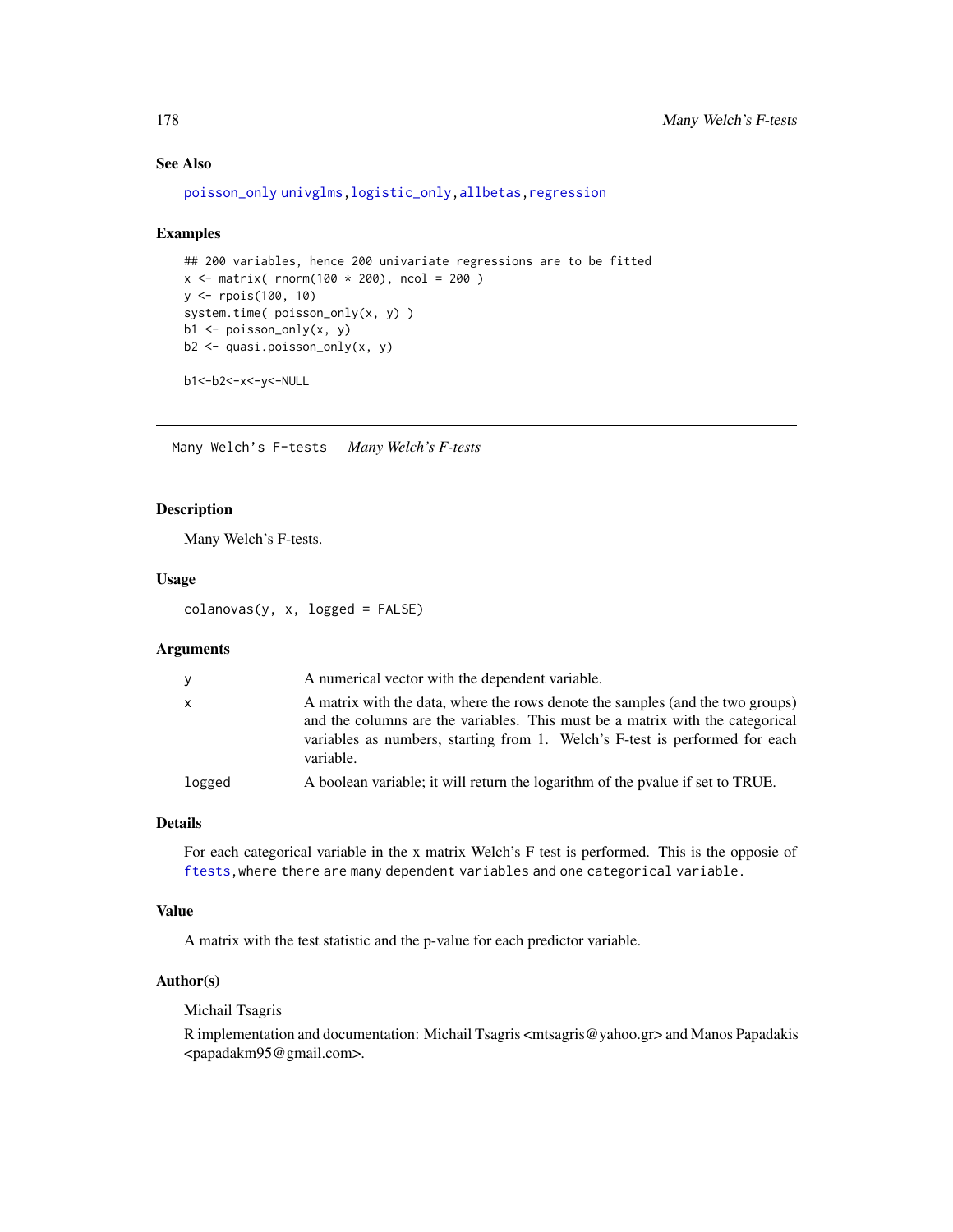#### Match 279

# References

Draper, N.R. and Smith H. (1988). Applied regression analysis. New York, Wiley, 3rd edition.

McCullagh, Peter, and John A. Nelder. Generalized linear models. CRC press, USA, 2nd edition, 1989.

# See Also

[regression](#page-173-0)[,ftests](#page-148-0)[,allbetas,](#page-165-0)[correls](#page-62-0)

# Examples

```
y <- rnorm(100)
x \le matrix( rbinom(100 * 50, 2, 0.5) + 1, ncol = 50)
a <- colanovas(y, x)
x < - NULL
```
Match *Match*

## Description

Return the positions of its first argument that matches in its second.

# Usage

Match(x,key=NULL)

### Arguments

|     | A numeric vector.                                                                |
|-----|----------------------------------------------------------------------------------|
| key | The value/vector for searching in vector x. For now let it NULL. dont't use it!. |

# Details

This function implements the R's \"match\" function. This version basicaly calculates the match(x,sort(unique(x))) for now. Do not use the argument key!

# Value

Returns the position/positions of the given key/keys in the x vector.

# Author(s)

Manos Papadakis

R implementation and documentation: Manos Papadakis <papadakm95@gmail.com>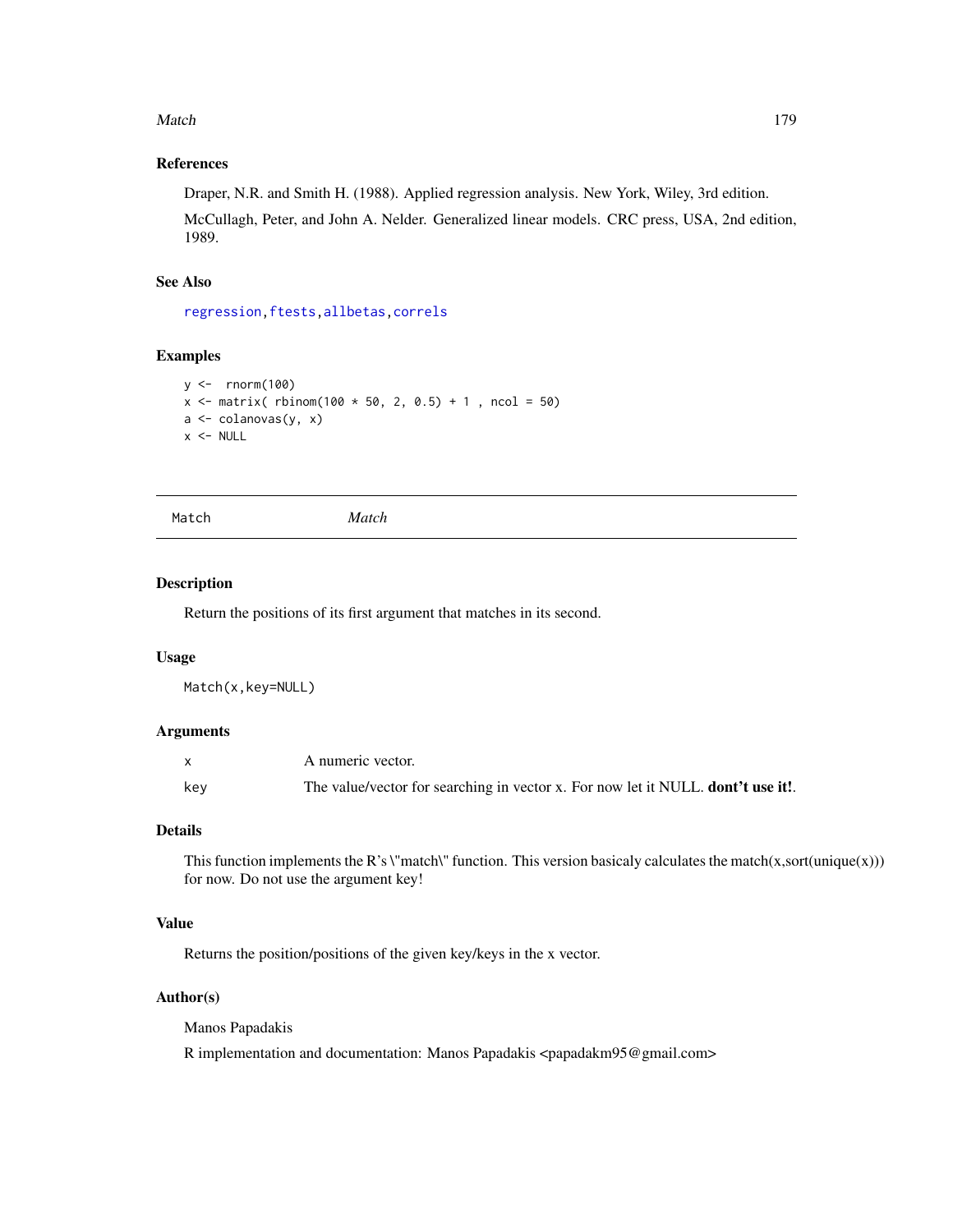## See Also

[match](#page-0-0)

## Examples

```
y <- rnorm(100)
a \leftarrow \text{Match}(y)b < -50all.equal(as.vector(a),as.vector(b))
```
Matrix multiplication *Matrix multiplication, Cross and Tcross product.*

# Description

Matrix multiplication, Cross and Tcross product.

## Usage

mat.mult(x, y) Crossprod(x,y) Tcrossprod(x,y)

#### Arguments

| x | A numerical matrix. |
|---|---------------------|
| v | A numerical matrix. |

# Details

The functions performs matrix multiplication, croos product and transpose cross product. There are faster(!) than R's function for large matrices. Depending on the computer, maybe higher dimensions are required for the function to make a difference. The function runs in parallel in C++.

# Value

A matrix, the result of the matrix multiplication.

# Author(s)

Manos Papadakis

R implementation and documentation: Manos Papadakis <papadakm95@gmail.com>

# See Also

[transpose,](#page-274-0)[colsums](#page-43-0)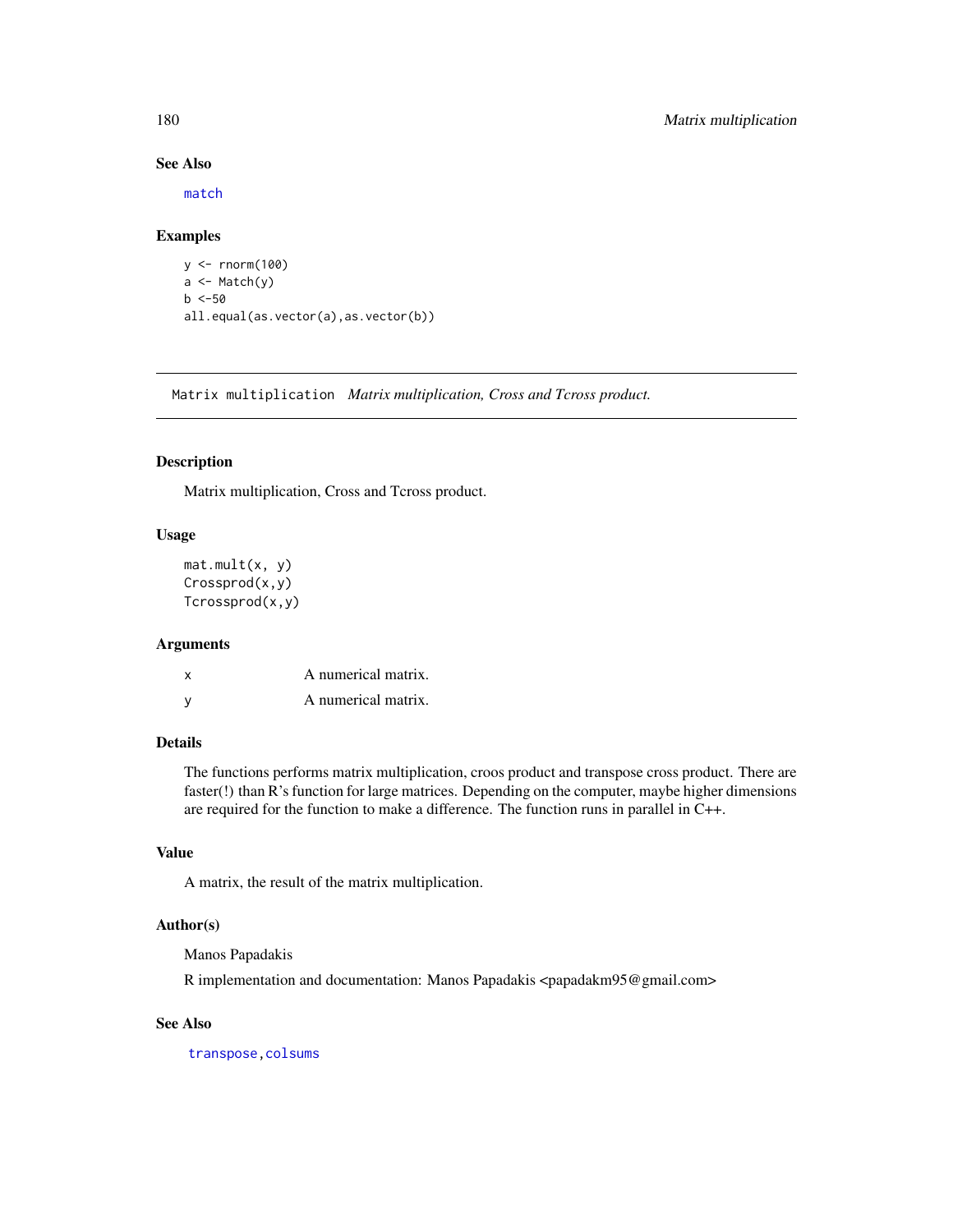## Examples

```
## Not run:
x <- matrnorm(100, 100)
y <- matrnorm(100, 100)
a \leftarrow xb \leq mat.mult(x, y)b <- Crossprod(x, y)
b <- Tcrossprod(x, y)
x < - NULL
y <- NULL
b \le - NULL
## End(Not run)
```
Matrix with all pairs of t-tests *Matrix with all pairs of t-tests*

#### Description

Matrix with all pairs of t-tests.

#### Usage

 $allttests(x, y = NULL, ina, logged = FALSE)$ ttests.pairs(x, logged = FALSE)

#### Arguments

| $\mathsf{x}$ | A numerical matrix with the data.                                                                                                                                                                                       |
|--------------|-------------------------------------------------------------------------------------------------------------------------------------------------------------------------------------------------------------------------|
| y            | For the case of "all.tests", if you have the second group or sample provide it<br>here, otherwise leave it NULL. For the case of "ttests pairs" this is not required.                                                   |
| ina          | If you have the data in one matric then provide this indicator variable separating<br>the samples. This numerical vector must contain 1s and 2s only as values. For<br>the case of "ttests.pairs" this is not required. |
| logged       | Should the p-values be returned (FALSE) or their logarithm (TRUE)?                                                                                                                                                      |

## Details

The function does all the pairwise t-tests assuming unequal variances (Welch's t-test). The "all.ttests" does all the pairs formed by "cutting" the matrices x and y in two and everything between them. The "ttests.pairs" accepts a matrix x and does all the pairs of t-tests. This is similar to the correlation matrix style.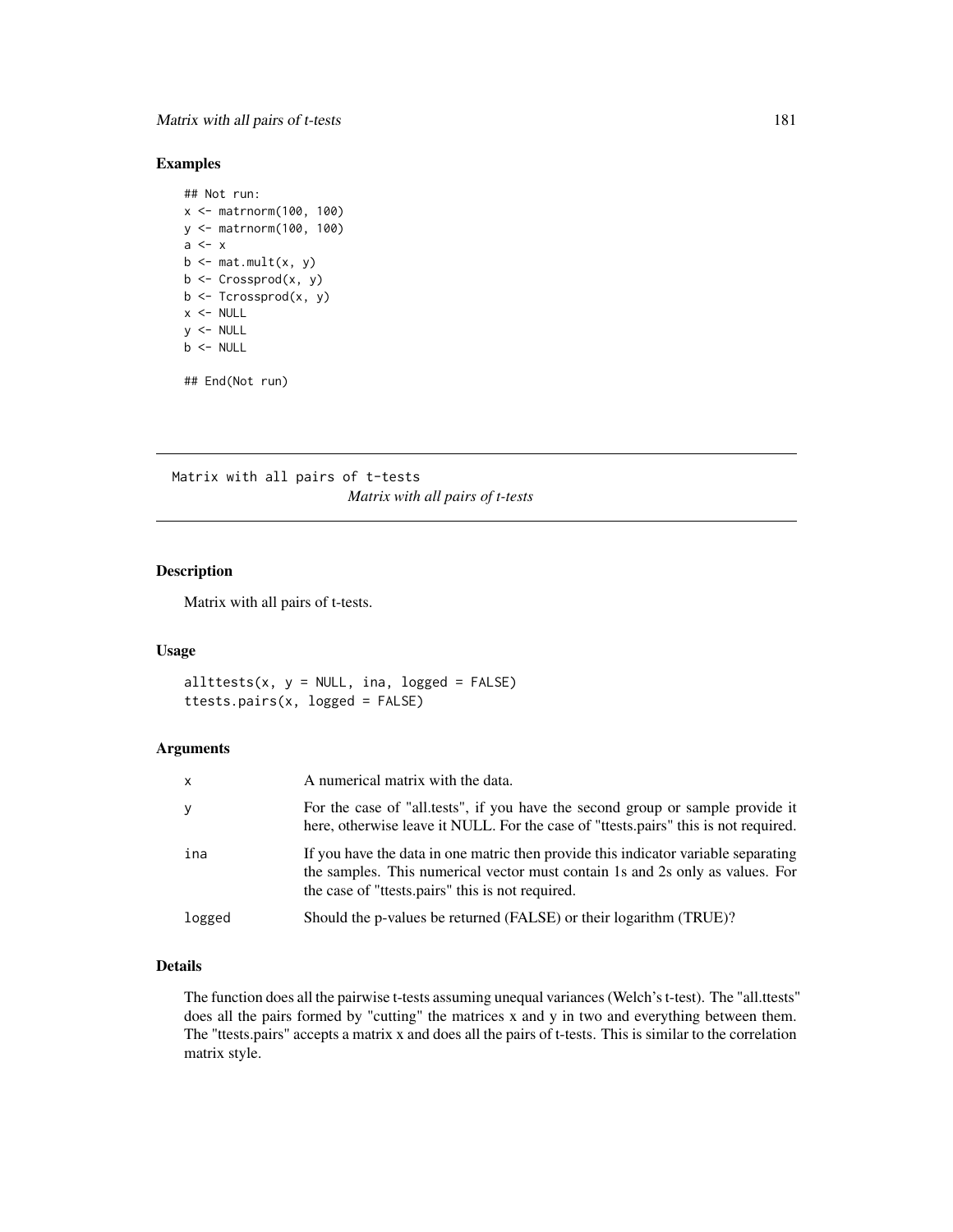# Value

A list including:

| stat   | A matrix with t-test statistic for each pair of variables. |
|--------|------------------------------------------------------------|
| pvalue | A matrix with the corresponding p-values.                  |
| dof    | A matrix with the relevant degrees of freedom.             |

## Author(s)

Michail Tsagris

R implementation and documentation: Michail Tsagris <mtsagris@yahoo.gr> and Manos Papadakis <papadakm95@gmail.com>.

## See Also

[ttests](#page-134-0)[,ftests](#page-148-0)[,ttest,](#page-154-0)[g2Test\\_univariate](#page-181-0)

# Examples

```
x <- as.matrix( iris[1:100, 1:4] )
ina \leq as.numeric(iris[1:100, 5])
a \leftarrow allttests(x, ina = ina)b <- ttests.pairs(x) ## less tests
```
Matrix with G-square tests of indepedence *Matrix with G-square tests of indepdence*

# <span id="page-181-0"></span>Description

Matrix with G-square tests of indepdence with and without permutations.

## Usage

```
g2Test_univariate(data, dc)
g2Test_univariate_perm(data, dc, nperm)
chi2Test_univariate(data, dc)
```
## Arguments

| data | A numerical matrix with the data. The minimum must be 0, otherwise the<br>function can crash or will produce wrong results. The data must be consecu-<br>tive numbers.                                                                                                    |
|------|---------------------------------------------------------------------------------------------------------------------------------------------------------------------------------------------------------------------------------------------------------------------------|
| dc   | A numerical value equal to the number of variables (or columns of the data ma-<br>trix) indicating the number of distinct, unique values (or levels) of each variable.<br>Make sure you give the correct numbers here, otherwise the degrees of freedom<br>will be wrong. |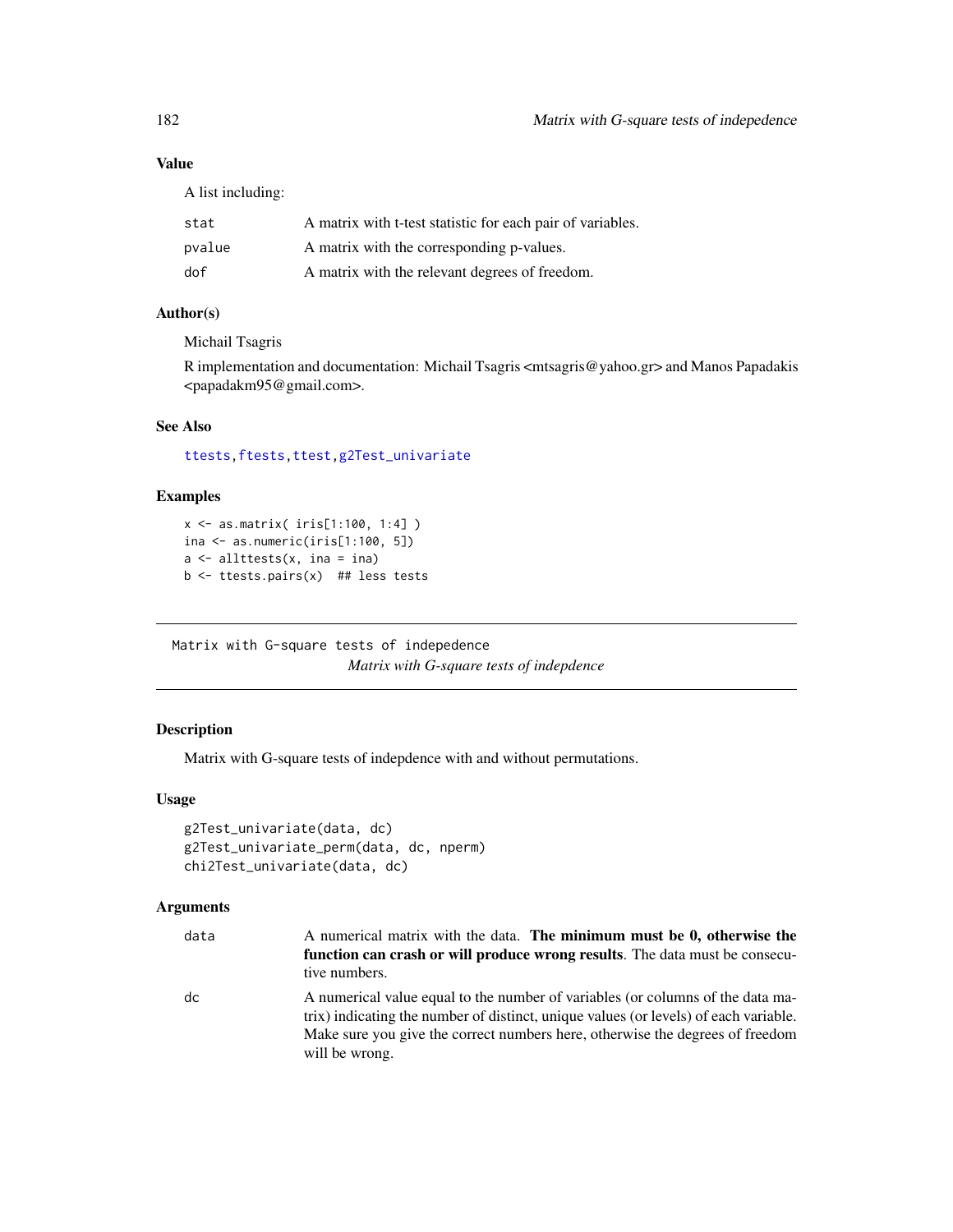nperm The number of permutations. The permutations test is slower than without permutations and should be used with small sample sizes or when the contigency tables have zeros. When there are few variables, R's "chisq.test" function is faster, but as the number of variables increase the time difference with R's procedure becomes larger and larger.

#### Details

The function does all the pairwise  $G^2$  test of independence and gives the position inside the matrix. The user must build the associations matrix now, similarly to the correlation matrix. See the examples of how to do that. The p-value is not returned, we live this to the user. See the examples of how to obtain it.

#### Value

A list including:

| statistic | The $G^2$ or $chi^2$ test statistic for each pair of variables.          |
|-----------|--------------------------------------------------------------------------|
| pvalue    | This is returned when you have selected the permutation based $G2$ test. |
| x         | The row or variable of the data.                                         |
| ٧         | The column or variable of the data.                                      |
| df        | The degrees of freedom of each test.                                     |

#### Author(s)

Giorgos Borboudakis. The permutation version used a C++ code by John Burkardt.

R implementation and documentation: Manos Papadakis <papadakm95@gmail.com>.

## References

Tsagris M. (2017). Conditional independence test for categorical data using Poisson log-linear model. Journal of Data Science, 15(2):347-356.

Tsamardinos, I., & Borboudakis, G. (2010). Permutation testing improves Bayesian network learning. In Joint European Conference on Machine Learning and Knowledge Discovery in Databases (pp. 322-337). Springer Berlin Heidelberg

## See Also

[g2Test,g2Test\\_perm,](#page-99-0)[correls,](#page-62-0)[univglms](#page-171-0)

```
nvalues <- 3
nvars <- 10
nsamples <- 2000
data <- matrix( sample( 0:(nvalues - 1), nvars * nsamples, replace = TRUE ), nsamples, nvars )
dc <- rep(nvalues, nvars)
system.time(g2Test\_univariate(data = data, dc = dc))
a \leftarrow g2Test\_univariate(data = data, dc = dc)
```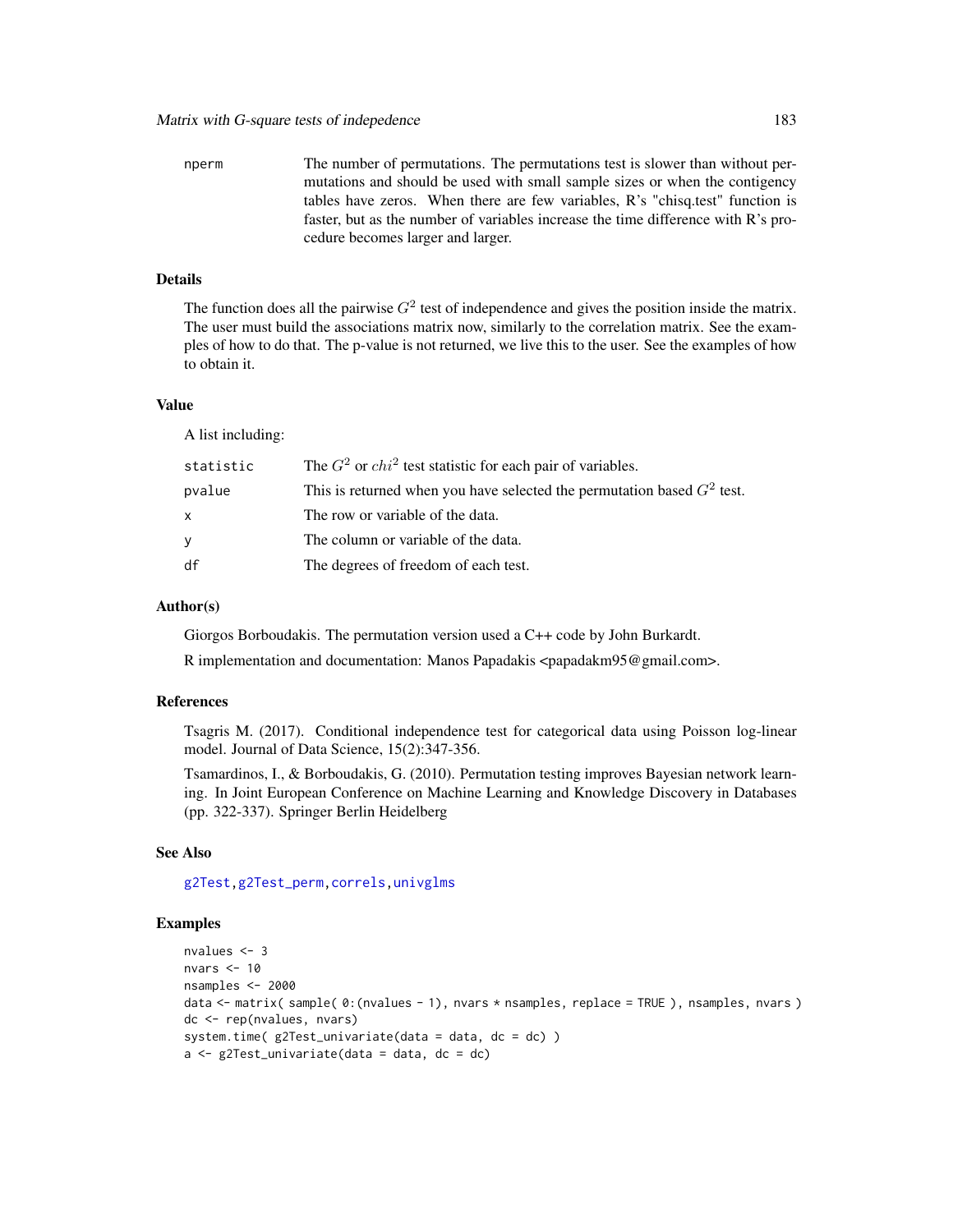```
pval <- pchisq(a$statistic, a$df, lower.tail = FALSE)
g <- matrix(0, nvars, nvars)
g[ cbind(a$x, a$y) ] <- a$statistic
g \leftarrow g + t(g)diag(g) <- 0
## g ## matrix of G^2 test statistics
g<-a<-dc<-data<-NULL
```
Mean - Median absolute deviation of a vector *Mean - Median absolute deviation of a vector*

#### Description

Mean - Median absolute deviation of a vector.

#### Usage

mad2(x,method = "median",na.rm=FALSE)  $Mad(x,method = "median",na,rm=FALSE)$ 

#### Arguments

|        | A numerical vector.                                                               |
|--------|-----------------------------------------------------------------------------------|
| method | A character vector with values "median", for median absolute deviation or "mean", |
|        | for mean absolute deviation.                                                      |
| na.rm  | A logical value TRUE/FALSE to remove NAs.                                         |
|        |                                                                                   |

#### Value

The mean absolute deviation.

#### Author(s)

Michail Tsagris R implementation and documentation: Michail Tsagris <mtsagris@yahoo.gr>

# See Also

[colMads](#page-46-0), Median, colMedians

```
x < - Rnorm(1000)
Mad(x)
mad(x)
```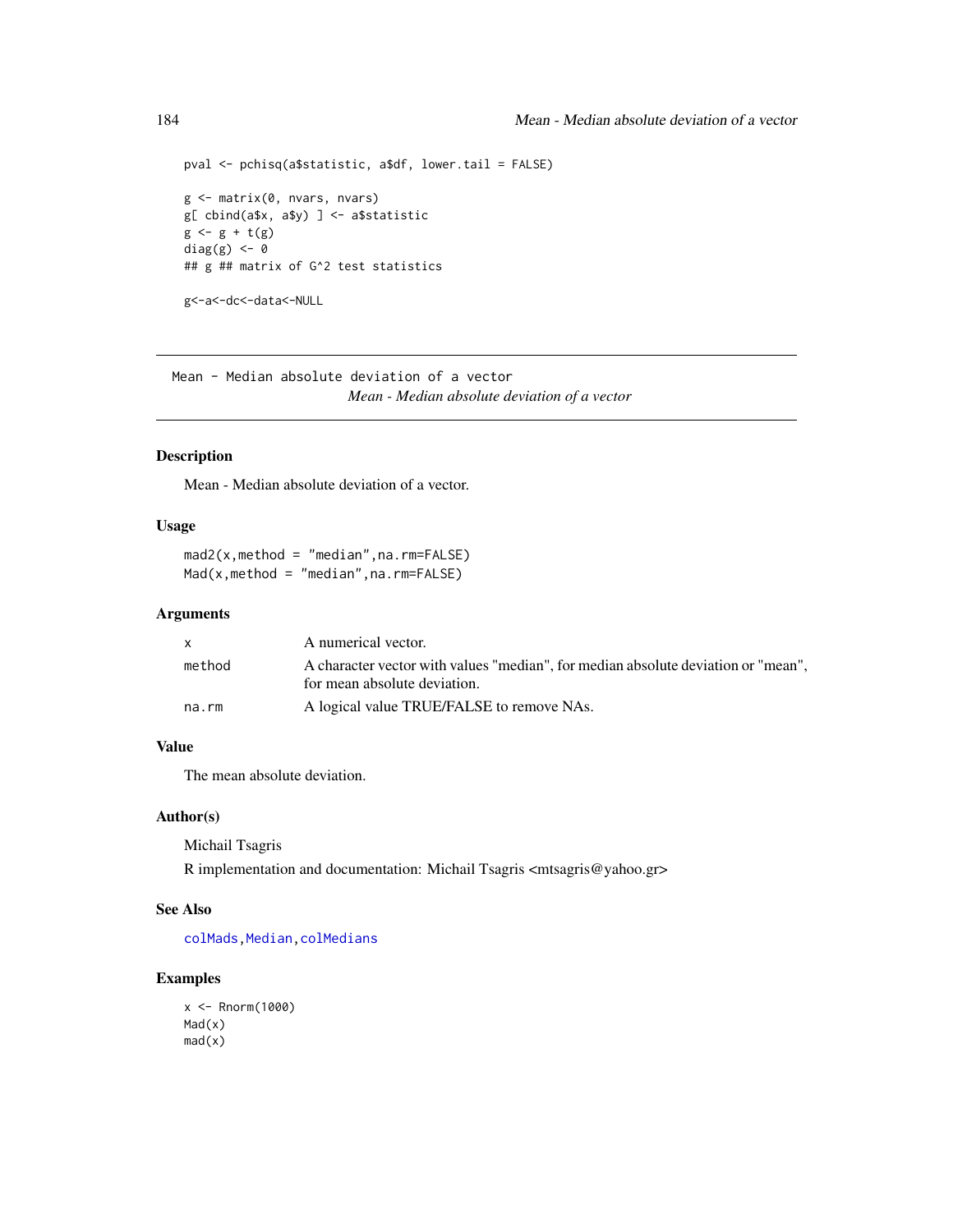## <span id="page-184-0"></span>Description

Median of a vector.

#### Usage

med(x,na.rm=FALSE) Median(x,na.rm=FALSE)

## Arguments

| X     | A numerical vector.                     |
|-------|-----------------------------------------|
| na.rm | TRUE or FAISE for remove NAs if exists. |

# Details

The function is written in C++ and this is why it is very fast.

## Value

The median of the vector of a numbers.

# Author(s)

Manos Papadakis <papadakm95@gmail.com>

R implementation and documentation: Michail Tsagris <mtsagris@yahoo.gr> and Manos Papadakis <papadakm95@gmail.com>.

# See Also

[nth](#page-37-0)[,colMedians](#page-36-0)

```
x <- rnorm(1000)
a1 \leftarrow Median(x)a2 \le median(x)
```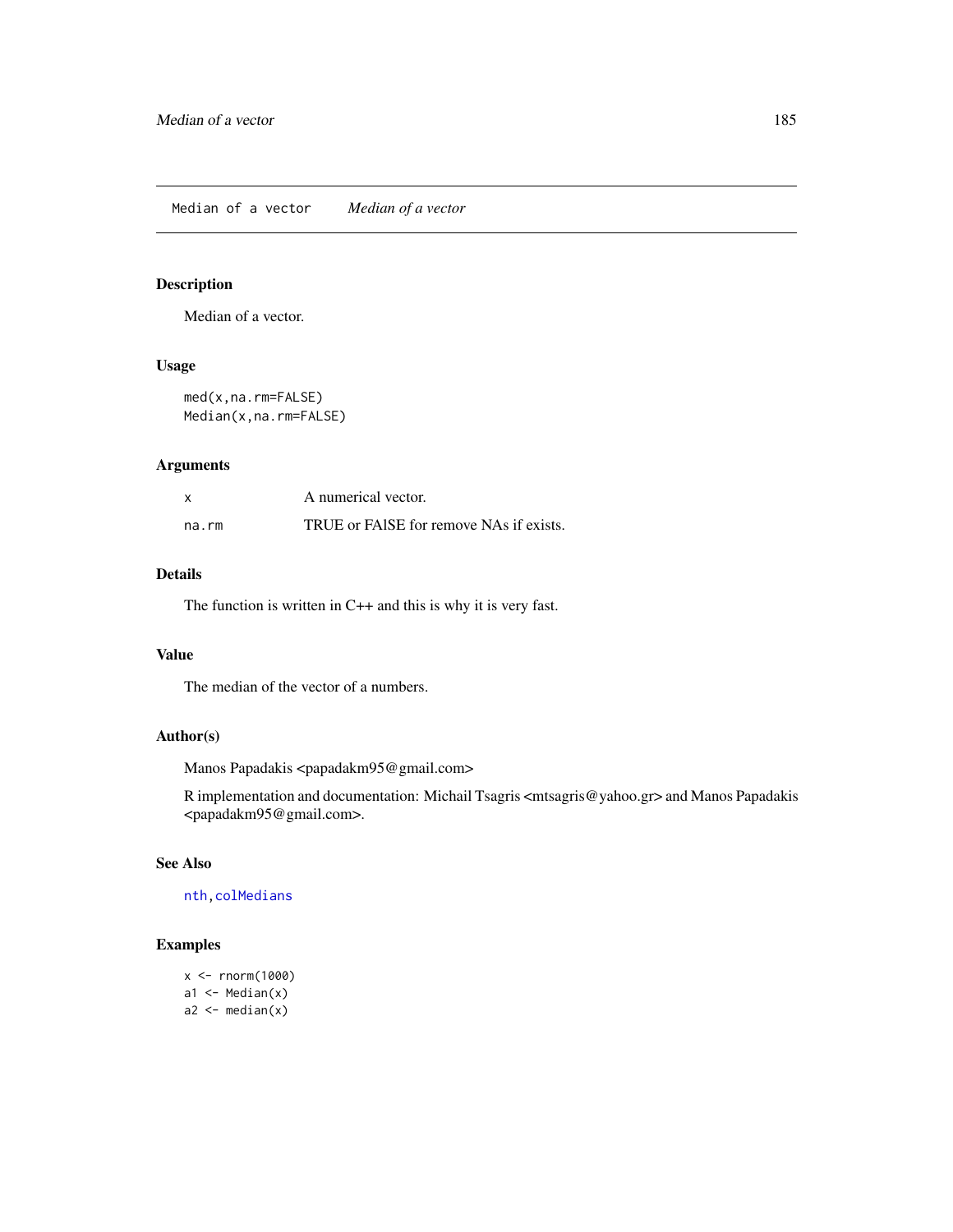Minima and maxima of two vectors/matrices *Minima and maxima of two vectors/matrices*

#### Description

Minima and maxima of two vectors/matrices.

#### Usage

 $Pmax(x, y, na.rm = FALSE)$  $Pmin(x, y, na.rm = FALSE)$ Pmin\_Pmax(x, y,na.rm = FALSE)

## Arguments

| X     | A numerical vector with numbers.        |
|-------|-----------------------------------------|
| - V   | A numerical vector with numbers.        |
| na.rm | TRUE or FAISE for remove NAs if exists. |

## Details

The parallel minima or maxima are returned. This are the same as the base functions pmax and pmin.

## Value

A numerical vector/matrix with numbers, whose length is equal to the length of the initial vectors/matrices containing the maximum or minimum between each pair.

## Author(s)

Manos Papadakis

R implementation and documentation: Manos Papadakis <papadakm95@gmail.com>.

## See Also

col[Sort](#page-258-0), rowSort, Sort, colMins

```
x \leftarrow \text{norm}(10)y \le - rnorm(10)
res<-Pmax(x, y)
a <-pmax(x, y)res<-Pmin(x, y)
b <-pmin(x, y)res<-Pmin_Pmax(x,y) == c(a,b)a<-b<-x<-y<-NULL
```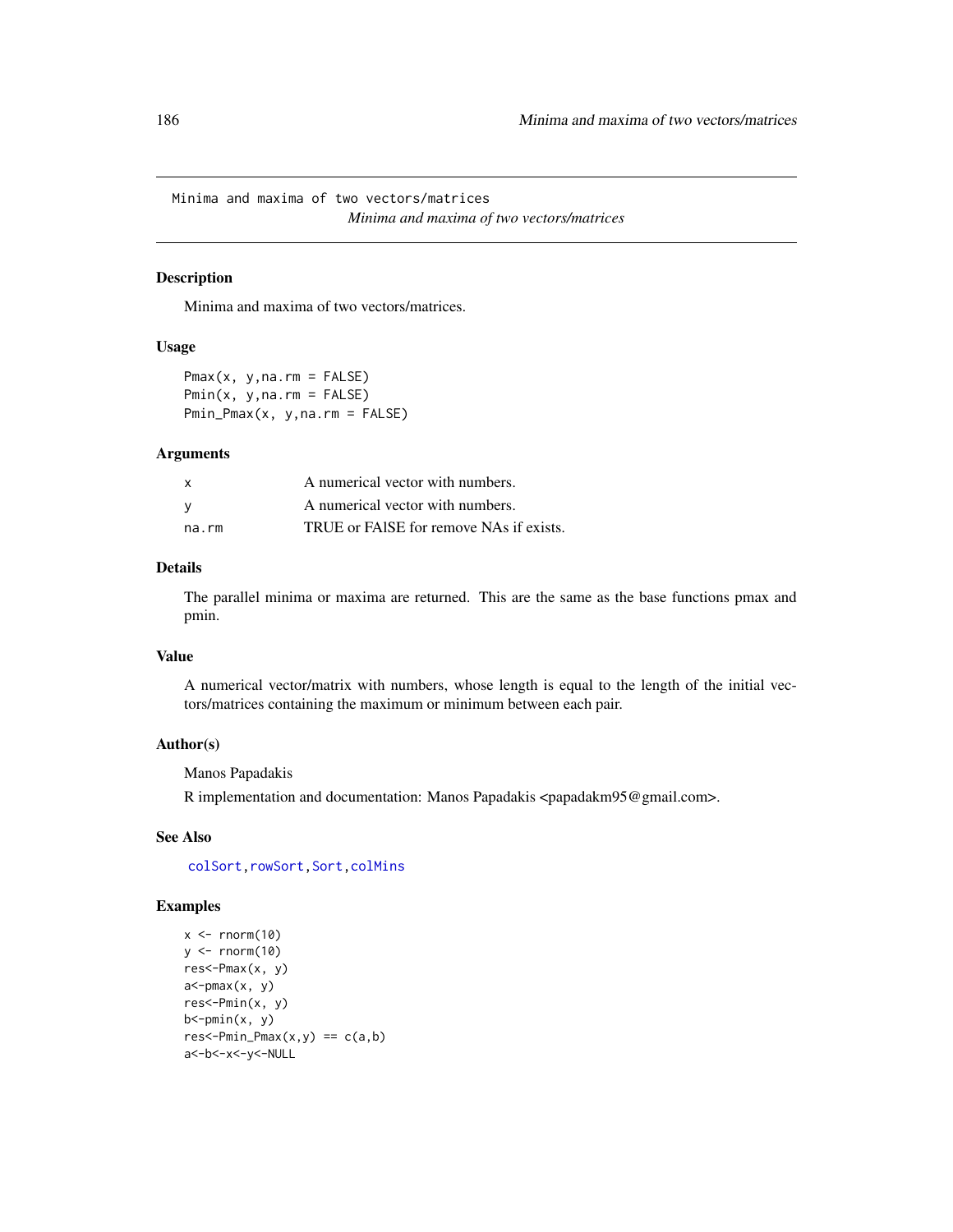## Description

Minimum and maximum of a vector.

## Usage

```
min_max(x,index=FALSE, percent = FALSE)
```
## Arguments

| $\mathsf{X}$ | A numerical vector with data. NAs are handled naturally.              |
|--------------|-----------------------------------------------------------------------|
| index        | A boolean value for the indices of the minimum and the maximum value. |
| percent      | A boolean value for the percent of the positive and negative numbers. |

## Value

A vector with the relevant values, min and max.

# Author(s)

Manos Papadakis

R implementation and documentation: Manos Papadakis <papadakm95@gmail.com>.

### See Also

[rowMins,rowMaxs](#page-245-0)[,nth,](#page-37-0)[colrange,](#page-40-0)[colMedians,](#page-36-0)[colSort,rowSort](#page-261-0)

# Examples

 $x < -$  rnorm(100  $*$  500)  $s1 \leq -\min_{x} s(x)$  $s2 \leq c(min(x), max(x))$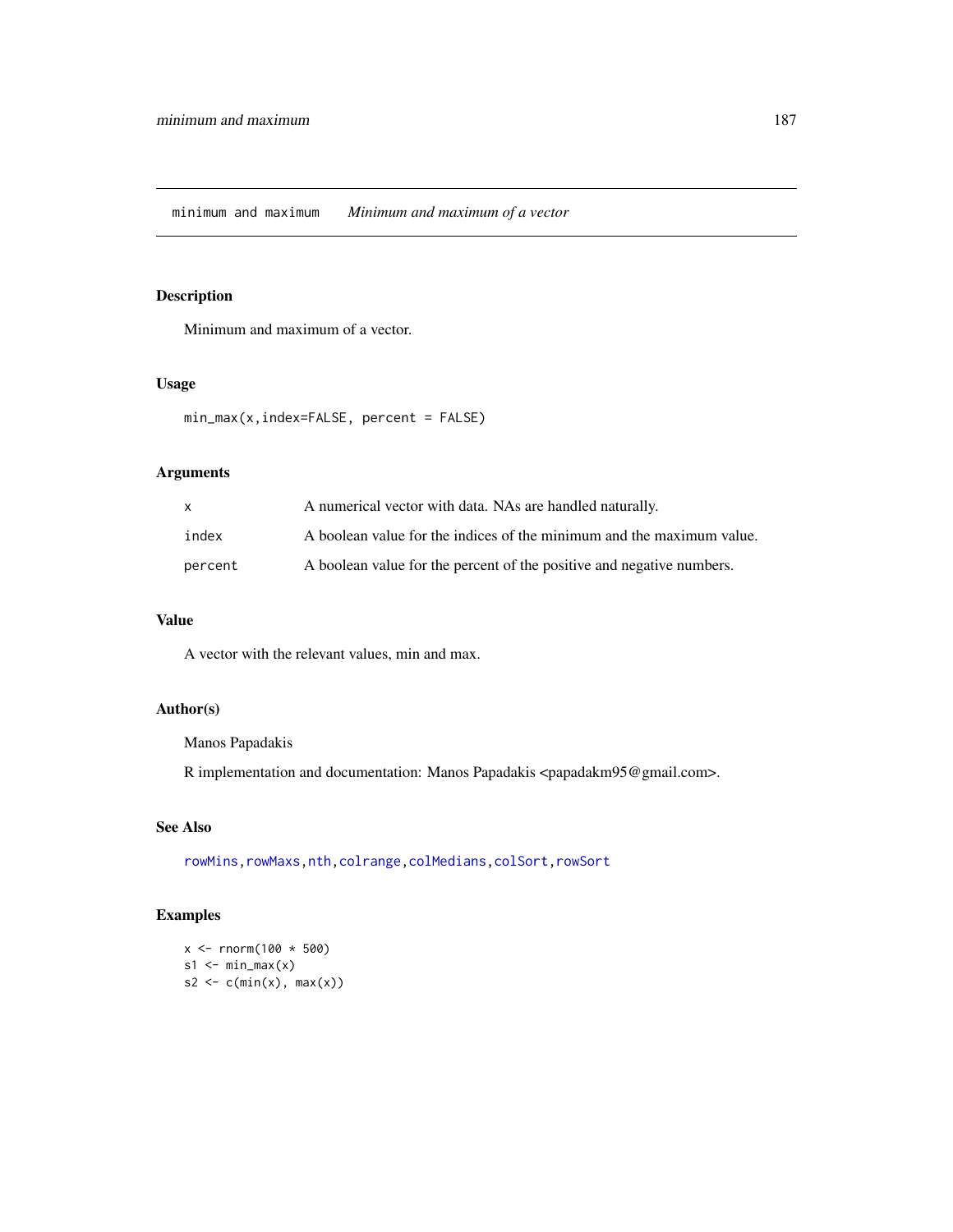minimum and maximum frequencies

*Minimum and maximum frequencies of a vector*

## Description

Minimum and maximum frequencies of a vector.

#### Usage

 $freq.min(x,na.rm = FALSE)$  $freq.max(x,na.rm = FALSE)$ 

#### Arguments

|       | A numerical/integer vector with data but without NAs. |
|-------|-------------------------------------------------------|
| na.rm | TRUE or FAISE for remove NAs if exists.               |

#### Details

Those functions are the same with  $max(table(x))$  or  $min(table(x))$  but with one exception. freq.min and freq.max will return also which value has the minimum/maximum frequency. More Efficient than  $max(table(x))$  or  $min(table(x))$ .

## Value

A vector with 2 values, the value with minimum/maximum frequency and the frequency.

# Author(s)

Manos Papadakis

R implementation and documentation: Manos Papadakis <papadakm95@gmail.com> and Marios Dimitriadis <kmdimitriadis@gmail.com>.

#### See Also

[rowMins,rowMaxs](#page-245-0)[,nth,](#page-37-0)[colrange,](#page-40-0)[colMedians,](#page-36-0)[colSort,rowSort](#page-261-0)

```
x < - rnorm(100)
f1 \leftarrow freq.min(x)f2 \leq -\text{freq.max}(x)# f1r <- min(table(x))
# f2r <- max(table(x))
# f1[2]==f1r ## the frequencies are the same
# f2[2]==f2r ## the frequencies are the same
```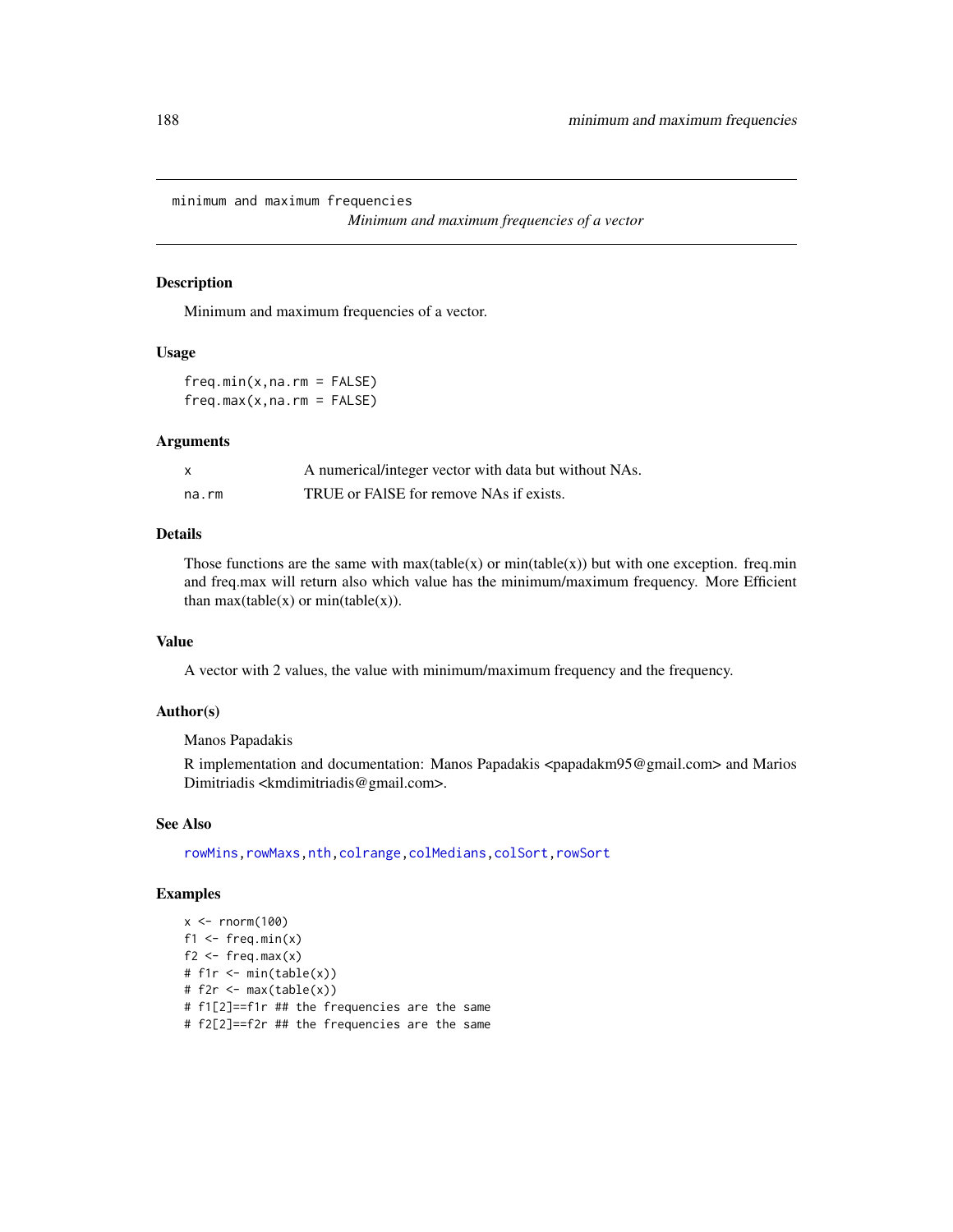MLE for multivariate discrete data *MLE for multivariate discrete data*

## <span id="page-188-0"></span>Description

MLE for multivariate discrete data.

#### Usage

```
multinom.mle(x)
dirimultinom.mle(x, tol = 1e-07)
colpoisson.mle(x)
colgeom.mle(x, type = 1)
```
## Arguments

| x.   | A matrix with discrete valued non negative data.                                                                                                    |
|------|-----------------------------------------------------------------------------------------------------------------------------------------------------|
| tol  | the tolerance level to terminate the Newton-Raphson algorithm for the Dirichlet<br>multinomial distribution.                                        |
| type | This is for the geometric distribution only. Type 1 refers to the case where the<br>minimum is zero and type 2 for the case of the minimum being 1. |

## Details

For the Poisson and geometric distributions we simply fit independent Poisson and geometric distributions respectively.

# Value

A list including:

| loglik | A vector with the value of the maximised log-likelihood. |
|--------|----------------------------------------------------------|
| param  | A vector of the parameters.                              |

# Author(s)

Michail Tsagris

R implementation and documentation: Michail Tsagris <mtsagris@yahoo.gr> and Manos Papadakis <papadakm95@gmail.com>.

## References

Johnson Norman L., Kotz Samuel and Balakrishnan (1997). Discrete Multivariate Distributions. Wiley

Minka Thomas (2012). Estimating a Dirichlet distribution. Technical report.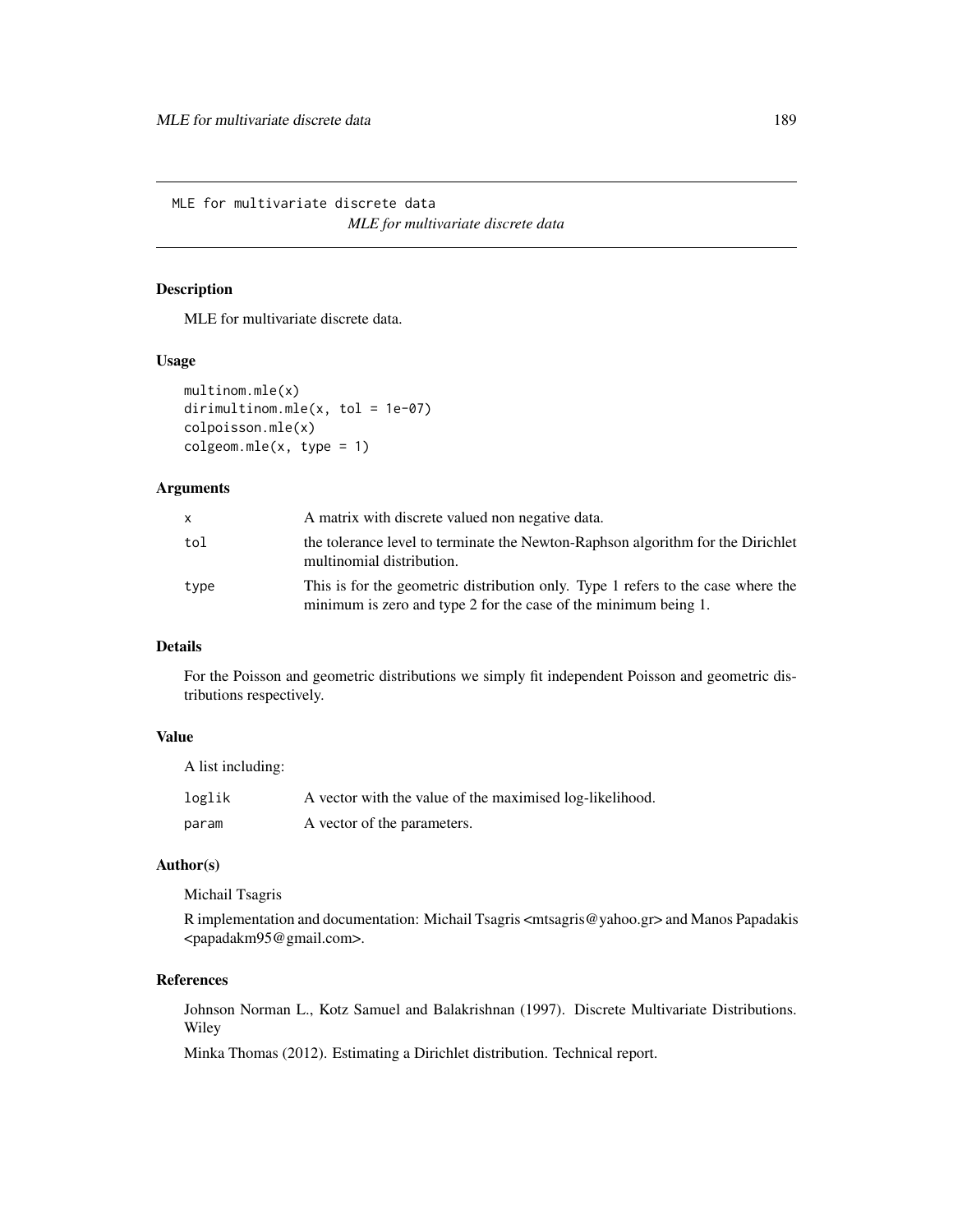## See Also

[poisson.mle,zip.mle,ztp.mle,negbin.mle](#page-194-0)[,poisson.nb](#page-213-0)

## Examples

```
x <- t( rmultinom(1000, 20, c(0.4, 0.5, 0.1) ) )
res<-multinom.mle(x)
res<-colpoisson.mle(x)
x < - NULL
```
MLE of (hyper-)spherical distributions *MLE of (hyper-)spherical distributions*

## <span id="page-189-0"></span>Description

MLE of (hyper-)spherical distributions.

#### Usage

```
vmf.mle(x, tol = 1e-07)multivmf.mle(x, ina, tol = 1e-07, ell = FALSE)
acg.mle(x, tol = 1e-07)iag.mle(x, tol = 1e-07)
```
#### Arguments

| x   | A matrix with directional data, <i>i.e.</i> unit vectors.                                                                                                                                                                                 |
|-----|-------------------------------------------------------------------------------------------------------------------------------------------------------------------------------------------------------------------------------------------|
| ina | A numerical vector with discrete numbers starting from 1, i.e. 1, 2, 3, 4, or<br>a factor variable. Each number denotes a sample or group. If you supply a<br>continuous valued vector the function will obviously provide wrong results. |
| ell | This is for the multivmf.mle only. Do you want the log-likelihood returned? The<br>default value is TRUE.                                                                                                                                 |
| tol | The tolerance value at which to terminate the iterations.                                                                                                                                                                                 |

## Details

For the von Mises-Fisher, the normalised mean is the mean direction. For the concentration parameter, a Newton-Raphson is implemented. For the angular central Gaussian distribution there is a constraint on the estimated covariance matrix; its trace is equal to the number of variables. An iterative algorithm takes place and convergence is guaranteed. Newton-Raphson for the projected normal distribution, on the sphere, is implemented as well. Finally, the von Mises-Fisher distribution for groups of data is also implemented.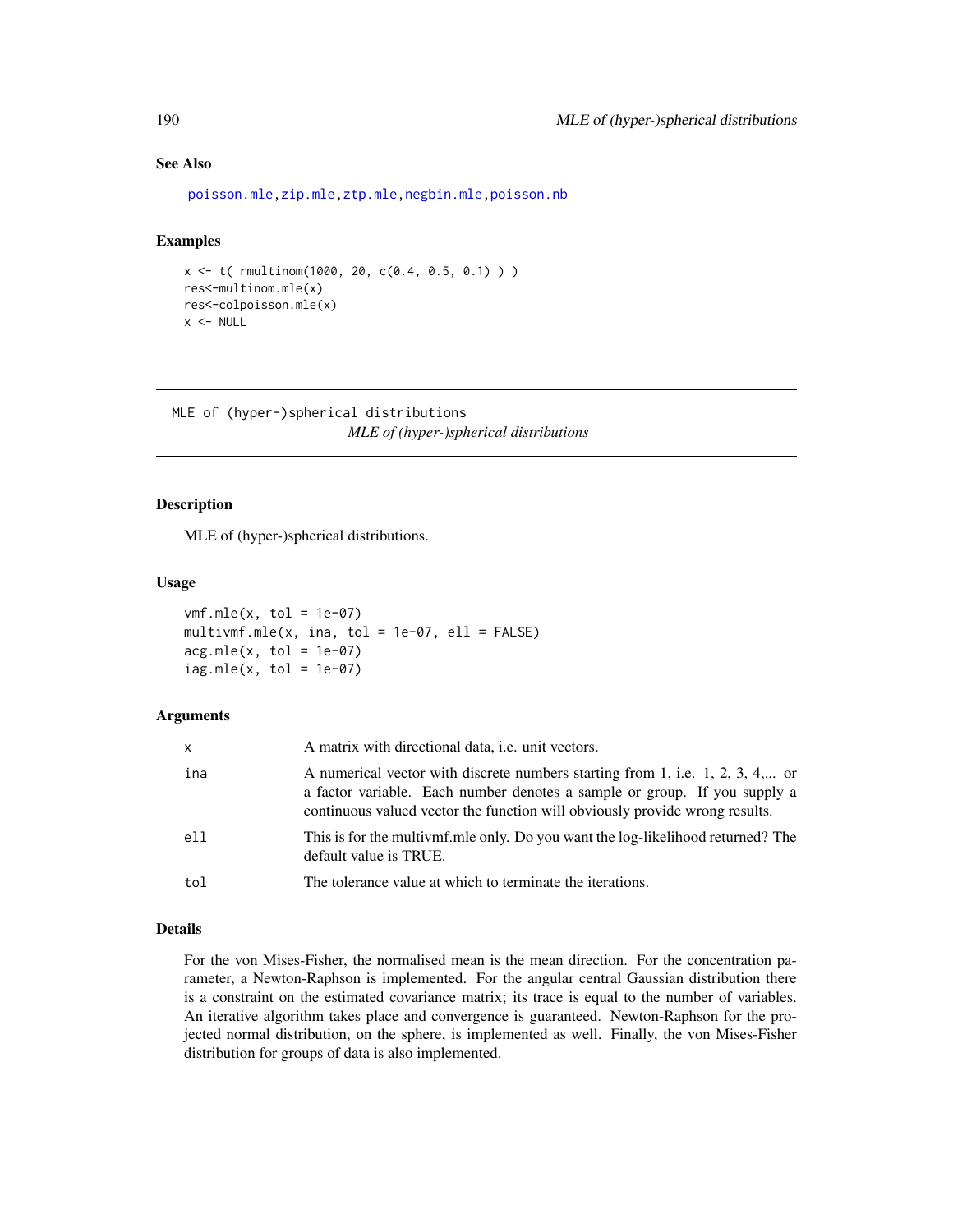## Value

For the von Mises-Fisher a list including:

| loglik                                               | The maximum log-likelihood value.                                                                                                                                                                                                    |  |  |
|------------------------------------------------------|--------------------------------------------------------------------------------------------------------------------------------------------------------------------------------------------------------------------------------------|--|--|
| mu                                                   | The mean direction.                                                                                                                                                                                                                  |  |  |
| kappa                                                | The concentration parameter.                                                                                                                                                                                                         |  |  |
|                                                      | For the multi von Mises-Fisher a list including:                                                                                                                                                                                     |  |  |
| loglik                                               | A vector with the maximum log-likelihood values if ell is set to TRUE. Other-<br>wise NULL is returned.                                                                                                                              |  |  |
| mi                                                   | A matrix with the group mean directions.                                                                                                                                                                                             |  |  |
| ki                                                   | A vector with the group concentration parameters.                                                                                                                                                                                    |  |  |
|                                                      | For the angular central Gaussian a list including:                                                                                                                                                                                   |  |  |
| iter                                                 | The number if iterations required by the algorithm to converge to the solution.                                                                                                                                                      |  |  |
| cova                                                 | The estimated covariance matrix.                                                                                                                                                                                                     |  |  |
| For the spherical projected normal a list including: |                                                                                                                                                                                                                                      |  |  |
| iters                                                | The number of iteration required by the Newton-Raphson.                                                                                                                                                                              |  |  |
| mesi                                                 | A matrix with two rows. The first row is the mean direction and the second is<br>the mean vector. The first comes from the second by normalising to have unit<br>length.                                                             |  |  |
| param                                                | A vector with the elements, the norm of mean vector, the log-likelihood and the<br>log-likelihood of the spherical uniform distribution. The third value helps in<br>case you want to do a log-likleihood ratio test for uniformity. |  |  |

#### Author(s)

Michail Tsagris R implementation and documentation: Michail Tsagris <mtsagris@yahoo.gr>

#### References

Mardia, K. V. and Jupp, P. E. (2000). Directional statistics. Chicester: John Wiley & Sons.

Sra, S. (2012). A short note on parameter approximation for von Mises-Fisher distributions: and a fast implementation of Is(x). Computational Statistics,  $27(1)$ : 177–190.

Tyler D. E. (1987). Statistical analysis for the angular central Gaussian distribution on the sphere. Biometrika 74(3): 579-589.

Paine P.J., Preston S.P., Tsagris M and Wood A.T.A. (2017). An Elliptically Symmetric Angular Gaussian Distribution. Statistics and Computing (To appear).

#### See Also

[racg,](#page-11-0)[vm.mle,](#page-198-0)[rvmf](#page-253-0)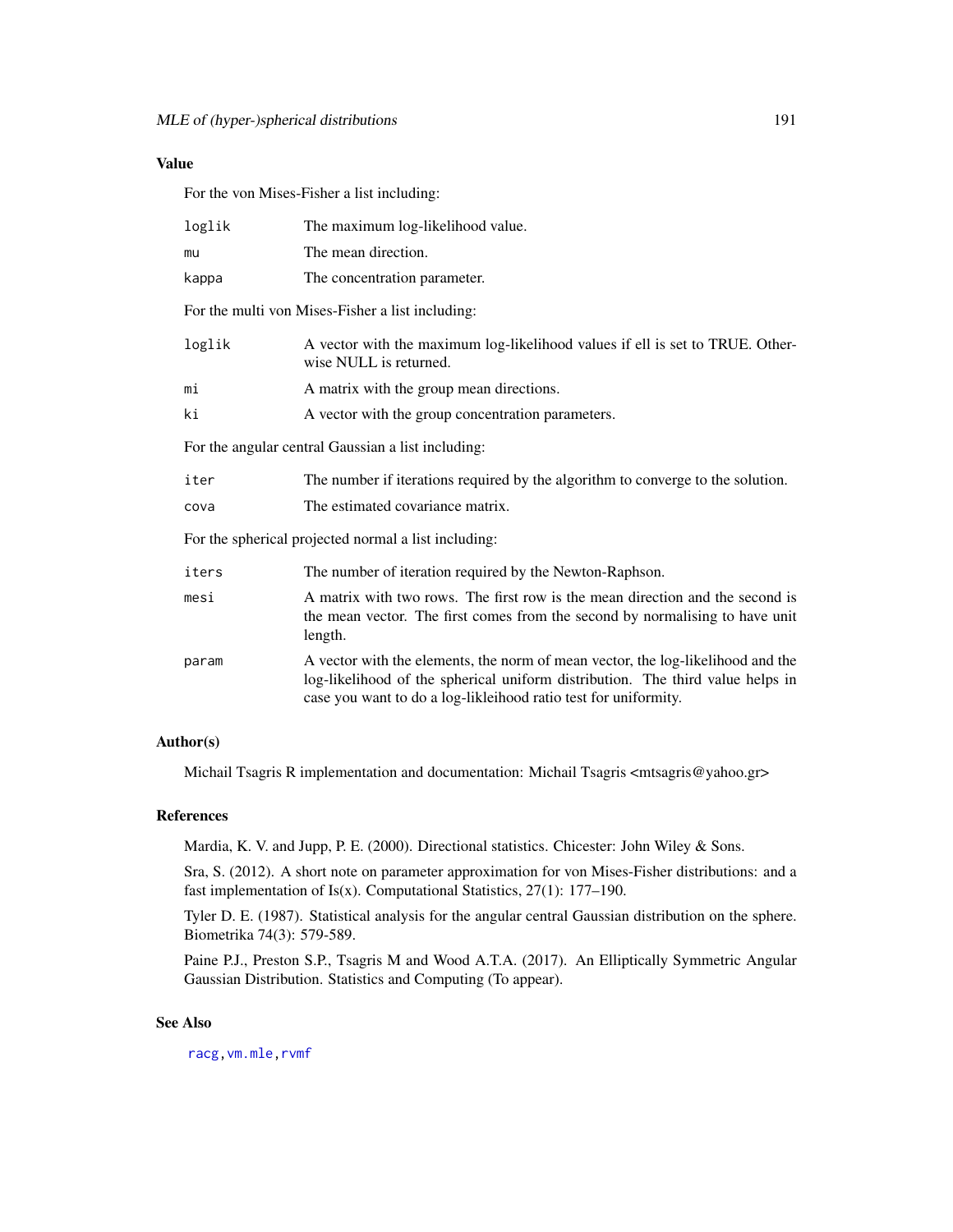## Examples

```
m \leftarrow c(0, 0, 0, 0)s \leftarrow cov(iris[, 1:4]x \leftarrow \text{racg}(100, s)mod \leq -acg.mle(x)mod
res<-cov2cor(mod$cova) ## estimated covariance matrix turned into a correlation matrix
res<-cov2cor(s) ## true covariance matrix turned into a correlation matrix
res<-vmf.mle(x)
x \le rbind( rvmf(100, rnorm(4), 10), rvmf(100, rnorm(4), 20) )
a \le multivmf.mle(x, rep(1:2, each = 100))
```
MLE of continuous univariate distributions defined on the positive line *MLE of continuous univariate distributions defined on the positive line*

## <span id="page-191-0"></span>Description

MLE of continuous univariate distributions defined on the positive line.

#### Usage

```
gamma = (x, tol = 1e-09)chisq.mle(x, tol = 1e-09)weibull.mle(x, tol = 1e-09, maxiters = 100)
lomax.mle(x, tol = 1e-09)foldnorm.mle(x, tol = 1e-09)betaprime.mle(x, tol = 1e-09)logcauchy.mle(x, tol = 1e-09)loglogistic.mle(x, tol = 1e-09)
halfnorm.mle(x)
invgauss.mle(x)
lognorm.mle(x)
pareto.mle(x)
expmle(x)
exp2.mle(x)
maxboltz.mle(x)
rayleigh.mle(x)
normlog.mle(x)
lindley.mle(x)
```
#### Arguments

|          | A vector with positive valued data (zeros are not allowed).                      |
|----------|----------------------------------------------------------------------------------|
| tol      | The tolerance level up to which the maximisation stops; set to 1e-09 by default. |
| maxiters | The maximum number of iterations the Newton-Raphson will perform.                |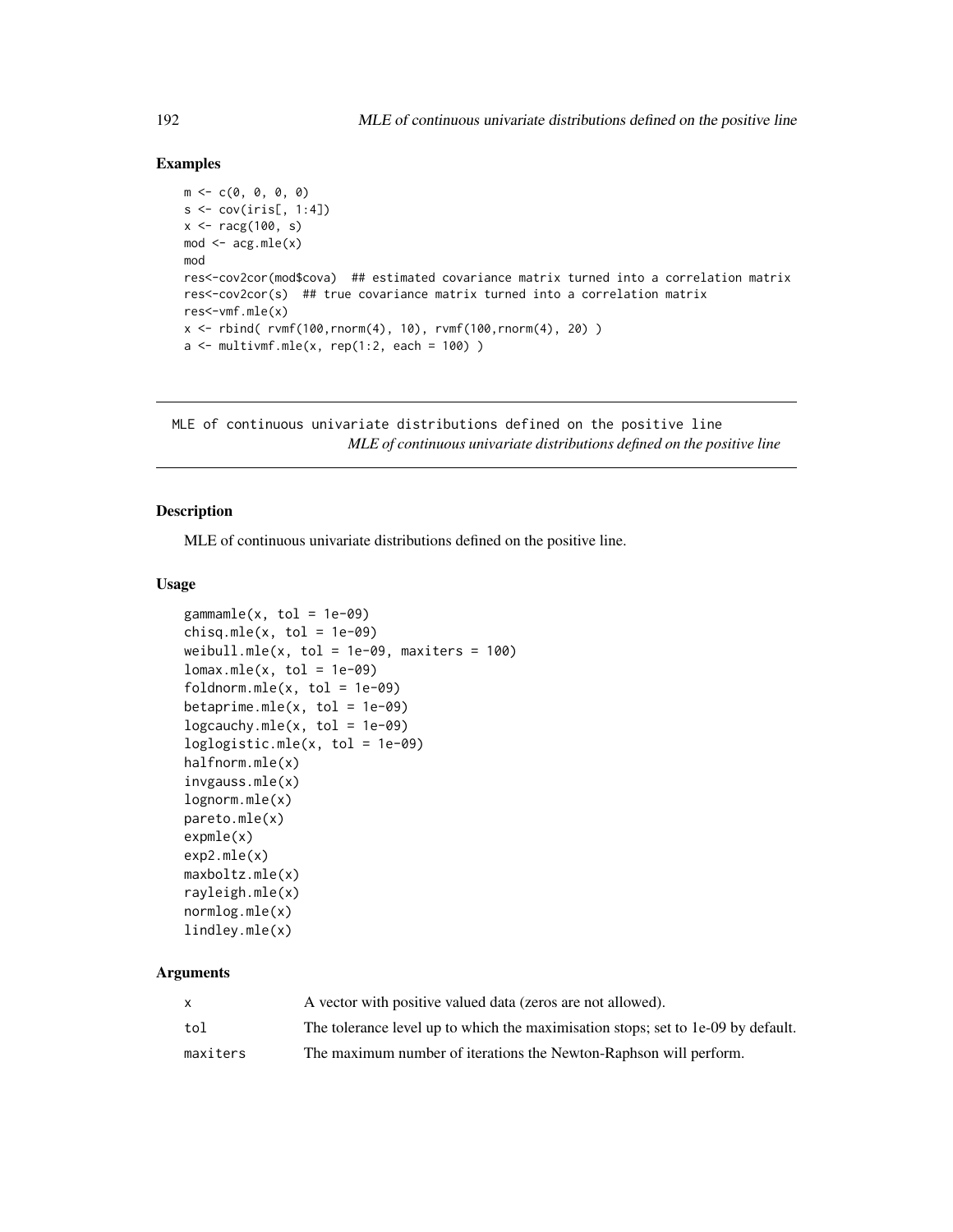#### Details

Instead of maximising the log-likelihood via a numerical optimiser we have used a Newton-Raphson algorithm which is faster. See wikipedia for the equations to be solved. For the t distribution we need the degrees of freedom and estimate the location and scatter parameters. If you want to to fit an inverse gamma distribution simply do "gamma.mle(1/x)". The log-likelihood and the parameters are for the inverse gamma.

The "normlog.mle" is simply the normal distribution where all values are positive. Note, this is not log-normal. It is the normal with a log link. Similarly to the inverse gaussian distribution where the mean is an exponentiated. This comes from the GLM theory.

#### Value

Usually a list with three elements, but this is not for all cases.

| iters  | The number of iterations required for the Newton-Raphson to converge. |
|--------|-----------------------------------------------------------------------|
| loglik | The value of the maximised log-likelihood.                            |
| param  | The vector of the parameters.                                         |

## Author(s)

Michail Tsagris

R implementation and documentation: Michail Tsagris <mtsagris@yahoo.gr> and Manos Papadakis <papadakm95@gmail.com>.

#### References

Kalimuthu Krishnamoorthy, Meesook Lee and Wang Xiao (2015). Likelihood ratio tests for comparing several gamma distributions. Environmetrics, 26(8):571-583.

N.L. Johnson, S. Kotz \& N. Balakrishnan (1994). Continuous Univariate Distributions, Volume 1 (2nd Edition).

N.L. Johnson, S. Kotz \& N. Balakrishnan (1970). Distributions in statistics: continuous univariate distributions, Volume 2

Tsagris M., Beneki C. and Hassani H. (2014). On the folded normal distribution. Mathematics, 2(1):12-28.

Sharma V. K., Singh S. K., Singh U. \& Agiwal V. (2015). The inverse Lindley distribution: a stress-strength reliability model with application to head and neck cancer data. Journal of Industrial and Production Engineering, 32(3): 162-173.

You can also check the relevant wikipedia pages for these distributions.

#### See Also

[zip.mle,](#page-194-0)[normal.mle](#page-193-0)[,beta.mle](#page-196-0)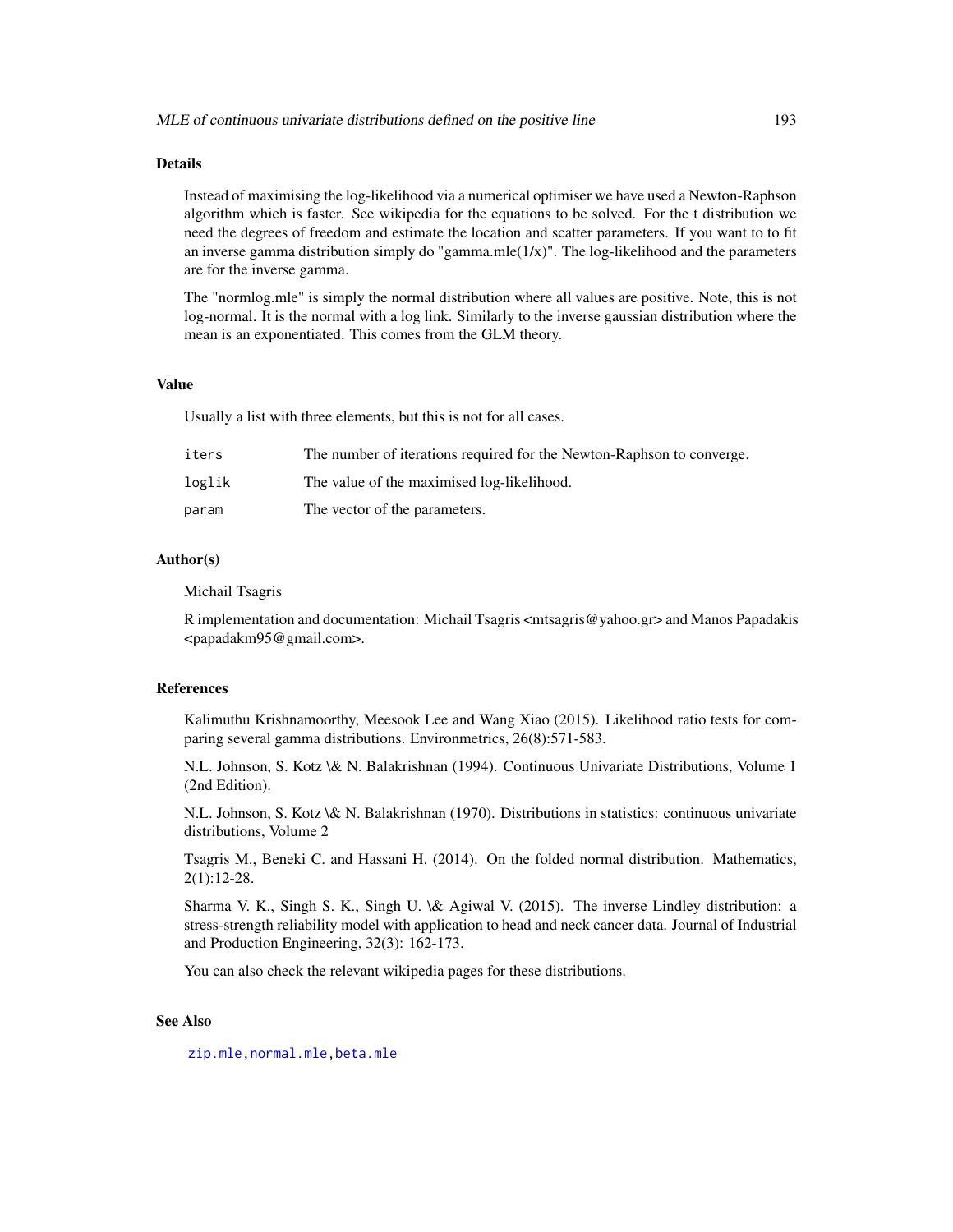### Examples

```
x <- rgamma(100, 3, 4)
system.time( for (i in 1:20) gammamle(x) )
## system.time( for (i in 1:20) fitdistr(x,"gamma") )
a \leftarrow \text{glm}(x \sim 1, \text{ gaussian}(\text{log}))
res<-normlog.mle(x)
```
MLE of continuous univariate distributions defined on the real line *MLE of continuous univariate distributions defined on the real line*

#### <span id="page-193-0"></span>**Description**

MLE of continuous univariate distributions defined on the real line.

#### Usage

```
normal.mle(x)
gumbel.mle(x, tol = 1e-09)cauchy.mle(x, tol = 1e-09)
logistic.mle(x, tol = 1e-07)ct.mle(x, tol = 1e-09)tmle(x, v = 5, tol = 1e-08)wigner.mle(x, tol = 1e-09)
laplace.mle(x)
```
#### Arguments

|     | A numerical vector with data.                                                   |
|-----|---------------------------------------------------------------------------------|
|     | The degrees of freedom of the t distribution.                                   |
| tol | The tolerance level up to which the maximisation stops set to 1e-09 by default. |

#### Details

Instead of maximising the log-likelihood via a numerical optimiser we have used a Newton-Raphson algorithm which is faster. See wikipedia for the equation to be solved. For the t distribution we need the degrees of freedom and estimate the location and scatter parameters.

The Cauchy is the t distribution with 1 degree of freedom. If you want to fit such a distribution used the cauchy.mle and not the t.mle with 1 degree of freedom as it's faster. The Laplace distribution is also called double exponential distribution.

The wigner.mle refers to the wigner semicircle distribution.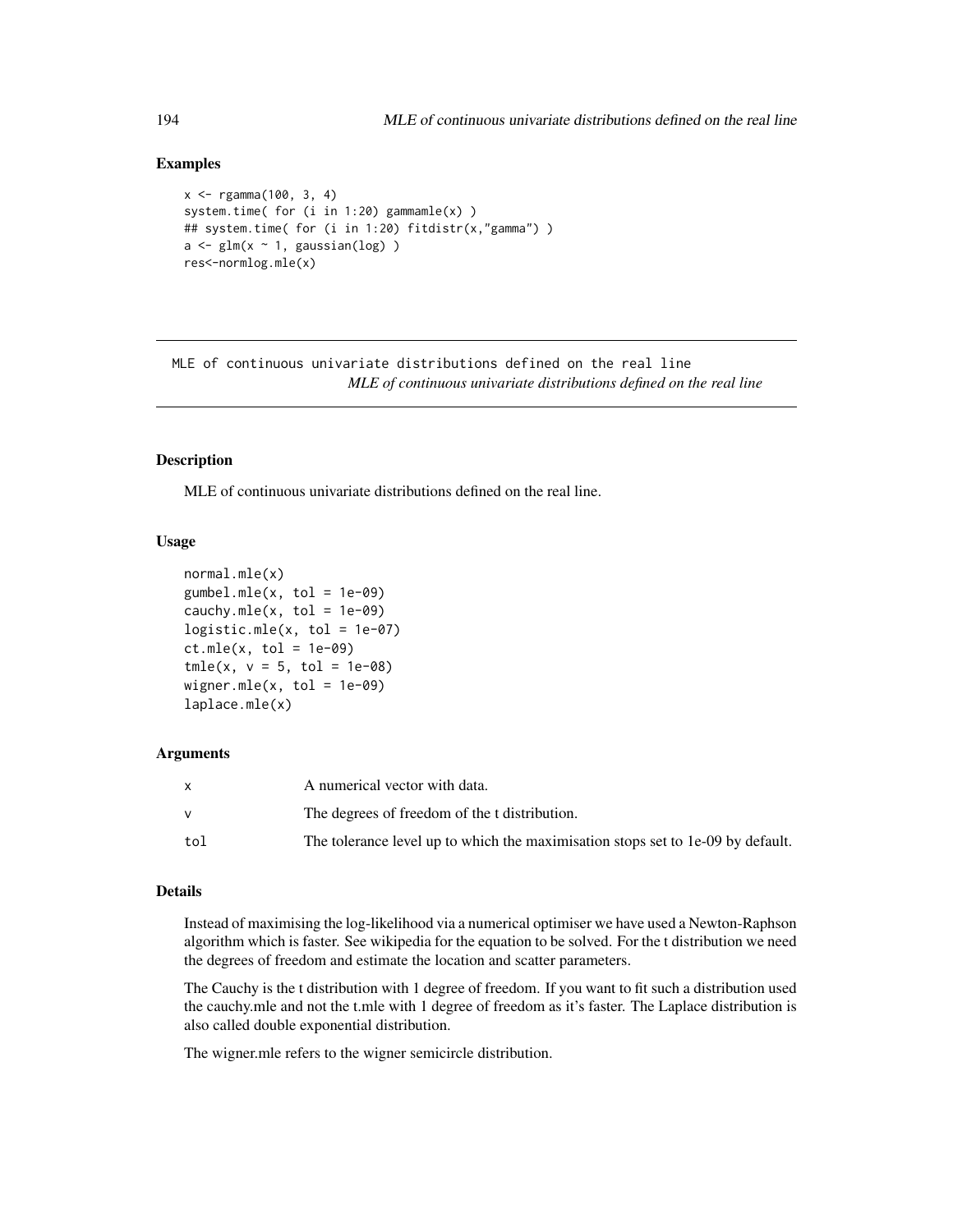# Value

Usually a list with three elements, but this is not for all cases.

| iters  | The number of iterations required for the Newton-Raphson to converge. |
|--------|-----------------------------------------------------------------------|
| loglik | The value of the maximised log-likelihood.                            |
| param  | The vector of the parameters.                                         |

## Author(s)

Michail Tsagris

R implementation and documentation: Michail Tsagris <mtsagris@yahoo.gr> and Manos Papadakis <papadakm95@gmail.com>.

# References

Johnson, Norman L. Kemp, Adrianne W. Kotz, Samuel (2005). Univariate Discrete Distributions (third edition). Hoboken, NJ: Wiley-Interscience.

https://en.wikipedia.org/wiki/Wigner\_semicircle\_distribution

# See Also

[zip.mle,](#page-194-0)[gammamle,](#page-191-0)[vm.mle](#page-198-0)

## Examples

```
x <- rt(1000,10)
a \leftarrow ct.mle(x)res<-tmle(x, v = a$nu)res<-cauchy.mle(x)
res<-normal.mle(x)
res<-logistic.mle(x)
res<-gumbel.mle(x)
```
MLE of count data (univariate discrete distributions) *MLE of count data*

## <span id="page-194-0"></span>Description

MLE of count data.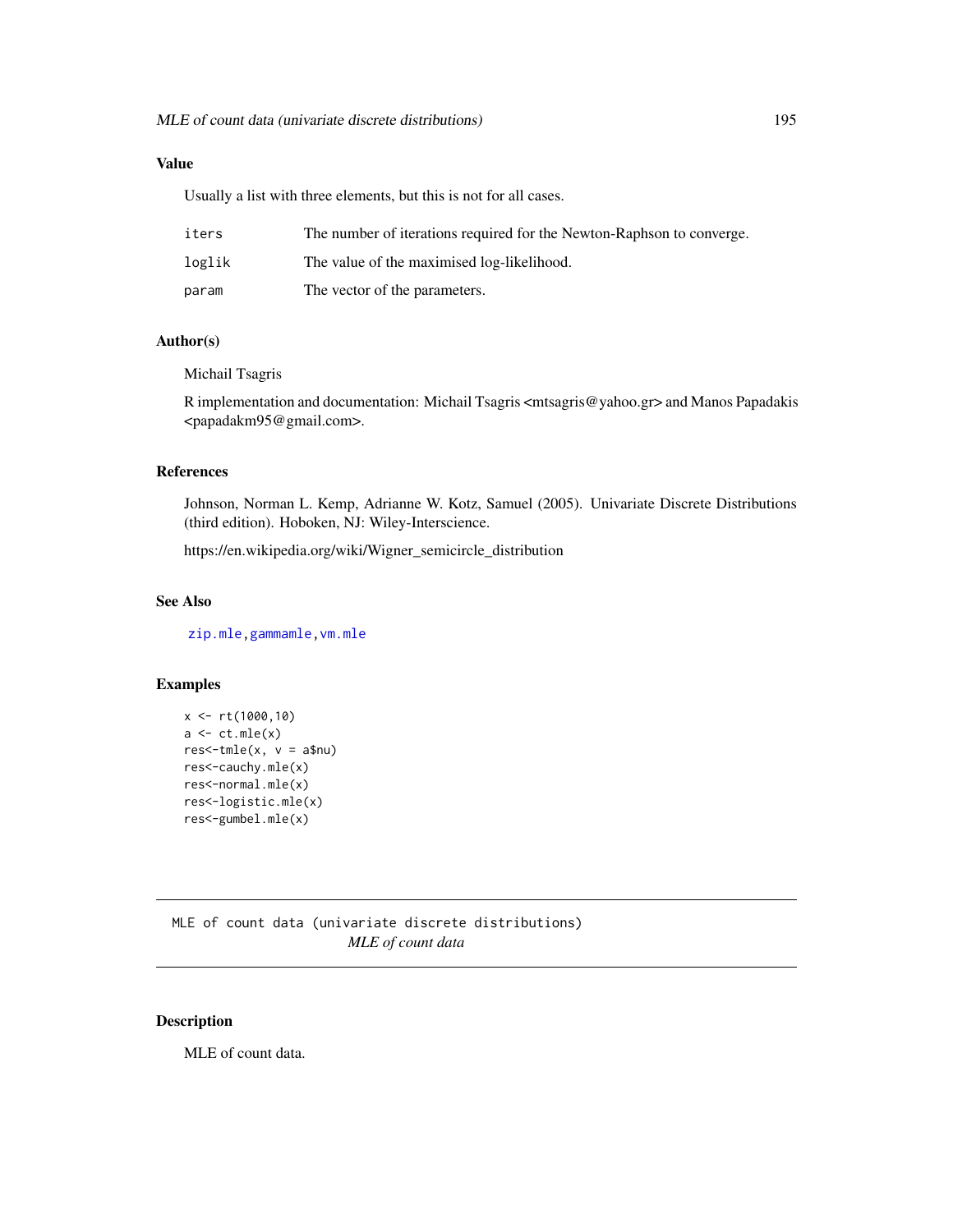## Usage

```
zip.mle(x, tol = 1e-09)ztp.mle(x, tol = 1e-09)negbin.mle(x, type = 1, tol = 1e-09)binom.mle(x, N = NULL, tol = 1e-07)
borel.mle(x)
geom.mle(x, type = 1)logseries.mle(x, tol = 1e-09)poisson.mle(x)
betageom.mle(x, tol = 1e-07)betabinom.mle(x, N, tol = 1e-07)
```
#### Arguments

| $\mathsf{x}$ | A vector with discrete valued data.                                                                                                                                                                                                                                                                                                                                                          |
|--------------|----------------------------------------------------------------------------------------------------------------------------------------------------------------------------------------------------------------------------------------------------------------------------------------------------------------------------------------------------------------------------------------------|
| type         | This argument is for the negative binomial and the geometric distribution. In the<br>negative binomial you can choose which way your prefer. Type 1 is for smal<br>sample sizes, whereas type 2 is for larger ones as is faster. For the geometric it<br>is related to its two forms. Type 1 refers to the case where the minimum is zero<br>and type 2 for the case of the minimum being 1. |
| N            | This is for the binomial distribution only, specifying the total number of suc-<br>cesses. If NULL, it is sestimated by the data. It can also be a vector of successes.                                                                                                                                                                                                                      |
| tol          | The tolerance level up to which the maximisation stops set to 1e-09 by default.                                                                                                                                                                                                                                                                                                              |

## Details

Instead of maximising the log-likelihood via a numerical optimiser we used a Newton-Raphson algorithm which is faster.

See wikipedia for the equation to be solved in the case of the zero inflated distribution. https://en.wikipedia.org/wiki/Zeroinflated\_model. In order to avoid negative values we have used link functions, log for the  $lambda$ and logit for the  $\pi$  as suggested by Lambert (1992). As for the zero truncated Poisson see https://en.wikipedia.org/wiki/Zerotruncated\_Poisson\_distribution.

zip.mle is for the zero inflated Poisson, whereas ztp.mle is for the zero truncated Poisson distribution.

## Value

The following list is not inclusive of all cases. Different functions have different names. In general a list including:

| mess   | This is for the negbin.mle only. If there is no reason to use the negative binomial<br>distribution a message will appear, otherwise this is NULL.                       |
|--------|--------------------------------------------------------------------------------------------------------------------------------------------------------------------------|
| iters  | The number of iterations required for the Newton-Raphson to converge.                                                                                                    |
| loglik | The value of the maximised log-likelihood.                                                                                                                               |
| prob   | The probability parameter of the distribution. In some distributions this argu-<br>ment might have a different name. For example, param in the zero inflated<br>Poisson. |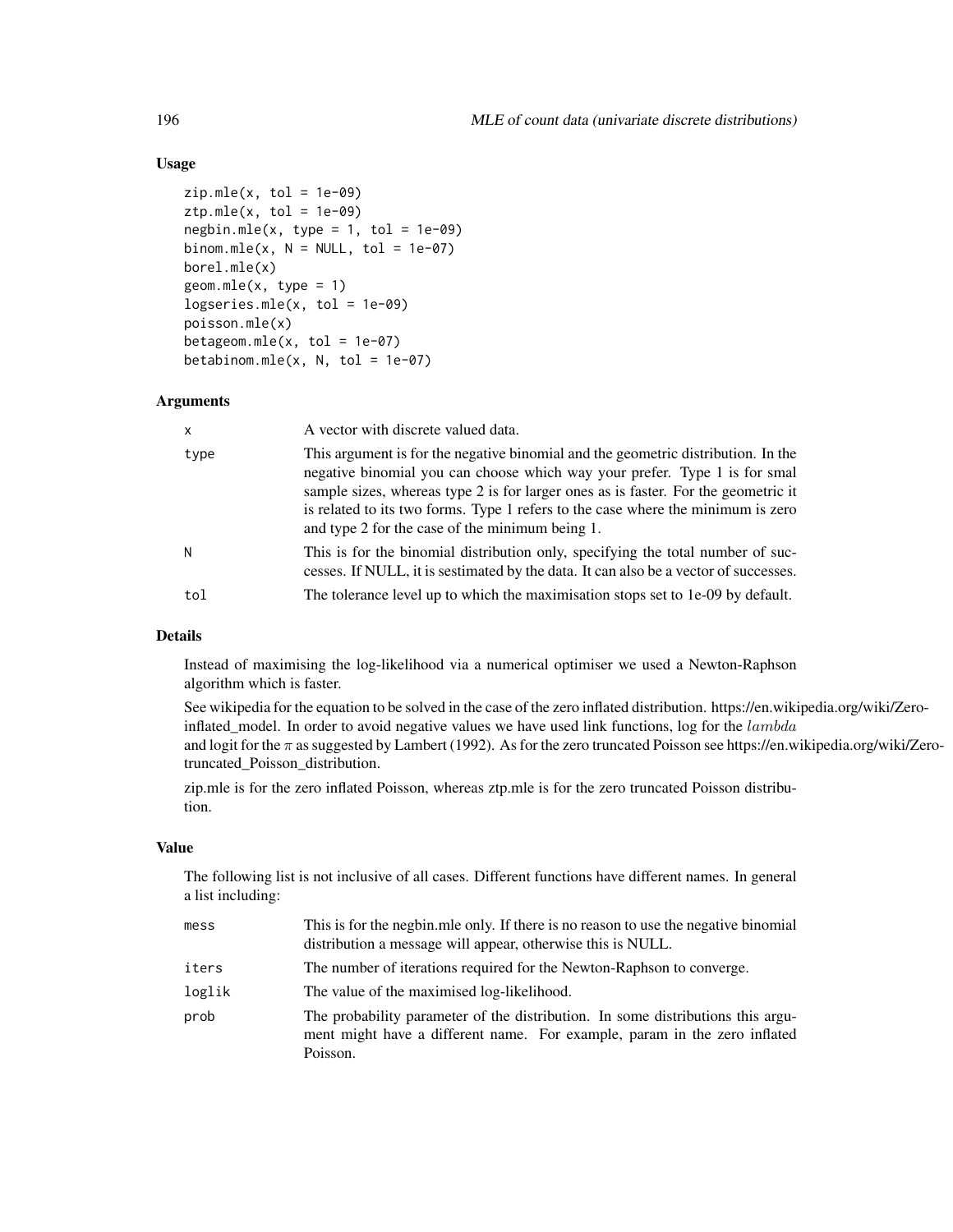#### Author(s)

Michail Tsagris

R implementation and documentation: Michail Tsagris <mtsagris@yahoo.gr> and Manos Papadakis <papadakm95@gmail.com>.

#### References

Lambert Diane (1992). Zero-Inflated Poisson Regression, with an Application to Defects in Manufacturing. Technometrics. 34 (1): 1-14

Johnson Norman L., Kotz Samuel and Kemp Adrienne W. (1992). Univariate Discrete Distributions (2nd ed.). Wiley

## See Also

[poisson\\_only,](#page-174-0)[colrange](#page-40-0)

## Examples

```
x <- rpois(100, 2)
res<-zip.mle(x)
res<-poisson.mle(x)
## small difference in the two log-likelihoods as expected.
x <- rpois(100, 10)
x[x == 0 ] < -1res<-ztp.mle(x)
res<-poisson.mle(x)
## significant difference in the two log-likelihoods.
x <- rnbinom(100, 10, 0.6)
res<-poisson.mle(x)
res<-negbin.mle(x)
```
MLE of distributions defined in the (0, 1) interval *MLE of distributions defined in the (0, 1) interval*

## <span id="page-196-0"></span>Description

MLE of distributions defined in the (0, 1) interval.

#### Usage

```
beta.mle(x, tol = 1e-09)ibeta.mle(x, tol = 1e-09)logitnorm.mle(x)
hsecant@1.mle(x, tol = 1e-@9)
```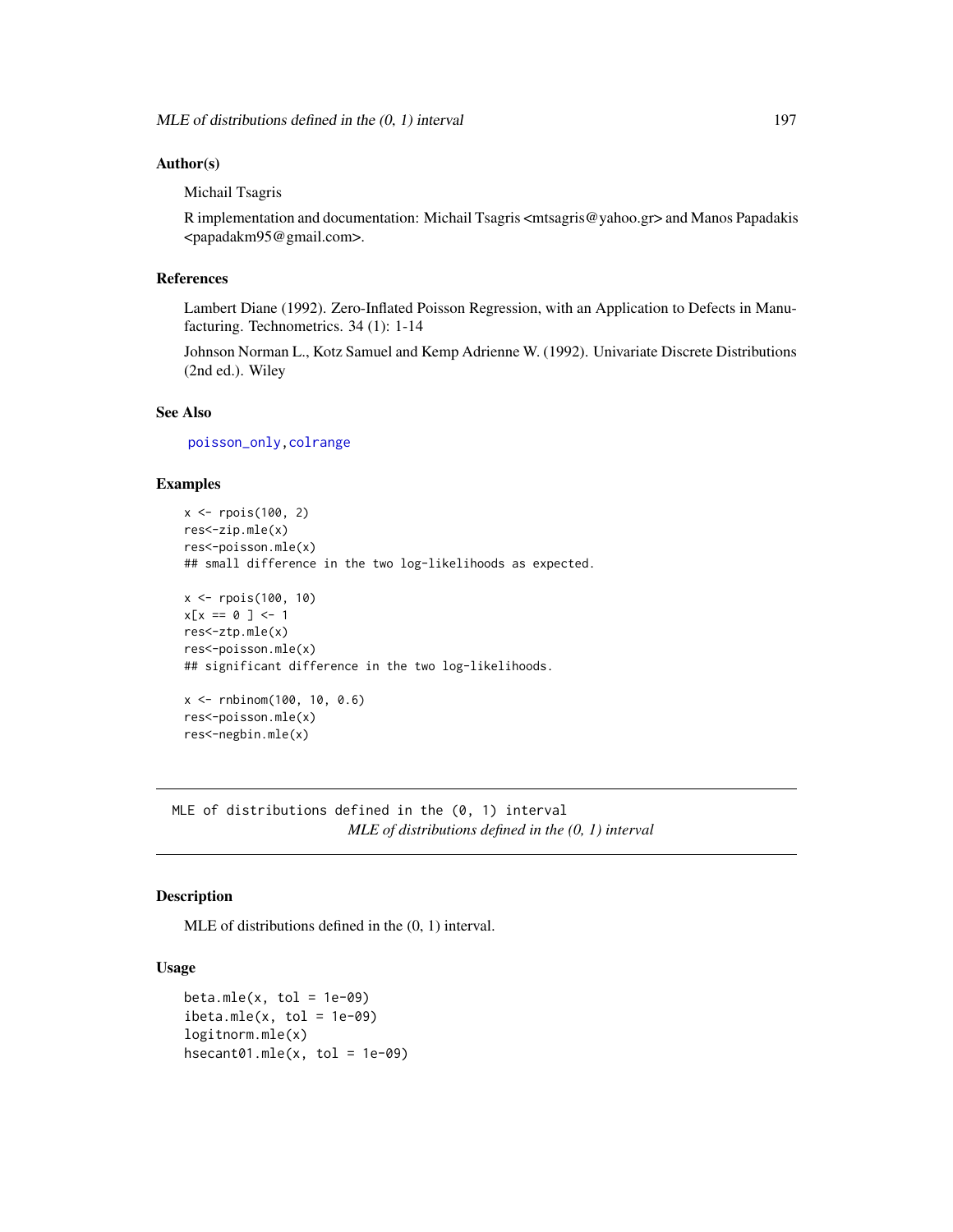#### Arguments

| $\mathsf{X}$ | A numerical vector with proportions, i.e. numbers in $(0, 1)$ (zeros and ones are |
|--------------|-----------------------------------------------------------------------------------|
|              | not allowed).                                                                     |
| tol          | The tolerance level up to which the maximisation stops.                           |

# Details

Maximum likelihood estimation of the parameters of the beta distribution is performed via Newton-Raphson. The distributions and hence the functions does not accept zeros. "logitnorm.mle" fits the logistic normal, hence no nwewton-Raphson is required and the "hypersecant01.mle" uses the golden ratio search as is it faster than the Newton-Raphson (less calculations)

## Value

A list including:

| iters  | The number of iterations required by the Newton-Raphson.                    |
|--------|-----------------------------------------------------------------------------|
| loglik | The value of the log-likelihood.                                            |
| param  | The estimated parameters. In the case of "hypersecant01.mle" this is called |
|        | "theta" as there is only one parameter.                                     |

## Author(s)

Michail Tsagris

R implementation and documentation: Michail Tsagris <mtsagris@yahoo.gr> and Manos Papadakis <papadakm95@gmail.com>

#### See Also

## [diri.nr2,](#page-96-0)

```
x <- rbeta(1000, 1, 4)
system.time( for(i in 1:1000) beta.mle(x) )
res<-beta.mle(x)
res<-ibeta.mle(x)
x <- runif(1000)
res<-hsecant01.mle(x)
res<-logitnorm.mle(x)
res<-ibeta.mle(x)
x <- rbeta(1000, 2, 5)
x[sample(1:1000, 50)] <- 0
res<-ibeta.mle(x)
```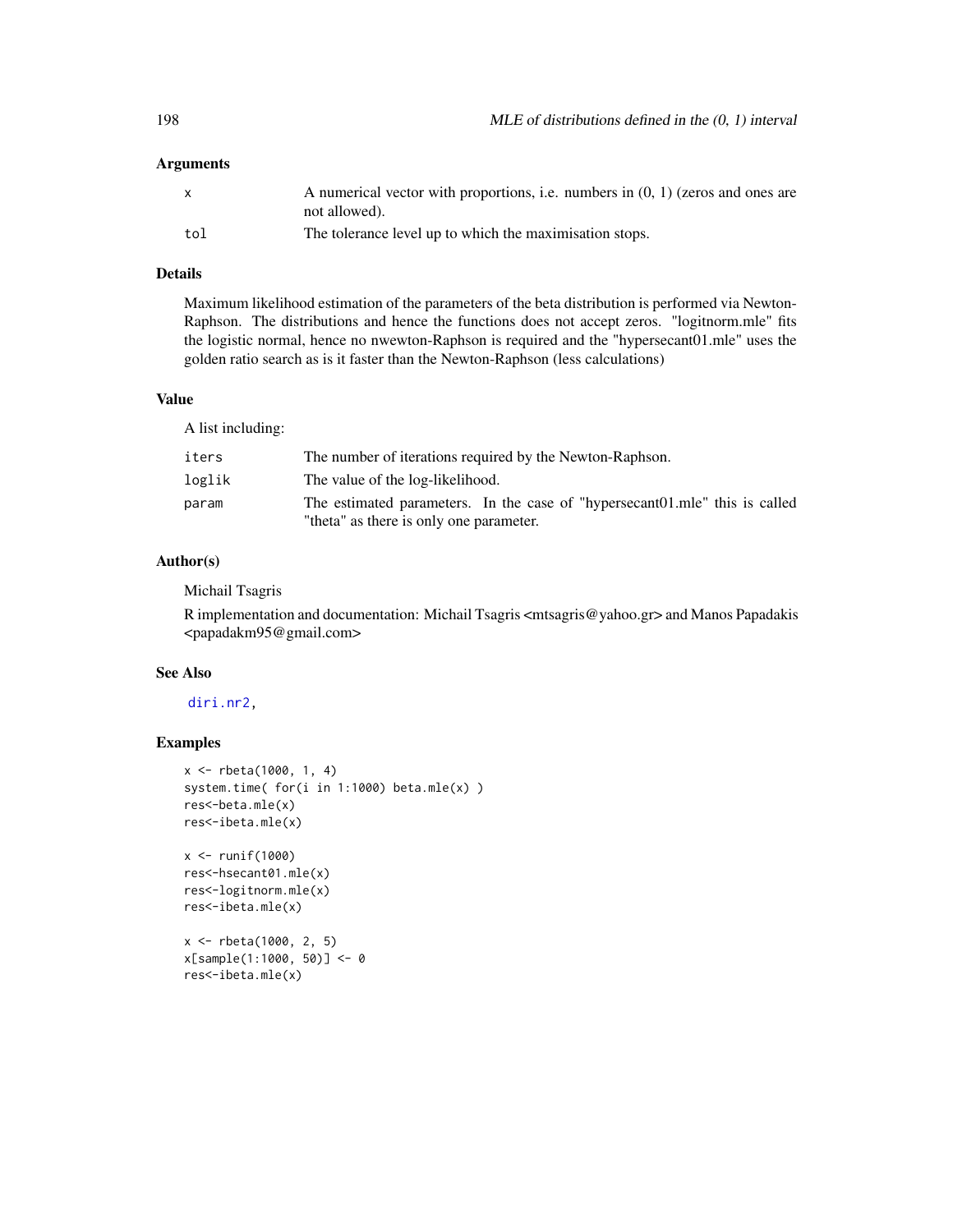MLE of some circular distributions *MLE of some circular distributions*

#### <span id="page-198-0"></span>Description

MLE of some circular distributions.

## Usage

```
vm.mle(x, tol = 1e-09)spml.mle(x, tol = 1e-09, maxiters = 100)
wrapcauchy.mle(x, tol = 1e-09)
```
## Arguments

| X.       | A numerical vector with the circular data. They must be expressed in radians.  |
|----------|--------------------------------------------------------------------------------|
|          | For the "spml.mle" this can also be a matrix with two columns, the cosinus and |
|          | the sinus of the circular data.                                                |
| tol      | The tolerance level to stop the iterative process of finding the MLEs.         |
| maxiters | The maximum number of iterations to implement.                                 |

#### Details

The parameters of the von Mises, the bivariate angular Gaussian and wrapped Cauchy distributions are estimated. For the Wrapped Cauchy, the iterative procedure described by Kent and Tyler (1988) is used. As for the von Mises distribution, we use a Newton-Raphson to estimate the concentration parameter. The angular Gaussian is described, in the regression setting in Presnell et al. (1998).

## Value

A list including:

| iters  | The iterations required until convergence. This is returned in the wrapped Cauchy<br>distribution only.                                                                                                          |
|--------|------------------------------------------------------------------------------------------------------------------------------------------------------------------------------------------------------------------|
| loglik | The value of the maximised log-likelihood.                                                                                                                                                                       |
| param  | A vector consisting of the estimates of the two parameters, the mean direction<br>for both distributions and the concentration parameter kappa and the rho for the<br>von Mises and wrapped Cauchy respectively. |
| gamma  | The norm of the mean vector of the angualr Gaussian distribution.                                                                                                                                                |
| mu     | The mean vector of the angular Gaussian distribution.                                                                                                                                                            |

## Author(s)

Michail Tsagris and Stefanos Fafalios

R implementation and documentation: Michail Tsagris <mtsagris@yahoo.gr> and Stefanos Fafalios <stefanosfafalios@gmail.com>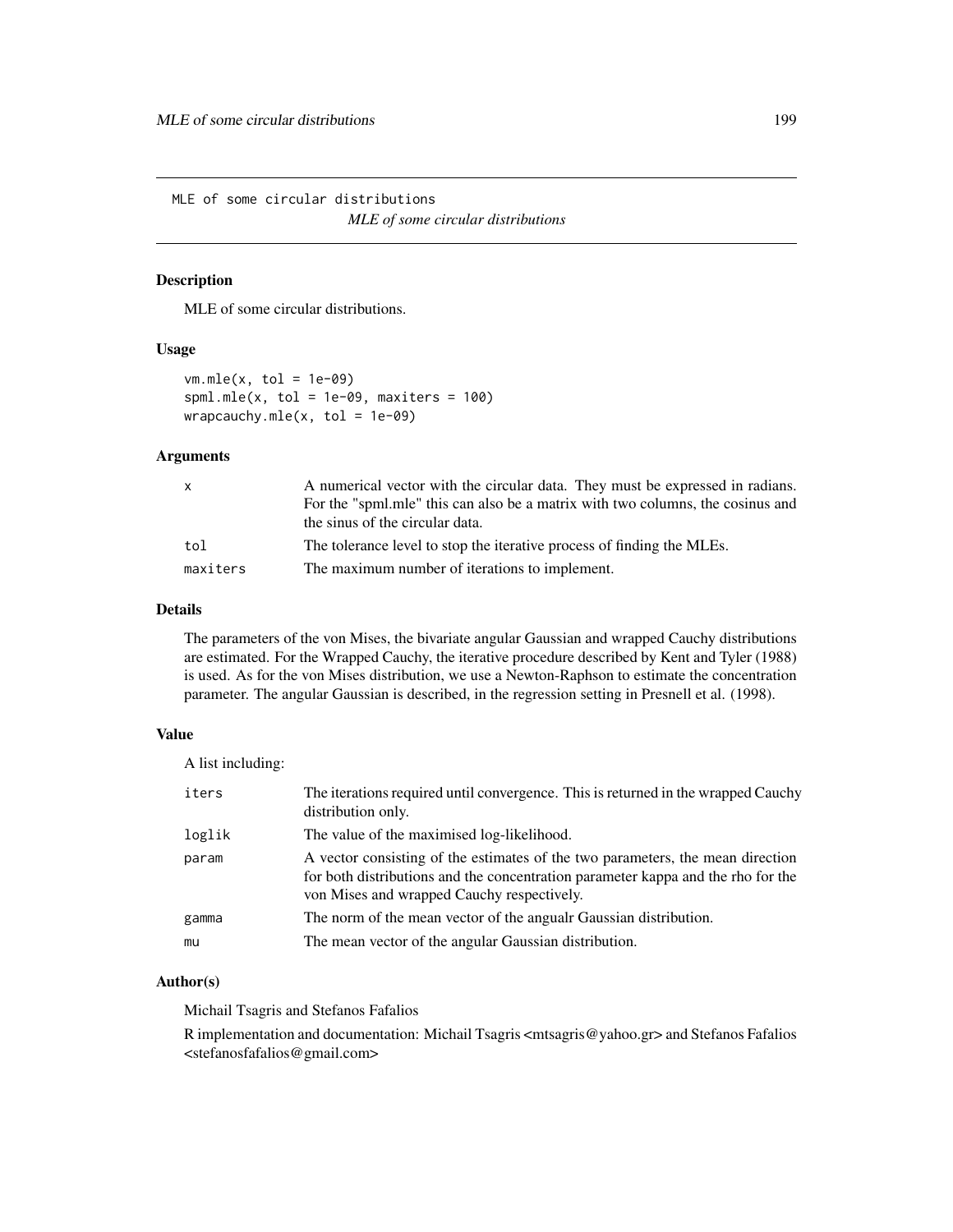#### References

Mardia K. V. and Jupp P. E. (2000). Directional statistics. Chicester: John Wiley \& Sons.

Sra S. (2012). A short note on parameter approximation for von Mises-Fisher distributions: and a fast implementation of  $Is(x)$ . Computational Statistics, 27(1): 177-190.

Presnell Brett, Morrison Scott P. and Littell Ramon C. (1998). Projected multivariate linear models for directional data. Journal of the American Statistical Association, 93(443): 1068-1077.

Kent J. and Tyler D. (1988). Maximum likelihood estimation for the wrapped Cauchy distribution. Journal of Applied Statistics, 15(2): 247–254.

## See Also

[vmf.mle](#page-189-0)[,rvonmises](#page-237-0)[,rvmf](#page-253-0)

# Examples

```
y <- rcauchy(100, 3, 1)
x \leftarrow yres<-vm.mle(x)
res<-spml.mle(x)
res<-wrapcauchy.mle(x)
x < - NULL
```
MLE of the inverted Dirichlet distribution *MLE of the inverted Dirichlet distribution*

#### Description

MLE of the inverted Dirichlet distribution.

#### Usage

 $invdir.mle(x, tol = 1e-09)$ 

## Arguments

| $\mathsf{x}$ | A matrix with strictly positive data (no zeros are allowed). |
|--------------|--------------------------------------------------------------|
| tol          | The tolerance level up to which the maximisation stops.      |

## Details

Maximum likelihood estimation of the parameters of the inverted is performed via Newton-Raphson. We took the initial values suggested by Bdiri T. and Bouguila N. (2012) and modified them a bit.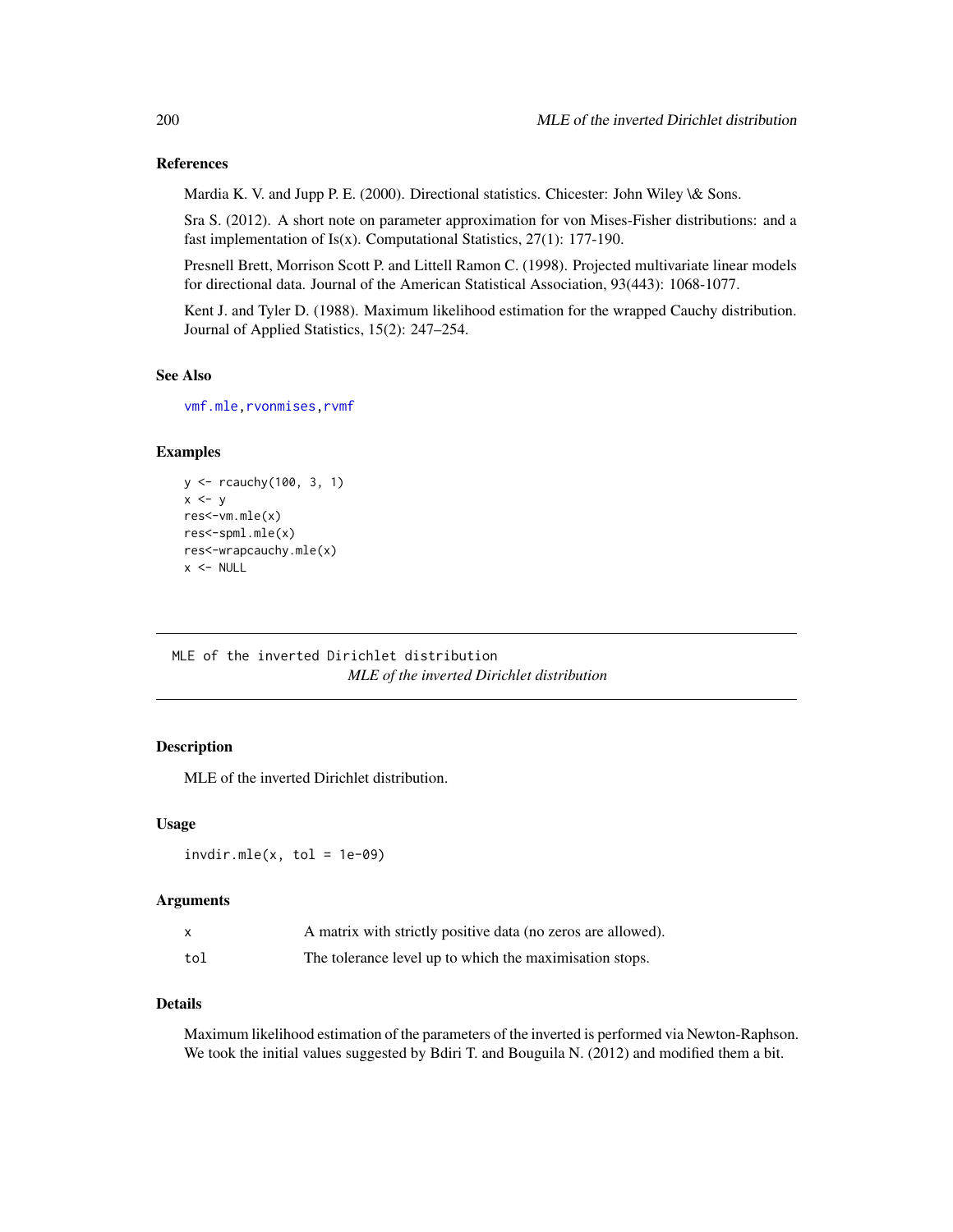# Value

A list including:

| iters  | The number of iterations required by the Newton Raphson. |
|--------|----------------------------------------------------------|
| loglik | The value of the log-likelihood.                         |
| param  | The estimated parameters.                                |

# Author(s)

Michail Tsagris

R implementation and documentation: Michail Tsagris <mtsagris@yahoo.gr> and Manos Papadakis <papadakm95@gmail.com>

# References

Bdiri T. and Bouguila N. (2012). Positive vectors clustering using inverted Dirichlet finite mixture models. Expert Systems with Applications, 39(2): 1869-1882.

## See Also

[diri.nr2](#page-96-0)[,multinom.mle](#page-188-0)

## Examples

```
x \leftarrow as.matrix(iris[, 1:4])system.time( for(i in 1:100) invdir.mle(x) )
res<-invdir.mle(x)
```
MLE of the multivariate (log-) normal distribution *MLE of the multivariate (log-) normal distribution*

#### <span id="page-200-0"></span>Description

MLE of the multivariate (log-) normal distribution.

#### Usage

```
mvnorm.mle(x)
mvlnorm.mle(x)
```
#### Arguments

x A matrix with numerical data.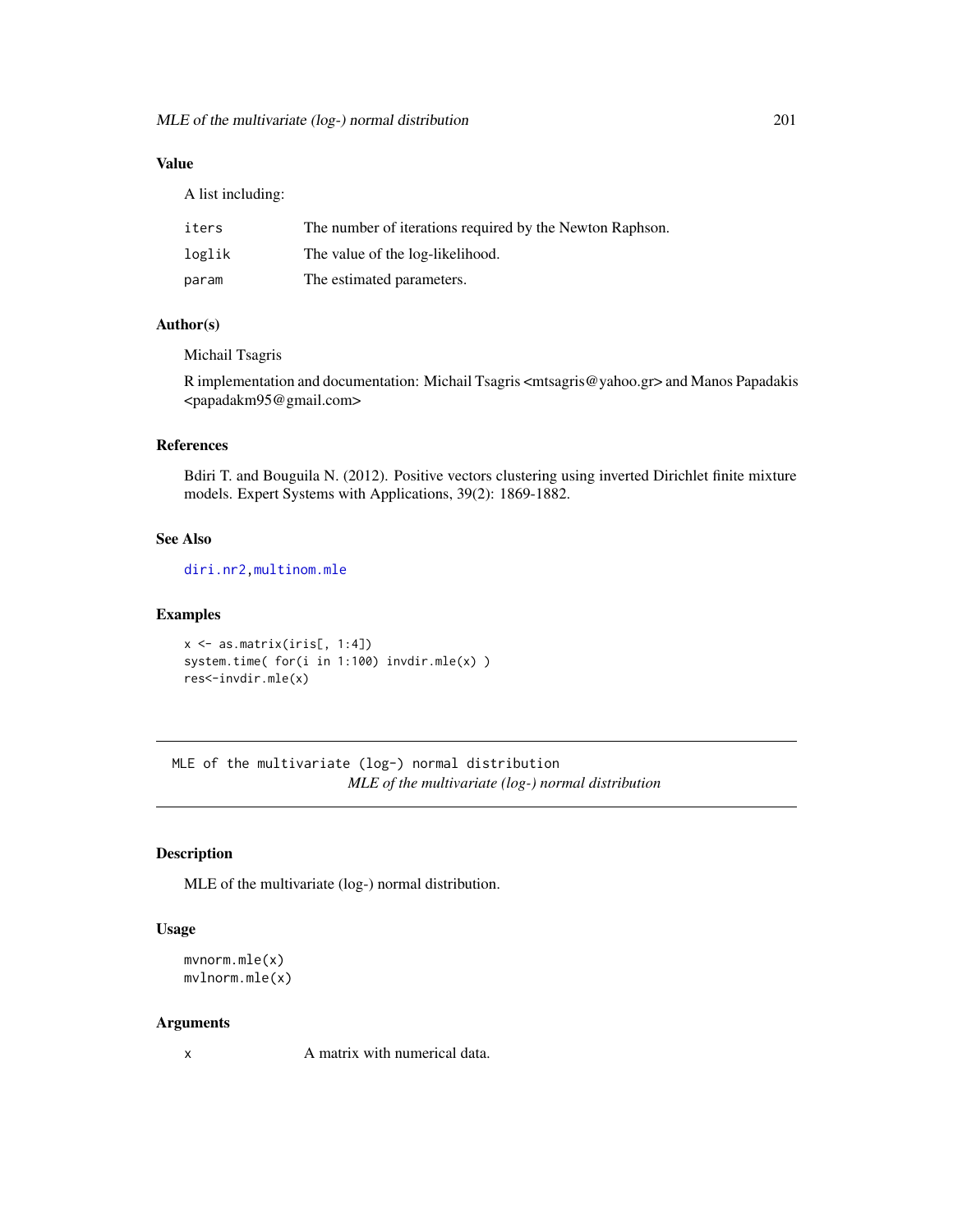# Details

The mean vector, covariance matrix and the value of the log-likelihood of the multivariate normal or log-normal distribution is calculated. For the log-normal distribution we also provide the expected value and the covariance matrix.

## Value

A list including:

| loglik | The log-likelihood multivariate distribution.                               |
|--------|-----------------------------------------------------------------------------|
| mu     | The mean vector.                                                            |
| sigma  | The covariance matrix.                                                      |
| m      | The expected mean vector of the multivariate log-normal distribution.       |
| S      | The expected covariance matrix of the multivariate log-normal distribution. |

# Author(s)

Michail Tsagris

R implementation and documentation: Michail Tsagris <mtsagris@yahoo.gr> and Manos Papadakis <papadakm95@gmail.com>.

## References

Kotz, S., Balakrishnan, N., & Johnson, N. L. (2004). Continuous multivariate distributions, Volume 1: Models and applications (Vol. 1). John wiley & sons.

http://isi.cbs.nl/iamamember/CD2/pdf/329.PDF

https://en.wikipedia.org/wiki/Log-normal\_distribution#Multivariate\_log-normal

## See Also

[multinom.mle,](#page-188-0)[dmvnorm](#page-71-0)[,gaussian.nb](#page-213-0)

```
x \le - matrnorm(100, 4)
res<-mvnorm.mle(x)
x < - NULL
```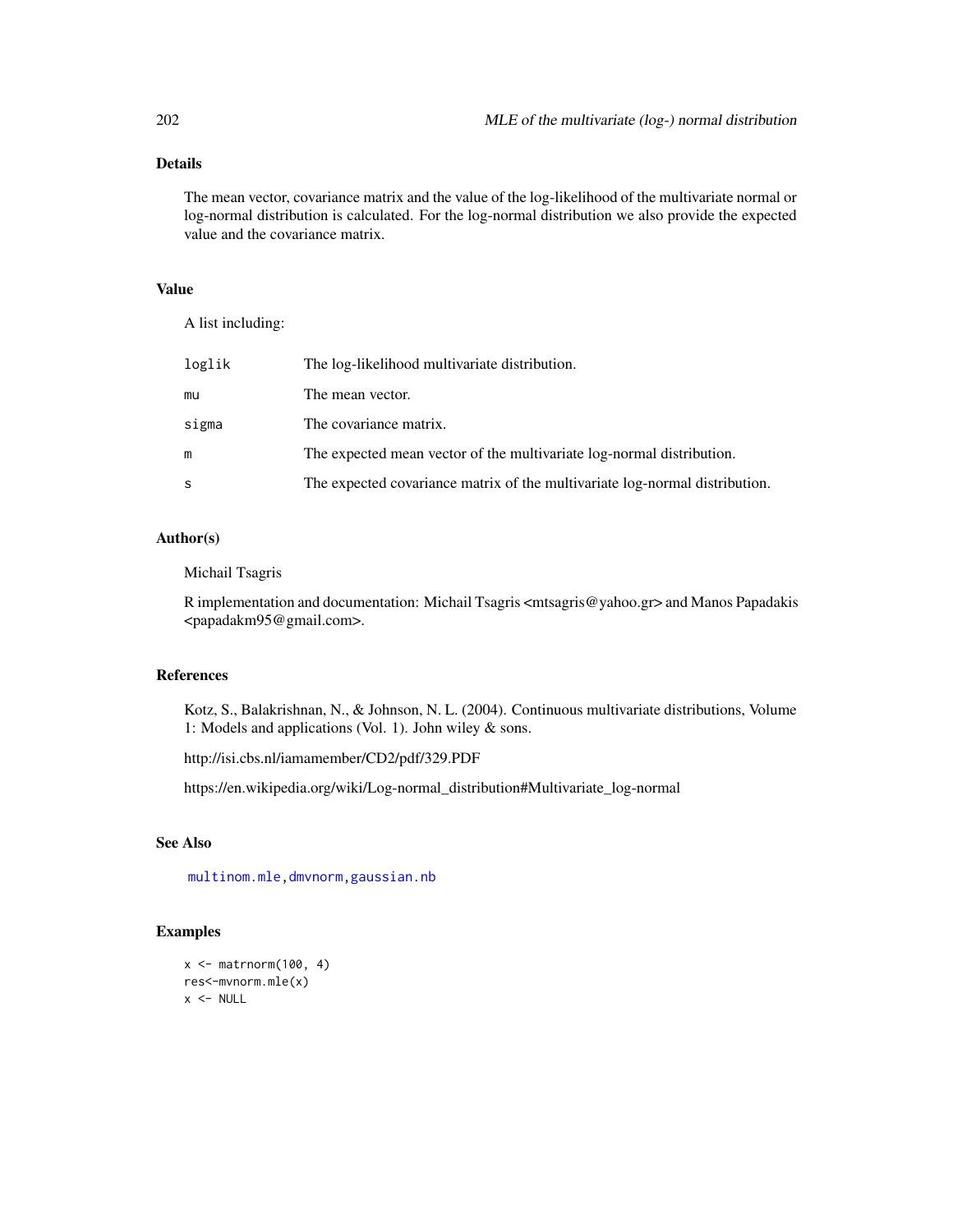MLE of the multivariate t distribution *MLE of the multivariate t distribution*

## Description

MLE of the multivariate t distribution.

## Usage

 $mvt.mle(x, v = 5, tol = 1e-07)$ 

#### Arguments

|     | A matrix with numerical data.                                         |
|-----|-----------------------------------------------------------------------|
|     | The degrees of freedom. Must be a positive number, greater than zero. |
| tol | The tolerance value to terminate the EM algorithm.                    |

## Details

The location vector, scatter matrix and the value of the log-likelihood is calculated.

## Value

A list including:

| iters    | The number of iterations required for the EM algorihm to converge. |
|----------|--------------------------------------------------------------------|
| loglik   | The value of the maximised log-likelihood.                         |
| location | The location vector.                                               |
| scatter  | The scatter matrix.                                                |

## Author(s)

Michail Tsagris

R implementation and documentation: Michail Tsagris <mtsagris@yahoo.gr>.

# References

Nadarajah S. and Kotz S. (2008). Estimation methods for the multivariate t distribution. Acta Applicandae Mathematicae, 102(1):99-118.

## See Also

[mvnorm.mle,](#page-200-0)[dmvnorm](#page-71-0)[,gaussian.nb](#page-213-0)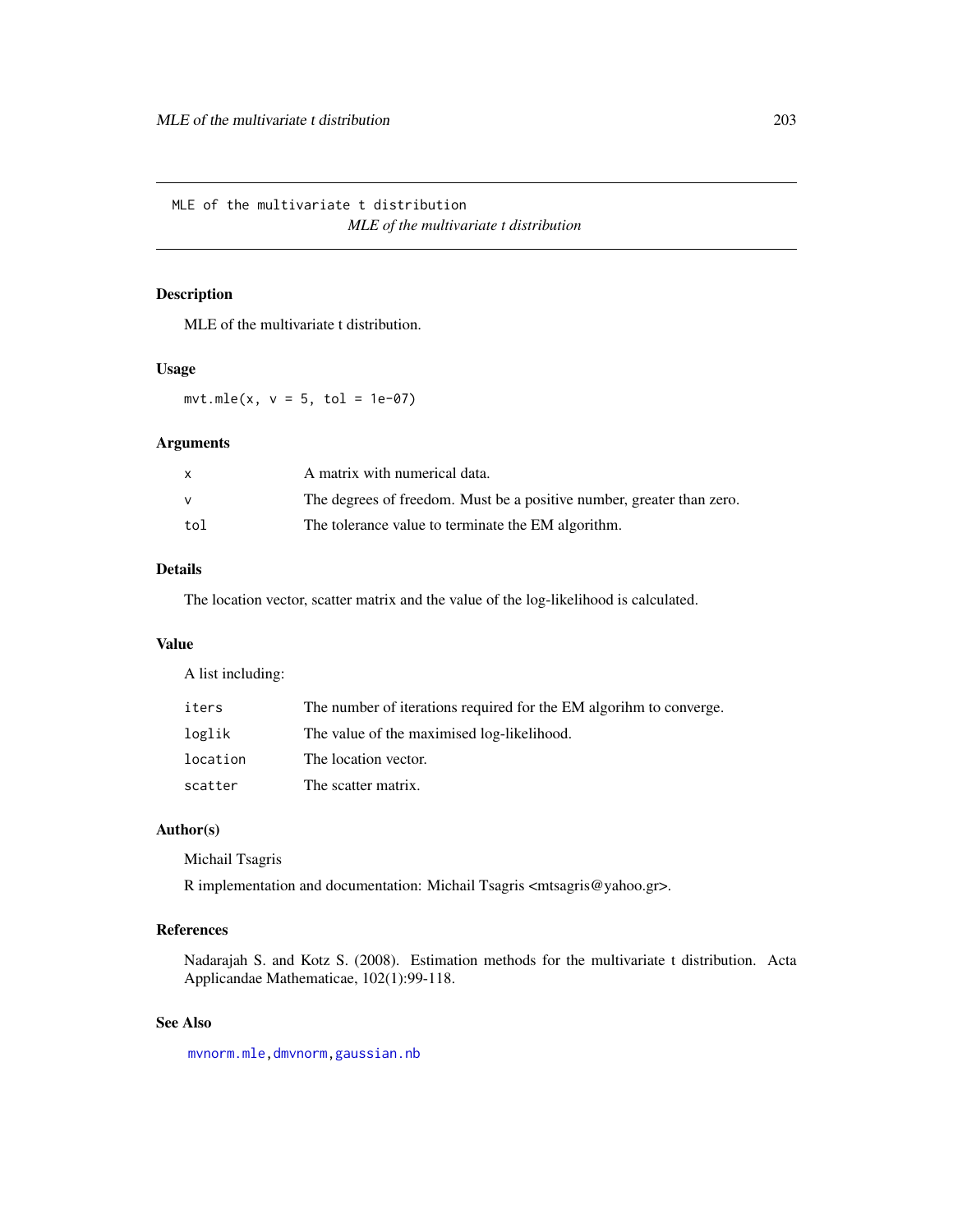#### Examples

```
x \le - matrnorm(100, 4)
res<-mvnorm.mle(x)
res<-\text{mvt.mle}(x, v = 5)res<-\text{mvt.mle}(x, v = 100)
```
MLE of the ordinal model without covariates *MLE of the ordinal model without covariates*

## Description

MLE of the ordinal model without covariates.

## Usage

ordinal.mle(y, link = "logit")

#### Arguments

|      | A numerical vector with values 1, 2, 3,, not zeros, or an ordered factor.   |
|------|-----------------------------------------------------------------------------|
| link | This can either be "logit" or "probit". It is the link function to be used. |

## Details

Maximum likelihood of the ordinal model (proportional odds) is implemented. See for example the "polr" command in R or the examples.

# Value

A list including: loglik The log-likelihood of the model. a The intercepts (threshold coefficients) of the model.

#### Author(s)

Manos Papadakis

R implementation and documentation: Manos Papadakis <papadakm95@gmail.com>.

#### References

Agresti, A. (2002) Categorical Data. Second edition. Wiley.

# See Also

[beta.mle](#page-196-0)[,diri.nr2](#page-96-0)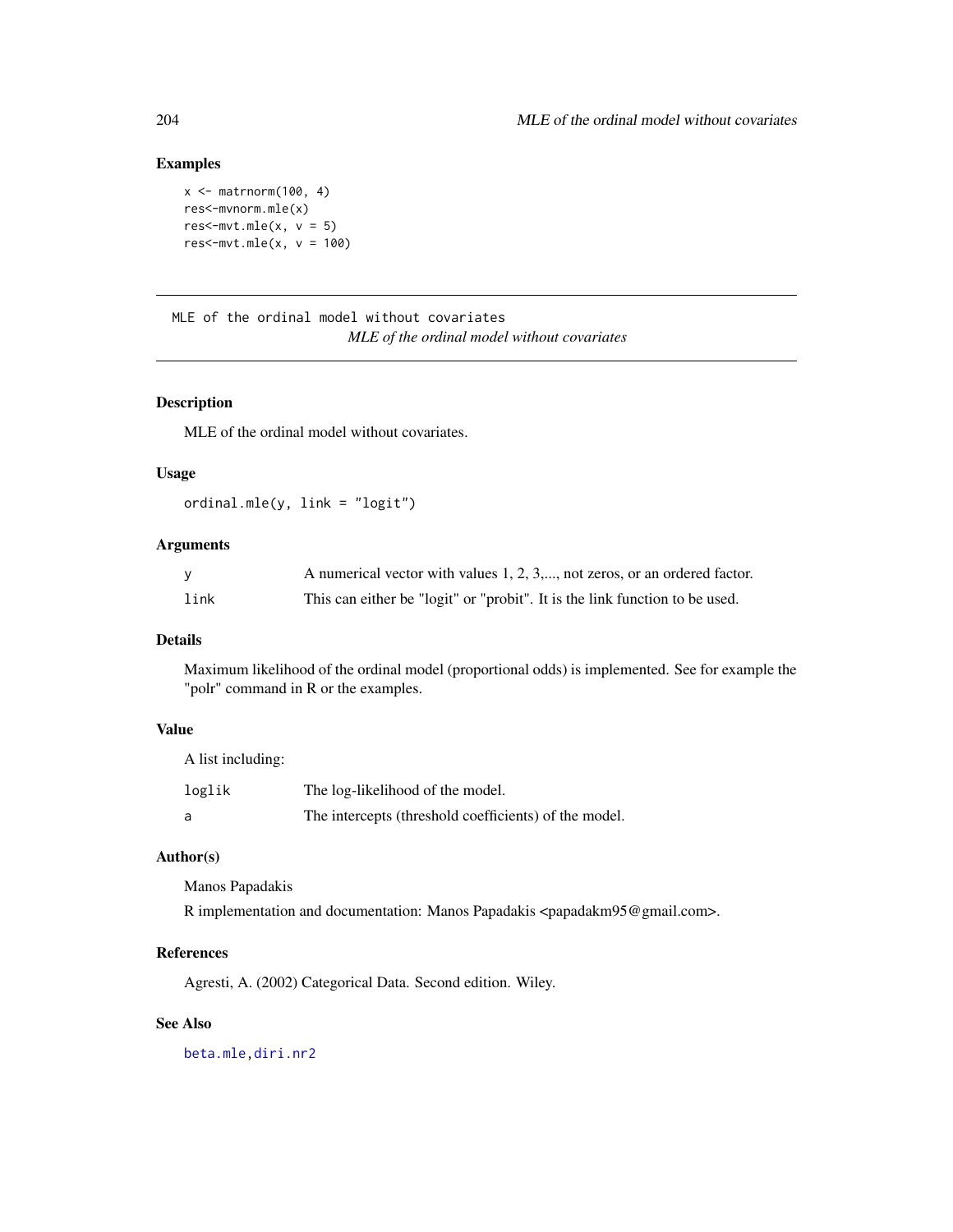## MLE of the tobit model 205

## Examples

```
y \leftarrow factor( rbinom(100,3,0.5), ordered = TRUE )
res<-ordinal.mle(y)
res<-ordinal.mle(y, link = "probit")
```
MLE of the tobit model

*MLE of the tobit model*

## Description

MLE of the tobit model.

## Usage

 $\text{tobit.mle}(y, \text{tol} = 1e-09)$ 

#### **Arguments**

|     | A vector with positive valued data and zero values. If there are no zero values, a<br>simple normal model is fitted in the end. |
|-----|---------------------------------------------------------------------------------------------------------------------------------|
|     |                                                                                                                                 |
| tol | The tolerance level up to which the maximisation stops; set to 1e-09 by default.                                                |

#### Details

The tobin model is useful for (univariate) positive data with left censoring at zero. There is the assumption of a latent variable. Tthe values of that variable which are positive concide with the observed values. If some values are negative, they are left censored and the observed values are zero. Instead of maximising the log-likelihood via a numerical optimiser we have used a Newton-Raphson algorithm which is faster.

## Value

A list with three elements including

| iters  | The number of iterations required for the Newton-Raphson to converge. |
|--------|-----------------------------------------------------------------------|
| loglik | The value of the maximised log-likelihood.                            |
| param  | The vector of the parameters.                                         |

## Author(s)

Michail Tsagris

R implementation and documentation: Michail Tsagris <mtsagris@yahoo.gr> and Manos Papadakis <papadakm95@gmail.com>.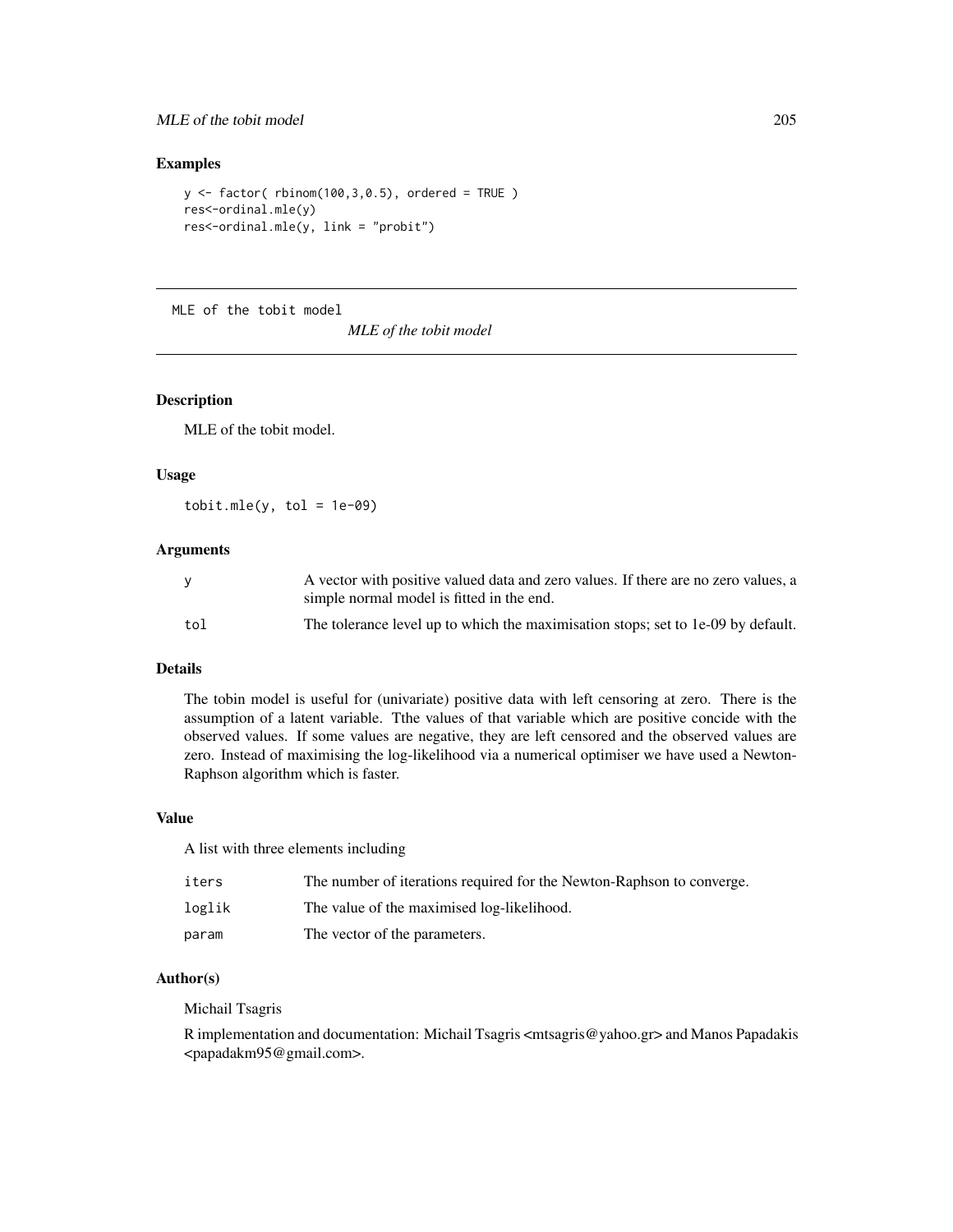# References

Tobin James (1958). Estimation of relationships for limited dependent variables. Econometrica. 26(1):24–36.

https://en.wikipedia.org/wiki/Tobit\_model

## See Also

[gammamle,](#page-191-0) [normal.mle](#page-193-0)

## Examples

```
x < - rnorm(300, 3, 5)
x[x < 0] <- 0 ## left censoring. Values below zero become zero
system.time( for (i in 1:100) tobit.mle(x) )
```
Moment and maximum likelihood estimation of variance components *Moment and maximum likelihood estimation of variance components*

## Description

Moment and maximum likelihood estimation of variance components.

## Usage

```
rint.\text{mle}(x, \text{ ina}, \text{ranef = FALSE}, \text{tol = 1e-09}, \text{maxiters = 100})varcomps.mom(x, ina)
varcomps.mle(x, ina, tol = 1e-09)
```
# Arguments

| $\mathsf{x}$ | A numerical vector with the data.                                                                                                                                                                     |
|--------------|-------------------------------------------------------------------------------------------------------------------------------------------------------------------------------------------------------|
| ranef        | Should the random effects be returned as well? The default value is FALSE.                                                                                                                            |
| ina          | A numerical vector with 1s, 2s, 3s and so one indicating the two groups. Be care-<br>ful, the function is desinged to accept numbers greater than zero. Alternatively<br>it can be a factor variable. |
| tol          | The tolerance level to terminate the golden ratio search, the default value is<br>$10^{(-9)}$ .                                                                                                       |
| maxiters     | The maximum number of iterations Newton-Raphson will implement.                                                                                                                                       |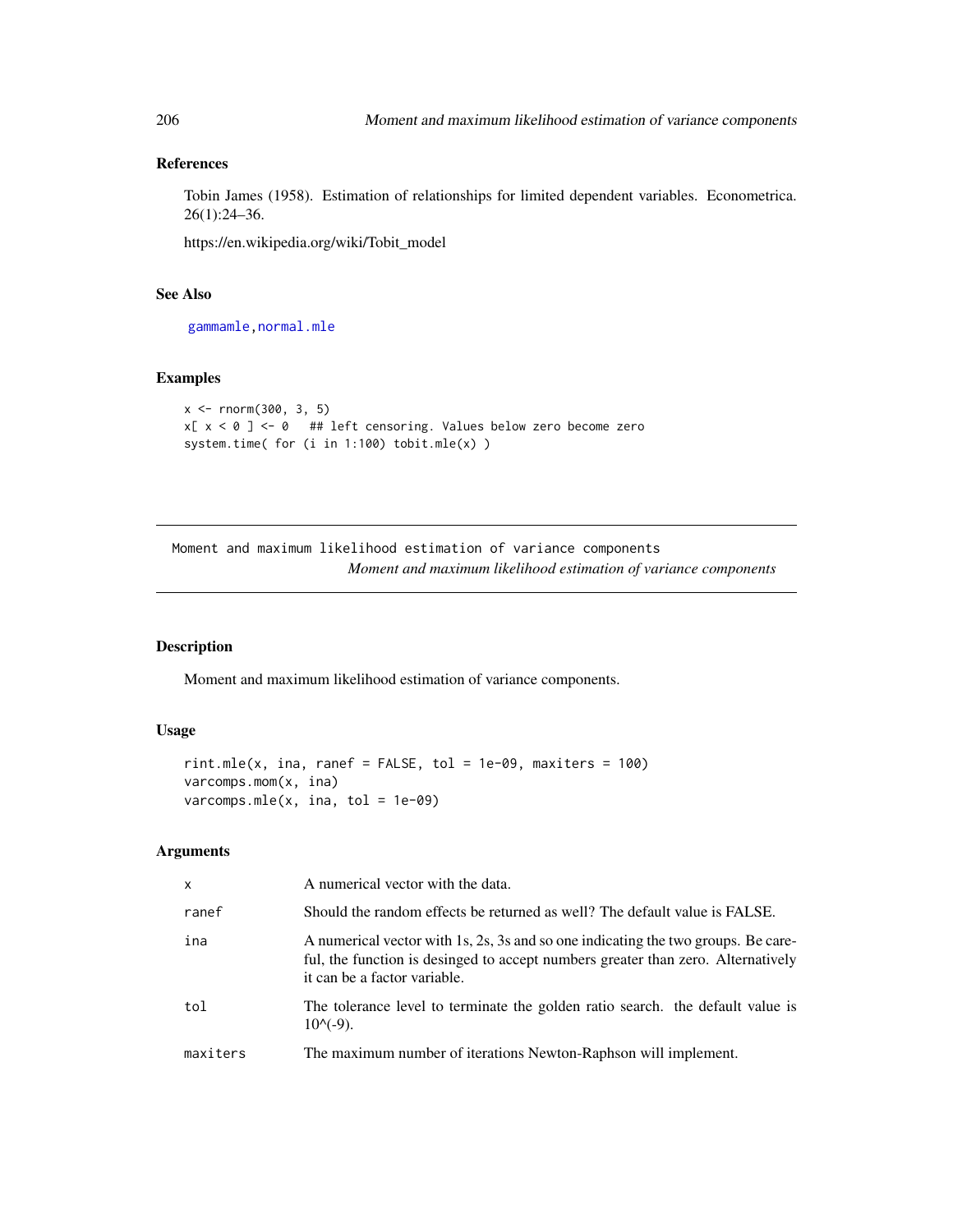#### Details

Note that the "varcomps.mle" and "varcomp.mom" work for **balanced designs only**, i.e. for each subject the same number of measurements have been taken. The "rint.mle" works for both the balanced and unbalanced designs.

The variance components, the variance of the between measurements and the variance of the within are estimated using moment estimators. The "colvarcomsp.mom" is the moment analogue of a random effects model which uses likelihood estimation ("colvarcomps.mle"). It is much faster, but can give negative variance of the random effects, in which case it becomes zero.

The maximum likelihood version is a bit slower (try youselves to see the difference), but statistically speaking is to be preferred when small samples are available. The reason why it is only a little bit slower and not a lot slower as one would imagine is because we are using a closed formula to calculate the two variance components (Demidenko, 2013, pg. 67-69). Yes, there are closed formulas for linear mixed models.

#### Value

For the "varcomps.mom": A vector with 5 elemets, The MSE, the estimate of the between variance, the variance components ratio and a 95% confidence for the ratio.

For the "varcomps.mle": a list with a single component called "info". That is a matrix with 3 columns, The MSE, the estimate of the between variance and the log-likelihood value. If  $\text{rand} =$ TRUE a list including "info" and an extra component called "ranef" containing the random effects. It is a matrix with the same number of columns as the data. Each column contains the randome effects of each variable.

#### Author(s)

Michail Tsagris and Manos Papadakis

R implementation and documentation: Michail Tsagris <mtsagris@yahoo.gr> and Manos Papadakis <papadakm95@gmail.com>.

#### **References**

D.C. Montgomery (2001). Design and analysis of experiments (5th Edition). New York: John Wiley \& Sons.

Charles S. Davis (2002). Statistical methods for the analysis of repeated measures. New York: Springer-Verlag.

Demidenko E. (2013). Mixed Models: Theory and Applications with R 2nd Edition). New Jersey: John Wiley \& Sons (Excellent book).

## See Also

[colvarcomps.mle](#page-146-0)[,rint.reg,rint.regbx](#page-235-0)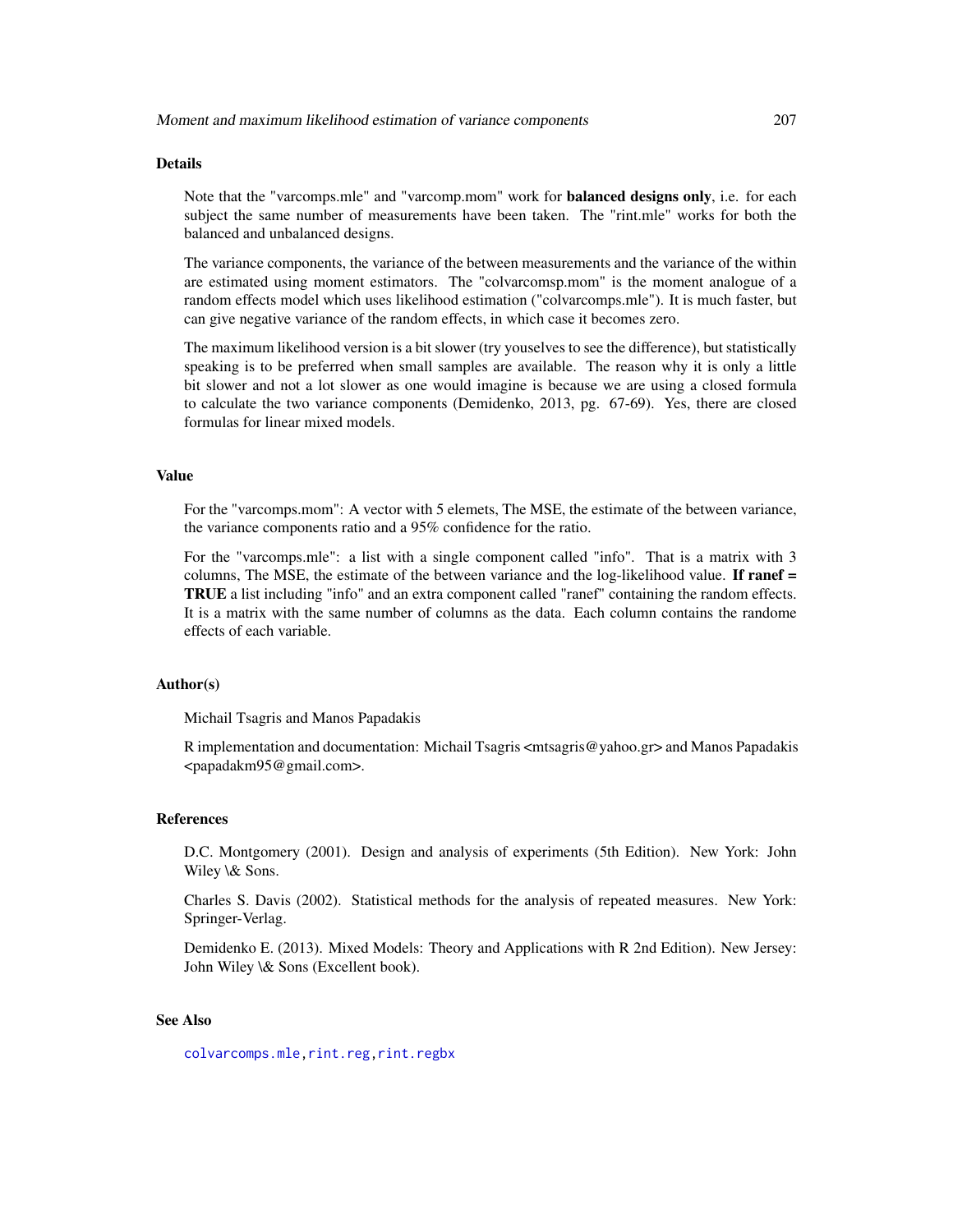# Examples

```
## example from Montgomery, pages 514-517
x <- c(98,97,99,96,91,90,93,92,96,95,97,95,95,96,99,98)
ina \leq rep(1:4, each = 4)
res<-varcomps.mom(x, ina)
res<-varcomps.mle(x, ina)
```
Multi-sample tests for vectors

*Multi-sample tests for vectors*

#### Description

Multi-sample tests for vectors.

#### Usage

```
ftest(x, ina, logged = FALSE)anoval(x, ina, logged = FALSE)kruskaltest(x, ina, logged = FALSE)
var2test(x, y, alternative = "unequal", logged = FALSE)
mcnemar(x, y, \text{logged} = \text{FALSE})ttest2(x, y, paired = FALSE, logged = FALSE)
cqtest(x, treat, block, logged = FALSE)
block.anova(x, treat, block, logged = FALSE)
twoway.anova(y, x1, x2, interact = FALSE, logged = FALSE)
```
## Arguments

| $\mathsf{x}$   | A numerical vector with the data.                                                                                                                                                                     |
|----------------|-------------------------------------------------------------------------------------------------------------------------------------------------------------------------------------------------------|
| У              | A numerical vector with the data.                                                                                                                                                                     |
| ina            | A numerical vector with 1s, 2s, 3s and so one indicating the two groups. Be care-<br>ful, the function is desinged to accept numbers greater than zero. Alternatively<br>it can be a factor variable. |
| paired         | This is for the two sample t-test only and is TRUE or FALSE specifying whether<br>the two samples are paired or not.                                                                                  |
| alternative    | This can either be "unequal", "greater" or "less".                                                                                                                                                    |
| treat          | In the case of the blocking ANOVA and Cochran's Q test, this argument plays<br>the role of the "ina" argument.                                                                                        |
| block          | This item (in the blocking ANOVA and Cochran's Q test) denotes the subjects<br>which are the same. Similarly to "ina" a numeric vector with 1s, 2s, 3s and so<br>on.                                  |
| x1             | The first factor in the two way ANOVA.                                                                                                                                                                |
| x <sub>2</sub> | The second factor in the two way ANOVA. The order is not important.                                                                                                                                   |
| interact       | Should interaction in the two way ANOVA be included? The default value is<br>FALSE (no interaction).                                                                                                  |
| logged         | Should the p-values be returned (FALSE) or their logarithm (TRUE)?                                                                                                                                    |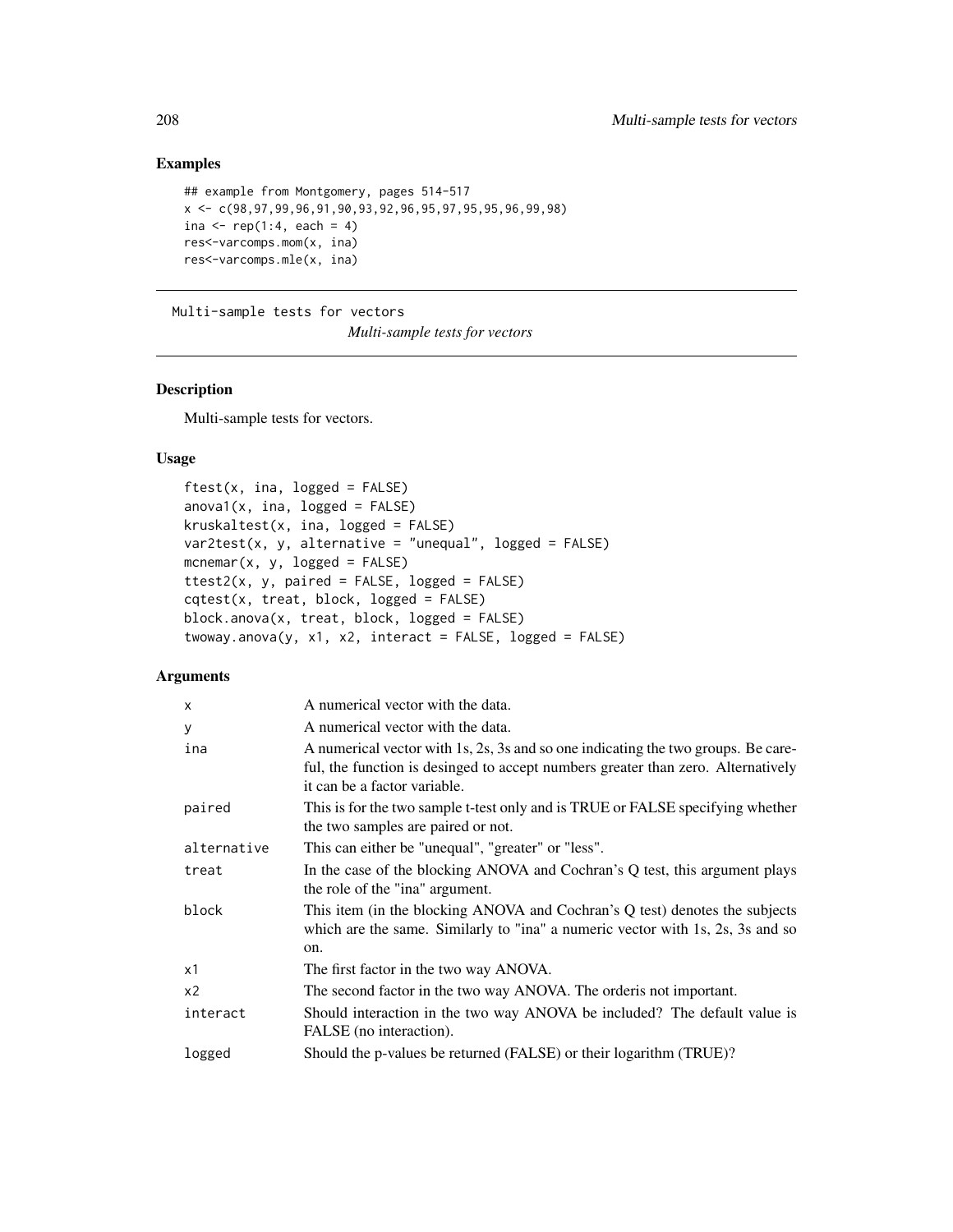#### Details

The Welch's F-test (without assuming equal variances) is performed with the "ftest" function. The "anova" function perform the classical (Fisher's) one-way analysis of variance (ANOVA) which assumes equal variance across the groups. The "kruskaltest" performs the Kruskal-Wallis non parametric alternative to analysis of variance test. The "var2tests" implement the classical F test for the equality of two sample variances. The "cqtest" performs the Cocrhan's Q test for the equality of more than two groups whose values are strictly binary (0 or 1). This is a generalisation of the Mc-Nemar's test in the multi-sample case. The "block.anova" is the ANOVA with blocking, randomised complete block design (RCBD). In this case, for every combination of the block and treatment values, there is only one observation. The mathematics are the same as in the case of "twoway.anova", but the assumptions different and the testing procedure also different. In addition, no interaction is present.

#### Value

A vector with the test statistic and the p-value of each test. For the case of t-test, an extra column with the degrees of freedom is given. For the two way ANOVA there can can be either 2 or three F test statistics and hence the same number of p-values.

#### Author(s)

Michail Tsagris

R implementation and documentation: Michail Tsagris <mtsagris@yahoo.gr> and Manos Papadakis <papadakm95@gmail.com>.

#### References

B.L. Welch (1951). On the comparison of several mean values: an alternative approach. Biometrika, 38(3/4), 330-336.

D.C. Montgomery (2001). Design and analysis of experiments (5th Edition). New York: John Wiley \& Sons.

McNemar Q. (1947). Note on the sampling error of the difference between correlated proportions or percentages. Psychometrika. 12(2):153-157.

#### See Also

[ttests](#page-134-0)[,ftests](#page-148-0)

```
x < - rnorm(200)
ina <- rbinom(200, 3, 0.5) + 1
res<-anova1(x, ina)
res<-ftest(x, ina)
ina <- rbinom(200, 1, 0.5) + 1x1 \leftarrow x[ ina == 1 ] ; x2 \leftarrow x[ ina == 2 ]
res<-ttest2(x1, x2)
res<-var2test(x1, x2)
```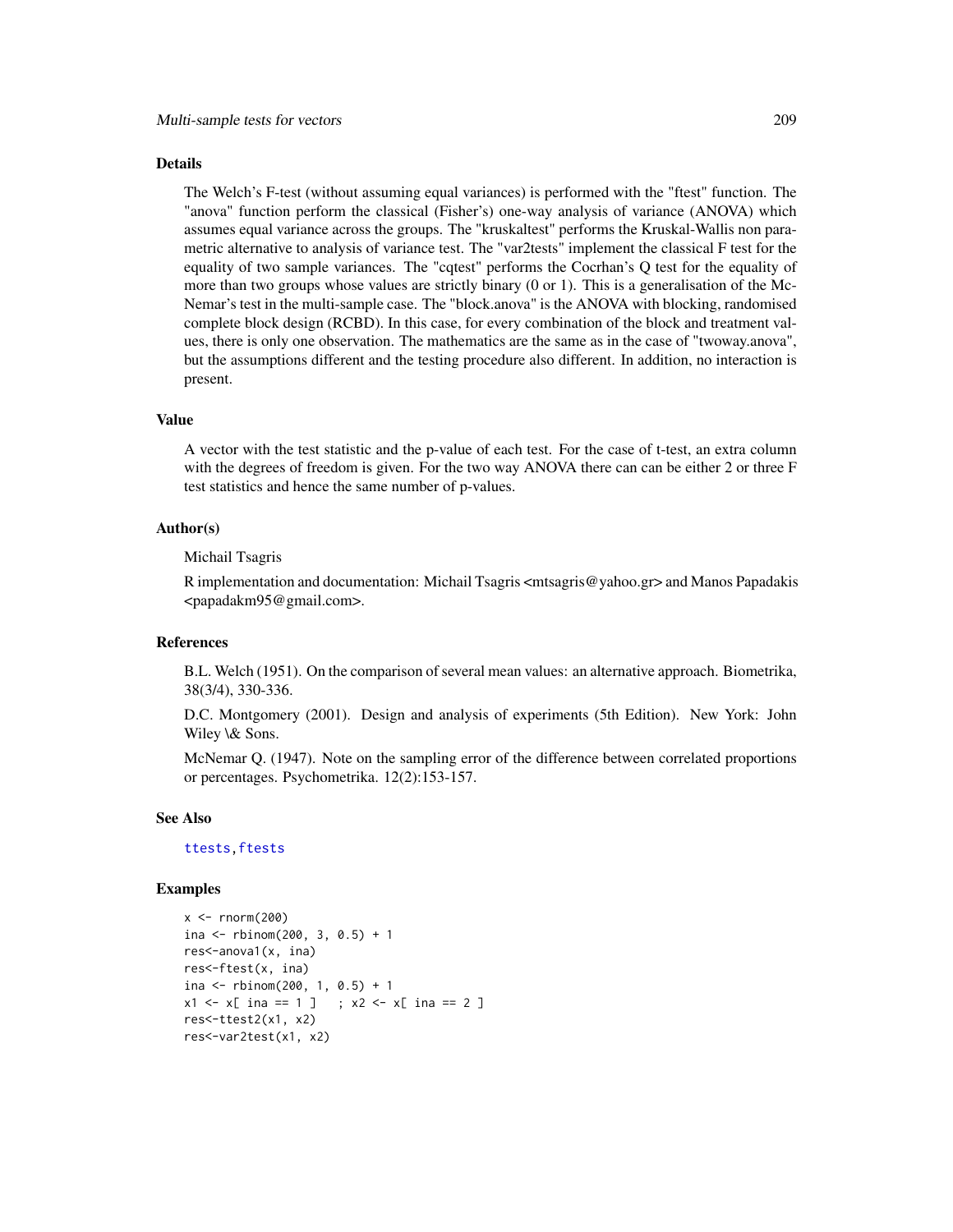```
## RCBD example 4.1 from Montgomery (2001), page 131-132
x <- c(9.3, 9.4, 9.2, 9.7, 9.4, 9.3, 9.4, 9.6, 9.6, 9.8, 9.5, 10,
10, 9.9, 9.7, 10.2)
tr < - rep(1:4, 4)b1 \leq -rep(1:4, each = 4)res<-block.anova(x, tr, bl)
```
Multinomial regression

*Multinomial regression*

## Description

Multinomial regression.

#### Usage

multinom.reg(y, x, tol = 1e-07, maxiters =  $50$ )

# Arguments

| <b>V</b> | The response variable. A numerical or a factor type vector.     |
|----------|-----------------------------------------------------------------|
| X        | A matrix or a data frame with the predictor variables.          |
| tol      | This tolerance value to terminate the Newton-Raphson algorithm. |
| maxiters | The maximum number of iterations Newton-Raphson will perform.   |

## Value

A list including:

| iters  | The number of iterations required by the Newton-Raphson. |
|--------|----------------------------------------------------------|
| loglik | The value of the maximised log-likelihood.               |
| be     | A matrix with the estimated regression coefficients.     |

## Author(s)

Michail Tsagris

R implementation and documentation: Michail Tsagris <mtsagris@yahoo.gr> and Manos Papadakis <papadakm95@gmail.com>.

#### References

Bohning, D. (1992). Multinomial logistic regression algorithm. Annals of the Institute of Statistical Mathematics, 44(1): 197-200.

# See Also

[glm\\_logistic,](#page-127-0)[score.multinomregs](#page-159-0) [logistic\\_only](#page-174-0)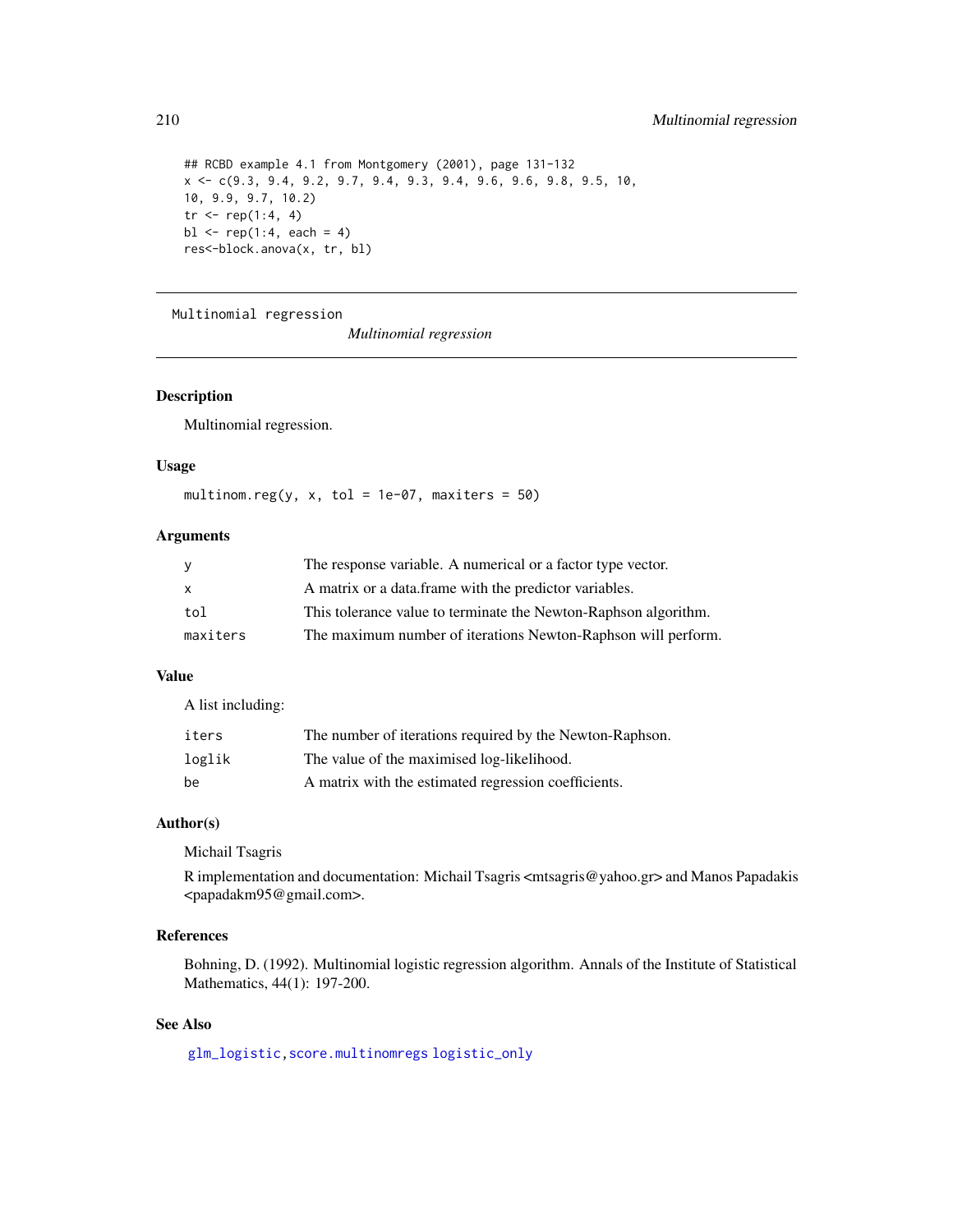## Multivariate kurtosis 211

## Examples

```
## Not run:
y \leftarrow \text{iris}[, 5]x <- matrnorm(150, 3)
res <- multinom.reg(y, x)
## End(Not run)
```
Multivariate kurtosis *Multivariate kurtosis*

## Description

Multivariate kurtosis.

#### Usage

mvkurtosis(x)

## Arguments

x A numerical matrix.

## Details

The multivariate kurtosis is calcualted.

#### Value

A number, the multivariate kurtosis.

## Author(s)

Michail Tsagris

R implementation and documentation: Michail Tsagris <mtsagris@yahoo.gr>.

## References

K. V. Mardia (1970). Measures of Multivariate Skewness and Kurtosis with Applications Biometrika, 57(3):519-530.

# See Also

[colskewness,](#page-49-0)[skew.test2](#page-113-0)[,colmeans](#page-35-0)[,colVars](#page-45-0)[,colMedians](#page-36-0)

```
x <- as.matrix(iris[, 1:4])
res<-mvkurtosis(x)
```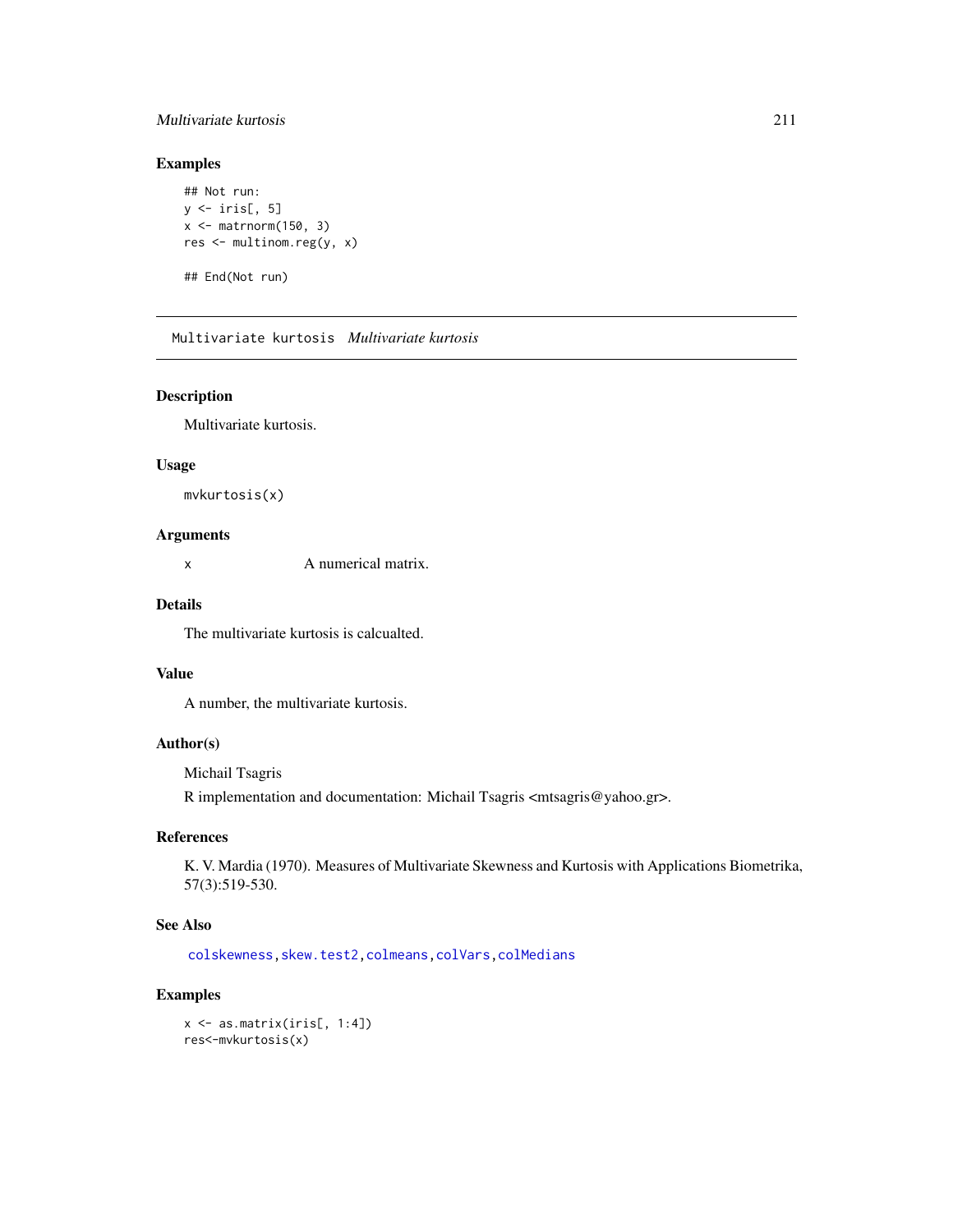# Multivariate Laplace random values simulation *Multivariate Laplace random values simulation*

## <span id="page-211-0"></span>Description

Multivariate Laplace random values simulation.

#### Usage

rmvlaplace(n, lam, mu, G)

## Arguments

|     | The sample size, a numerical value.                                   |
|-----|-----------------------------------------------------------------------|
| lam | The the parameter of the exponential distribution, a positive number. |
| mu  | The mean vector.                                                      |
| G.  | A $d \times d$ covariance matrix with determinant 1.                  |

## Details

The algorithm uses univariate normal random values and transforms them to multivariate via a spectral decomposition.

# Value

A matrix with the simulated data.

## Author(s)

Michail Tsagris

R implementation and documentation: Michail Tsagris <mtsagris@yahoo.gr>

## References

Eltoft T., Kim T., and Lee T.W. (2006). On the multivariate laplace distribution. Signal Processing Letters, IEEE, 13(5):300-303.

## See Also

[rmvnorm](#page-212-0)[,racg](#page-11-0)[,rmvt](#page-212-0)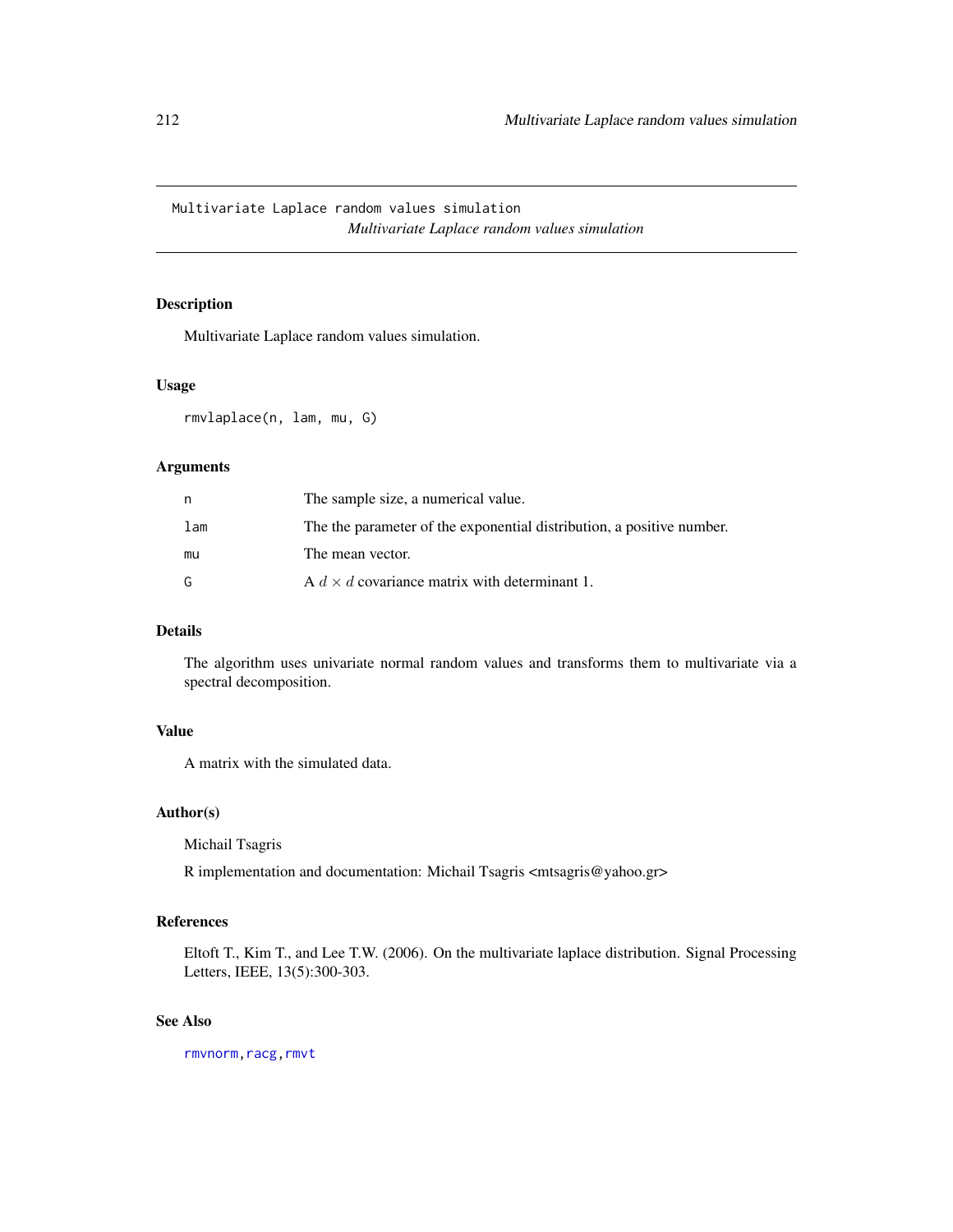Multivariate normal and t random values simulation 213

## Examples

```
m <- colmeans( as.matrix( iris[, 1:4] ) )
s \leftarrow cov(iris[, 1:4])s \leq s / det(s)^0.25lam \leftarrow 3x <- rmvlaplace(100, lam, m, s)
```
Multivariate normal and t random values simulation *Multivariate normal and t random values simulation*

#### <span id="page-212-0"></span>Description

Multivariate normal and t random values simulation.

#### Usage

rmvnorm(n, mu, sigma) rmvt(n, mu, sigma, v)

## Arguments

|       | The sample size, a numerical value. |
|-------|-------------------------------------|
| mu    | The mean vector in $R^d$ .          |
| sigma | The covariance matrix in $R^d$ .    |
|       | The degrees of freedom.             |

## Details

The algorithm uses univariate normal random values and transforms them to multivariate via a spectral decomposition. It is faster than the command "mvrnorm" available from MASS, and it allows for singular covariance matrices.

## Value

A matrix with the simulated data.

## Author(s)

Michail Tsagris

R implementation and documentation: Michail Tsagris <mtsagris@yahoo.gr>

## References

Aitchison J. (1986). The statistical analysis of compositional data. Chapman & Hall.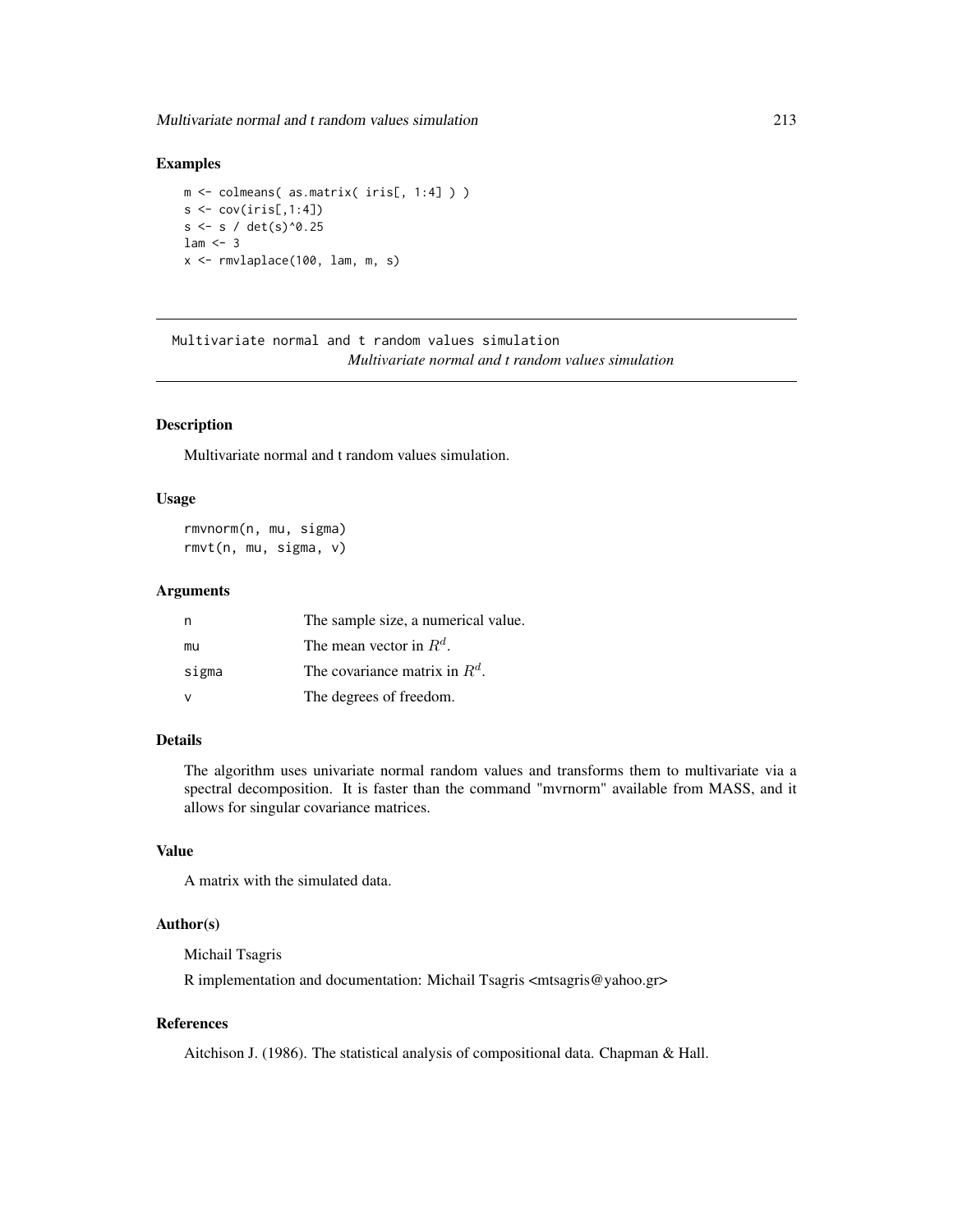# See Also

[racg](#page-11-0)[,rmvlaplace](#page-211-0)[,rmvt](#page-212-0)

## Examples

```
x \leftarrow as.matrix(iris[, 1:4])m \leftarrow column(x)s \leftarrow cov(x)y <- rmvnorm(1000, m, s)
res<-colmeans(y)
res<-cov(y)
y <- NULL
```

```
Naive Bayes classifiers
```
*Naive Bayes classifiers*

## <span id="page-213-0"></span>Description

Gaussian, Poisson, geometric and multinomial naive Bayes classifiers.

## Usage

```
gaussian.nb(xnew = NULL, x, ina)
poisson.nb(xnew, x, ina)
multinom.nb(xnew, x, ina)
geom.nb(xnew, x, ina, type = 1)
gamma(xnew = NULL, x, ina, tol = 1e-07)
```
## Arguments

| xnew         | A numerical matrix with new predictor variables whose group is to be predicted.<br>For the Gaussian naive Bayes, this is set to NUUL, as you might want just the<br>model and not to predict the membership of new observations. For the Gaussian<br>case this contains any numbers, but for the multinomial and Poisson cases, the<br>matrix must contain integer valued numbers only. |
|--------------|-----------------------------------------------------------------------------------------------------------------------------------------------------------------------------------------------------------------------------------------------------------------------------------------------------------------------------------------------------------------------------------------|
| $\mathsf{x}$ | A numerical matrix with the observed predictor variable values. For the Gaus-<br>sian case this contains any numbers, but for the multinomial and Poisson cases,<br>the matrix must contain integer valued numbers only.                                                                                                                                                                |
| ina          | A numerical vector with strictly positive numbers, i.e. 1,2,3 indicating the<br>groups of the dataset. Alternatively this can be a factor variable.                                                                                                                                                                                                                                     |
| type         | Type 1 refers to the case where the minimum is zero and type 2 for the case of<br>the minimum being 1. This is for the geometric distribution. This argument is<br>for the geometric distribution. Type 1 refers to the case where the minimum is<br>zero and type 2 for the case of the minimum being 1.                                                                               |
| tol          | The tolerance value to terminate the Newton-Raphson algorithm in the gamma<br>distribution.                                                                                                                                                                                                                                                                                             |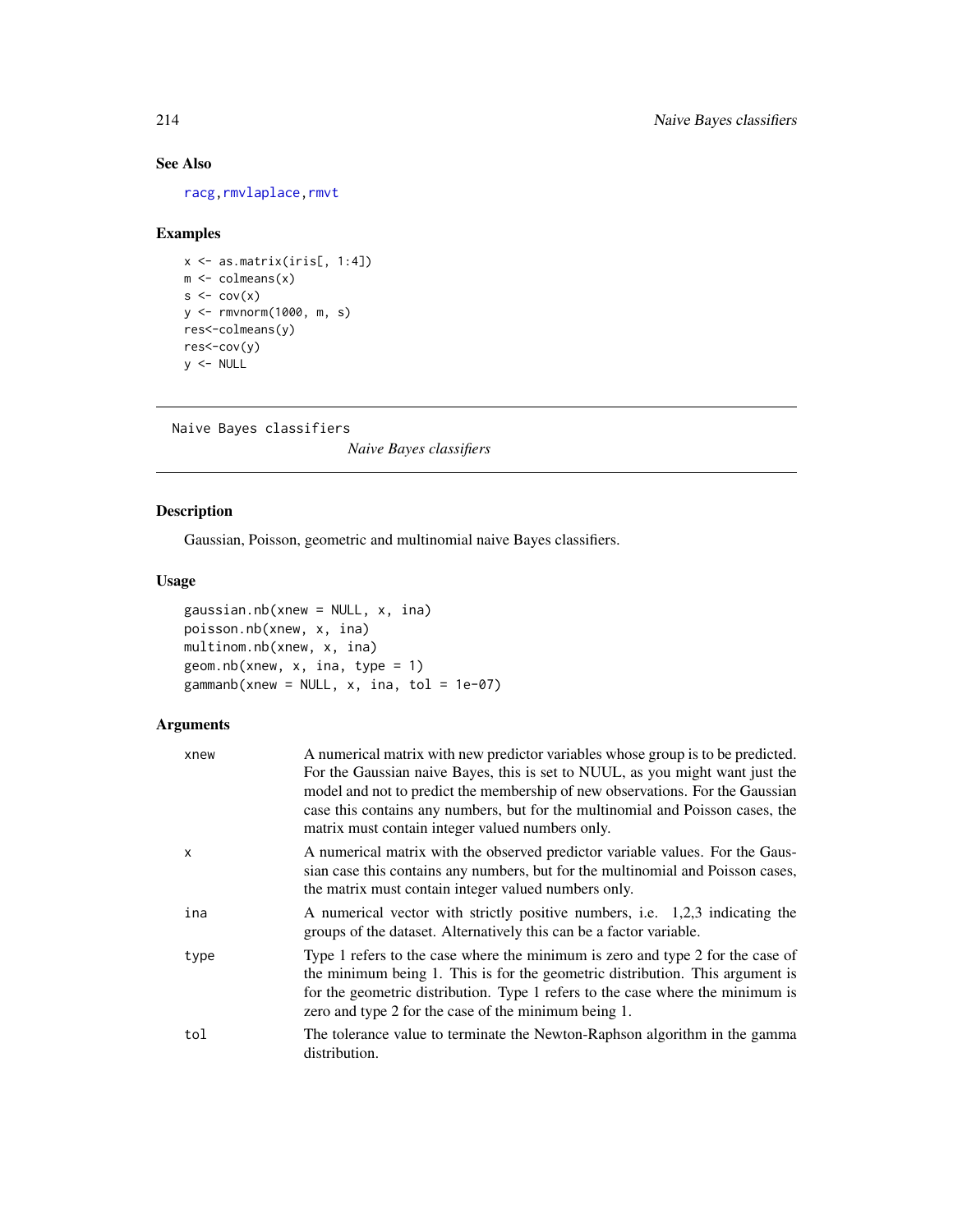## Value

For the Poisson and Multinomial naive Bayes classifiers the estimated group, a numerical vector with 1, 2, 3 and so on. For the Gaussian naive Bayes classifier a list including:

| mu    | A matrix with the mean vector of each group based on the dataset.                                                                                                                                                                                                                    |
|-------|--------------------------------------------------------------------------------------------------------------------------------------------------------------------------------------------------------------------------------------------------------------------------------------|
| sigma | A matrix with the variance of each group and variable based on the dataset.                                                                                                                                                                                                          |
| ni    | The sample size of each group in the dataset.                                                                                                                                                                                                                                        |
| est   | The estimated group of the xnew observations. It returns a numerical value back<br>regardless of the target variable being numerical as well or factor. Hence, it is<br>suggested that you do \"as.numeric(target)\" in order to see what is the predicted<br>class of the new data. |

For the Gamma classifier a list including:

| a   | A matrix with the shape parameters.                                                                                                                                                                                                                                                                     |
|-----|---------------------------------------------------------------------------------------------------------------------------------------------------------------------------------------------------------------------------------------------------------------------------------------------------------|
| b   | A matrix with the scale parameters.                                                                                                                                                                                                                                                                     |
| est | The estimated group of the xnew observations. It returns a numerical value back<br>regardless of the target variable being numerical as well or factor. Hence, it is<br>suggested that you do $\Upsilon$ as numeric (target) $\Upsilon$ in order to see what is the predicted<br>class of the new data. |

## Author(s)

Michail Tsagris

R implementation and documentation: Michail Tsagris <mtsagris@yahoo.gr> and Manos Papadakis <papadakm95@gmail.com>.

## See Also

[gaussiannb.pred,](#page-231-0)[colmeans](#page-35-0)[,colVars](#page-45-0)

```
x <- as.matrix(iris[, 1:4])
a \leftarrow gaussian.nb(x, x, iris[, 5])
x1 \leftarrow \text{matrix} (\text{ppis}(100 * 4, 5), \text{ncol} = 4)x2 \le matrix( rpois(50 * 4, 10), ncol = 4)
x \leftarrow \text{rbind}(x1, x2)ina <- c( rep(1, 100), rep(2, 50) )
res<-poisson.nb(x, x, ina)
res<-geom.nb(x, x, ina)
res<-multinom.nb(x, x, ina)
```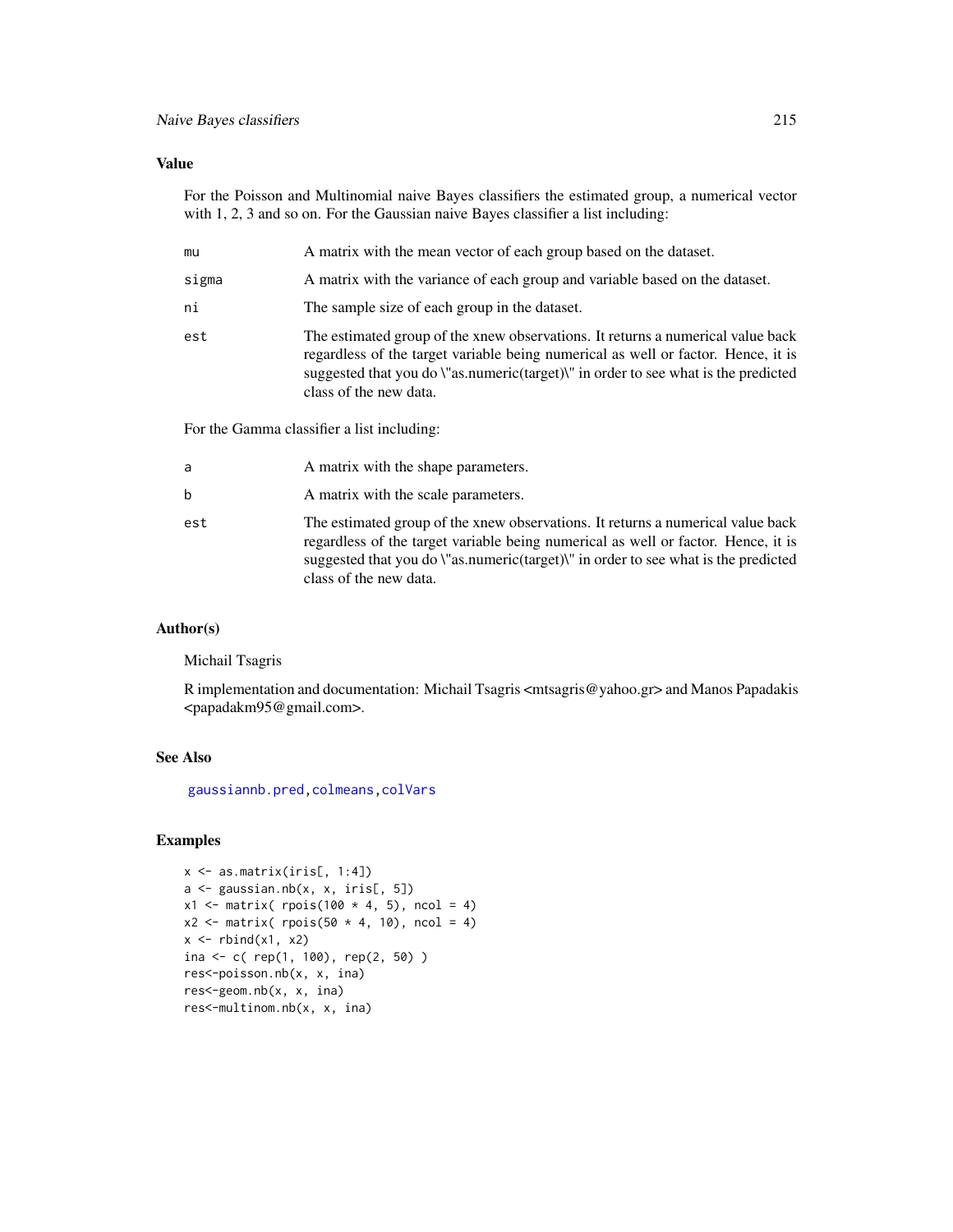Natural Logarithm each element of a matrix *Natural Logarithm each element of a matrix*

## Description

Natural Logarithm each element of a matrix.

#### Usage

 $Log(x, na.rm = FALSE)$ 

#### Arguments

|       | A matrix with data.                           |
|-------|-----------------------------------------------|
| na.rm | A boolean value (TRUE/FALSE) for removing NA. |

#### Details

The argument must be a matrix. For vector the time was the same as R's "log" function so we did not add it.

#### Value

A matrix where each element is the natural logarithm of the given argument.

## Author(s)

Manos Papadakis

R implementation and documentation: Manos Papadakis <papadakm95@gmail.com>.

## See Also

[Lbeta](#page-216-0)[,Lchoose,Choose](#page-20-0)

## Examples

```
x <-matrix( runif( 100 * 100), ncol = 100)
a \leftarrow \log(x)b \leftarrow \text{Log}(x)all.equal(a, b) # true
```
x<-a<-b<-NULL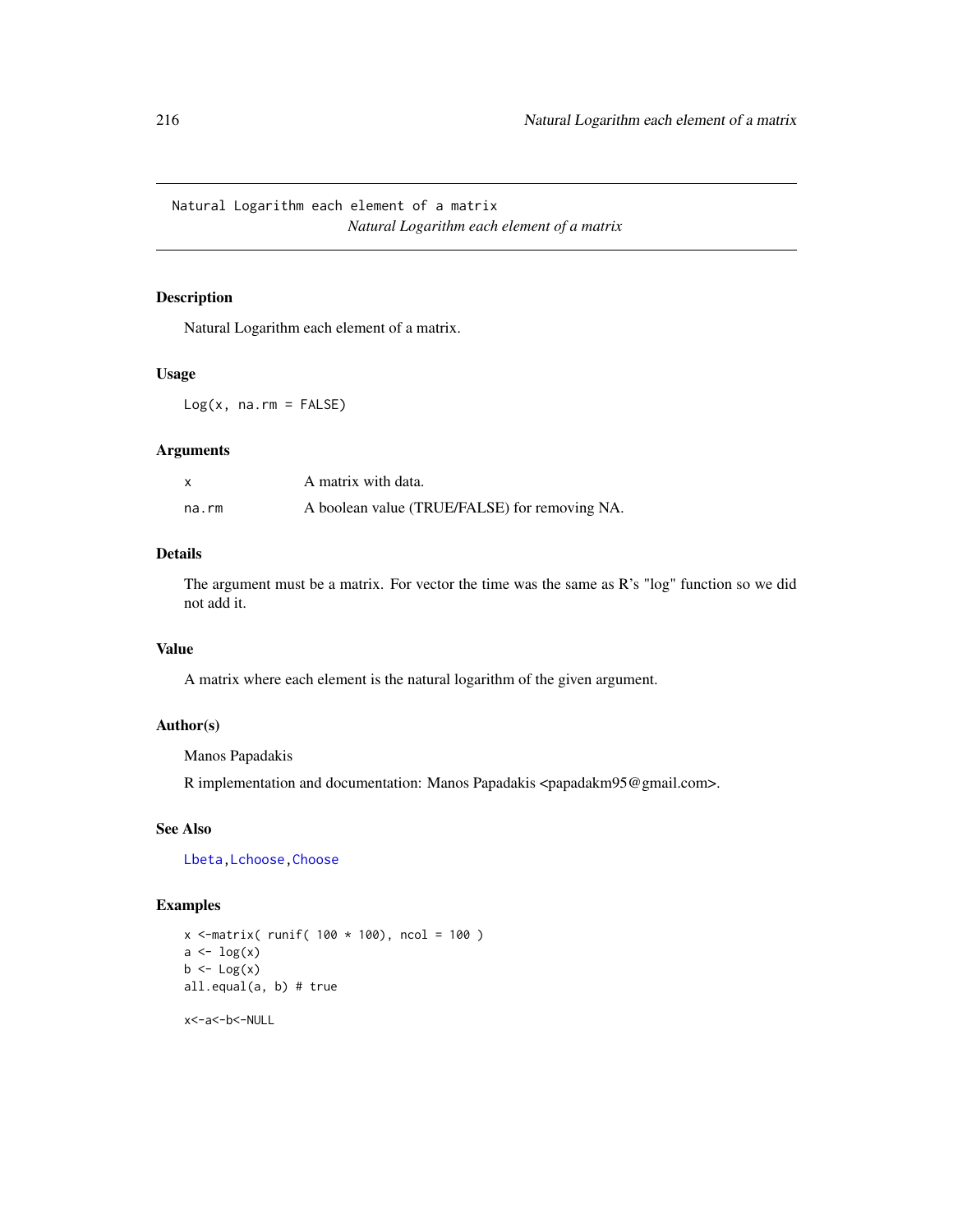Natural logarithm of the beta function *Natural logarithm of the beta function*

## Description

Natural logarithm of the beta function.

#### Usage

Lbeta(x, y)

## Arguments

| A numerical matrix, or a vector or just a number with positive numbers in either<br>case.                                            |
|--------------------------------------------------------------------------------------------------------------------------------------|
| A numerical matrix, or a vector or just a number with positive numbers in either<br>case. The dimensions of y must match those of x. |

#### Details

The function is faster than R's lbeta when the dimensions of x any are large. If you have only two numbers, then lbeta is faster. But if you have for example two vectors of 1000 values each, Lbeta becomes two times faster than lbeta.

## Value

The matrix, vector or number with the resulting values.

## Author(s)

Manos Papadakis

R implementation and documentation: Manos Papadakis <papadakm95@gmail.com>.

#### References

Abramowitz, M. and Stegun, I. A. (1972) Handbook of Mathematical Functions. New York: Dover. https://en.wikipedia.org/wiki/Abramowitz\_and\_Stegun provides links to the full text which is in public domain. Chapter 6: Gamma and Related Functions.

# See Also

[Lgamma](#page-217-0)[,beta.mle](#page-196-0)[,diri.nr2](#page-96-0)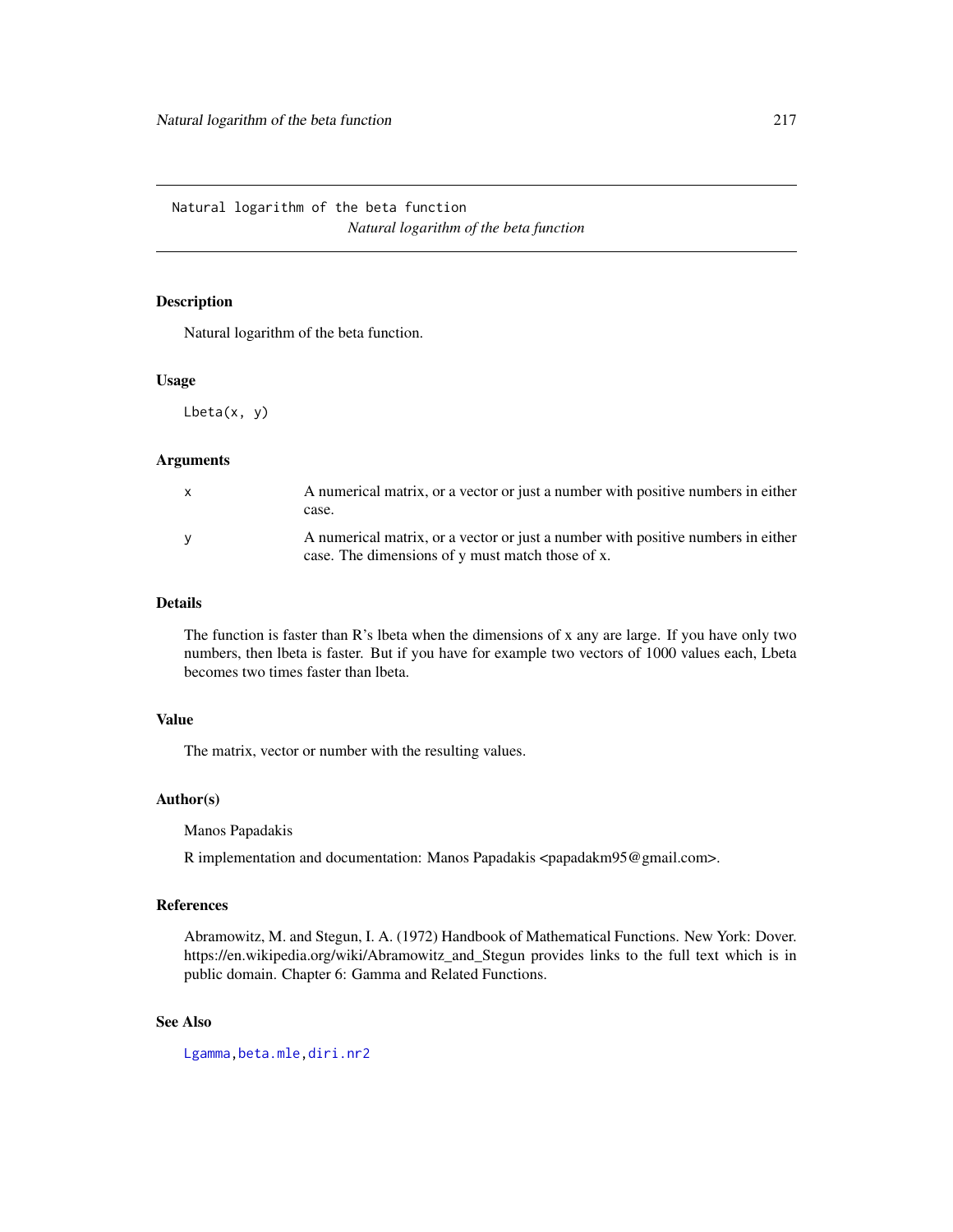## Examples

```
x <- rexp(1000)
y <- rexp(1000)
a1 \leftarrow Lbeta(x, y)x<-y<-a1<-NULL
```
Natural logarithm of the gamma function and its derivatives *Natural logarithm of the gamma function and its derivatives.*

#### <span id="page-217-0"></span>Description

Natural logarithm of the gamma function and its derivatives.

#### Usage

Lgamma(x) Digamma(x) Trigamma(x)

#### **Arguments**

x A numerical matrix or vector with positive numbers in either case.

#### Details

We have spotted that the time savings come when there are more than 50 elements, with vector or matrix.

# Value

The matrix or the vector with the resulting values.

## Author(s)

Manos Papadakis

R implementation and documentation: Manos Papadakis <papadakm95@gmail.com>.

## References

Abramowitz, M. and Stegun, I. A. (1972) Handbook of Mathematical Functions. New York: Dover. https://en.wikipedia.org/wiki/Abramowitz\_and\_Stegun provides links to the full text which is in public domain. Chapter 6: Gamma and Related Functions.

# See Also

[beta.mle](#page-196-0)[,diri.nr2](#page-96-0)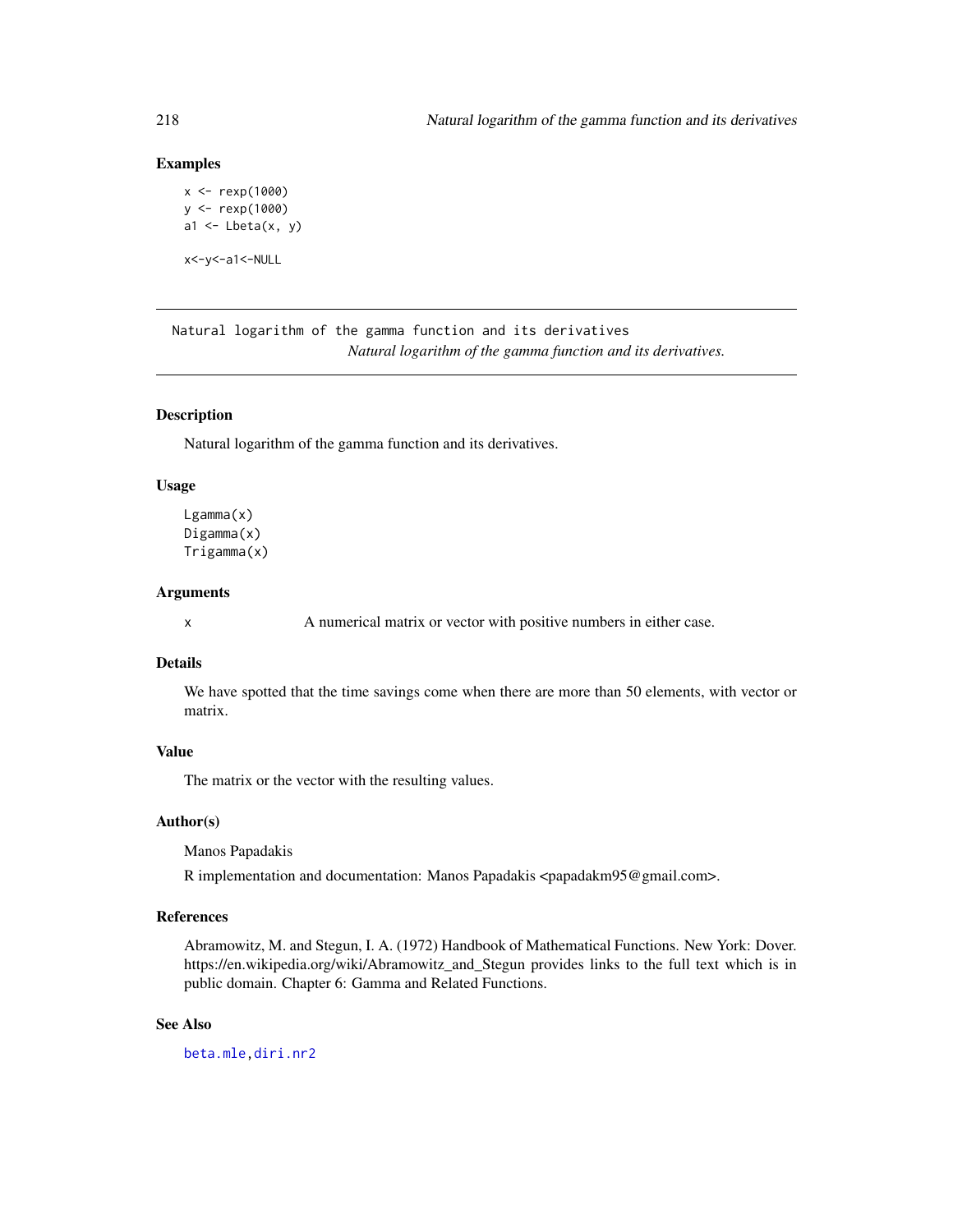# Norm of a matrix 219

## Examples

```
x \le - matrix( rnorm(500 * 500), ncol = 500)
a1 \leftarrow Lgamma(x)a2 < - lgamma(x)all.equal(as.vector(a1), as.vector(a2))
a1 \leftarrow Digamma(x)a2 \le - digamma(x)all.equal(as.vector(a1), as.vector(a2))
x<-a1<-a2<-NULL
```
Norm of a matrix *Norm of a matrix*

# Description

Norm of a matrix.

## Usage

Norm $(x, type = "F")$ 

# Arguments

| $\mathbf{x}$ | A matrix with numbers.                                                                                                                                                                                                                                                                                                  |
|--------------|-------------------------------------------------------------------------------------------------------------------------------------------------------------------------------------------------------------------------------------------------------------------------------------------------------------------------|
| type         | The type of norm to be calculated. The default is "F" standing for Frobenius<br>norm ("f" in R's norm). The other options are "C" standing for the one norm<br>( $\degree$ "o" in R's norm), "R" for the identiv norm ("I" in R's norm) and "M" for the<br>maximum modulus among elements of a matrix ("M" in R's norm) |
|              |                                                                                                                                                                                                                                                                                                                         |

## Value

A number, the norm of the matrix.

# Author(s)

Manos Papadakis

R implementation and documentation: Manos Papadakis <papadakm95@gmail.com>.

# See Also

[Dist,](#page-76-0)[dista,](#page-74-0)[colmeans](#page-35-0)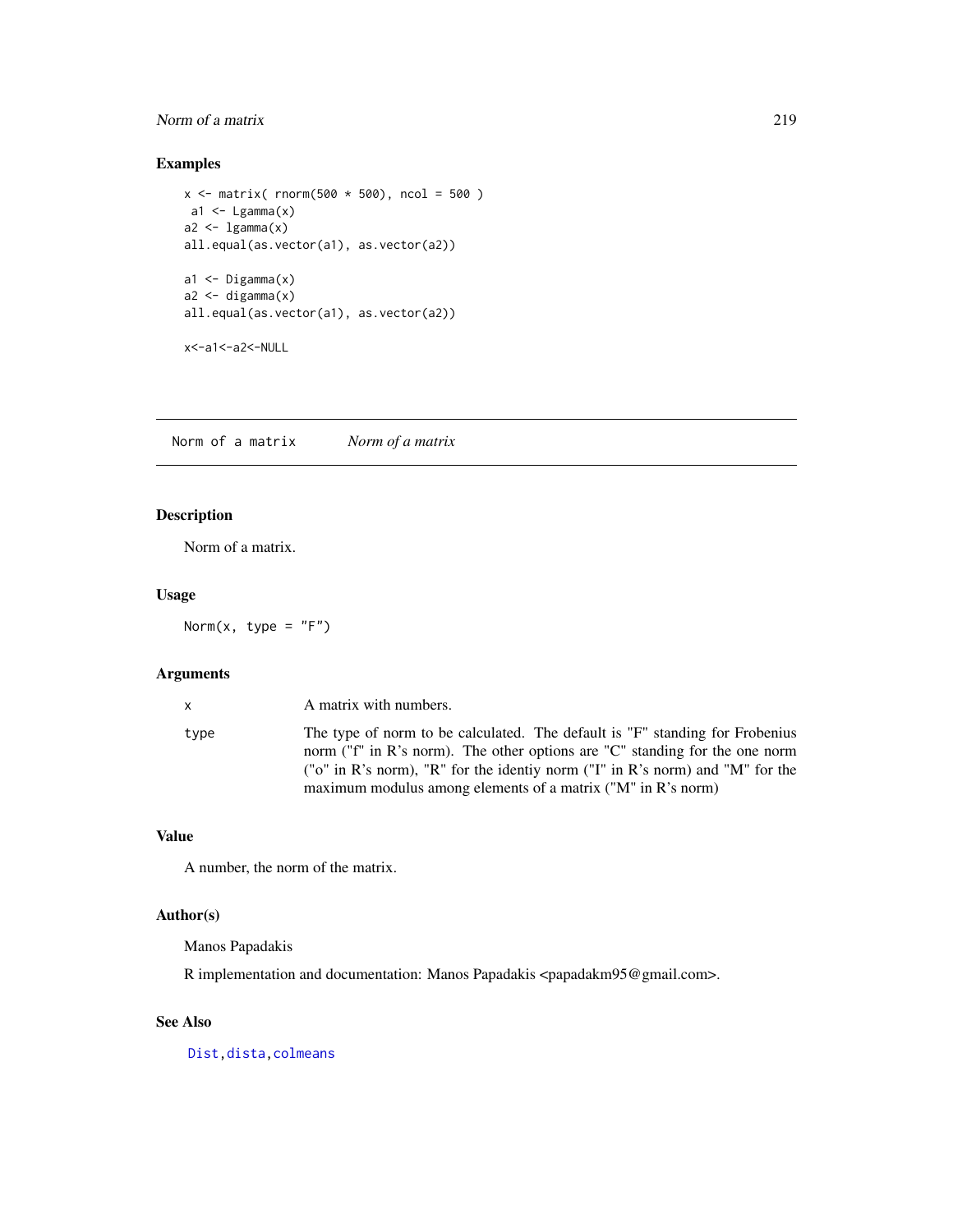## Examples

```
x \le matrix( rnorm(10 * 10), ncol = 10)
res<-Norm(x, "F")
res<-norm(x, "F")
res<-Norm(x, "M")
res<-norm(x, "M")
```
Number of equal columns between two matrices *Number of equal columns between two matrices*

#### Description

Number of equal columns between two matrices.

#### Usage

 $mat.mat(x, y)$ 

#### Arguments

| A numerical matrix. See details for more information. It must have the same<br>number of rows as y. |  |  |  |  |
|-----------------------------------------------------------------------------------------------------|--|--|--|--|
| A numerical matrix. See details for more information. It must have the same<br>number of rows as x. |  |  |  |  |

#### Details

The function takes each column of x and checks the number of times it matches a column of y. In the example below, we take the first 3 columns of iris as the x matrix. The y matrix is the whole of iris. We will see how many times, each column of x appears in the y matrix. The answer is 1 for each column.

## Value

A numerical vector of size equal to the number of columns of x.

## Author(s)

Manos Papadakis

R implementation and documentation: Michail Tsagris <mtsagris@yahoo.gr> and Manos Papadakis <papadakm95@gmail.com>.

# See Also

[Match](#page-178-0)[,colmeans](#page-35-0)[,colMedians](#page-36-0)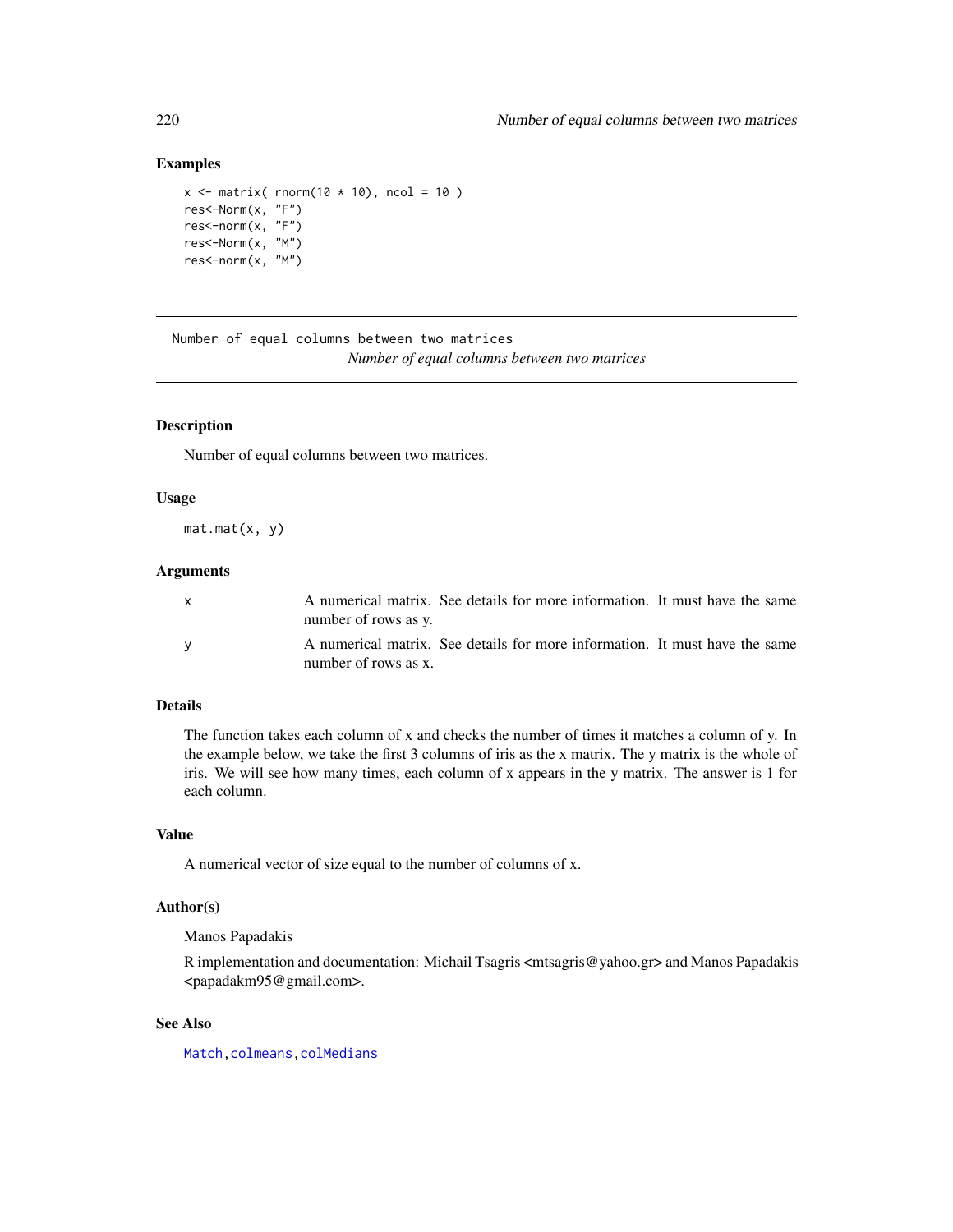## Odds ratio and relative risk 221

# Examples

```
x <- as.matrix(iris[, 1:3])
y <- iris
y[, 5] <- as.numeric(y[, 5])
y <- as.matrix(y)
res<-mat.mat(x, y)
```
x<-y<-NULL

Odds ratio and relative risk

*Odds ratio and relative risk*

# Description

Odds ratio and relative risk.

# Usage

odds.ratio(x,  $a = 0.05$ , logged = FALSE) rel.risk(x,  $a = 0.05$ , logged = FALSE)

# Arguments

| $\mathsf{X}$ | A 2 x 2 matrix or a vector with 4 elements. In the case of the vector make sure<br>it corresponds to the correct table. |
|--------------|-------------------------------------------------------------------------------------------------------------------------|
| -a           | The significance level, set to 0.05 by default.                                                                         |
| logged       | Should the p-values be returned (FALSE) or their logarithm (TRUE)?                                                      |

# Details

The odds ratio and the confidence interval are calculated.

# Value

A list including:

| res | The estimated odds ratio and the p-value for the null hypothesis test that it is<br>equal to 1. |
|-----|-------------------------------------------------------------------------------------------------|
| сi  | The $(1-a)\%$ confidence interval for the true value of the odds ratio.                         |

## Author(s)

Michail Tsagris

R implementation and documentation: Michail Tsagris <mtsagris@yahoo.gr>.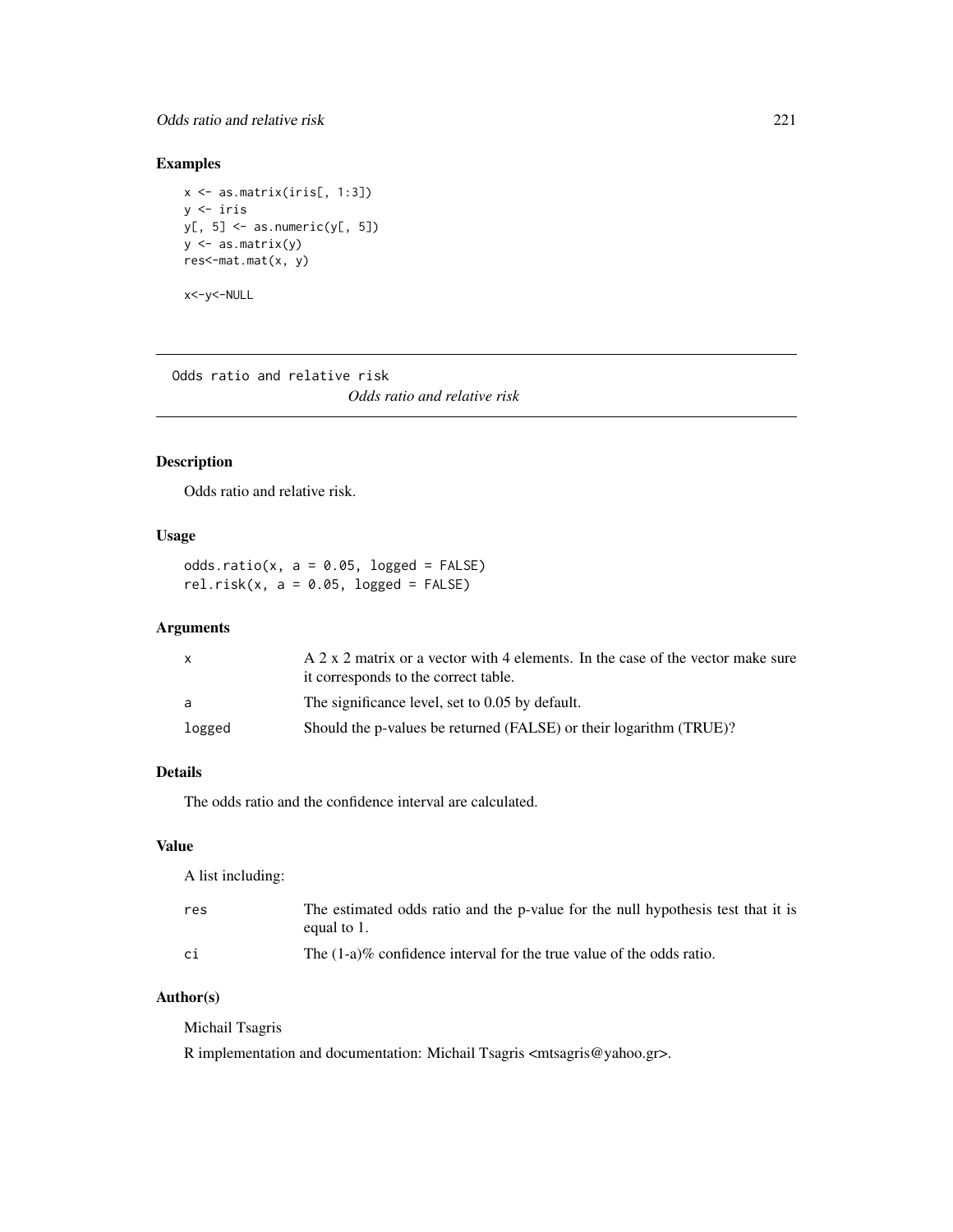# References

Mosteller Frederick (1968). Association and Estimation in Contingency Tables. Journal of the American Statistical Association. 63(321):1-28.

Edwards A.W.F. (1963). The measure of association in a 2x2 table. Journal of the Royal Statistical Society, Series A. 126(1):109-114.

## See Also

[odds](#page-152-0)[,g2Test](#page-99-0)

## Examples

```
x \leftarrow \text{rpois}(4, 30)+2res<-odds.ratio(x)
res<-odds.ratio( matrix(x, ncol = 2) )
```
One sample t-test for a vector

*One sample t-test for a vector*

## Description

One sample t-test for a vector.

#### Usage

```
ttest1(x, m, alternative = "unequal", logged = FALSE, conf = NULL)
```
### Arguments

| X           | A numerical vector with the data.                                  |
|-------------|--------------------------------------------------------------------|
| m           | The mean value under the null hypothesis.                          |
| alternative | The alternative hypothesis, "unequal", "greater" or "less".        |
| logged      | Should the p-values be returned (FALSE) or their logarithm (TRUE)? |
| conf        | If you want a confidence interval supply the confidence level.     |

# Details

The usual one sample t-test is implemented, only faster.

# Value

A list including:

| res | A two valued vector with the test statistic and its (logged) p-value.       |
|-----|-----------------------------------------------------------------------------|
| сi  | In the case you supplied a number in the input argument "conf" the relevant |
|     | confidence interval will be returned as well.                               |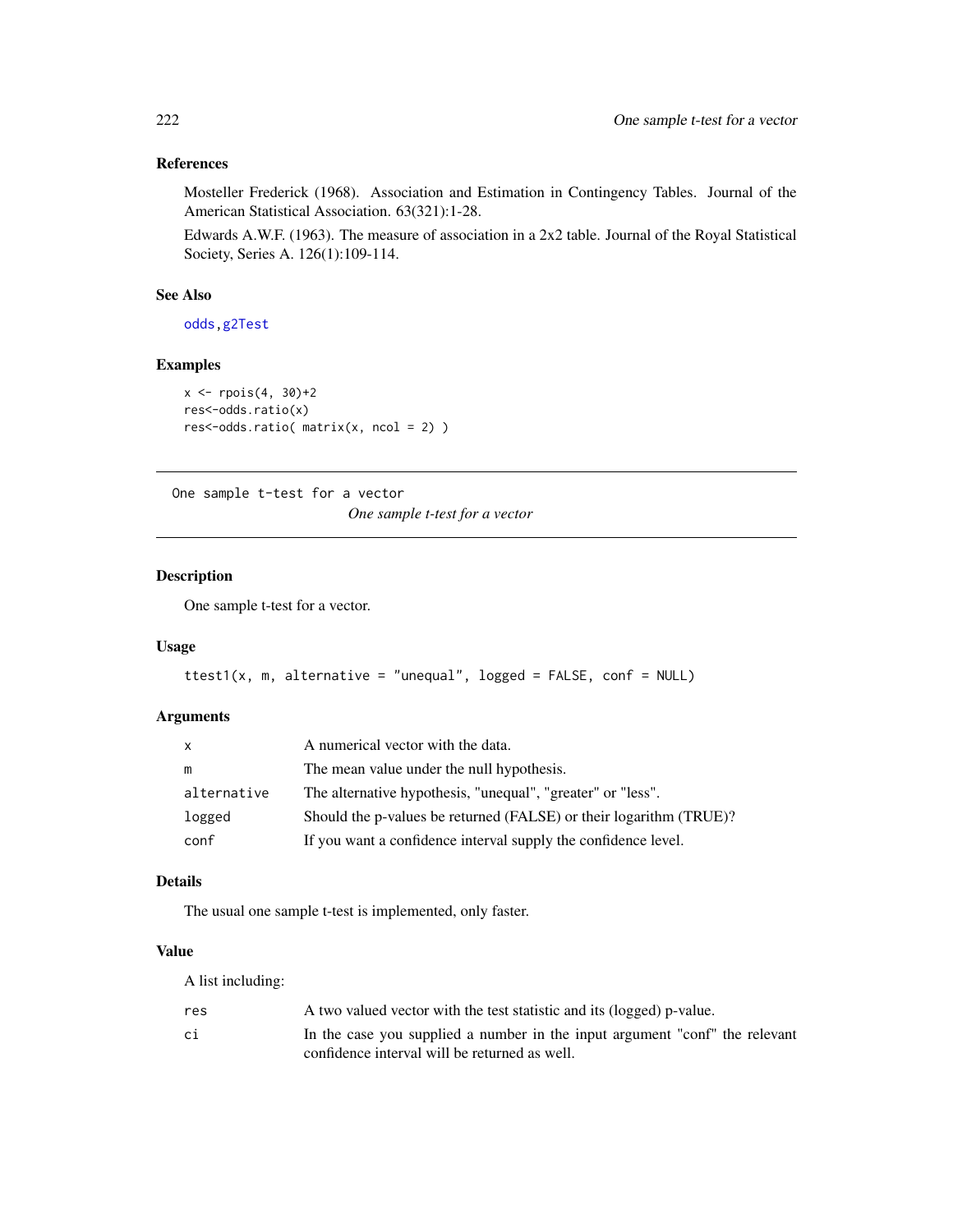## Author(s)

Michail Tsagris

R implementation and documentation: Michail Tsagris <mtsagris@yahoo.gr>

## See Also

[ttest](#page-154-0)[,anova1](#page-207-0)[,ttests](#page-134-0)

## Examples

```
x = \text{norm}(500)res<-t.test(x, mu = 0)res<-ttest1(x, 0, conf = 0.95)
```
Operations between two matrices or matrix and vector *Operations between two matrices or matrix and vector*

# Description

Operations between two matrices or matrix and vector.

# Usage

 $XopY.sum(x, y = NULL, oper = "*")$ eachrow(x,y,oper = " $*$ ", method = NULL) eachcol.apply(x,y,indices = NULL, oper = "\*", apply = "sum")

## Arguments

| $\mathsf{x}$ | A numerical matrix.                                                                                                                                                            |
|--------------|--------------------------------------------------------------------------------------------------------------------------------------------------------------------------------|
| y            | A second numerical matrix for "XopY.sum" whose dimensions must match the<br>ones of x, or vector for "eachrow", "eachcol.apply" whose length must match<br>with the rows of x. |
| oper         | The operation to be performed, either "*", "/", "+", "-" or "==".                                                                                                              |
| method       | A character value for choosing option to apply in the result. Options: 1) sum 2)<br>$max 3$ ) min                                                                              |
|              | Does not work for oper= $"=="$ .                                                                                                                                               |
| indices      | An integer vector with indices to specific columns. Only for "each colapply".                                                                                                  |
| apply        | A character value with the function to be applied in the columns of the matrix.<br>Only for "eachcol.apply". Options: 1) sum 2) median 3) max 4) min                           |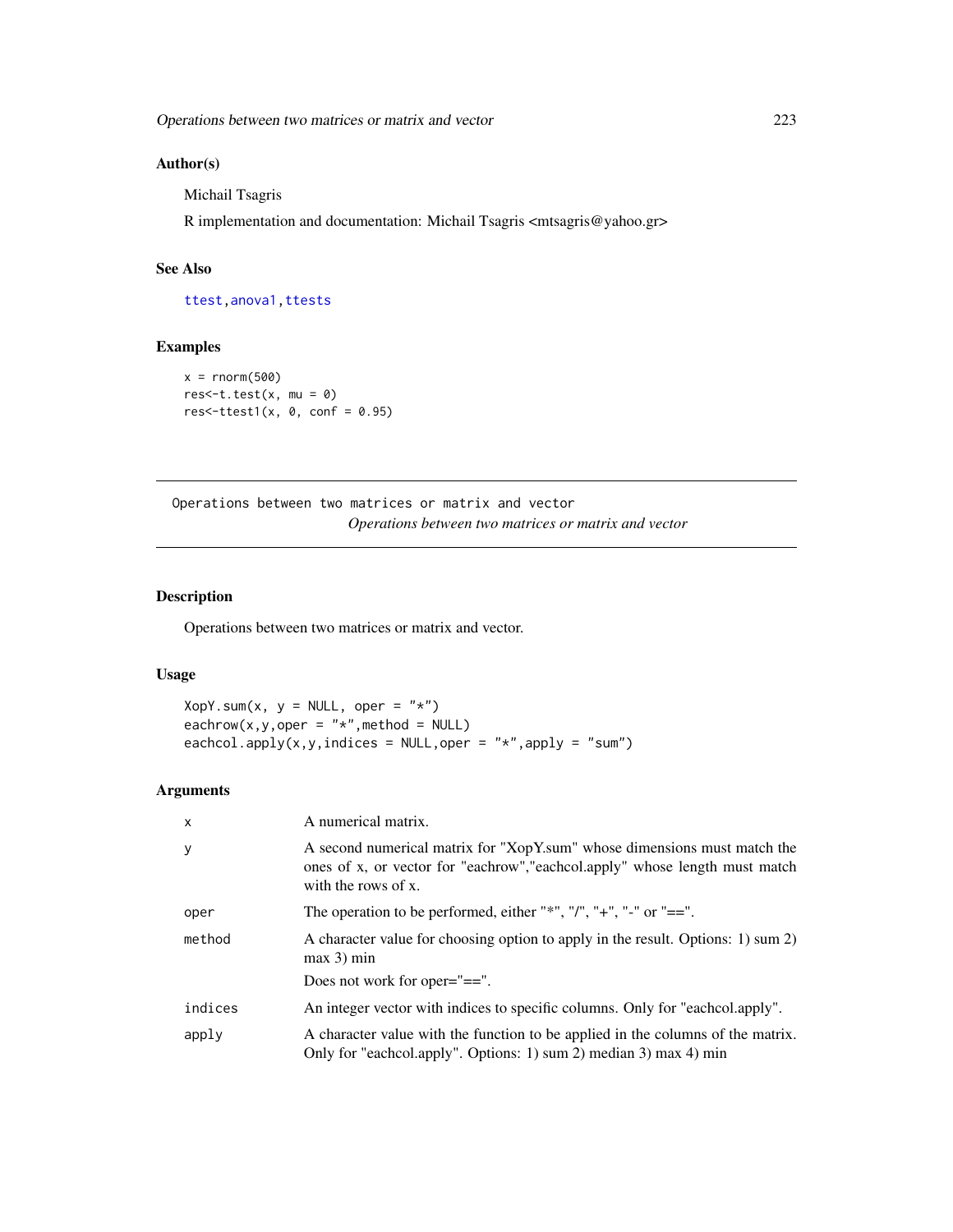# Details

XopY.sum: sum(X op Y) where op can be on of " $+,$ , $*,$ ".

eachrow: X op Y by row or FUNCTION(X op Y) where "x" is matrix, "y" is vector with length as much an the columns of x and "op" is one of " $+, \frac{*}{*}, \frac{*}{*}$ , and "FUNCTION" is a specific method for applying in the result matrix (see argument method).

eachcol.apply: **FUNCTION**(X op Y) by column where "x" is matrix, "y" is vector with length as much an the rows of x, "op" is one of "+,-,\*,/" and "FUNCTION" is a specific method (see argument apply).

NOTE: Arguments "method" does not work for oper="==" and this operation works only in "eachrow".

## Value

XopY.sum: sum(X op Y) where "op" can be on of " $+,$ , $*,$ ".

eachrow: operation by row between a matrix and a vector."op" can be on of "+,-,\*,/". If "suma=TRUE" then returns the sum of this operation.

eachcol.apply: operation by column between a matrix and a vector and applied a specific function." op" can be on of " $+,$ , $*,$ ''.

#### Author(s)

Manos Papadakis

R implementation and documentation: Manos Papadakis <papadakm95@gmail.com>.

# See Also

[Dist,](#page-76-0)[dista,](#page-74-0)[colmeans](#page-35-0)[,Diag.fill](#page-73-0)[,colMads,rowMads](#page-46-0)

#### Examples

```
x \le matrix( rnorm(5 * 5), ncol = 5)
y \leftarrow matrix( rnorm(5 \star 5), ncol = 5)
res<-XopY.sum(x, y, \text{ oper} = "x")y \le -x[,1]res<-eachrow(x,y)
```
all.equal(eachcol.apply(x,y),colsums(x\*y))

x<-y<-NULL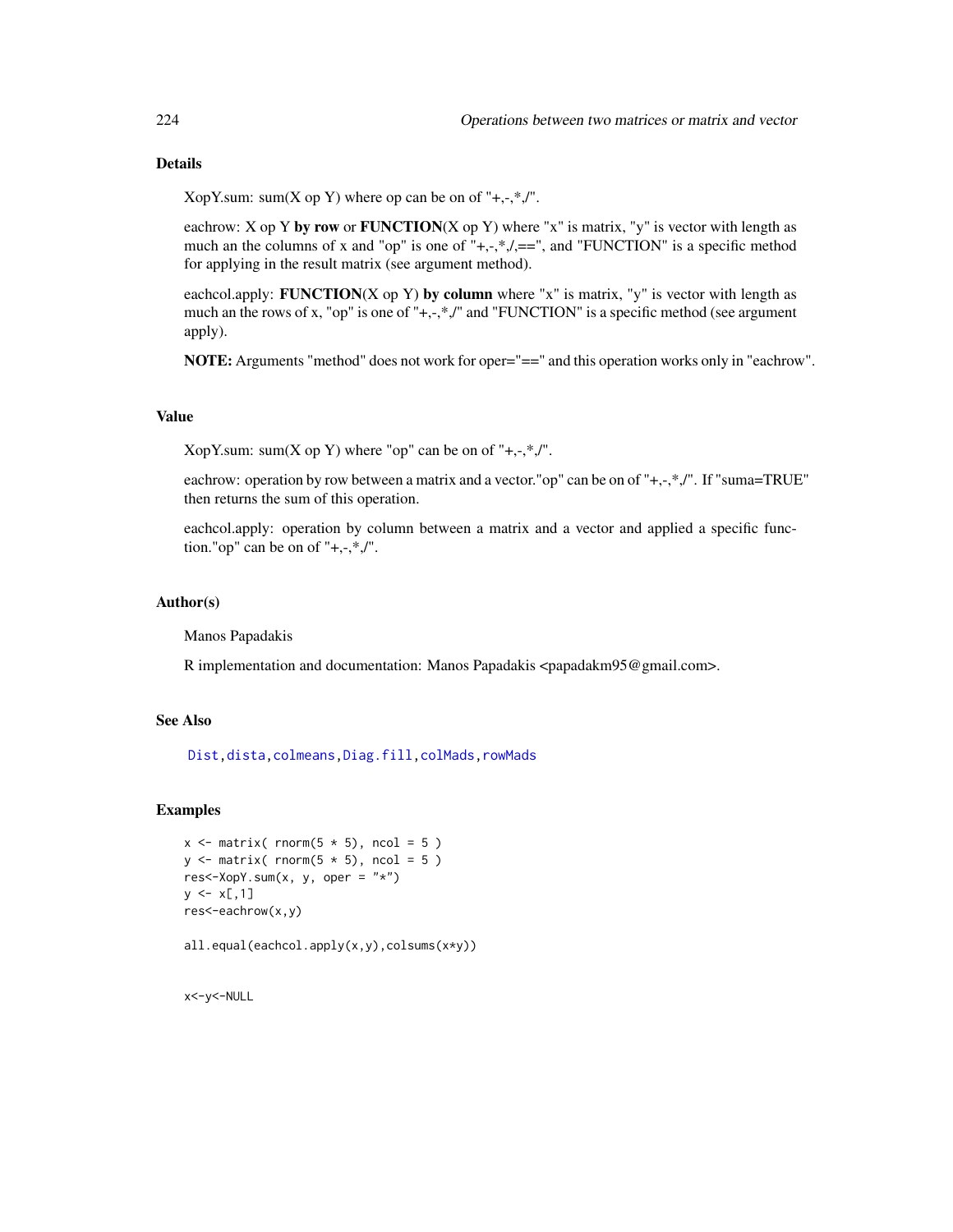Orthogonal matching pursuit regression *Orthogonal matching pursuit regression*

# Description

Orthogonal matching pursuit regression.

# Usage

```
omp(y, x, ystand = TRUE, xstand = TRUE, method = "BIC", tol = 2)omp(y, x, xstand = TRUE, tol = qchisq(0.95, 1) + log( length(y) ), type = "logistic")
```
# Arguments

| y      | The response variable, a numeric vector. For "ompr" this is a continuous vari-<br>able. For "omp" this can be either a vector with discrete (count) data, $0$ and $1$ ,<br>non negative values, strictly positive or proportions including 0 and 1.                                                                                                     |
|--------|---------------------------------------------------------------------------------------------------------------------------------------------------------------------------------------------------------------------------------------------------------------------------------------------------------------------------------------------------------|
| X      | A matrix with the data, where the rows denote the observations and the columns<br>are the variables.                                                                                                                                                                                                                                                    |
| ystand | If this is TRUE the response variable is centered. The mean is subtracted from<br>every value.                                                                                                                                                                                                                                                          |
| xstand | If this is TRUE the independent variables are standardised.                                                                                                                                                                                                                                                                                             |
| method | You can choose between the change in the BIC ("BIC"), the adjusted $R^2$ , the<br>SSE ("SSE") or the classical p-value based ("pvalue").                                                                                                                                                                                                                |
| tol    | The tolerance value to terminate the algorithm. This is the change in the criterion<br>value between two successive steps. For "ompr" the default value is 2 because<br>the default method is "BIC". For "omp" the default value is the 95% quantile of<br>the $\chi^2$ distribution with 1 degree of freedom plus the logarithm of the sample<br>size. |
| type   | This denotes the parametric model to be used each time. It depends upon the<br>nature of y. The possible values are "logistic", "poisson", "quasipoisson", "qua-<br>sibinomial", "normlog", "gamma", "weibull", "mv" (for multivariate response<br>variable) or "multinomial".                                                                          |

## Value

For "ompr" a list including:

| info<br>every step. | runtime | The runtime of the algorithm.                                                  |
|---------------------|---------|--------------------------------------------------------------------------------|
|                     |         | A matrix with two columns. The selected variable(s) and the criterion value at |

For "omp" a list including:

runtime The runtime of the algorithm.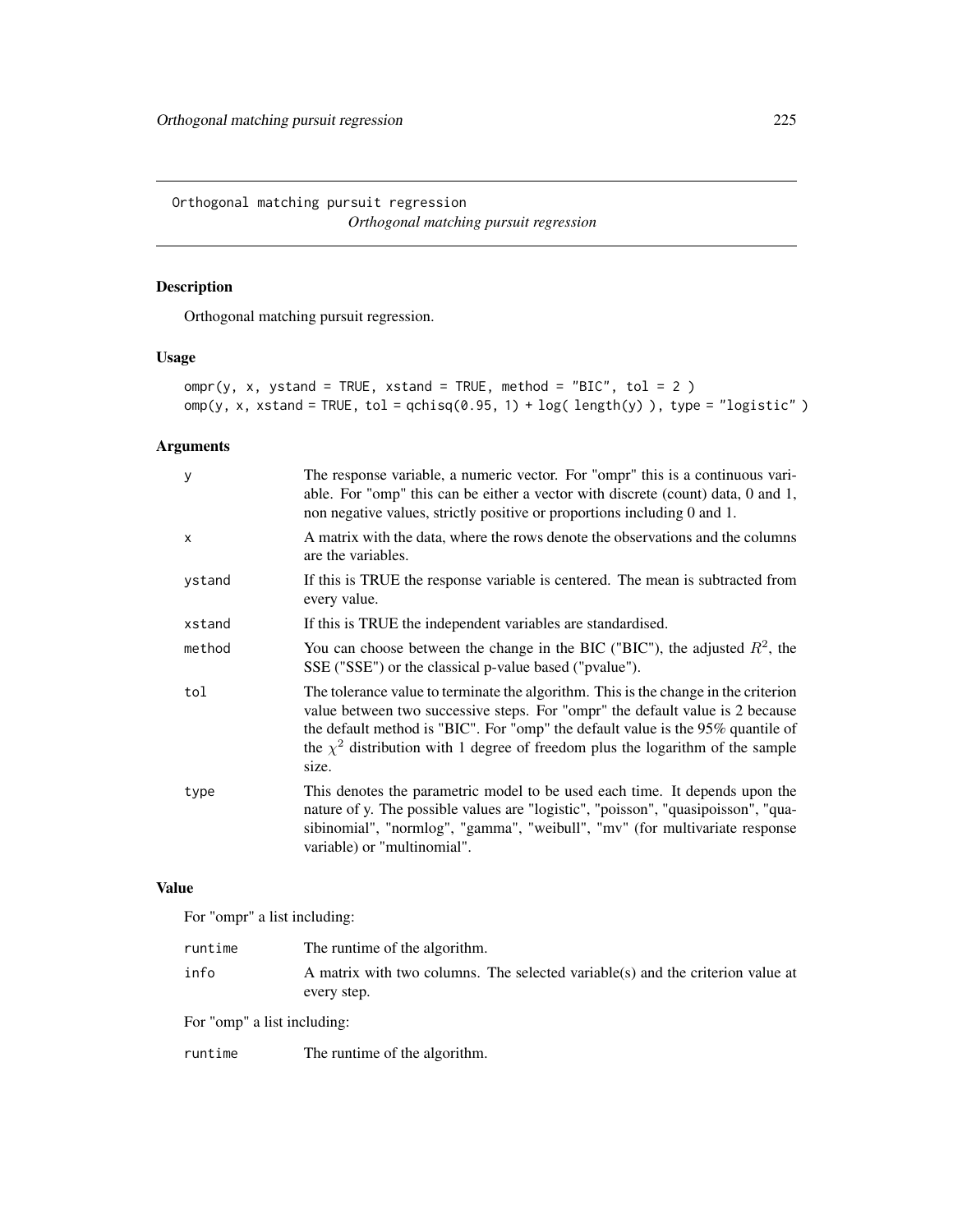| phi  | The $\phi$ parameter. In the cases of "quasipoisson", "quasibinomial" and "normlog"<br>this is useful. For all other cases this is NULL. |
|------|------------------------------------------------------------------------------------------------------------------------------------------|
| info | A matrix with two columns. The selected variable(s) and the criterion value at                                                           |
|      | every step.                                                                                                                              |

## Author(s)

Michail Tsagris

R implementation and documentation: Michail Tsagris <mtsagris@yahoo.gr>.

#### References

Pati Y. C., Rezaiifar R. & Krishnaprasad P. S. (1993). Orthogonal matching pursuit: Recursive function approximation with applications to wavelet decomposition. In Signals, Systems and Computers. 1993 Conference Record of The Twenty-Seventh Asilomar Conference on. IEEE.

Mazin Abdulrasool Hameed (2012). Comparative analysis of orthogonal matching pursuit and least angle regression. MSc thesis, Michigan State University. https://www.google.gr/url?sa=t&rct=j&q=&esrc=s&source=web&

Lozano A., Swirszcz G., & Abe N. (2011). Group orthogonal matching pursuit for logistic regression. In Proceedings of the Fourteenth International Conference on Artificial Intelligence and Statistics.

Michail Tsagris, Zacharias Papadovasilakis, Kleanthi Lakiotaki, Ioannis Tsamardinos (2020). A generalised OMP algorithm for feature selection with application to gene expression data. arxiv preprint. https://arxiv.org/pdf/2004.00281.pdf

# See Also

[cor.fbed,](#page-91-0)[cor.fsreg](#page-59-0)[,correls](#page-62-0)[,fs.reg](#page-98-0)

#### Examples

```
x <- matrnorm(100, 400)
y \leftarrow \text{norm}(100)a \leftarrow \text{omp}(y, x)a
x < - NULL
```
Outer function *Outer function*

#### Description

The outer function.

#### Usage

Outer(x, y, oper =  $"*")$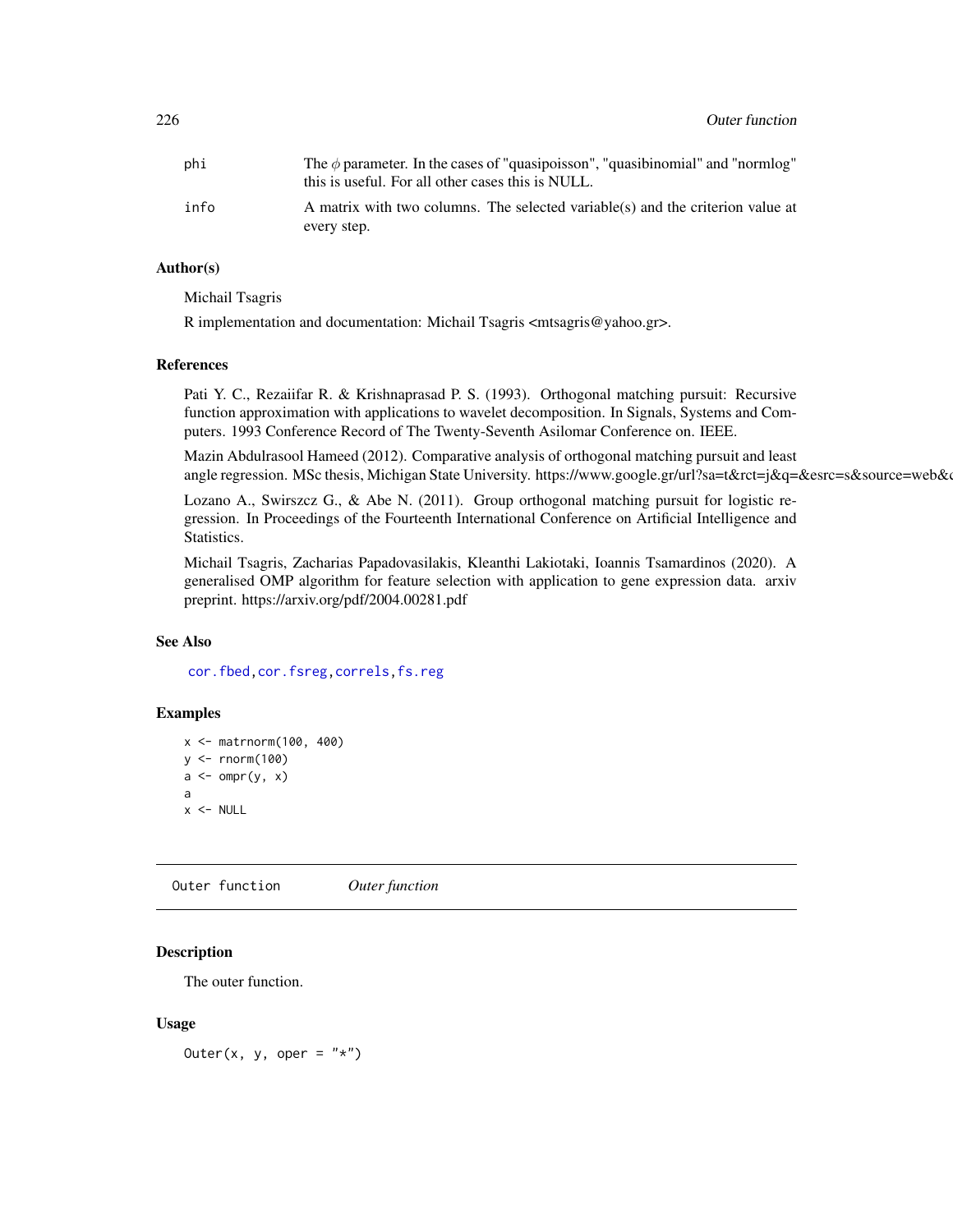#### Permutation 227

### Arguments

| $\mathsf{x}$ | A numerical vector.                                                                                                                 |
|--------------|-------------------------------------------------------------------------------------------------------------------------------------|
| <b>V</b>     | A numerical vector.                                                                                                                 |
| oper         | The available options are "*" (multiplication), "/" (division), "+" (sum), "-" (sb-<br>traction), " $\wedge$ " (power raise), and " |

# Details

The function is the same as R's "outer", but works with vectors only and probably has less capabilities, but faster.

## Value

A matrix with two rows. In each row the X2 or G2 test statistic, its p-value and the degrees of freedom are returned.

### Author(s)

Manos Papadakis and Michail Tsagris

R implementation and documentation: Manos Papadakis <papadakm95@gmail.com> and Michail Tsagris <mtsagris@yahoo.gr>.

#### See Also

[mat.mult,](#page-179-0)[vecdist](#page-76-0)

# Examples

```
x \leftarrow \text{norm}(10)y \le - rnorm(10)
res<-Outer(x, y)
```
Permutation *Permutation*

## Description

Permute the given vector.

# Usage

```
permutation(x, nperm = gamma(length(x)+1))permutation.next(x, nperm = gamma(length(x)+1))
permutation.prev(x, nperm = gamma(length(x)+1))
bincomb(n)
```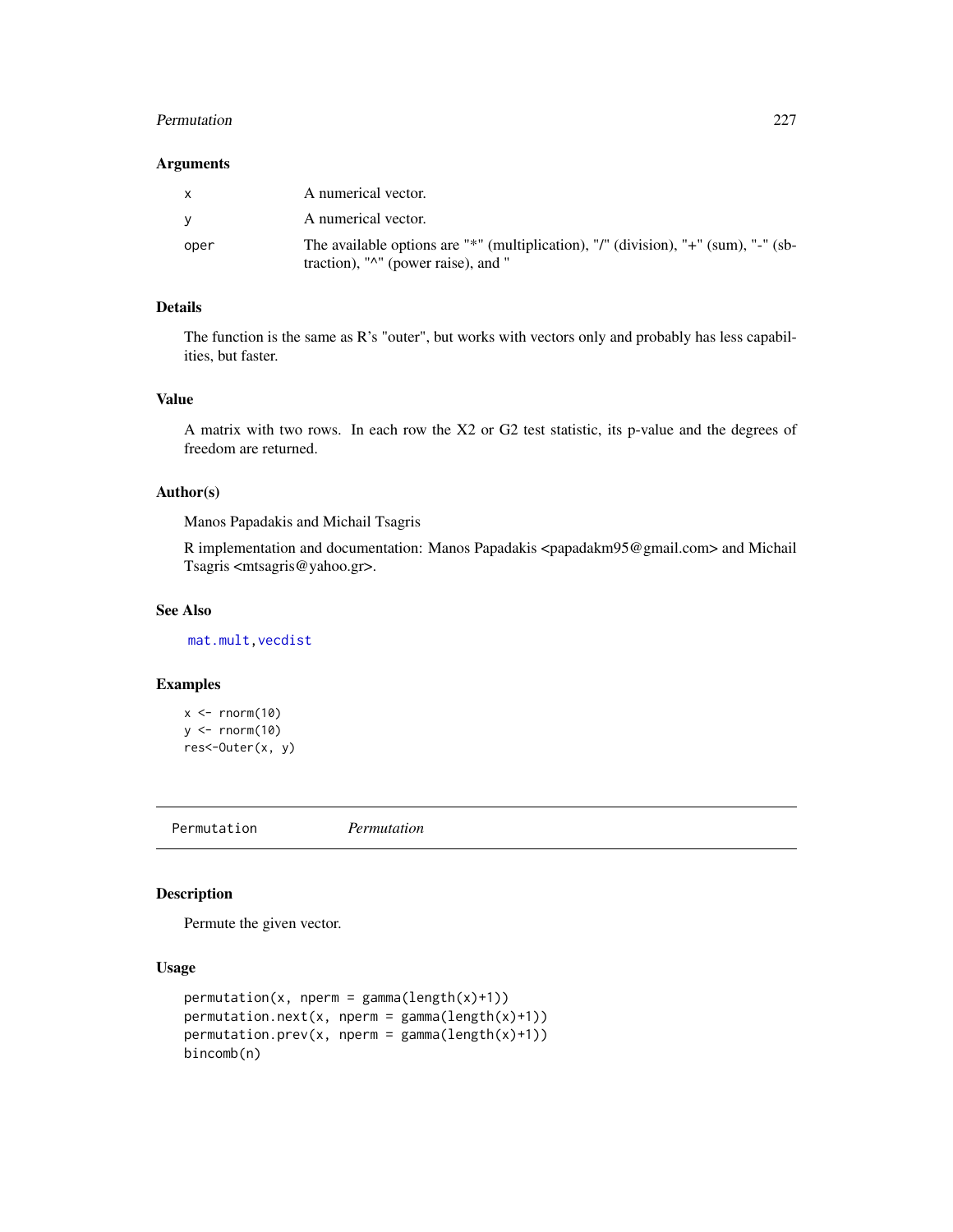#### **Arguments**

| $\mathbf{x}$ | A numeric vector with data.                                                                                                                                         |
|--------------|---------------------------------------------------------------------------------------------------------------------------------------------------------------------|
| nperm        | An integer value for returning specific number of combinations. By defualt is<br>set to all combinations. Must be between $0 \leq n$ perm $\leq$ gamma(length(x)+1) |
| n            | An integer value for the length of the binary number.                                                                                                               |

#### Details

This function implements "Permutation", which means all the possible combinations. In the permutation.next and permutation.prev if there aren't possible combinations it returns the same vector. "Binary Combinations" for "bincomb", means all the possible combinations for the binary number with length "n".

# Value

Returns a matrix with all possible combinations of the given vector or a matrix row with one possible combinations.

# Author(s)

Manos Papadakis

R implementation and documentation: Manos Papadakis <papadakm95@gmail.com>

#### See Also

[combn](#page-0-0)[,comb\\_n](#page-8-0)

# Examples

```
y \leftarrow \text{norm}(3)b <- permutation(y)
b <- permutation.next(y)
b <- permutation.prev(y)
g \leftarrow bincomb(3)
```
Permutation based p-value for the Pearson correlation coefficient *Permutation based p-value for the Pearson correlation coefficient*

#### Description

Permutation based p-value for the Pearson correlation coefficient.

#### Usage

 $permcor(x, y, R = 999)$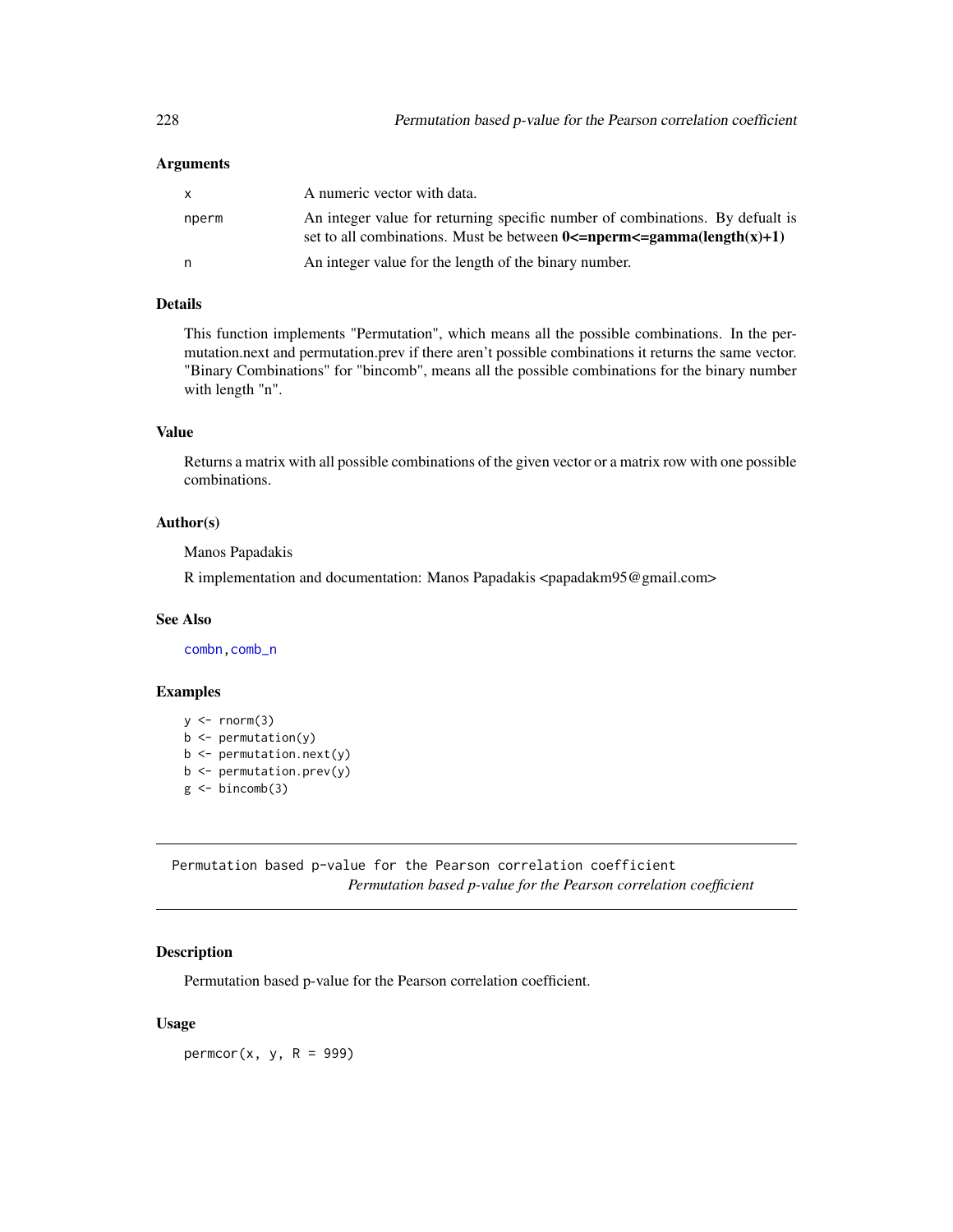#### **Arguments**

| X | A numerical vector with the first variable.                        |
|---|--------------------------------------------------------------------|
| v | A numerical vector with the second variable.                       |
| R | The number of permutations to be conducted; set to 999 by default. |

# Details

This is a very low computational calculation of the p-value. Try it yourselves.

## Value

A vector consisting of two values, the Pearson correlation and the permutation based p-value.

#### Author(s)

Marios Dimitriadis and Michail Tsagris

R implementation and documentation: Marios Dimitriadis and Michail Tsagris <kmdimitriadis@gmail.com> and <mtsagris@csd.uoc.gr>

#### References

Chatzipantsiou C., Dimitriadis M., Papadakis M. and Tsagris M. (2019). Extremely efficient permutation and bootstrap hypothesis tests using R. To appear in the Journal of Modern Applied Statistical Methods.

https://arxiv.org/ftp/arxiv/papers/1806/1806.10947.pdf

## See Also

[pc.skel](#page-254-0)

## Examples

```
x \leftarrow \text{iris}[, 1]y \leftarrow \text{iris}[, 2]res<-permcor(x, y)
res<-permcor(x, y, R = 9999)
```
Polyserial correlation

*Polyserial correlation*

#### Description

Polyserial correlation.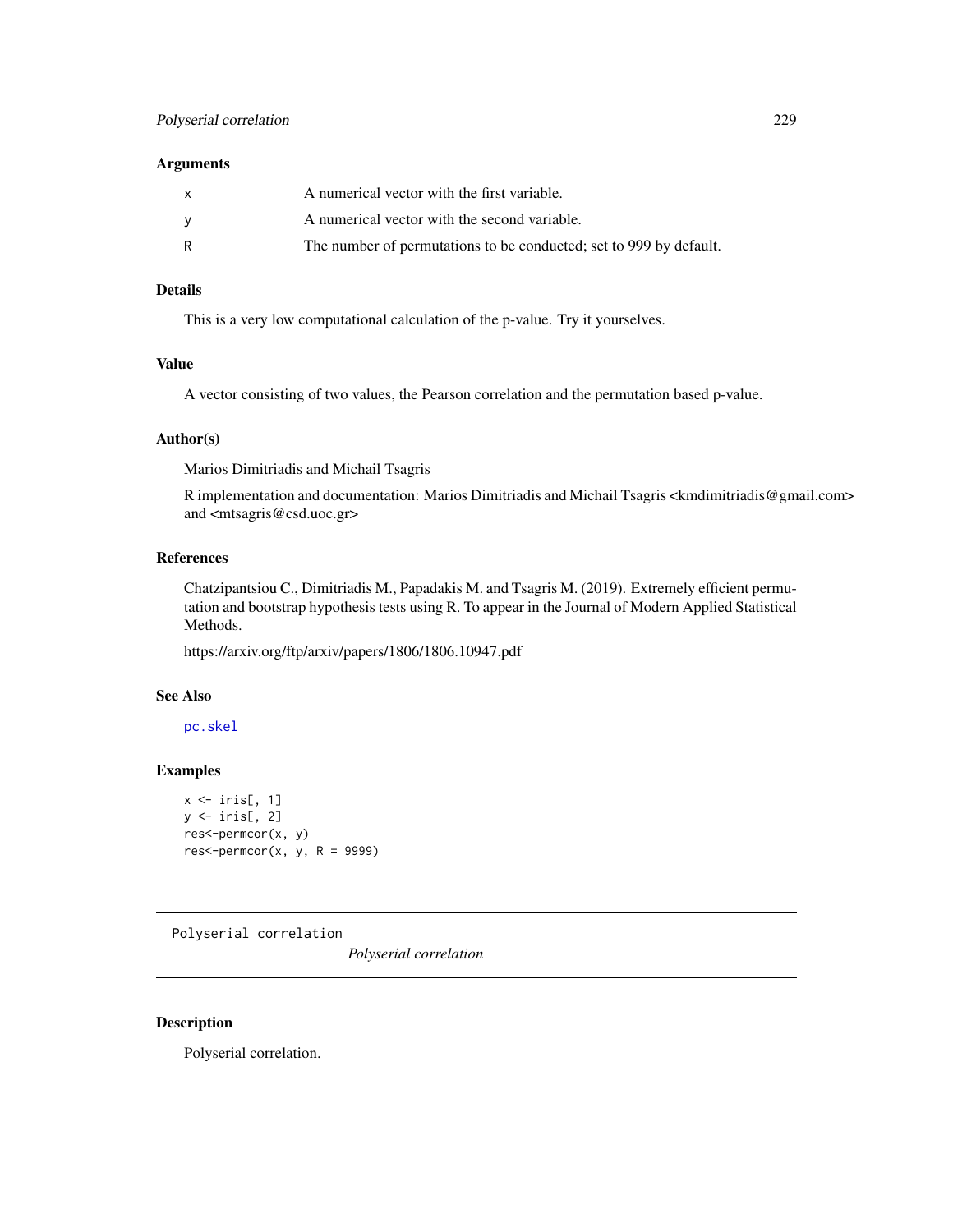# Usage

poly.cor(x, y)

## Arguments

| The continuous variable.                                             |
|----------------------------------------------------------------------|
| The ordinal variable, a numeric vector with numbers starting from 1. |

# Details

The polyserial correlation between a continuous and an ordinal variable is calculated. The function is not super fast, yet is faster than other implementations we found.

# Value

A list including:

| est  | A vector with the polyserial correlation and its estimated variance. |
|------|----------------------------------------------------------------------|
| test | A vector with the test statistic and its associated p-value.         |

# Author(s)

Michail Tsagris

R implementation and documentation: Michail Tsagris <mtsagris@yahoo.gr>

## References

Olsson U., Drasgow F. and Dorans N. J. (1982). The polyserial correlation coefficient. Psychometrika, 47(3):337-347.

# See Also

[correls](#page-62-0)[,Table](#page-270-0)

# Examples

```
x <- rnorm(100)
y <- rpois(100, 10) + 1
res<-poly.cor(x, y)
```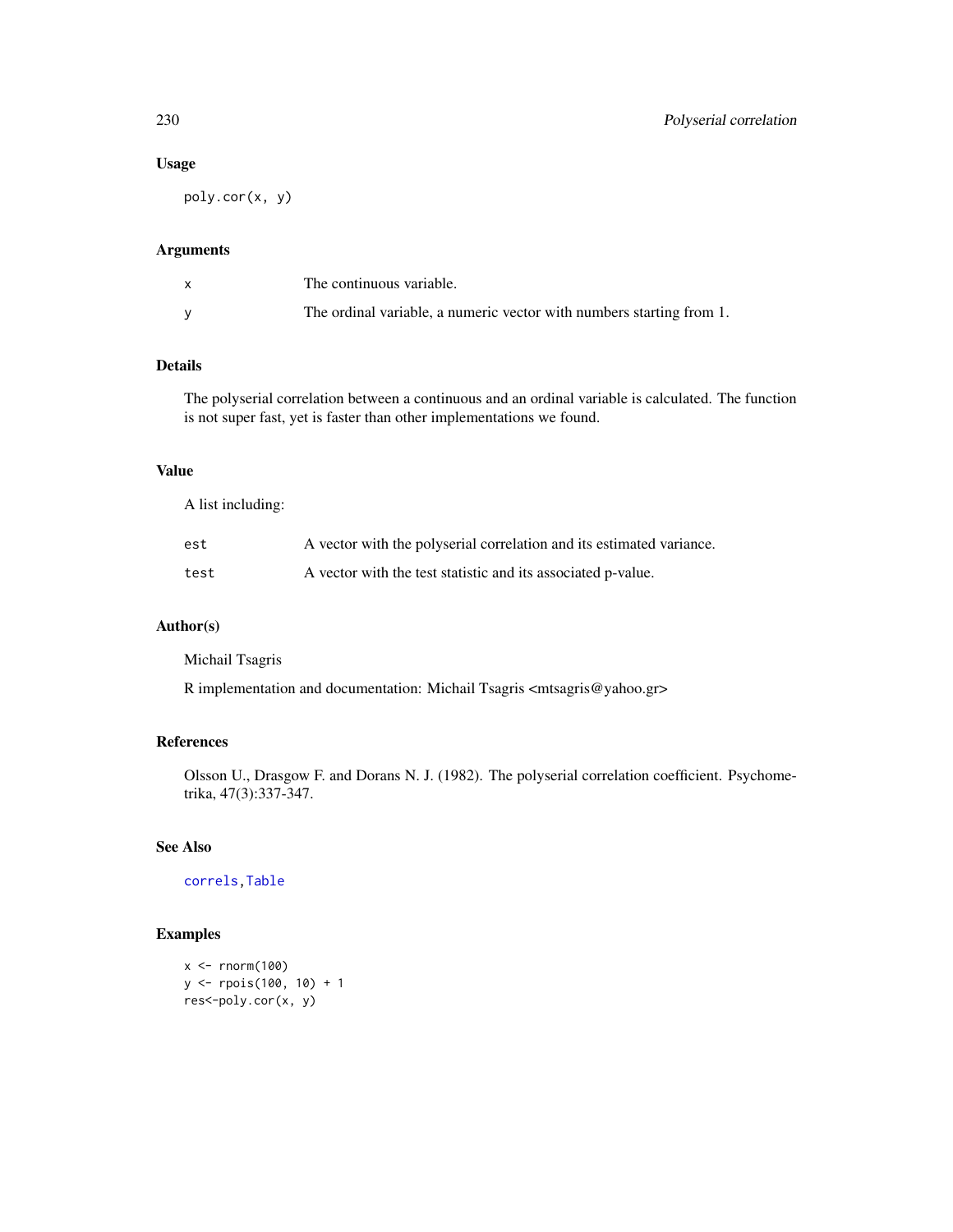Pooled covariance matrix

*Pooled covariance matrix*

# Description

Pooled covariance matrix.

## Usage

pooled.cov(x, ina)

# Arguments

| ina | A numerical vector indicating the groups. The nubmers must be consecutive<br>and start from 1. |
|-----|------------------------------------------------------------------------------------------------|
|     |                                                                                                |
|     | A matrix with continuous data.                                                                 |

# Details

The spatial median is at first computed (if not supplied) and then the covariance matrix.

# Value

The spatial sign covariance matrix.

# Author(s)

Michail Tsagris

R implementation and documentation: Michail Tsagris <mtsagris@yahoo.gr>.

#### References

Durre A, Vogel D. and D.E. Tyler D.E.(2014). The spatial sign covariance matrix with unknown location. Journal of Multivariate Analysis, 130: 107-117. http://arxiv.org/pdf/1307.5706v2.pdf

# See Also

[spat.med](#page-263-0), spatmed.reg

# Examples

res<-sscov( as.matrix(iris[, 1:4]) )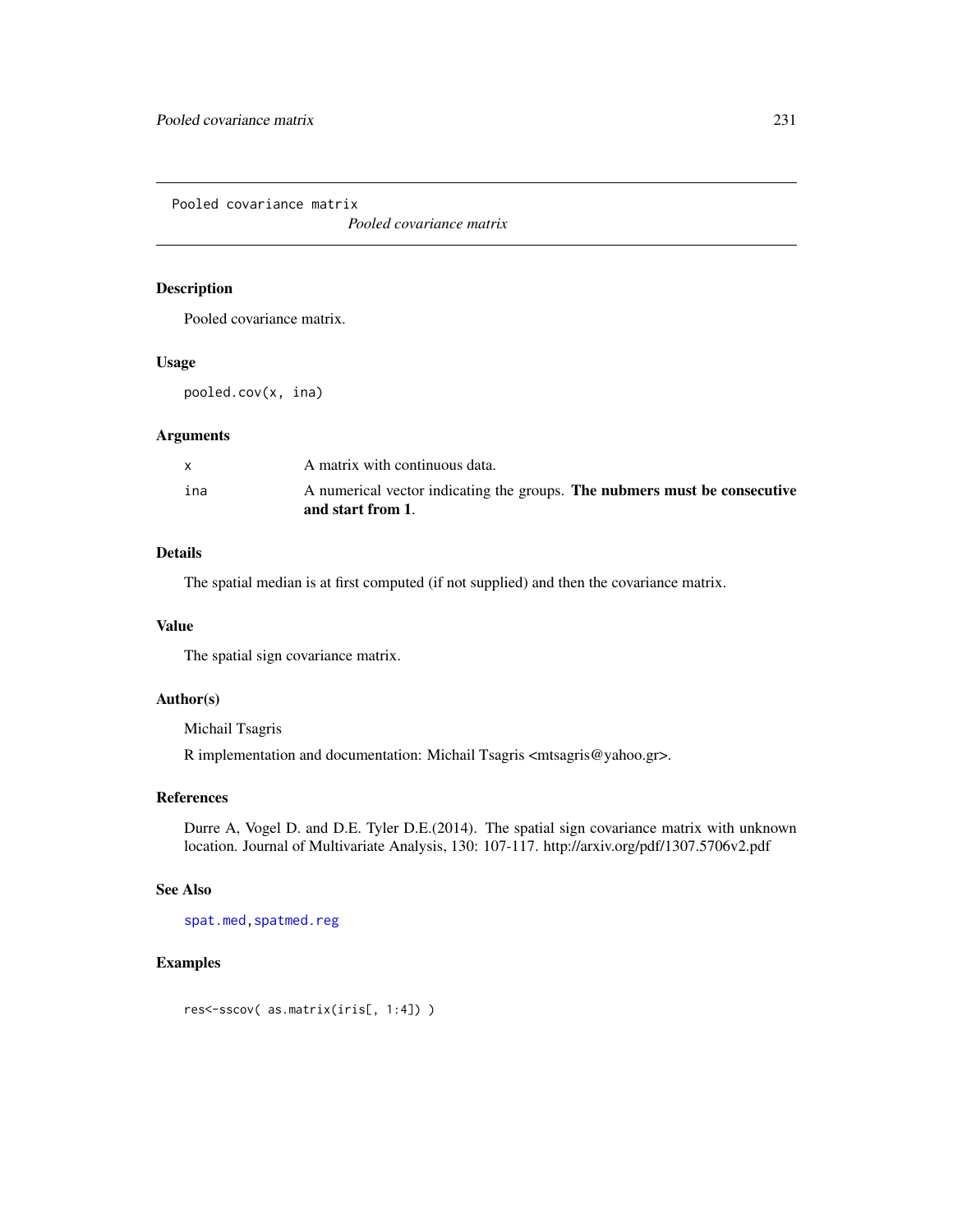Prediction with some naive Bayes classifiers *Prediction with some naive Bayes classifiers*

# Description

Prediction with some naive Bayes classifiers.

# Usage

```
gaussiannb.pred(xnew, m, s, ni)
poissonnb.pred(xnew, m)
multinomnb.pred(xnew, m)
gammanb.pred(xnew, a, b)
geomnb.pred(xnew, prob)
```
# Arguments

| xnew         | A numerical matrix with new predictor variables whose group is to be predicted.<br>For the Gaussian case this contains any numbers, but for the multinomial and<br>Poisson cases, the matrix must contain integer valued numbers only. |
|--------------|----------------------------------------------------------------------------------------------------------------------------------------------------------------------------------------------------------------------------------------|
| m            | A matrix with the group means. Each row corresponds to a group.                                                                                                                                                                        |
| <sub>S</sub> | A matrix with the group colum-wise variances. Each row corresponds to a<br>group.                                                                                                                                                      |
| ni           | A vector with the frequencies of each group.                                                                                                                                                                                           |
| a            | A vector with the shape parameters of each group.                                                                                                                                                                                      |
| $\mathbf b$  | A vector with the scale parameters of each group.                                                                                                                                                                                      |
| prob         | A vector with the sprobability parameters of each group.                                                                                                                                                                               |

# Value

A numerical vector with 1, 2, ... denoting the predicted group.

# Author(s)

Michail Tsagris

R implementation and documentation: Michail Tsagris <mtsagris@yahoo.gr> and Manos Papadakis <papadakm95@gmail.com>.

## See Also

[gaussian.nb,](#page-213-0)[colpoisson.mle](#page-188-0) [colVars](#page-45-0)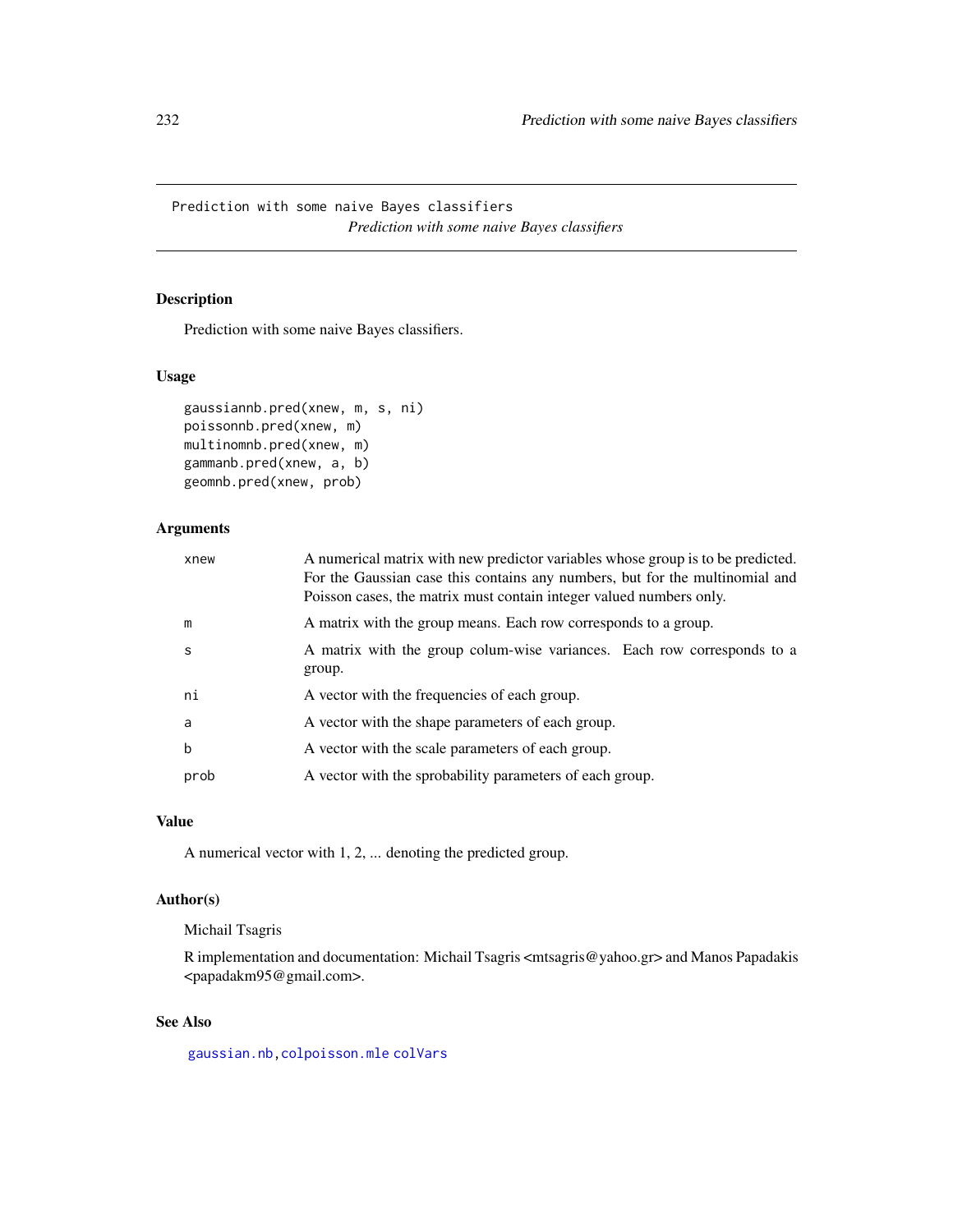Quasi binomial regression for proportions 233

#### Examples

```
ina <- sample(1:150, 100)
x \leftarrow as.matrix(iris[, 1:4])
id <- as.numeric(iris[, 5])
a \leq gaussian.nb(xnew = NULL, x[ina, ], id[ina])
est <- gaussiannb.pred(x[-ina, ], a$mu, a$sigma, a$ni)
res<-table(id[-ina], est)
```
Quasi binomial regression for proportions *Quasi binomial regression for proportions*

## <span id="page-232-0"></span>Description

Quasi binomial regression for proportions.

## Usage

```
prop.reg(y, x, varb = "quasi", tol = 1e-09, maxiters = 100)
prop.regs(y, x, varb = "quasi", tol = 1e-09, logged = FALSE, maxiters = 100)
```
# Arguments

| У        | A numerical vector proportions. Os and 1s are allowed.                                                                                                                                                                    |
|----------|---------------------------------------------------------------------------------------------------------------------------------------------------------------------------------------------------------------------------|
| X        | For the "prop.reg" a matrix with data, the predictor variables. This can be a<br>matrix or a data frame. For the "prop.regs" this must be a numerical matrix,<br>where each columns denotes a variable.                   |
| tol      | The tolerance value to terminate the Newton-Raphson algorithm. This is set to<br>$10^{-9}$ by default.                                                                                                                    |
| varb     | The type of estimate to be used in order to estimate the covariance matrix of the<br>regression coefficients. There are two options, either "quasi" (default value) or<br>"glm". See the references for more information. |
| logged   | Should the p-values be returned (FALSE) or their logarithm (TRUE)?                                                                                                                                                        |
| maxiters | The maximum number of iterations before the Newton-Raphson is terminated<br>automatically.                                                                                                                                |

# Details

We are using the Newton-Raphson, but unlike R's built-in function "glm" we do no checks and no extra calculations, or whatever. Simply the model. The "prop.regs" is to be used for very many univariate regressions. The "x" is a matrix in this case and the significance of each variable (column of the matrix) is tested. The function accepts binary responses as well (0 or 1).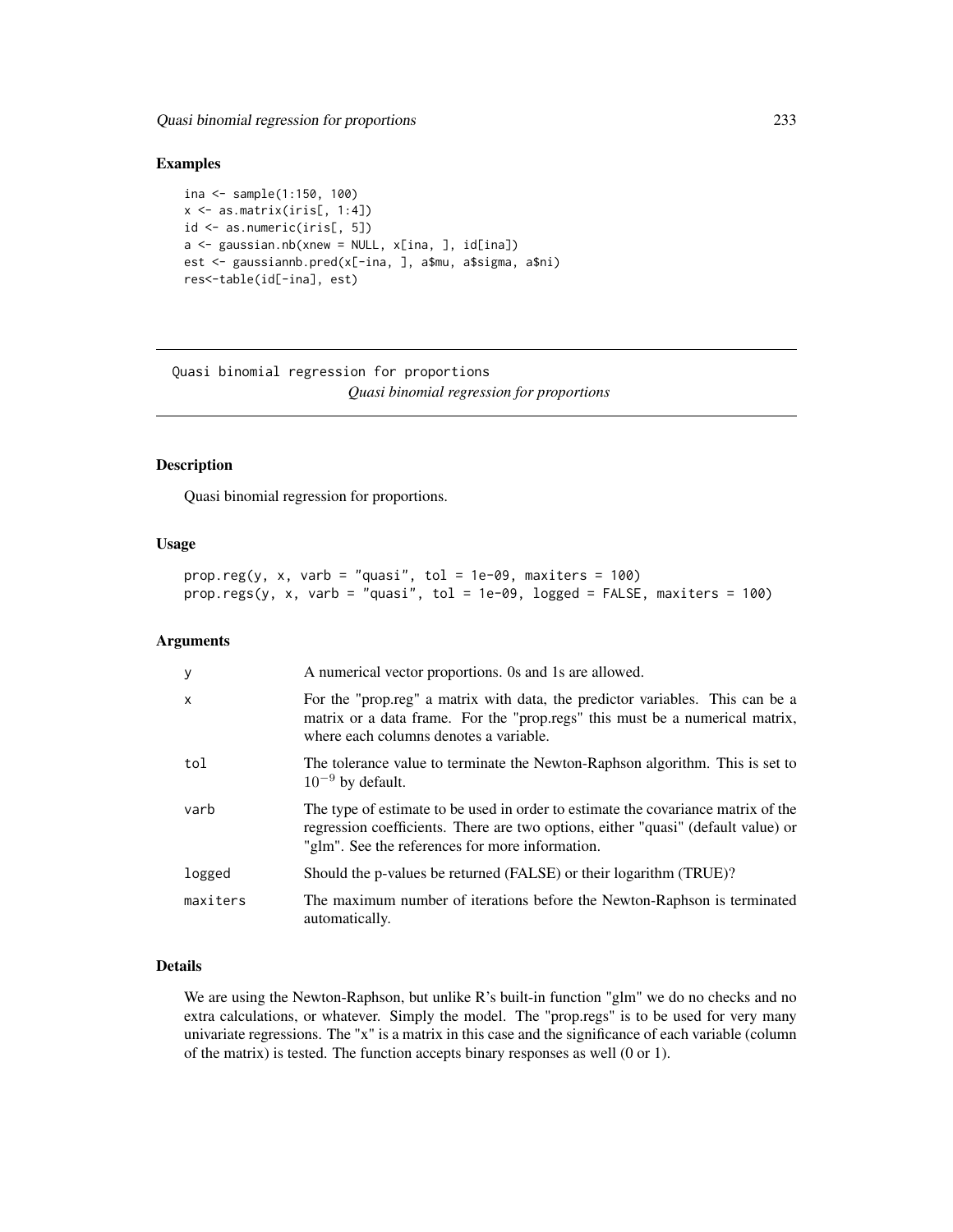## Value

For the "prop.reg" function a list including:

| iters | The number of iterations required by the Newton-Raphson.                                                                                              |
|-------|-------------------------------------------------------------------------------------------------------------------------------------------------------|
| varb  | The covariance matrix of the regression coefficients.                                                                                                 |
| phi   | The phi parameter is returned if the input argument "varb" was set to "glm",<br>othwerise this is NULL.                                               |
| info  | A table similar to the one produced by "glm" with the estimated regression co-<br>efficients, their standard error, Wald test statistic and p-values. |

For the "prop.regs" a two-column matrix with the test statistics (Wald statistic) and the associated p-values (or their loggarithm).

# Author(s)

#### Michail Tsagris

R implementation and documentation: Michail Tsagris <mtsagris@yahoo.gr> and Manos Papadakis <papadakm95@gmail.com>.

## References

Papke L. E. & Wooldridge J. (1996). Econometric methods for fractional response variables with an application to 401(K) plan participation rates. Journal of Applied Econometrics, 11(6): 619–632.

McCullagh, Peter, and John A. Nelder. Generalized linear models. CRC press, USA, 2nd edition, 1989.

#### See Also

[anova\\_propreg](#page-248-0) [univglms,](#page-171-0) [score.glms,](#page-159-0) [logistic\\_only](#page-174-0)

# Examples

```
## Not run:
y <- rbeta(100, 1, 4)
x \le matrix(rnorm(100 * 3), ncol = 3)
a \leftarrow prop-reg(y, x)y <- rbeta(100, 1, 4)
x \le - matrix(rnorm(400 * 100), ncol = 400)
b \leq prop.regs(y, x)
res< -mean(b[, 2] < 0.05)
```
## End(Not run)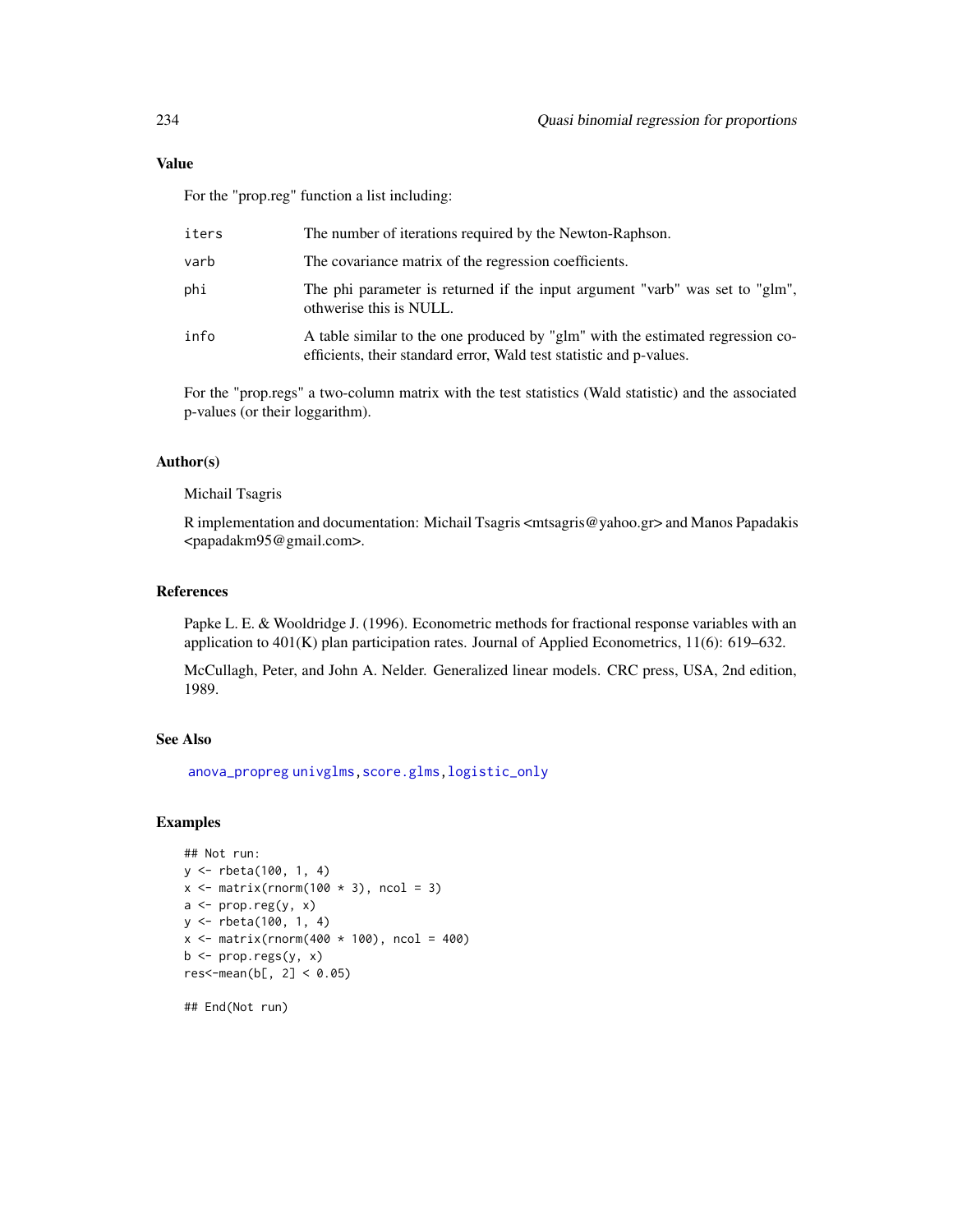Quasi Poisson regression for count data *Quasi Poisson regression*

# <span id="page-234-0"></span>Description

Quasi Poisson regression.

#### Usage

qpois.reg(x, y, full = FALSE, tol =  $1e-09$ , maxiters =  $100$ ) qpois.regs(x, y, tol = 1e-09, logged =  $FALSE)$ 

#### Arguments

| X        | For the "qpois.reg" a matrix with data, the predictor variables. This can be a<br>matrix or a data frame. For the "qpois.regs" this must be a numerical matrix,<br>where each columns denotes a variable. |
|----------|-----------------------------------------------------------------------------------------------------------------------------------------------------------------------------------------------------------|
| У        | A numerical vector with positive discrete data.                                                                                                                                                           |
| full     | If this is FALSE, the coefficients, the deviance and the estimated phi parameter<br>will be returned only. If this is TRUE, more information is returned.                                                 |
| tol      | The tolerance value to terminate the Newton-Raphson algorithm. This is set to<br>$10^{-9}$ by default.                                                                                                    |
| logged   | Should the p-values be returned (FALSE) or their logarithm (TRUE)?                                                                                                                                        |
| maxiters | The maximum number of iterations before the Newton-Raphson is terminated<br>automatically.                                                                                                                |

# Details

We are using the Newton-Raphson, but unlike R's built-in function "glm" we do no checks and no extra calculations, or whatever. Simply the model, unless the user requests for the Wald tests of the coefficients. The "qpois.regs" is to be used for very many univariate regressions. The "x" is a matrix in this case and the significance of each variable (column of the matrix) is tested.

## Value

For the "prop.reg" a list including: When full is FALSE

| be   | The regression coefficients.                    |
|------|-------------------------------------------------|
| devi | The deviance of the model.                      |
| varb | The covariance matrix of the beta coefficients. |
| phi  | The phi parameter, the estimate of dispersion.  |
|      |                                                 |

When full is TRUE, the additional item is: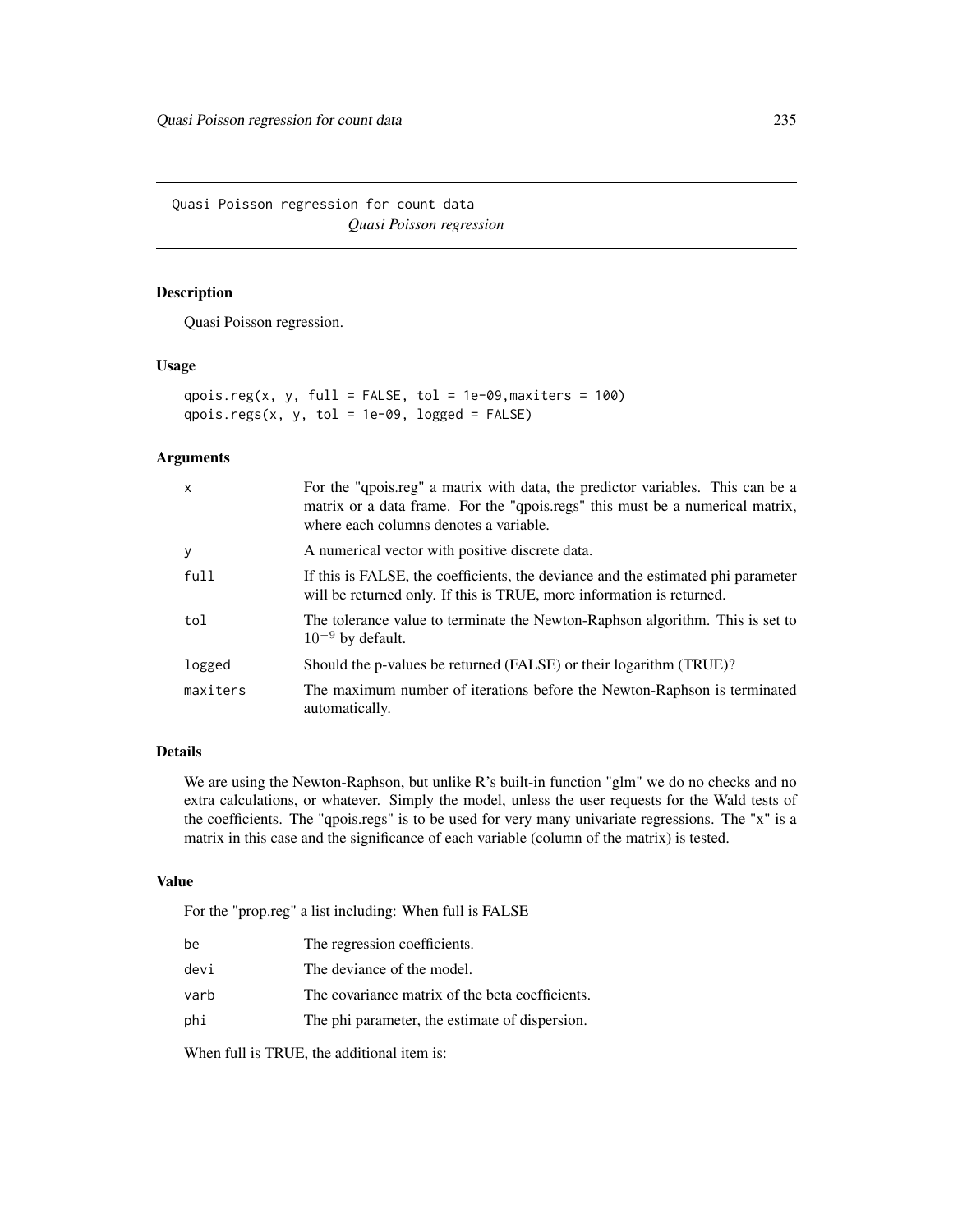info The regression coefficients, their standard error, their Wald test statistic and their p-value.

For the "prop.regs" a two-column matrix with the test statistics (Wald statistic) and the associated p-values (or their loggarithm).

#### Author(s)

Manos Papadakis and Marios Dimitriadis

R implementation and documentation: Manos Papadakis  $\alpha$   $\beta$   $\alpha$   $\beta$   $\beta$   $\alpha$   $\beta$   $\alpha$   $\beta$   $\alpha$   $\beta$   $\alpha$   $\beta$ Dimitriadis <kmdimitriadis@gmail.com>.

# References

McCullagh, Peter, and John A. Nelder. Generalized linear models. CRC press, USA, 2nd edition, 1989.

## See Also

[prop.reg](#page-232-0) [univglms](#page-171-0)[,score.glms,](#page-159-0)[poisson\\_only](#page-174-0)

#### Examples

```
## Not run:
y <- rnbinom(100, 10, 0.6)
x \leftarrow \text{matrix}(rnorm(100*3), ncol = 3)mod1 <- glm(y ~ x, quasipoisson)
res<-summary(mod1)
res<-\text{qpois}.\text{reg}(x, y, \text{full} = \text{TRUE})res<-qpois.regs(x, y)
## End(Not run)
```
Random intercepts linear mixed models *Random intercepts linear mixed models*

# <span id="page-235-0"></span>Description

Random intercepts linear mixed models (for balanced data with a single identical covariate).

#### Usage

```
rint.reg(y, x, id , tol = 1e-08, ranef = FALSE, maxiters = 100)rint.regbx(y, x, id)
```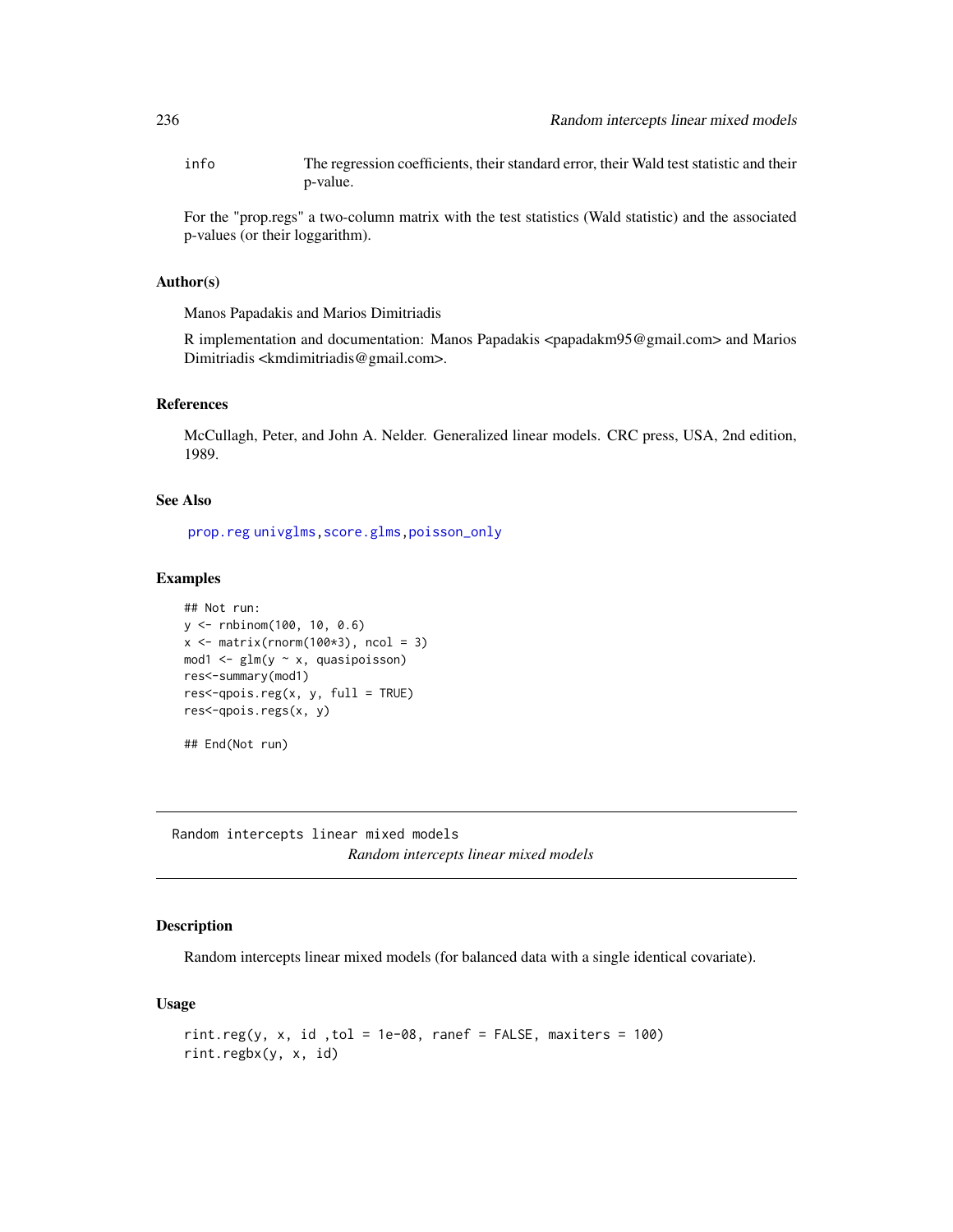#### **Arguments**

| $\mathbf{y}$ | A numerical vector with the data. The subject values.                                                                                                                                                                                                                                                                             |
|--------------|-----------------------------------------------------------------------------------------------------------------------------------------------------------------------------------------------------------------------------------------------------------------------------------------------------------------------------------|
| $\mathsf{x}$ | For the case of "rint.reg" this can be a vector or a numerical matrix with data.<br>In the case of "rint.regbx" this is a numerical vector with the same length as y<br>indicating the fixed predictor variable. Its values are the same for all levels of y.<br>An example of this x is time which is the same for all subjects. |
| id           | A numerical variable with 1, 2,  indicating the subject.                                                                                                                                                                                                                                                                          |
| tol          | The tolerance level to terminate the generalised elast squares algorithm.                                                                                                                                                                                                                                                         |
| ranef        | If you want to obtain the random effects (random intercepts) set this equal to<br>TRUE.                                                                                                                                                                                                                                           |
| maxiters     | The max number of iterations that can take place in a regression.                                                                                                                                                                                                                                                                 |

## Details

Random intercepts linear mixed models with compound covariance structure is fitted in both functions. The "rint.reg" allows any numerical matrix, with balanced or unbalanced data. See Demidenko (2013, pg. 65-67) for more information.

The "rint.regbx" is a special case of a balanced random intercepts model with a compound symmetric covariance matrix and one single covariate which is constant for all replicates. An example, is time, which is the same for all subjects. Maximum likelihood estimation has been performed. In this case the mathematics exist in a closed formula (Demidenko, 2013, pg. 67-69).

#### Value

A list including:

| info  | A vector with the random intercepts variance (between), the variance of the<br>errors (within), the log-likelihood, the deviance (twice the log-likelihood) and<br>the BIC. In the case of "rint.reg" it also includes the number of iterations required<br>by the generalised least squares. |
|-------|-----------------------------------------------------------------------------------------------------------------------------------------------------------------------------------------------------------------------------------------------------------------------------------------------|
| be    | The estimated regression coefficients, which in the case of "rint.regbx" are sim-<br>ply two: the constant and the slope (time effect).                                                                                                                                                       |
| ranef | The random intercepts effects.                                                                                                                                                                                                                                                                |

## Author(s)

#### Michail Tsagris

R implementation and documentation: Michail Tsagris <mtsagris@yahoo.gr> and Manos Papadakis <papadakm95@gmail.com>.

# References

Eugene Demidenko (2013). Mixed Models: Theory and Applications with R, 2nd Edition. New Jersey: Wiley \& Sons (excellent book).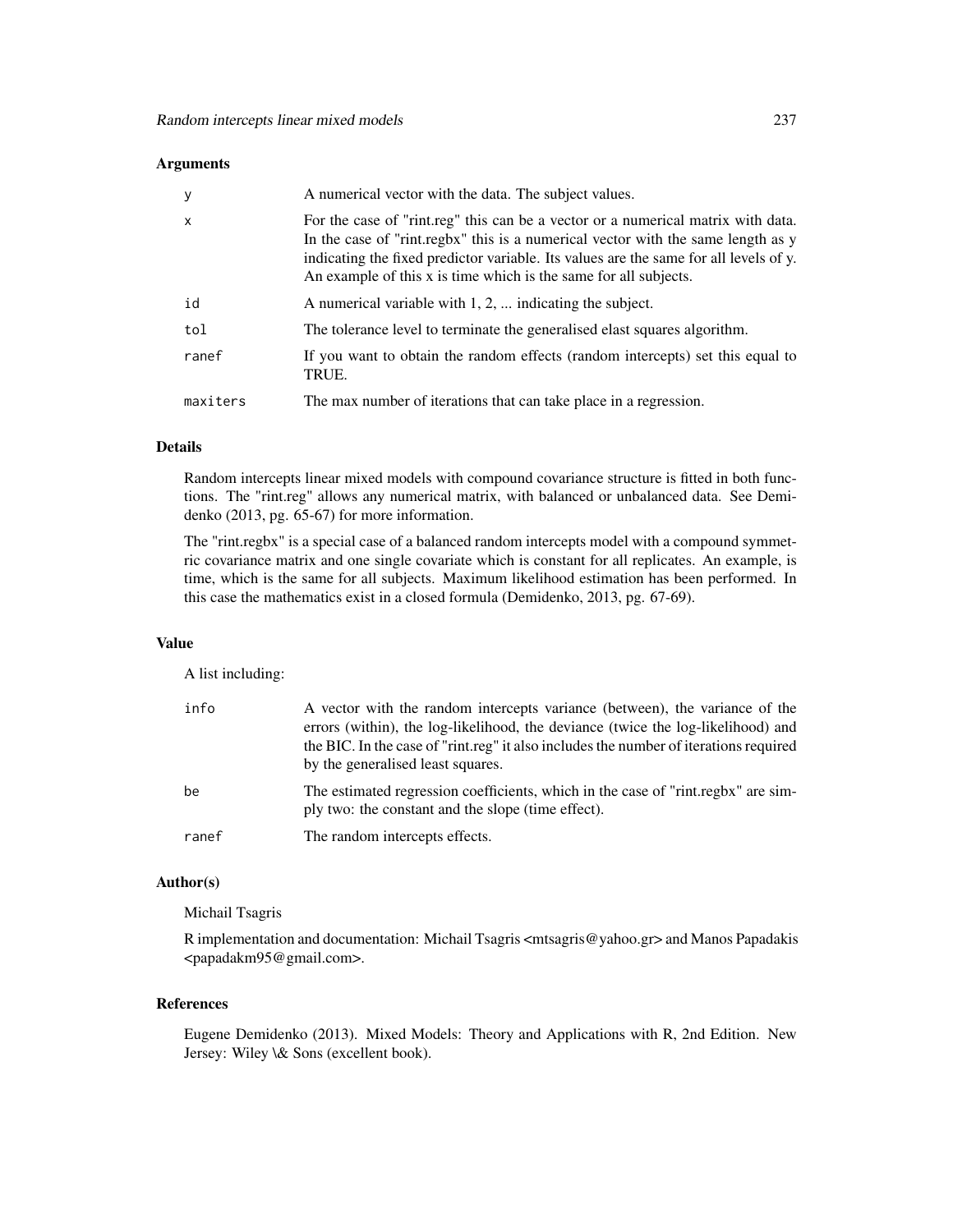# See Also

[rm.lines,](#page-157-0)[varcomps.mom](#page-205-0)[,colvarcomps.mom](#page-146-0)

#### Examples

```
## Not run:
y \le - rnorm(100)
x \le - rnorm(10)
x \leftarrow rep(x, 10)id \leq rep(1:10, each = 10)system.time( for (i in 1:40) a \le rint.reg(y, x, id) )
## End(Not run)
```
Random values simulation from a von Mises distribution *Random values simulation from a von Mises distribution*

# Description

It generates random vectors following the von Mises distribution. The data can be spherical or hyper-spherical.

#### Usage

rvonmises(n, m, k, rads = TRUE)

#### Arguments

| n    | The sample size.                                                                                                                                                                                    |
|------|-----------------------------------------------------------------------------------------------------------------------------------------------------------------------------------------------------|
| m    | The mean angle expressed in radians or degrees.                                                                                                                                                     |
| k    | The concentration parameter. If k is zero the sample will be generated from the<br>uniform distribution over $(0, 2\pi)$ .                                                                          |
| rads | If the mean angle is expressed in radians, this should be TRUE and FALSE<br>otherwise. The simulated data will be expressed in radians or degrees depending<br>on what the mean angle is expressed. |

# Details

The mean direction is transformed to the Euclidean coordinates (i.e. unit vector) and then the fvmf function is employed. It uses a rejection smapling as suggested by Andrew Wood in 1994. I have mentioned the description of the algorithm as I found it in Dhillon and Sra in 2003. Finally, the data are transformed to radians or degrees.

# Value

A vector with the simulated data.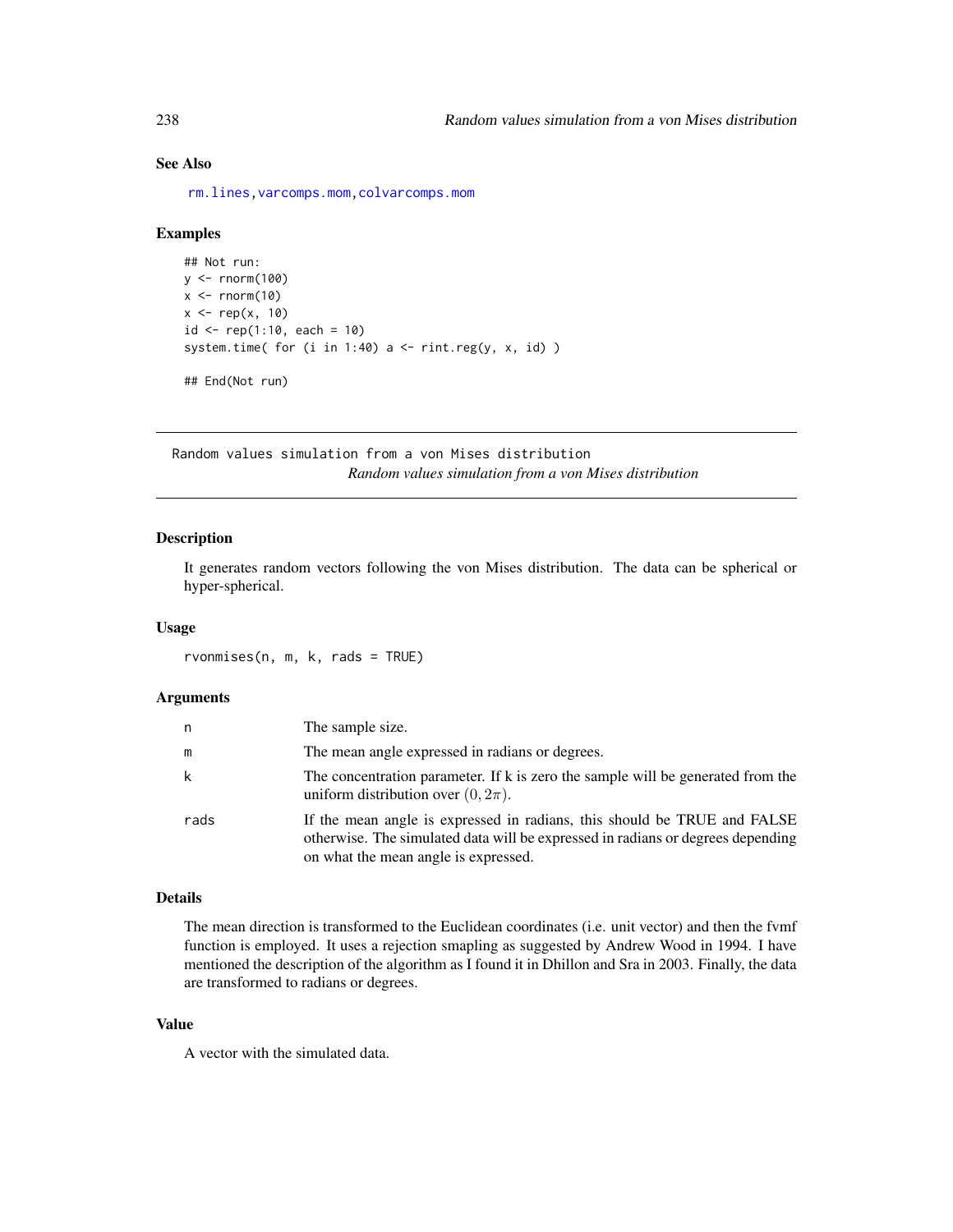#### Author(s)

Michail Tsagris and Manos Papadakis

R implementation and documentation: Michail Tsagris <mtsagris@yahoo.gr> and Manos Papadakis <papadakm85@gmail.com>

## References

Wood, A. T. (1994). Simulation of the von Mises Fisher distribution. Communications in statisticssimulation and computation, 23(1): 157-164.

Dhillon, I. S., & Sra, S. (2003). Modeling data using directional distributions. Technical Report TR-03-06, Department of Computer Sciences, The University of Texas at Austin. http://citeseerx.ist.psu.edu/viewdoc/download?doi

# See Also

[vm.mle](#page-198-0)[,rvmf](#page-253-0)

## Examples

```
x \le rvonmises(1000, 2, 25, rads = TRUE)
res<-vm.mle(x)
```
Ranks of the values of a vector *Ranks of the values of a vector*

# Description

Ranks of the values of a vector.

## Usage

 $Rank(x,method = "average", descending = FALSE)$ 

#### **Arguments**

| X          | A numerical vector with data.                                                   |
|------------|---------------------------------------------------------------------------------|
| method     | a character string for choosing method. Must be one of "average", "min", "max". |
| descending | A boolean value (TRUE/FALSE) for sorting the vector in descending order. By     |
|            | default sorts the vector in ascending.                                          |

# Details

The ranks of the values are returned, the same job as "rank". If you want you can choose descending/ascending order for all methods.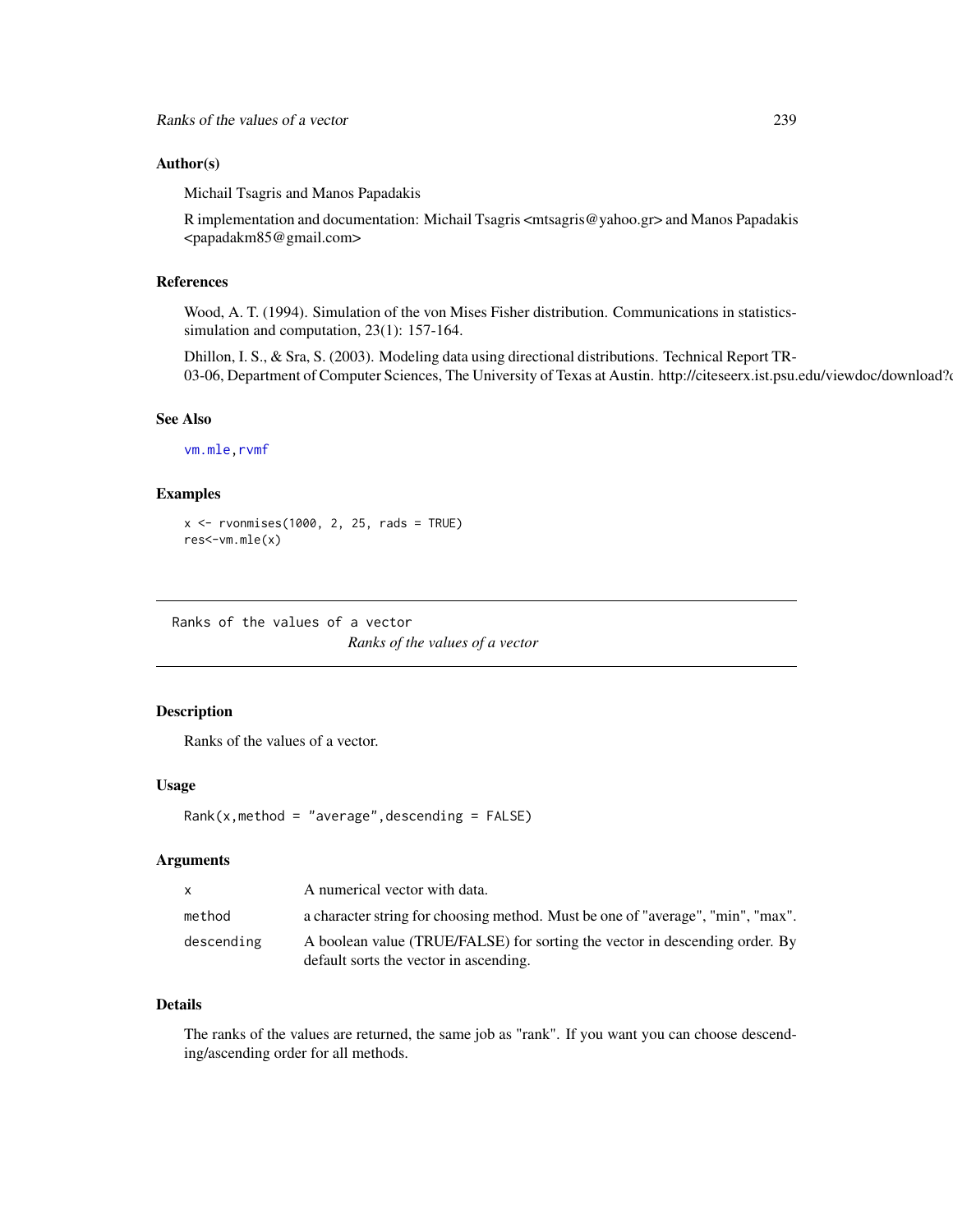A vector with the ranks of the values.

### Author(s)

Manos Papadakis

R implementation and documentation: Manos Papadakis <papadakm95@gmail.com>.

## See Also

[colRanks](#page-41-0)[,correls](#page-62-0)

## Examples

```
x < - rnorm(100)
a1 \leftarrow Rank(x)a2 \leftarrow \text{rank}(x)
```
Reading the files of a directory *Reading the files of a directory*

## <span id="page-239-0"></span>Description

Reading the files of a directory.

#### Usage

```
read.directory(path.directory)
read.examples(path.man)
```
#### Arguments

|          | path.directory The full path to the directory. For example: \"C:\Users\username\Documents\R\Rfast_1.8.0\R\"    |
|----------|----------------------------------------------------------------------------------------------------------------|
| path.man | The full path to the directory with the Rd files in it. For example: $\C$ . Users user name Documents R R fast |

## Details

For function \"read.directory\": Takes as an argument a full path to a directory and returns the names of the files.

For function \"read.examples\": Takes as an argument a full path to the directory of the Rd files. If you don't want the program to read any file add at the top of the file the attribute "%[dont read]".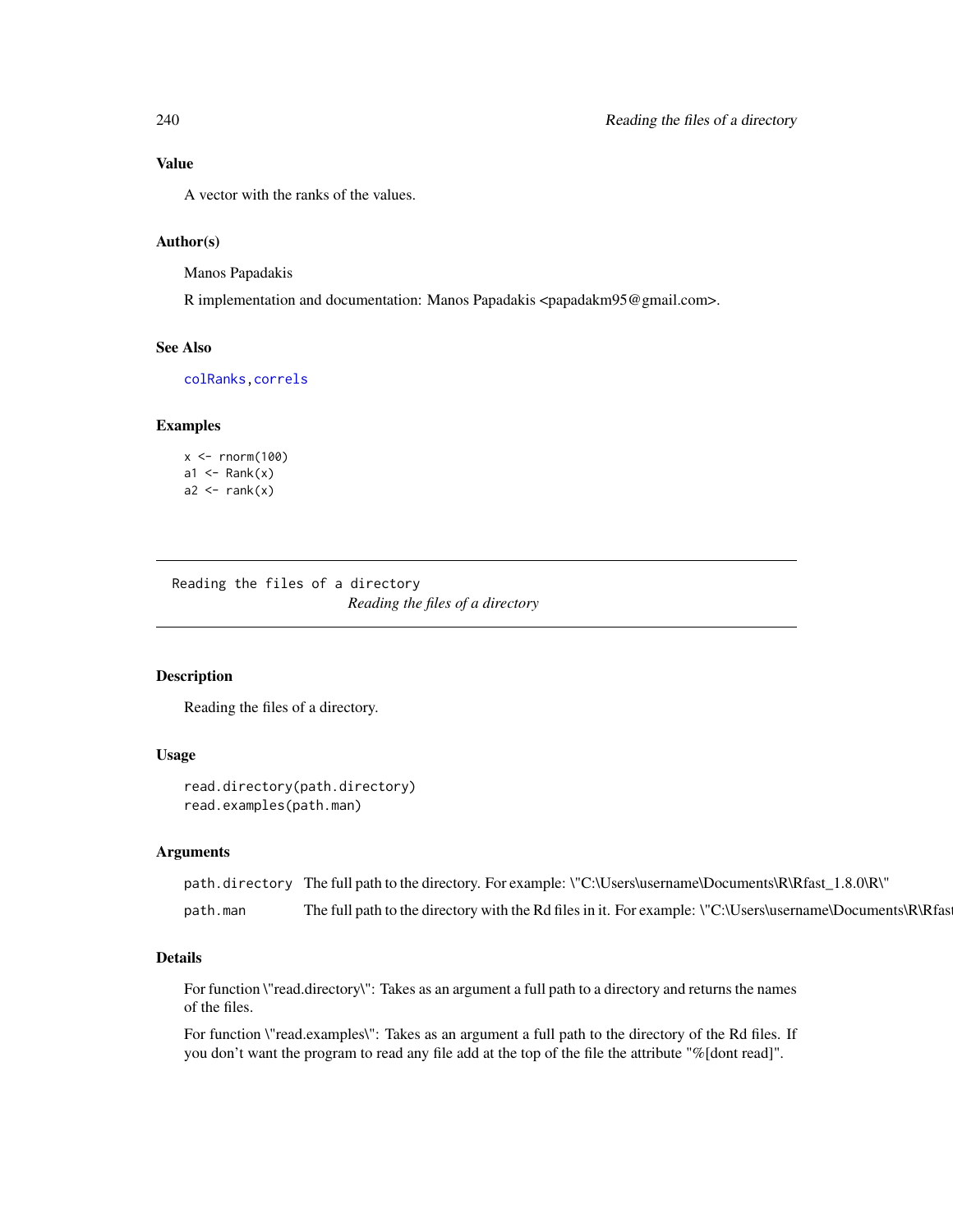# Value

For function \"read.directory\": The names of the files.

For function \"read.examples\": a list with 2 fields

| examples   | A character vector with the examples of each Rd file.                    |
|------------|--------------------------------------------------------------------------|
| files      | A character vector with the name of the file that each examples belongs. |
| long_lines | A character vector with the name of the file that has large examples.    |

You can choose which files not to read for both R and Rd. You must add in the first line of the file in comment the "attribute" "%[dont read]". Finally, that function wil return in the result a list of which files had this attribute.

# Author(s)

R implementation and documentation: Manos Papadakis <papadakm95@gmail.com>.

# See Also

[AddToNamespace](#page-0-0)[,sourceR,sourceRd,](#page-262-0)[checkRd,](#page-0-0)[checkExamples](#page-24-0)

### Examples

```
# for example: path="C:\some_file\"
# system.time( read.directory(path) )
# system.time( list.dirs(path) )
# for example: path.man="C:\some_file\man\"
# system.time( read.examples(path.man) )
# system.time( read.examples(path.man,dont.read=c("somef_1.Rd",...,"somef_n.Rd") ) )
```
Repeated measures anova

*Repeated measures anova*

## Description

Repeated measures anova.

#### Usage

 $rm.$ anova $(y, logged = FALSE)$ 

#### Arguments

|        | A matrix with the data, where each column refers to a different measurement. |
|--------|------------------------------------------------------------------------------|
|        | The rows denote the subjects.                                                |
| logged | Should the p-values be returned (FALSE) or their logarithm (TRUE)?           |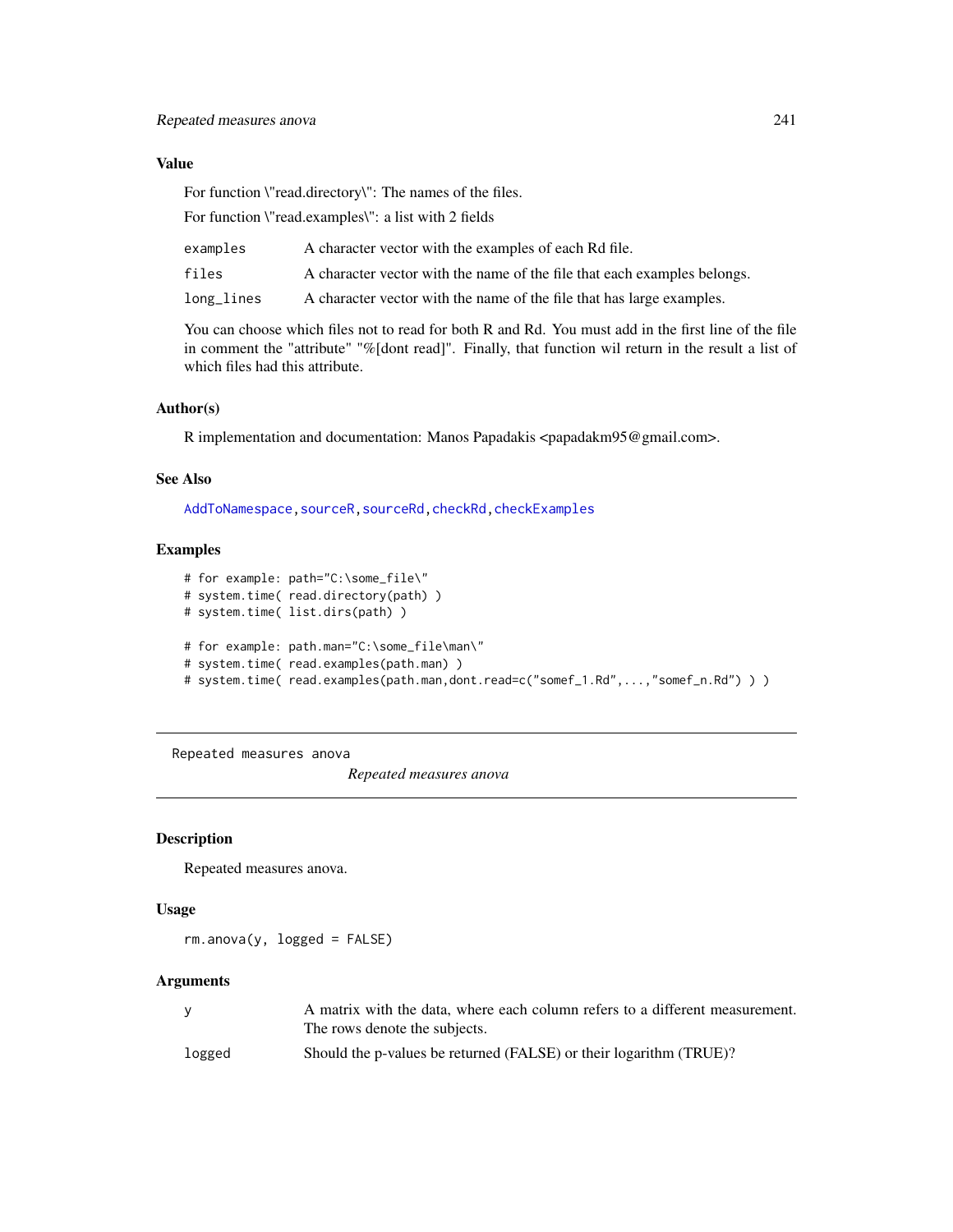## Details

Found in Davis (2002) is the usual repeated measures ANOVA. In this case, suppose you have taken measurements on one or more variables from the same group of people. See the example below on how to put such data.

#### Value

A vector with the test statistic (t-test) and its associated p-value.

## Author(s)

Michail Tsagris

R implementation and documentation: Michail Tsagris <mtsagris@yahoo.gr> and Manos Papadakis <papadakm95@gmail.com>.

# References

Charles S. Davis (2002). Statistical methods for the analysis of repeated measures. Springer-Verlag, New York.

# See Also

[rm.anovas,](#page-157-0)[rint.reg](#page-235-0)[,varcomps.mle](#page-205-0)

#### Examples

```
y <- c(74.5,81.5,83.6,68.6,73.1,79.4,
75.5,84.6,70.6,87.3,73.0,75.0,
68.9,71.6,55.9,61.9,60.5,61.8,
57.0,61.3,54.1,59.2,56.6,58.8,
78.3,84.9,64.0,62.2,60.1,78.7,
54.0,62.8,63.0,58.0,56.0,51.5,
72.5,68.3,67.8,71.5,65.0,67.7,
80.8,89.9,83.2,83.0,85.7,79.6)
y \le - matrix(y, ncol = 6, byrow = TRUE)
res<-rm.anova(y)
```
Replicate columns/rows

*Replicate columns/rows*

#### Description

Replicate columns/rows.

#### Usage

rep\_col(x,n) rep\_row(x,n)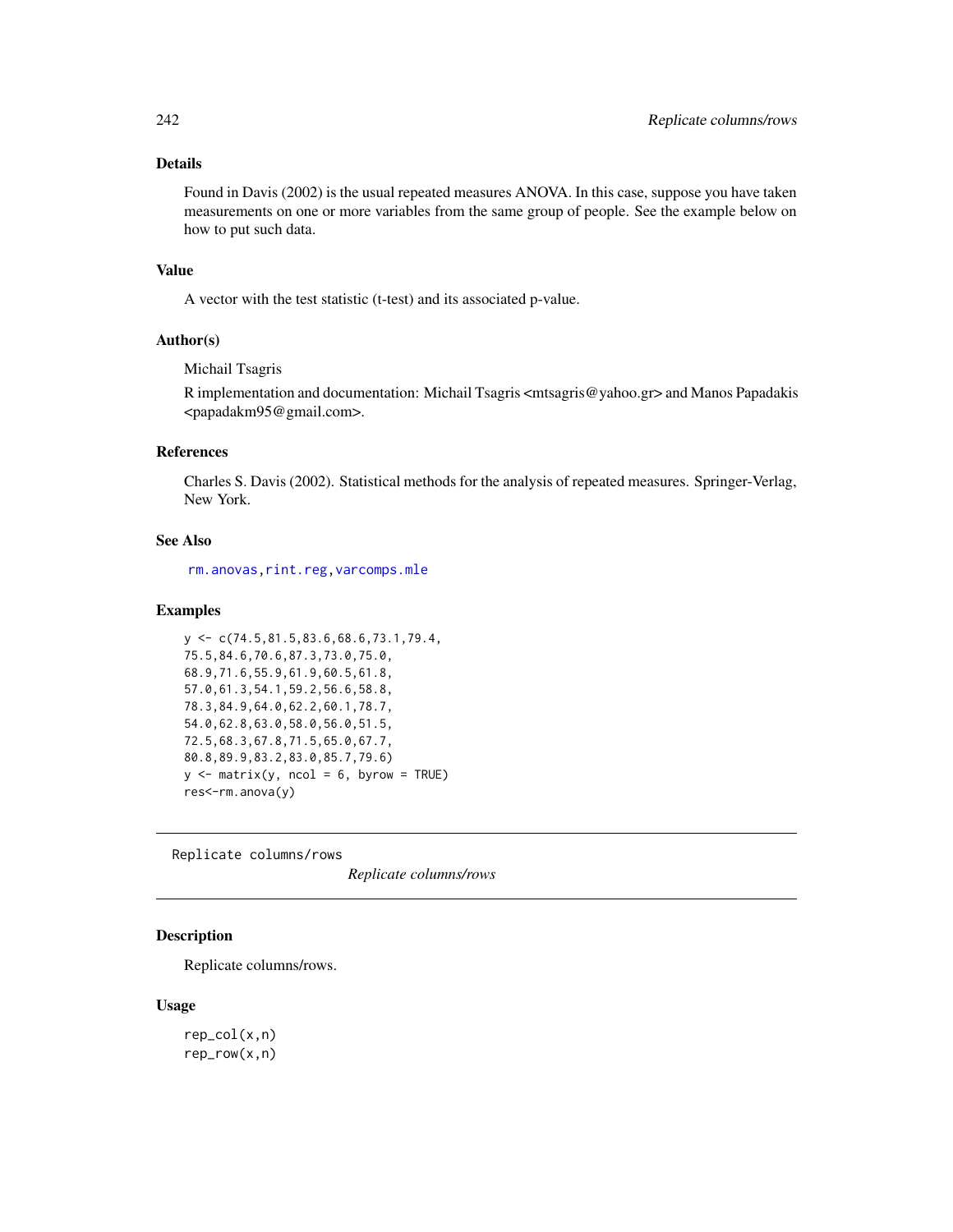## Arguments

| X   | A vector with data.         |
|-----|-----------------------------|
| - n | Number of new columns/rows. |

## Value

A matrix where each column/row is equal to "x".

## Author(s)

Manos Papadakis

R implementation and documentation: Manos Papadakis <papadakm95@gmail.com>.

# See Also

[rowMins](#page-245-0)[,rowFalse](#page-246-0)[,nth,](#page-37-0)[colrange,](#page-40-0)[colMedians,](#page-36-0)[colVars](#page-45-0)[,colSort,rowSort](#page-261-0)[,rowTrue](#page-246-0)

# Examples

```
x \leftarrow runif(10)all.equal(rep_col(x,10),matrix(x,nrow=length(x),ncol=10))
all.equal(rep_row(x,10),matrix(x,ncol=length(x),nrow=10,byrow=TRUE))
```
Represantation of Stack *Represantation of Stack*

# Description

Represantation of Stack.

## Usage

Stack(x,type=NULL)

### Arguments

| X.   | Any type that could be convert to vector or an integer value.                           |
|------|-----------------------------------------------------------------------------------------|
| type | A type for the Stack, "integer", "numeric" or any other that accepts one argu-<br>ment. |

## Details

Stack is an abstract data type - data structure based on the principle of last in first out. To access the 3 fields, use operator "\$".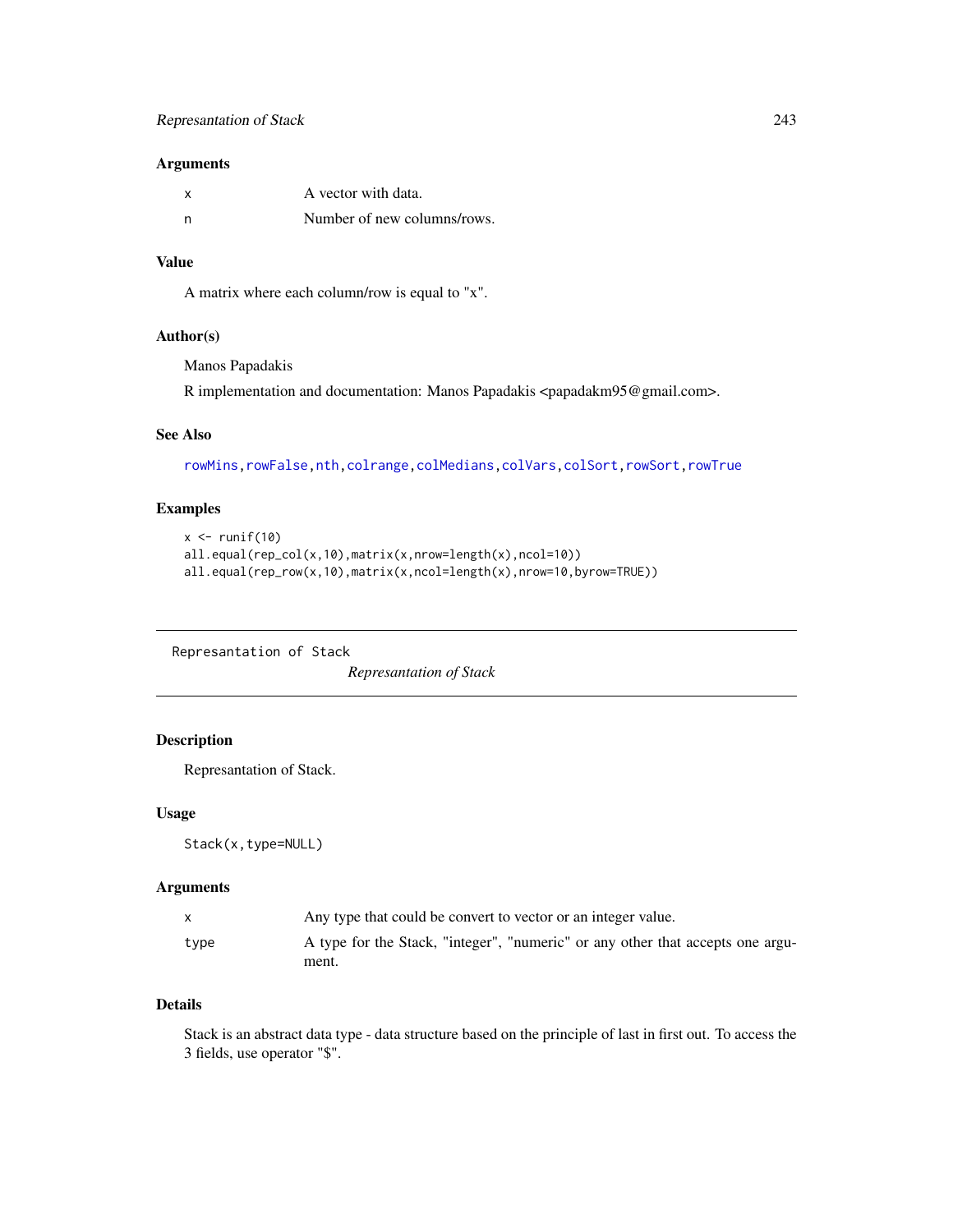An object of class "Stack". This object holds 3 fields:

pop: remove the first element (from the top). top: access the first element (from the top). push: add an element to the top of the Stack.

#### Author(s)

R implementation and documentation: Manos Papadakis <papadakm95@gmail.com>.

## See Also

[colShuffle](#page-42-0)[,colVars](#page-45-0)[,colmeans,](#page-35-0)[read.directory](#page-239-0)

# Examples

```
x<-Stack(10,type=integer)
```

```
x$push(5)
x$push(10)
x$top() == 10x$pop()
x$top() == 5y<-rnorm(10)
x<-Stack(x)
x$push(5) # length increased to 11
x$top() # access the last element that pushed, 5
x$pop() # pop the last element that pushed
```
Round each element of a matrix/vector *Round each element of a matrix/vector*

## Description

Round each element of a matrix/vector.

#### Usage

Round(x,digit=0,na.rm = FALSE)

## Arguments

|       | A numeric matrix/vector with data or NA. NOT integer values.                      |
|-------|-----------------------------------------------------------------------------------|
| digit | An integer value for $0N-1$ where N is the number of the digits. By default is 0. |
| na.rm | TRUE or FAISE for remove NAs if exists.                                           |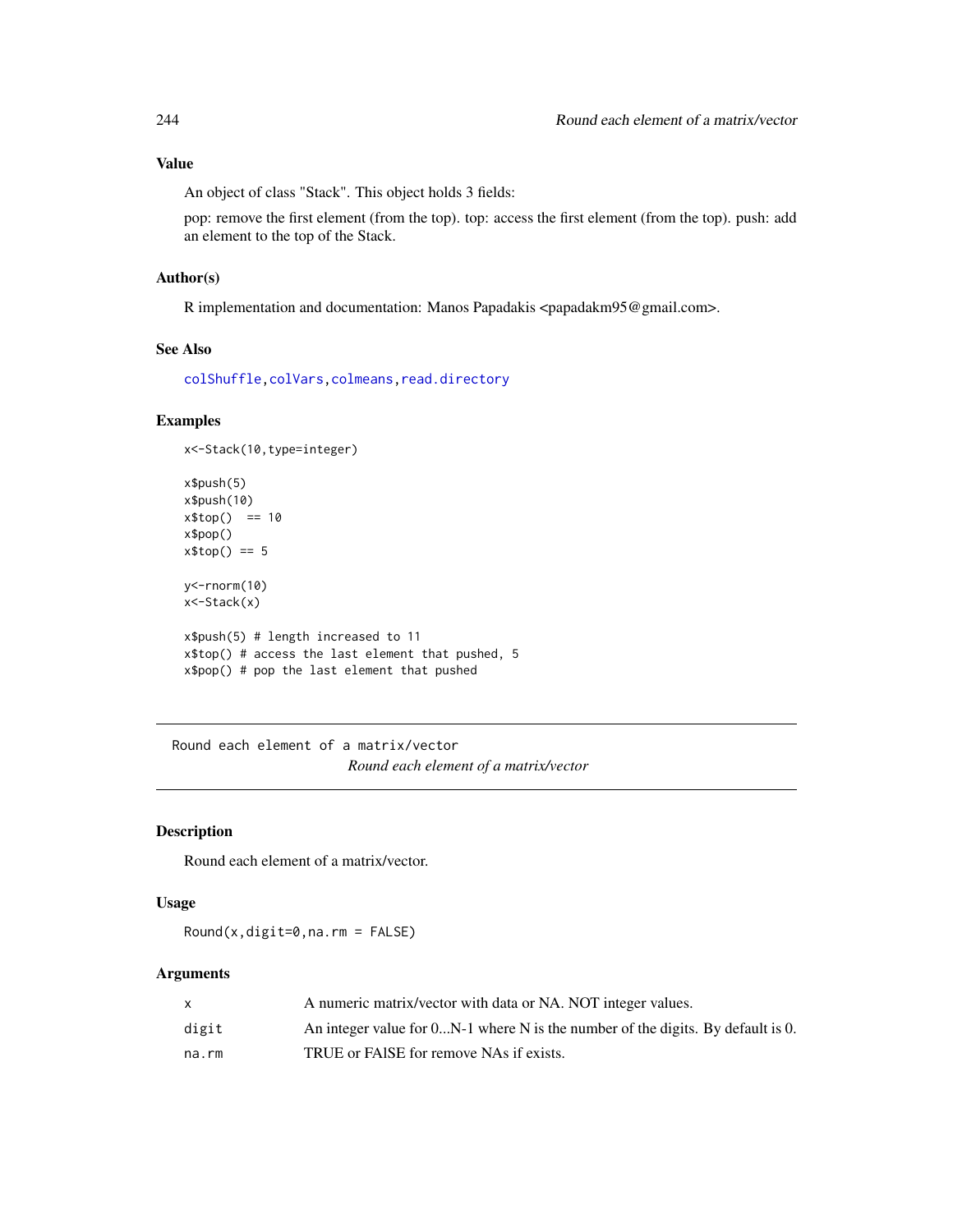# Details

Round is a very fast C++ implementation. Especially for large data. It handles NA.

## Value

A vector/matrix where each element is been rounded in the given digit.

# Author(s)

Manos Papadakis

R implementation and documentation: Manos Papadakis <papadakm95@gmail.com>.

#### See Also

[Lchoose](#page-20-0)[,Log](#page-215-0)[,Choose](#page-20-0)

#### Examples

```
x <-matrix( rnorm( 500 * 100), ncol = 100)
system.time(a \leq - Round(x, 5))
system.time( b \le round(x,5) )
all.equal(a,b) #true
x <-rnorm( 1000)
system.time(a \leftarrow \text{Round}(x, 5))
system.time( b \le round(x,5) )
all.equal(a,b) # true
```
Row - Wise matrix/vector count the frequency of a value *Row - Wise matrix/vector count the frequency of a value*

# Description

Row - Wise matrix/vector count the frequency of a value.

#### Usage

```
count_value(x, value)
colCountValues(x, values, parallel = FALSE)
rowCountValues(x, values, parallel = FALSE)
```
## Arguments

| X        | A vector with the data (numeric or character) or a numeric matrix.                          |
|----------|---------------------------------------------------------------------------------------------|
| value    | The value, numeric or character, to check its frequency in the vector "x".                  |
| values   | a vector with the values to check its frequency in the matrix "x" by row or col-<br>umn.    |
| parallel | Do you want to do it in parallel in C++? TRUE or FALSE. Works with every<br>other argument. |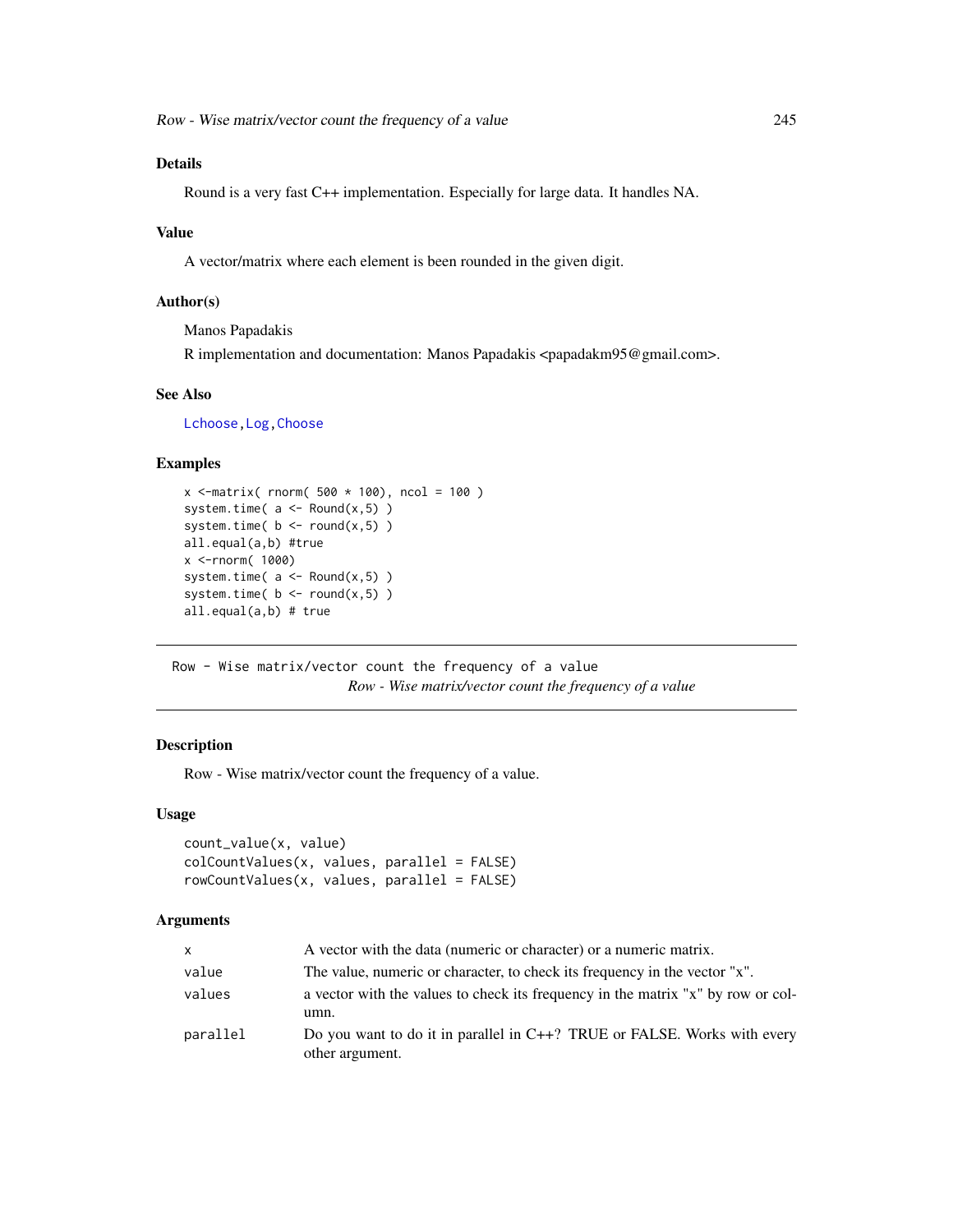# Details

The functions is written in C++ in order to be as fast as possible. The "x" and "value" must have the same type. The type can be numeric or character.

# Value

The frequency of a value/values in a vector in linear time or by row/column in a matrix.

### Author(s)

Manos Papadakis

R implementation and documentation: Manos Papadakis <papadakm95@gmail.com>.

#### See Also

[Median](#page-184-0)[,binary\\_search,](#page-19-0)[Order,](#page-38-0)[nth](#page-37-0)

# Examples

```
x < - rnorm(100)
value <- x[50]
system.time( count_value(x,value) )
y <- sample(letters,replace=TRUE)
value <- "r"
system.time( count_value(y, value) )
values <- sample(x,100,replace=TRUE)
x <- matrix(x,100,100)
res<-colCountValues(x,values)
res<-rowCountValues(x,values)
x<-value<-values<-y<-NULL
```
Row-wise minimum and maximum

*Row-wise minimum and maximum of a matrix.*

# <span id="page-245-0"></span>Description

Row-wise minimum and maximum of a matrix.

#### Usage

 $rowMiss(x, value = FALSE)$ rowMaxs(x, value = FALSE) rowMinsMaxs(x)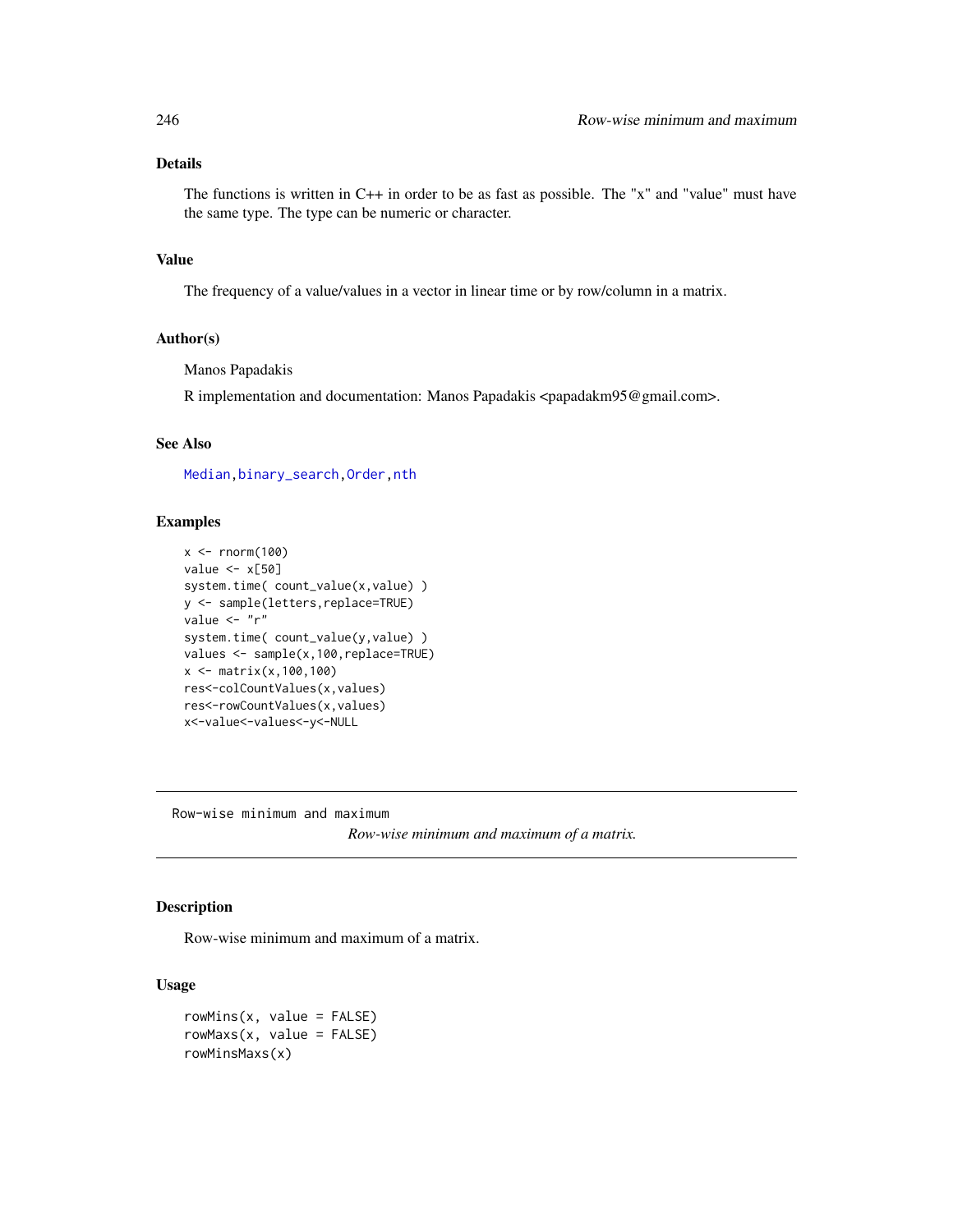## Arguments

|       | A numerical matrix with data.                                                  |
|-------|--------------------------------------------------------------------------------|
| value | If the value is FALSE it returns the indices of the minimum/maximum, otherwise |
|       | it returns the minimum and maximum values.                                     |

## Value

A vector with the relevant values.

## Author(s)

Manos Papadakis

R implementation and documentation: Manos Papadakis <papadakm95@gmail.com>.

## See Also

[colMins,colMaxs](#page-52-0)[,nth,](#page-37-0)[rowrange](#page-40-0) [colMedians](#page-36-0)[,colVars,](#page-45-0)[colSort,rowSort](#page-261-0)

## Examples

```
x \le - matrix( rnorm(500 * 500), ncol = 500)
system.time( s1 <- rowMins(x) )
system.time(s2 \le- apply(x, 1, min))
system.time(s1 < -rowMax(s))
system.time(s2 \le- apply(x, 1, max))
system.time(s1 \leq c(\text{apply}(x, 1, \text{min}), \text{apply}(x, 1, \text{max})))
system.time( s2 <- rowMinsMaxs(x) )
x<-s1<-s2<-NULL
```
Row-wise true value *Row-wise true value of a matrix*

## <span id="page-246-0"></span>Description

Row-wise true value of a matrix.

## Usage

```
rowTrue(x)
rowFalse(x)
rowTrueFalse(x)
```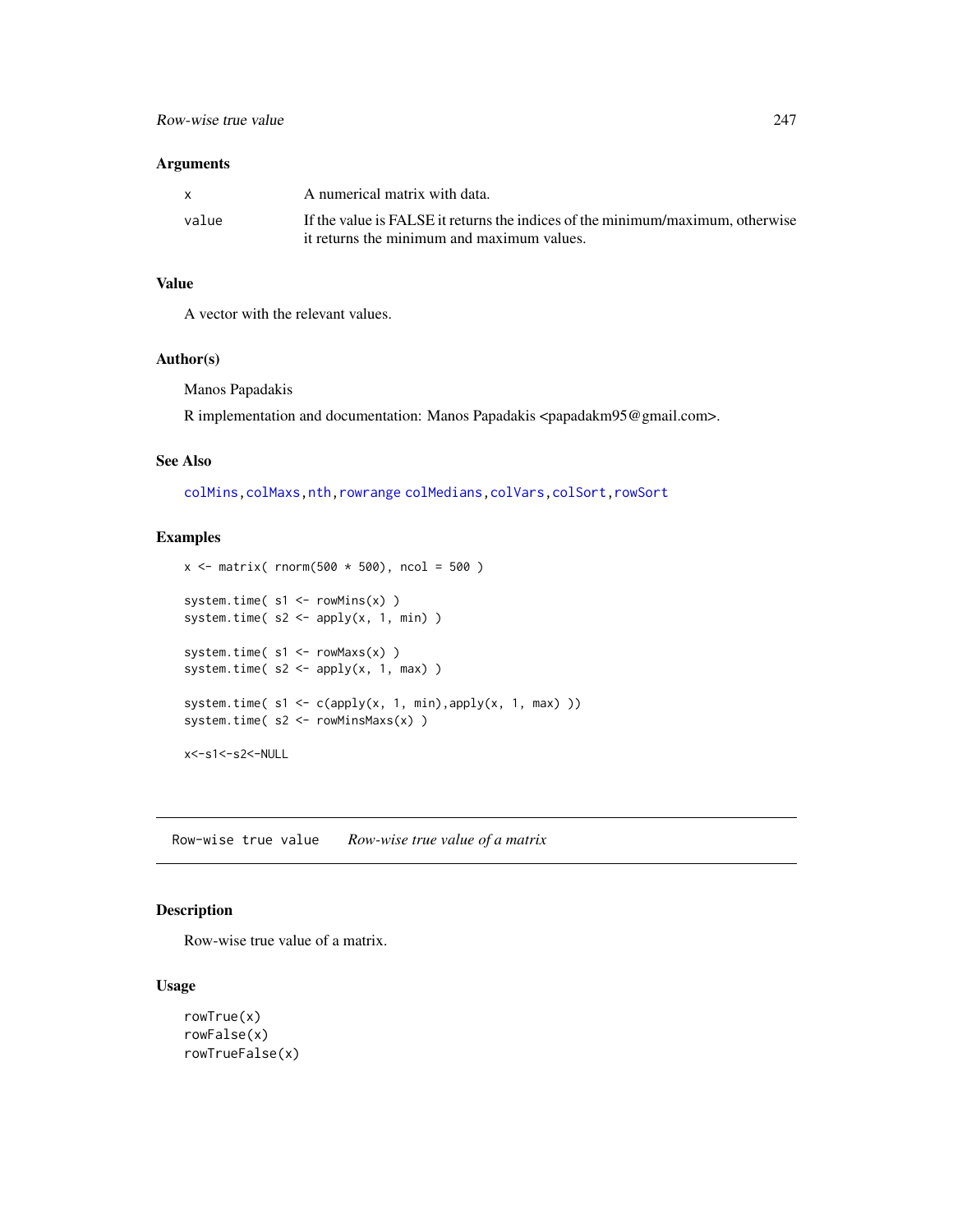## Arguments

x A logical matrix with data.

# Value

An integer vector where item "i" is the number of the true/false values of "i" row.

# Author(s)

Manos Papadakis

R implementation and documentation: Manos Papadakis <papadakm95@gmail.com>.

# See Also

[rowMins](#page-245-0)[,colFalse](#page-54-0)[,nth,](#page-37-0)[rowrange,](#page-40-0)[rowMedians,](#page-36-0)[rowVars](#page-45-0)[,colTrue](#page-54-0)

# Examples

x <- matrix(as.logical(rbinom(100\*100,1,0.5)),100,100)

 $s1 \leftarrow rowTrue(x)$ 

- $s1 \leftarrow rowFalse(x)$
- s1 <- rowTrueFalse(x)

x<-s1<-NULL

Search for variables with zero range in a matrix *Search for variables with zero range in a matrix*

## Description

Search for variables with zero range in a matrix.

#### Usage

check\_data(x, ina = NULL)

# Arguments

| $\mathsf{x}$ | A matrix or a data frame with the data, where rows denotes the observations and<br>the columns contain the dependent variables.                             |
|--------------|-------------------------------------------------------------------------------------------------------------------------------------------------------------|
| ina          | If your data are grouped, for example there is a factor or numerical variable<br>indicating the groups of the data supply it here, otherwise leave it NULL. |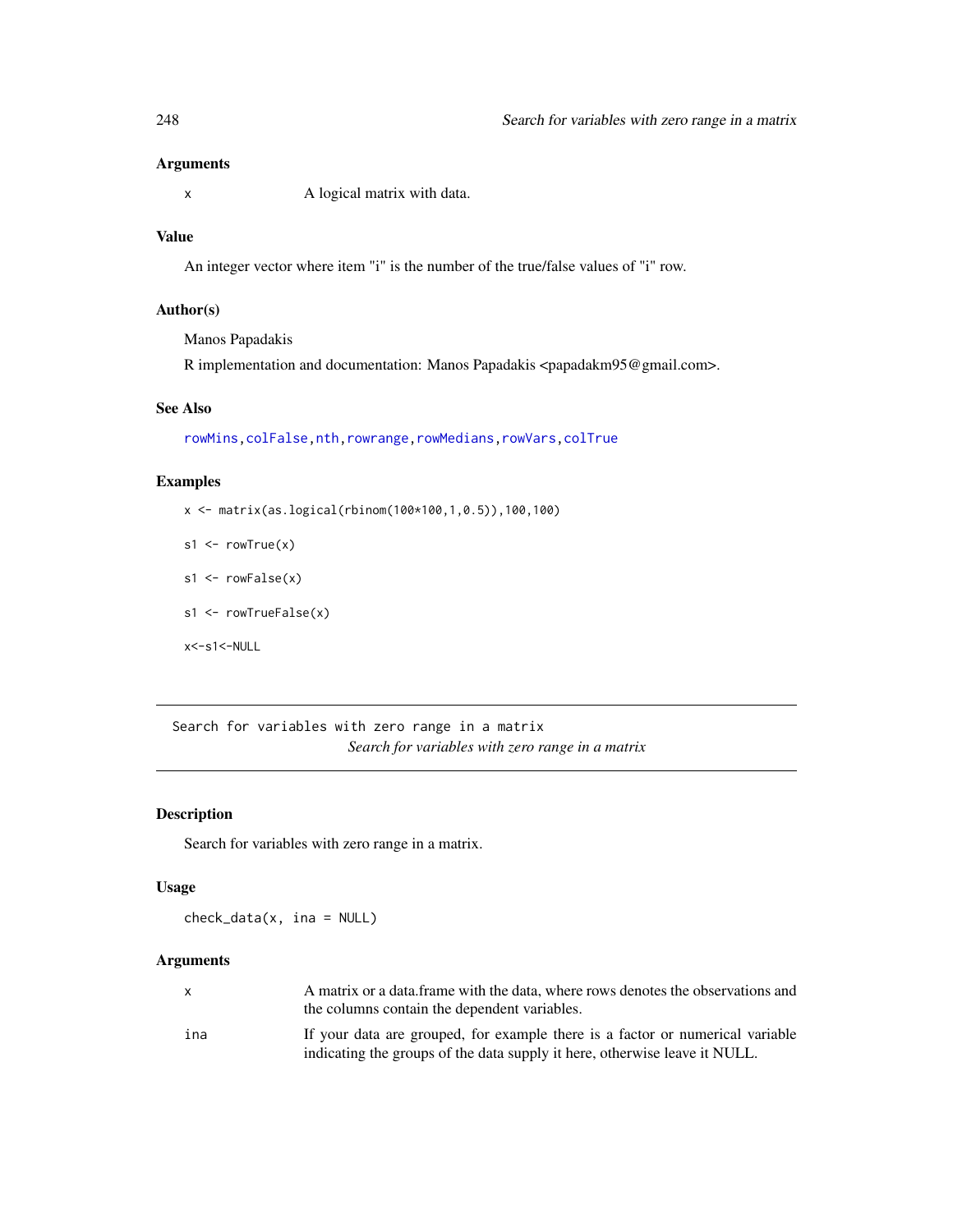# Details

The function identifies the variabels with zero range, instead of a zero variance as this is faster. It will work with matrices and data.frames.

## Value

A numerical vector of length zero if no zero ranged variable exists, or of length at least one with the index (or indices) of the variable(s) that need attention or need to be removed.

## Author(s)

Michail Tsagris

R implementation and documentation: Michail Tsagris <mtsagris@yahoo.gr> and Manos Papadakis <papadakm95@gmail.com>.

#### See Also

[colrange](#page-40-0)[,colVars](#page-45-0)

#### Examples

```
x \le - matrix( rnorm(100 * 100), ncol = 100)
res<-check_data(x)
## some variables have a constant value
x[, c(1,10, 50, 70)] <- 1
res<-check_data(x)
id \leq rep(1:4, each = 25)x[1:25, 2] < -0res < -check\_data(x) ## did not use the id variable
res<-check_data(x, id) ## see now
x < - NULL
```
Significance testing for the coefficients of Quasi binomial or the quasi Poisson regression *Significance testing for the coefficients of Quasi binomial or the quasi Poisson regression*

#### <span id="page-248-0"></span>**Description**

Significance testing for the coefficients of Quasi binomial or the quasi Poisson regression.

#### Usage

anova\_propreg(mod, poia = NULL) anova\_qpois.reg(mod, poia = NULL)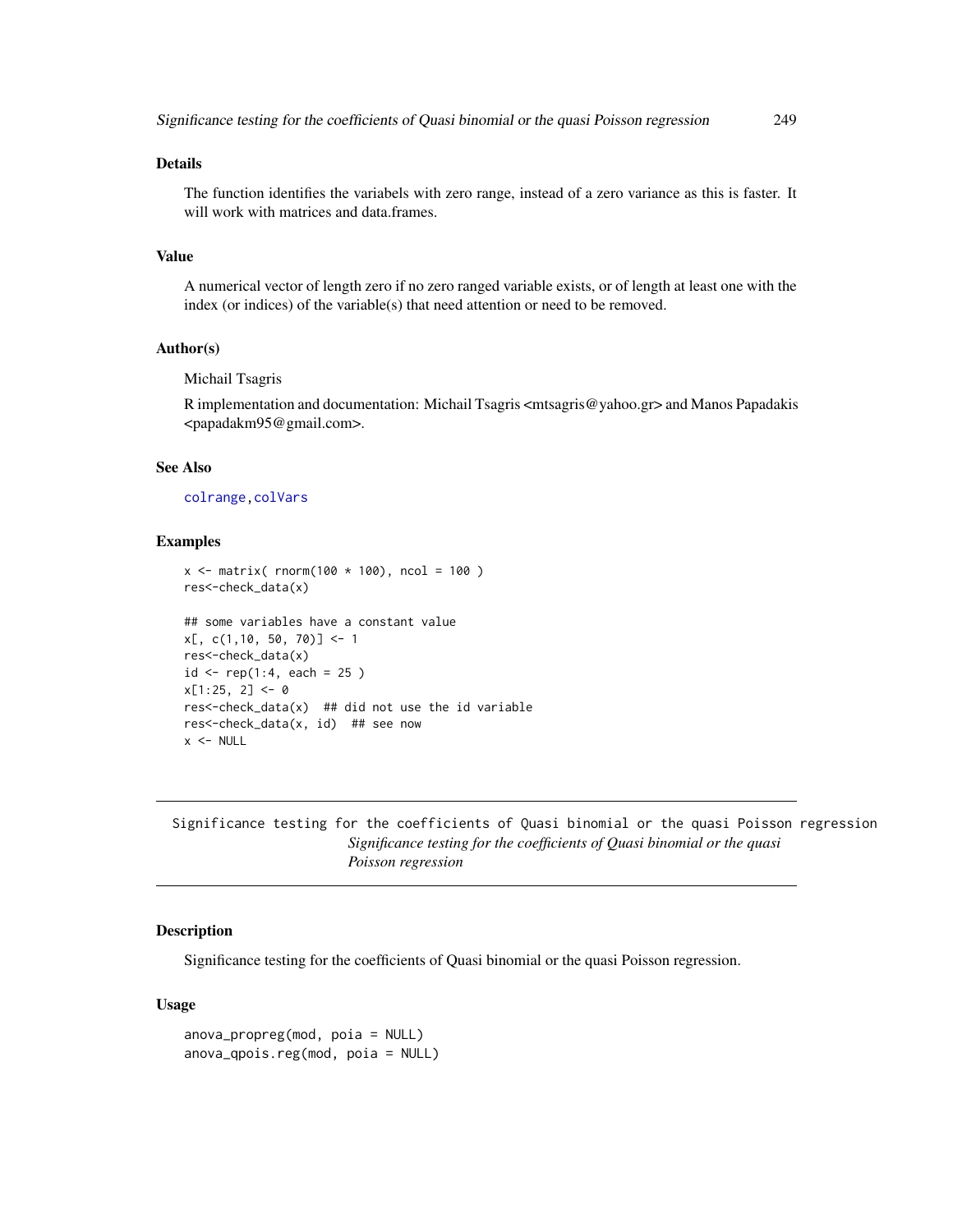# Arguments

| mod  | An object as returned by the "prop.reg" or the "qpois.reg" function.                |
|------|-------------------------------------------------------------------------------------|
| poia | If you want to test the significance of a single coefficient this must be a number. |
|      | In this case, the "prop.reg" or the "gpois.reg" function contains this information. |
|      | If you want more coefficients to be testes simultaneously, e.g. for a categorical   |
|      | predictor, then this must contain the positions of the coefficients. If you want to |
|      | see if all coefficients are zero, like an overall F-test, leave this NULL.          |

#### Details

Even though the name of this function starts with anova it is not an ANOVA type significance testing, but a Wald type.

# Value

A vector with three elements, the test statistic value, its associated p-value and the relevant degrees of freedom.

# Author(s)

Michail Tsagris

R implementation and documentation: Michail Tsagris <mtsagris@yahoo.gr> and Manos Papadakis <papadakm95@gmail.com>.

#### References

Papke L. E. & Wooldridge J. (1996). Econometric methods for fractional response variables with an application to 401(K) plan participation rates. Journal of Applied Econometrics, 11(6): 619-632.

McCullagh, Peter, and John A. Nelder. Generalized linear models. CRC press, USA, 2nd edition, 1989.

# See Also

[prop.reg,](#page-232-0)[qpois.reg](#page-234-0)[,univglms](#page-171-0)[,score.glms](#page-159-0)[,logistic\\_only](#page-174-0)

# Examples

```
## Not run:
y <- rbeta(1000, 1, 4)
x \le - matrix(rnorm(1000 \star 3), ncol = 3)
a \leftarrow prop-reg(y, x)## all coefficients are tested
res<-anova_propreg(a)
## the first predictor variable is tested
res<-anova_propreg(a, 2)
a ## this information is already included in the model output
## the first and the second predictor variables are tested
res<-anova_propreg(a, 2:3)
```
## End(Not run)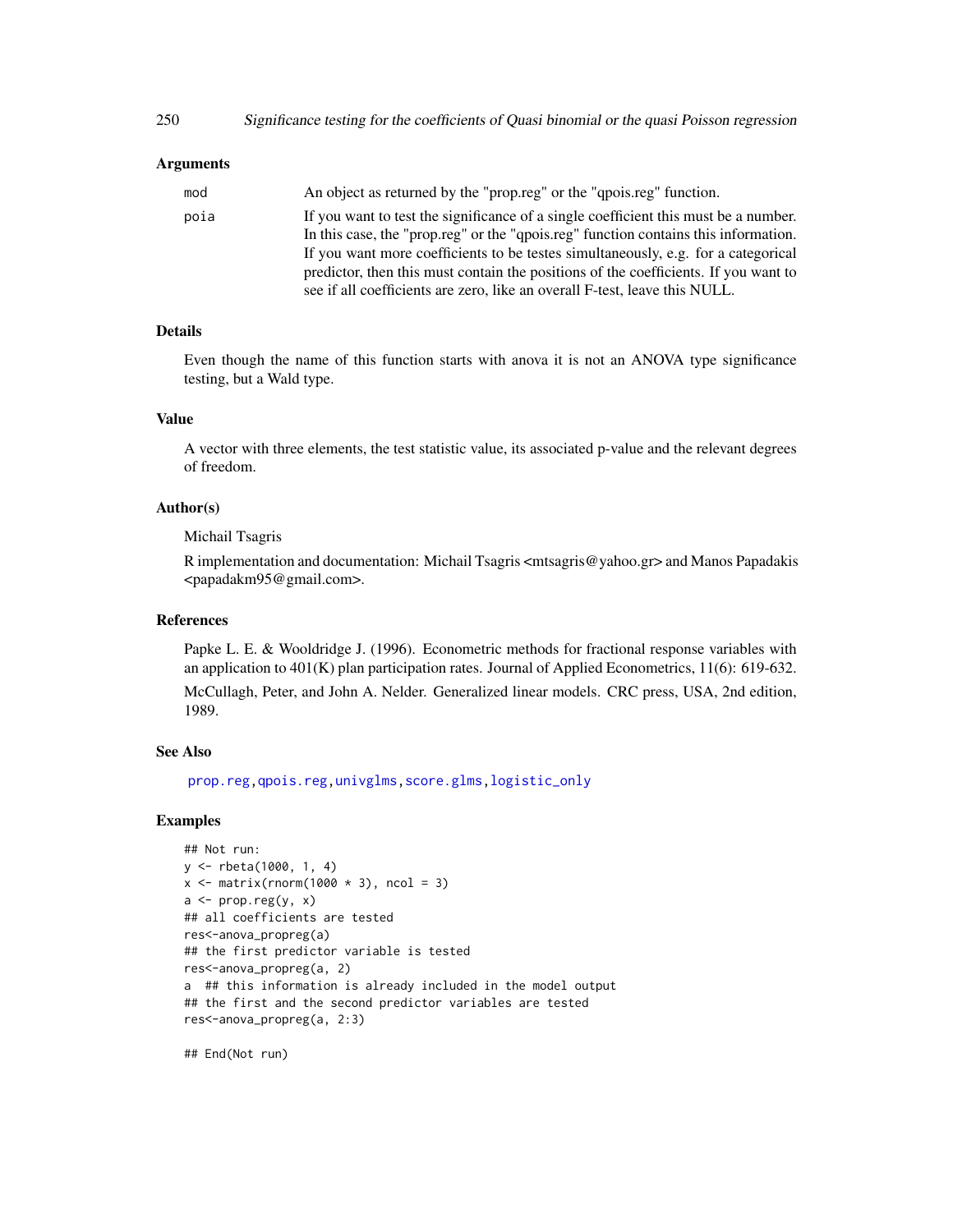#### <span id="page-250-0"></span>Description

Simulation from a Bingham distribution using the code suggested by Kent et al. (2013).

## Usage

rbing(n, lam)

#### Arguments

| n   | Sample size.                                                                  |
|-----|-------------------------------------------------------------------------------|
| lam | Eigenvalues of the diagonal symmetric matrix of the Bingham distribution. See |
|     | details for more information on this.                                         |

#### Details

The user must have calculated the eigenvalues of the diagonal symmetric matrix of the Bingham distribution. The function accepts the q-1 eigenvalues only. This means, that the user must have subtracted the lowest eigenvalue from the rest and give the non zero ones. The function uses rejection sampling.

# Value

A matrix with the simulated data.

## Author(s)

Michail Tsagris

R implementation and documentation: Michail Tsagris <mtsagris@yahoo.gr> and Manos Papadakis <papadakm95@gmail.com>

# References

Kent J.T., Ganeiber A.M. and Mardia K.V. (2013). A new method to simulate the Bingham and related distributions in directional data analysis with applications. http://arxiv.org/pdf/1310.8110v1.pdf

C.J. Fallaize and T. Kypraios (2014). Exact Bayesian Inference for the Bingham Distribution. Statistics and Computing (No volum assigned yet). http://arxiv.org/pdf/1401.2894v1.pdf

## See Also

[rvmf](#page-253-0)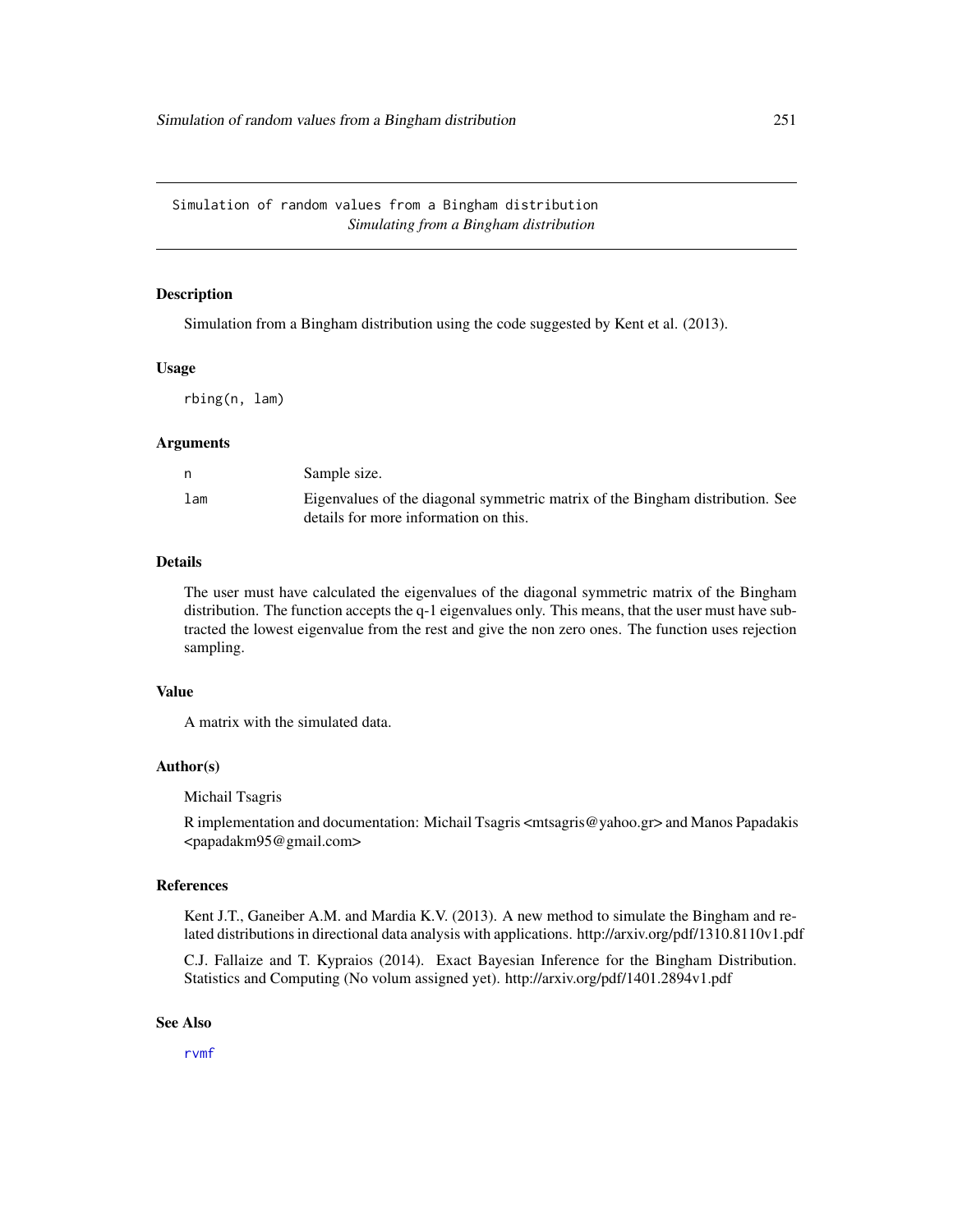## Examples

```
x <- rbing( 100, c(1, 0.6, 0.1) )
x
```
Simulation of random values from a Bingham distribution with any symmetric matrix *Simulation of random values from a Bingham distribution with any symmetric matrix*

## **Description**

Simulation of random values from a Bingham distribution with any symmetric matrix.

#### Usage

rbingham(n, A)

#### **Arguments**

| n | Sample size.        |
|---|---------------------|
|   | A symmetric matrix. |

## Details

The eigenvalues of the q x q symmetric matrix A are calculated and the smallest of them is subtracted from the rest. The q - 1 non zero eiqenvalues are then passed to [rbing](#page-250-0). The generated data are then right multiplied by  $V^T$ , where V is the matrix of eigenvectors of the matrix A.

## Value

A matrix with the simulated data.

#### Author(s)

Michail Tsagris

R implementation and documentation: Michail Tsagris <mtsagris@yahoo.gr> and Manos Papadakis <papadakm95@gmail.com>

## References

Kent J.T., Ganeiber A.M. and Mardia K.V. (2013). A new method to simulate the Bingham and related distributions in directional data analysis with applications. http://arxiv.org/pdf/1310.8110v1.pdf

C.J. Fallaize and T. Kypraios (2014). Exact Bayesian Inference for the Bingham Distribution. Statistics and Computing (No volum assigned yet). http://arxiv.org/pdf/1401.2894v1.pdf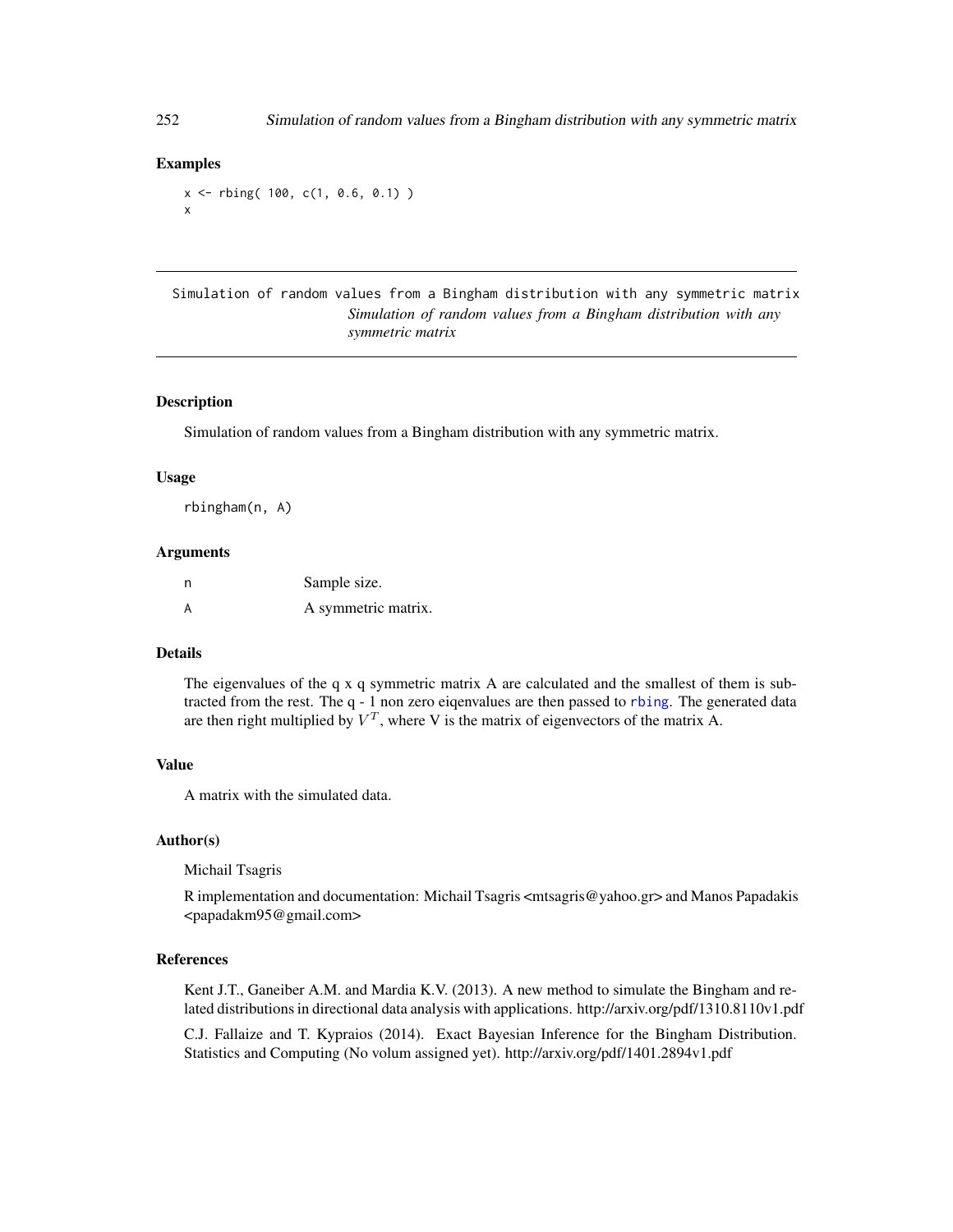Simulation of random values from a normal distribution 253

#### See Also

[rvmf](#page-253-0)

#### Examples

```
A <- cov( iris[, 1:4] )
x \le rbingham(100, A)
x
```
Simulation of random values from a normal distribution *Simulation of random values from a normal distribution*

# Description

Simulation of random values from a normal distribution.

#### Usage

Rnorm(n,  $m = 0$ ,  $s = 1$ )

#### Arguments

| n  | The sample size.                            |
|----|---------------------------------------------|
| m  | The mean, set to 0 by default.              |
| -S | The standard devation, set to 1 by default. |

# Details

By using the Ziggurat method of generating standard normal variates, this function is really fast when you want to generate large vectors. For less than 2,000 this might make no difference when compared with R's "rnorm", but for 10,000 this will be 6-7 times faster.

#### Value

A vector with n values.

#### Author(s)

Michail Tsagris R implementation and documentation: Michail Tsagris <mtsagris@yahoo.gr>

#### See Also

[matrnorm](#page-104-0), rvonmises, rvmf, [rmvnorm](#page-212-0)

#### Examples

 $x < -$  Rnorm(500)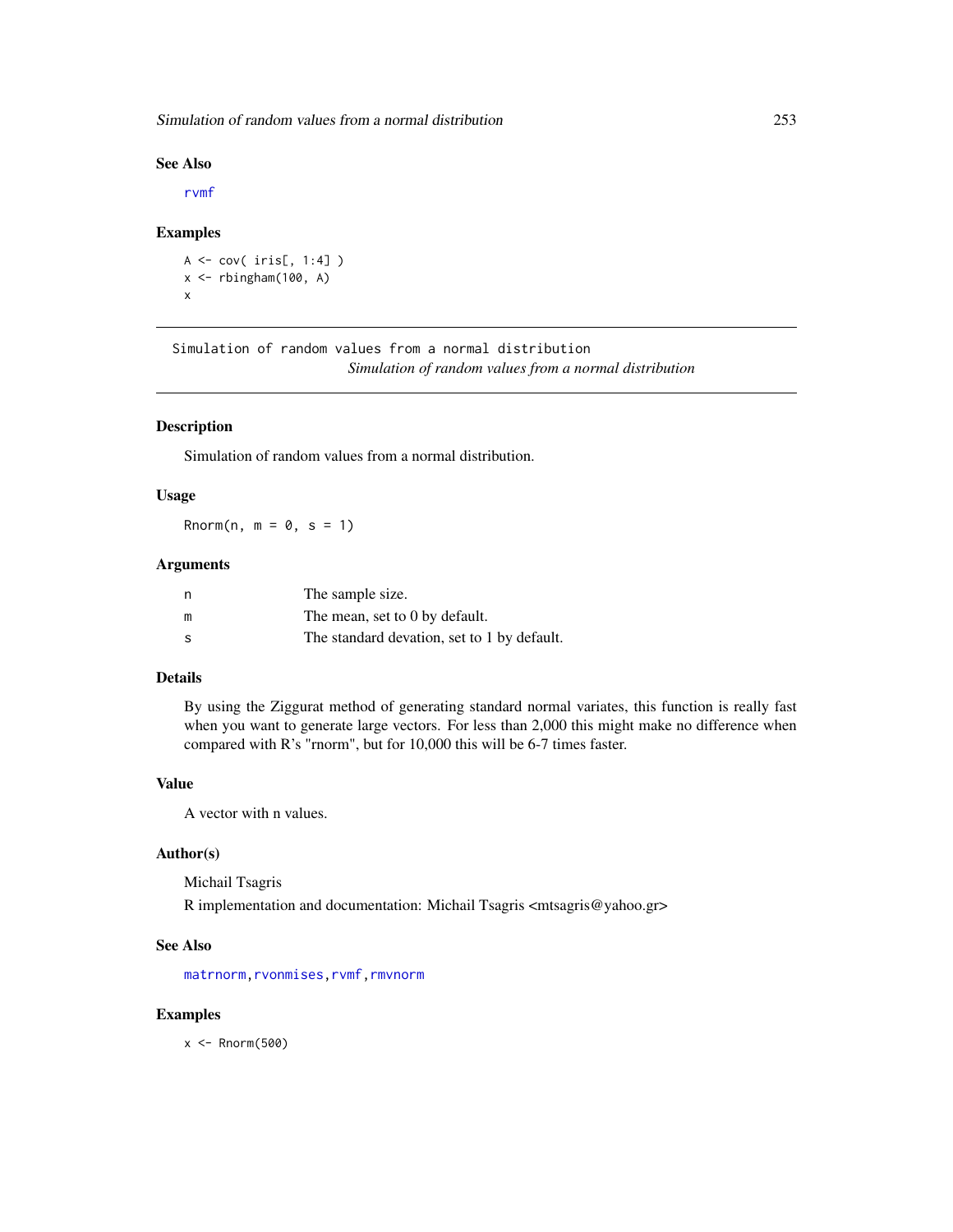<span id="page-253-1"></span>Simulation of random values from a von Mises-Fisher distribution *Random values simulation from a von Mises-Fisher distribution*

#### <span id="page-253-0"></span>Description

It generates random vectors following the von Mises-Fisher distribution. The data can be spherical or hyper-spherical.

#### Usage

rvmf(n, mu, k)

# Arguments

| n  | The sample size.                                                                                                                                                                                                                                                            |
|----|-----------------------------------------------------------------------------------------------------------------------------------------------------------------------------------------------------------------------------------------------------------------------------|
| mu | The mean direction, a unit vector.                                                                                                                                                                                                                                          |
| k  | The concentration parameter. If $k = 0$ , random values from the spherical uni-<br>form will be drwan. Values from a multivariate normal distribution with zero<br>mean vector and the identity matrix as the covariance matrix. Then each vector<br>becomes a unit vector. |

#### Details

It uses a rejection smapling as suggested by Andrew Wood (1994).

#### Value

A matrix with the simulated data.

#### Author(s)

Michail Tsagris and Manos Papadakis

R implementation and documentation: Michail Tsagris <mtsagris@yahoo.gr> and Manos Papadakis <papadakm85@gmail.com>

#### References

Wood A. T. A. (1994). Simulation of the von Mises Fisher distribution. Communications in statistics-simulation and computation, 23(1): 157–164.

Dhillon I. S. & Sra S. (2003). Modeling data using directional distributions. Technical Report TR-03-06, Department of Computer Sciences, The University of Texas at Austin. http://citeseerx.ist.psu.edu/viewdoc/download?

#### See Also

[vmf.mle](#page-189-0)[,rvonmises](#page-237-0)[,iag.mle](#page-189-0)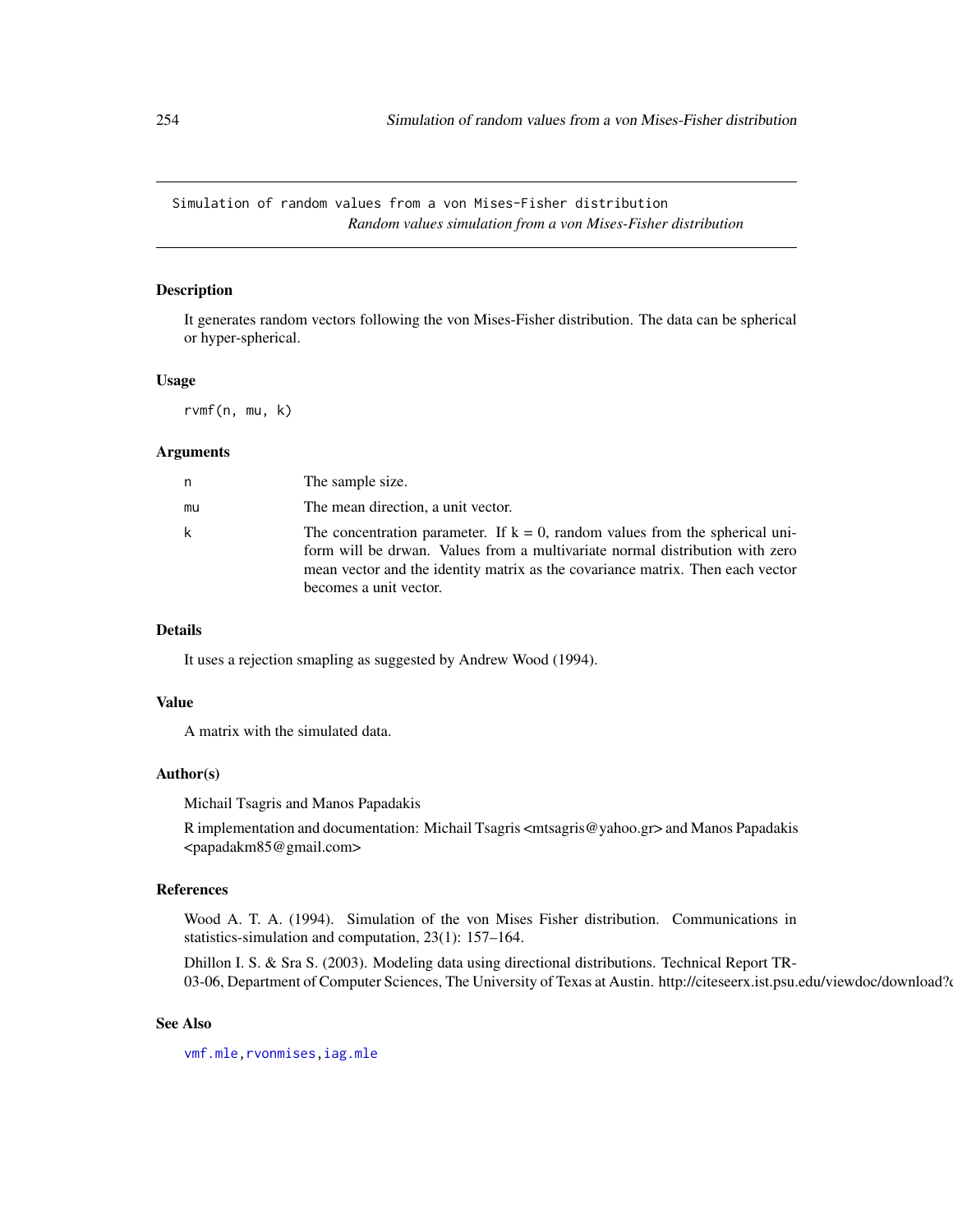# <span id="page-254-1"></span>Skeleton of the PC algorithm 255

#### Examples

```
m \leq -rnorm(4)m < -m/sqrt(sum(m^2))x <- rvmf(1000, m, 25)
m
res<-vmf.mle(x)
```
Skeleton of the PC algorithm

*The skeleton of a Bayesian network produced by the PC algorithm*

#### <span id="page-254-0"></span>Description

The skeleton of a Bayesian network produced by the PC algorithm.

#### Usage

```
pc.skel(dataset, method = "pearson", alpha = 0.01, R = 1, stat = NULL, ini.pvalue = NULL)
```
#### **Arguments**

| dataset    | A numerical matrix with the variables. If you have a data frame ( <i>i.e.</i> categorical<br>data) turn them into a matrix using data. frame. to_matrix. Note, that for<br>the categorical case data, the numbers must start from 0. No missing data are<br>allowed.   |
|------------|------------------------------------------------------------------------------------------------------------------------------------------------------------------------------------------------------------------------------------------------------------------------|
| method     | If you have continuous data, you can choose either "pearson" or "spearman". If<br>you have categorical data though, this must be "cat". In this case, make sure the<br>minimum value of each variable is zero. The g2Test and the relevant functions<br>work that way. |
| alpha      | The significance level (suitable values in $(0, 1)$ ) for assessing the p-values. De-<br>fault (preferred) value is 0.01.                                                                                                                                              |
| R          | The number of permutations to be conducted. The p-values are assessed via per-<br>mutations. Use the default value if you want no permutation based assessment.                                                                                                        |
| stat       | If the initial test statistics (univariate associations) are available, pass them through<br>this parameter.                                                                                                                                                           |
| ini.pvalue | if the initial p-values of the univariate associations are available, pass them<br>through this parameter.                                                                                                                                                             |

# Details

The PC algorithm as proposed by Spirtes et al. (2000) is implemented. The variables must be either continuous or categorical, only. The skeleton of the PC algorithm is order independent, since we are using the third heuristic (Spirte et al., 2000, pg. 90). At every stage of the algorithm use the pairs which are least statistically associated. The conditioning set consists of variables which are most statistically associated with each other of the pair of variables.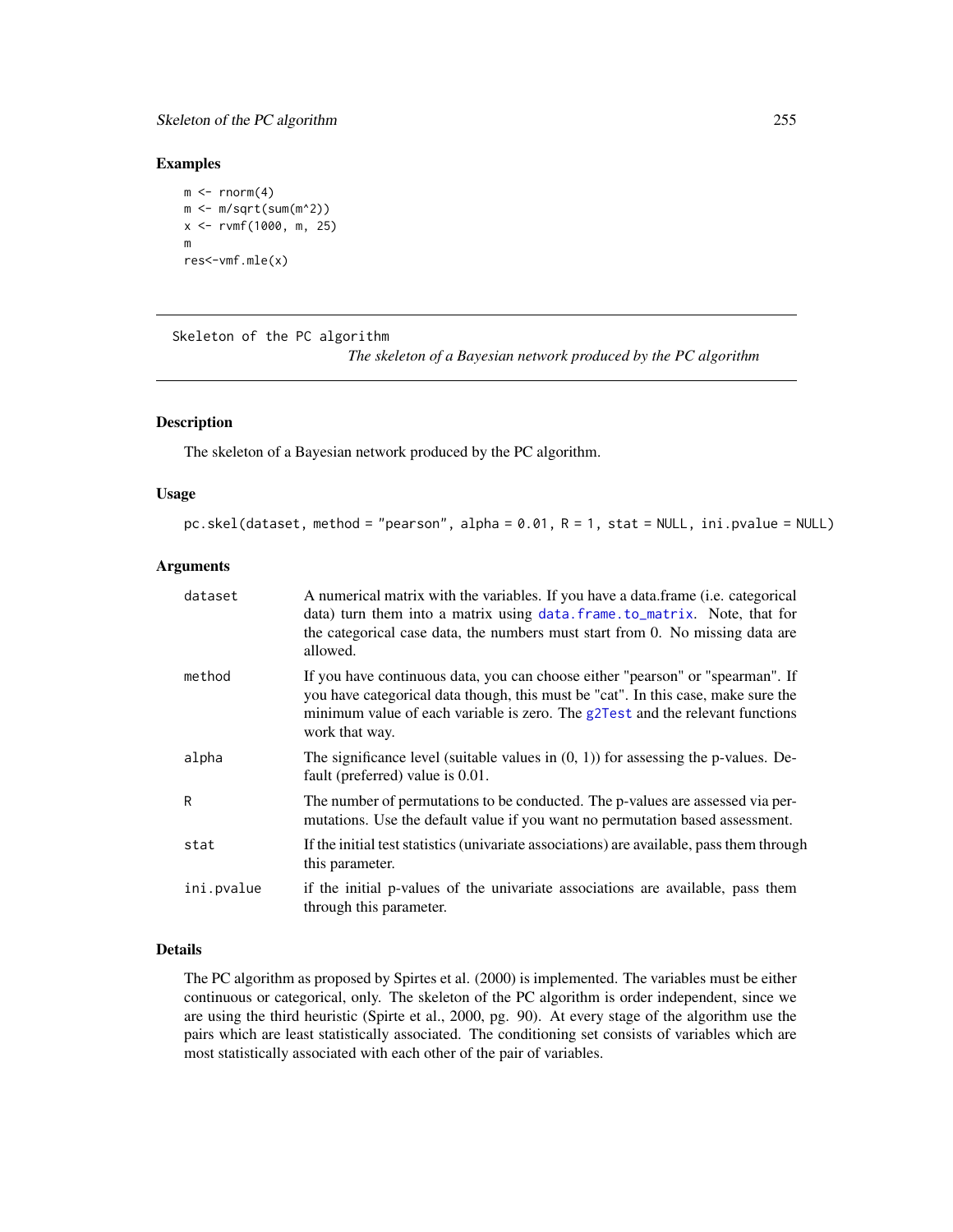For example, for the pair  $(X, Y)$  there can be two conditioning sets for example  $(Z1, Z2)$  and  $(W1, Y2)$ W<sub>2</sub>). All p-values and test statistics and degrees of freedom have been computed at the first step of the algorithm. Take the p-values between  $(Z1, Z2)$  and  $(X, Y)$  and between  $(Z1, Z2)$  and  $(X, Y)$ Y). The conditioning set with the minimum p-value is used first. If the minimum p-values are the same, use the second lowest p-value. If the unlikely, but not impossible, event of all p-values being the same, the test statistic divided by the degrees of freedom is used as a means of choosing which conditioning set is to be used first.

If two or more p-values are below the machine epsilon (.Machine\$double.eps which is equal to 2.220446e-16), all of them are set to 0. To make the comparison or the ordering feasible we use the logarithm of p-value. Hence, the logarithm of the p-values is always calculated and used.

In the case of the  $G<sup>2</sup>$  test of independence (for categorical data) with no permutations, we have incorporated a rule of thumb. If the number of samples is at least 5 times the number of the parameters to be estimated, the test is performed, otherwise, independence is not rejected according to Tsamardinos et al. (2006). We have modified it so that it calculates the p-value using permutations.

#### Value

A list including:

| stat       | The test statistics of the univariate associations.                                                                               |
|------------|-----------------------------------------------------------------------------------------------------------------------------------|
| ini.pvalue | The initial p-values univariate associations.                                                                                     |
| pvalue     | The logarithm of the p-values of the univariate associations.                                                                     |
| runtime    | The amount of time it took to run the algorithm.                                                                                  |
| kappa      | The maximum value of k, the maximum cardinality of the conditioning set at<br>which the algorithm stopped.                        |
| n.tests    | The number of tests conducted during each k.                                                                                      |
| G          | The adjancency matrix. A value of 1 in $G[i, j]$ appears in $G[i, i]$ also, indicating<br>that i and j have an edge between them. |
| sepset     | A list with the separating sets for every value of k.                                                                             |

#### Author(s)

Marios Dimitriadis

R implementation and documentation: Marios Dimitriadis <kmdimitriadis@gmail.com>

#### References

Spirtes P., Glymour C. and Scheines R. (2001). Causation, Prediction, and Search. The MIT Press, Cambridge, MA, USA, 3nd edition.

Tsamardinos I., Borboudakis G. (2010) Permutation Testing Improves Bayesian Network Learning. In Machine Learning and Knowledge Discovery in Databases. ECML PKDD 2010. 322-337.

Tsamardinos I., Brown E.L. and Aliferis F.C. (2006). The max-min hill-climbing Bayesian network structure learning algorithm. Machine learning 65(1):31-78.

#### See Also

[g2Test,](#page-99-0)[g2Test\\_univariate](#page-181-0)[,cora](#page-63-0)[,correls](#page-62-0)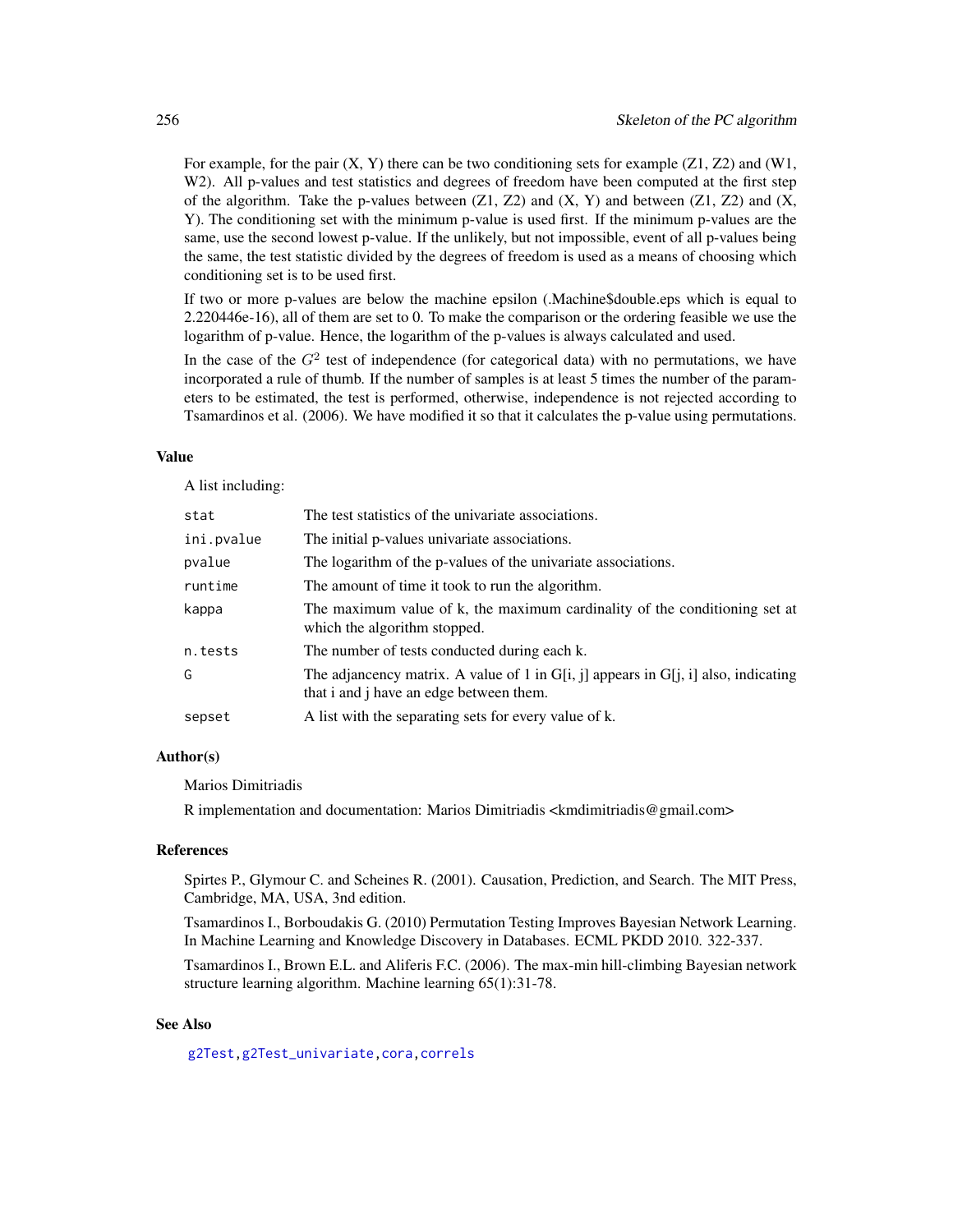# <span id="page-256-0"></span>Examples

```
# simulate a dataset with continuous data
dataset <- matrix(rnorm(1000 * 50, 1, 100), nrow = 1000)
a \leq pc.skel(dataset, method = "pearson", alpha = 0.01)
```
Skewness and kurtosis coefficients

*Skewness and kurtosis coefficients*

# Description

Skewness and kurtosis coefficients.

# Usage

 $skew(x, pvalue = FALSE)$ 

 $kurt(x, pvalue = FALSE)$ 

# Arguments

|        | A numerical vector with data.                                                        |
|--------|--------------------------------------------------------------------------------------|
| pvalue | If you want a hypothesis test that the skewness or kurtosis are significant set this |
|        | to TRUE. This checks whether the skewness is significantly different from 0 and      |
|        | whether the kurtosis is significantly different from 3.                              |

# Details

The sample skewness and kurtosis coefficient are calculated. For the kurtosis we do not subtract 3.

# Value

If "pvalue" is FALSE (default value) the skewness or kurtosis coefficients are returned. Otherwise, the p-value of the significance of the coefficient is returned.

#### Author(s)

Klio Lakiotaki

R implementation and documentation: Klio Lakiotaki <kliolak@gmail.com>.

# References

https://en.wikipedia.org/wiki/Skewness https://en.wikipedia.org/wiki/Kurtosis

# See Also

[colskewness,](#page-49-0)[skew.test2](#page-113-0)[,colmeans](#page-35-0)[,colVars](#page-45-0)[,colMedians](#page-36-0)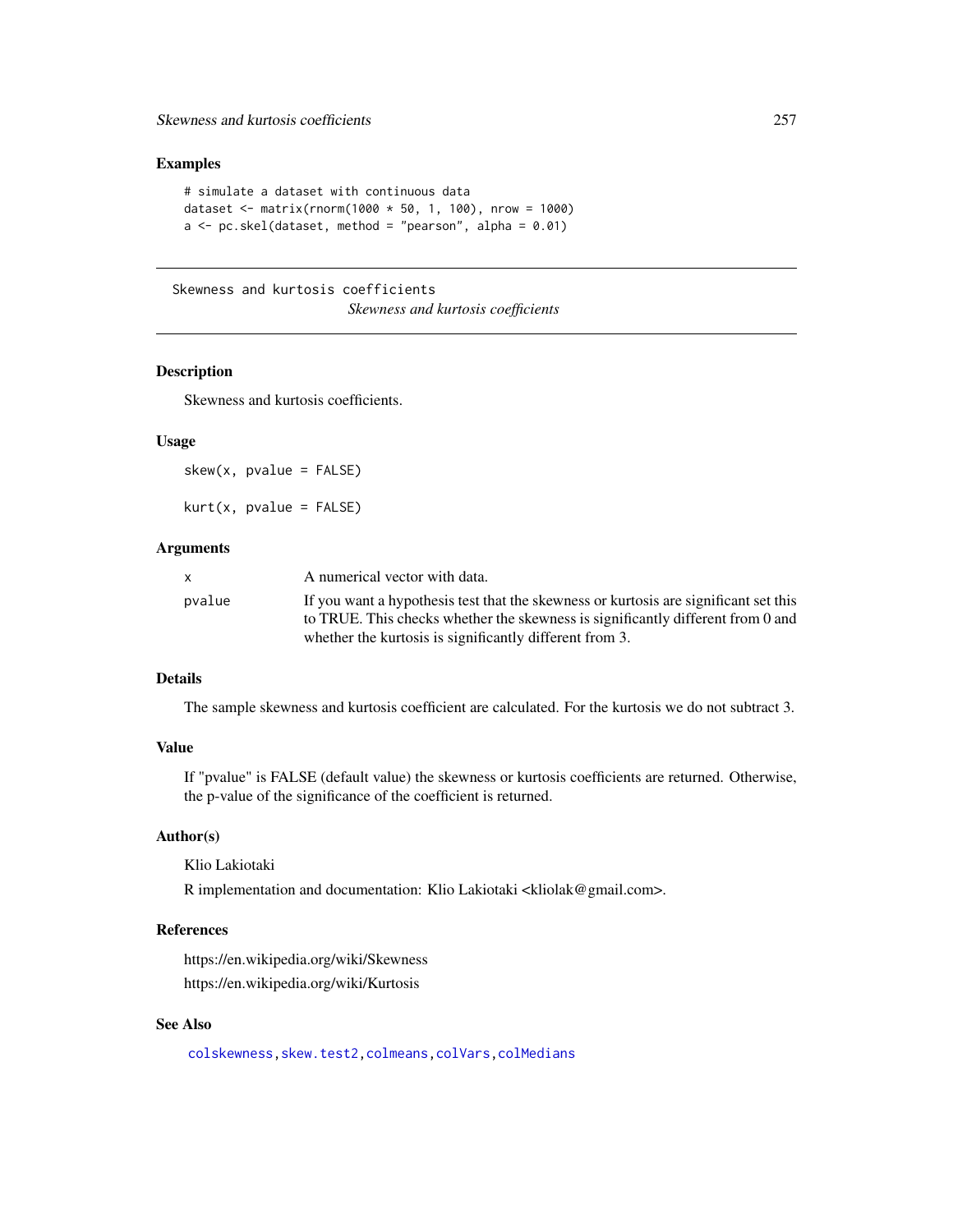#### Examples

```
x \leq - rgamma(500,1, 4)
res<-skew(x)
res<-kurt(x, TRUE)
```
Some summary statistics of a vector for each level of a grouping variable *Some summary statistics of a vector for each level of a grouping variable.*

# Description

Some summary statistics of a vector for each level of a grouping variable.

#### Usage

```
group(x, ina, method="sum", ina.min=NULL, ina.max = NULL,ina.length.unique=NULL,mad.method="median")
group.sum(x, ina, ina.max = NULL, ina.min = NULL)group.mac(x, ina, ina.max = max(ina))
```
# Arguments

| $\mathsf{x}$      | A numerical vector with data.                                                                                                                        |
|-------------------|------------------------------------------------------------------------------------------------------------------------------------------------------|
| ina               | A numerical vector with numbers. Note that zero and negative values are not<br>allowed as this can cause R to run forever or crash.                  |
| ina.length.unique |                                                                                                                                                      |
|                   | Length of the unique numerical values of ina argument.                                                                                               |
| method            | A character vector with values "sum", "var", "all", "any", "mad", "mean", "med",<br>"min", "max", "min.max".                                         |
| ina.max           | Maximum number for vector ina.                                                                                                                       |
| ina.min           | Minimum number for vector ina.                                                                                                                       |
| mad.method        | A character vector with values "median", for median absolute deviation or "mean",<br>for mean absolute deviation. This works only with method="mad". |

#### Details

This command works only for vectors. Median absolute deviation, mean, median, minimum, maximum are some of the options offered.

#### Value

A vector with the variance, or standard deviation, or mean, or minimum, or maximum, or median, or minimum-maximum of x for each distinct value of ina.

<span id="page-257-0"></span>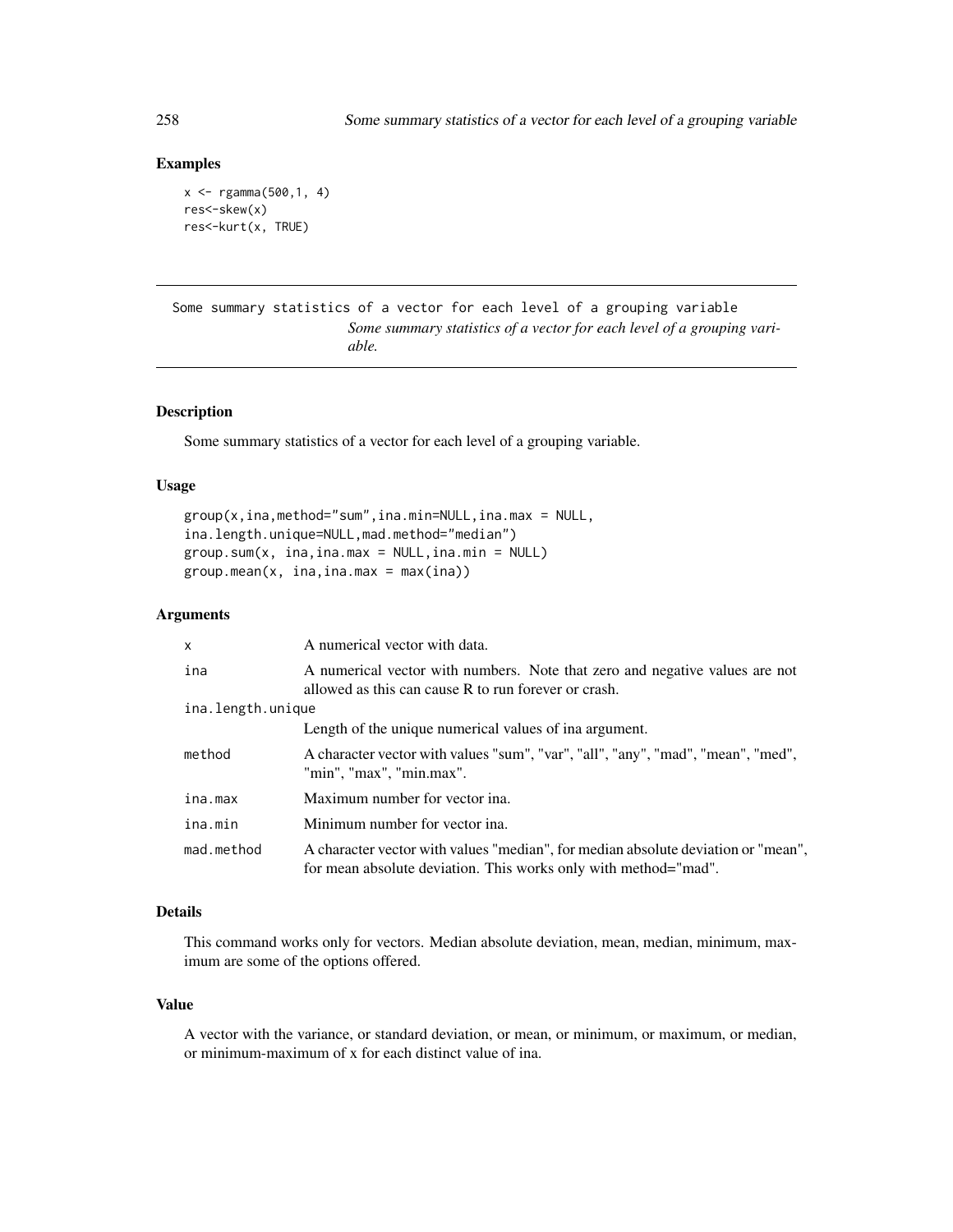#### <span id="page-258-1"></span>Author(s)

Manos Papadakis and Michail Tsagris

R implementation and documentation: Manos Papadakis <papadakm95@gmail.com> and Michail Tsagris <mtsagris@yahoo.gr>.

#### See Also

[colmeans,](#page-35-0)[colVars,](#page-45-0)[colMedians](#page-36-0)

# Examples

```
## Not run:
x \leq - \text{rgamma}(100, 1, 4)ina <- sample(1:5, 100, TRUE)
res<-group(x, ina,method="var")
```
## End(Not run)

Sort - Integer Sort - Sort a vector coresponding to another *Sort - Integer Sort - Sort a vector coresponding to another*

# <span id="page-258-0"></span>Description

Fast sorting a vector.

# Usage

```
Sort(x,descending=FALSE,partial=NULL,stable=FALSE,na.last=NULL)
Sort.int(x)
sort_cor_vectors(x, base, stable = FALSE, descending = FALSE)
```
# Arguments

| $\mathsf{x}$ | A numerical/integer/character vector with data.                                                                                                                                                                                                                               |
|--------------|-------------------------------------------------------------------------------------------------------------------------------------------------------------------------------------------------------------------------------------------------------------------------------|
| base         | A numerical/character vector to help sorting the x.                                                                                                                                                                                                                           |
| descending   | A boolean value (TRUE/FALSE) for sorting the vector in descending order. By<br>default sorts the vector in ascending.                                                                                                                                                         |
| partial      | This argument has two usages. The first is an index number for sorting partial<br>the vector. The second is a vector with 2 values, start and end c(start, end). Gives<br>you a vector where the elements between start and end will be sorted only. Not<br>character vector. |
| stable       | A boolean value (TRUE/FALSE) for choosing a stable sort algorithm. Stable<br>means that discriminates on the same elements. Not character vector.                                                                                                                             |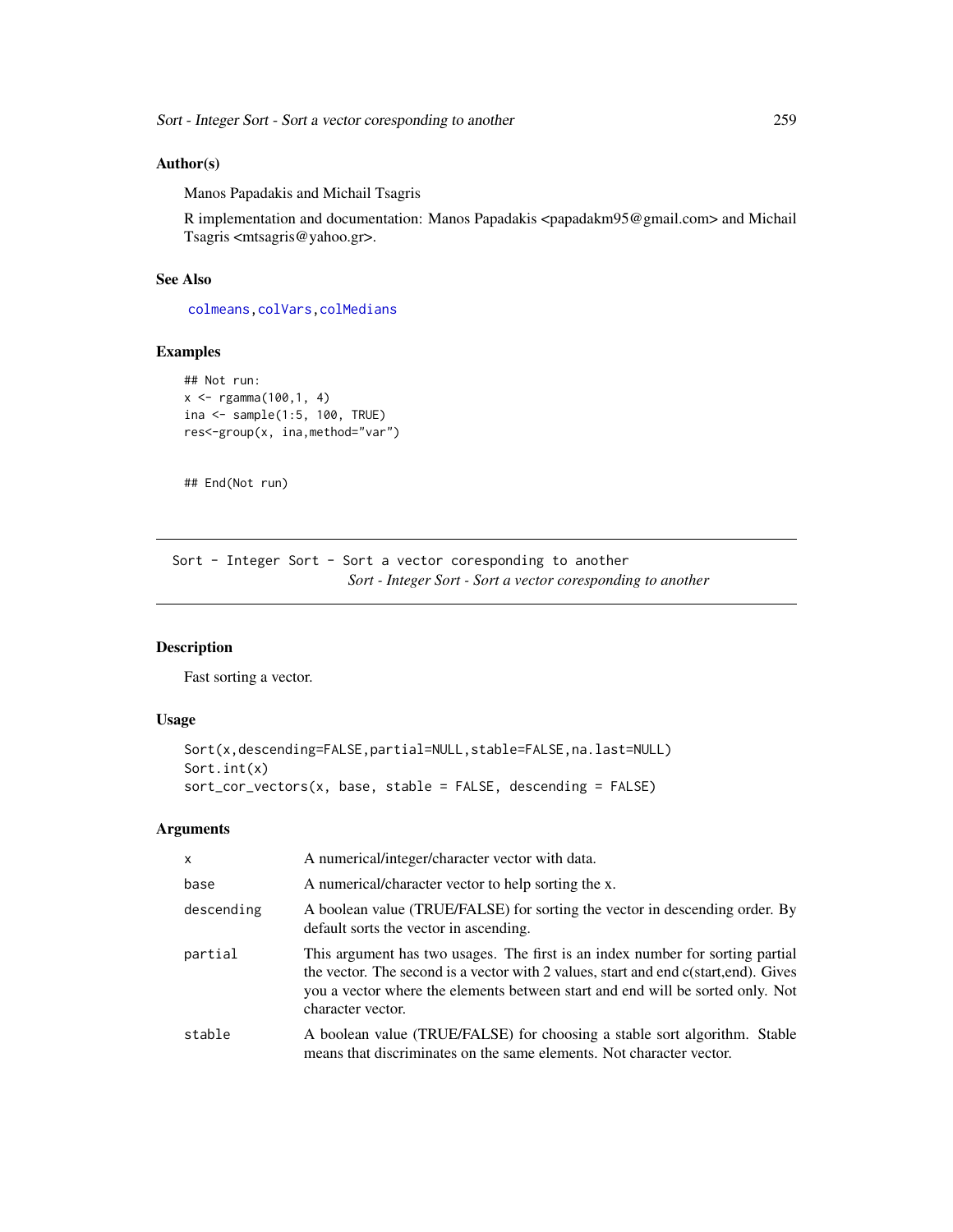| na.last | Accept 4 values. TRUE, FALSE, NA, NULL.                        |
|---------|----------------------------------------------------------------|
|         | TRUE/FALSE: for put NAs last or first.                         |
|         | NA: for remove NAs completely from vector.                     |
|         | NULL: by default. Leave it like that if there is no NA values. |

# Details

This function uses the sorting algorithm from C++. The implementation is very fast and highly optimised. Especially for large data.

# Value

Sort and Sort.int: The sorted vector.

sort\_cor\_vectors: The first argument but sorted acording to the second.

# Author(s)

Manos Papadakis

R implementation and documentation: Manos Papadakis <papadakm95@gmail.com>.

# See Also

[nth,colnth,rownth](#page-37-0)[,sort\\_unique,](#page-260-0)[Round](#page-243-0)

# Examples

```
x \le - rnorm(1000)
system.time(s1 \leq -\text{Sort}(x))
system.time(s2 \leq -sort(x))
all.equal(s1,s2) #true but not if many duplicates.
system.time(s1 \leftarrow Sort(x, partial=100))
system.time(s2 \le- sort(x,partial=100))
all.equal(s1,s2) #true
system.time( s1 <- Sort(x,stable=TRUE) )
system.time(s2 \leq -sort(x))
all.equal(s1,s2) #true
x \leftarrow as.charAt(x)system.time(s1 \leftarrow Sort(x))
system.time(s2 \leq -sort(x))
all.equal(s1,s2) #true
y <- runif(1000)
b \leq -sort\_cor\_vectors(x, y)x<-rpois(100,100)
all.equal(Sort.int(x),sort.int(x))
```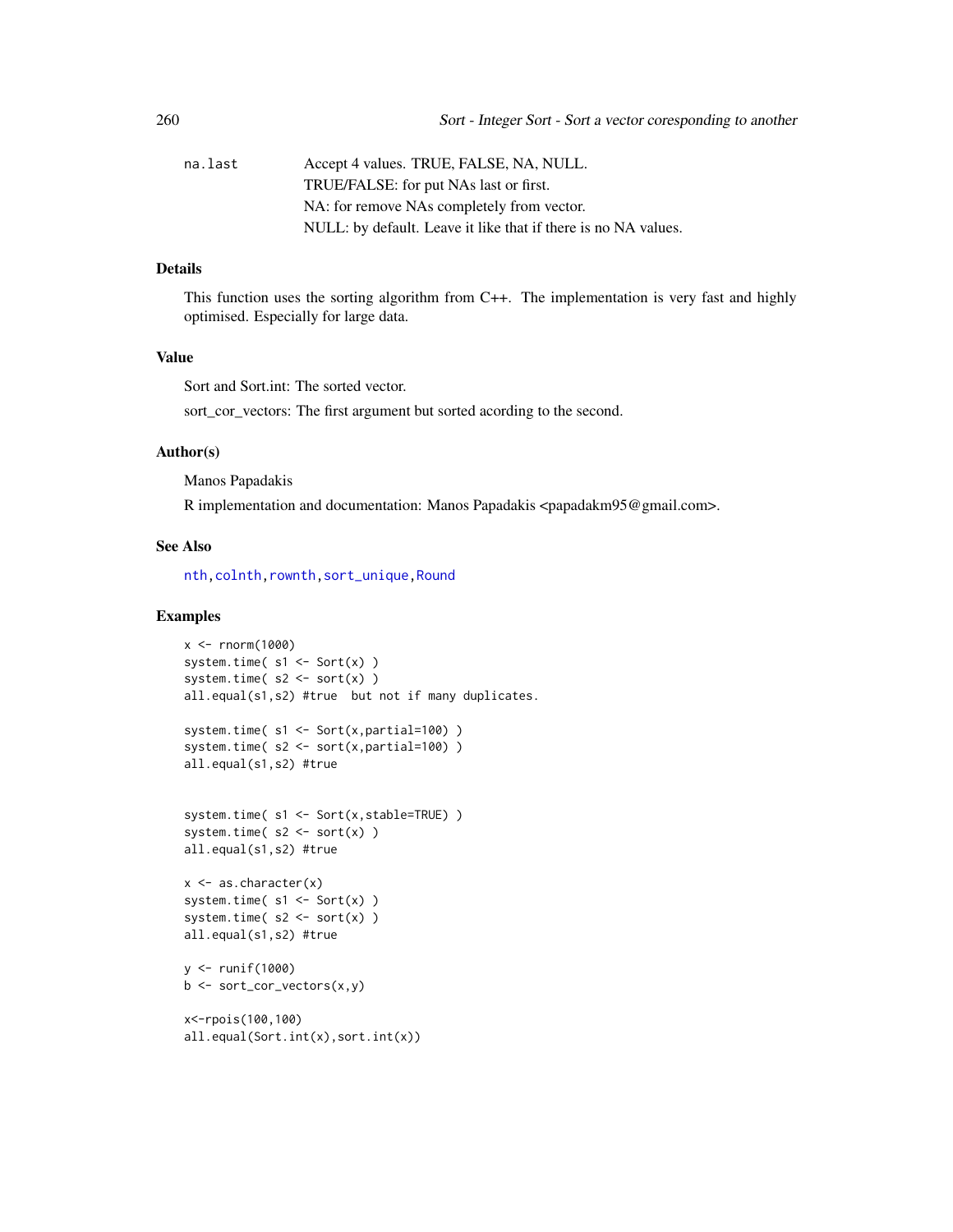<span id="page-260-1"></span>x<-y<-y<-s1<-s2<-NULL

Sort and unique numbers

*Sort and unique*

#### <span id="page-260-0"></span>Description

Sort and unique numbers.

#### Usage

sort\_unique(x) sort\_unique.length(x)

#### Arguments

x A numeric vector.

#### Details

The "sort\_unique" function implements R's "unique" function using C++'s function but also sort the result. The "sort\_unique.length" returns the length of the unique numbers only for itegers.

# Value

Returns the discrete values but sorted or their length (depending on the function you do).

### Author(s)

Manos Papadakis

R implementation and documentation: Manos Papadakis <papadakm95@gmail.com>

#### See Also

[colSort,rowSort](#page-261-0)[,sort\\_cor\\_vectors](#page-258-0)

#### Examples

```
y <- rnorm(100)
a <- sort_unique(y)
b <- sort.int(unique(y))
all.equal(as.vector(a),as.vector(b))
x <- rpois(1000,10)
sort_unique.length(x)
length(sort_unique(x))
```
x<-a<-b<-NULL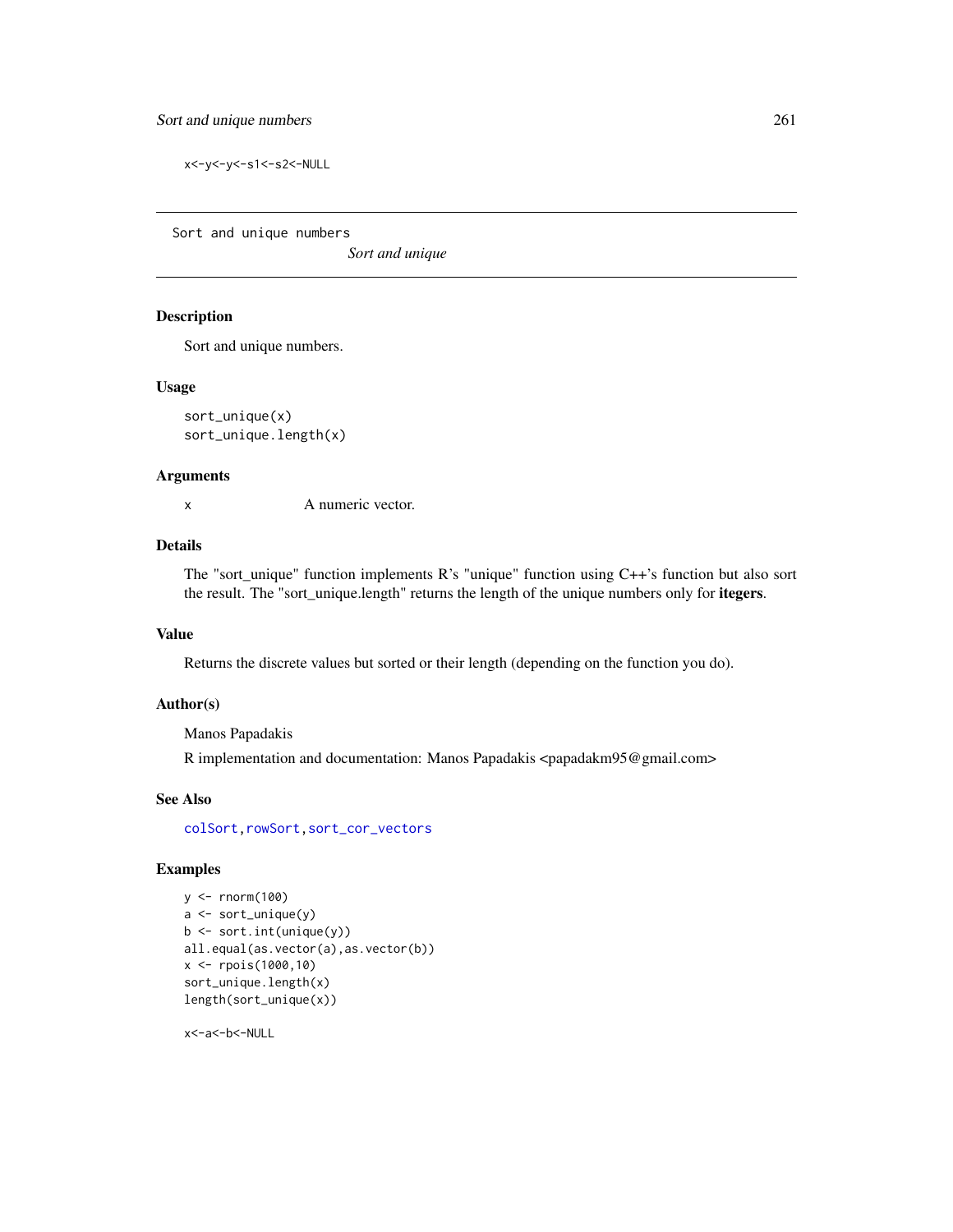<span id="page-261-1"></span>Sorting of the columns-rows of a matrix *Sorting of the columns-rows of a matrix*

#### <span id="page-261-0"></span>Description

Fast sorting of the columns-rows of a matrix.

#### Usage

```
colSort(x, descending = FALSE, stable = FALSE, parallel=False)rowSort(x, descending = FALSE, stable = FALSE,parallel=FALSE)
sort_mat(x,by.row=FALSE,descending=FALSE,stable=FALSE,parallel=FALSE)
```
#### Arguments

| x          | A numerical matrix with data.                                                                                                                                           |
|------------|-------------------------------------------------------------------------------------------------------------------------------------------------------------------------|
| descending | If you want the sorting in descending order, set this to TRUE.                                                                                                          |
| stable     | If you the stable version, so that the results are the same as $\mathbb{R}^3$ in the case of<br>ties) set this to TRUE. If this is TRUE, the algorithm is a bit slower. |
| parallel   | Do you want to do it in parallel in C++? TRUE or FALSE. Works with every<br>other argument.                                                                             |
| by.row     | TRUE or FALSE for applying sort in rows or column.                                                                                                                      |

#### Value

The matrix with its columns-rows (or rows) independently sorted.

#### Author(s)

Manos Papadakis

R implementation and documentation: Manos Papadakis <papadakm95@gmail.com>.

#### See Also

[nth](#page-37-0)[,colMaxs,colMins,](#page-52-0)[colrange,](#page-40-0)[sort\\_cor\\_vectors,](#page-258-0)[sort\\_unique](#page-260-0)

# Examples

```
x \le - matrix( rnorm(100 * 500), ncol = 500)
system.time( s1 <- colSort(x) )
system.time(s2 \le apply(x, 2, sort) )
all.equal(as.vector(s1), as.vector(s2))
```
x<-NULL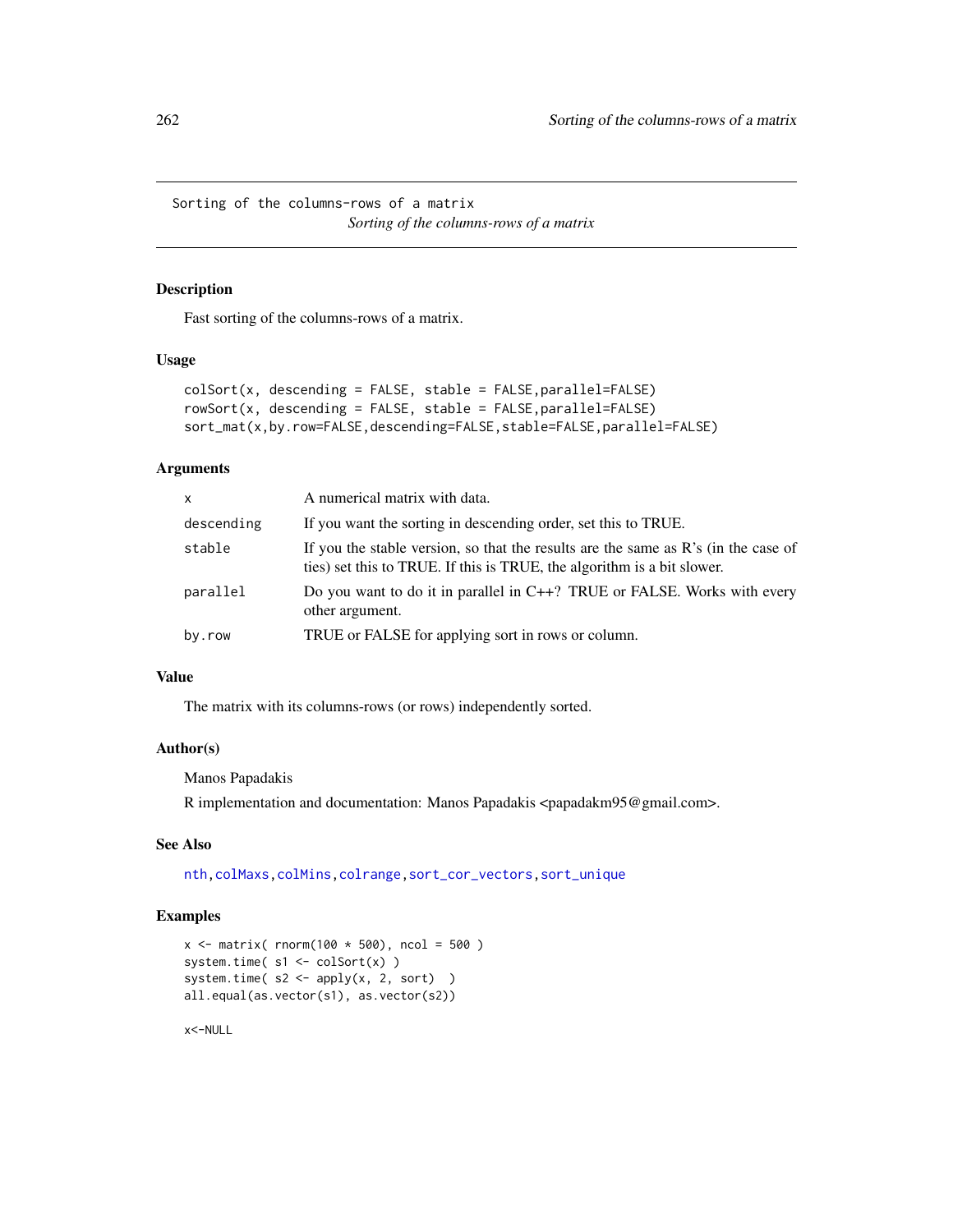<span id="page-262-0"></span>Source many R files *Source many R files*

#### Description

Source many R/Rd files.

# Usage

```
sourceR(path,local=FALSE,encode = "UTF-8",print.errors=FALSE)
sourceRd(path,print.errors=FALSE)
```
#### Arguments

| path         | An full path to the directory where R file are.                                                                                                                                                                                        |
|--------------|----------------------------------------------------------------------------------------------------------------------------------------------------------------------------------------------------------------------------------------|
| local        | TRUE, FALSE or an environment, determining where the parsed expressions<br>are evaluated. FALSE (the default) corresponds to the user's workspace (the<br>global environment) and TRUE to the environment from which source is called. |
| encode       | Character vector. The encoding(s) to be assumed when file is a character string:<br>see file. A possible value is "unknown" when the encoding is guessed: see the<br>"Encodings" section.                                              |
| print.errors | A boolean value (TRUE/FALSE) for printing the errors, if exists, for every file.                                                                                                                                                       |

#### Details

Reads many R files and source them.

# Value

Returns the files that had produced errors during source.

#### Author(s)

R implementation and documentation: Manos Papadakis <papadakm95@gmail.com>.

#### See Also

[read.directory](#page-239-0)[,AddToNamespace](#page-0-0)

#### Examples

```
# for example: path="C:\some_file\R\" where is R files are
```

```
# system.time( a<-sourceR(path) )
```

```
# for example: path="C:\some_file\man\" where is Rd files are
```
# system.time( a<-sourceRd(path) )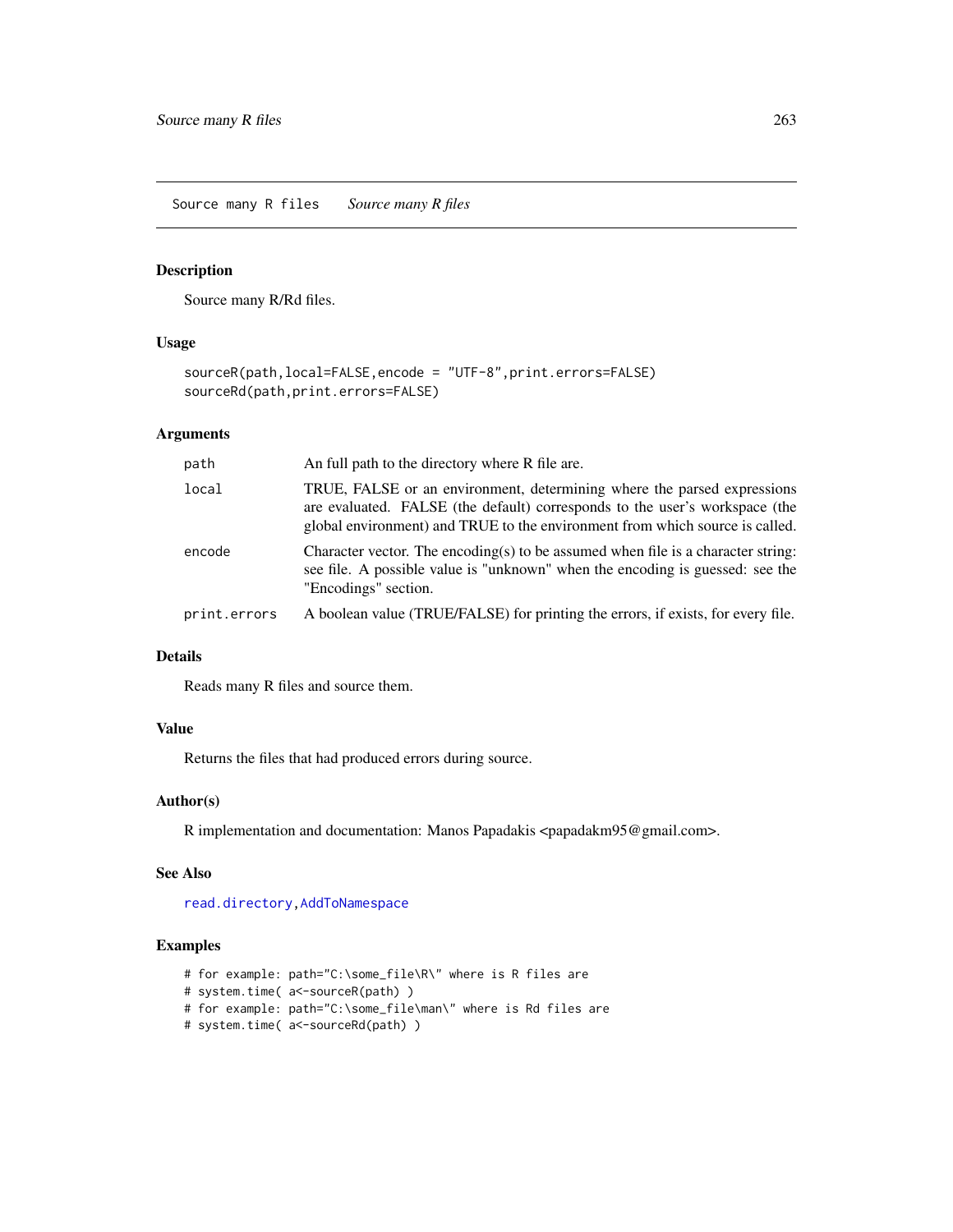Spatial median for Euclidean data *Spatial median for Euclidean data*

#### <span id="page-263-0"></span>Description

Spatial median for Euclidean data.

#### Usage

spat.med(x, tol =  $1e-09$ )

#### Arguments

|     | A matrix with Euclidean data, continuous variables.                          |
|-----|------------------------------------------------------------------------------|
| tol | A tolerance level to terminate the process. This is set to 1e-09 by default. |

# Details

The spatial median, using a fixed point iterative algorithm, for Euclidean data is calculated. It is a robust location estimate.

#### Value

A vector with the spatial median.

#### Author(s)

Manos Papadakis and Michail Tsagris

R implementation and documentation: Michail Tsagris <mtsagris@yahoo.gr> and Manos Papadakis <papadakm95@gmail.com>

# References

Jyrki Mottonen, Klaus Nordhausen and Hannu Oja (2010). Asymptotic theory of the spatial median. In Nonparametrics and Robustness in Modern Statistical Inference and Time Series Analysis: A Festschrift in honor of Professor Jana Jureckova.

T. Karkkaminen and S. Ayramo (2005). On computation of spatial median for robust data mining. Evolutionary and Deterministic Methods for Design, Optimization and Control with Applications to Industrial and Societal Problems, EUROGEN 2005, R. Schilling, W.Haase, J. Periaux, H. Baier, G. Bugeda (Eds) FLM, Munich. http://users.jyu.fi/~samiayr/pdf/ayramo\_eurogen05.pdf

#### See Also

[colMedians](#page-36-0)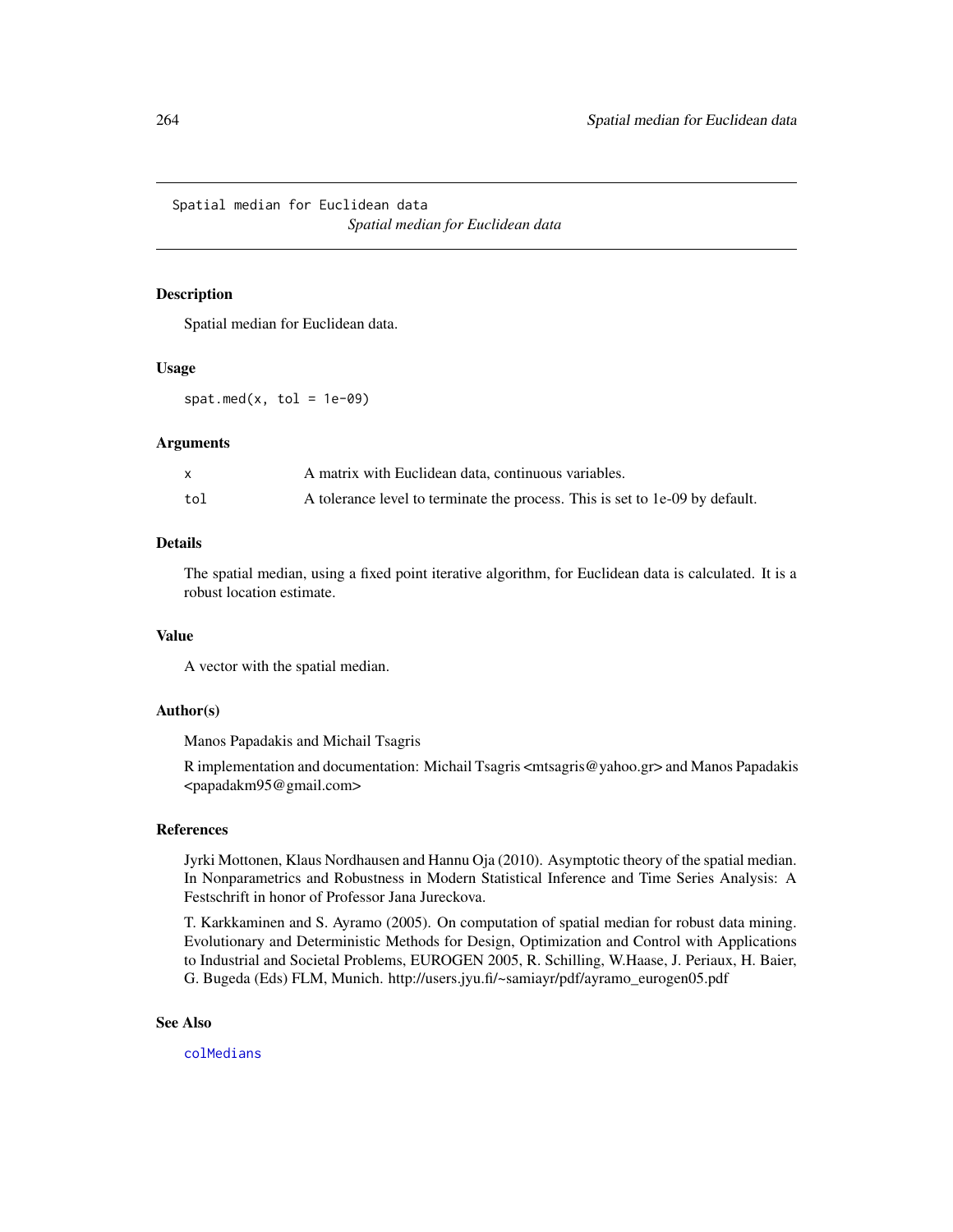# Spatial median regression 265

#### Examples

```
res<-spat.med( as.matrix( iris[, 1:4] ) )
res<-colMeans( as.matrix(iris[, 1:4]) )
res<-colMedians( as.matrix(iris[, 1:4]) )
```
Spatial median regression

*Spatial median regression*

# <span id="page-264-0"></span>Description

Spatial median regression with Euclidean data.

#### Usage

spatmed.reg(y,  $x$ , tol = 1e-07)

# Arguments

|     | A matrix with the response variable.                                                  |
|-----|---------------------------------------------------------------------------------------|
|     | The predictor variable(s), they have to be continuous.                                |
| tol | The threshold upon which to stop the iterations of the Newton-Rapshon algo-<br>rithm. |

# Details

The objective function is the minimization of the sum of the absolute residuals. It is the multivariate generalisation of the median regression.

# Value

A list including:

| iters | The number of iterations that were required. |
|-------|----------------------------------------------|
| be    | The beta coefficients.                       |

# Author(s)

Michail Tsagris

R implementation and documentation: Michail Tsagris <mtsagris@yahoo.gr>

#### References

Biman Chakraborty (2003) On multivariate quantile regression. Journal of Statistical Planning and Inference http://www.stat.nus.edu.sg/export/sites/dsap/research/documents/tr01\_2000.pdf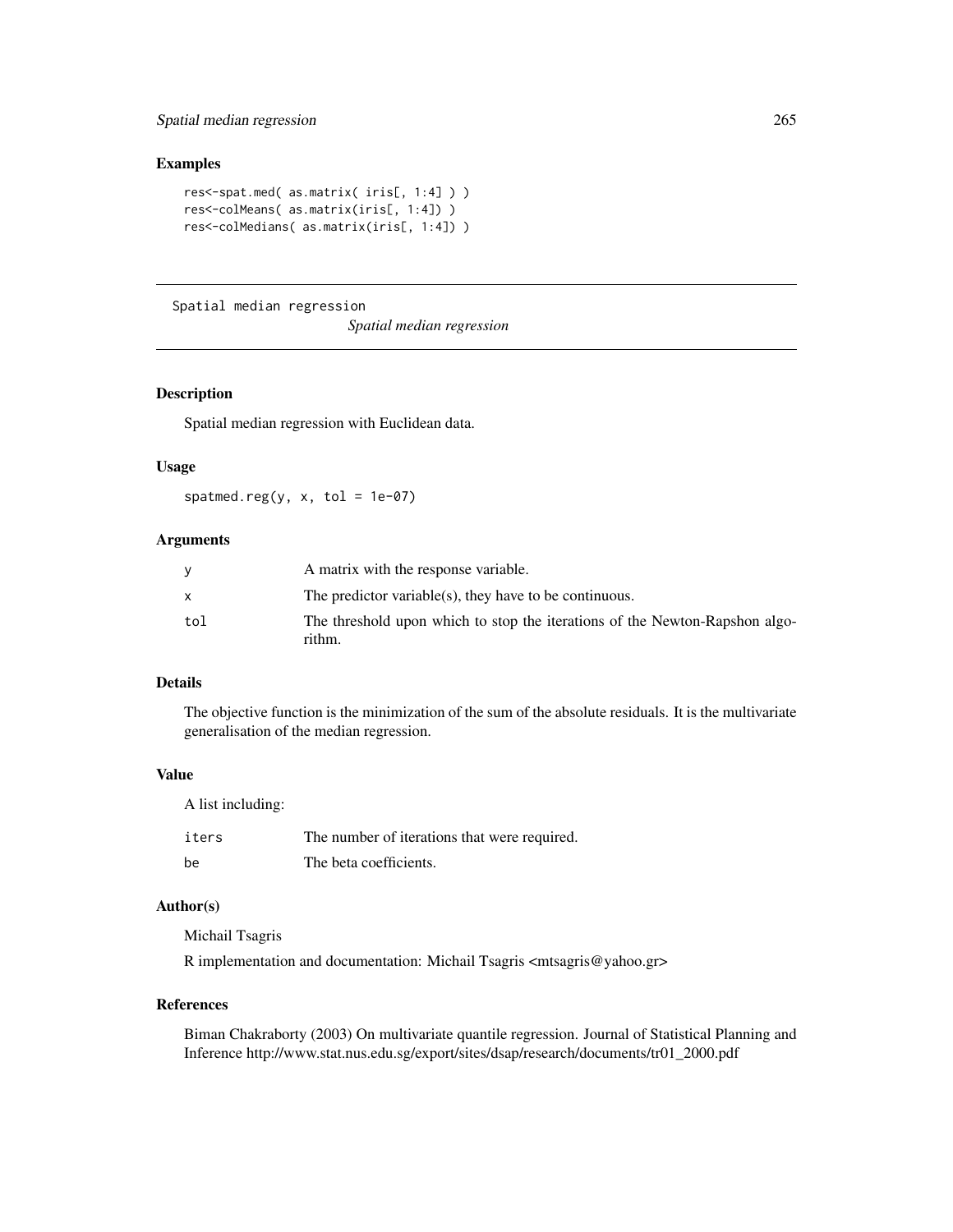[spat.med,](#page-263-0)[sscov,](#page-265-0)[lmfit](#page-126-0)

# Examples

```
## Not run:
x \leftarrow as.matrix(iris[, 3:4])y <- as.matrix(iris[, 1:2])
mod1 <- spatmed.reg(y, x)
```
## End(Not run)

Spatial sign covariance matrix

*Spatial sign covariance matrix*

# <span id="page-265-0"></span>Description

Spatial sign covariance matrix.

#### Usage

 $sscov(x, me = NULL, tol = 1e-09)$ 

# Arguments

|     | A matrix with continuous data.                                                                                |
|-----|---------------------------------------------------------------------------------------------------------------|
| me  | If you have already computed the spatial median plug it in here.                                              |
| tol | A tolerance level to terminate the process of finding the spatial median. This is<br>set to 1e-09 by default. |

# Details

The spatial median is at first computed (if not supplied) and then the covariance matrix.

#### Value

The spatial sign covariance matrix.

#### Author(s)

Michail Tsagris

R implementation and documentation: Michail Tsagris <mtsagris@yahoo.gr>.

#### References

Durre A, Vogel D. and D.E. Tyler D.E.(2014). The spatial sign covariance matrix with unknown location. Journal of Multivariate Analysis, 130: 107-117. http://arxiv.org/pdf/1307.5706v2.pdf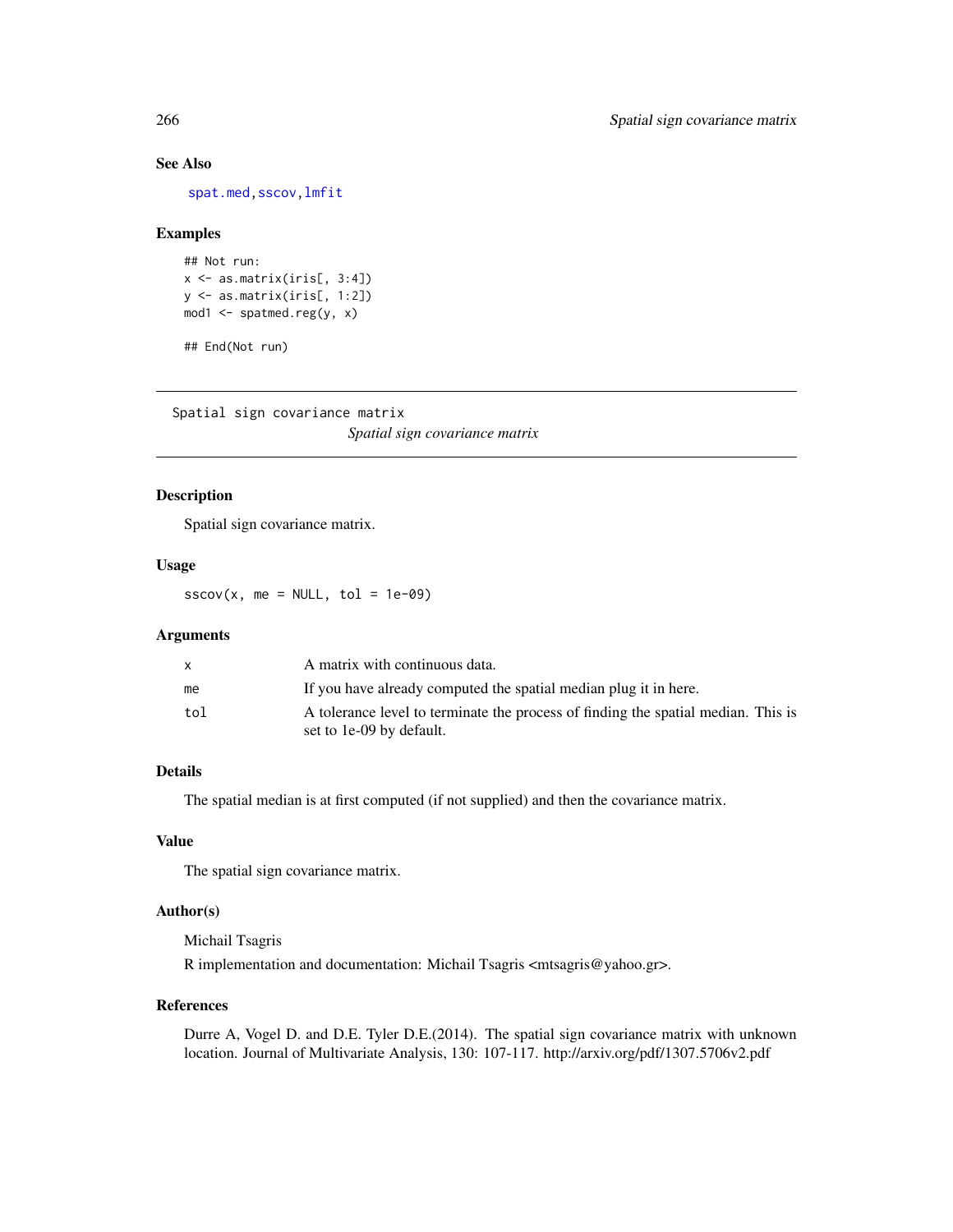<span id="page-266-0"></span>[spat.med](#page-263-0), spatmed.reg

#### Examples

```
res<-sscov( as.matrix(iris[, 1:4]) )
```
Spherical and hyperspherical median *Fast calculation of the spherical and hyperspherical median*

#### Description

It calculates, very fast, the (hyper-)spherical median of a sample.

#### Usage

mediandir(x)

#### Arguments

x The data, a numeric matrix with unit vectors.

#### Details

The "mediandir" employes a fixed poit iterative algorithm stemming from the first derivative (Cabrera and Watson, 1990) to find the median direction as described in Fisher (1985) and Fisher, Lewis and Embleton (1987).

# Value

The median direction.

#### Author(s)

Michail Tsagris

R implementation and documentation: Michail Tsagris <mtsagris@yahoo.gr>

# References

Fisher N. I. (1985). Spherical medians. Journal of the Royal Statistical Society. Series B, 47(2): 342-348.

Fisher N. I., Lewis T. and Embleton B. J. (1987). Statistical analysis of spherical data. Cambridge university press.

Cabrera J. and Watson G. S. (1990). On a spherical median related distribution. Communications in Statistics-Theory and Methods, 19(6): 1973-1986.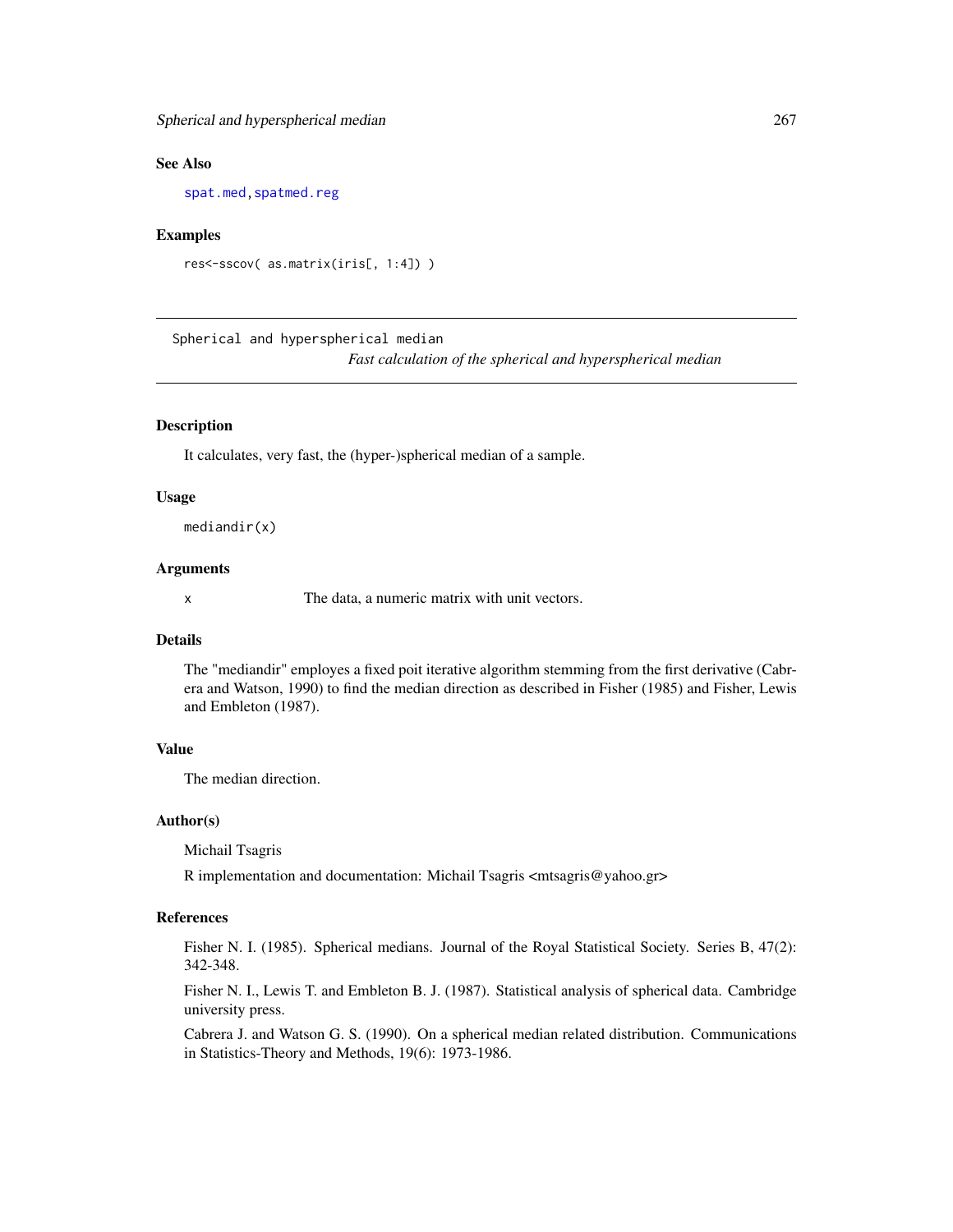[vmf.mle](#page-189-0)

# Examples

```
m < - rnorm(3)
m <- m / sqrt( sum(m^2) )
x <- rvmf(100, m, 10)
res<-mediandir(x)
x < - NULL
```
Standardisation *Standardisation*

# Description

Standardisation.

# Usage

standardise(x, center = TRUE, scale = TRUE)

# Arguments

| x.     | A matrix with data. It has to be matrix, if it is data.frame for example the<br>function does not turn it into a matrix. |
|--------|--------------------------------------------------------------------------------------------------------------------------|
| center | Should the data be centred as well? TRUE or FALSE.                                                                       |
| scale  | Should the columns have unit variance, yes (TRUE) or no (FALSE)?                                                         |

# Details

Similar to R's built in functions "scale" there is the option for centering or scaling only or both (default).

# Value

A matrix with the standardised data.

# Author(s)

Michail Tsagris

R implementation and documentation: Michail Tsagris <mtsagris@yahoo.gr> and Manos Papadakis <papadakm95@gmail.com>.

# See Also

[colVars](#page-45-0)[,colmeans](#page-35-0)[,colMads](#page-46-0)

<span id="page-267-0"></span>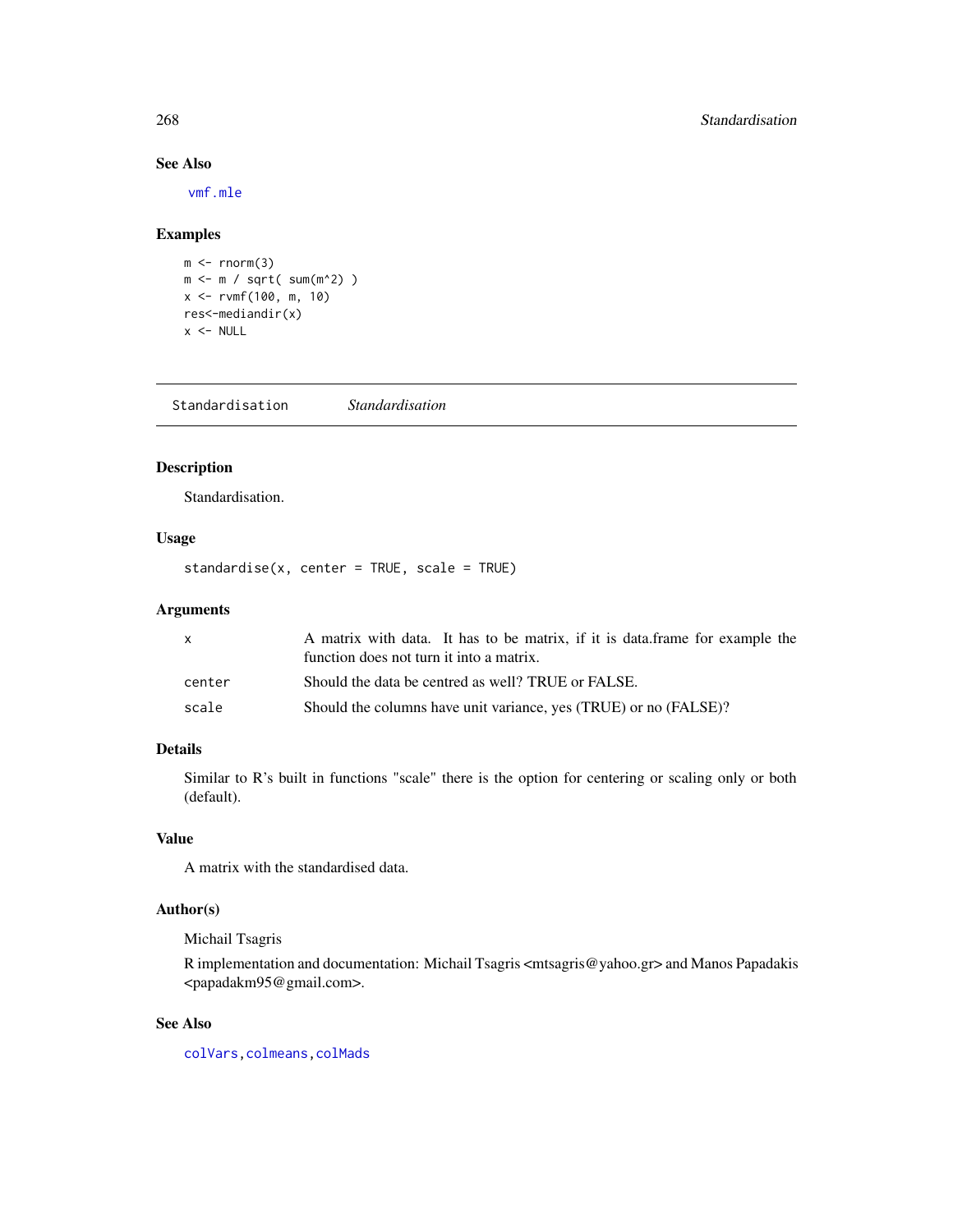#### <span id="page-268-0"></span>Sub-matrix 269

# Examples

```
x <- matrnorm( 100, 100 )
a1 <- scale(x)[1:100, ]
a2 <- standardise(x)
all.equal(as.vector(a1), as.vector(a2))
x < - NULL
```
Sub-matrix *Sub-matrix*

# Description

Sub-matrix.

#### Usage

```
submatrix(x,rowStart=1,rowEnd=1,colStart=1,colEnd=1)
```
# Arguments

| x        | A Matrix, List, Dataframe or Vector. |
|----------|--------------------------------------|
| rowStart | Start of the row.                    |
| rowEnd   | End of the row.                      |
| colStart | Start of the col.                    |
| colFnd   | End of the col.                      |

# Value

sub matrix like R's, x[startrow:endrow,startcol:endcol]. Fast especially for big sub matrices.

# Author(s)

Manos Papadakis

R implementation and documentation: Manos Papadakis <papadakm95@gmail.com>.

#### See Also

[Match,](#page-178-0)[mvbetas,](#page-149-0)[correls](#page-62-0)[,univglms](#page-171-0)[,colsums](#page-43-0)[,colVars](#page-45-0)

# Examples

```
x \le matrix( rnorm(100 * 100), ncol = 100)
res<-submatrix(x,1,50,1,25) # x[1:50,1:25]
```
x<-NULL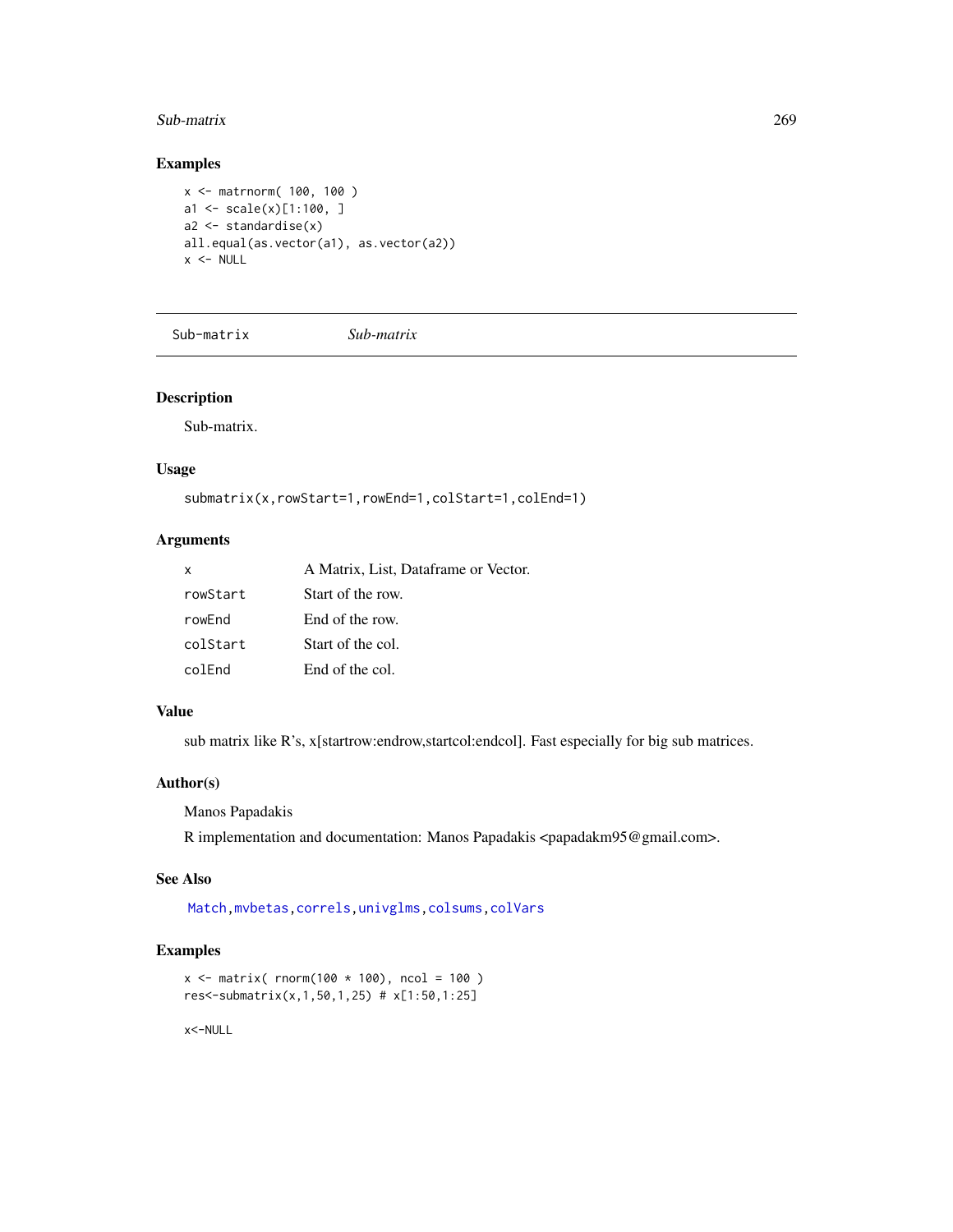<span id="page-269-0"></span>Sum of all pairwise distances in a distance matrix *Sum of all pairwise distances in a distance matrix*

# Description

Sum of all pairwise distances in a distance matrix.

# Usage

```
total.dist(x, method = "euclidean", square = FALSE, p = 0)
total.dista(x, y, square = FALSE)
```
# Arguments

| x      | A matrix with numbers.                                                                                                                                                                                                                           |
|--------|--------------------------------------------------------------------------------------------------------------------------------------------------------------------------------------------------------------------------------------------------|
| y      | A second matrix with data. The number of comlumns of this matrix must be the<br>same with the matrix x. The number of rows can be different.                                                                                                     |
| method | This is either "euclidean", "manhattan", "canberra1", "canberra2", "minimum",<br>"maximum", "minkowski", "bhattacharyya", "hellinger", "total_variation" or "kull-<br>back_leibler/jensen_shannon". The last two options are basically the same. |
| square | If you choose "euclidean" or "hellinger" as the method, then you can have the op-<br>tion to return the squared Euclidean distances by setting this argument to TRUE.                                                                            |
| p      | This is for the the Minkowski, the power of the metric.                                                                                                                                                                                          |

# Details

In order to do the total.dist one would have to calcualte the distance matrix and sum it. We do this internally in C++ without creating the matrix. For the total.dista it is the same thing.

#### Value

A numerical value, the sum of the distances.

# Author(s)

Manos Papadakis

R implementation and documentation: Manos Papadakis <papadakm95@gmail.com>.

# See Also

[Dist,](#page-76-0)[dista](#page-74-0)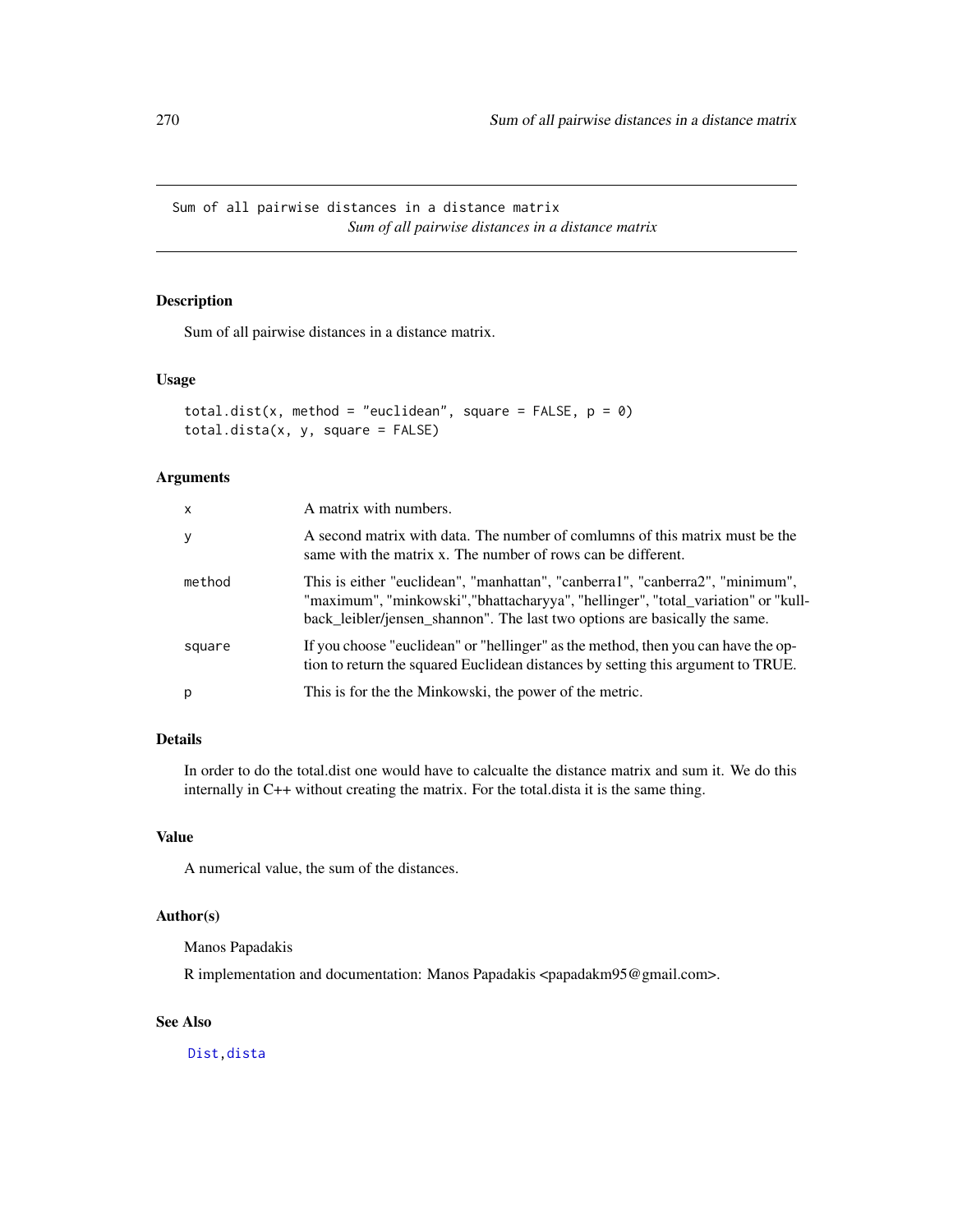<span id="page-270-0"></span>Table Creation - Frequency of each value 271

#### Examples

```
x \le matrix( rnorm(50 \star 10), ncol = 10)
res<-total.dist(x)
y \leftarrow matrix( rnorm(40 \star 10), ncol = 10)
res<-total.dista(x, y)
res<-total.dista(y, x)
x<-y<-NULL
```
Table Creation - Frequency of each value *Table Creation - Frequency of each value*

#### Description

Table Creation - Frequency of each value.

## Usage

 $Table(x, y=NULL, names = TRUE, useNA = FALSE, rm.zeros = FALSE)$  $Table.size(n, names = TRUE, useNA = FALSE)$ 

# Arguments

| $\mathsf{x}$ | A vector with numeric/character data.                                                                                                                                                                                                                                                                             |
|--------------|-------------------------------------------------------------------------------------------------------------------------------------------------------------------------------------------------------------------------------------------------------------------------------------------------------------------|
| names        | A logical value (TRUE/FALSE) for add names.                                                                                                                                                                                                                                                                       |
| y            | A vector with numeric/character data. Doesn't work with "useNA".                                                                                                                                                                                                                                                  |
| rm.zeros     | A logical value for removing zero columns/rows. Only for integer vectors for<br>now.                                                                                                                                                                                                                              |
| useNA        | Table: Integer/logical value:<br>FALSE: not NA values in vector. TRUE: count NAs and add the value in the last<br>position of the returned vector. any other integer except $0,1$ : for just removing<br>NAs.<br>Table sign: Logical value, TRUE, for count NAs. Otherwise FALSE.<br>Doesn't work character data. |

# Details

Like R's "table":

for giving one argument,"x": If "names" is FALSE then, if "useNA" is TRUE then the NAs will be count, if is FALSE it means there are no NAs and for any other integer value the NAs will be ignored.

for giving two arguments,"x","y": If "names" is FALSE then, creates the contigency table, otherwise sets the col-row names with discrete values. If "rm.zeros" is FALSE then it won't remove the zero columns/rows from the result but it will work only for positive integers for now. For this if "names"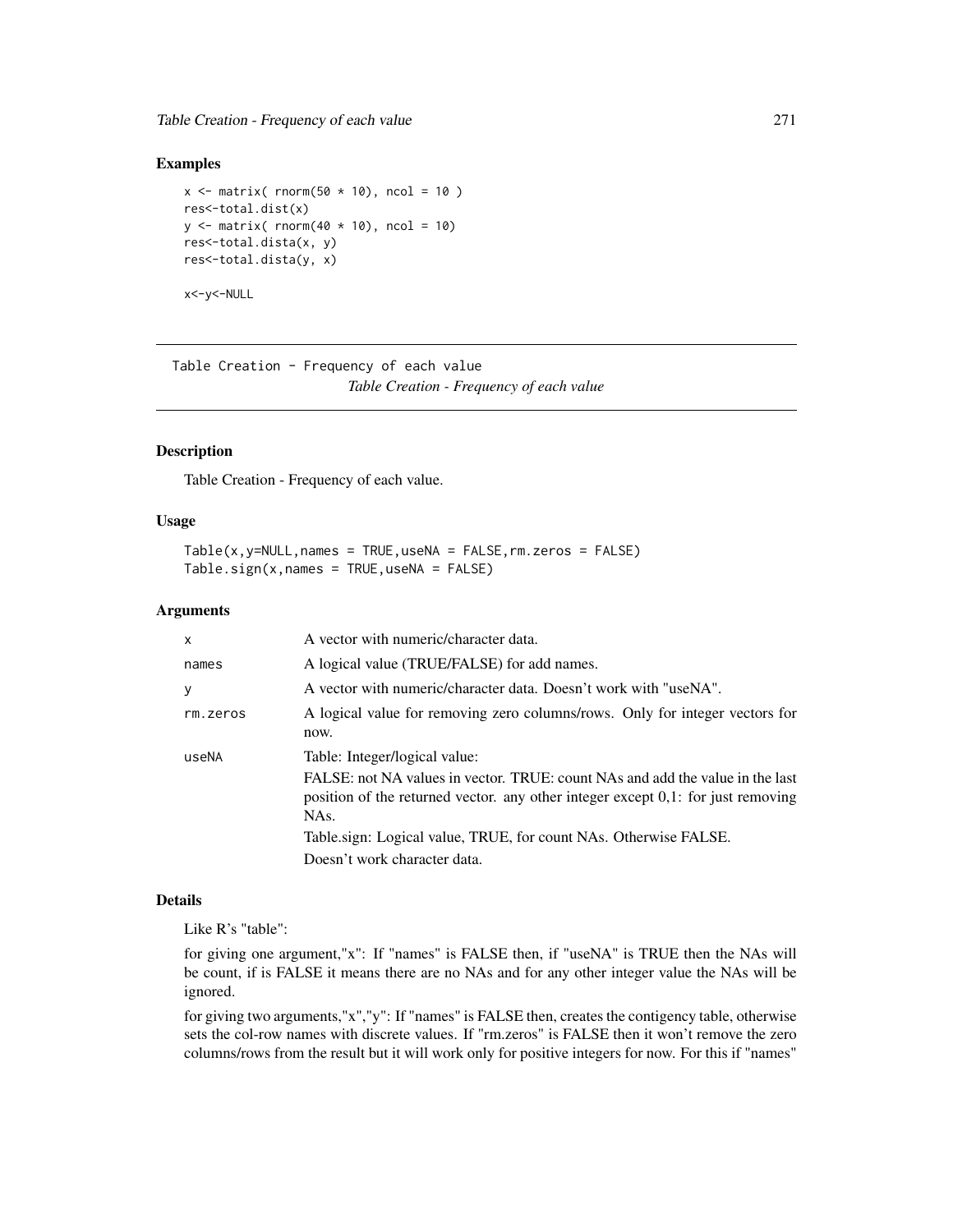is TRUE then the col-row names will be the  $seq(min(),max())$  for "x","y". In future updates it will be changed.

for both algorithms: You can't use "useNA" with "names" for now. It is much faster to get the result without names (names  $=$  FALSE) but all the algorithms are more efficient than  $R$ 's.

Like  $R$ 's "table( $sign()$ )" but more efficient. Count the frequencies of positives, negatives, zeros and NAs values. If argument "names" is FALSE then the returned vector doesn't have names. Otherwise "-1,0,+1,NA". If "useNA" is TRUE then the NAs will be count, otherwise not. You can use "useNA" with "names".

# Value

Table:

for giving one argument,"x": if "names" is TRUE then return a vector with names the discrete values of "x" and values there frequencies, otherwise only the frequencies

for giving two arguments,"x","y": if "names" is TRUE then return a contigency matrix with rownames the discrete values of "x", colnames the dicrete values of "y" and values the freuquencies of the pairs, otherwise only the freuquencies of the pairs.

Table.sign: A vector with 4 values/frequencies: index 1: negatives index 2: zeros index 3: postives if "names" is TRUE then the returned vector have names  $-1,0,+1$ ". if "useNA" is TRUE then 4th value has the frequencies of NAs and the returned vector will have one more name, " $-1,0,+1,NA$ ", if "names" is also TRUE.

# Author(s)

R implementation and documentation: Manos Papadakis <papadakm95@gmail.com>.

#### See Also

[colShuffle](#page-42-0)[,colVars](#page-45-0)[,colmeans,](#page-35-0)[read.directory,](#page-239-0)[is\\_integer,as\\_integer](#page-23-0)

# Examples

```
x < - runif(10)
y1<-Table(x)
y2 <-as.vector(table(x)) # Neads a lot of time.
all.equal(y1,y2)
y1<-Table(x,names=FALSE)
all.equal(y1,y2) # the name attribute of y1 is null
```

```
y1<-Table.sign(x)
y2<-table(sign(x))
all.equal(y1,y2)
```
x<-y1<-y2<-NULL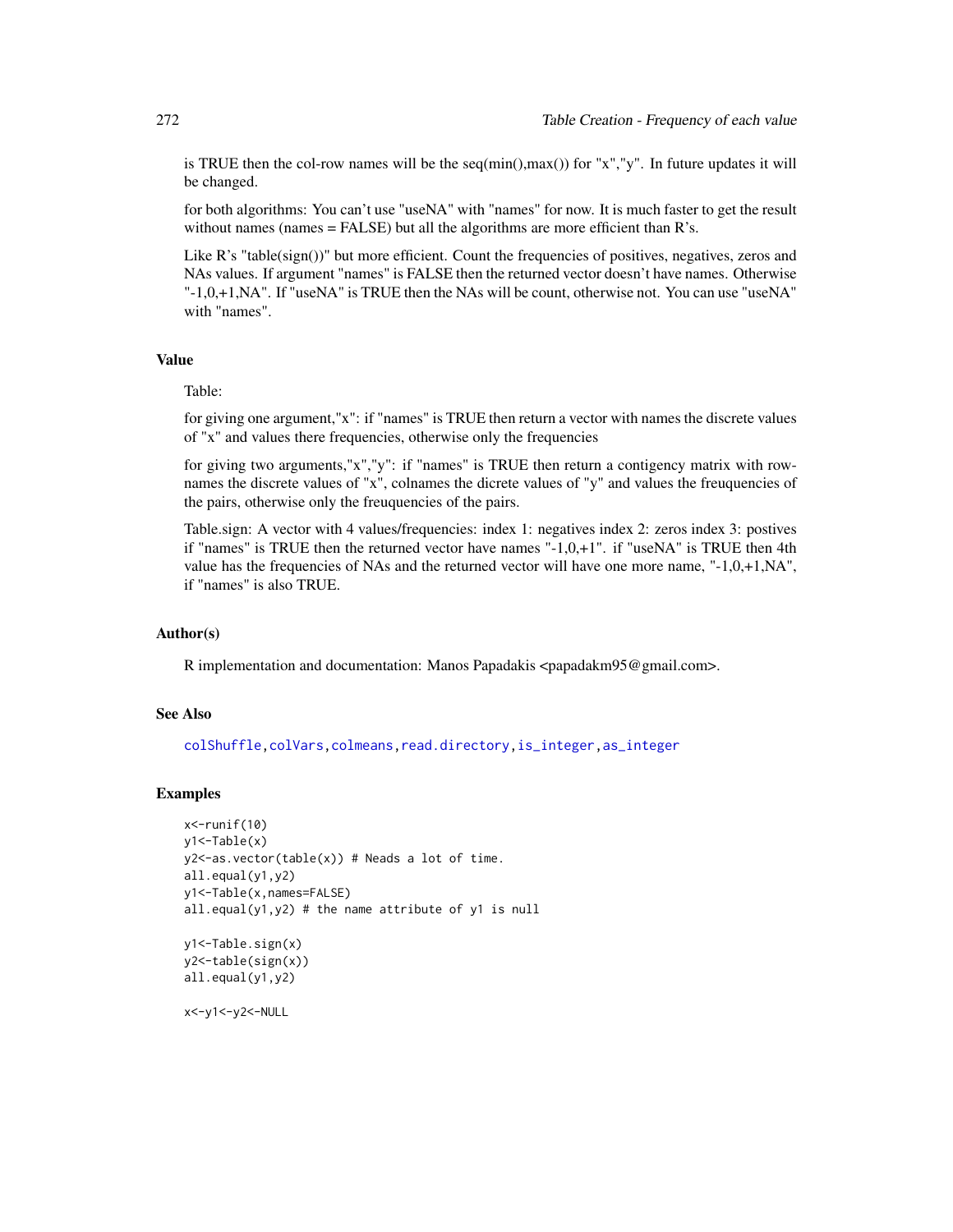<span id="page-272-0"></span>Tests for the dispersion parameter in Poisson distribution *Tests for the dispersion parameter in Poisson distribution*

#### Description

Tests for the dispersion parameter in Poisson distribution.

#### Usage

```
poisdisp.test(y, alternative = "either", logged = FALSE)
pois.test(y, logged = FALSE)
```
# Arguments

|             | A numerical vector with count data, $0, 1,$                                                                                              |
|-------------|------------------------------------------------------------------------------------------------------------------------------------------|
| alternative | Do you want to test specifically for either over or underspirsion ("either"), overdis-<br>persion ("over") or undersispersion ("under")? |
| logged      | Set to TRUE if you want the logarithm of the p-value.                                                                                    |

# Value

A vector with two elements, the test statistic and the (logged) p-value.

#### Author(s)

Michail Tsagris

R implementation and documentation: Michail Tsagris <mtsagris@yahoo.gr> and Manos Papadakis <papadakm95@gmail.com>.

#### References

Yang Zhao, James W. Hardin, and Cheryl L. Addy. (2009). A score test for overdispersion in Poisson regression based on the generalized Poisson-2 model. Journal of statistical planning and inference 139(4): 1514-1521.

Dimitris Karlis and Evdokia Xekalaki (2000). A Simulation Comparison of Several Procedures for Testing the Poisson Assumption. Journal of the Royal Statistical Society. Series D (The Statistician), 49(3): 355-382.

Bohning, D., Dietz, E., Schaub, R., Schlattmann, P. and Lindsay, B. (1994) The distribution of the likelihood ratio for mixtures of densities from the one-parameter exponential family. Annals of the Institute of Statistical Mathematics, 46(): 373-388.

#### See Also

[poisson.mle,negbin.mle](#page-194-0)[,poisson.anova](#page-10-0)[,poisson.anovas,](#page-136-0)[poisson\\_only](#page-174-0)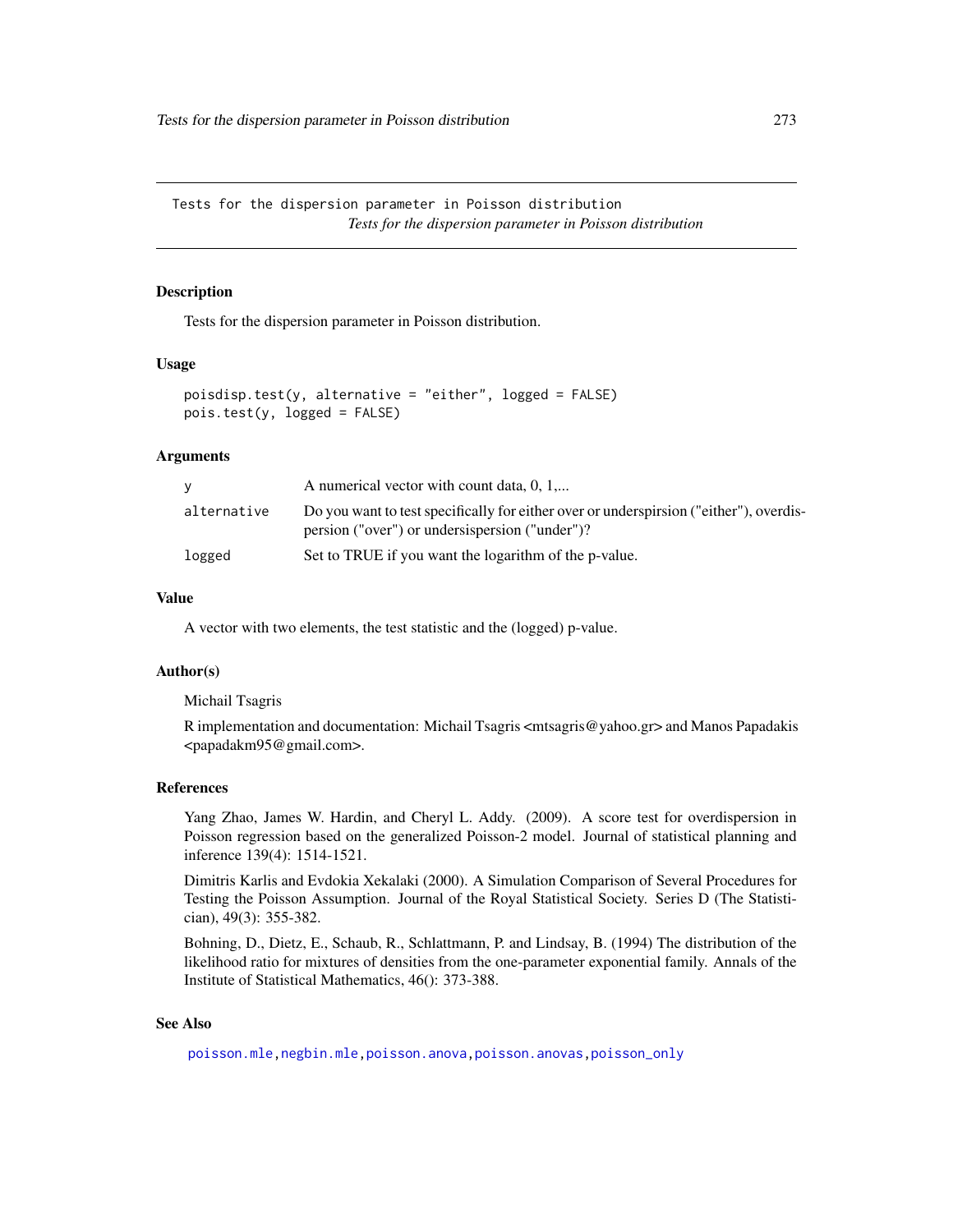# <span id="page-273-0"></span>Examples

```
y <- rnbinom(500, 10, 0.6)
res<-poisdisp.test(y, "either")
res<-poisdisp.test(y, "over")
res<-pois.test(y)
y <- rpois(500, 10)
res<-poisdisp.test(y, "either")
res<-poisdisp.test(y, "over")
res<-pois.test(y)
```
Topological sort of a DAG

*Topological sort of a DAG*

# Description

Topological sort of a DAG.

# Usage

topological\_sort(dag)

#### Arguments

dag A square matrix representing a directed graph which contains 0s and 1s. If G[i,  $j$ ] = 1 it means there is an arrow from node i to node j. When there is no edge between nodes i and j if  $G[i, j] = 0$ .

# Details

The function is an R translation from an old matlab code.

# Value

A vector with numbers indicating the sorting. If the dag is not a Directed acyclic Graph, NA will be returned.

#### Author(s)

Michail Tsagris and Manos Papadakis

R implementation and documentation: Michail Tsagris <mtsagris@yahoo.gr> and Manos Papadakis <papadakm95@gmail.com>

# References

Chickering, D.M. (1995). A transformational characterization of equivalent Bayesian network structures. Proceedings of the 11th Conference on Uncertainty in Artificial Intelligence, Montreal, Canada, 87-98.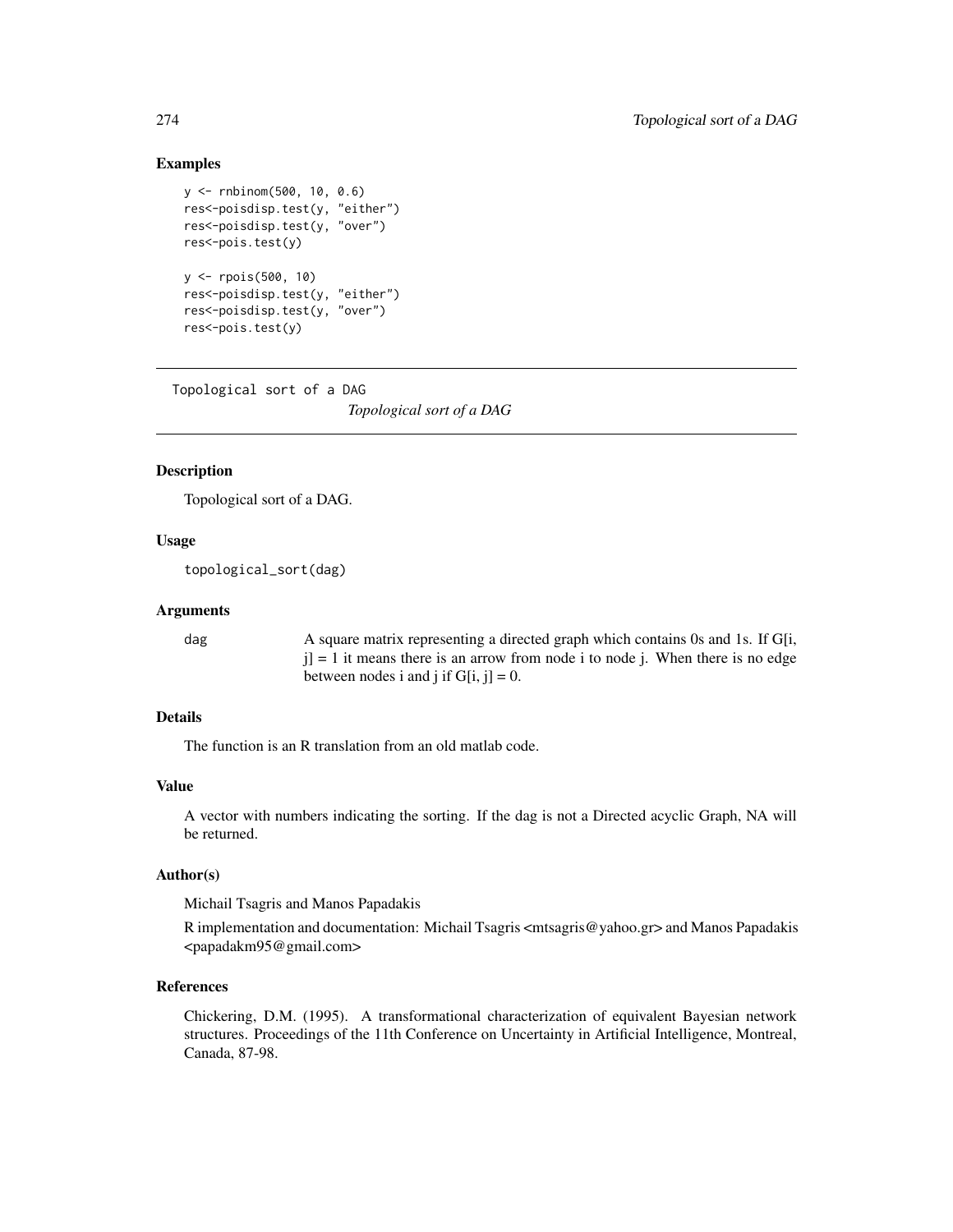# <span id="page-274-0"></span>Transpose of a matrix 275

# See Also

[floyd,](#page-97-0)[pc.skel](#page-254-0)

# Examples

```
G \leftarrow matrix(0, 5, 5)G[2, 1] <- 1
G[3, 1] <- 1
G[4, 2] < -1G[5, 4] < -1res<-topological_sort(G)
G[2, 4] < -1res<-topological_sort(G)
```
Transpose of a matrix *Transpose of a matrix*

# Description

Transpose of a matrix.

#### Usage

transpose(x)

# Arguments

x A numerical **square** matrix with data.

# Value

The transposed matrix.

# Author(s)

Manos Papadakis

R implementation and documentation: Manos Papadakis <papadakm95@gmail.com>.

#### References

Gilbert Strang (2006). Linear Algebra and its Applications (4th edition).

# See Also

[nth](#page-37-0)[,colMaxs,colMins,](#page-52-0)[colrange](#page-40-0)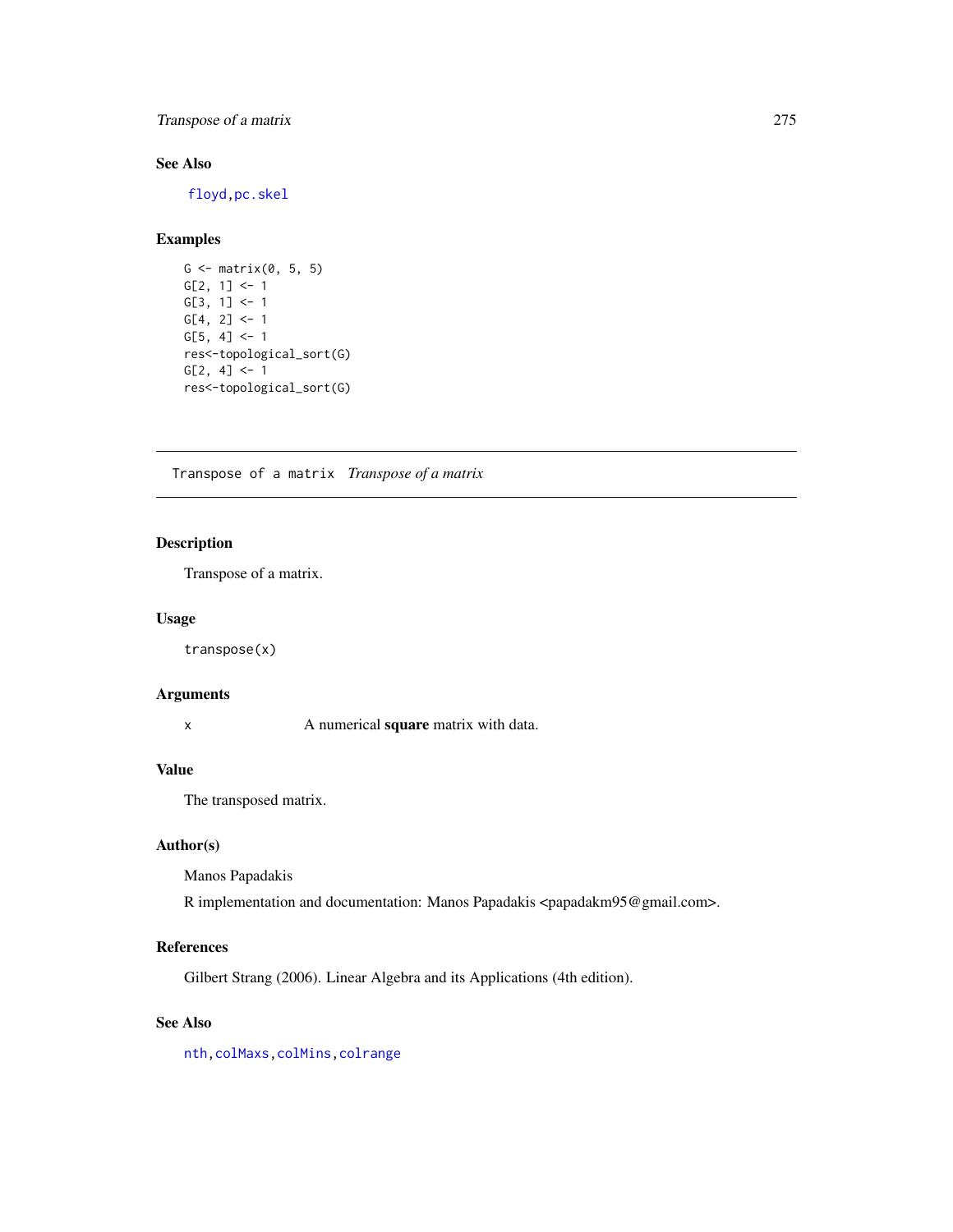#### <span id="page-275-0"></span>Examples

```
x \le - matrix( rnorm(500 * 500), ncol = 500, nrow=500)
system.time( transpose(x) )
system.time( t(x) )
x<-NULL
```
Uniformity test for circular data *Uniformity tests for circular data*

# Description

Hypothesis tests of uniformity for circular data.

#### Usage

kuiper(u)

watson(u)

#### Arguments

u A numeric vector containing the circular data which are expressed in radians.

### Details

These tests are used to test the hypothesis that the data come from a circular uniform distribution.

#### Value

A vector with two elements, the value of the test statistic and its associated p-value.

#### Author(s)

Michail Tsagris

R implementation and documentation: Michail Tsagris <mtsagris@yahoo.gr>

# References

Jammalamadaka, S. Rao and SenGupta, A. (2001). Topics in Circular Statistics, pg. 153-55 (Kuiper's test) & 156-157 (Watson's test).

# See Also

[vmf.mle](#page-189-0)[,rvonmises](#page-237-0)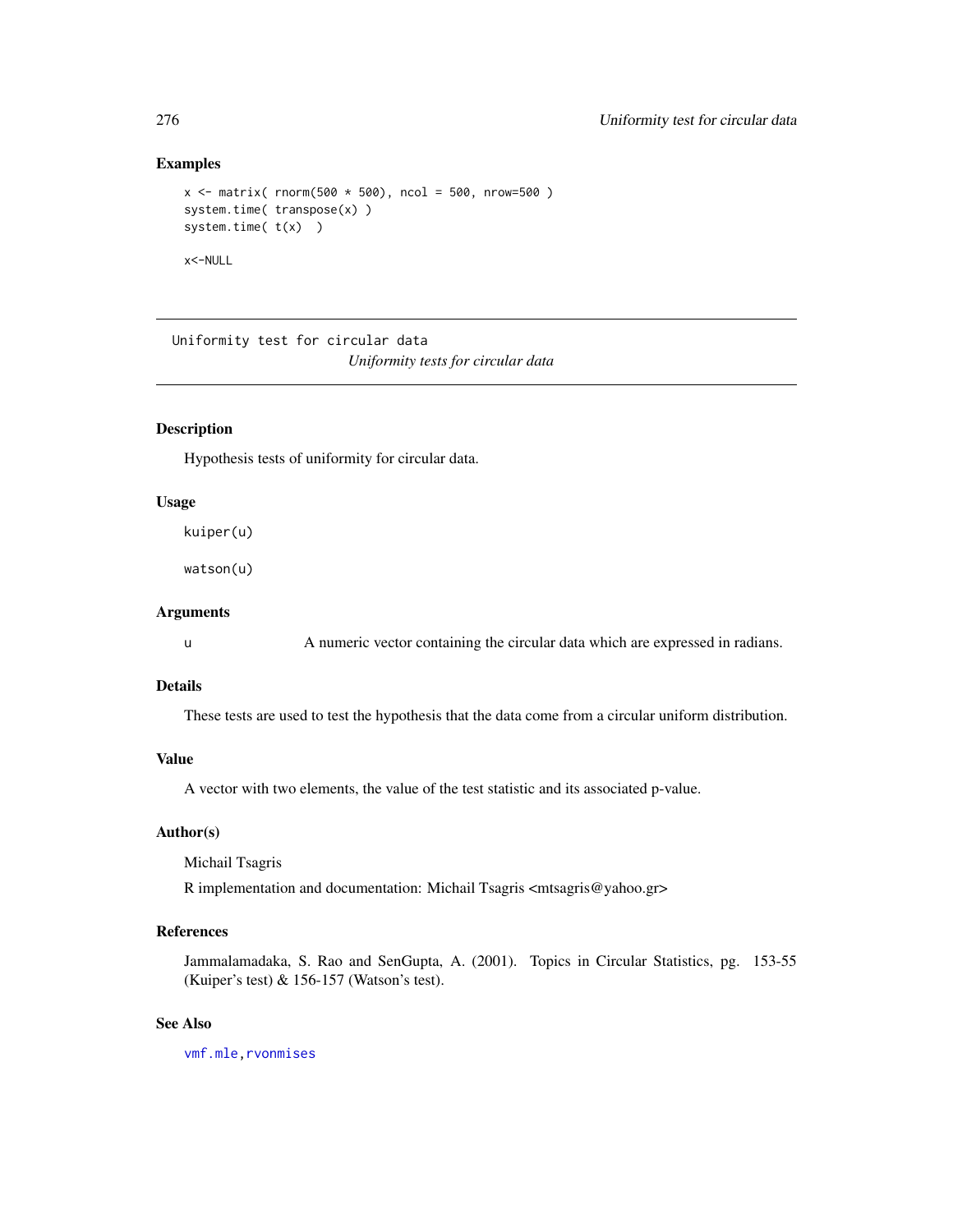# <span id="page-276-0"></span>Variance of a vector 277

# Examples

```
x < - rvonmises(n = 50, m = 2, k = 10)
res<-kuiper(x)
res<-watson(x)
x <- runif(50, 0, 2 * pi)
res<-kuiper(x)
res<-watson(x)
```
Variance of a vector *Variance (and standard deviation) of a vector*

# Description

Variance (and standard deviation) of a vector.

# Usage

 $Var(x, std = FALSE, na.rm = FALSE)$ 

# Arguments

| $\mathsf{x}$ | A vector with data.                                                            |
|--------------|--------------------------------------------------------------------------------|
| std          | If you want the standard deviation set this to TRUE, otherwise leave it FALSE. |
| na.rm        | TRUE or FAISE for remove NAs if exists.                                        |

### Details

This is a faster calculation of the usual variance of a matrix.

#### Value

The variance of the vector.

#### Author(s)

Michail Tsagris

R implementation and documentation: Michail Tsagris <mtsagris@yahoo.gr> and Manos Papadakis <papadakm95@gmail.com>.

#### See Also

[colVars](#page-45-0)[,cova](#page-63-0)

#### Examples

```
x < - rnorm(100)
a1 \leftarrow Var(x)a2 \leftarrow \text{var}(x)x<-NULL
```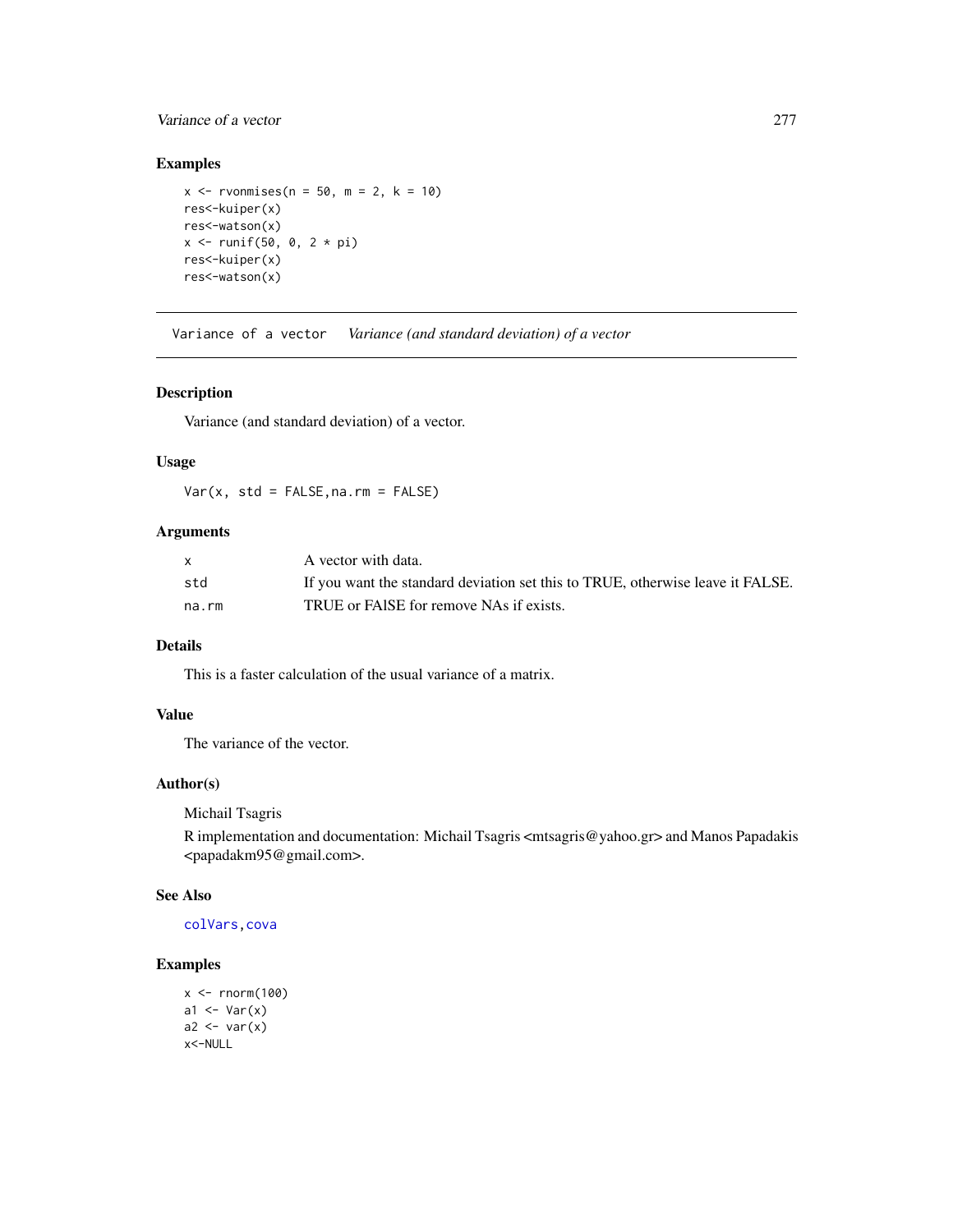Vector allocation in a symmetric matrix *Vector allocation in a symmetric matrix*

# Description

Vector allocation in a symmetric matrix.

#### Usage

squareform(x)

# Arguments

x An numverical vector whose size must be the one that matches the dimensions of the final matrix. See examples.

#### Details

The functions is written in C++ in order to be as fast as possible.

#### Value

A symmetric matrix. The vector is allocated in the upper and in the lower part of the matrix. The diagonal is filled with zeros.

# Author(s)

R implementation and documentation: Manos Papadakis <papadakm95@gmail.com>.

# See Also

[colShuffle](#page-42-0)[,colVars](#page-45-0)[,colmeans](#page-35-0)

# Examples

```
x \leq -rnorm(1)res<-squareform(x) ## OK
x \le - rnorm(3)
res<-squareform(x) ## OK
x \leftarrow \text{rnorm}(4)res<-squareform(x) ## not OK
```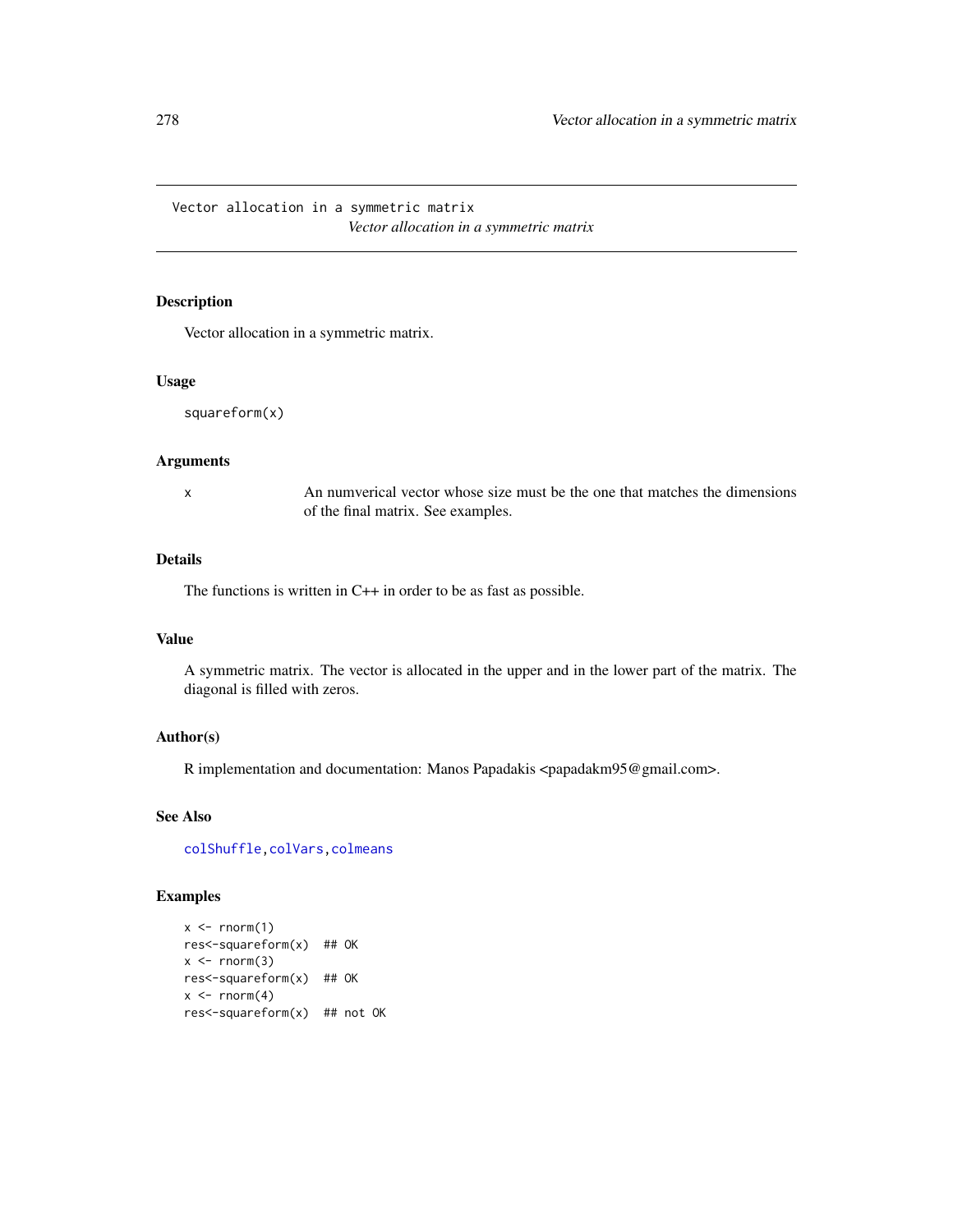Weibull regression model

*Weibull regression model*

# Description

Weibull regression model.

# Usage

weib.reg(y, x, tol = 1e-07, maxiters =  $100$ )

# Arguments

| y            | The dependent variable; a numerical vector with strictly positive data, <i>i.e.</i> greater<br>than zero.                                                                    |
|--------------|------------------------------------------------------------------------------------------------------------------------------------------------------------------------------|
| $\mathsf{x}$ | A matrix with the data, where the rows denote the samples (and the two groups)<br>and the columns are the variables. This can be a matrix or a data.frame (with<br>factors). |
| tol          | The tolerance value to terminate the Newton-Raphson algorithm.                                                                                                               |
| maxiters     | The max number of iterations that can take place in each regression.                                                                                                         |

#### Details

The function is written in C++ and this is why it is very fast. No standard errors are returned as they are not corectly estimated. We focused on speed.

# Value

When full is FALSE a list including:

| iters  | The iterations required by the Newton-Raphson. |
|--------|------------------------------------------------|
| loglik | The log-likelihood of the model.               |
| shape  | The shape parameter of the Weibull regression. |
| be     | The regression coefficients.                   |

# Author(s)

Stefanos Fafalios

R implementation and documentation: Stefanos Fafalios <stefanosfafalios@gmail.com>.

#### References

McCullagh, Peter, and John A. Nelder. Generalized linear models. CRC press, USA, 2nd edition, 1989.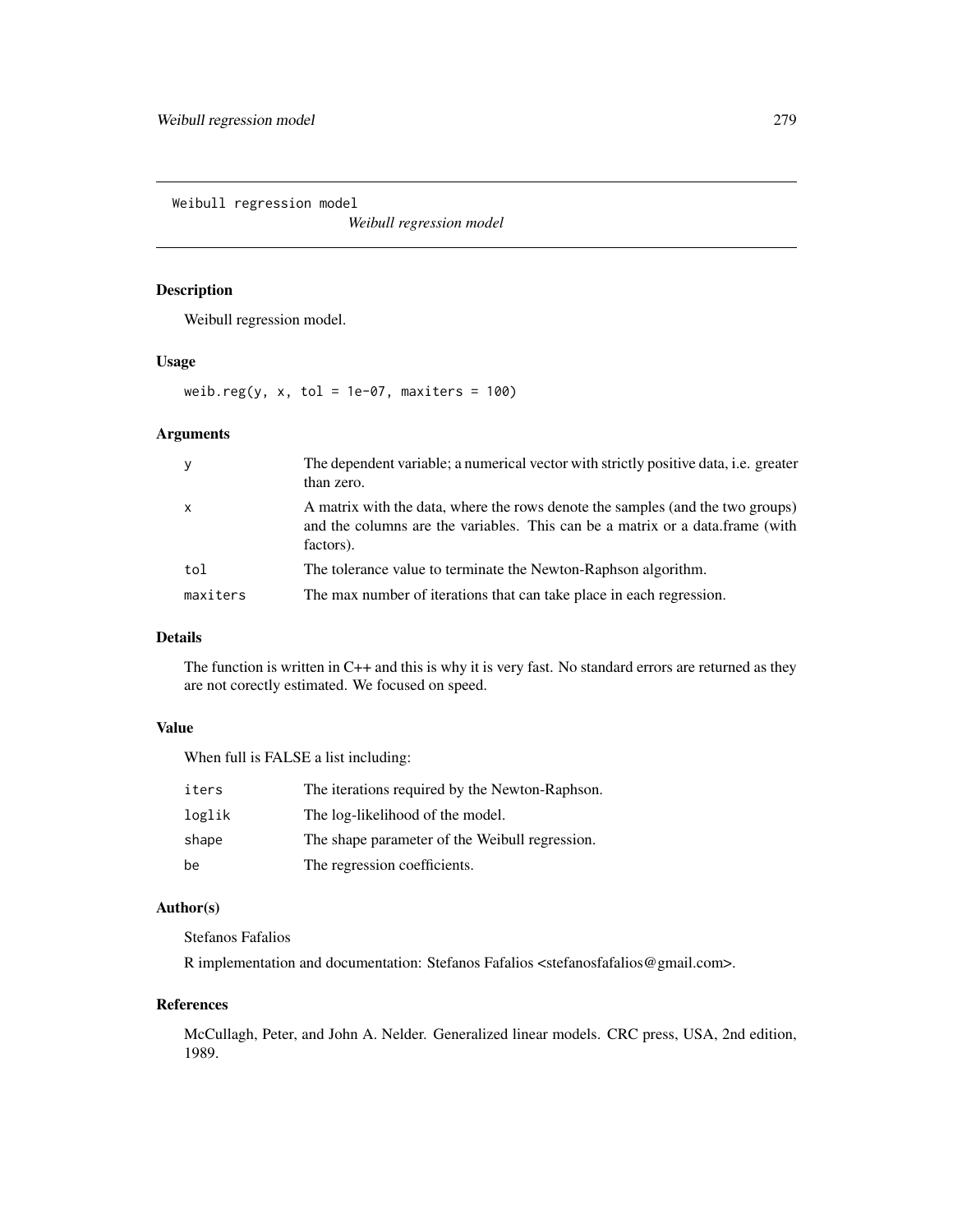[poisson\\_only,logistic\\_only,](#page-174-0)[univglms,](#page-171-0)[regression](#page-173-0)

# Examples

```
## Not run:
x \leftarrow \text{matrix}(rnorm(100 * 2), ncol = 2)y <- rexp(100, 1)
res<-weib.reg(y, x)
x < - NULL
```
## End(Not run)

Yule's Y (coefficient of colligation) *Yule's Y (coefficient of colligation)*

# Description

Yule's Y (coefficient of colligation).

#### Usage

yule(x)

#### Arguments

 $x \rightarrow A 2 x 2$  matrix or a vector with 4 elements. In the case of the vector make sure it corresponds to the correct table.

# Details

Yule's coefficient of colligation is calculated.

#### Value

Yule's Y is returned.

# Author(s)

Michail Tsagris R implementation and documentation: Michail Tsagris <mtsagris@yahoo.gr>

#### References

Yule G. Udny (1912). On the Methods of Measuring Association Between Two Attributes. Journal of the Royal Statistical Society, 75(6):579-652.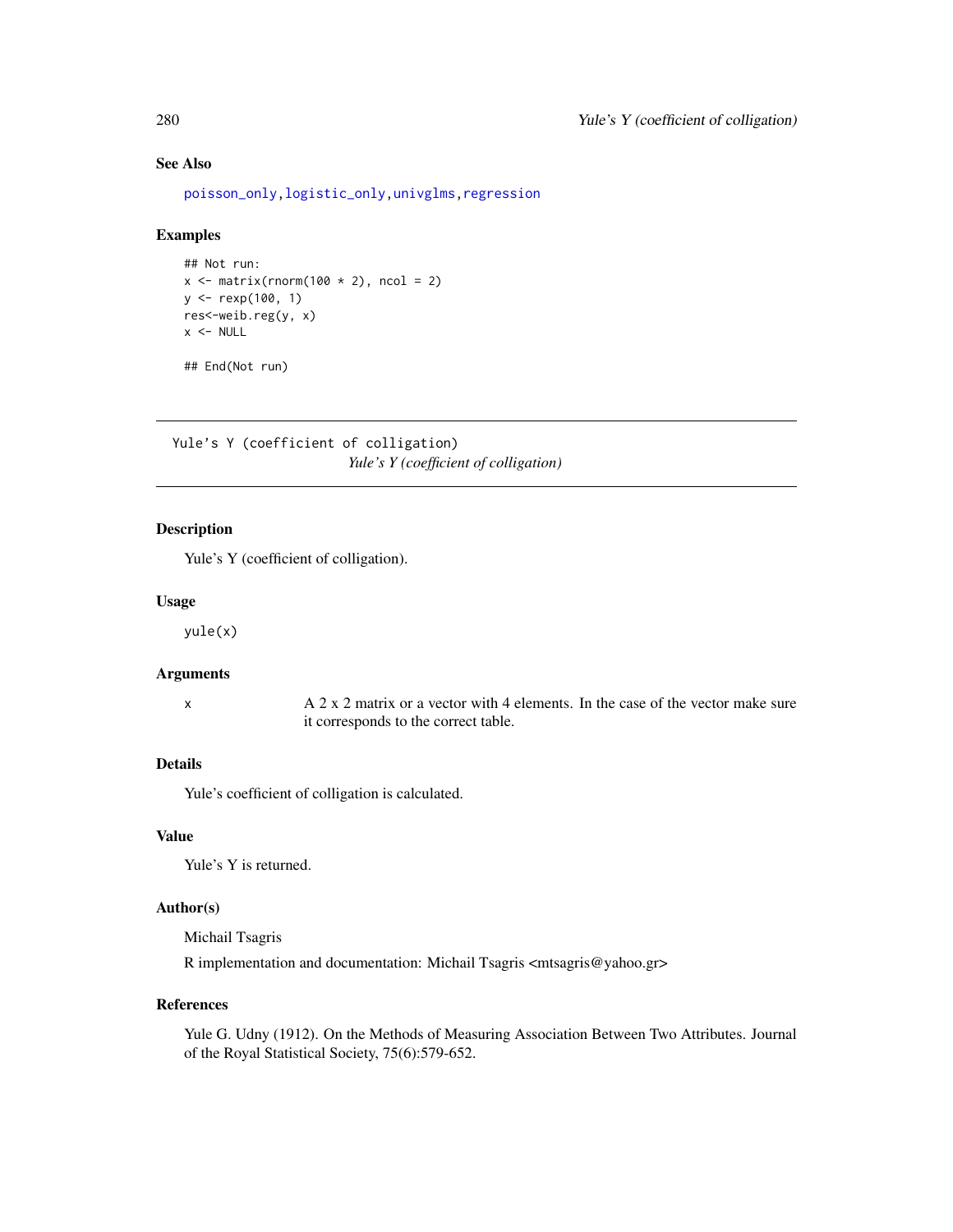Yule's Y (coefficient of colligation) 281

# See Also

[col.yule](#page-56-0) [,odds.ratio](#page-220-0)

# Examples

 $x \leq -r \text{pois}(4, 30) + 2$ res<-yule(x) res<-yule( matrix(x, ncol = 2) )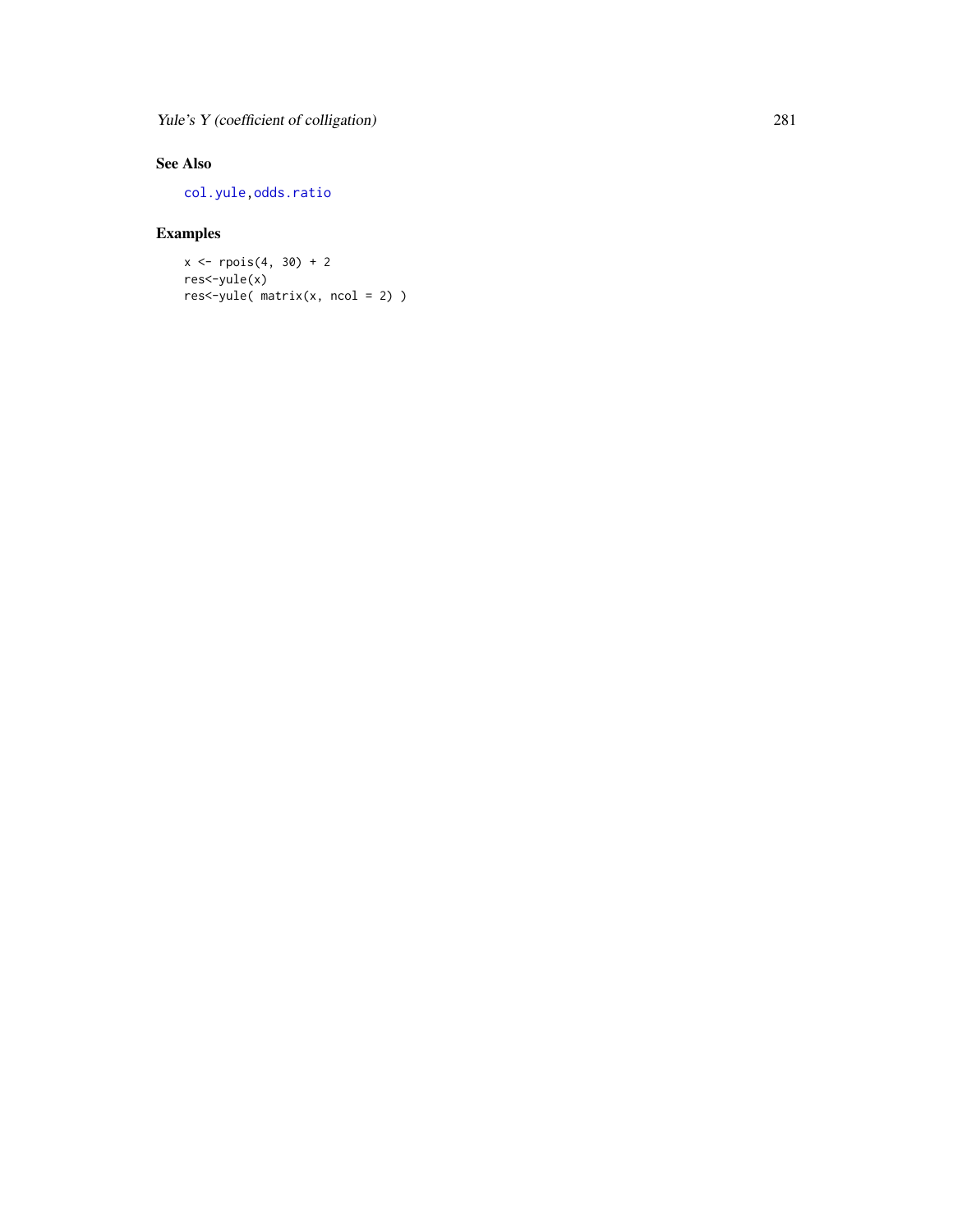# Index

!=.iterator *(*Iterator*)*, [120](#page-119-0) ∗ 2 sample proportions tests Many 2 sample proportions tests, [134](#page-133-0) ∗ 2 variances test Many 2 sample tests, [135](#page-134-0) ∗ AR(1) model Estimation of an AR(1) model, [85](#page-84-0) ∗ All possibe combinations All k possible combinations from n elements, [9](#page-8-0) ∗ Analysis of covariance Analysis of covariance, [10](#page-9-0) Many ANCOVAs, [138](#page-137-0) ∗ Analysis of variance Analysis of variance with a count variable, [11](#page-10-1) ∗ Angular central Gaussian distribution Angular central Gaussian random values simulation, [12](#page-11-0) ∗ Area aunder the curve Many (and one) area aunder the curve values, [133](#page-132-0) ∗ BIC BIC (using partial correlation) forward regression, [18](#page-17-0) BIC forward regression with generalised linear models, [19](#page-18-0) ∗ Beta distribution MLE of distributions defined in the (0, 1) interval, [197](#page-196-0) ∗ Beta function Natural logarithm of the beta function, [217](#page-216-0) ∗ Binary search Algorithm Binary search algorithm, [20](#page-19-0) ∗ Bradley-Terry model Fitted probabilities of the Terry-Bradley model, [96](#page-95-0)

∗ Canberra distance Distance matrix, [77](#page-76-1) ∗ Cauchy MLE of continuous univariate distributions defined on the real line, [194](#page-193-0) ∗ Checking Alias Check Namespace and Rd files, [25](#page-24-0) ∗ Checking Examples Check Namespace and Rd files, [25](#page-24-0) ∗ Checking Rd Check Namespace and Rd files, [25](#page-24-0) ∗ Checking R Check Namespace and Rd files, [25](#page-24-0) ∗ Checking Usage section Check Namespace and Rd files, [25](#page-24-0) ∗ Checking for FALSE Check Namespace and Rd files, [25](#page-24-0) ∗ Checking for TRUE Check Namespace and Rd files, [25](#page-24-0) ∗ Cholesky decomposition Cholesky decomposition of a square matrix, [29](#page-28-0) ∗ Circular data Column-wise uniformity Watson test for circular data, [56](#page-55-0) Uniformity test for circular data, [276](#page-275-0) ∗ Circular regression Circular or angular regression, [30](#page-29-0) Many simple circular or angular regressions, [163](#page-162-0) ∗ Circular-linear correlation Circular-linear correlation, [32](#page-31-0) ∗ Cochran's Q test Many non parametric multi-sample tests, [151](#page-150-0) ∗ Column means Column and row-wise means of a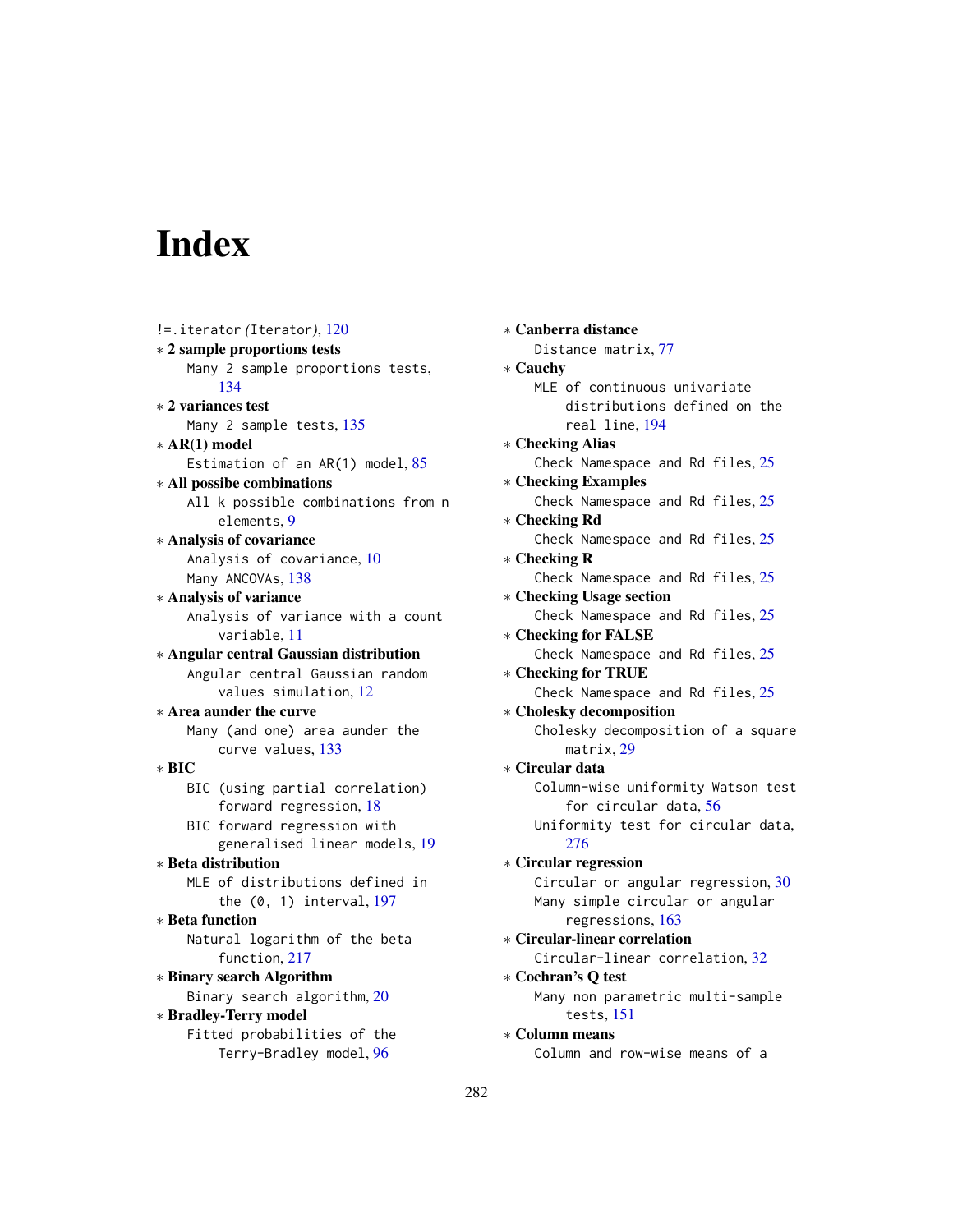matrix, [36](#page-35-1) ∗ Column sums Column and row-wise sums of a matrix, [44](#page-43-1) ∗ Column-Row wise checking Check if any column or row is fill with values, [23](#page-22-0) ∗ Column-wise Any Column and row-wise Any/All, [35](#page-34-0) ∗ Column-wise Shuffle Column and row-wise Shuffle, [43](#page-42-1) ∗ Column-wise median absolute deviations Column and rows-wise mean absolute deviations, [47](#page-46-1) ∗ Column-wise medians Column and row-wise medians, [37](#page-36-1) ∗ Column-wise minimum Column-wise minimum and maximum, [53](#page-52-1) ∗ Column-wise nth Column and row-wise nth smallest value of a matrix/vector, [38](#page-37-1) ∗ Column-wise ranges Column and row-wise range of values of a matrix, [41](#page-40-1) ∗ Column-wise tabulate Column and row-wise tabulate, [45](#page-44-0) ∗ Column-wise true Column-wise true/false value, [55](#page-54-0) ∗ Column-wise variances Column and row-wise variances and standard deviations, [46](#page-45-1) ∗ Column-wise Column-wise MLE of some univariate distributions, [54](#page-53-0) ∗ Combinatorics All k possible combinations from n elements, [9](#page-8-0) ∗ Continuous distributions MLE of continuous univariate distributions defined on the positive line, [192](#page-191-0) MLE of continuous univariate distributions defined on the real line, [194](#page-193-0) ∗ Correlations Correlation between pairs of variables, [62](#page-61-0) Correlations, [63](#page-62-1)

∗ Covariance matrix Covariance and correlation matrix, [64](#page-63-1) ∗ Create - Fill Diagonal Matrix, [74](#page-73-0) ∗ DAG Topological sort of a DAG, [274](#page-273-0) ∗ Data Frame Index of the columns of a data.frame which are a specific type, [115](#page-114-0) ∗ Dataframe to Matrix Convert a dataframe to matrix, [58](#page-57-1) ∗ Deep copy Deep copy and printing of an environment, [70](#page-69-0) ∗ Design Matrix Design Matrix, [73](#page-72-0) ∗ Determinant Check if any column or row is fill with values, [23](#page-22-0) ∗ Diagonal Matrix Diagonal Matrix, [74](#page-73-0) ∗ Differences Column-wise differences, [49](#page-48-0) ∗ Directional k-NN algorithm k-NN algorithm using the arc cosinus distance, [125](#page-124-0) ∗ Dirichlet distribution Fitting a Dirichlet distribution via Newton-Rapshon, [97](#page-96-0) ∗ Discrimination Prediction with some naive Bayes classifiers, [232](#page-231-0) ∗ Distance correlation Distance correlation, [76](#page-75-0) ∗ Distance covariance Distance variance and covariance, [78](#page-77-0) ∗ Distance matrix Distance matrix, [77](#page-76-1) ∗ Distance variance Distance variance and covariance, [78](#page-77-0) ∗ Distances Distance between vectors and a matrix, [75](#page-74-1) Sum of all pairwise distances in a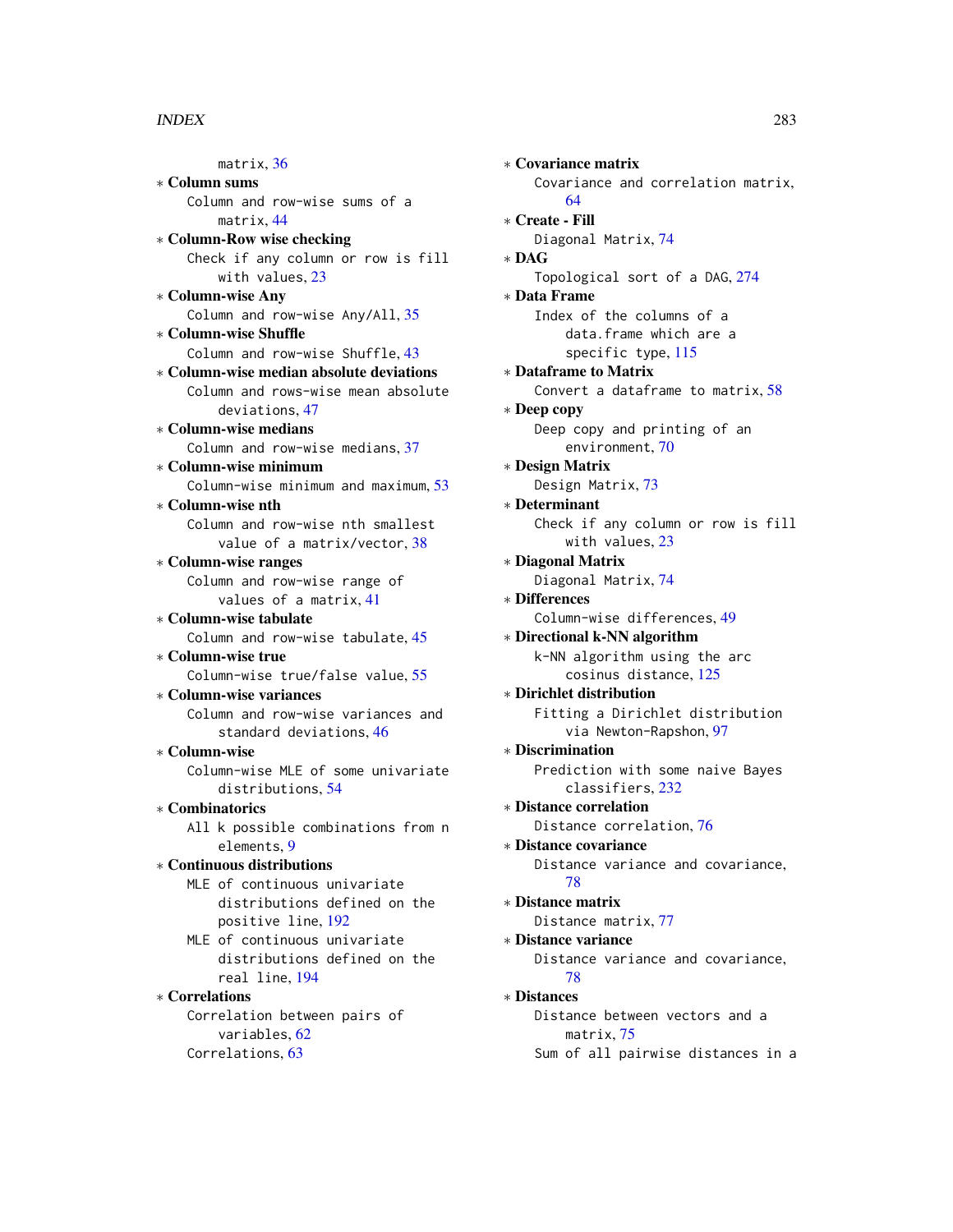distance matrix, [270](#page-269-0) ∗ Divide and Qonquer Binary search algorithm, [20](#page-19-0) Find element, [94](#page-93-0) ∗ Eigenvalues Eigenvalues and eigenvectors in high dimensional principal component analysis, [79](#page-78-0) ∗ Energy distances Energy distance between matrices, [83](#page-82-0) ∗ Environment Deep copy and printing of an environment, [70](#page-69-0) Iterator, [120](#page-119-0) Represantation of Stack, [243](#page-242-0) ∗ Equality check Equality of objects, [84](#page-83-0) ∗ Euclidean distance Distance matrix, [77](#page-76-1) ∗ Exponential regressions Many exponential regressions, [141](#page-140-0) ∗ Export functions Insert/remove function names in/from the NAMESPACE file, [116](#page-115-0) Source many R files, [263](#page-262-0) ∗ Extract columns/rows Get specific columns/rows fo a matrix, [106](#page-105-0) ∗ F-tests Many F-tests with really huge matrices, [142](#page-141-0) Many multi-sample tests, [149](#page-148-0) ∗ F-test Multi-sample tests for vectors, [208](#page-207-0) ∗ Factor variables Index of the columns of a data.frame which are a specific type, [115](#page-114-0) ∗ Factorials Binomial coefficient and its logarithm, [21](#page-20-0) ∗ Factor Fast and general - untyped represantation of a factor variable, [91](#page-90-0) ∗ Find Value

Find the given value in a hash

table, [95](#page-94-0) ∗ Find element Find element, [94](#page-93-0) ∗ Floyd-Warshall algorithm Floyd-Warshall algorithm, [98](#page-97-1) ∗ Forward regression BIC (using partial correlation) forward regression, [18](#page-17-0) BIC forward regression with generalised linear models, [19](#page-18-0) Correlation based forward regression, [60](#page-59-0) Forward selection with generalised linear regression models, [99](#page-98-0) ∗ GLMS Many score based regressions, [160](#page-159-0) ∗ GLMs Quasi binomial regression for proportions, [233](#page-232-0) Quasi Poisson regression for count data, [235](#page-234-0) Significance testing for the coefficients of Quasi binomial or the quasi Poisson regression, [249](#page-248-0) ∗ G^2 test of conditional independence Chi-square and G-square tests of (unconditional) indepdence, [28](#page-27-0) G-square and Chi-square test of conditional indepdence, [100](#page-99-1) ∗ G^2 test of independence Matrix with G-square tests of indepedence, [182](#page-181-1) ∗ G^2 tests of independence Many G-square and Chi-square tests of indepedence, [143](#page-142-0) ∗ Gini coefficient Many Gini coefficients, [145](#page-144-0) ∗ Goodness of fit test Hypothesis test for von Mises-Fisher distribution over Kent distribution, [113](#page-112-0) ∗ Gumbel distribution MLE of continuous univariate distributions defined on the real line, [194](#page-193-0) ∗ Hash Function Find the given value in a hash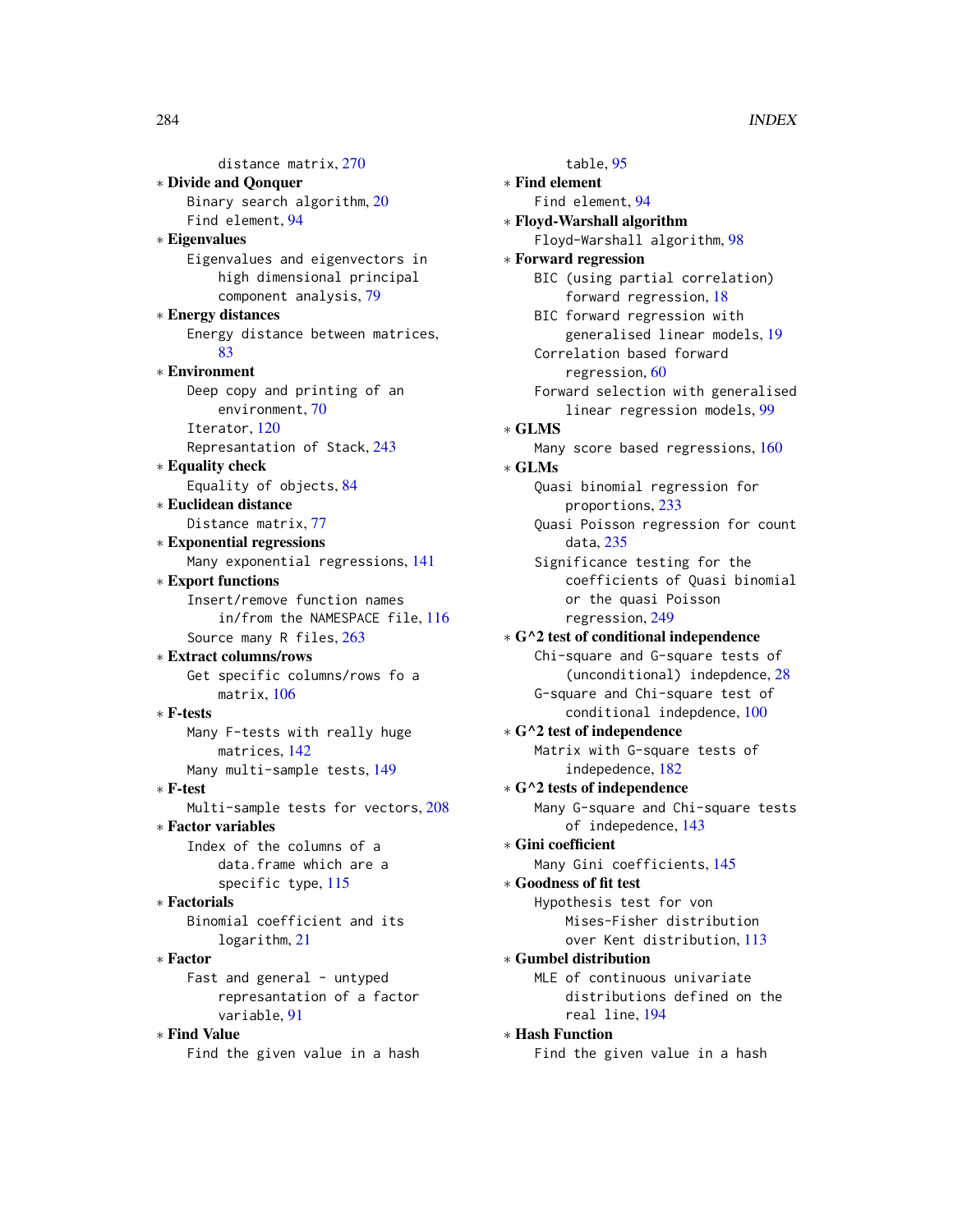#### INDEX 285

table, [95](#page-94-0) Hash - Pair function, [107](#page-106-0) ∗ Hash tables Hash object, [108](#page-107-0) Hash object to a list object, [109](#page-108-0) ∗ Hellinger distance Distance matrix, [77](#page-76-1) ∗ High dimensional data High dimensional MCD based detection of outliers, [110](#page-109-0) ∗ Hypothesis testing Empirical and exponential empirical likelihood tests for one sample, [81](#page-80-0) Empirical and exponential empirical likelihood tests for two samples, [82](#page-81-0) Many one sample tests, [155](#page-154-0) ∗ Hypothesis test Exponential empirical likelihood for a one sample mean vector hypothesis testing, [88](#page-87-0) ∗ Integer variables Index of the columns of a data.frame which are a specific type, [115](#page-114-0) ∗ Inverse matrix Inverse of a symmetric positive definite matrix, [119](#page-118-0) ∗ Inverted Dirichlet distribution MLE of the inverted Dirichlet distribution, [200](#page-199-0) ∗ James test Multi-sample tests for vectors, [208](#page-207-0) ∗ Kent distribution Hypothesis test for von Mises-Fisher distribution over Kent distribution, [113](#page-112-0) ∗ Laplace distribution MLE of continuous univariate distributions defined on the real line, [194](#page-193-0) ∗ Linear mixed models Column and row wise coefficients of variation, [34](#page-33-0) Many random intercepts LMMs for balanced data with a single identical covariate., [156](#page-155-0)

Random intercepts linear mixed models, [236](#page-235-0) ∗ Linear models Linear models for large scale data, [127](#page-126-1) ∗ Linear time Find element, [94](#page-93-0) ∗ Log matrix Natural Logarithm each element of a matrix, [216](#page-215-0) ∗ Logarithm of gamma function Natural logarithm of the gamma function and its derivatives, [218](#page-217-0) ∗ Logical variables Index of the columns of a data.frame which are a specific type, [115](#page-114-0) ∗ Logistic distribution MLE of continuous univariate distributions defined on the real line, [194](#page-193-0) ∗ Logistic regressions Many univariate simple logistic and Poisson regressions, [175](#page-174-1) ∗ Logistic regression Logistic and Poisson regression models, [128](#page-127-0) Logistic or Poisson regression with a single categorical predictor, [130](#page-129-0) ∗ Lower and Upper triangular of a matrix Lower and Upper triangular of a matrix, [131](#page-130-0) ∗ MCD estimation High dimensional MCD based detection of outliers, [110](#page-109-0) ∗ Mahalanobis distance Mahalanobis distance, [132](#page-131-0) ∗ Manhattan distance Distance matrix, [77](#page-76-1) ∗ Many betas in regression Many multivariate simple linear regressions coefficients, [150](#page-149-1) Many simple linear regressions coefficients, [166](#page-165-0) ∗ Match Function Match, [179](#page-178-1)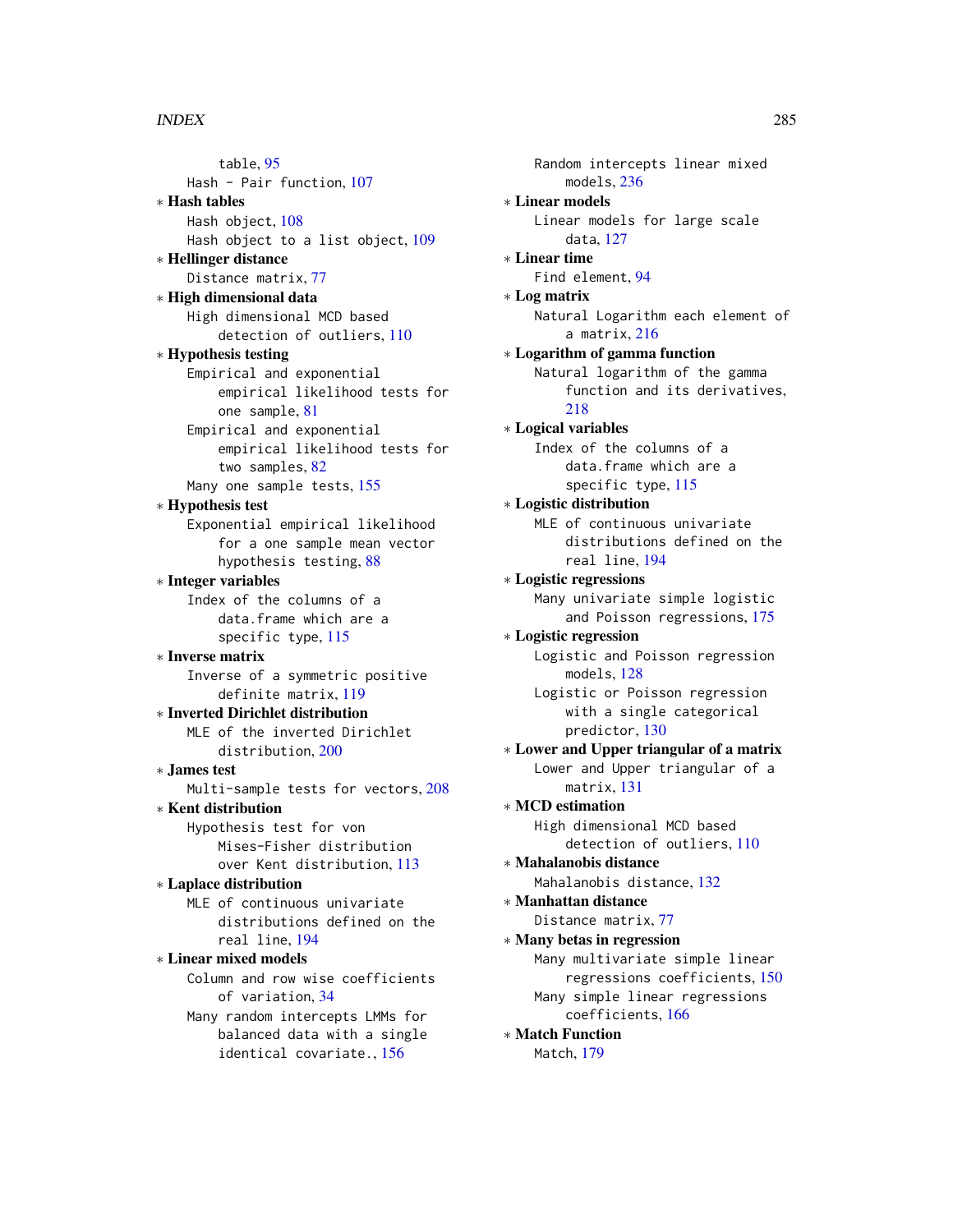∗ Matrices Number of equal columns between two matrices, [220](#page-219-0) ∗ McNemar's test Many 2 sample tests, [135](#page-134-0) ∗ Median direction Spherical and hyperspherical median, [267](#page-266-0) ∗ Multinomial distribution MLE for multivariate discrete data, [189](#page-188-0) Multinomial regression, [210](#page-209-0)

# ∗ Multivariate analysis of variance James multivariate version of the t-test, [121](#page-120-0)

- ∗ Multivariate data Multivariate kurtosis, [211](#page-210-0)
- ∗ Multivariate hypothesis testing Exponential empirical likelihood hypothesis testing for two mean vectors, [90](#page-89-0)

# ∗ Multivariate normal distribution Density of the multivariate normal and t distributions, [72](#page-71-0) MLE of the multivariate (log-) normal distribution, [201](#page-200-0)

```
∗ Namespace file
    Check Namespace and Rd files, 25
    Insert/remove function names
        in/from the NAMESPACE file, 116
    Source many R files, 263
```
# ∗ Newton-Raphson

Fitting a Dirichlet distribution via Newton-Rapshon, [97](#page-96-0) MLE of distributions defined in the (0, 1) interval, [197](#page-196-0)

# ∗ Norm of a matrix

Norm of a matrix, [219](#page-218-0)

# ∗ Numeric variables Index of the columns of a data.frame which are a specific type, [115](#page-114-0)

# ∗ Odds ratios

Many odds ratio tests, [153](#page-152-0) ∗ Odds ratio

# Odds ratio and relative risk, [221](#page-220-1)

∗ One sample t-test One sample t-test for a vector, [222](#page-221-0)

∗ Orderings Column and row-wise Order - Sort Indices, [39](#page-38-0) ∗ Ordinal model MLE of the ordinal model without covariates, [204](#page-203-0) ∗ PC algorithm Skeleton of the PC algorithm, [255](#page-254-1) ∗ Pair Function Hash - Pair function, [107](#page-106-0) ∗ Pairs of vectors Column-row wise minima and maxima of two matrices, [48](#page-47-0) Minima and maxima of two vectors/matrices, [186](#page-185-0) ∗ Pareto MLE of continuous univariate distributions defined on the positive line, [192](#page-191-0) ∗ Pearson correlation Correlation based forward regression, [60](#page-59-0) ∗ Permutation Function Permutation, [227](#page-226-0) ∗ Poisson distribution Analysis of variance with a count variable, [11](#page-10-1) Many analysis of variance tests with a discrete variable, [137](#page-136-1) Many tests for the dispersion parameter in Poisson distribution, [170](#page-169-0) MLE of count data (univariate discrete distributions), [195](#page-194-1) Prediction with some naive Bayes classifiers, [232](#page-231-0) Tests for the dispersion parameter in Poisson distribution, [273](#page-272-0) ∗ Poisson regressions Many univariate simple quasi poisson regressions, [177](#page-176-0) ∗ Poisson regression Logistic or Poisson regression with a single categorical predictor, [130](#page-129-0) ∗ Poisson Forward selection with generalised linear regression models, [99](#page-98-0)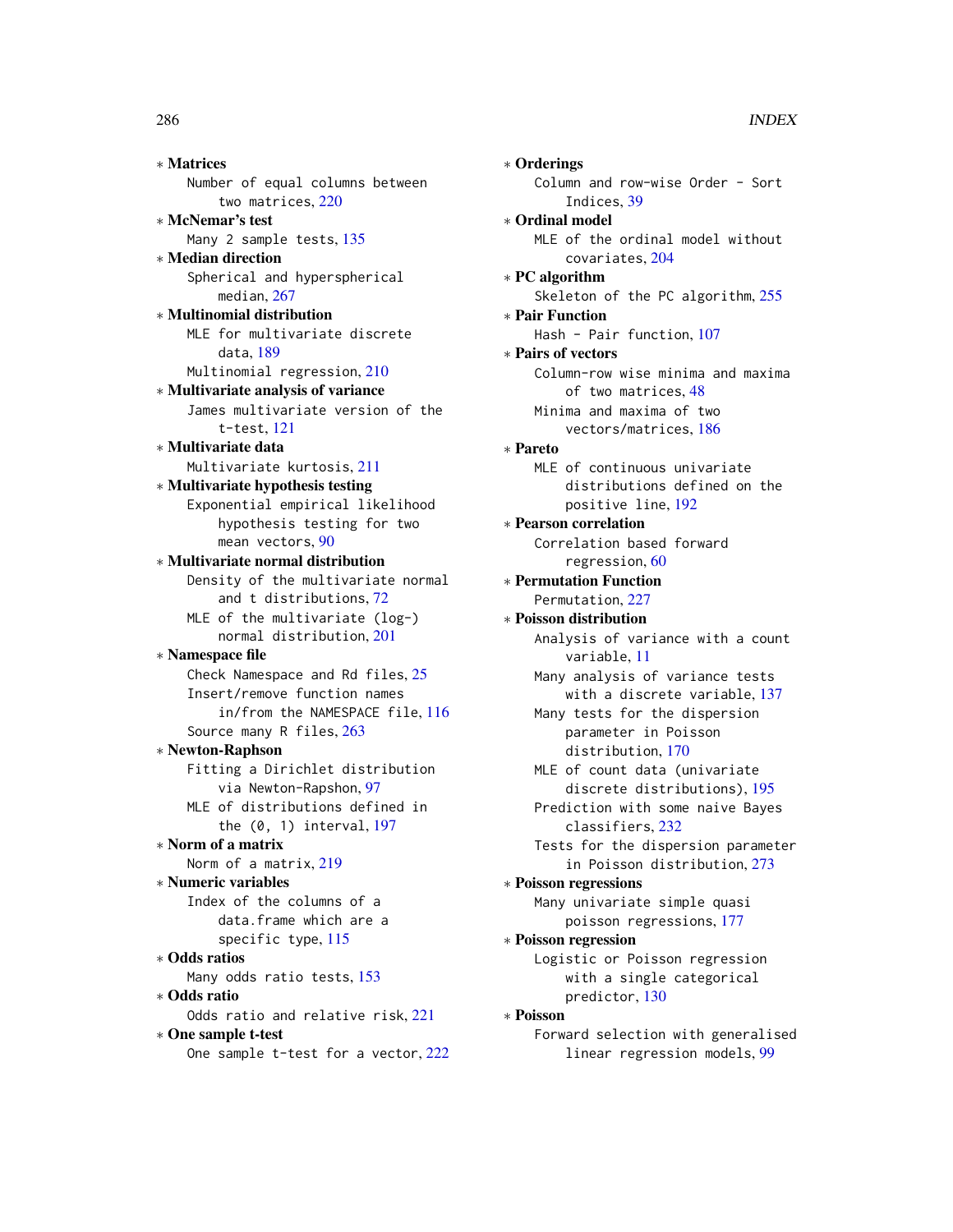#### INDEX  $287$

∗ Printing Deep copy and printing of an environment, [70](#page-69-0) ∗ Products Column and row-wise products, [40](#page-39-0) ∗ Quasi Poisson regression Quasi Poisson regression for count data, [235](#page-234-0) ∗ Quasi regression Quasi binomial regression for proportions, [233](#page-232-0) Significance testing for the coefficients of Quasi binomial or the quasi Poisson regression, [249](#page-248-0) ∗ Random values simulation Random values simulation from a von Mises distribution, [238](#page-237-1) Simulation of random values from a von Mises-Fisher distribution,  $254$ ∗ Read Examples Reading the files of a directory, [240](#page-239-1) ∗ Read directory Reading the files of a directory, [240](#page-239-1) ∗ Remove functions Insert/remove function names in/from the NAMESPACE file, [116](#page-115-0) ∗ Repeated measures Many regression based tests for single sample repeated measures, [158](#page-157-0) Repeated measures anova, [241](#page-240-0) ∗ Replicate in columns/rows Replicate columns/rows, [242](#page-241-0) ∗ Round vector/matrix Round each element of a matrix/vector, [244](#page-243-1) ∗ Row - Wise matrix/vector count the frequency of a value Row - Wise matrix/vector count the frequency of a value, [245](#page-244-0) ∗ Row sums Column and row-wise sums of a matrix, [44](#page-43-1) ∗ Row-wise Any

Column and row-wise Any/All, [35](#page-34-0) ∗ Row-wise Shuffle Column and row-wise Shuffle, [43](#page-42-1) ∗ Row-wise false Row-wise true value, [247](#page-246-0) ∗ Row-wise medians Column and row-wise medians, [37](#page-36-1) ∗ Row-wise minimum Row-wise minimum and maximum, [246](#page-245-0) ∗ Row-wise nth Column and row-wise nth smallest value of a matrix/vector, [38](#page-37-1) ∗ Row-wise tabulate Column and row-wise tabulate, [45](#page-44-0) ∗ Row-wise true-false Row-wise true value, [247](#page-246-0) ∗ Row-wise true Row-wise true value, [247](#page-246-0) ∗ Shapiro-Francia Many Shapiro-Francia normality tests, [162](#page-161-0) ∗ Significance testing Significance testing for the coefficients of Quasi binomial or the quasi Poisson regression, [249](#page-248-0) ∗ Simple linear regressions Many univariate simple linear regressions, [174](#page-173-1) ∗ Skewness coefficient Column-wise kurtosis and skewness coefficients, [50](#page-49-1) ∗ Skewness Hypothesis testing betseen two skewness or kurtosis coefficients, [114](#page-113-1) Skewness and kurtosis coefficients, [257](#page-256-0) ∗ Sort 2 vectors Sort - Integer Sort - Sort a vector coresponding to another, [259](#page-258-1) ∗ Sort function Sort and unique numbers, [261](#page-260-1) ∗ Sorting Sorting of the columns-rows of a matrix, [262](#page-261-1) ∗ Sort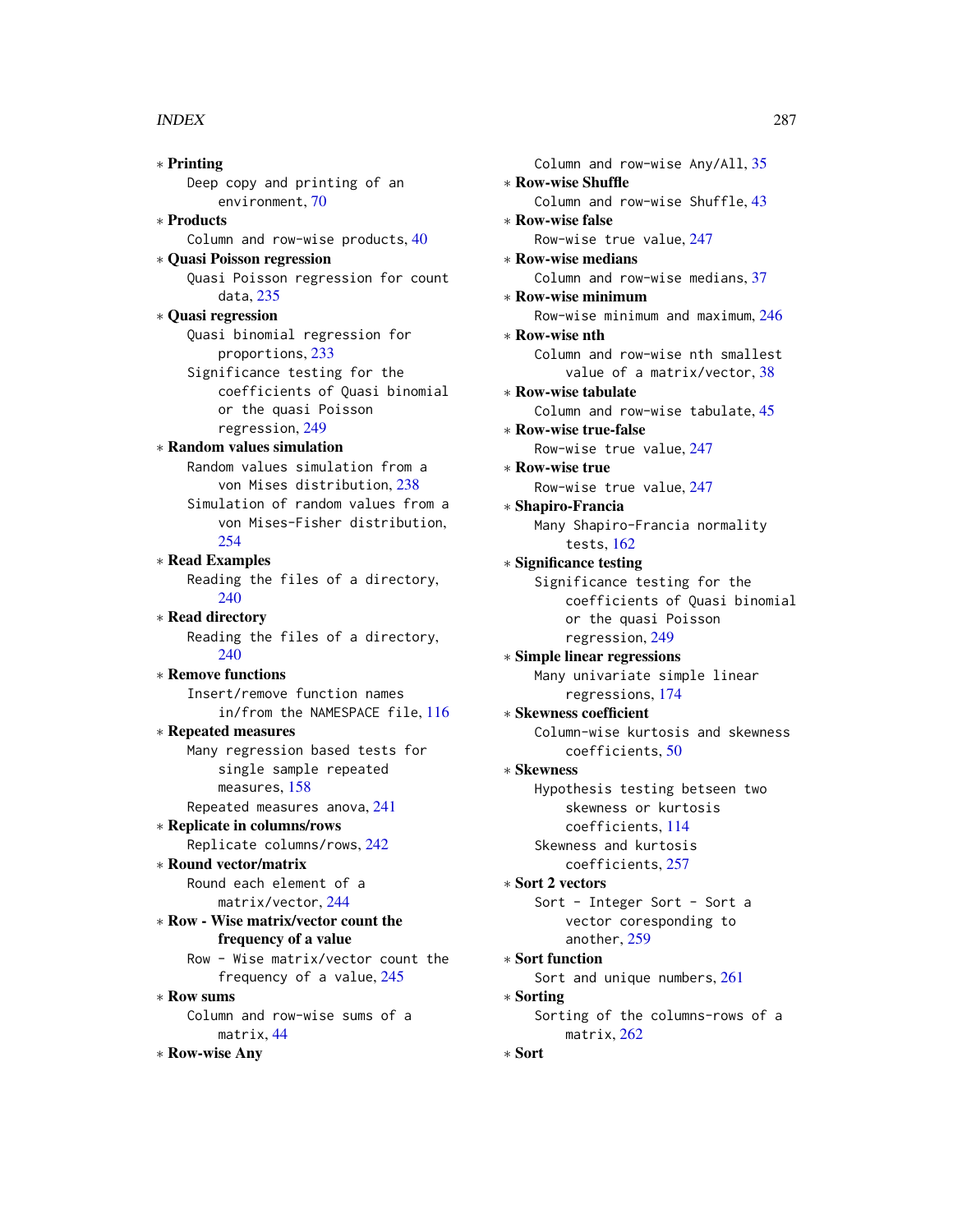288 INDEX

Sort - Integer Sort - Sort a vector coresponding to another, [259](#page-258-1) ∗ Stable Sort Sort - Integer Sort - Sort a vector coresponding to another, [259](#page-258-1) ∗ Stack Represantation of Stack, [243](#page-242-0) ∗ Standardisation Standardisation, [268](#page-267-0) ∗ Sub-matrix Sub-matrix, [269](#page-268-0) ∗ Sum Operations between two matrices or matrix and vector, [223](#page-222-0) ∗ Supervised classification k-NN algorithm using the arc cosinus distance, [125](#page-124-0) ∗ Symmetric matrix Check whether a square matrix is symmetric, [27](#page-26-0) ∗ Table Creation Table Creation - Frequency of each value, [271](#page-270-0) ∗ Time series Estimation of an AR(1) model, [85](#page-84-0) ∗ Tobit model MLE of the tobit model, [205](#page-204-0) ∗ Topological sort Topological sort of a DAG, [274](#page-273-0) ∗ Transpose Transpose of a matrix, [275](#page-274-0) ∗ Two-way ANOVA Many two-way ANOVAs, [171](#page-170-0) ∗ Unequality of the covariance matrices James multivariate version of the t-test, [121](#page-120-0) ∗ Univariate normality test Many Shapiro-Francia normality tests, [162](#page-161-0) ∗ Variance components Moment and maximum likelihood estimation of variance components, [206](#page-205-0) ∗ Variance Some summary statistics of a vector for each level of a

grouping variable, [258](#page-257-0) Variance of a vector, [277](#page-276-0) ∗ Weibull MLE of continuous univariate distributions defined on the positive line, [192](#page-191-0) ∗ Wigner semicircle distribution MLE of continuous univariate distributions defined on the real line, [194](#page-193-0) ∗ Zero range Search for variables with zero range in a matrix, [248](#page-247-0) ∗ analysis of variance Logistic or Poisson regression with a single categorical predictor, [130](#page-129-0) Many analysis of variance tests with a discrete variable, [137](#page-136-1) Many F-tests with really huge matrices, [142](#page-141-0) Many multi-sample tests, [149](#page-148-0) Many non parametric multi-sample tests, [151](#page-150-0) Multi-sample tests for vectors, [208](#page-207-0) ∗ balanced design Column and row wise coefficients of variation, [34](#page-33-0) Many random intercepts LMMs for balanced data with a single identical covariate., [156](#page-155-0) Random intercepts linear mixed models, [236](#page-235-0) ∗ beta prime MLE of continuous univariate distributions defined on the positive line, [192](#page-191-0) ∗ bias corrected Distance correlation, [76](#page-75-0) ∗ binary data Forward selection with generalised linear regression models, [99](#page-98-0) ∗ binomial distribution MLE of count data (univariate discrete distributions), [195](#page-194-1) ∗ bivariate angular Gaussian MLE of some circular distributions, [199](#page-198-0)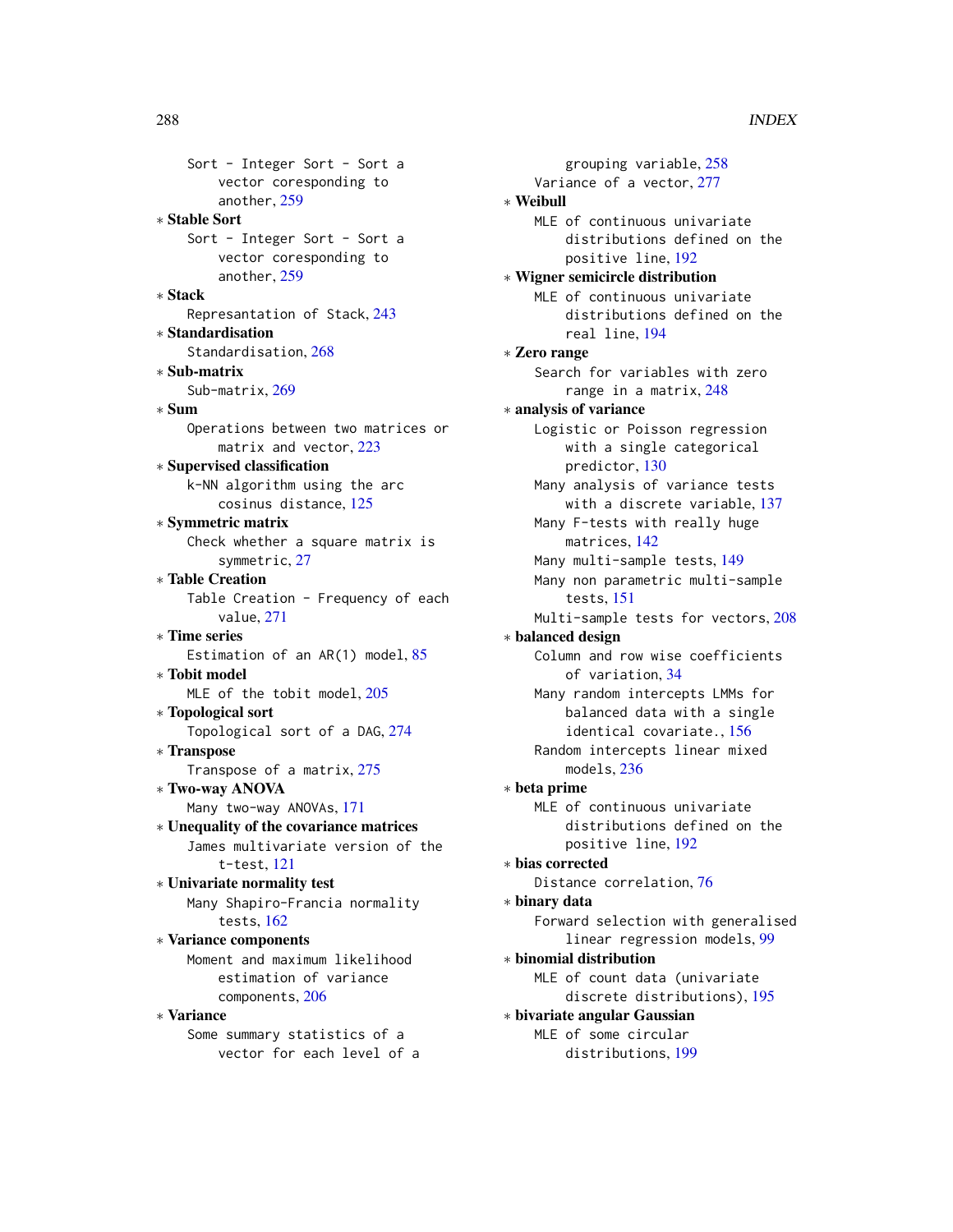∗ blocking ANOVA Many multi-sample tests, [149](#page-148-0) Multi-sample tests for vectors, [208](#page-207-0) ∗ categorical variables Many univariate simple linear regressions, [174](#page-173-0) ∗ censored observations MLE of the tobit model, [205](#page-204-0) ∗ central angular Gaussian distribution MLE of (hyper-)spherical distributions, [190](#page-189-0) ∗ circular data MLE of some circular distributions, [199](#page-198-0) ∗ column-wise false Column-wise true/false value, [55](#page-54-0) ∗ column-wise maximum Column-wise minimum and maximum, [53](#page-52-0) ∗ column-wise minimum-maximum Column-wise minimum and maximum, [53](#page-52-0) ∗ column-wise true-false Column-wise true/false value, [55](#page-54-0) ∗ combinatorics Binomial coefficient and its logarithm, [21](#page-20-0) ∗ conditional MLE Estimation of an AR(1) model, [85](#page-84-0) ∗ continuous distributions Column-wise MLE of some univariate distributions, [54](#page-53-0) ∗ covariance matrix Pooled covariance matrix, [231](#page-230-0) Spatial sign covariance matrix, [266](#page-265-0) ∗ cross-validation Cross-Validation for the k-NN algorithm, [66](#page-65-0) ∗ data check Search for variables with zero range in a matrix, [248](#page-247-0) ∗ density values Density of the multivariate normal and t distributions, [72](#page-71-0) ∗ dependent binary data Multi-sample tests for vectors, [208](#page-207-0) ∗ derivatives Natural logarithm of the gamma function and its derivatives, [218](#page-217-0)

∗ digamma function Natural logarithm of the gamma function and its derivatives, [218](#page-217-0) ∗ directed graph Floyd-Warshall algorithm, [98](#page-97-0) ∗ directional data Angular central Gaussian random values simulation, [12](#page-11-0) MLE of (hyper-)spherical distributions, [190](#page-189-0) ∗ discrete distributions Column-wise MLE of some univariate distributions, [54](#page-53-0) ∗ dispersion parameter Many tests for the dispersion parameter in Poisson distribution, [170](#page-169-0) Tests for the dispersion parameter in Poisson distribution, [273](#page-272-0) ∗ equality of variances Many multi-sample tests, [149](#page-148-0) Multi-sample tests for vectors, [208](#page-207-0) ∗ excessive zeros MLE of count data (univariate discrete distributions), [195](#page-194-0) ∗ fitted probabilities Fitted probabilities of the Terry-Bradley model, [96](#page-95-0) ∗ folded normal MLE of continuous univariate distributions defined on the positive line, [192](#page-191-0) ∗ fractional response Quasi binomial regression for proportions, [233](#page-232-0) Significance testing for the coefficients of Quasi binomial or the quasi Poisson regression, [249](#page-248-0) ∗ gamma distribution MLE of continuous univariate distributions defined on the positive line, [192](#page-191-0) ∗ generalised linear models Logistic and Poisson regression models, [128](#page-127-0) Many univariate simple logistic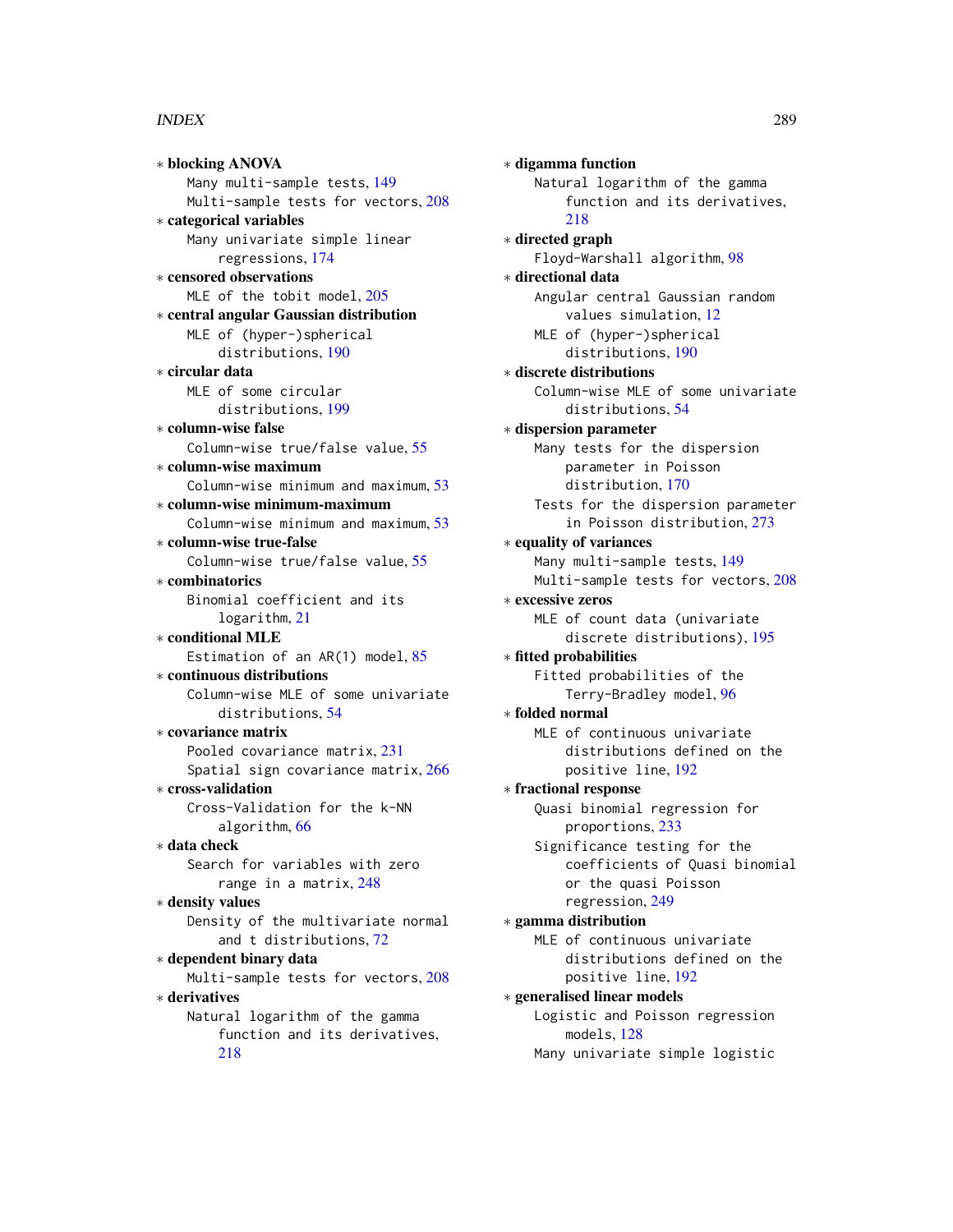and Poisson regressions, [175](#page-174-0) Many univariate simple quasi poisson regressions, [177](#page-176-0) ∗ geometric distribution Analysis of variance with a count variable, [11](#page-10-0) Many analysis of variance tests with a discrete variable, [137](#page-136-0) MLE of count data (univariate discrete distributions), [195](#page-194-0) ∗ grouppings Some summary statistics of a vector for each level of a grouping variable, [258](#page-257-0) ∗ half normal MLE of continuous univariate distributions defined on the positive line, [192](#page-191-0) ∗ harmonic means Column and row-wise means of a matrix, [36](#page-35-0) ∗ high dimensional data Eigenvalues and eigenvectors in high dimensional principal component analysis, [79](#page-78-0) ∗ huge datasets Many F-tests with really huge matrices, [142](#page-141-0) ∗ hypersecant distribution for proportions MLE of distributions defined in the (0, 1) interval, [197](#page-196-0) ∗ hypothesis testing Column-wise uniformity Watson test for circular data, [56](#page-55-0) Hypothesis testing betseen two skewness or kurtosis coefficients, [114](#page-113-0) Uniformity test for circular data, [276](#page-275-0) ∗ inflated beta distribution MLE of distributions defined in the (0, 1) interval, [197](#page-196-0) ∗ interaction Many two-way ANOVAs, [171](#page-170-0) ∗ is\_integer Creation Check if values are integers and convert to integer, [24](#page-23-0) ∗ iterator

Iterator, [120](#page-119-0) ∗ k-NN algorithm Cross-Validation for the k-NN algorithm, [66](#page-65-0) k nearest neighbours algorithm (k-NN), [123](#page-122-0) ∗ kurtosis coefficient Column-wise kurtosis and skewness coefficients, [50](#page-49-0) ∗ kurtosis Hypothesis testing betseen two skewness or kurtosis coefficients, [114](#page-113-0) Multivariate kurtosis, [211](#page-210-0) Skewness and kurtosis coefficients, [257](#page-256-0) ∗ large scale data Linear models for large scale data, [127](#page-126-0) ∗ left censoring MLE of the tobit model, [205](#page-204-0) ∗ list Hash object, [108](#page-107-0) Hash object to a list object, [109](#page-108-0) ∗ logarithm Natural logarithm of the beta function, [217](#page-216-0) ∗ logistic normal distribution MLE of distributions defined in the (0, 1) interval, [197](#page-196-0) ∗ matrix Column and row-wise Order - Sort Indices, [39](#page-38-0) Column and row-wise products, [40](#page-39-0) Column-wise differences, [49](#page-48-0) Transpose of a matrix, [275](#page-274-0) ∗ maximum frequency minimum and maximum frequencies, [188](#page-187-0) ∗ maximum likelihood estimation Column and row wise coefficients of variation, [34](#page-33-0) Fitting a Dirichlet distribution via Newton-Rapshon, [97](#page-96-0) Many random intercepts LMMs for balanced data with a single identical covariate., [156](#page-155-0) MLE of (hyper-)spherical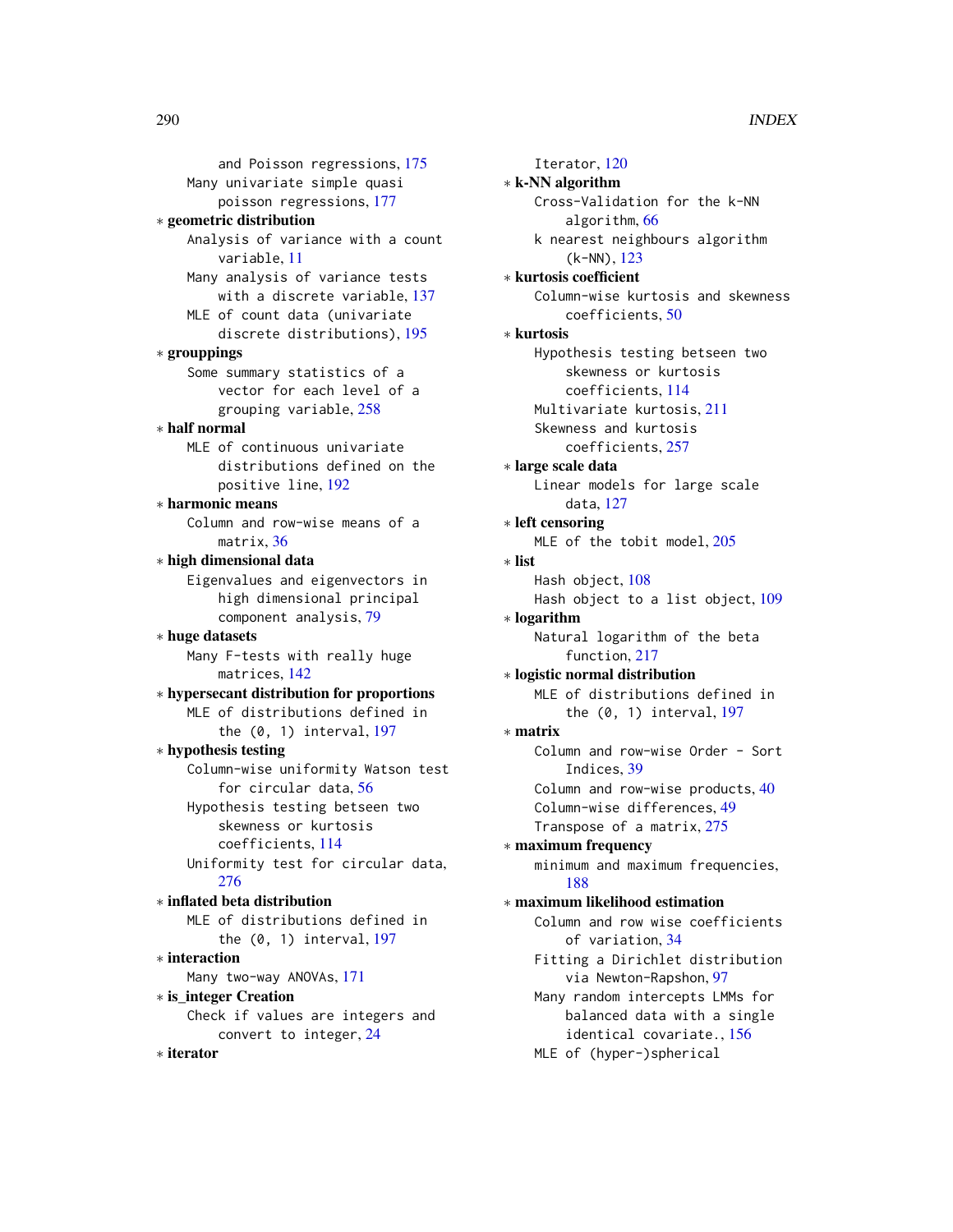distributions, [190](#page-189-0) MLE of distributions defined in the (0, 1) interval, [197](#page-196-0) Moment and maximum likelihood estimation of variance components, [206](#page-205-0) Random intercepts linear mixed models, [236](#page-235-0) ∗ maximum Column-row wise minima and maxima of two matrices, [48](#page-47-0) Minima and maxima of two vectors/matrices, [186](#page-185-0) minimum and maximum, [187](#page-186-0) ∗ mean vector Exponential empirical likelihood for a one sample mean vector hypothesis testing, [88](#page-87-0) ∗ minimum frequency minimum and maximum frequencies, [188](#page-187-0) ∗ minimum or maximum of negative Apply method to Positive and Negative number, [14](#page-13-0) ∗ minimum or maximum of positive Apply method to Positive and Negative number, [14](#page-13-0) ∗ minimum Column-row wise minima and maxima of two matrices, [48](#page-47-0) Minima and maxima of two vectors/matrices, [186](#page-185-0) minimum and maximum, [187](#page-186-0) ∗ moments estimation Moment and maximum likelihood estimation of variance components, [206](#page-205-0) ∗ multinomial distribution Prediction with some naive Bayes classifiers, [232](#page-231-0) ∗ multinomial regressions Many score based regressions, [160](#page-159-0) ∗ multivariate Laplace distribution Multivariate Laplace random values simulation, [212](#page-211-0) ∗ multivariate discrete data MLE for multivariate discrete data, [189](#page-188-0)

∗ multivariate normal distribution Multivariate normal and t random values simulation, [213](#page-212-0) ∗ multivariate t distribution Density of the multivariate normal and t distributions, [72](#page-71-0) ∗ naive Bayes Prediction with some naive Bayes classifiers, [232](#page-231-0) ∗ negative binomial MLE of count data (univariate discrete distributions), [195](#page-194-0) ∗ negative numbers Apply method to Positive and Negative number, [14](#page-13-0) ∗ non parametric statistics Many non parametric multi-sample tests, [151](#page-150-0) ∗ non parametric test Empirical and exponential empirical likelihood tests for one sample, [81](#page-80-0) Empirical and exponential empirical likelihood tests for two samples, [82](#page-81-0) Exponential empirical likelihood hypothesis testing for two mean vectors, [90](#page-89-0) ∗ normal distribution Prediction with some naive Bayes classifiers, [232](#page-231-0) ∗ nth elements Column and row-wise nth smallest value of a matrix/vector, [38](#page-37-0) Median of a vector, [185](#page-184-0) ∗ one sample Empirical and exponential empirical likelihood tests for one sample, [81](#page-80-0) Many one sample tests, [155](#page-154-0) ∗ operations Operations between two matrices or matrix and vector, [223](#page-222-0) ∗ outliers High dimensional MCD based detection of outliers, [110](#page-109-0) ∗ partial correlation BIC (using partial correlation)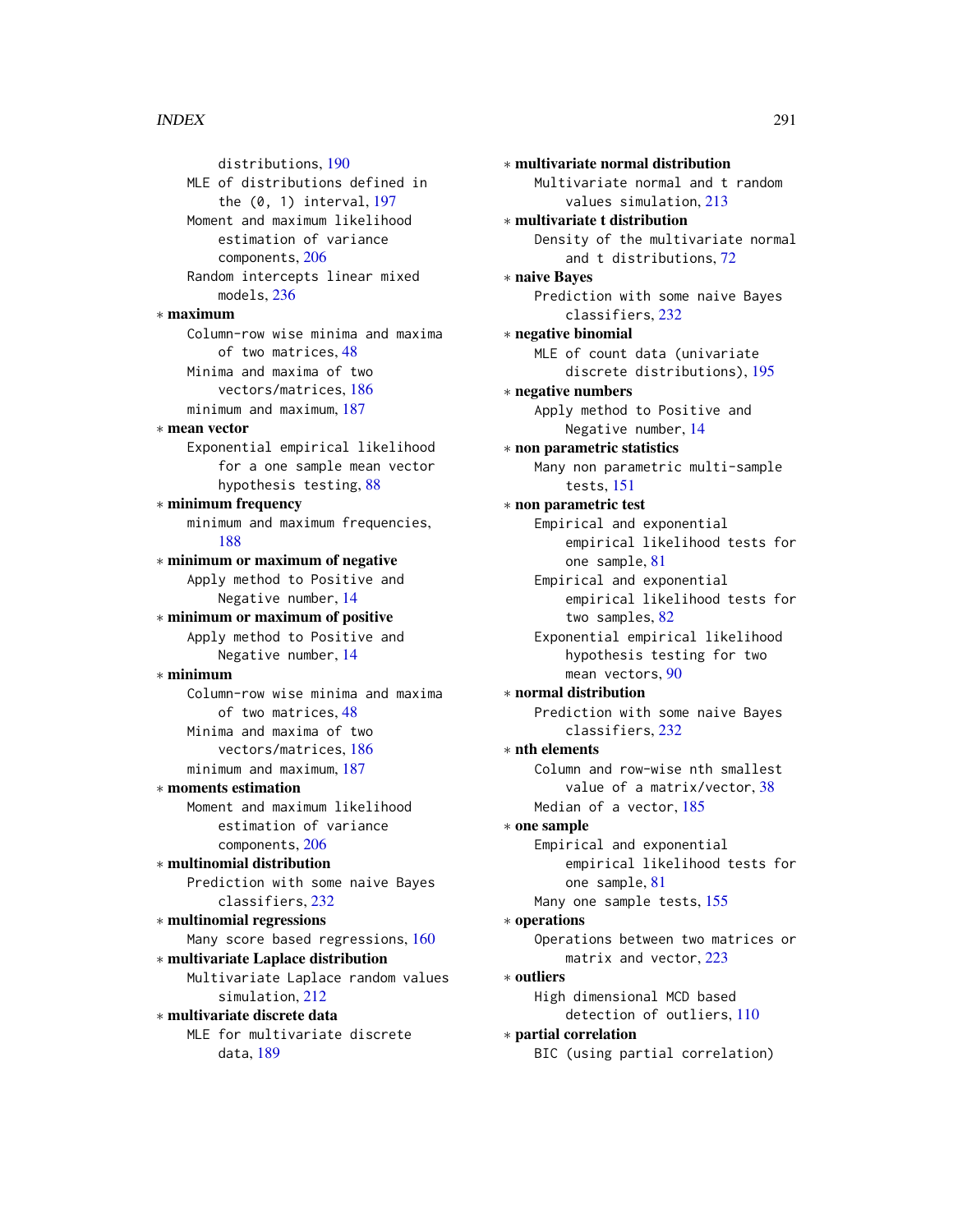forward regression, [18](#page-17-0) Correlation based forward regression, [60](#page-59-0) ∗ percentages Hypothesis test for two means of percentages, [112](#page-111-0) Many hypothesis tests for two means of percentages, [146](#page-145-0) ∗ poisson regression Logistic and Poisson regression models, [128](#page-127-0) ∗ positive definite Inverse of a symmetric positive definite matrix, [119](#page-118-0) ∗ positive multivariate data MLE of the inverted Dirichlet distribution, [200](#page-199-0) ∗ positive numbers Apply method to Positive and Negative number, [14](#page-13-0) ∗ projected normal distribution MLE of (hyper-)spherical distributions, [190](#page-189-0) ∗ projected normal Circular or angular regression, [30](#page-29-0) Many simple circular or angular regressions, [163](#page-162-0) ∗ proportion test Many one sample tests, [155](#page-154-0) ∗ proportional odds MLE of the ordinal model without covariates, [204](#page-203-0) ∗ proportions Forward selection with generalised linear regression models, [99](#page-98-0) MLE of distributions defined in the (0, 1) interval, [197](#page-196-0) ∗ random values simulation Angular central Gaussian random values simulation, [12](#page-11-0) Multivariate Laplace random values simulation, [212](#page-211-0) Multivariate normal and t random values simulation, [213](#page-212-0) ∗ regression Many regression based tests for single sample repeated

measures, [158](#page-157-0)

```
Multinomial regression, 210
    Repeated measures anova, 241
∗ robust statistics
    Pooled covariance matrix, 231
    Spatial median for Euclidean data,
        264
    Spatial sign covariance matrix, 266
∗ row means
    Column and row-wise means of a
        matrix, 36
∗ row-wise maximum
    Row-wise minimum and maximum, 246
∗ row-wise variances
    Column and row-wise variances and
        standard deviations, 46
∗ score based tests
    Many score based regressions, 160
∗ shortest paths
    Floyd-Warshall algorithm, 98
∗ single categorical predictor
    Logistic or Poisson regression
        with a single categorical
        predictor, 130
∗ sorting
    Median of a vector, 185
∗ spatial median
    Spatial median for Euclidean data,
        264
∗ spherical data
    MLE of (hyper-)spherical
        distributions, 190
∗ summary statistics
    Many regression based tests for
        single sample repeated
        measures, 158
    Repeated measures anova, 241
∗ symmetric matrix
    Inverse of a symmetric positive
        definite matrix, 119
    Vector allocation in a symmetric
        matrix, 278
∗ t distribution
    MLE of continuous univariate
        distributions defined on the
        real line, 194
∗ t-tests
    Many 2 sample tests, 135
    Many hypothesis tests for two
```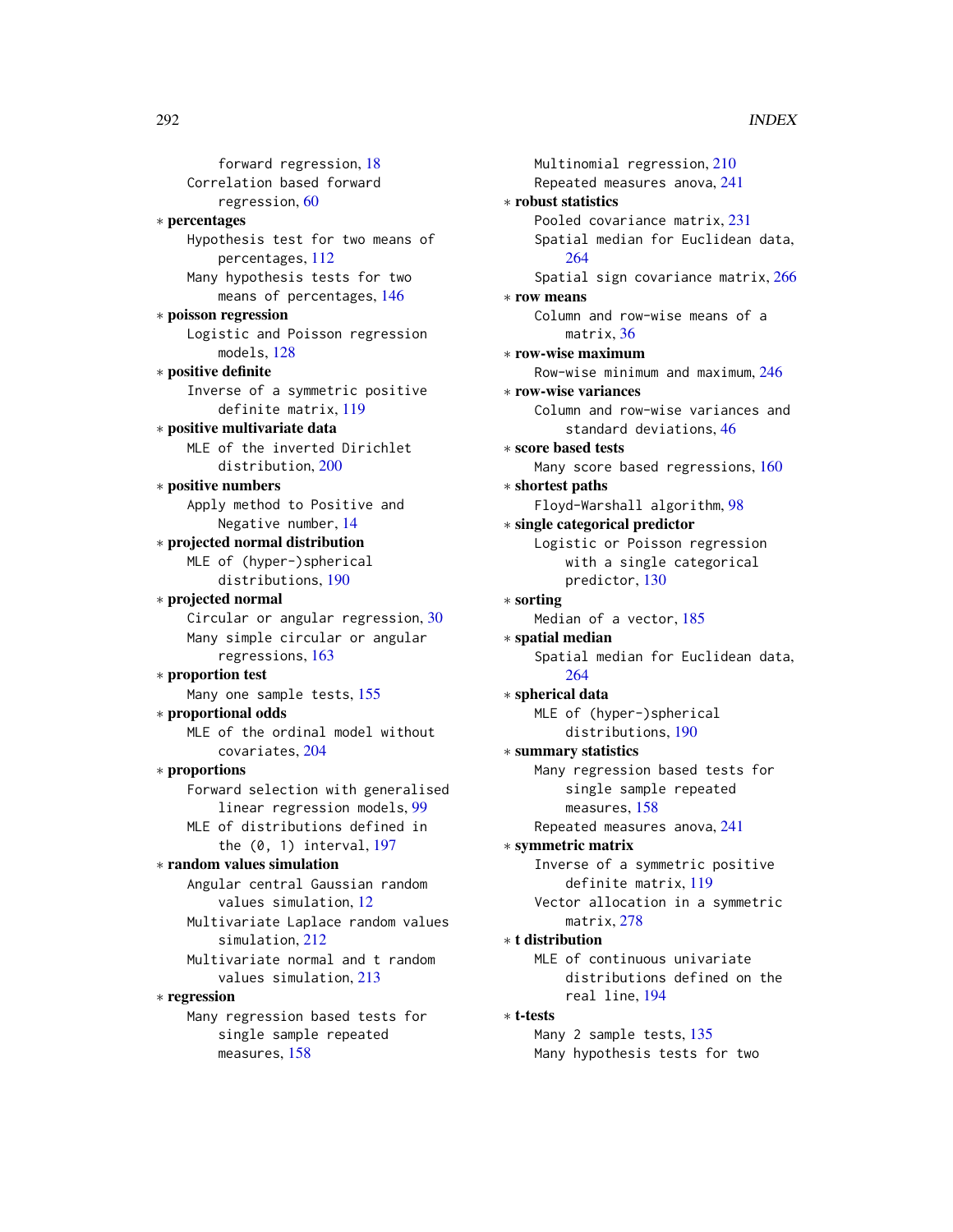means of percentages, [146](#page-145-0) Matrix with all pairs of t-tests, [181](#page-180-0) ∗ t-test Hypothesis test for two means of percentages, [112](#page-111-0) Many one sample tests, [155](#page-154-0) ∗ total sum Energy distance between matrices, [83](#page-82-0) Sum of all pairwise distances in a distance matrix, [270](#page-269-0) ∗ trigamma function Natural logarithm of the gamma function and its derivatives, [218](#page-217-0) ∗ two samples Empirical and exponential empirical likelihood tests for two samples, [82](#page-81-0) ∗ uniformity tests Column-wise uniformity Watson test for circular data, [56](#page-55-0) ∗ uniformity test Uniformity test for circular data, [276](#page-275-0) ∗ unique numbers Sort and unique numbers, [261](#page-260-0) ∗ univariate approach Many regression based tests for single sample repeated measures, [158](#page-157-0) Repeated measures anova, [241](#page-240-0) ∗ variable selection Forward selection with generalised linear regression models, [99](#page-98-0) ∗ variance test Many one sample tests, [155](#page-154-0) ∗ variances of many samples Column and row-wise variances and standard deviations, [46](#page-45-0) ∗ von Mises distribution MLE of some circular distributions, [199](#page-198-0) ∗ von Mises-Fisher distribution Hypothesis test for von Mises-Fisher distribution over Kent distribution, [113](#page-112-0)

MLE of (hyper-)spherical distributions, [190](#page-189-0) Random values simulation from a von Mises distribution, [238](#page-237-0) Simulation of random values from a von Mises-Fisher distribution, [254](#page-253-0) ∗ wrapped Cauchy distribution MLE of some circular distributions, [199](#page-198-0) ∗ zero inflated Poisson MLE of count data (univariate discrete distributions), [195](#page-194-0) ∗ zero truncated Poisson MLE of count data (univariate discrete distributions), [195](#page-194-0) .lm.fit, *[127](#page-126-0)* ==.iterator *(*Iterator*)*, [120](#page-119-0) [.Hash *(*Hash object*)*, [108](#page-107-0) [.ufactor *(Fast and general - untyped* represantation of a factor variable*)*, [91](#page-90-0) [<-.Hash *(*Hash object*)*, [108](#page-107-0) AddToNamespace *(*Insert/remove function names in/from the NAMESPACE file*)*, [116](#page-115-0) env.copy *(*Deep copy and printing of an environment*)*, [70](#page-69-0) print.environment *(*Deep copy and printing of an environment*)*, [70](#page-69-0) RemoveFromNamespace *(*Insert/remove function names in/from the NAMESPACE file*)*, [116](#page-115-0) Stack *(*Represantation of Stack*)*, [243](#page-242-0) acg.mle, *[13](#page-12-0)*, *[31](#page-30-0)*, *[164](#page-163-0)* acg.mle *(*MLE of (hyper-)spherical distributions*)*, [190](#page-189-0) AddToNamespace, *[27](#page-26-0)*, *[241](#page-240-0)*, *[263](#page-262-0)* All k possible combinations from n elements, [9](#page-8-0) all\_equals *(*Equality of objects*)*, [84](#page-83-0) allbetas, *[63,](#page-62-0) [64](#page-63-0)*, *[104](#page-103-0)*, *[128](#page-127-0)*, *[151](#page-150-0)*, *[166](#page-165-0)*, *[169](#page-168-0)*, *[173](#page-172-0)[–176](#page-175-0)*, *[178,](#page-177-0) [179](#page-178-0)* allbetas *(*Many simple linear

regressions coefficients*)*, [166](#page-165-0) allttests *(*Matrix with all pairs of t-tests*)*, [181](#page-180-0)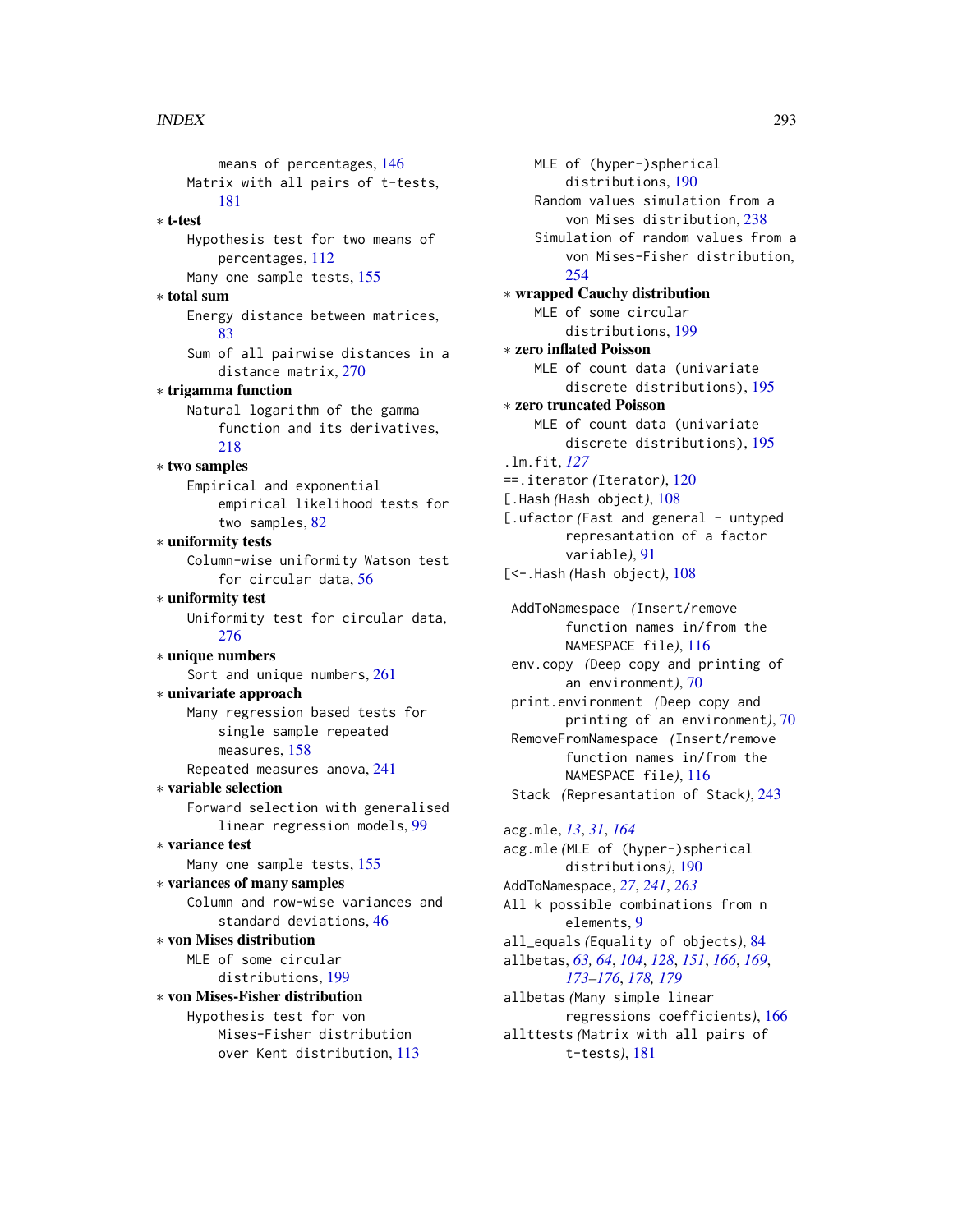Analysis of covariance, [10](#page-9-0) Analysis of variance with a count variable, [11](#page-10-0) ancova1 *(*Analysis of covariance*)*, [10](#page-9-0) ancovas, *[11](#page-10-0)*, *[172](#page-171-0)* ancovas *(*Many ANCOVAs*)*, [138](#page-137-0) Angular central Gaussian random values simulation, [12](#page-11-0) anova, *[12](#page-11-0)*, *[97](#page-96-0)*, *[131](#page-130-0)*, *[138](#page-137-0)* ANOVA for two quasi Poisson regression models, [13](#page-12-0) anova1, *[11](#page-10-0)*, *[223](#page-222-0)* anova1 *(*Multi-sample tests for vectors*)*, [208](#page-207-0) anova\_propreg, *[234](#page-233-0)* anova\_propreg *(*Significance testing for the coefficients of Quasi binomial or the quasi Poisson regression*)*, [249](#page-248-0) anova\_qpois.reg, *[14](#page-13-0)* anova\_qpois.reg *(*Significance testing for the coefficients of Quasi binomial or the quasi Poisson regression*)*, [249](#page-248-0) anova\_quasipois.reg *(*ANOVA for two quasi Poisson regression models*)*, [13](#page-12-0) anovas, *[137](#page-136-0)*, *[139](#page-138-0)* anovas *(*Many multi-sample tests*)*, [149](#page-148-0) Apply method to Positive and Negative number, [14](#page-13-0) Apply to each column a method under condition, [15](#page-14-0) apply.condition *(*Apply to each column a method under condition*)*, [15](#page-14-0) ar1 *(*Estimation of an AR(1) model*)*, [85](#page-84-0) as.Rfast.function *(*Convert R function to the Rfast's coresponding*)*, [59](#page-58-0) as\_integer, *[24](#page-23-0)*, *[272](#page-271-0)* as\_integer *(*Check if values are integers and convert to integer*)*, [24](#page-23-0) auc, *[87](#page-86-0)* auc *(*Many (and one) area aunder the curve values*)*, [133](#page-132-0)

Backward selection regression, [16](#page-15-0)

bc *(*Estimation of the Box-Cox transformation*)*, [86](#page-85-0) bcdcor, *[112](#page-111-0)* bcdcor *(*Distance correlation*)*, [76](#page-75-0) beta.mle, *[98](#page-97-0)*, *[193](#page-192-0)*, *[204](#page-203-0)*, *[217,](#page-216-0) [218](#page-217-0)* beta.mle *(*MLE of distributions defined in the (0, 1) interval*)*, [197](#page-196-0) betabinom.mle *(*MLE of count data (univariate discrete distributions)*)*, [195](#page-194-0) betageom.mle *(*MLE of count data (univariate discrete distributions)*)*, [195](#page-194-0) betaprime.mle *(*MLE of continuous univariate distributions defined on the positive line*)*, [192](#page-191-0) BIC (using partial correlation) forward regression, [18](#page-17-0) BIC forward regression with generalised linear models, [19](#page-18-0) bic.corfsreg, *[20](#page-19-0)* bic.corfsreg *(*BIC (using partial correlation) forward regression*)*, [18](#page-17-0) bic.fs.reg *(*BIC forward regression with generalised linear models*)*, [19](#page-18-0) Binary search algorithm, [20](#page-19-0) binary\_search, *[94](#page-93-0)*, *[246](#page-245-0)* binary\_search *(*Binary search algorithm*)*, [20](#page-19-0) bincomb *(*Permutation*)*, [227](#page-226-0) binom.mle *(*MLE of count data (univariate discrete distributions)*)*, [195](#page-194-0) Binomial coefficient and its logarithm, [21](#page-20-0) block.anova *(*Multi-sample tests for vectors*)*, [208](#page-207-0) block.anovas, *[152](#page-151-0)* block.anovas *(*Many multi-sample tests*)*, [149](#page-148-0) boot.ttest2, *[88](#page-87-0)*, *[140](#page-139-0)* boot.ttest2 *(*Bootstrap t-test for 2 independent samples*)*, [22](#page-21-0) Bootstrap t-test for 2 independent samples, [22](#page-21-0) borel.mle *(*MLE of count data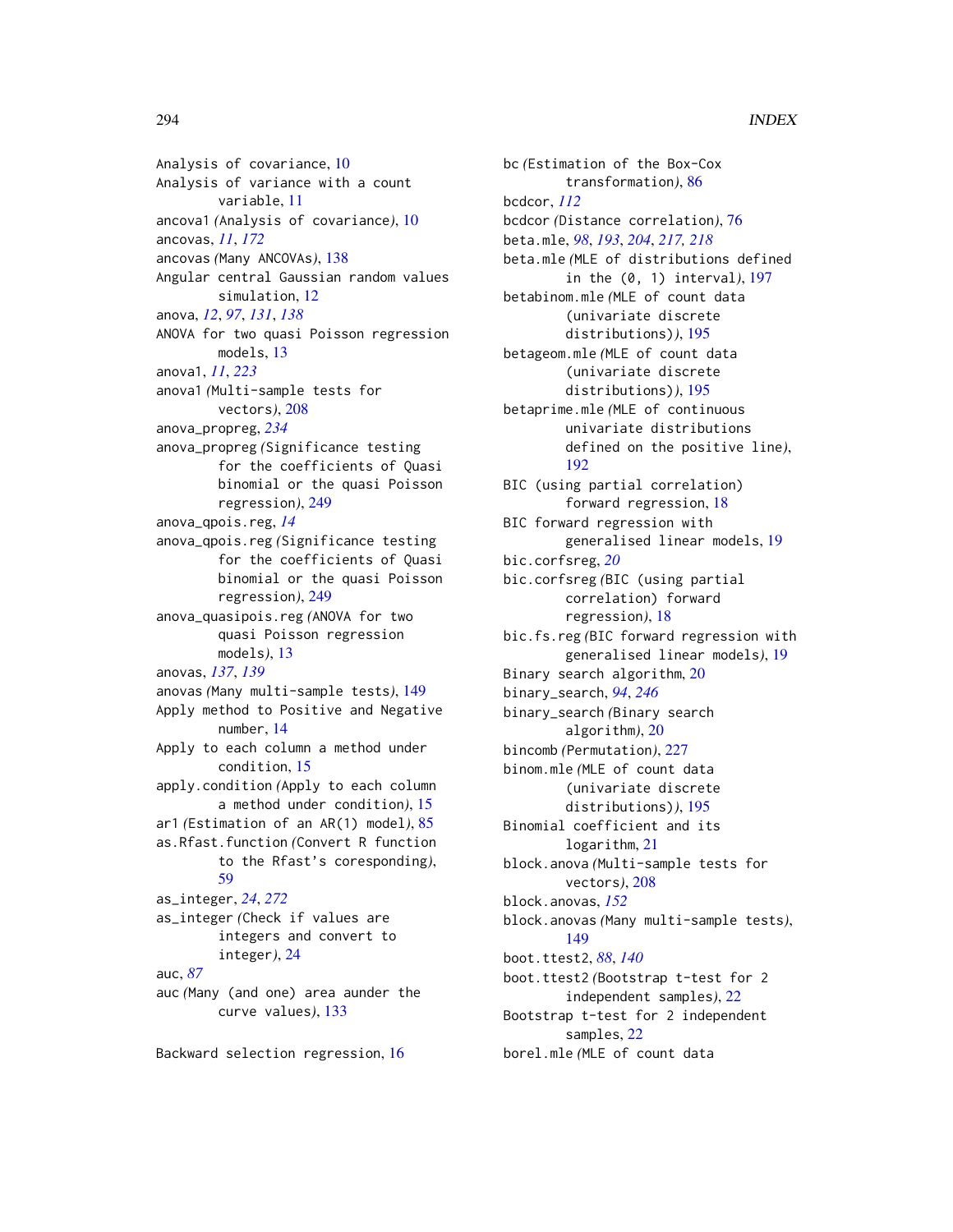(univariate discrete distributions)*)*, [195](#page-194-0) bs.reg *(*Backward selection regression*)*, [16](#page-15-0) btmprobs *(*Fitted probabilities of the Terry-Bradley model*)*, [96](#page-95-0) cat.goftests *(*Many one sample goodness of fit tests for categorical data*)*, [154](#page-153-0) cauchy.mle *(*MLE of continuous univariate distributions defined on the real line*)*, [194](#page-193-0) Check if any column or row is fill with values, [23](#page-22-0) Check if values are integers and convert to integer, [24](#page-23-0) Check Namespace and Rd files, [25](#page-24-0) Check whether a square matrix is symmetric, [27](#page-26-0) check\_data *(*Search for variables with zero range in a matrix*)*, [248](#page-247-0) checkAliases *(*Check Namespace and Rd files*)*, [25](#page-24-0) checkExamples, *[241](#page-240-0)* checkExamples *(*Check Namespace and Rd files*)*, [25](#page-24-0) checkNamespace *(*Check Namespace and Rd files*)*, [25](#page-24-0) checkRd, *[241](#page-240-0)* checkTF *(*Check Namespace and Rd files*)*,  $25$ checkUsage *(*Check Namespace and Rd files*)*, [25](#page-24-0) Chi-square and G-square tests of (unconditional) indepdence, [28](#page-27-0) chi2Test *(*G-square and Chi-square test of conditional indepdence*)*, [100](#page-99-0) chi2Test\_univariate *(*Matrix with G-square tests of indepedence*)*, [182](#page-181-0) chi2tests *(*Many G-square and Chi-square tests of indepedence*)*, [143](#page-142-0) chisq.mle *(*MLE of continuous univariate distributions defined on the positive line*)*, [192](#page-191-0) cholesky, *[28](#page-27-0)*, *[120](#page-119-0)* cholesky *(*Cholesky decomposition of a square matrix*)*, [29](#page-28-0)

Cholesky decomposition of a square matrix, [29](#page-28-0) Choose, *[216](#page-215-0)*, *[245](#page-244-0)* Choose *(*Binomial coefficient and its logarithm*)*, [21](#page-20-0) circlin.cor *(*Circular-linear correlation*)*, [32](#page-31-0) Circular or angular regression, [30](#page-29-0) Circular-linear correlation, [32](#page-31-0) col.coxpoisrat *(*Cox confidence interval for the ratio of two Poisson variables*)*, [65](#page-64-0) col.yule, *[281](#page-280-0)* col.yule *(*Column-wise Yule's Y (coefficient of colligation)*)*, [57](#page-56-0) colAll *(*Column and row-wise Any/All*)*, [35](#page-34-0) colanovas *(*Many Welch's F-tests*)*, [178](#page-177-0) colAny *(*Column and row-wise Any/All*)*, [35](#page-34-0) colar1 *(*Estimation of an AR(1) model*)*, [85](#page-84-0) colaucs *(*Many (and one) area aunder the curve values*)*, [133](#page-132-0) colCountValues *(*Row - Wise matrix/vector count the frequency of a value*)*, [245](#page-244-0) colCumMaxs *(*Colum-wise cumulative operations (sum, prod, min, max)*)*, [33](#page-32-0) colCumMins *(*Colum-wise cumulative operations (sum, prod, min, max)*)*, [33](#page-32-0) colCumProds *(*Colum-wise cumulative operations (sum, prod, min, max)*)*, [33](#page-32-0) colCumSums *(*Colum-wise cumulative operations (sum, prod, min, max)*)*, [33](#page-32-0) colcvs *(*Column and row wise coefficients of variation*)*, [34](#page-33-0) coldiffs, *[40,](#page-39-0) [41](#page-40-0)* coldiffs *(*Column-wise differences*)*, [49](#page-48-0) colexp2.mle *(*Column-wise MLE of some univariate distributions*)*, [54](#page-53-0) colexpmle *(*Column-wise MLE of some univariate distributions*)*, [54](#page-53-0) colFalse, *[74](#page-73-0)*, *[132](#page-131-0)*, *[248](#page-247-0)* colFalse *(*Column-wise true/false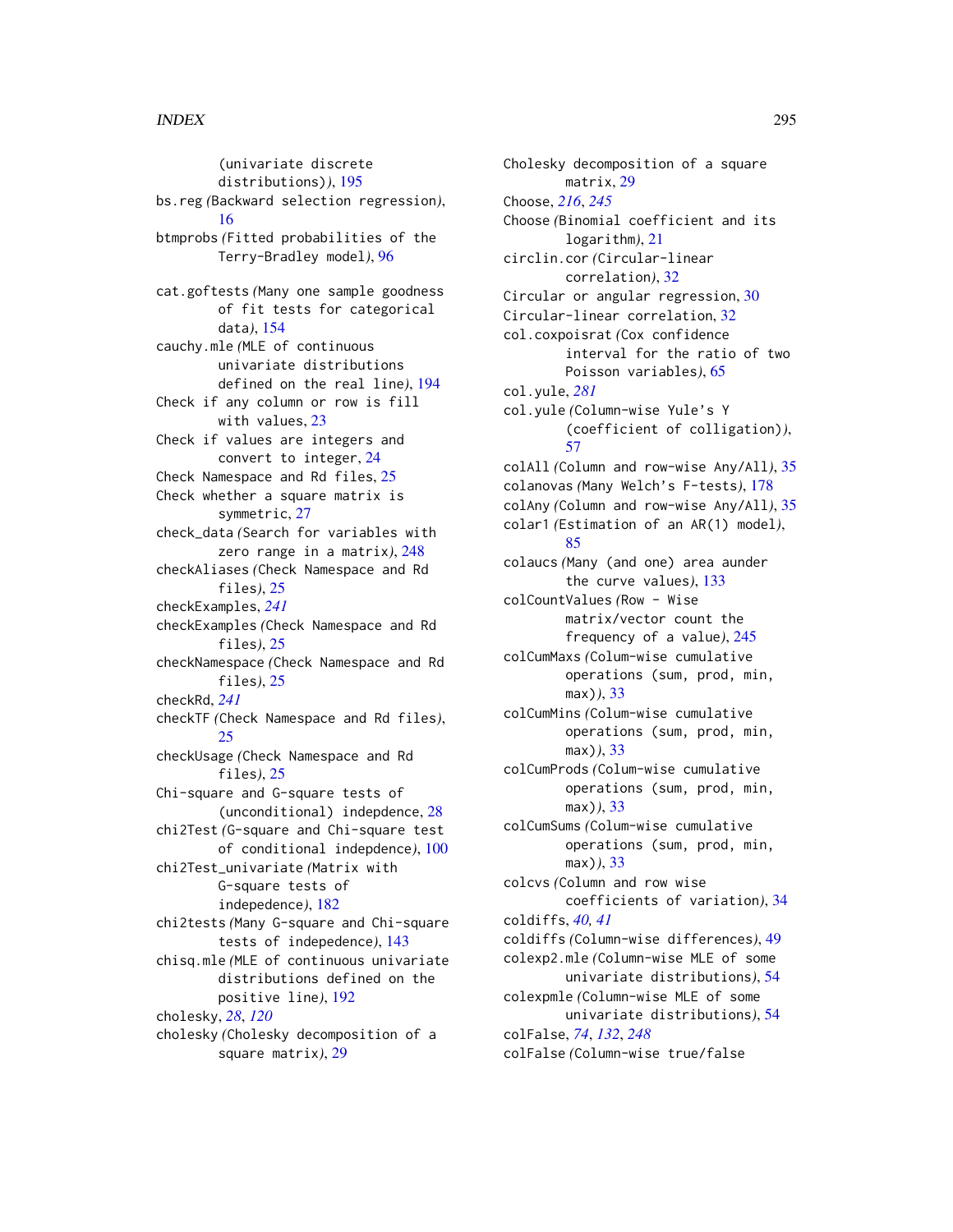value*)*, [55](#page-54-0) colgammamle *(*Column-wise MLE of some univariate distributions*)*, [54](#page-53-0) colgeom.mle *(*MLE for multivariate discrete data*)*, [189](#page-188-0) colhameans *(*Column and row-wise means of a matrix*)*, [36](#page-35-0) colinvgauss.mle *(*Column-wise MLE of some univariate distributions*)*, [54](#page-53-0) colkurtosis *(*Column-wise kurtosis and skewness coefficients*)*, [50](#page-49-0) collaplace.mle *(*Column-wise MLE of some univariate distributions*)*, [54](#page-53-0) collindley.mle *(*Column-wise MLE of some univariate distributions*)*, [54](#page-53-0) colMads, *[36](#page-35-0)*, *[184](#page-183-0)*, *[224](#page-223-0)*, *[268](#page-267-0)* colMads *(*Column and rows-wise mean absolute deviations*)*, [47](#page-46-0) colmaxboltz.mle *(*Column-wise MLE of some univariate distributions*)*, [54](#page-53-0) colMaxs, *[9](#page-8-0)*, *[42](#page-41-0)*, *[49](#page-48-0)*, *[247](#page-246-0)*, *[262](#page-261-0)*, *[275](#page-274-0)* colMaxs *(*Column-wise minimum and maximum*)*, [53](#page-52-0) colMeans, *[35](#page-34-0)*, *[37](#page-36-0)*, *[39](#page-38-0)*, *[44](#page-43-0)*, *[48](#page-47-0)* colmeans, *[24](#page-23-0)*, *[45](#page-44-0)[–48](#page-47-0)*, *[50,](#page-49-0) [51](#page-50-0)*, *[71](#page-70-0)*, *[111](#page-110-0)*, *[115](#page-114-0)*, *[117](#page-116-0)*, *[121](#page-120-0)*, *[133](#page-132-0)*, *[145](#page-144-0)*, *[211](#page-210-0)*, *[215](#page-214-0)*, *[219,](#page-218-0) [220](#page-219-0)*, *[224](#page-223-0)*, *[244](#page-243-0)*, *[257](#page-256-0)*, *[259](#page-258-0)*, *[268](#page-267-0)*, *[272](#page-271-0)*, *[278](#page-277-0)* colmeans *(*Column and row-wise means of a matrix*)*, [36](#page-35-0) colMedians, *[16](#page-15-0)*, *[23](#page-22-0)*, *[33](#page-32-0)*, *[35,](#page-34-0) [36](#page-35-0)*, *[39–](#page-38-0)[42](#page-41-0)*, *[45](#page-44-0)*, *[47](#page-46-0)[–49](#page-48-0)*, *[51](#page-50-0)*, *[53](#page-52-0)*, *[56](#page-55-0)*, *[60](#page-59-0)*, *[78](#page-77-0)*, *[106](#page-105-0)*, *[111](#page-110-0)*, *[115](#page-114-0)*, *[184,](#page-183-0) [185](#page-184-0)*, *[187,](#page-186-0) [188](#page-187-0)*, *[211](#page-210-0)*, *[220](#page-219-0)*, *[243](#page-242-0)*, *[247](#page-246-0)*, *[257](#page-256-0)*, *[259](#page-258-0)*, *[264](#page-263-0)* colMedians *(*Column and row-wise medians*)*, [37](#page-36-0) colMins, *[9](#page-8-0)*, *[36](#page-35-0)*, *[42](#page-41-0)*, *[49](#page-48-0)*, *[186](#page-185-0)*, *[247](#page-246-0)*, *[262](#page-261-0)*, *[275](#page-274-0)* colMins *(*Column-wise minimum and maximum*)*, [53](#page-52-0) colMinsMaxs *(*Column-wise minimum and maximum*)*, [53](#page-52-0) colnormal.mle *(*Column-wise MLE of some univariate distributions*)*, [54](#page-53-0) colnormlog.mle *(*Column-wise MLE of some univariate distributions*)*, [54](#page-53-0) colnth, *[15](#page-14-0)*, *[260](#page-259-0)*

colnth *(*Column and row-wise nth smallest value of a matrix/vector*)*, [38](#page-37-0) colOrder *(*Column and row-wise Order - Sort Indices*)*, [39](#page-38-0) colpareto.mle *(*Column-wise MLE of some univariate distributions*)*, [54](#page-53-0) colPmax *(*Column-row wise minima and maxima of two matrices*)*, [48](#page-47-0) colPmin *(*Column-row wise minima and maxima of two matrices*)*, [48](#page-47-0) colpois.tests *(*Many tests for the dispersion parameter in Poisson distribution*)*, [170](#page-169-0) colpoisdisp.tests *(*Many tests for the dispersion parameter in Poisson distribution*)*, [170](#page-169-0) colpoisson.anovas *(*Many ANOVAS for count data with Poisson or quasi Poisson models*)*, [140](#page-139-0) colpoisson.mle, *[232](#page-231-0)* colpoisson.mle *(*MLE for multivariate discrete data*)*, [189](#page-188-0) colprods, *[40](#page-39-0)* colprods *(*Column and row-wise products*)*, [40](#page-39-0) colquasipoisson.anovas *(*Many ANOVAS for count data with Poisson or quasi Poisson models*)*, [140](#page-139-0) colrange, *[9](#page-8-0)*, *[23](#page-22-0)*, *[47](#page-46-0)*, *[53](#page-52-0)*, *[56](#page-55-0)*, *[106](#page-105-0)*, *[187,](#page-186-0) [188](#page-187-0)*, *[197](#page-196-0)*, *[243](#page-242-0)*, *[249](#page-248-0)*, *[262](#page-261-0)*, *[275](#page-274-0)* colrange *(*Column and row-wise range of values of a matrix*)*, [41](#page-40-0) colRanks, *[240](#page-239-0)* colRanks *(*Column and row-wise ranks*)*, [42](#page-41-0) colrayleigh.mle *(*Column-wise MLE of some univariate distributions*)*, [54](#page-53-0) colrint.regbx, *[148](#page-147-0)* colrint.regbx *(*Many random intercepts LMMs for balanced data with a single identical covariate.*)*, [156](#page-155-0) colrow.value *(*Check if any column or row is fill with values*)*, [23](#page-22-0) colShuffle, *[46](#page-45-0)*, *[71](#page-70-0)*, *[117](#page-116-0)*, *[121](#page-120-0)*, *[244](#page-243-0)*, *[272](#page-271-0)*, *[278](#page-277-0)* colShuffle *(*Column and row-wise Shuffle*)*, [43](#page-42-0)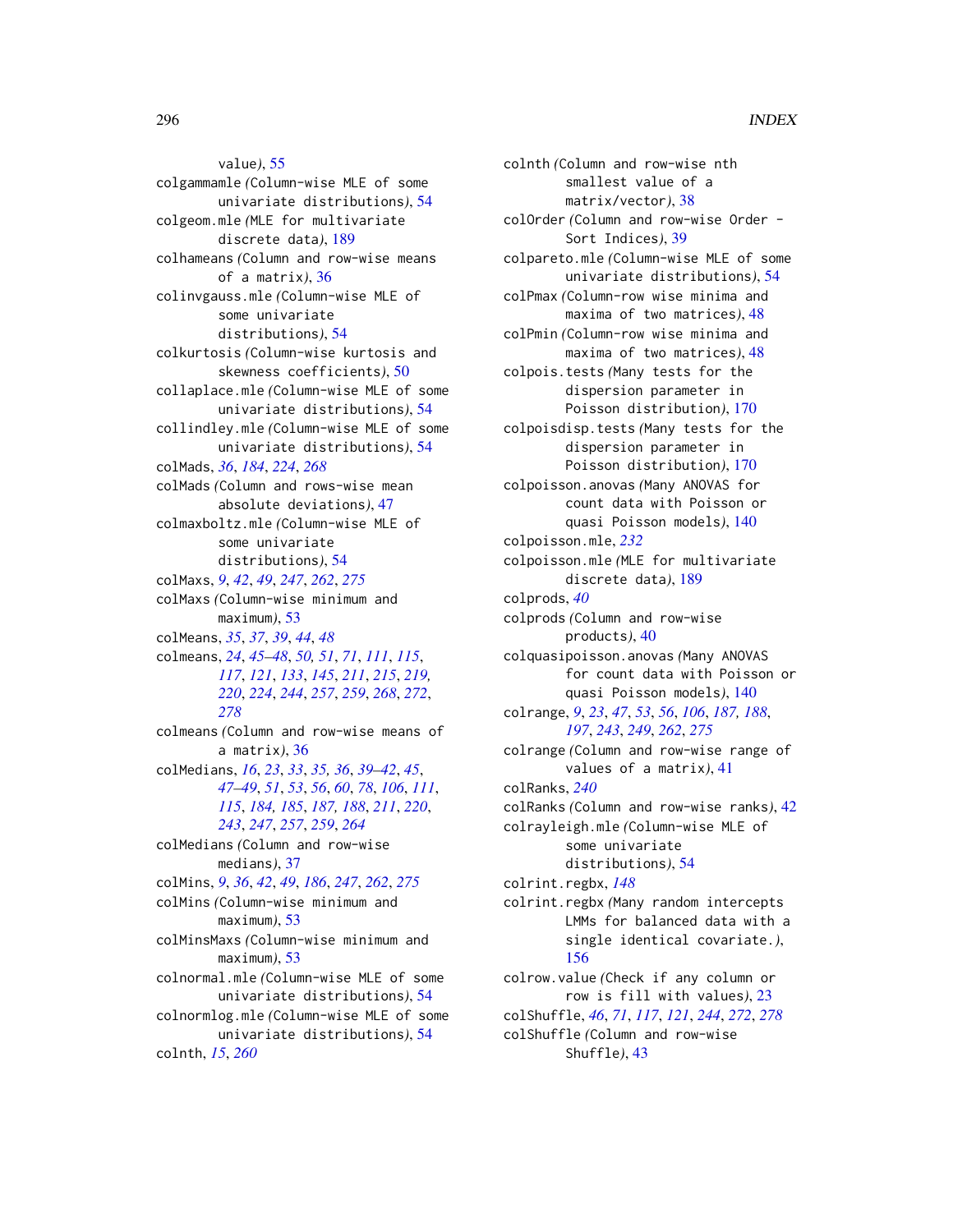colskewness, *[115](#page-114-0)*, *[145](#page-144-0)*, *[211](#page-210-0)*, *[257](#page-256-0)* colskewness *(*Column-wise kurtosis and skewness coefficients*)*, [50](#page-49-0) colSort, *[23](#page-22-0)*, *[42](#page-41-0)*, *[53](#page-52-0)*, *[56](#page-55-0)*, *[74](#page-73-0)*, *[99](#page-98-0)*, *[106](#page-105-0)*, *[186–](#page-185-0)[188](#page-187-0)*, *[243](#page-242-0)*, *[247](#page-246-0)*, *[261](#page-260-0)* colSort *(*Sorting of the columns-rows of a matrix*)*, [262](#page-261-0) colsums, *[16](#page-15-0)*, *[33,](#page-32-0) [34](#page-33-0)*, *[36](#page-35-0)*, *[40,](#page-39-0) [41](#page-40-0)*, *[60](#page-59-0)*, *[85](#page-84-0)*, *[167](#page-166-0)*, *[180](#page-179-0)*, *[269](#page-268-0)* colsums *(*Column and row-wise sums of a matrix*)*, [44](#page-43-0) colTabulate, *[52](#page-51-0)* colTabulate *(*Column and row-wise tabulate*)*, [45](#page-44-0) colTrue, *[74](#page-73-0)*, *[132](#page-131-0)*, *[248](#page-247-0)* colTrue *(*Column-wise true/false value*)*, [55](#page-54-0) colTrueFalse *(*Column-wise true/false value*)*, [55](#page-54-0) Colum-wise cumulative operations (sum, prod, min, max), [33](#page-32-0) Column and row wise coefficients of variation, [34](#page-33-0) Column and row-wise Any/All, [35](#page-34-0) Column and row-wise means of a matrix, [36](#page-35-0) Column and row-wise medians, [37](#page-36-0) Column and row-wise nth smallest value of a matrix/vector, [38](#page-37-0) Column and row-wise Order - Sort Indices, [39](#page-38-0) Column and row-wise products, [40](#page-39-0) Column and row-wise range of values of a matrix, [41](#page-40-0) Column and row-wise ranks, [42](#page-41-0) Column and row-wise Shuffle, [43](#page-42-0) Column and row-wise sums of a matrix, [44](#page-43-0) Column and row-wise tabulate, [45](#page-44-0) Column and row-wise variances and standard deviations, [46](#page-45-0) Column and rows-wise mean absolute deviations, [47](#page-46-0) Column-row wise minima and maxima of two matrices, [48](#page-47-0) Column-wise differences, [49](#page-48-0) Column-wise kurtosis and skewness coefficients, [50](#page-49-0)

Column-wise matching coefficients, [51](#page-50-0) Column-wise minimum and maximum, [53](#page-52-0) Column-wise MLE of some univariate distributions, [54](#page-53-0) Column-wise true/false value, [55](#page-54-0) Column-wise uniformity Watson test for circular data, [56](#page-55-0) Column-wise Yule's Y (coefficient of colligation), [57](#page-56-0) columns *(*Get specific columns/rows fo a matrix*)*, [106](#page-105-0) colvarcomps.mle, *[157](#page-156-0)*, *[207](#page-206-0)* colvarcomps.mle *(*Many moment and maximum likelihood estimations of variance components*)*, [147](#page-146-0) colvarcomps.mom, *[238](#page-237-0)* colvarcomps.mom *(*Many moment and maximum likelihood estimations of variance components*)*, [147](#page-146-0) colVars, *[16](#page-15-0)*, *[23,](#page-22-0) [24](#page-23-0)*, *[33,](#page-32-0) [34](#page-33-0)*, *[37](#page-36-0)*, *[42](#page-41-0)*, *[44](#page-43-0)[–46](#page-45-0)*, *[48](#page-47-0)*, *[51](#page-50-0)*, *[53](#page-52-0)*, *[56](#page-55-0)*, *[60](#page-59-0)*, *[65](#page-64-0)*, *[71](#page-70-0)*, *[85](#page-84-0)*, *[92](#page-91-0)*, *[106](#page-105-0)*, *[111](#page-110-0)*, *[115](#page-114-0)*, *[117](#page-116-0)*, *[121](#page-120-0)*, *[135](#page-134-0)*, *[167](#page-166-0)*, *[211](#page-210-0)*, *[215](#page-214-0)*, *[232](#page-231-0)*, *[243,](#page-242-0) [244](#page-243-0)*, *[247](#page-246-0)*, *[249](#page-248-0)*, *[257](#page-256-0)*, *[259](#page-258-0)*, *[268,](#page-267-0) [269](#page-268-0)*, *[272](#page-271-0)*, *[277,](#page-276-0) [278](#page-277-0)* colVars *(*Column and row-wise variances and standard deviations*)*, [46](#page-45-0) colvm.mle *(*Column-wise MLE of some univariate distributions*)*, [54](#page-53-0) colwatsons *(*Column-wise uniformity Watson test for circular data*)*, [56](#page-55-0) colweibull.mle *(*Column-wise MLE of some univariate distributions*)*, [54](#page-53-0) comb\_n, *[21](#page-20-0)*, *[228](#page-227-0)* comb\_n *(*All k possible combinations from n elements*)*, [9](#page-8-0) combn, *[228](#page-227-0)* Convert a dataframe to matrix, [58](#page-57-0) Convert R function to the Rfast's coresponding, [59](#page-58-0) cor, *[65](#page-64-0)* cor.fbed, *[226](#page-225-0)* cor.fbed *(*FBED variable selection method using the correlation*)*, [92](#page-91-0) cor.fsreg, *[17,](#page-16-0) [18](#page-17-0)*, *[20](#page-19-0)*, *[93](#page-92-0)*, *[100](#page-99-0)*, *[124](#page-123-0)*, *[128](#page-127-0)*, *[226](#page-225-0)* cor.fsreg *(*Correlation based forward regression*)*, [60](#page-59-0)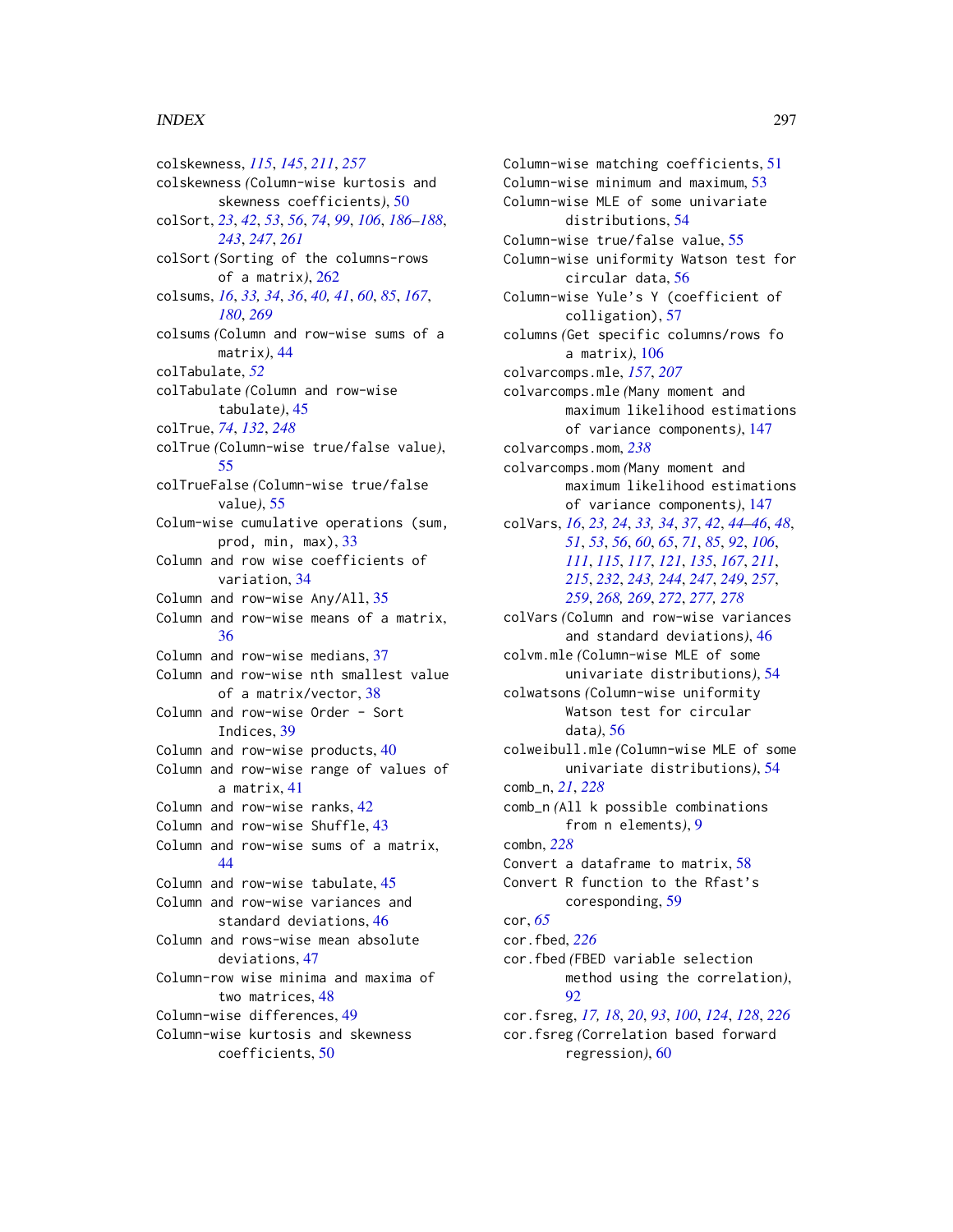cora, *[28](#page-27-0)*, *[256](#page-255-0)* cora *(*Covariance and correlation matrix*)*, [64](#page-63-0) corpairs, *[145](#page-144-0)* corpairs *(*Correlation between pairs of variables*)*, [62](#page-61-0) Correlation based forward regression, [60](#page-59-0) Correlation between pairs of variables, [62](#page-61-0) Correlations, [63](#page-62-0) correls, *[43](#page-42-0)*, *[63](#page-62-0)*, *[66](#page-65-0)*, *[85](#page-84-0)*, *[87](#page-86-0)*, *[93](#page-92-0)*, *[102](#page-101-0)*, *[128](#page-127-0)*, *[144](#page-143-0)*, *[151](#page-150-0)*, *[167](#page-166-0)*, *[173](#page-172-0)*, *[175,](#page-174-0) [176](#page-175-0)*, *[179](#page-178-0)*, *[183](#page-182-0)*, *[226](#page-225-0)*, *[230](#page-229-0)*, *[240](#page-239-0)*, *[256](#page-255-0)*, *[269](#page-268-0)* correls *(*Correlations*)*, [63](#page-62-0) count\_value *(*Row - Wise matrix/vector count the frequency of a value*)*, [245](#page-244-0) cov, *[65](#page-64-0)* cova, *[28](#page-27-0)*, *[120](#page-119-0)*, *[277](#page-276-0)* cova *(*Covariance and correlation matrix*)*, [64](#page-63-0) Covariance and correlation matrix, [64](#page-63-0) Cox confidence interval for the ratio of two Poisson variables, [65](#page-64-0) cox.poisrat *(*Cox confidence interval for the ratio of two Poisson variables*)*, [65](#page-64-0) cqtest *(*Multi-sample tests for vectors*)*, [208](#page-207-0) cqtests *(*Many non parametric multi-sample tests*)*, [151](#page-150-0) Cross-Validation for the k-NN algorithm, [66](#page-65-0) Cross-Validation for the k-NN algorithm using the arc cosinus distance, [68](#page-67-0) Crossprod *(*Matrix multiplication*)*, [180](#page-179-0) ct.mle *(*MLE of continuous univariate distributions defined on the real line*)*, [194](#page-193-0) data.frame.to\_matrix, *[255](#page-254-0)* data.frame.to\_matrix *(*Convert a

dataframe to matrix*)*, [58](#page-57-0) dcor, *[79](#page-78-0)* dcor *(*Distance correlation*)*, [76](#page-75-0) dcor.ttest, *[76,](#page-75-0) [77](#page-76-0)*

dcor.ttest *(*Hypothesis test for the distance correlation*)*, [111](#page-110-0) dcov, *[77](#page-76-0)*, *[112](#page-111-0)* dcov *(*Distance variance and covariance*)*, [78](#page-77-0) Deep copy and printing of an environment, [70](#page-69-0) Density of the multivariate normal and t distributions, [72](#page-71-0) Design Matrix, [73](#page-72-0) design\_matrix *(*Design Matrix*)*, [73](#page-72-0) Diag.fill, *[224](#page-223-0)* Diag.fill *(*Diagonal Matrix*)*, [74](#page-73-0) Diag.matrix *(*Diagonal Matrix*)*, [74](#page-73-0) Diagonal Matrix, [74](#page-73-0) Digamma *(*Natural logarithm of the gamma function and its derivatives*)*, [218](#page-217-0) diri.nr2, *[198](#page-197-0)*, *[201](#page-200-0)*, *[204](#page-203-0)*, *[217,](#page-216-0) [218](#page-217-0)* diri.nr2 *(*Fitting a Dirichlet distribution via Newton-Rapshon*)*, [97](#page-96-0) dirimultinom.mle *(*MLE for multivariate discrete data*)*, [189](#page-188-0) dirknn, *[70](#page-69-0)*, *[124](#page-123-0)* dirknn *(*k-NN algorithm using the arc cosinus distance*)*, [125](#page-124-0) dirknn.cv, *[68](#page-67-0)*, *[126](#page-125-0)* dirknn.cv *(*Cross-Validation for the k-NN algorithm using the arc cosinus distance*)*, [68](#page-67-0) Dist, *[50](#page-49-0)*, *[68](#page-67-0)*, *[76](#page-75-0)*, *[84](#page-83-0)*, *[219](#page-218-0)*, *[224](#page-223-0)*, *[270](#page-269-0)* Dist *(*Distance matrix*)*, [77](#page-76-0) dista, *[50](#page-49-0)*, *[68](#page-67-0)*, *[78](#page-77-0)*, *[84](#page-83-0)*, *[133](#page-132-0)*, *[219](#page-218-0)*, *[224](#page-223-0)*, *[270](#page-269-0)* dista *(*Distance between vectors and a matrix*)*, [75](#page-74-0) Distance between vectors and a matrix, [75](#page-74-0) Distance correlation, [76](#page-75-0) Distance matrix, [77](#page-76-0) Distance variance and covariance, [78](#page-77-0) dmvnorm, *[202,](#page-201-0) [203](#page-202-0)* dmvnorm *(*Density of the multivariate normal and t distributions*)*, [72](#page-71-0) dmvt *(*Density of the multivariate normal and t distributions*)*, [72](#page-71-0) dvar, *[84](#page-83-0)* dvar *(*Distance variance and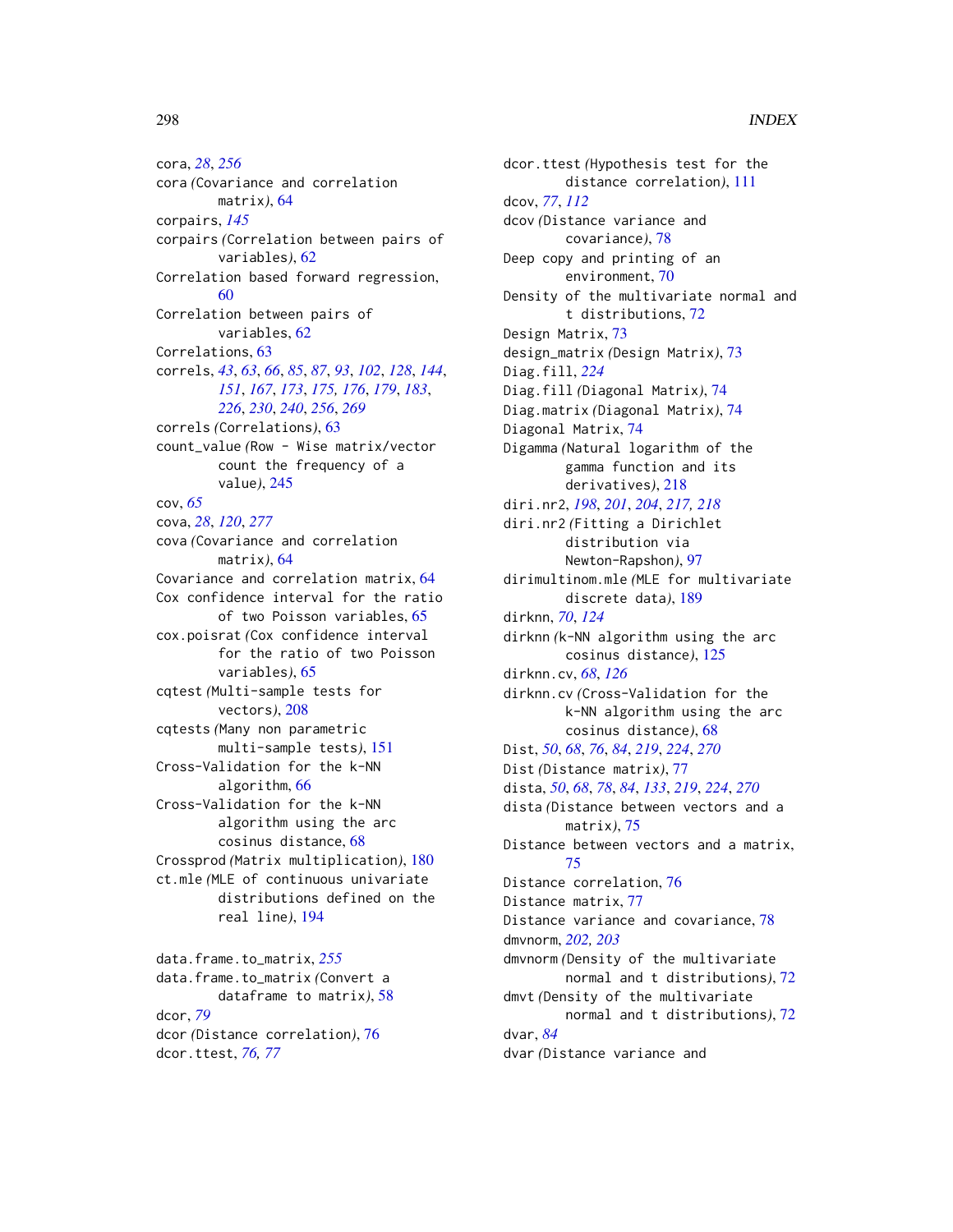covariance*)*, [78](#page-77-0) eachcol.apply *(*Operations between two matrices or matrix and vector*)*, [223](#page-222-0) eachrow *(*Operations between two matrices or matrix and vector*)*, [223](#page-222-0) edist, *[77](#page-76-0)*, *[79](#page-78-0)*, *[112](#page-111-0)* edist *(*Energy distance between matrices*)*, [83](#page-82-0) eel.test1 *(*Empirical and exponential empirical likelihood tests for one sample*)*, [81](#page-80-0) eel.test2 *(*Empirical and exponential empirical likelihood tests for two samples*)*, [82](#page-81-0) eigen.sym *(*Limited number of eigenvalues and eigenvectors of a symmetric matrix*)*, [126](#page-125-0) Eigenvalues and eigenvectors in high dimensional principal component analysis, [79](#page-78-0) el.test1 *(*Empirical and exponential empirical likelihood tests for one sample*)*, [81](#page-80-0) el.test2 *(*Empirical and exponential empirical likelihood tests for two samples*)*, [82](#page-81-0) Elem *(*Iterator*)*, [120](#page-119-0) Elem<- *(*Iterator*)*, [120](#page-119-0) Empirical and exponential empirical likelihood tests for one sample, [81](#page-80-0) Empirical and exponential empirical likelihood tests for two samples, [82](#page-81-0) Energy distance between matrices, [83](#page-82-0) Equality of objects, [84](#page-83-0) Estimation of an AR(1) model, [85](#page-84-0) Estimation of the Box-Cox transformation, [86](#page-85-0) Exact t-test for 2 independent samples, [87](#page-86-0) exact.ttest2, *[23](#page-22-0)* exact.ttest2 *(*Exact t-test for 2 independent samples*)*, [87](#page-86-0) exp2.mle *(*MLE of continuous univariate distributions defined on the

positive line*)*, [192](#page-191-0) expmle *(*MLE of continuous univariate distributions defined on the positive line*)*, [192](#page-191-0) Exponential empirical likelihood for a one sample mean vector hypothesis testing, [88](#page-87-0) Exponential empirical likelihood hypothesis testing for two mean vectors, [90](#page-89-0) expregs *(*Many exponential regressions*)*, [141](#page-140-0) factor, *[92](#page-91-0)* Fast and general - untyped represantation of a factor variable, [91](#page-90-0) FBED variable selection method using the correlation, [92](#page-91-0) Find element, [94](#page-93-0) Find the given value in a hash table, [95](#page-94-0) fish.kent *(*Hypothesis test for von Mises-Fisher distribution over Kent distribution*)*, [113](#page-112-0) Fitted probabilities of the Terry-Bradley model, [96](#page-95-0) Fitting a Dirichlet distribution via Newton-Rapshon, [97](#page-96-0) floyd, *[275](#page-274-0)* floyd *(*Floyd-Warshall algorithm*)*, [98](#page-97-0) Floyd-Warshall algorithm, [98](#page-97-0) foldnorm.mle *(*MLE of continuous univariate distributions defined on the positive line*)*, [192](#page-191-0) Forward selection with generalised linear regression models, [99](#page-98-0) freq.max *(*minimum and maximum frequencies*)*, [188](#page-187-0) freq.min *(*minimum and maximum frequencies*)*, [188](#page-187-0) fs.reg, *[17](#page-16-0)*, *[20](#page-19-0)*, *[93](#page-92-0)*, *[124](#page-123-0)*, *[226](#page-225-0)* fs.reg *(*Forward selection with generalised linear regression models*)*, [99](#page-98-0) ftest, *[23](#page-22-0)*, *[82](#page-81-0)*, *[88](#page-87-0)*, *[113](#page-112-0)*, *[140](#page-139-0)*, *[146](#page-145-0)* ftest *(*Multi-sample tests for vectors*)*, [208](#page-207-0)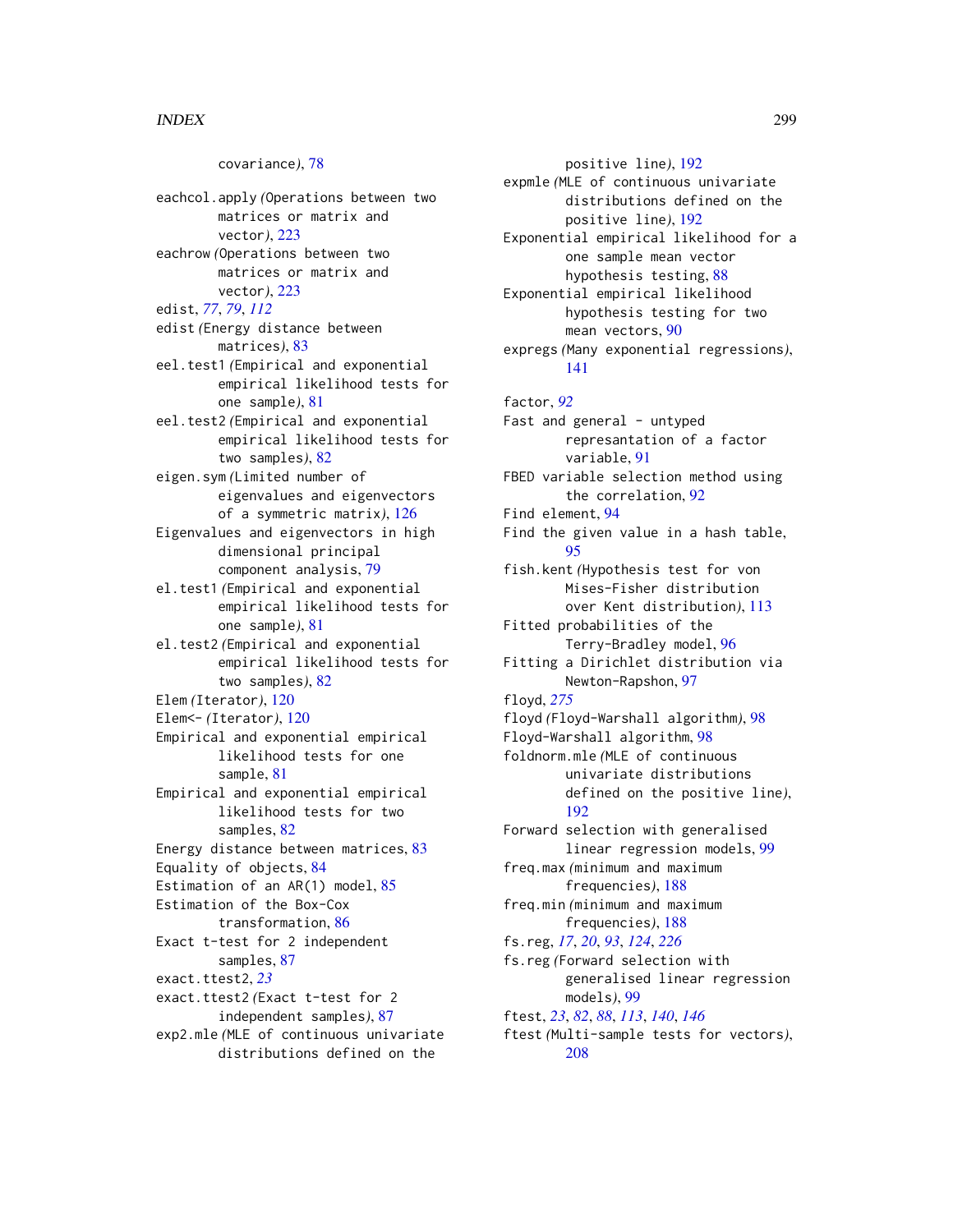ftests, *[11](#page-10-0)*, *[83](#page-82-0)*, *[134,](#page-133-0) [135](#page-134-0)*, *[137](#page-136-0)*, *[139](#page-138-0)*, *[142,](#page-141-0) [143](#page-142-0)*, *[152](#page-151-0)*, *[154](#page-153-0)*, *[156](#page-155-0)*, *[162](#page-161-0)*, *[172](#page-171-0)*, *[178,](#page-177-0) [179](#page-178-0)*, *[182](#page-181-0)*, *[209](#page-208-0)* ftests *(*Many multi-sample tests*)*, [149](#page-148-0) G-square and Chi-square test of conditional indepdence, [100](#page-99-0) g2Test, *[11,](#page-10-0) [12](#page-11-0)*, *[29](#page-28-0)*, *[144](#page-143-0)*, *[183](#page-182-0)*, *[222](#page-221-0)*, *[255,](#page-254-0) [256](#page-255-0)* g2Test *(*G-square and Chi-square test of conditional indepdence*)*, [100](#page-99-0) g2Test\_perm, *[144](#page-143-0)*, *[183](#page-182-0)* g2Test\_perm *(*G-square and Chi-square test of conditional indepdence*)*, [100](#page-99-0) g2Test\_univariate, *[29](#page-28-0)*, *[101,](#page-100-0) [102](#page-101-0)*, *[153](#page-152-0)*, *[182](#page-181-0)*, *[256](#page-255-0)* g2Test\_univariate *(*Matrix with G-square tests of indepedence*)*, [182](#page-181-0) g2Test\_univariate\_perm, *[29](#page-28-0)*, *[101,](#page-100-0) [102](#page-101-0)* g2Test\_univariate\_perm *(*Matrix with G-square tests of indepedence*)*, [182](#page-181-0) g2tests, *[97](#page-96-0)*, *[138](#page-137-0)* g2tests *(*Many G-square and Chi-square tests of indepedence*)*, [143](#page-142-0) g2tests\_perm *(*Many G-square and Chi-square tests of indepedence*)*, [143](#page-142-0) Gamma regression with a log-link, [102](#page-101-0) gammacon *(*Gamma regression with a log-link*)*, [102](#page-101-0) gammamle, *[55](#page-54-0)*, *[195](#page-194-0)*, *[206](#page-205-0)* gammamle *(*MLE of continuous univariate distributions defined on the positive line*)*, [192](#page-191-0) gammanb *(*Naive Bayes classifiers*)*, [214](#page-213-0) gammanb.pred *(*Prediction with some naive Bayes classifiers*)*, [232](#page-231-0) gammareg *(*Gamma regression with a log-link*)*, [102](#page-101-0) gammaregs, *[103](#page-102-0)* gammaregs *(*Many simple regressions for positive valued data*)*, [168](#page-167-0) Gaussian regression with a log-link, [103](#page-102-0) gaussian.nb, *[202,](#page-201-0) [203](#page-202-0)*, *[232](#page-231-0)* gaussian.nb *(*Naive Bayes classifiers*)*, [214](#page-213-0)

gaussiannb.pred, *[215](#page-214-0)* gaussiannb.pred *(*Prediction with some naive Bayes classifiers*)*, [232](#page-231-0) gchi2Test *(*Chi-square and G-square tests of (unconditional) indepdence*)*, [28](#page-27-0) Generates random values from a normal and puts them in a matrix, [105](#page-104-0) geom.anova *(*Analysis of variance with a count variable*)*, [11](#page-10-0) geom.anovas *(*Many analysis of variance tests with a discrete variable*)*, [137](#page-136-0) geom.mle *(*MLE of count data (univariate discrete distributions)*)*, [195](#page-194-0) geom.nb *(*Naive Bayes classifiers*)*, [214](#page-213-0) geom.regs *(*Many simple geometric regressions*)*, [164](#page-163-0) geomnb.pred *(*Prediction with some naive Bayes classifiers*)*, [232](#page-231-0) Get specific columns/rows fo a matrix, [106](#page-105-0) ginis *(*Many Gini coefficients*)*, [145](#page-144-0) glm\_logistic, *[100](#page-99-0)*, *[210](#page-209-0)* glm\_logistic *(*Logistic and Poisson regression models*)*, [128](#page-127-0) glm\_poisson, *[100](#page-99-0)* glm\_poisson *(*Logistic and Poisson regression models*)*, [128](#page-127-0) group *(*Some summary statistics of a vector for each level of a grouping variable*)*, [258](#page-257-0) groupcorrels *(*Correlations*)*, [63](#page-62-0) gumbel.mle *(*MLE of continuous univariate distributions defined on the real line*)*, [194](#page-193-0) halfnorm.mle *(*MLE of continuous univariate distributions defined on the positive line*)*, [192](#page-191-0) Hash *(*Hash object*)*, [108](#page-107-0) Hash - Pair function, [107](#page-106-0) Hash object, [108](#page-107-0)

Hash object to a list object, [109](#page-108-0) hash.find, *[107](#page-106-0)*, *[109,](#page-108-0) [110](#page-109-0)* hash.find *(*Find the given value in a hash table*)*, [95](#page-94-0) hash.list, *[95](#page-94-0)*, *[109,](#page-108-0) [110](#page-109-0)*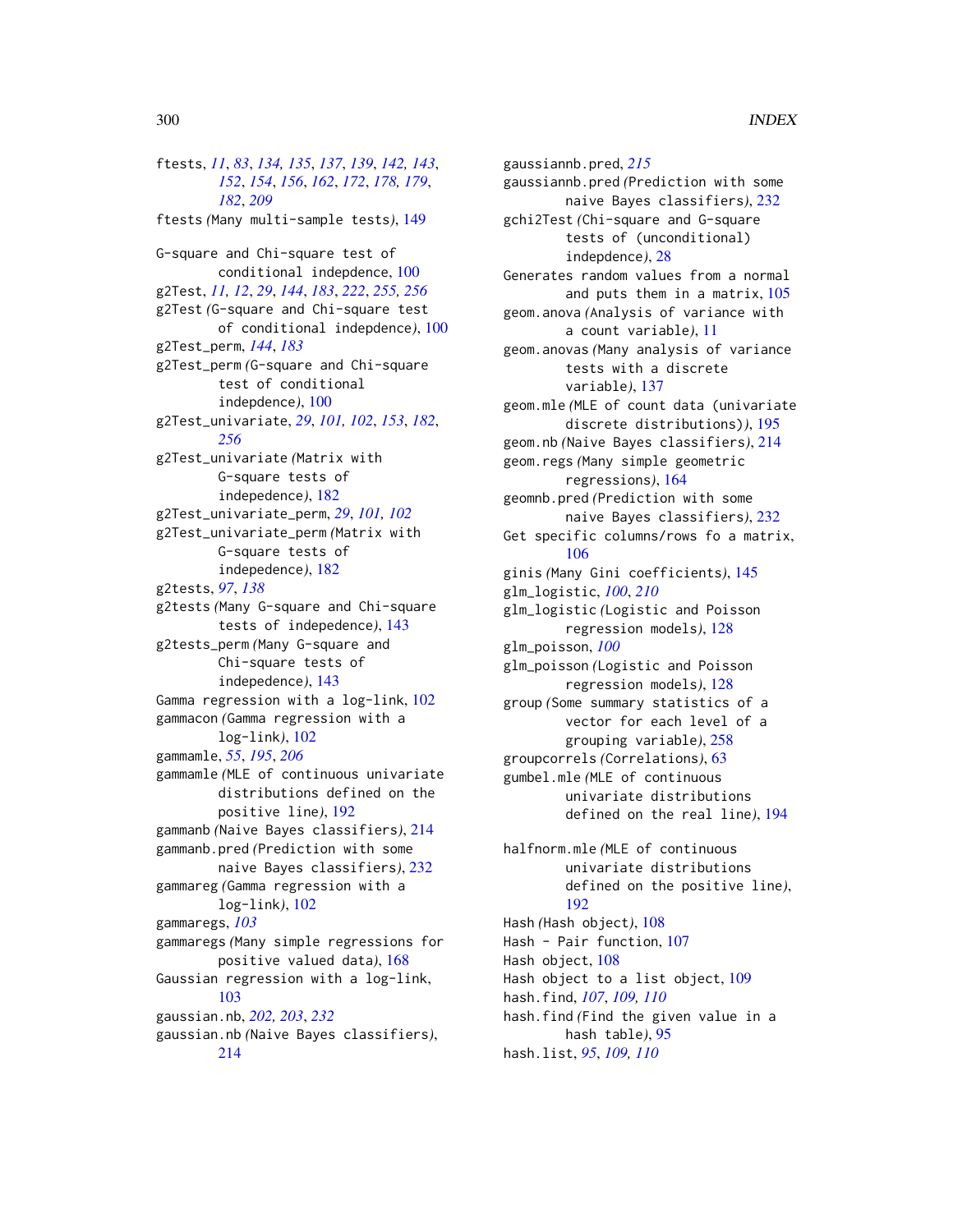hash.list *(*Hash - Pair function*)*, [107](#page-106-0) hash2list *(*Hash object to a list object*)*, [109](#page-108-0) hd.eigen, *[127](#page-126-0)* hd.eigen *(*Eigenvalues and eigenvectors in high dimensional principal component analysis*)*, [79](#page-78-0) High dimensional MCD based detection of outliers, [110](#page-109-0) hsecant01.mle *(*MLE of distributions defined in the (0, 1) interval*)*, [197](#page-196-0) Hypothesis test for the distance correlation, [111](#page-110-0) Hypothesis test for two means of percentages, [112](#page-111-0) Hypothesis test for von Mises-Fisher distribution over Kent distribution, [113](#page-112-0) Hypothesis testing betseen two skewness or kurtosis coefficients, [114](#page-113-0)

iag.mle, *[31](#page-30-0)*, *[72](#page-71-0)*, *[114](#page-113-0)*, *[164](#page-163-0)*, *[254](#page-253-0)* iag.mle *(*MLE of (hyper-)spherical distributions*)*, [190](#page-189-0) ibeta.mle *(*MLE of distributions defined in the (0, 1) interval*)*, [197](#page-196-0) Index of the columns of a data.frame which are a specific type, [115](#page-114-0) Insert/remove function names in/from the NAMESPACE file, [116](#page-115-0) invdir.mle *(*MLE of the inverted Dirichlet distribution*)*, [200](#page-199-0) Inverse Gaussian regression with a log-link, [118](#page-117-0) Inverse of a symmetric positive definite matrix, [119](#page-118-0) invgauss.mle *(*MLE of continuous univariate distributions defined on the positive line*)*, [192](#page-191-0) invgauss.reg, *[103](#page-102-0)* invgauss.reg *(*Inverse Gaussian regression with a log-link*)*, [118](#page-117-0) invgauss.regs, *[119](#page-118-0)* invgauss.regs *(*Many simple regressions for positive valued data*)*, [168](#page-167-0)

is.symmetric, *[30](#page-29-0)*, *[59](#page-58-0)* is.symmetric *(*Check whether a square matrix is symmetric*)*, [27](#page-26-0) is\_element, *[20](#page-19-0)* is\_element *(*Find element*)*, [94](#page-93-0) is\_integer, *[272](#page-271-0)* is\_integer *(*Check if values are integers and convert to integer*)*, [24](#page-23-0) Iterator, [120](#page-119-0) iterator *(*Iterator*)*, [120](#page-119-0) james, *[89](#page-88-0)*, *[91](#page-90-0)* james *(*James multivariate version of the t-test*)*, [121](#page-120-0) James multivariate version of the t-test, [121](#page-120-0) k nearest neighbours algorithm (k-NN), [123](#page-122-0) k-NN algorithm using the arc cosinus distance, [125](#page-124-0) knn, *[68](#page-67-0)*, *[70](#page-69-0)*, *[126](#page-125-0)* knn *(*k nearest neighbours algorithm (k-NN)*)*, [123](#page-122-0) knn.cv, *[70](#page-69-0)*, *[124](#page-123-0)* knn.cv *(*Cross-Validation for the k-NN algorithm*)*, [66](#page-65-0) kruskaltest *(*Multi-sample tests for vectors*)*, [208](#page-207-0) kruskaltests *(*Many non parametric multi-sample tests*)*, [151](#page-150-0) kuiper *(*Uniformity test for circular data*)*, [276](#page-275-0) kurt *(*Skewness and kurtosis coefficients*)*, [257](#page-256-0) kurt.test2 *(*Hypothesis testing betseen two skewness or kurtosis coefficients*)*, [114](#page-113-0) laplace.mle *(*MLE of continuous univariate distributions defined on the real line*)*, [194](#page-193-0) Lbeta, *[21](#page-20-0)*, *[216](#page-215-0)* Lbeta *(*Natural logarithm of the beta function*)*, [217](#page-216-0) Lchoose, *[216](#page-215-0)*, *[245](#page-244-0)* Lchoose *(*Binomial coefficient and its

logarithm*)*, [21](#page-20-0)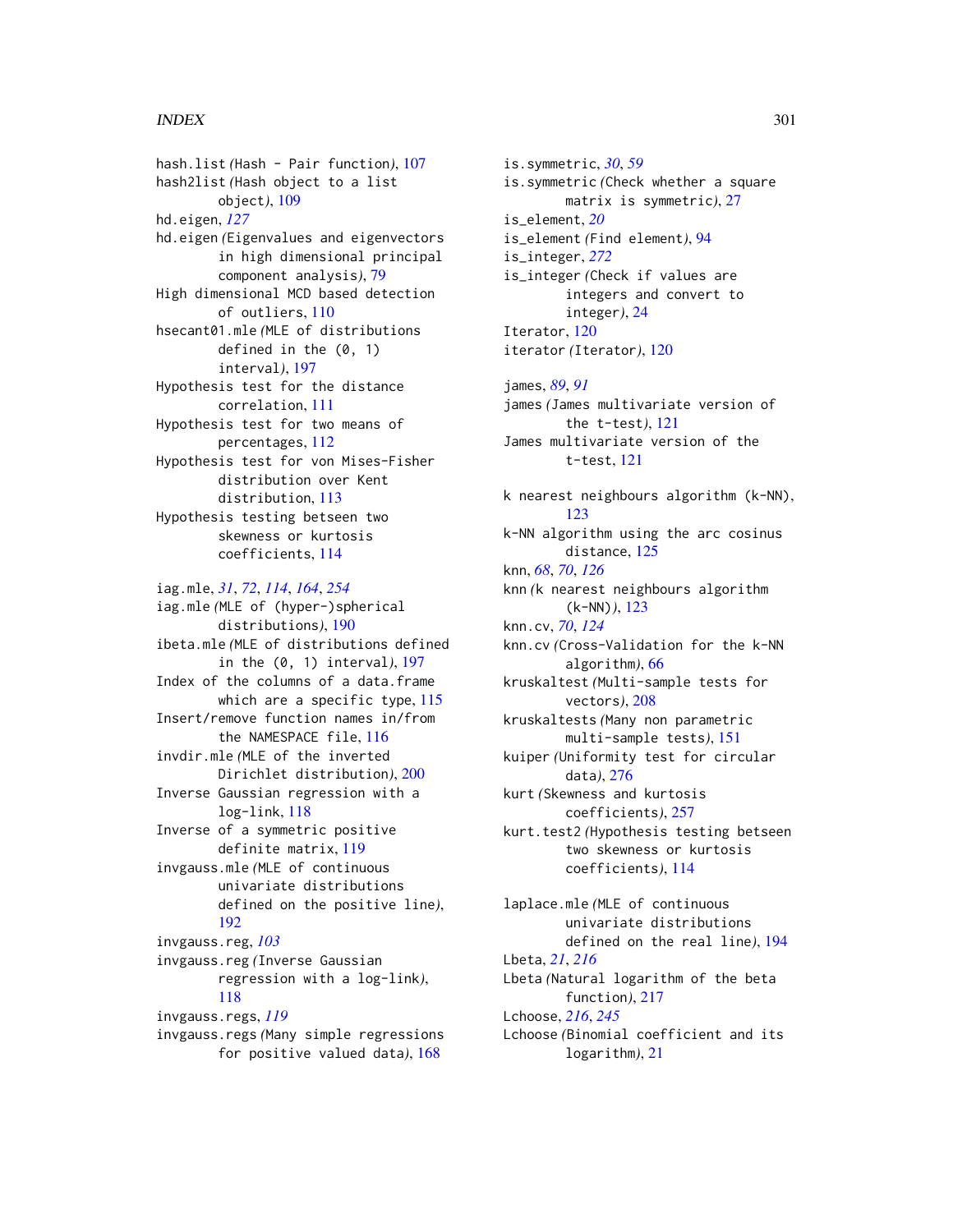length.Hash *(*Hash object*)*, [108](#page-107-0) Lgamma, *[21](#page-20-0)*, *[217](#page-216-0)* Lgamma *(*Natural logarithm of the gamma function and its derivatives*)*, [218](#page-217-0) Limited number of eigenvalues and eigenvectors of a symmetric matrix, [126](#page-125-0) lindley.mle *(*MLE of continuous univariate distributions defined on the positive line*)*, [192](#page-191-0) Linear models for large scale data, [127](#page-126-0) list.ftests *(*Many F-tests with really huge matrices*)*, [142](#page-141-0) lm, *[127](#page-126-0)* lm.fit, *[127](#page-126-0)* lmfit, *[266](#page-265-0)* lmfit *(*Linear models for large scale data*)*, [127](#page-126-0) Log, *[245](#page-244-0)* Log *(*Natural Logarithm each element of a matrix*)*, [216](#page-215-0) logcauchy.mle *(*MLE of continuous univariate distributions defined on the positive line*)*, [192](#page-191-0) Logistic and Poisson regression models, [128](#page-127-0) Logistic or Poisson regression with a single categorical predictor, [130](#page-129-0) logistic.cat1, *[12](#page-11-0)* logistic.cat1 *(*Logistic or Poisson regression with a single categorical predictor*)*, [130](#page-129-0) logistic.mle *(*MLE of continuous univariate distributions defined on the real line*)*, [194](#page-193-0) logistic\_only, *[18](#page-17-0)*, *[20](#page-19-0)*, *[61](#page-60-0)*, *[100](#page-99-0)*, *[105](#page-104-0)*, *[124](#page-123-0)*, *[129](#page-128-0)*, *[131](#page-130-0)*, *[141](#page-140-0)*, *[161](#page-160-0)*, *[166](#page-165-0)*, *[173](#page-172-0)*, *[178](#page-177-0)*, *[210](#page-209-0)*, *[234](#page-233-0)*, *[250](#page-249-0)*, *[280](#page-279-0)* logistic\_only *(*Many univariate simple logistic and Poisson regressions*)*, [175](#page-174-0) logitnorm.mle *(*MLE of distributions defined in the (0, 1)

interval*)*, [197](#page-196-0)

Many 2 sample tests, [135](#page-134-0) Many analysis of variance tests with a discrete variable, [137](#page-136-0) Many ANCOVAs, [138](#page-137-0) Many ANOVAS for count data with Poisson or quasi Poisson models, [140](#page-139-0) Many exponential regressions, [141](#page-140-0) Many F-tests with really huge matrices, [142](#page-141-0) Many G-square and Chi-square tests of indepedence, [143](#page-142-0) Many Gini coefficients, [145](#page-144-0) Many hypothesis tests for two means of percentages, [146](#page-145-0) Many moment and maximum likelihood estimations of variance components, [147](#page-146-0)

loglm, *[29](#page-28-0)*

mahala, *[76](#page-75-0)*

[192](#page-191-0)

[192](#page-191-0)

loglogistic.mle *(*MLE of continuous

lognorm.mle *(*MLE of continuous

logseries.mle *(*MLE of count data (univariate discrete distributions)*)*, [195](#page-194-0) lomax.mle *(*MLE of continuous univariate distributions defined on the

positive line*)*, [192](#page-191-0) Lower and Upper triangular of a matrix, [131](#page-130-0)

lower\_tri *(*Lower and Upper triangular of a matrix*)*, [131](#page-130-0)

Mad *(*Mean - Median absolute deviation of a vector*)*, [184](#page-183-0) mad2 *(*Mean - Median absolute deviation of a vector*)*, [184](#page-183-0)

mahala *(*Mahalanobis distance*)*, [132](#page-131-0)

Many (and one) area aunder the curve

Many 2 sample proportions tests, [134](#page-133-0)

Mahalanobis distance, [132](#page-131-0)

values, [133](#page-132-0)

univariate distributions defined on the positive line*)*,

univariate distributions defined on the positive line*)*,

Many multi-sample tests, [149](#page-148-0)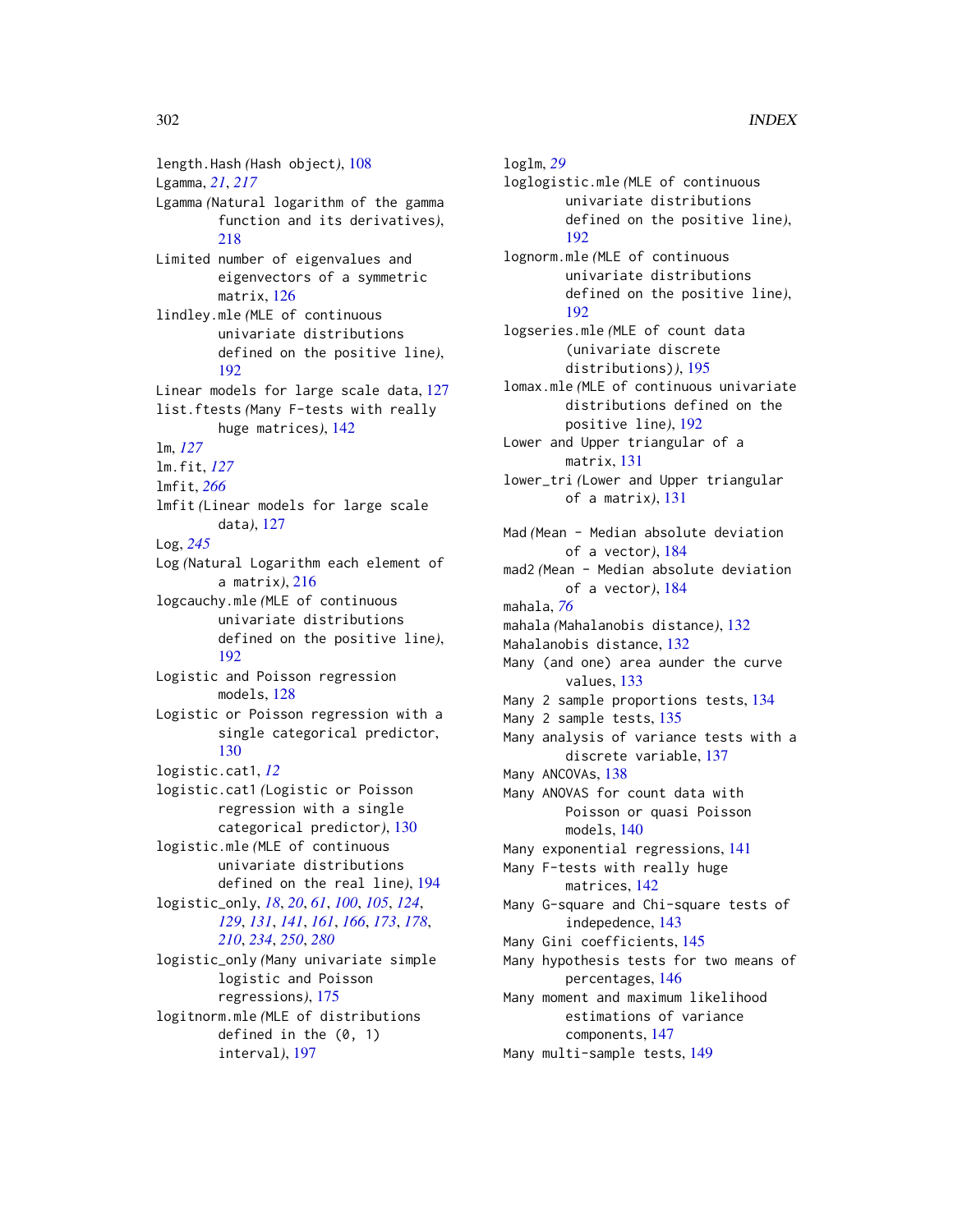Many multivariate simple linear regressions coefficients, [150](#page-149-0) Many non parametric multi-sample tests, [151](#page-150-0) Many odds ratio tests, [153](#page-152-0) Many one sample goodness of fit tests for categorical data, [154](#page-153-0) Many one sample tests, [155](#page-154-0) Many random intercepts LMMs for balanced data with a single identical covariate., [156](#page-155-0) Many regression based tests for single sample repeated measures, [158](#page-157-0) Many score based regressions, [160](#page-159-0) Many Shapiro-Francia normality tests, [162](#page-161-0) Many simple circular or angular regressions, [163](#page-162-0) Many simple geometric regressions, [164](#page-163-0) Many simple linear mixed model regressions, [165](#page-164-0) Many simple linear regressions coefficients, [166](#page-165-0) Many simple multinomial regressions, [167](#page-166-0) Many simple regressions for positive valued data, [168](#page-167-0) Many tests for the dispersion parameter in Poisson distribution, [170](#page-169-0) Many two-way ANOVAs, [171](#page-170-0) Many univariate generalised linear models, [172](#page-171-0) Many univariate simple linear regressions, [174](#page-173-0) Many univariate simple logistic and Poisson regressions, [175](#page-174-0) Many univariate simple quasi poisson regressions, [177](#page-176-0) Many Welch's F-tests, [178](#page-177-0) mat.mat *(*Number of equal columns between two matrices*)*, [220](#page-219-0) mat.mult, *[227](#page-226-0)* mat.mult *(*Matrix multiplication*)*, [180](#page-179-0) Match, *[59](#page-58-0)*, *[85](#page-84-0)*, *[116](#page-115-0)*, [179,](#page-178-0) *[220](#page-219-0)*, *[269](#page-268-0)* match, *[180](#page-179-0)* match.coefs *(*Column-wise matching coefficients*)*, [51](#page-50-0)

Matrix multiplication, [180](#page-179-0) Matrix with all pairs of t-tests, [181](#page-180-0) Matrix with G-square tests of indepedence, [182](#page-181-0) matrnorm, *[253](#page-252-0)* matrnorm *(*Generates random values from a normal and puts them in a matrix*)*, [105](#page-104-0) maxboltz.mle *(*MLE of continuous univariate distributions defined on the positive line*)*, [192](#page-191-0) mcnemar *(*Multi-sample tests for vectors*)*, [208](#page-207-0) mcnemars *(*Many 2 sample tests*)*, [135](#page-134-0) Mean - Median absolute deviation of a vector, [184](#page-183-0) med *(*Median of a vector*)*, [185](#page-184-0) Median, *[35](#page-34-0)*, *[37](#page-36-0)*, *[39](#page-38-0)*, *[44](#page-43-0)*, *[184](#page-183-0)*, *[246](#page-245-0)* Median *(*Median of a vector*)*, [185](#page-184-0) Median of a vector, [185](#page-184-0) mediandir *(*Spherical and hyperspherical median*)*, [267](#page-266-0) min\_max *(*minimum and maximum*)*, [187](#page-186-0) Minima and maxima of two vectors/matrices, [186](#page-185-0) minimum and maximum, [187](#page-186-0) minimum and maximum frequencies, [188](#page-187-0) MLE for multivariate discrete data, [189](#page-188-0) MLE of (hyper-)spherical distributions, [190](#page-189-0) MLE of continuous univariate distributions defined on the positive line, [192](#page-191-0) MLE of continuous univariate distributions defined on the real line, [194](#page-193-0) MLE of count data (univariate discrete distributions), [195](#page-194-0) MLE of distributions defined in the (0, 1) interval, [197](#page-196-0) MLE of some circular distributions, [199](#page-198-0) MLE of the inverted Dirichlet distribution, [200](#page-199-0) MLE of the multivariate (log-) normal distribution, [201](#page-200-0) MLE of the multivariate t distribution, [203](#page-202-0)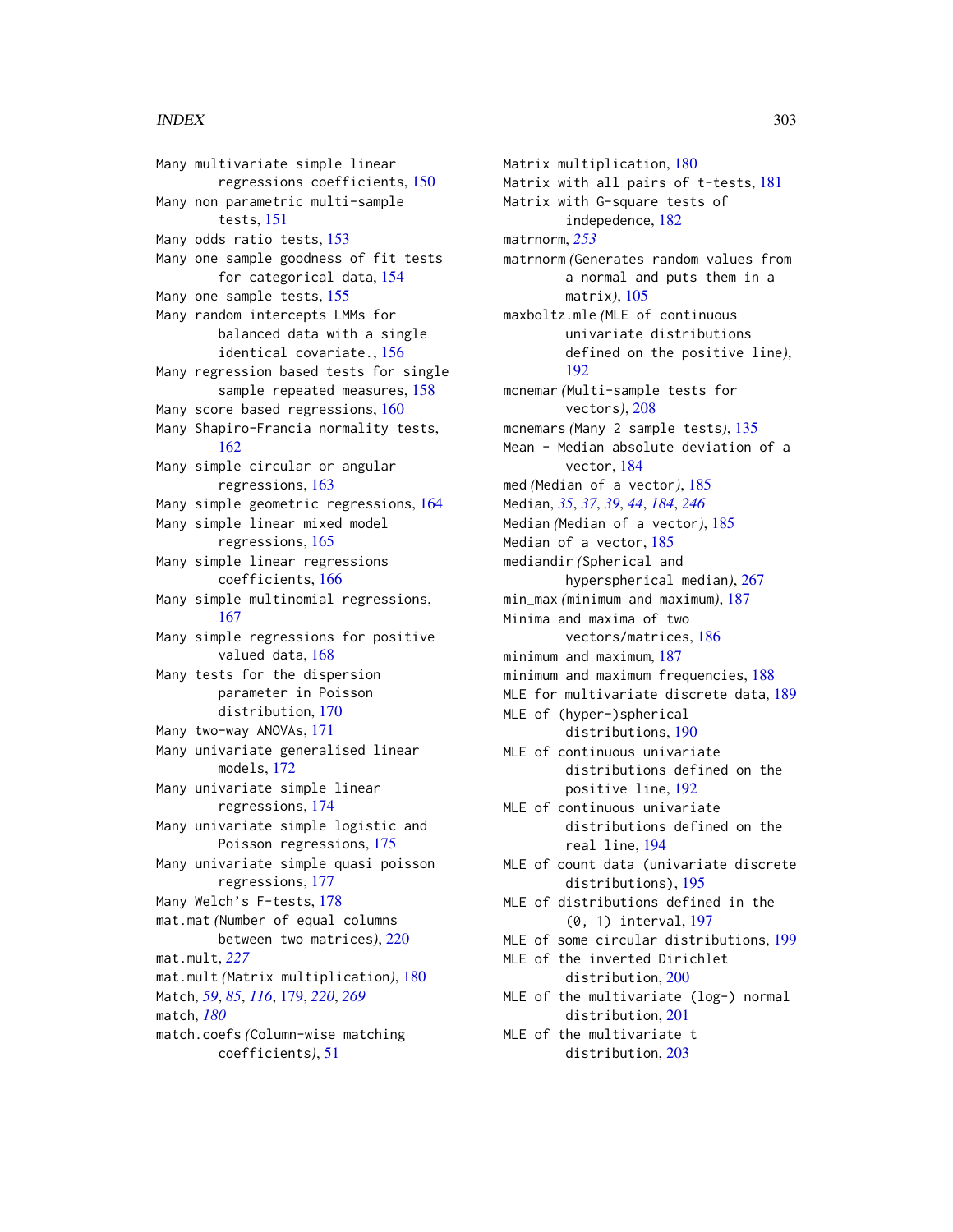MLE of the ordinal model without covariates, [204](#page-203-0) MLE of the tobit model, [205](#page-204-0) model.matrix, *[73](#page-72-0)* Moment and maximum likelihood estimation of variance components, [206](#page-205-0) Multi-sample tests for vectors, [208](#page-207-0) multinom.mle, *[201,](#page-200-0) [202](#page-201-0)* multinom.mle *(*MLE for multivariate discrete data*)*, [189](#page-188-0) multinom.nb *(*Naive Bayes classifiers*)*, [214](#page-213-0) multinom.reg *(*Multinomial regression*)*, [210](#page-209-0) multinom.regs *(*Many simple multinomial regressions*)*, [167](#page-166-0) Multinomial regression, [210](#page-209-0) multinomnb.pred *(*Prediction with some naive Bayes classifiers*)*, [232](#page-231-0) Multivariate kurtosis, [211](#page-210-0) Multivariate Laplace random values simulation, [212](#page-211-0) Multivariate normal and t random values simulation, [213](#page-212-0) multivmf.mle *(*MLE of (hyper-)spherical distributions*)*, [190](#page-189-0) mv.eeltest1, *[91](#page-90-0)* mv.eeltest1 *(*Exponential empirical likelihood for a one sample mean vector hypothesis testing*)*, [88](#page-87-0) mv.eeltest2, *[89](#page-88-0)*, *[122](#page-121-0)* mv.eeltest2 *(*Exponential empirical likelihood hypothesis testing for two mean vectors*)*, [90](#page-89-0) mvbetas, *[63](#page-62-0)*, *[85](#page-84-0)*, *[128](#page-127-0)*, *[167](#page-166-0)*, *[175](#page-174-0)*, *[269](#page-268-0)* mvbetas *(*Many multivariate simple linear regressions coefficients*)*, [150](#page-149-0) mvkurtosis *(*Multivariate kurtosis*)*, [211](#page-210-0) mvlnorm.mle *(*MLE of the multivariate (log-) normal distribution*)*, [201](#page-200-0) mvnorm.mle, *[72](#page-71-0)*, *[203](#page-202-0)* mvnorm.mle *(*MLE of the multivariate (log-) normal distribution*)*, [201](#page-200-0)

mvt.mle *(*MLE of the multivariate t distribution*)*, [203](#page-202-0) Naive Bayes classifiers, [214](#page-213-0) Natural Logarithm each element of a matrix, [216](#page-215-0) Natural logarithm of the beta function, [217](#page-216-0) Natural logarithm of the gamma function and its derivatives, [218](#page-217-0) negative *(*Apply method to Positive and Negative number*)*, [14](#page-13-0) negbin.mle, *[171](#page-170-0)*, *[190](#page-189-0)*, *[273](#page-272-0)* negbin.mle *(*MLE of count data (univariate discrete distributions)*)*, [195](#page-194-0) Norm *(*Norm of a matrix*)*, [219](#page-218-0) Norm of a matrix, [219](#page-218-0) normal.mle, *[55](#page-54-0)*, *[193](#page-192-0)*, *[206](#page-205-0)* normal.mle *(*MLE of continuous univariate distributions defined on the real line*)*, [194](#page-193-0) normlog.mle *(*MLE of continuous univariate distributions defined on the positive line*)*, [192](#page-191-0) normlog.reg, *[103](#page-102-0)*, *[119](#page-118-0)*, *[169](#page-168-0)* normlog.reg *(*Gaussian regression with a log-link*)*, [103](#page-102-0) normlog.regs, *[104](#page-103-0)* normlog.regs *(*Many simple regressions for positive valued data*)*, [168](#page-167-0) nth, *[9](#page-8-0)*, *[15](#page-14-0)*, *[23](#page-22-0)*, *[42](#page-41-0)*, *[53](#page-52-0)*, *[56](#page-55-0)*, *[74](#page-73-0)*, *[106](#page-105-0)*, *[116](#page-115-0)*, *[132](#page-131-0)*, *[185](#page-184-0)*, *[187,](#page-186-0) [188](#page-187-0)*, *[243](#page-242-0)*, *[246](#page-245-0)[–248](#page-247-0)*, *[260](#page-259-0)*, *[262](#page-261-0)*, *[275](#page-274-0)* nth *(*Column and row-wise nth smallest value of a matrix/vector*)*, [38](#page-37-0) Number of equal columns between two matrices, [220](#page-219-0) odds, *[52](#page-51-0)*, *[58](#page-57-0)*, *[222](#page-221-0)* odds *(*Many odds ratio tests*)*, [153](#page-152-0) Odds ratio and relative risk, [221](#page-220-0)

odds.ratio *(*Odds ratio and relative risk*)*, [221](#page-220-0)

odds.ratio, *[153](#page-152-0)*, *[281](#page-280-0)*

omp *(*Orthogonal matching pursuit regression*)*, [225](#page-224-0)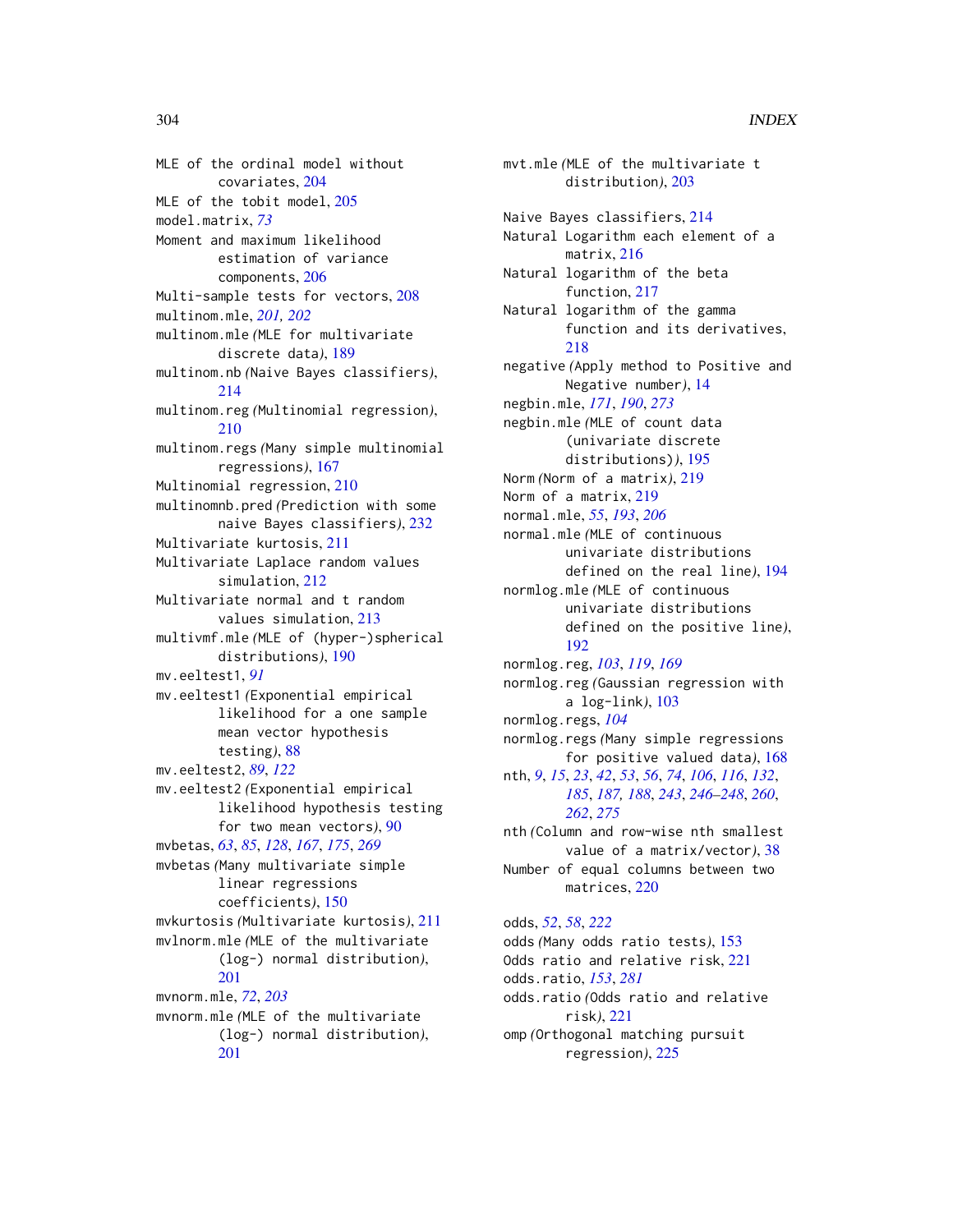ompr, *[93](#page-92-0)* ompr *(*Orthogonal matching pursuit regression*)*, [225](#page-224-0) One sample t-test for a vector, [222](#page-221-0) Operations between two matrices or matrix and vector, [223](#page-222-0) Order, *[246](#page-245-0)* Order *(*Column and row-wise Order - Sort Indices*)*, [39](#page-38-0) ordinal.mle *(*MLE of the ordinal model without covariates*)*, [204](#page-203-0) Orthogonal matching pursuit regression, [225](#page-224-0) Outer *(*Outer function*)*, [226](#page-225-0) Outer function, [226](#page-225-0) pareto.mle *(*MLE of continuous univariate distributions defined on the positive line*)*, [192](#page-191-0) pc.skel, *[229](#page-228-0)*, *[275](#page-274-0)* pc.skel *(*Skeleton of the PC algorithm*)*, [255](#page-254-0) percent.ttest *(*Hypothesis test for two means of percentages*)*, [112](#page-111-0) percent.ttests *(*Many hypothesis tests for two means of percentages*)*, [146](#page-145-0) permcor *(*Permutation based p-value for the Pearson correlation coefficient*)*, [228](#page-227-0) Permutation, [227](#page-226-0) permutation, *[59](#page-58-0)* permutation *(*Permutation*)*, [227](#page-226-0) Permutation based p-value for the Pearson correlation coefficient, [228](#page-227-0) Pmax *(*Minima and maxima of two vectors/matrices*)*, [186](#page-185-0) Pmin *(*Minima and maxima of two vectors/matrices*)*, [186](#page-185-0) Pmin\_Pmax *(*Minima and maxima of two vectors/matrices*)*, [186](#page-185-0) pois.test *(*Tests for the dispersion parameter in Poisson distribution*)*, [273](#page-272-0) poisdisp.test *(*Tests for the dispersion parameter in Poisson distribution*)*, [273](#page-272-0)

poisson.anova, *[97](#page-96-0)*, *[131](#page-130-0)*, *[138](#page-137-0)*, *[140](#page-139-0)*, *[171](#page-170-0)*, *[273](#page-272-0)* poisson.anova *(*Analysis of variance with a count variable*)*, [11](#page-10-0) poisson.anovas, *[12](#page-11-0)*, *[131](#page-130-0)*, *[171](#page-170-0)*, *[273](#page-272-0)* poisson.anovas *(*Many analysis of variance tests with a discrete variable*)*, [137](#page-136-0) poisson.cat1 *(*Logistic or Poisson regression with a single categorical predictor*)*, [130](#page-129-0) poisson.mle, *[12](#page-11-0)*, *[55](#page-54-0)*, *[97](#page-96-0)*, *[138](#page-137-0)*, *[171](#page-170-0)*, *[190](#page-189-0)*, *[273](#page-272-0)* poisson.mle *(*MLE of count data (univariate discrete distributions)*)*, [195](#page-194-0) poisson.nb, *[190](#page-189-0)* poisson.nb *(*Naive Bayes classifiers*)*, [214](#page-213-0) poisson\_only, *[12](#page-11-0)*, *[18](#page-17-0)*, *[20](#page-19-0)*, *[61](#page-60-0)*, *[97](#page-96-0)*, *[100](#page-99-0)*, *[129](#page-128-0)*, *[131](#page-130-0)*, *[138](#page-137-0)*, *[141](#page-140-0)*, *[161](#page-160-0)*, *[165](#page-164-0)*, *[168](#page-167-0)*, *[171](#page-170-0)*, *[173](#page-172-0)*, *[178](#page-177-0)*, *[197](#page-196-0)*, *[236](#page-235-0)*, *[273](#page-272-0)*, *[280](#page-279-0)* poisson\_only *(*Many univariate simple logistic and Poisson regressions*)*, [175](#page-174-0) poissonnb.pred *(*Prediction with some naive Bayes classifiers*)*, [232](#page-231-0) poly.cor *(*Polyserial correlation*)*, [229](#page-228-0) Polyserial correlation, [229](#page-228-0) Pooled covariance matrix, [231](#page-230-0) pooled.cov *(*Pooled covariance matrix*)*, [231](#page-230-0) positive *(*Apply method to Positive and Negative number*)*, [14](#page-13-0) Prediction with some naive Bayes classifiers, [232](#page-231-0) print.Hash *(*Hash object*)*, [108](#page-107-0) print.iterator *(*Iterator*)*, [120](#page-119-0) print.ufactor *(*Fast and general untyped represantation of a factor variable*)*, [91](#page-90-0) prop.reg, *[113](#page-112-0)*, *[146](#page-145-0)*, *[236](#page-235-0)*, *[250](#page-249-0)* prop.reg *(*Quasi binomial regression for proportions*)*, [233](#page-232-0) prop.regs, *[104](#page-103-0)*, *[165](#page-164-0)*, *[168,](#page-167-0) [169](#page-168-0)*, *[176](#page-175-0)* prop.regs *(*Quasi binomial regression for proportions*)*, [233](#page-232-0) proptest *(*Many one sample tests*)*, [155](#page-154-0) proptests *(*Many 2 sample proportions tests*)*, [134](#page-133-0)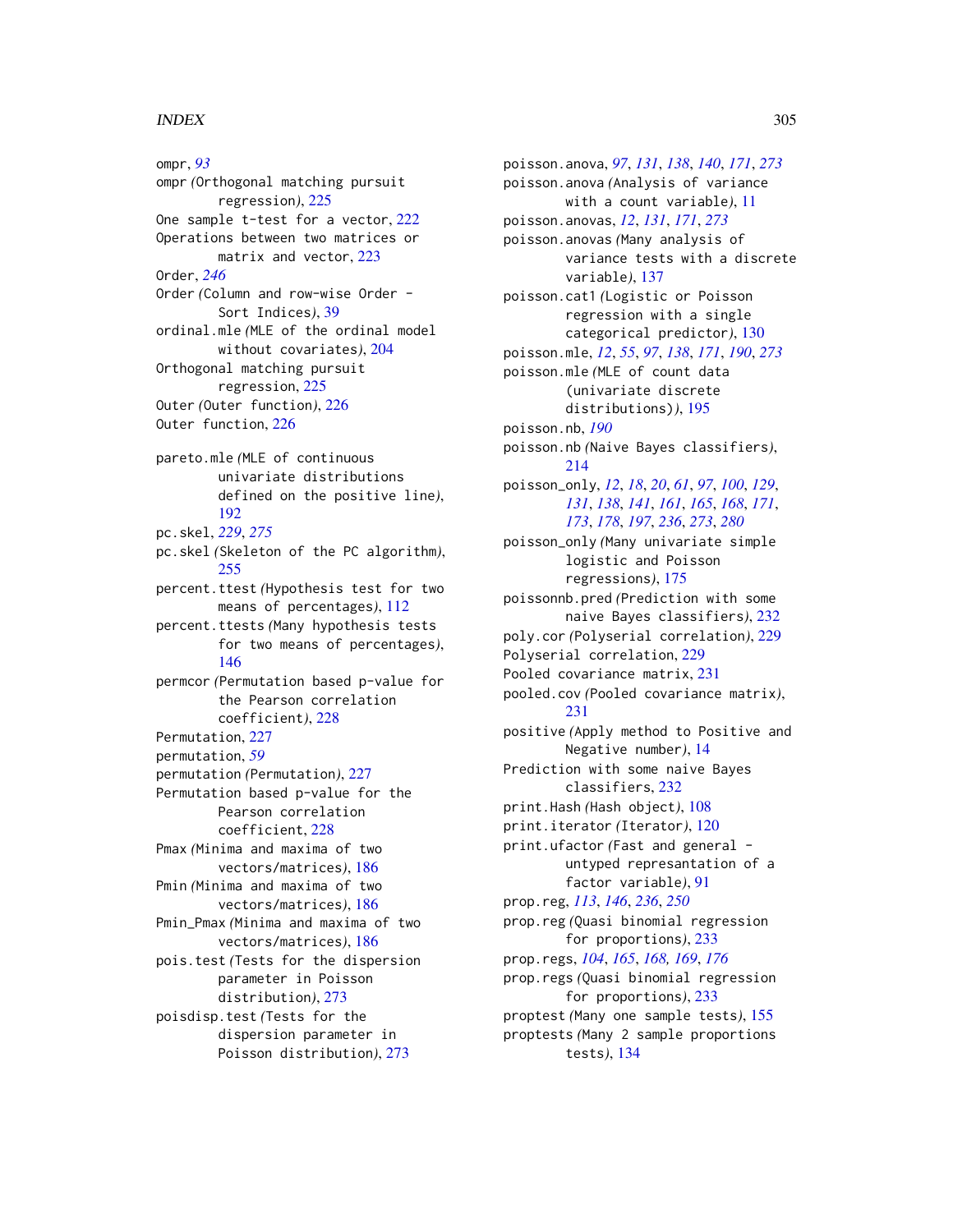qpois.reg, *[14](#page-13-0)*, *[250](#page-249-0)* qpois.reg *(*Quasi Poisson regression for count data*)*, [235](#page-234-0) qpois.regs *(*Quasi Poisson regression for count data*)*, [235](#page-234-0) Quasi binomial regression for proportions, [233](#page-232-0) Quasi Poisson regression for count data, [235](#page-234-0) quasi.poisson\_only, *[176](#page-175-0)* quasi.poisson\_only *(*Many univariate simple quasi poisson regressions*)*, [177](#page-176-0) quasipoisson.anova, *[14](#page-13-0)* quasipoisson.anova *(*Analysis of variance with a count variable*)*, [11](#page-10-0) quasipoisson.anovas *(*Many analysis of variance tests with a discrete variable*)*, [137](#page-136-0) racg, *[191](#page-190-0)*, *[212](#page-211-0)*, *[214](#page-213-0)* racg *(*Angular central Gaussian random values simulation*)*, [12](#page-11-0) Random intercepts linear mixed models, [236](#page-235-0) Random values simulation from a von Mises distribution, [238](#page-237-0) Rank, *[43](#page-42-0)* Rank *(*Ranks of the values of a vector*)*, [239](#page-238-0) Ranks of the values of a vector, [239](#page-238-0) rayleigh.mle *(*MLE of continuous univariate distributions defined on the positive line*)*, [192](#page-191-0) rbing, *[252](#page-251-0)* rbing *(*Simulation of random values from a Bingham distribution*)*, [251](#page-250-0) rbingham *(*Simulation of random values from a Bingham distribution with any symmetric matrix*)*, [252](#page-251-0) read.directory, *[24](#page-23-0)*, *[27](#page-26-0)*, *[71](#page-70-0)*, *[117](#page-116-0)*, *[121](#page-120-0)*, *[244](#page-243-0)*, *[263](#page-262-0)*, *[272](#page-271-0)* read.directory *(*Reading the files of a directory*)*, [240](#page-239-0) read.examples, *[27](#page-26-0)* read.examples *(*Reading the files of a directory*)*, [240](#page-239-0)

Reading the files of a directory, [240](#page-239-0) regression, *[18](#page-17-0)*, *[20](#page-19-0)*, *[61](#page-60-0)*, *[128,](#page-127-0) [129](#page-128-0)*, *[141](#page-140-0)*, *[161](#page-160-0)*, *[173](#page-172-0)*, *[176](#page-175-0)*, *[178,](#page-177-0) [179](#page-178-0)*, *[280](#page-279-0)* regression *(*Many univariate simple linear regressions*)*, [174](#page-173-0) rel.risk *(*Odds ratio and relative risk*)*, [221](#page-220-0) rep\_col *(*Replicate columns/rows*)*, [242](#page-241-0) rep\_row *(*Replicate columns/rows*)*, [242](#page-241-0) Repeated measures anova, [241](#page-240-0) Replicate columns/rows, [242](#page-241-0) Represantation of Stack, [243](#page-242-0) Rfast-package, [6](#page-5-0) rint.mle *(*Moment and maximum likelihood estimation of variance components*)*, [206](#page-205-0) rint.reg, *[157](#page-156-0)*, *[159](#page-158-0)*, *[166](#page-165-0)*, *[207](#page-206-0)*, *[242](#page-241-0)* rint.reg *(*Random intercepts linear mixed models*)*, [236](#page-235-0) rint.regbx, *[157](#page-156-0)*, *[159](#page-158-0)*, *[207](#page-206-0)* rint.regbx *(*Random intercepts linear mixed models*)*, [236](#page-235-0) rint.regs *(*Many simple linear mixed model regressions*)*, [165](#page-164-0) rm.anova *(*Repeated measures anova*)*, [241](#page-240-0) rm.anovas, *[86](#page-85-0)*, *[242](#page-241-0)* rm.anovas *(*Many regression based tests for single sample repeated measures*)*, [158](#page-157-0) rm.lines, *[86](#page-85-0)*, *[157](#page-156-0)*, *[238](#page-237-0)* rm.lines *(*Many regression based tests for single sample repeated measures*)*, [158](#page-157-0) rmdp, *[80](#page-79-0)* rmdp *(*High dimensional MCD based detection of outliers*)*, [110](#page-109-0) rmvlaplace, *[13](#page-12-0)*, *[214](#page-213-0)* rmvlaplace *(*Multivariate Laplace random values simulation*)*, [212](#page-211-0) rmvnorm, *[13](#page-12-0)*, *[72](#page-71-0)*, *[105](#page-104-0)*, *[212](#page-211-0)*, *[253](#page-252-0)* rmvnorm *(*Multivariate normal and t random values simulation*)*, [213](#page-212-0) rmvt, *[13](#page-12-0)*, *[72](#page-71-0)*, *[212](#page-211-0)*, *[214](#page-213-0)* rmvt *(*Multivariate normal and t random values simulation*)*, [213](#page-212-0) Rnorm, *[105](#page-104-0)* Rnorm *(*Simulation of random values from a normal distribution*)*, [253](#page-252-0)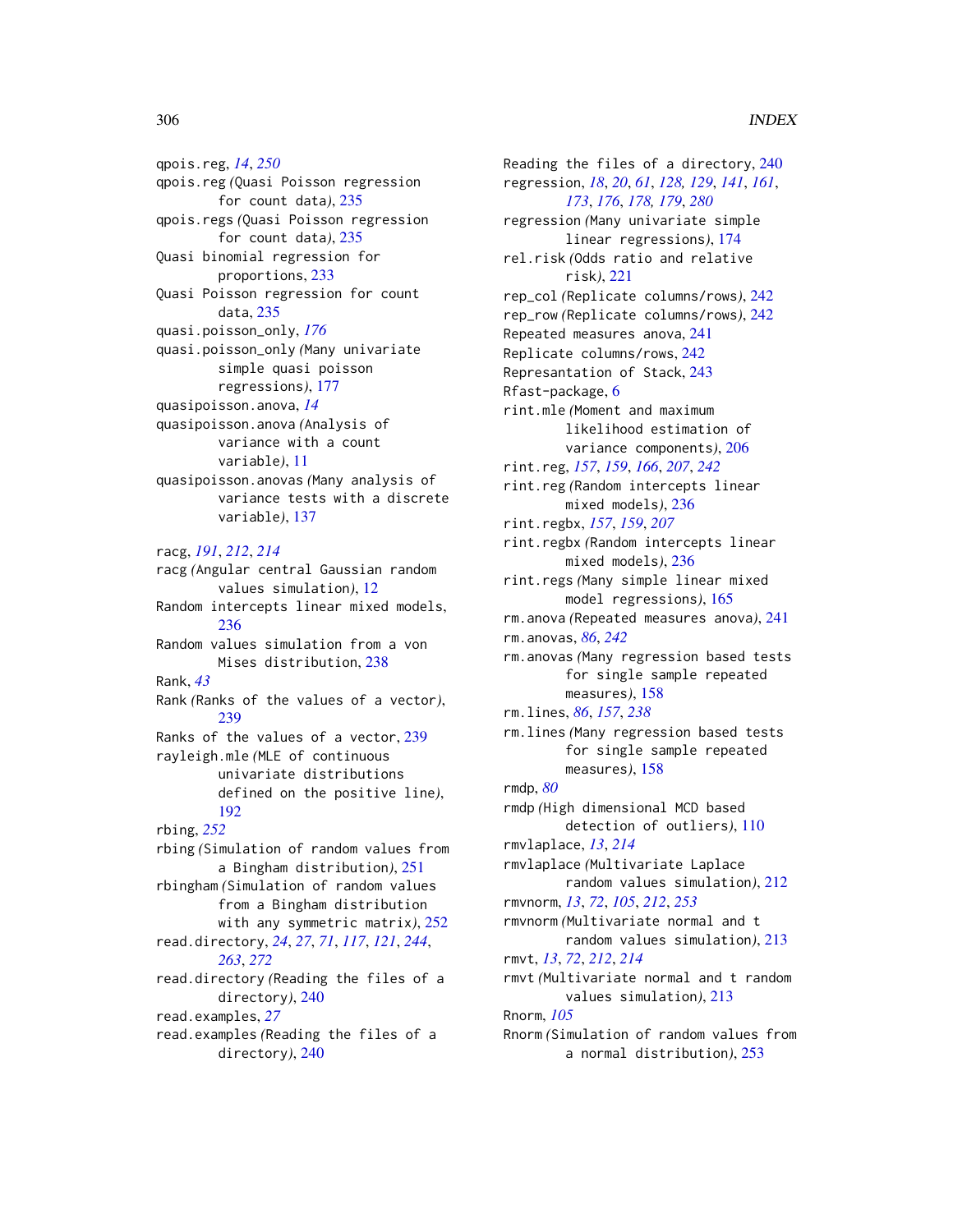Round, *[15](#page-14-0)*, *[260](#page-259-0)* Round *(*Round each element of a matrix/vector*)*, [244](#page-243-0) Round each element of a matrix/vector, [244](#page-243-0) Row - Wise matrix/vector count the frequency of a value, [245](#page-244-0) Row-wise minimum and maximum, [246](#page-245-0) Row-wise true value, [247](#page-246-0) rowAll *(*Column and row-wise Any/All*)*, [35](#page-34-0) rowAny *(*Column and row-wise Any/All*)*, [35](#page-34-0) rowCountValues *(*Row - Wise matrix/vector count the frequency of a value*)*, [245](#page-244-0) rowcvs *(*Column and row wise coefficients of variation*)*, [34](#page-33-0) rowFalse, *[23](#page-22-0)*, *[56](#page-55-0)*, *[106](#page-105-0)*, *[243](#page-242-0)* rowFalse *(*Row-wise true value*)*, [247](#page-246-0) rowhameans *(*Column and row-wise means of a matrix*)*, [36](#page-35-0) rowMads, *[224](#page-223-0)* rowMads *(*Column and rows-wise mean absolute deviations*)*, [47](#page-46-0) rowMaxs, *[42](#page-41-0)*, *[53](#page-52-0)*, *[187,](#page-186-0) [188](#page-187-0)* rowMaxs *(*Row-wise minimum and maximum*)*, [246](#page-245-0) rowmeans *(*Column and row-wise means of a matrix*)*, [36](#page-35-0) rowMedians, *[48](#page-47-0)*, *[74](#page-73-0)*, *[132](#page-131-0)*, *[248](#page-247-0)* rowMedians *(*Column and row-wise medians*)*, [37](#page-36-0) rowMins, *[23](#page-22-0)*, *[42](#page-41-0)*, *[53](#page-52-0)*, *[56](#page-55-0)*, *[74](#page-73-0)*, *[106](#page-105-0)*, *[132](#page-131-0)*, *[187,](#page-186-0) [188](#page-187-0)*, *[243](#page-242-0)*, *[248](#page-247-0)* rowMins *(*Row-wise minimum and maximum*)*, [246](#page-245-0) rowMinsMaxs *(*Row-wise minimum and maximum*)*, [246](#page-245-0) rownth, *[15](#page-14-0)*, *[260](#page-259-0)* rownth *(*Column and row-wise nth smallest value of a matrix/vector*)*, [38](#page-37-0) rowOrder *(*Column and row-wise Order - Sort Indices*)*, [39](#page-38-0) rowprods *(*Column and row-wise products*)*, [40](#page-39-0) rowrange, *[74](#page-73-0)*, *[132](#page-131-0)*, *[247,](#page-246-0) [248](#page-247-0)* rowrange *(*Column and row-wise range of values of a matrix*)*, [41](#page-40-0)

rowRanks *(*Column and row-wise ranks*)*, [42](#page-41-0) rows *(*Get specific columns/rows fo a matrix*)*, [106](#page-105-0) rowShuffle *(*Column and row-wise Shuffle*)*, [43](#page-42-0) rowSort, *[23](#page-22-0)*, *[42](#page-41-0)*, *[53](#page-52-0)*, *[56](#page-55-0)*, *[74](#page-73-0)*, *[99](#page-98-0)*, *[106](#page-105-0)*, *[186](#page-185-0)[–188](#page-187-0)*, *[243](#page-242-0)*, *[247](#page-246-0)*, *[261](#page-260-0)* rowSort *(*Sorting of the columns-rows of a matrix*)*, [262](#page-261-0) rowsums, *[36](#page-35-0)* rowsums *(*Column and row-wise sums of a matrix*)*, [44](#page-43-0) rowTabulate *(*Column and row-wise tabulate*)*, [45](#page-44-0) rowTrue, *[23](#page-22-0)*, *[56](#page-55-0)*, *[106](#page-105-0)*, *[243](#page-242-0)* rowTrue *(*Row-wise true value*)*, [247](#page-246-0) rowTrueFalse *(*Row-wise true value*)*, [247](#page-246-0) rowVars, *[74](#page-73-0)*, *[132](#page-131-0)*, *[248](#page-247-0)* rowVars *(*Column and row-wise variances and standard deviations*)*, [46](#page-45-0) rvmf, *[105](#page-104-0)*, *[191](#page-190-0)*, *[200](#page-199-0)*, *[239](#page-238-0)*, *[251](#page-250-0)*, *[253](#page-252-0)* rvmf *(*Simulation of random values from a von Mises-Fisher distribution*)*, [254](#page-253-0) rvonmises, *[57](#page-56-0)*, *[105](#page-104-0)*, *[200](#page-199-0)*, *[253,](#page-252-0) [254](#page-253-0)*, *[276](#page-275-0)* rvonmises *(*Random values simulation from a von Mises distribution*)*, [238](#page-237-0) score.betaregs *(*Many score based regressions*)*, [160](#page-159-0) score.expregs *(*Many score based regressions*)*, [160](#page-159-0) score.gammaregs *(*Many score based regressions*)*, [160](#page-159-0) score.geomregs, *[165](#page-164-0)*, *[168](#page-167-0)* score.geomregs *(*Many score based regressions*)*, [160](#page-159-0) score.glms, *[18](#page-17-0)*, *[20](#page-19-0)*, *[61](#page-60-0)*, *[104](#page-103-0)*, *[119](#page-118-0)*, *[141](#page-140-0)*, *[166](#page-165-0)*, *[169](#page-168-0)*, *[176](#page-175-0)*, *[234](#page-233-0)*, *[236](#page-235-0)*, *[250](#page-249-0)* score.glms *(*Many score based regressions*)*, [160](#page-159-0) score.invgaussregs *(*Many score based regressions*)*, [160](#page-159-0) score.multinomregs, *[210](#page-209-0)* score.multinomregs *(*Many score based regressions*)*, [160](#page-159-0) score.negbinregs *(*Many score based regressions*)*, [160](#page-159-0)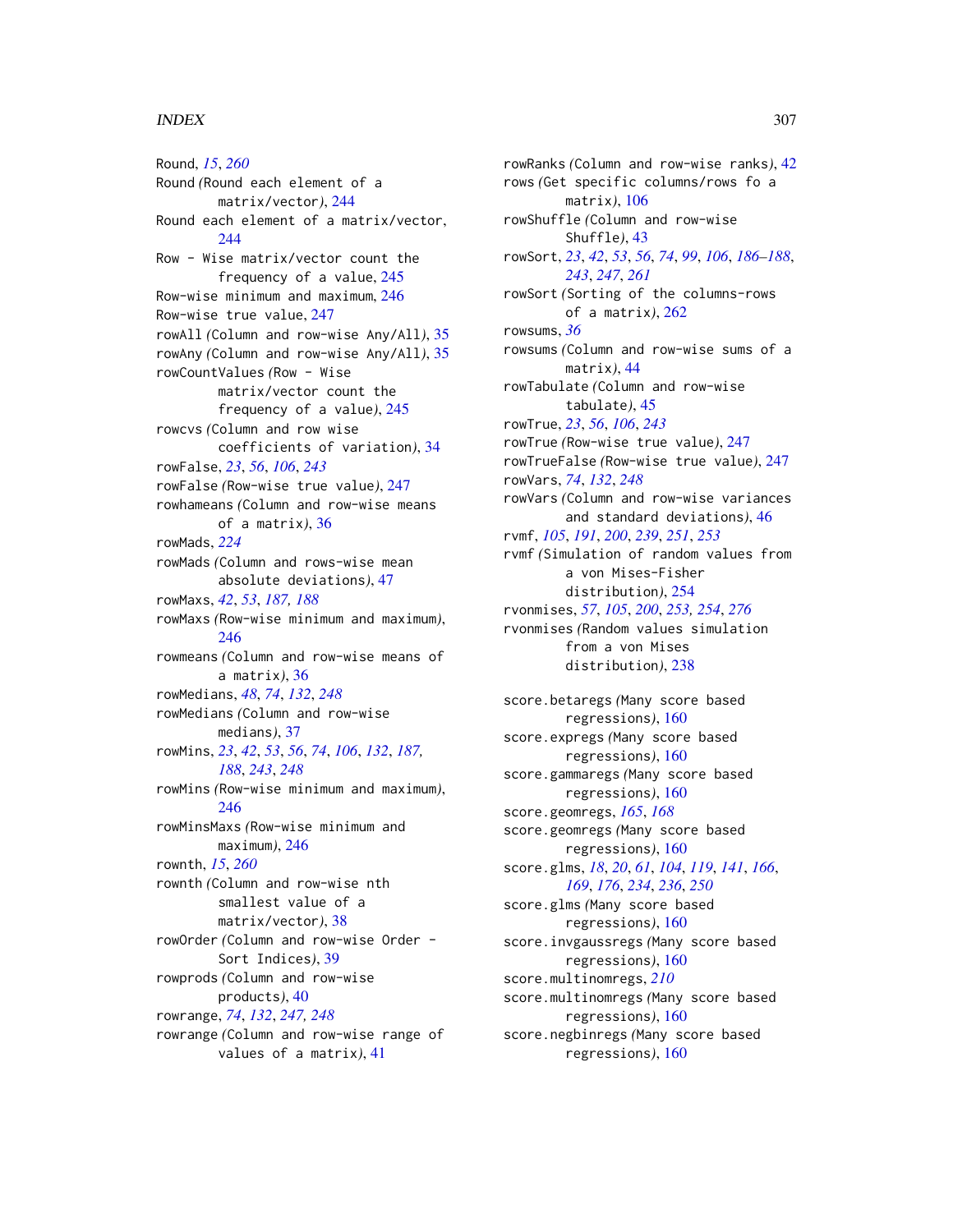score.weibregs *(*Many score based regressions*)*, [160](#page-159-0) score.ztpregs *(*Many score based regressions*)*, [160](#page-159-0) Search for variables with zero range in a matrix, [248](#page-247-0) sftest *(*Many Shapiro-Francia normality tests*)*, [162](#page-161-0) sftests, *[51](#page-50-0)*, *[105](#page-104-0)* sftests *(*Many Shapiro-Francia normality tests*)*, [162](#page-161-0) Significance testing for the coefficients of Quasi binomial or the quasi Poisson regression, [249](#page-248-0) Simulation of random values from a Bingham distribution, [251](#page-250-0) Simulation of random values from a Bingham distribution with any symmetric matrix, [252](#page-251-0) Simulation of random values from a normal distribution, [253](#page-252-0) Simulation of random values from a von Mises-Fisher distribution, [254](#page-253-0) Skeleton of the PC algorithm, [255](#page-254-0) skew, *[51](#page-50-0)*, *[115](#page-114-0)* skew *(*Skewness and kurtosis coefficients*)*, [257](#page-256-0) skew.test2, *[51](#page-50-0)*, *[211](#page-210-0)*, *[257](#page-256-0)* skew.test2 *(*Hypothesis testing betseen two skewness or kurtosis coefficients*)*, [114](#page-113-0) Skewness and kurtosis coefficients, [257](#page-256-0) Some summary statistics of a vector for each level of a grouping variable, [258](#page-257-0) Sort, *[49](#page-48-0)*, *[186](#page-185-0)* Sort *(Sort - Integer Sort - Sort a* vector coresponding to another*)*, [259](#page-258-0) Sort - Integer Sort - Sort a vector coresponding to another, [259](#page-258-0) Sort and unique numbers, [261](#page-260-0) sort\_cor\_vectors, *[261,](#page-260-0) [262](#page-261-0)* sort\_cor\_vectors *(*Sort - Integer Sort - Sort a vector coresponding to another*)*, [259](#page-258-0) sort\_mat *(*Sorting of the columns-rows

of a matrix*)*, [262](#page-261-0) sort\_unique, *[15](#page-14-0)*, *[260](#page-259-0)*, *[262](#page-261-0)* sort\_unique *(*Sort and unique numbers*)*, [261](#page-260-0) Sorting of the columns-rows of a matrix, [262](#page-261-0) Source many R files, [263](#page-262-0) sourceR, *[27](#page-26-0)*, *[241](#page-240-0)* sourceR *(*Source many R files*)*, [263](#page-262-0) sourceRd, *[27](#page-26-0)*, *[241](#page-240-0)* sourceRd *(*Source many R files*)*, [263](#page-262-0) spat.med, *[231](#page-230-0)*, *[266,](#page-265-0) [267](#page-266-0)* spat.med *(*Spatial median for Euclidean data*)*, [264](#page-263-0) Spatial median for Euclidean data, [264](#page-263-0) Spatial median regression, [265](#page-264-0) Spatial sign covariance matrix, [266](#page-265-0) spatmed.reg, *[231](#page-230-0)*, *[267](#page-266-0)* spatmed.reg *(*Spatial median regression*)*, [265](#page-264-0) spdinv *(*Inverse of a symmetric positive definite matrix*)*, [119](#page-118-0) Spherical and hyperspherical median, [267](#page-266-0) spml.mle, *[31](#page-30-0)*, *[126](#page-125-0)*, *[164](#page-163-0)* spml.mle *(*MLE of some circular distributions*)*, [199](#page-198-0) spml.reg, *[33](#page-32-0)* spml.reg *(*Circular or angular regression*)*, [30](#page-29-0) spml.regs *(*Many simple circular or angular regressions*)*, [163](#page-162-0) squareform *(*Vector allocation in a symmetric matrix*)*, [278](#page-277-0) sscov, *[266](#page-265-0)* sscov *(*Spatial sign covariance matrix*)*, [266](#page-265-0) Standardisation, [268](#page-267-0) standardise *(*Standardisation*)*, [268](#page-267-0) Sub-matrix, [269](#page-268-0) submatrix *(*Sub-matrix*)*, [269](#page-268-0) Sum of all pairwise distances in a distance matrix, [270](#page-269-0) Table, *[66](#page-65-0)*, *[230](#page-229-0)* Table *(*Table Creation - Frequency of each value*)*, [271](#page-270-0) Table Creation - Frequency of each

value, [271](#page-270-0)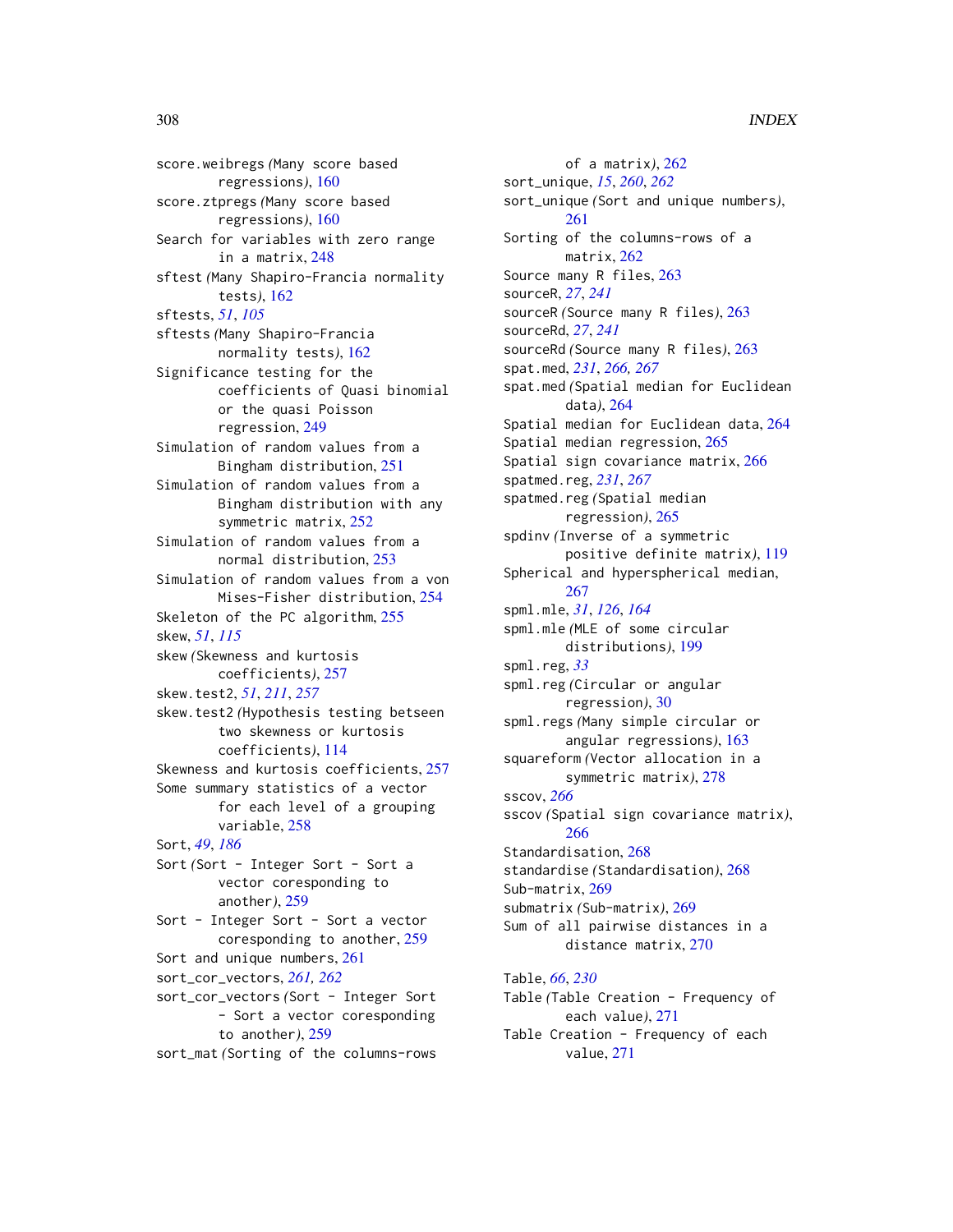Tcrossprod *(*Matrix multiplication*)*, [180](#page-179-0) Tests for the dispersion parameter in Poisson distribution, [273](#page-272-0) tmle *(*MLE of continuous univariate distributions defined on the real line*)*, [194](#page-193-0) tobit.mle *(*MLE of the tobit model*)*, [205](#page-204-0) Topological sort of a DAG, [274](#page-273-0) topological\_sort *(*Topological sort of a DAG*)*, [274](#page-273-0) total.dist, *[76](#page-75-0)*, *[84](#page-83-0)* total.dist *(*Sum of all pairwise distances in a distance matrix*)*, [270](#page-269-0) total.dista, *[76](#page-75-0)*, *[84](#page-83-0)* total.dista *(*Sum of all pairwise distances in a distance matrix*)*, [270](#page-269-0) transpose, *[180](#page-179-0)* transpose *(*Transpose of a matrix*)*, [275](#page-274-0) Transpose of a matrix, [275](#page-274-0) Trigamma *(*Natural logarithm of the gamma function and its derivatives*)*, [218](#page-217-0) ttest, *[83](#page-82-0)*, *[134](#page-133-0)*, *[137](#page-136-0)*, *[154](#page-153-0)*, *[162](#page-161-0)*, *[182](#page-181-0)*, *[223](#page-222-0)* ttest *(*Many one sample tests*)*, [155](#page-154-0) ttest1, *[82](#page-81-0)* ttest1 *(*One sample t-test for a vector*)*, [222](#page-221-0) ttest2, *[23](#page-22-0)*, *[88](#page-87-0)*, *[113](#page-112-0)*, *[140](#page-139-0)*, *[146](#page-145-0)* ttest2 *(*Multi-sample tests for vectors*)*, [208](#page-207-0) ttests, *[11](#page-10-0)*, *[83](#page-82-0)*, *[134,](#page-133-0) [135](#page-134-0)*, *[139](#page-138-0)*, *[143](#page-142-0)*, *[150](#page-149-0)*, *[154](#page-153-0)*, *[156](#page-155-0)*, *[162](#page-161-0)*, *[172](#page-171-0)*, *[182](#page-181-0)*, *[209](#page-208-0)*, *[223](#page-222-0)* ttests *(*Many 2 sample tests*)*, [135](#page-134-0) ttests.pairs *(*Matrix with all pairs of t-tests*)*, [181](#page-180-0) twoway.anova *(*Multi-sample tests for vectors*)*, [208](#page-207-0) twoway.anovas *(*Many two-way ANOVAs*)*, [171](#page-170-0) ufactor (Fast and general - untyped represantation of a factor variable*)*, [91](#page-90-0) Uniformity test for circular data, [276](#page-275-0) univglms, *[14](#page-13-0)*, *[17,](#page-16-0) [18](#page-17-0)*, *[20](#page-19-0)*, *[61](#page-60-0)*, *[64](#page-63-0)*, *[85](#page-84-0)*, *[102](#page-101-0)*, *[129](#page-128-0)*, *[141](#page-140-0)*, *[144](#page-143-0)*, *[151](#page-150-0)*, *[161](#page-160-0)*, *[166,](#page-165-0) [167](#page-166-0)*, *[175,](#page-174-0) [176](#page-175-0)*, *[178](#page-177-0)*, *[183](#page-182-0)*, *[234](#page-233-0)*, *[236](#page-235-0)*, *[250](#page-249-0)*, *[269](#page-268-0)*, *[280](#page-279-0)*

univglms *(*Many univariate generalised linear models*)*, [172](#page-171-0) univglms2 *(*Many univariate generalised linear models*)*, [172](#page-171-0) upper\_tri *(*Lower and Upper triangular of a matrix*)*, [131](#page-130-0) Var *(*Variance of a vector*)*, [277](#page-276-0) var2test *(*Multi-sample tests for vectors*)*, [208](#page-207-0) var2tests *(*Many 2 sample tests*)*, [135](#page-134-0) varcomps.mle, *[86](#page-85-0)*, *[148](#page-147-0)*, *[159](#page-158-0)*, *[242](#page-241-0)* varcomps.mle *(*Moment and maximum likelihood estimation of variance components*)*, [206](#page-205-0) varcomps.mom, *[157](#page-156-0)*, *[238](#page-237-0)* varcomps.mom *(*Moment and maximum likelihood estimation of variance components*)*, [206](#page-205-0) Variance of a vector, [277](#page-276-0) vartest *(*Many one sample tests*)*, [155](#page-154-0) vartests *(*Many multi-sample tests*)*, [149](#page-148-0) vecdist, *[227](#page-226-0)* vecdist *(*Distance matrix*)*, [77](#page-76-0) Vector allocation in a symmetric matrix, [278](#page-277-0) vm.mle, *[55](#page-54-0)*, *[191](#page-190-0)*, *[195](#page-194-0)*, *[239](#page-238-0)* vm.mle *(*MLE of some circular distributions*)*, [199](#page-198-0) vmf.mle, *[57](#page-56-0)*, *[114](#page-113-0)*, *[126](#page-125-0)*, *[200](#page-199-0)*, *[254](#page-253-0)*, *[268](#page-267-0)*, *[276](#page-275-0)* vmf.mle *(*MLE of (hyper-)spherical distributions*)*, [190](#page-189-0)

watson, *[57](#page-56-0)* watson *(*Uniformity test for circular data*)*, [276](#page-275-0) weib.reg *(*Weibull regression model*)*, [279](#page-278-0) Weibull regression model, [279](#page-278-0) weibull.mle *(*MLE of continuous univariate distributions defined on the positive line*)*, [192](#page-191-0) which.is *(*Index of the columns of a data.frame which are a specific type*)*, [115](#page-114-0) wigner.mle *(*MLE of continuous univariate distributions defined on the real line*)*, [194](#page-193-0)